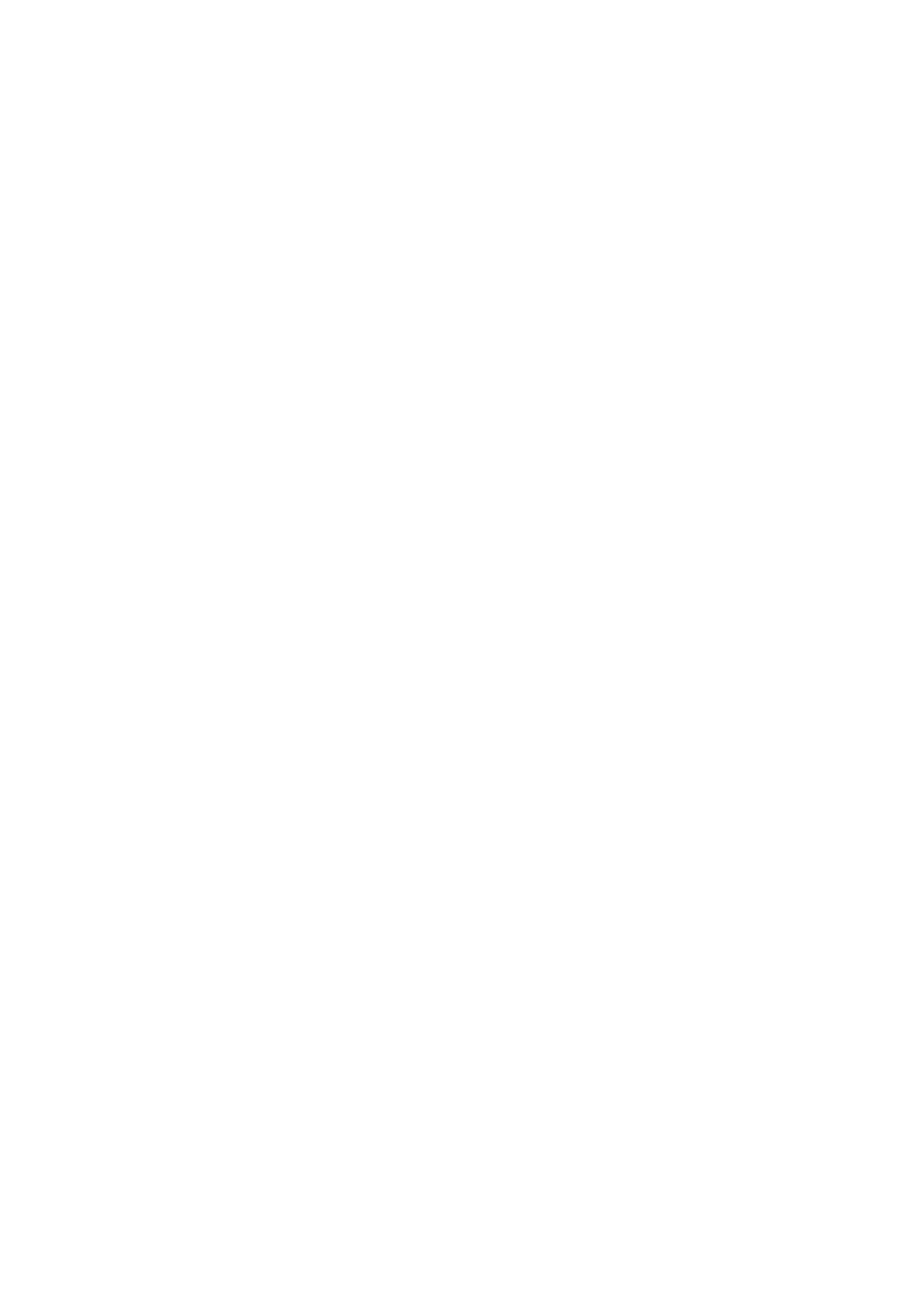# **COMBINED ESTROGEN–PROGESTOGEN CONTRACEPTIVES**

These substances were considered by a previous Working Group, in June 1998 (IARC, 1999), under the title 'Oral contraceptives, combined'. Since that time, new data have become available, and these have been incorporated into the monograph and taken into consideration in the present evaluation.

# **1. Exposure Data**

# **1.1 Introduction**

Combined hormonal contraceptives consist of an estrogen and a progestogen, and act primarily by preventing ovulation through the inhibition of follicle-stimulating hormone and luteinizing hormone. The progestogen component also renders the cervical mucus relatively impenetrable to sperm and reduces the receptivity of the endometrium to implantation. These mechanisms render combined hormonal contraceptives very effective in the prevention of pregnancy. Annual failure rates vary between 0.02% (two per 10 000 women/year) when full adherence to instructions for use is assumed (Ketting, 1988) and 5% for typical use (Fu *et al.*, 1999).

A variety of innovations have been developed since combined hormonal contraceptives were first made available in the late 1950s, but not all of these have proved valuable in practice. Changes in drug components, doses used and the temporal sequencing of exposure to drugs have incorporated new technologies and responded to suggested risks. While regional variations in use are abundant, the dominant trends have been towards less androgenic progestogens, lower doses of estrogen and progestogen, the near abandonment of hormonal contraceptives with an estrogen-only phase, a proliferation of different product formulations and the continuing development of novel delivery systems.

In combined hormonal contraception, ethinylestradiol is the most common estrogen, although other are used occasionally. A variety of progestogens is available and these differ in their properties with regard to progestogenic and androgenic characteristics. The estrogen and progestogen contained in combined hormonal contraceptives are usually given in a monthly cycle, and a variety of regimens ensure that the doses of the two constituents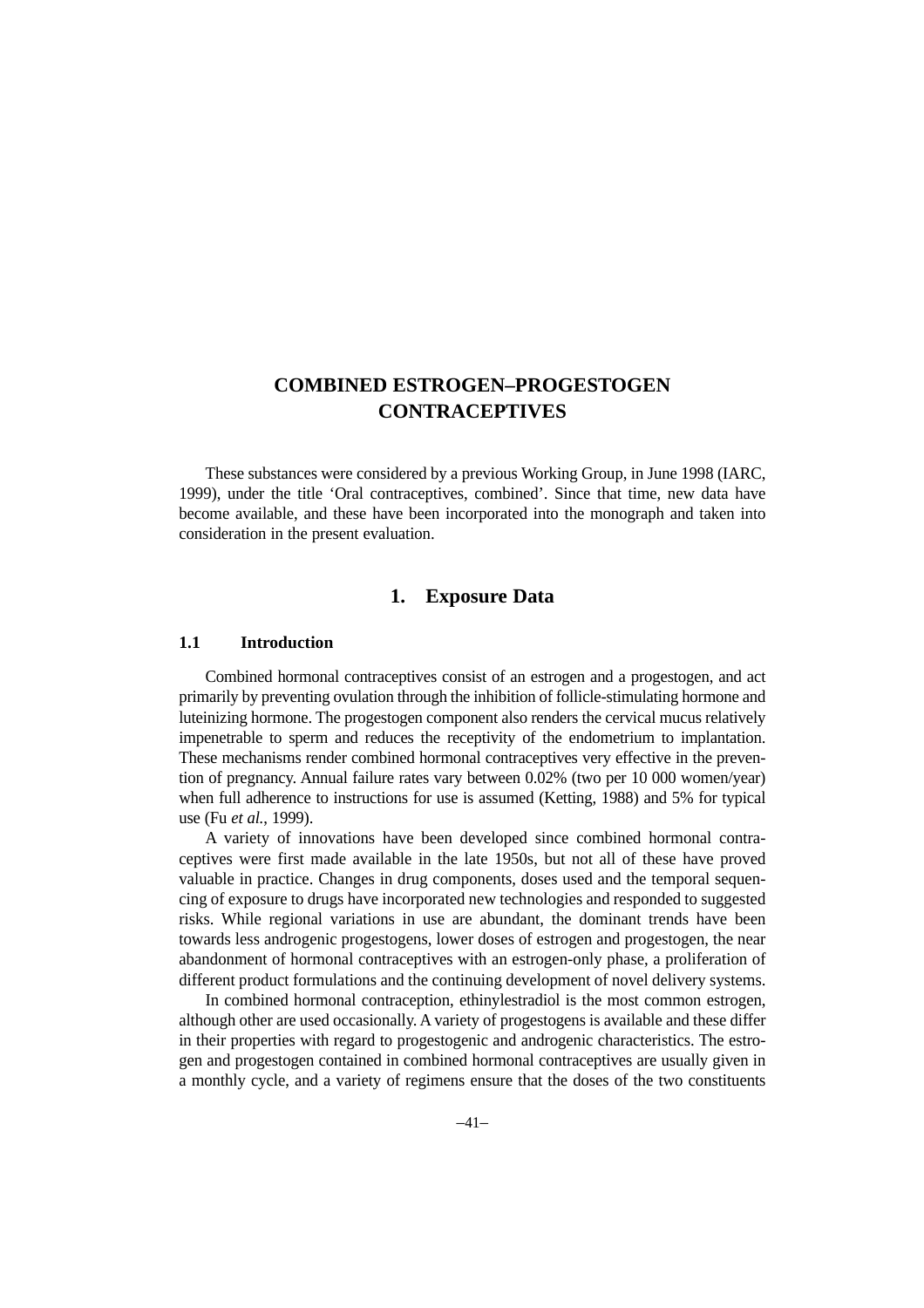produce menstrual cycling. In general, estrogen and progestogen are taken in combination for 21 days followed by 7 drug-free days (often placebo tablets) during which time withdrawal bleeding usually occurs. Other cyclic schedules may be used to reduce or eliminate menses. A constant combination of estrogen and progestogen doses may be used (monophasic) or the doses of progestogen and (less often) estrogen may vary in two (biphasic) or three (triphasic) phases. While oral administration predominates, combined hormonal contraceptives can also be administered by injection, a transdermal patch or a transvaginal device.

Although the primary indication of these medications is to prevent pregnancy through regular use, they are also used to regulate menstrual disorders, to treat acne vulgaris or for emergency contraception. Worldwide, more than 100 million women use combined hormonal contraceptives. While their use is more common in developed countries, substantial consumption also occurs in the developing world. Recent trends suggest that overall use has continued to increase slowly in some regions, while it has remained constant in others. The demographic and social characteristics of combined hormonal contraception users are known to differ from those of non-users of these drugs.

# **1.2 Historical overview**

Researchers in the late nineteenth century noted that follicular development and ovulation were suppressed during pregnancy and that extracts of the corpus luteum inhibited ovulation in laboratory animals. In 1921, Ludwig Haberlandt proposed that similar extracts might act as a contraceptive (IARC, 1999; Fraser, 2000).

Three estrogens were identified in the late 1920s and 1930s — estrone, estriol and estradiol. Progesterone was identified in 1929 and was crystallized in 1934. An oral equivalent of progesterone was not available until 1941, when diosgenin was synthesized from extracts of the Mexican yam. Further experimentation yielded the synthesis of norethisterone (known as norethindrone in the USA) in 1951 and norethynodrel in 1952. These compounds were named progestogens (or progestins) due to their progesterone-like properties (IARC, 1999; Fraser, 2000; Junod & Marks, 2002).

In the early 1950s, the combination of estrogen and progestogen was tested as a treatment for infertility, and it was noted that women who took this combined formulation did not ovulate. In 1956, during clinical trials of oral norethynodrel (a progestogen) as a contraceptive, it was found that preparations that contained mestranol (an estrogen) as a contaminant were more effective in suppressing ovulation than those that contained pure norethynodrel. In 1957, the combination of mestranol and norethynodrel was approved for use in the USA for the regulation of menstruation. Even before this combination was approved as a contraceptive in the USA in 1960, it was already being used for such purposes by 0.5 million women. In the same year, it became available in the United Kingdom. Diffusion of this and a second combined hormonal contraceptive formulation (mestranol and norethisterone) to continental Europe and Latin America occurred somewhat later in 1964–68. By the early 1970s, over 25% of women of child-bearing age in many developed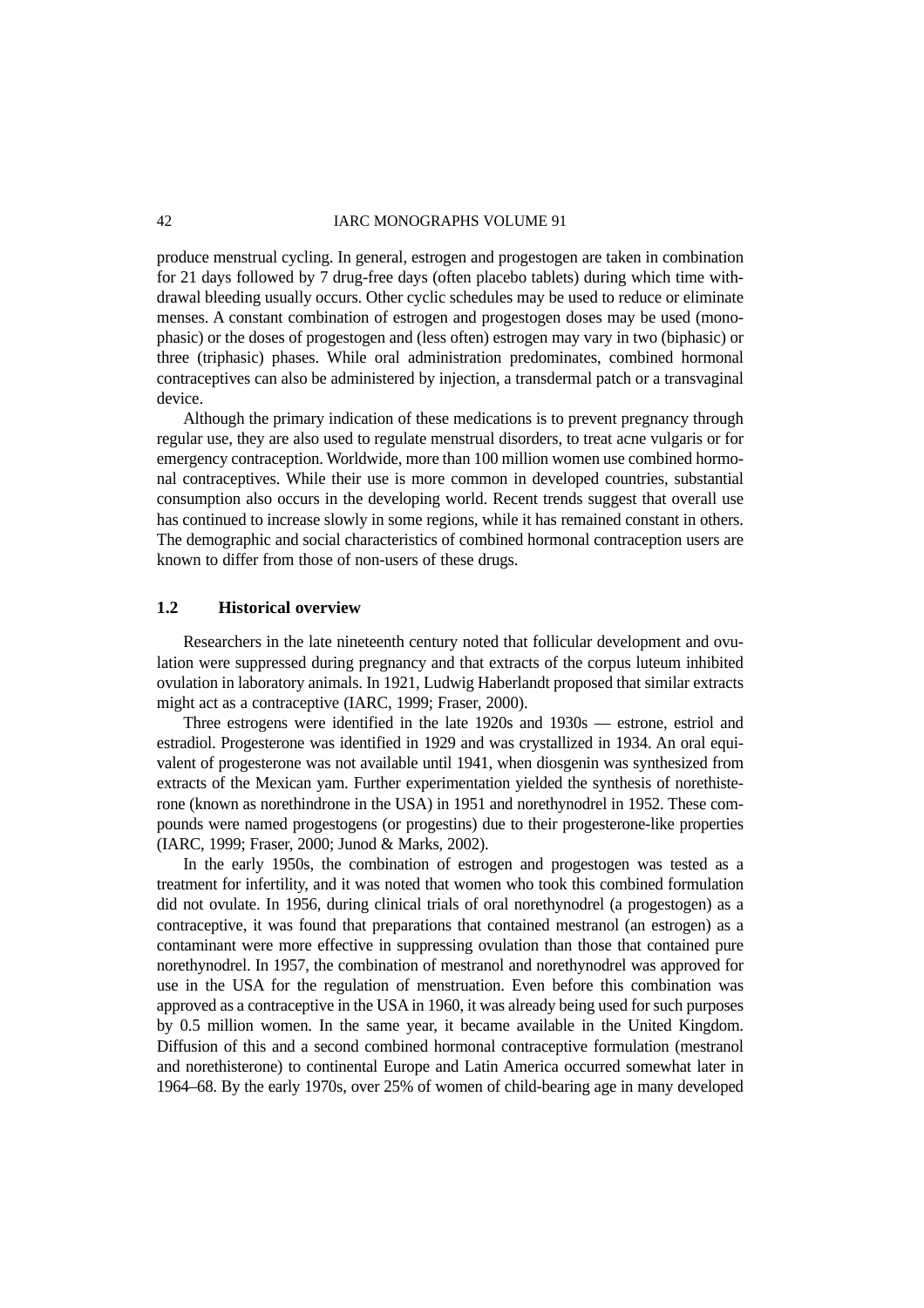countries were using combined hormonal contraceptives (IARC, 1999; Fraser, 2000; Junod & Marks, 2002; Shampo & Kyle, 2004).

The doses of combined hormonal contraceptives during this early period were 150 μg mestranol and 9.35 mg norethynodrel (Enovid in 1957), but quickly declined to 100 μg mestranol and 2 mg norethisterone (Ortho-Novum in 1964). Doses were further reduced to 50 μg estrogen as confirmation was received that low-dose formulations remained effective with a consequent reduction in adverse effects that had tended to limit continued use. The ease of use, efficacy and reversibility of hormonal contraceptives, as well as changing sexual behaviours and new expectations regarding the regulation of fertility, contributed to the rapid increase in combined hormonal contraceptive use in the 1960s (IARC, 1999; Junod & Marks, 2002).

The upward trend in the use of combined hormonal contraceptives came to a temporary halt in the early 1970s when adverse events associated with their use were highlighted, particularly in women who smoked cigarettes (WHO, 1995). While a variety of side-effects and a risk for thromboembolic events had been recognized earlier, new reports also focused on the risk for cardiovascular disease (Fraser, 2000). As a result, use of combined hormonal contraceptives declined substantially in most developed nations throughout the 1970s. Partly in response to these concerns, a new generation of combined hormonal contraceptives was developed that featured lower doses of estrogen (30 and 35 μg) and newer, more potent progestogens.

Increased use of combined hormonal contraceptives resumed in 1979–81 in many countries, particularly in the light of studies that suggested their relative safety and potential benefits on some outcomes, including reductions in rates of ovarian and endometrial cancer rates (Burkman *et al.*, 2004). At this time, use of combined hormonal contraceptives also increased in many countries in Asia, Africa and the Middle East, facilitated by international aid programmes that were aimed at alleviating the economic consequences of high rates of fertility (IARC, 1999).

At the same time, dose schedules were also modified and refined. With the introduction of biphasic (1982) and triphasic (1984) combined hormonal contraceptives, doses of progestogen were modulated in a manner thought to mimic physiological patterns, although the objective benefits are subject to debate (Van Vliet *et al.*, 2006a,b,c). The previous practice of sequential exposure to estrogen only, followed by combined exposure to estrogen and progestogen, was abandoned after it was found to be associated with an increased risk for endometrial cancer (IARC, 1999).

Further modifications have been made more recently through the continued development of other progestogens, the use of even lower doses of estrogen and the use of alternative dose schedules. Newer progestogens, such as spironolactone-derived drospirenone and more potent and less androgenic gonanes (desogestrel, gestodene), became more common. These formulations were partly aimed at reducing androgenic side-effects such as hirsutism and weight gain. Estrogen doses were reduced to 20 μg and then 15 μg. These low doses may be unsatisfactory for many women because of breakthrough bleeding and they require stricter adherence to instructions for use in order to be effective (Gallo *et al.*,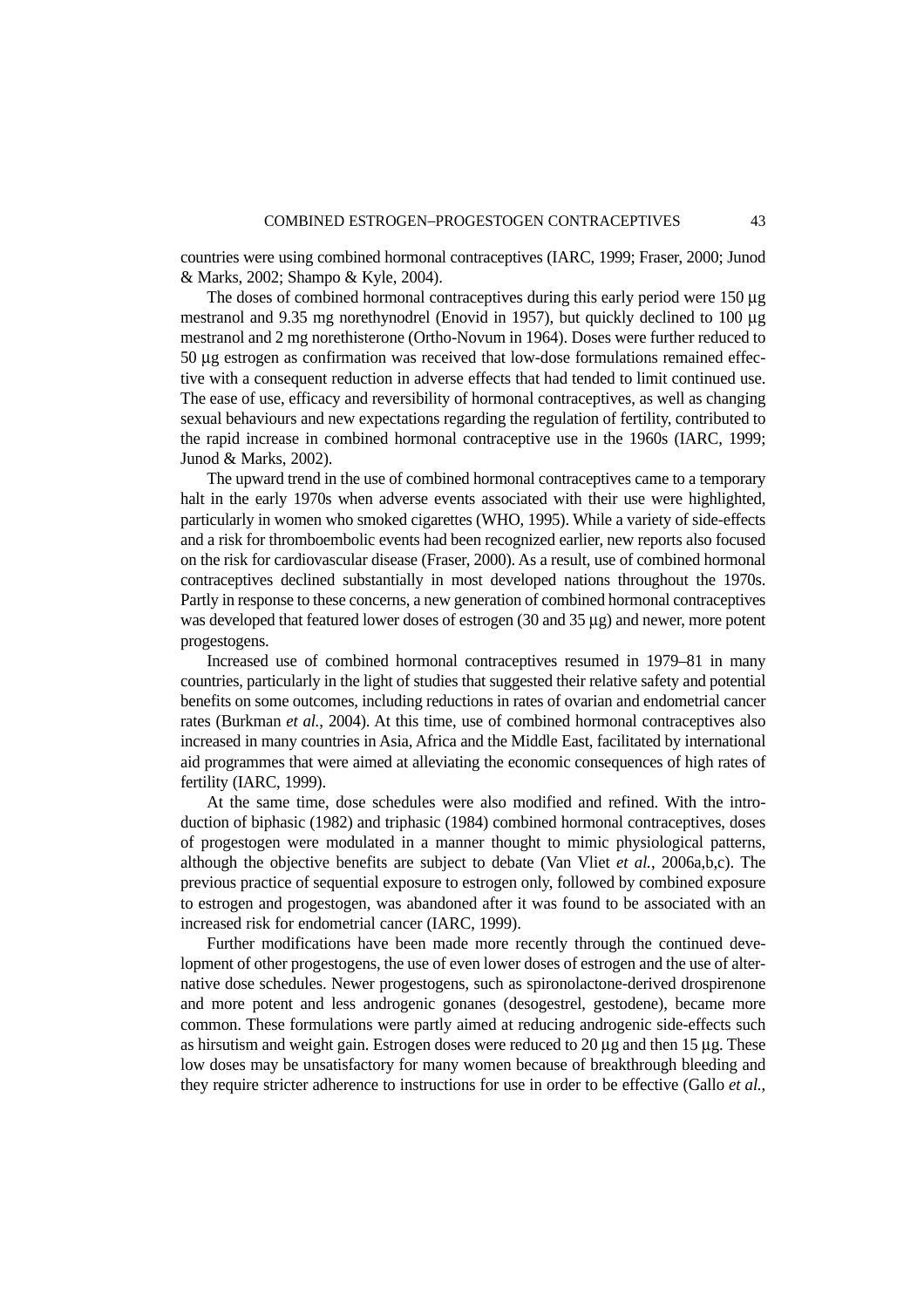2004). Other recent innovations in combined hormonal contraception include devices for transvaginal and transdermal administration, variations in length of schedule (both shorter and longer cycles) and combined injectable formulations.

The increase in the use of combined hormonal contraceptives appeared to diminish in the mid-1990s (IMS Health, 2005), possibly due to renewed concerns regarding adverse effects and the growth of alternative contraceptive technologies (e.g. progestogen-only contraception) in developed countries. Similar declining increases in developing countries may reflect a shift towards greater use of other longer-term contraception, including sterilization, injections of progestogen and intrauterine devices (United Nations, 2004a).

In the 1990s, concerns about potential risks of combined hormonal contraceptives for cardiovascular disease (Hannaford *et al.*, 1994) and thromboembolic events persisted. In addition, the risk for breast cancer, which had been a concern since the introduction of hormonal contraceptives, was also re-emphasized (Collaborative Group on Hormonal Factors in Breast Cancer, 1996a,b). Specific concerns were also raised about the increased incidence of thromboembolism associated with progestogens such as gestodene and desogestrel (Jick *et al.*, 1995; WHO, 1995). In spite of these qualms, the effectiveness, ease of use and the risk profile of combined hormonal contraceptives suggest that they will continue to be used to a significant extent in the future. As in the past, the nature of the exposure associated with the components of combined hormonal contraception will probably continue to evolve.

# **1.3 Preparations of combined hormonal contraceptives**

A plethora of products is available for use in combined hormonal contraceptives. Products that are currently available differ in a number of important aspects, including the estrogen compound used and its dose, the progestogen used, the schedule of exposure to the drugs and the route of administration. In addition, identical formulations may carry different brand names in different countries or even within the same country. These products and their ingredients are presented in Annexes 1–3.

The most common estrogen in combined hormonal contraceptives is ethinylestradiol. Over time, other estrogens have been used, including initially mestranol (a pro-drug of ethinylestradiol) and, more recently, estradiol. In the early development of combined hormonal contraceptives, doses of estrogen in the range of 100–150 μg were commonly used. Contemporary combined hormonal contraceptives may be classified by estrogen dose into 'high-dose' ( $\geq$  50 μg), 'moderate-dose' (30–35 μg) and 'low-dose' (15–20 μg).

A variety of progestogens is used in combined hormonal contraceptives. Currently, they are often distinguished as 'first-generation' estranes (such as norethynodrel or norethisterone), 'second-generation' gonanes (such as levonorgestrel or norgestimate), 'thirdgeneration' gonanes (gestodene and desogestrel) and 'fourth-generation' drospirenone. An additional class of progestogens, the pregnanes (e.g. cyproterone and chlormadinone), may also be used. Estranes are highly androgenic, while pregnanes and drospirenone have antiandrogenic activity. The later gonanes are less androgenic than the earlier compounds in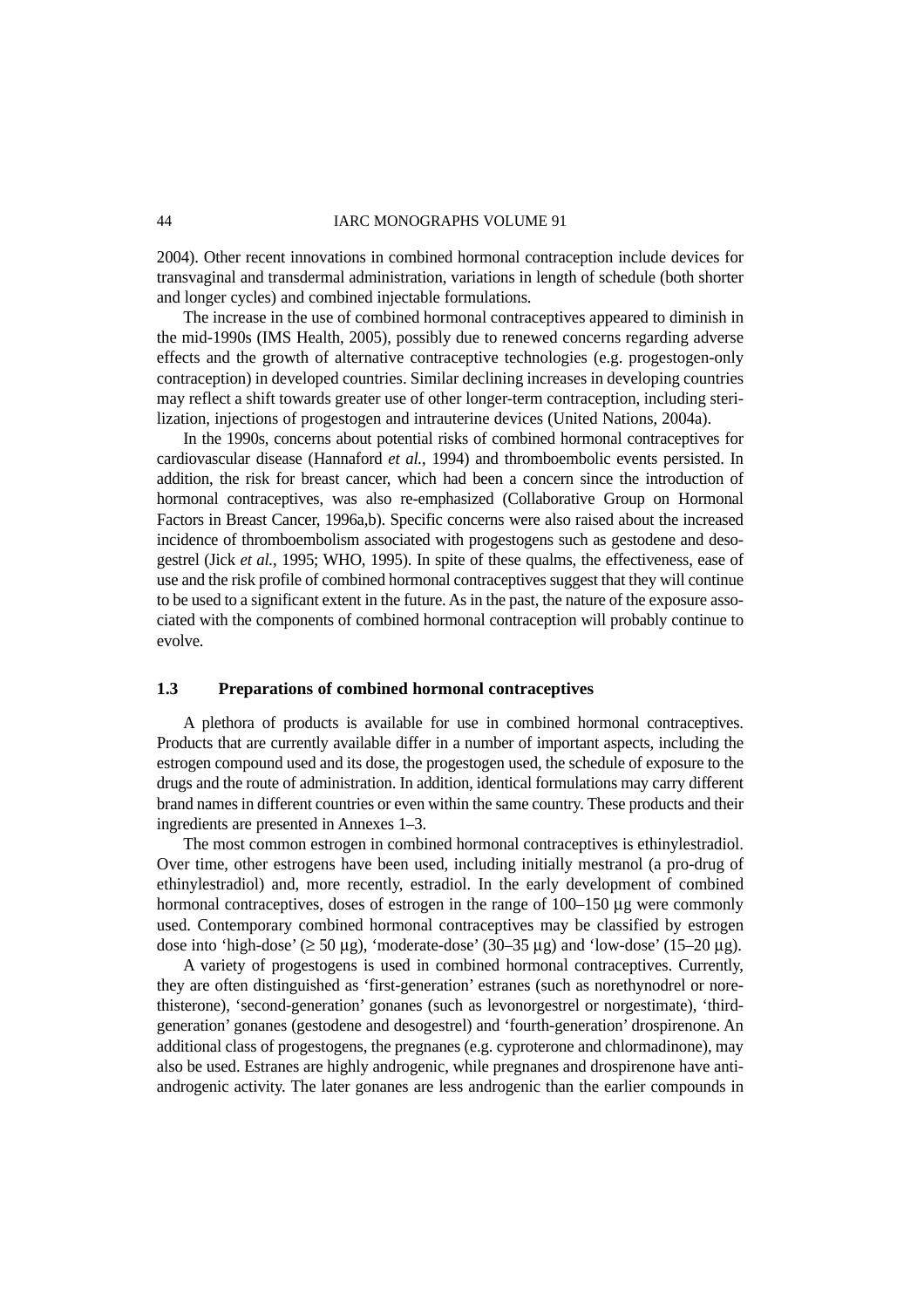that series. Lower androgenic activity minimizes androgenic side-effects such as acne, hirsutism, nausea and lipid changes. The affinity of individual progestogens for progesterone receptors varies considerably and determines the daily doses required to produce endometrial differentiation. Drospirenone has the lowest affinity (typical daily dose, 3 mg), while the later gonanes have the greatest affinity (0.05–0.15 mg daily dose) (Hammond *et al.*, 2001).

The schedule by which exposure to the drugs occurs may also vary. Most commonly, a constant combination of estrogen and progestogen is used for 3 weeks of a 4-week cycle (monophasic). The doses of progestogen and (less often) estrogen may vary in two (biphasic) or three (triphasic) phases followed by a drug-free phase. While multiphasic schedules seek to mimic physiological variations in exposure to hormones, they may not produce objective benefits over monophasic schedules (Van Vliet *et al.*, 2006a,b). Sequential exposure regimens that used prolonged exposure to estrogen alone are no longer used (IARC, 1999), but a short, 5-day, estrogen-only sequence has been re-introduced. Cycle lengths shorter and longer than 4 weeks may be used with the aim of limiting the duration of menses or eliminating menses altogether (Sulak, 2004). One-day-only use of hormones may be used for emergency contraception.

While oral administration predominates in combined hormonal contraception, the drugs also can be provided by injection, transdermal patch or transvaginal device. Injection of an estrogen and progestogen was used early in the development of hormonal contraception and is still available. Innovations in drug delivery have generated transdermal patches and a vaginal device.

The vast array of products available allows combined hormonal contraception to be tailored to the specific needs and preferences of individual women. While some of the newer products may offer advantages over the older ones, differences in adverse effects and effectiveness are not clear. [In addition, the proliferation of products also represents market differentiation in a large and profitable, but competitive market.]

It is important to recognize that many products are relatively new to the market, particularly those that provide newer progestogens. These, together with products that are currently under development, create a challenge for the evaluation of long-term risk from this class of pharmaceuticals.

# **1.4 Patterns of use**

This section includes the indications of combined hormonal contraceptives, their current prevalence of use globally and trends in the use of these preparations. The characteristics of women who use combined hormonal contraception are also described. Most information on patterns of use of combined hormonal contraceptives is limited to oral forms, and does not include other routes of exposure except for progestogen-only formulations. However, these non-oral forms are generally much less common and information on oral use provides a reasonable proxy for all combined hormonal contraceptive use.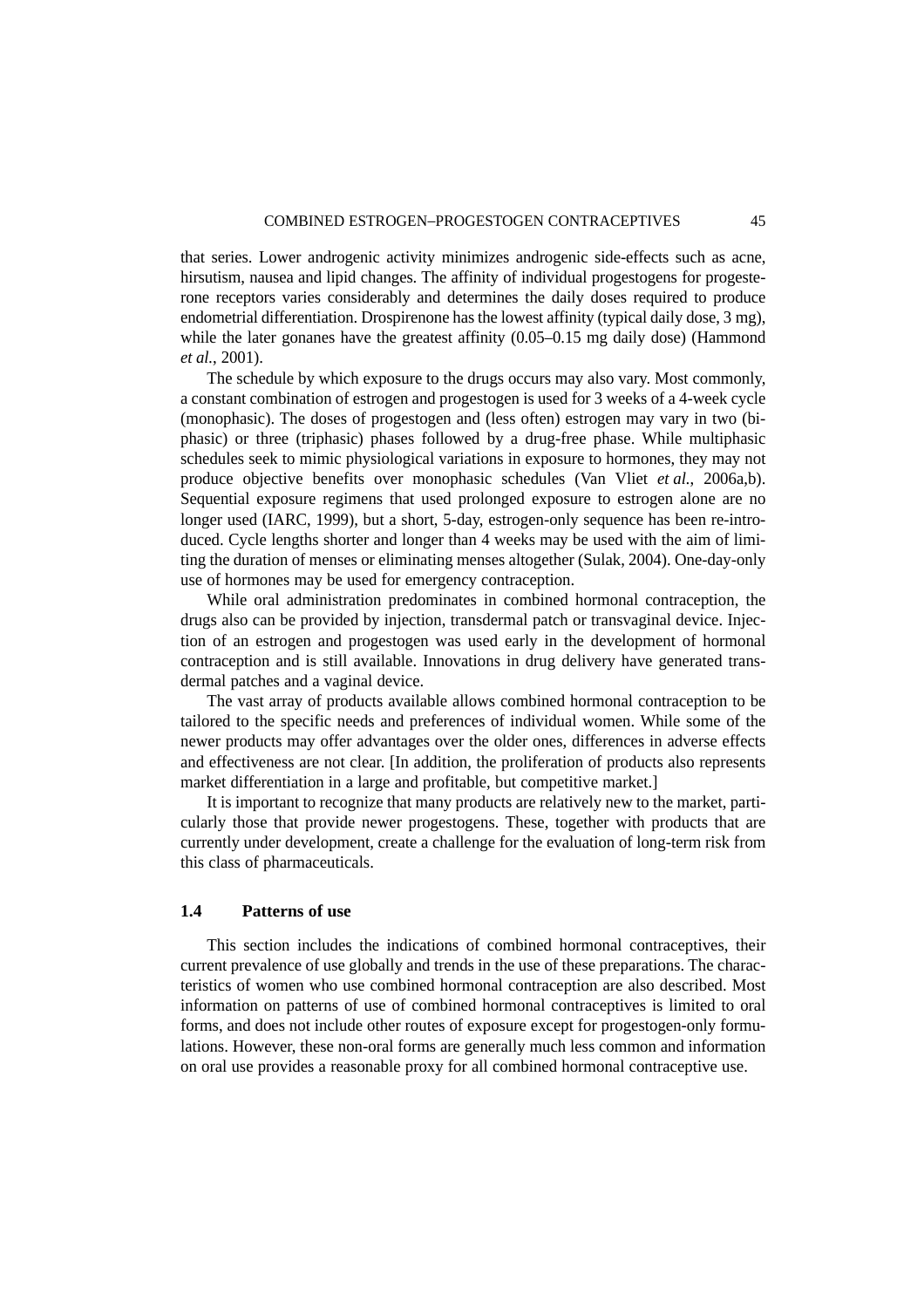# 1.4.1 *Prevalence of use*

Based on a compilation of data sources, Blackburn *et al.* (2000) concluded that approximately 100 million women were current users of combined hormonal contraceptives worldwide and, outside of India and China, which have a very low prevalence of use, that 32% of married women in the developing world had ever used them. While variations in their use were enormous, they were the most widely used method of contraception among married women in two-thirds (44/68) of developing countries.

The United Nations (2004b) has compiled data from multiple sources on worldwide patterns of combined hormonal contraceptive use (Table 1). It was estimated that, among women in marital or consensual unions, 7.3% currently use combined hormonal contraception orally and 2.9% currently use hormonal injections or implants. Together, these methods account for 17% of all women who use contraception. Current oral use of combined hormonal contraception is greater in developed nations (15.7%) than in less developed nations (5.8%) (see Table 1), while the converse is true of injectable preparations and implants (0.7% versus 3.3%).

Reported use in the late 1990s varied considerably by region, with a relatively high prevalence of use among women in northern Africa, South-East Asia, South America, North America, New Zealand/Australia and Europe (except eastern Europe) (United Nations, 2004b). On a national level, particularly high prevalences of use were noted in Algeria (44%), Bangladesh (23%), Brazil (21%), Hungary (38%), Iran (21%), Kuwait (29%), Morocco (32%), Thailand (23%) and Zimbabwe (36%). In addition, all countries in western Europe had a prevalence above 30%. In many cases, countries adjacent to those with high prevalence of use had low prevalence: China (2%), India (2%), Peru (7%), Poland (2%), Rwanda (1%), Sudan (5%) and Yemen (4%). A range of factors contribute to these striking differences, including level of economic development, patterns of foreign aid and national family planning programmes (United Nations, 2004c).

Lundberg *et al.* (2004) presented additional information on worldwide variations in use. Current use among women aged 25–44 years varied from < 1 to 58%. In general, the variations within countries were relatively small compared with those between countries. In accordance with other studies, particularly high oral use of combined hormonal contraceptives was noted in western Europe and Australia/New Zealand.

Ross *et al.* (2002) suggested that a hierarchy of preferences for contraceptive methods exists in developing countries and depends on availability of contraception. At the highest level of access, sterilization is generally the method of choice, followed by oral contraceptives, intrauterine devices and condoms in decreasing order of preference. On the contrary, oral contraceptives are the most prevalent method in those countries that have the lowest mean availability of contraception.

Ali and Cleland (2005) also noted substantial variations in oral use of combined hormonal contraceptives within South and Central America where it was fairly prevalent in Brazil and Nicaragua, but low in Peru and Bolivia.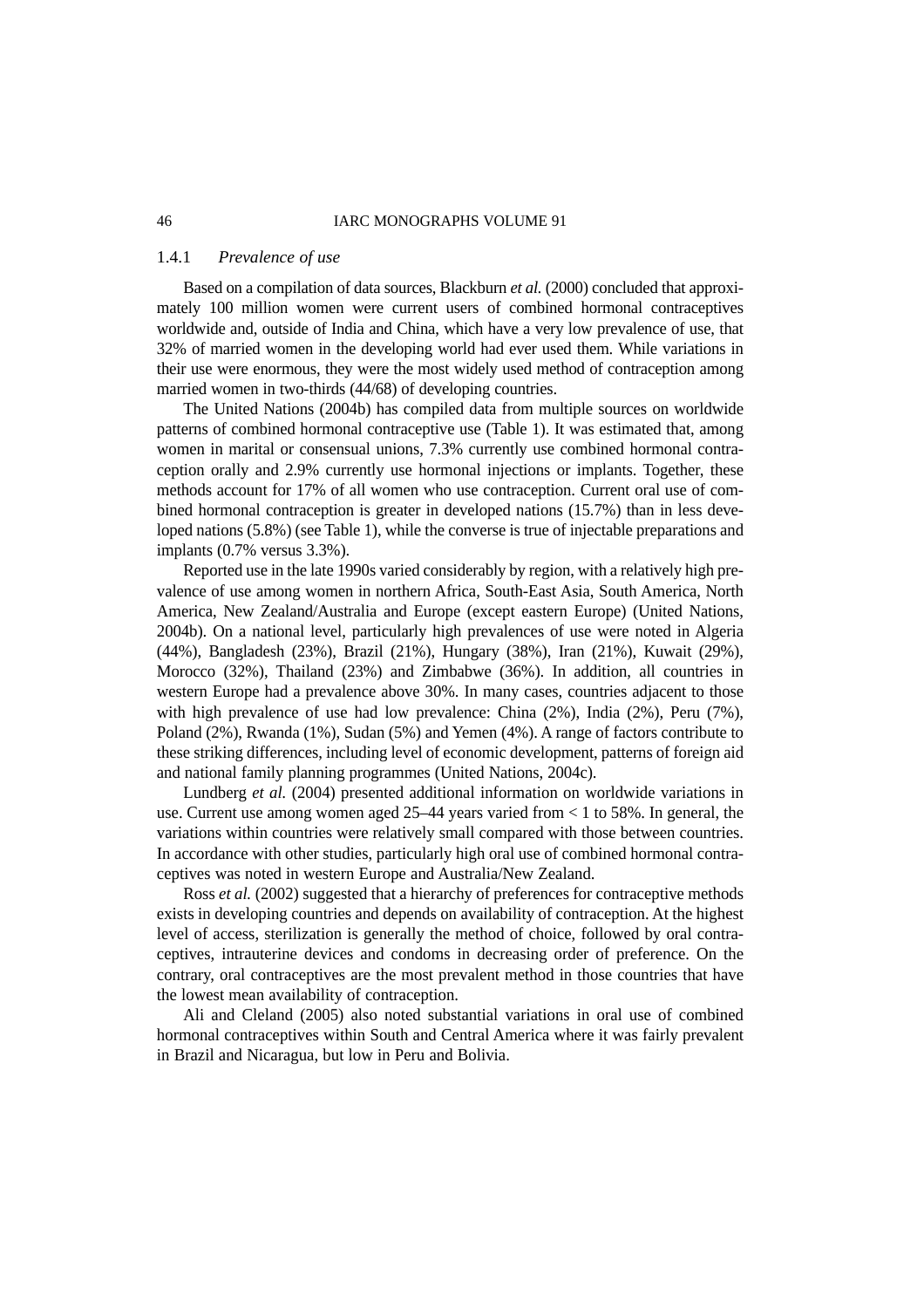|                                                                                 | No. of<br>women                 |                                          | Prevalence of oral<br>contraceptive use <sup>b</sup>                         | Proportion of oral<br>contraceptive use         | Year of<br>survey    |  |
|---------------------------------------------------------------------------------|---------------------------------|------------------------------------------|------------------------------------------------------------------------------|-------------------------------------------------|----------------------|--|
|                                                                                 | included <sup>a</sup>           | Mean<br>Range $(\%)$<br>$(\% )$          |                                                                              | among all forms<br>of contraception<br>$(\%)^c$ |                      |  |
| World<br>More developed <sup>d</sup><br>Less developed <sup>e</sup>             | 1 043 265<br>170 043<br>873 223 | 7.3<br>15.7<br>5.8                       |                                                                              | 12.1<br>22.9<br>9.8                             | 1998<br>1996<br>1998 |  |
| Africa<br>Eastern<br>Middle<br>Northern<br>Southern<br>Western                  | 117 120                         | 7.3<br>5.9<br>1.6<br>17.7<br>10.4<br>2.7 | $1.4 - 35.5$<br>$1.0 - 16.7$<br>$5.1 - 44.3$<br>$5.4 - 14.7$<br>$1.8 - 18.2$ | 27.2                                            | 1999                 |  |
| Asia<br>China<br>India<br>South Central Asia<br>South-East Asia<br>Western Asia | 293 294                         | 4.5<br>1.7<br>2.1<br>4.8<br>12.8<br>6.4  | $0.6 - 23.0$<br>$6.2 - 23.1$<br>$1.0 - 28.8$                                 | 7.1                                             | 1997                 |  |
| Europe<br>Eastern<br>Northern<br>Southern<br>Western                            | 109 277                         | 17.4<br>6.9<br>19.2<br>11.8<br>48.2      | $2.3 - 37.7$<br>$3.9 - 26.0$<br>$4.5 - 21.7$<br>$30.8 - 58.6$                | 26.0                                            | 1995                 |  |
| Latin America and Caribbean<br>Caribbean<br>Central America<br>South America    | 81 810                          | 13.8<br>7.6<br>7.5<br>17.1               | $2.3 - 31.5$<br>$5.0 - 18.0$<br>$3.8 - 24.5$                                 | 19.5                                            | 1997                 |  |
| USA/Canada                                                                      | 42 0 29                         | 15.5                                     |                                                                              | 20.3                                            | 1995                 |  |
| Australia/New Zealand                                                           | 2989                            | 23.3                                     |                                                                              | 30.7                                            | 1998                 |  |
| Oceania (except Australia/<br>New Zealand)                                      | 1 3 0 3                         | 4.7                                      | $4.4 - 22.6$                                                                 | 17.6                                            | 1996                 |  |

| Table 1. Prevalence of oral use of combined hormonal contraceptives worldwide |
|-------------------------------------------------------------------------------|
|-------------------------------------------------------------------------------|

From United Nations (2004b)

<sup>a</sup> Women aged 15–49 in a marital or consensual union (in thousands)

<sup>b</sup> Includes all formulations of oral contraceptives.

<sup>c</sup> Includes oral contraceptives, male and female sterilization, injectable implants, intrauterine devices, condoms, vaginal barriers, other modern methods, rhythm, withdrawal and other traditional methods.

d More developed: Europe, USA/Canada, Australia/New Zealand, Japan

e Less developed: Latin America and the Caribbean, Africa, Asia (except Japan), Oceania (except Australia and New Zealand)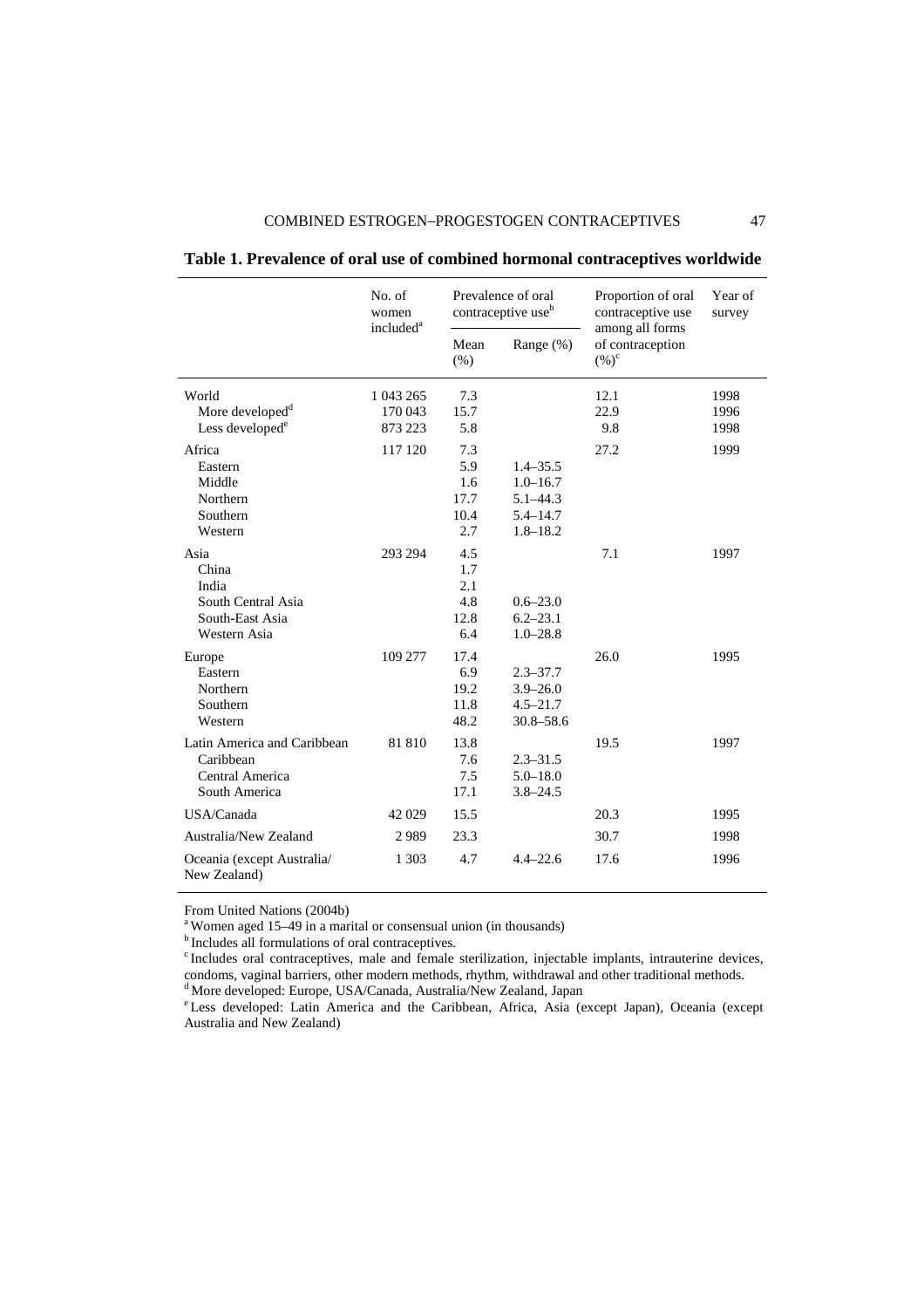Yuzpe (2002) reported that 17% of women of reproductive age in the USA were current users of oral contraceptives in 1995. In 2000, it was estimated that there were more than 10 million users in the USA, and that use was more common among younger women. In the USA, 80% of women born after 1945 have used oral contraceptives at some time (Blackburn *et al.*, 2000).

# 1.4.2 *Trends in prevalence*

Information on trends over time also indicates substantial heterogeneity between countries. Different investigators have reached contradictory conclusions on whether worldwide use is increasing or remains constant. Bongaarts and Johansson (2000) tracked changes in combined oral contraceptive use in the developing world and projected that it would double between 1993 (11% of women) and 2015 (22%). This trend is attributed to improved access, changes in the characteristics of users with better education, a desire for smaller families and new and improved technology. In contrast, Zlidar *et al.* (2003) suggested that use among married women had been more or less constant in 38 developing countries since 1990. However, Blackburn *et al.* (2000) noted very large increases in oral contraceptive use in Bangladesh (from 3 to 21%), Kenya (from 3 to 9%) and Morocco (from 13 to 32%) between 1978 and 1998, while rates declined or remained similar in Colombia, India and Egypt during the same period. A United Nations analysis of data on trend suggested little net change over time. Substantial variations were noted, however, with sizeable increases or decreases in selected countries (United Nations, 2004a).

Data on sales of combined hormonal contraceptives (IMS Health, 2005) confirmed many of the data on prevalence observed in the United Nations data compilation, but indicated increasing use worldwide (Table 2). A worldwide increase of 19% between 1994 and 1999 and a subsequent 21% increase from 1999 to 2004 were noted. The largest relative increases occurred in eastern Europe, the eastern Mediterranean, South-East Asia and the western Pacific. Only modest increases were observed in Africa and South America. It should be noted that these data may not include large quantities of hormonal contraceptives that are provided by national and international family planning programmes. Several other trends are indicated from the sales data: (i) the use of higher estrogen doses ( $\geq 50 \,\mu$ g) has continued to decline; (ii) growth in the use of products that contain later progestogens (gestodene, desogestrel) has slowed down and in some countries there has been a shift back to earlier progestogens (norethynodrel, norethisterone); and (iii) monophasic hormonal formulations have continued to predominate with some shift away from multiphasic forms (IMS Health, 2005).

On the basis of case–control data from several large cities in the USA, the most frequent duration of use among controls was 1–5 years, although some women reported use for more than 15 years (Marchbanks *et al.*, 2002).

While most use of combined hormonal contraception is for on-going contraception, additional common indications include emergency contraception, regulation of menstrual disorders and treatment of acne. In a study of use in Dutch adolescents (14–17 years old),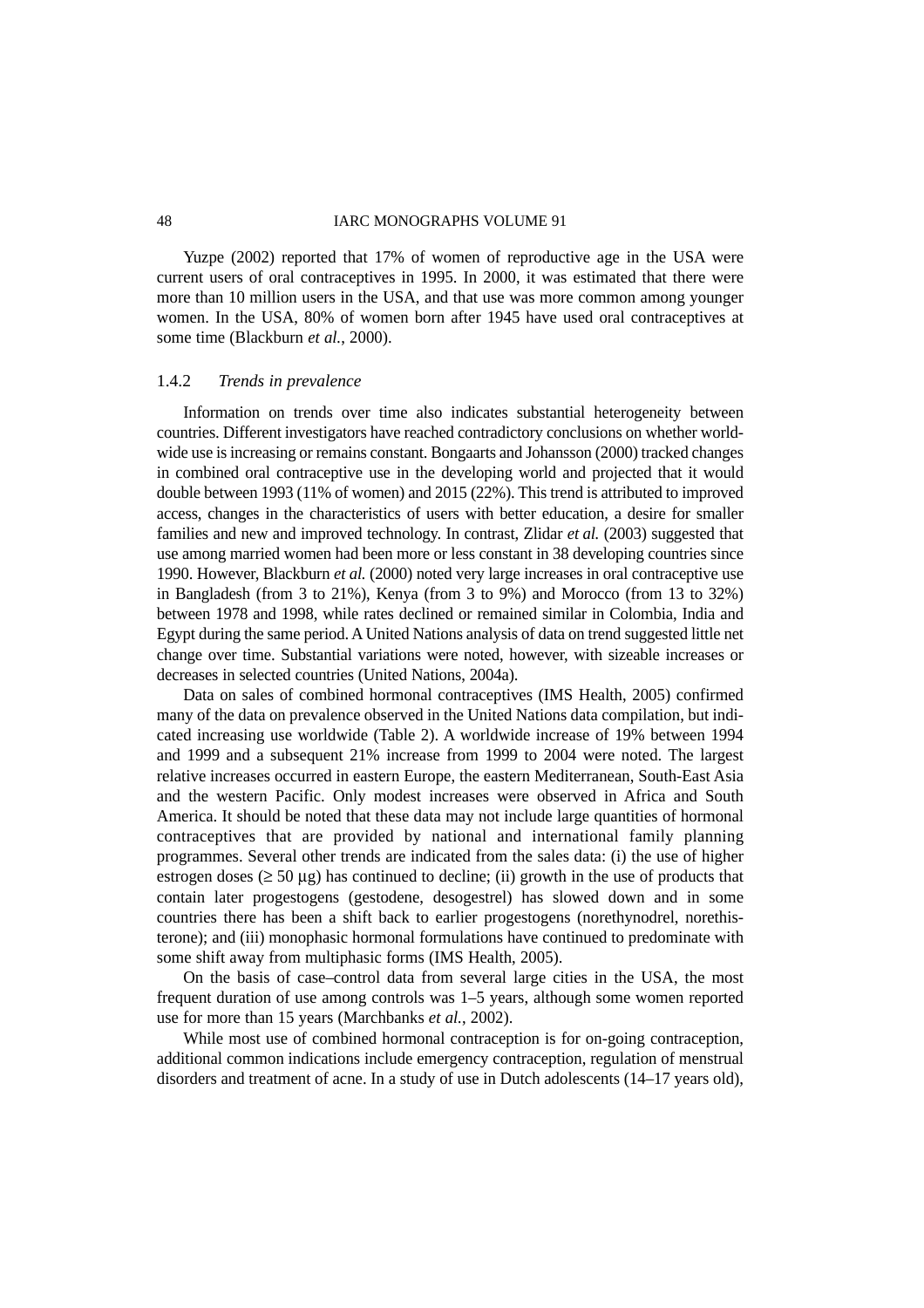| Regions <sup>b</sup>    | 1994             | 1999  | 2004  |  |
|-------------------------|------------------|-------|-------|--|
| Africa                  | 9.5              | 10.4  | 10.2  |  |
| South Africa            | 8.9              | 9.7   | 9.5   |  |
| West Africa             | 0.6              | 0.6   | 0.7   |  |
| Eastern Mediterranean   | 14.8             | 16.7  | 20.7  |  |
| Europe                  | 259.3            | 293.4 | 338.1 |  |
| Eastern Europe          | 14.3             | 31.9  | 46.0  |  |
| Western Europe          | 245.0            | 261.5 | 292.2 |  |
| North America           | 103.3            | 122.4 | 161.0 |  |
| South America           | 91.1             | 103.6 | 110.9 |  |
| South-East Asia         | 17.0             | 45.0  | 70.1  |  |
| Bangladesh              | 6.4              | 4.2   | 6.9   |  |
| India                   | $\Omega$         | 22.1  | 15.4  |  |
| Republic of Korea       | 2.7              | 2.3   | 2.9   |  |
| Rest of South-East Asia | 7.9              | 16.4  | 44.9  |  |
| <b>Western Pacific</b>  | 21.7             | 24.7  | 34.6  |  |
| Australia/New Zealand   | 16.5             | 16.6  | 15.9  |  |
| China/Hong Kong         | 0.2 <sub>1</sub> | 0.7   | 0.9   |  |
| Japan                   | $\Omega$         | 0.6   | 3.0   |  |
| Taiwan, China           | 1.4              | 1.3   | 1.4   |  |
| Rest of Western Pacific | 3.6              | 5.4   | 13.5  |  |
| Total                   | 516.9            | 616.4 | 745.8 |  |

**Table 2. Trends in sales of combined hormonal contra**ceptives for selected years (millions of standard units<sup>a</sup>)

From IMS Health (2005)

<sup>a</sup> Standard units, sales in terms of standard dose units; the standard dose unit for oral products is one tablet or capsule.

<sup>b</sup> The countries were grouped according to the WHO classification:

*West Africa* includes: Benin, Burkina, Cameroon, Congo, Gabon, Guinea, Ivory Coast, Mali, Senegal, Togo;

*Eastern Mediterranean* includes: Egypt, Jordan, Kuwait, Lebanon, Morocco, Saudi Arabia, Tunisia, United Arab Emirates;

*Eastern Europe* includes: Belarus, Bulgaria, Czech Republic, Estonia, Hungary, Latvia, Lithuania, Poland, Russian Federation, Slovakia, Slovenia, Ukraine;

*Western Europe* includes: Austria, Belgium, Denmark, Finland, France, Germany, Greece, Ireland, Israel, Italy, Luxembourg, Netherlands, Norway, Portugal, Spain, Sweden, Switzerland, Turkey, United Kingdom;

*North America* includes: Canada, Central America (Costa Rica, El Salvador, Guatemala, Honduras, Nicaragua, Panama), Mexico, Puerto Rico, USA;

*Rest of South-East Asia* includes: Indonesia, Pakistan, Thailand;

*South America* includes: Argentina, Brazil, Chile, Colombia, Dominican Republic, Ecuador, Peru, Uruguay, Venezuela;

*Rest of Western Pacific* includes: Malaysia, Philippines, Singapore.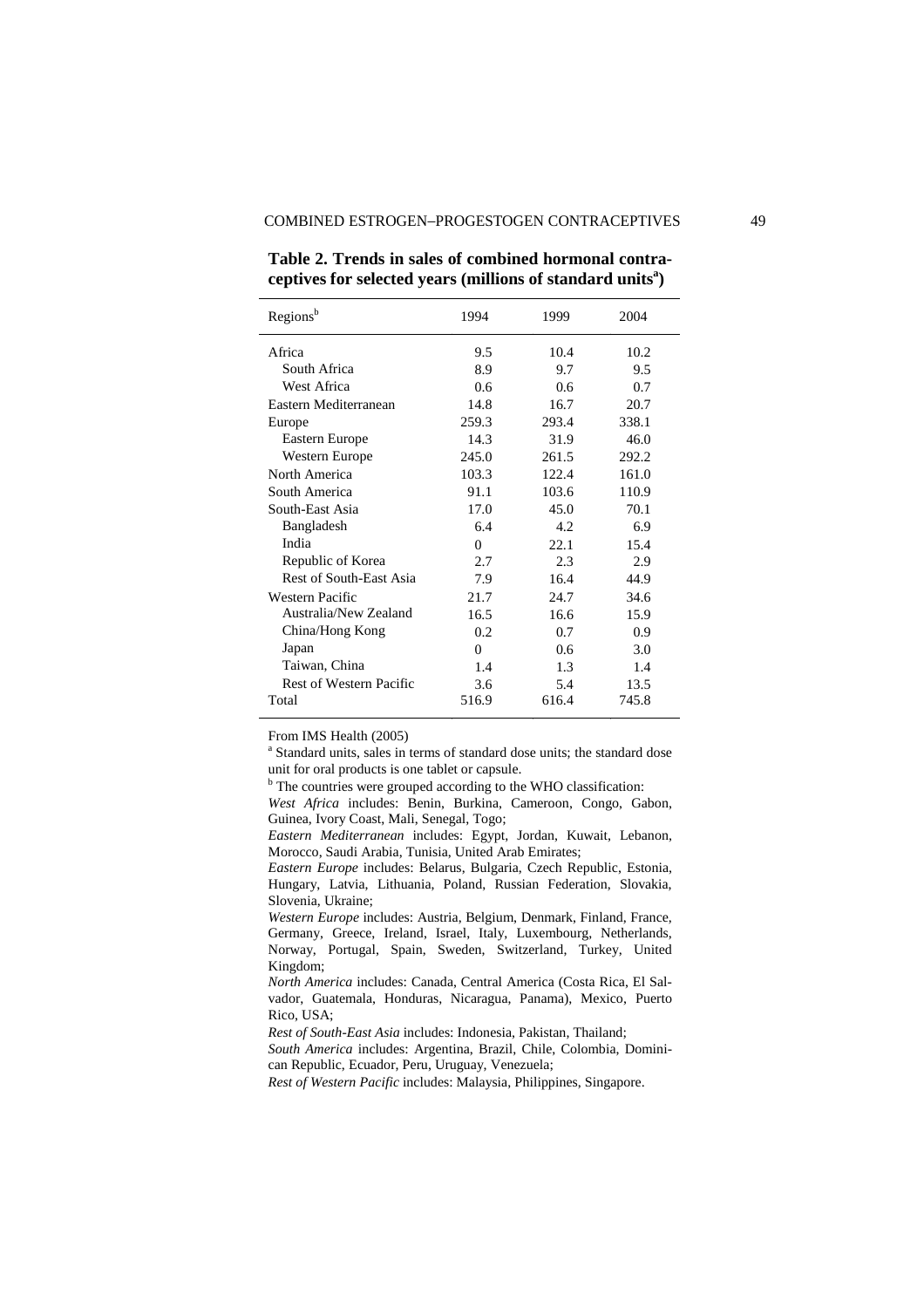current use for indications other than contraception (34%) included use for irregular cycles (18%), dysmenorrhoea (25%) and acne (11%) (van Hooff *et al.*, 1998).

The characteristics of women who use combined contraceptives differ from those who do not. Use appears to be more frequent among women who are younger and more highly educated, and increases with access to modern contraceptives (Piccinino & Mosher, 1998; Ross *et al.*, 2002).

Characteristics of users depend on regional differences and have evolved over time. Women have gradually begun to use oral contraceptives at younger ages, and initiation of use at 15–19 years of age is now frequent, while in the past it tended to start at 20–24 years of age. One study in the Netherlands reported a large increase in use among 15–17-yearold girls (Van Hooff *et al.*, 1998). In contrast, Piccinino and Mosher (1998) observed a decline in use among teenagers between 1988 and 1995 in the USA.

# **2. Studies of Cancer in Humans**

# **2.1 Breast cancer**

# 2.1.1 *Background*

In the previous evaluation of exogenous hormones and risk for cancer in women (IARC, 1999), the overall assessment of the use of combined oral contraceptives and the risk for breast cancer relied heavily on the work of the Collaborative Group on Hormonal Factors in Breast Cancer (1996a,b) (Figure 1). More than 50 case–control and cohort studies that included over 53 000 women with breast cancer had assessed the relation between use of combined oral contraceptives and risk for breast cancer. The weight of the evidence suggested a small increase in the relative risk among current and recent users of combined oral contraceptives. The small increase in risk was not related to duration of use, type of use or dose of the preparation used. By 10 years after cessation of use, the risk for breast cancer in women who had used combined oral contraceptives was similar to that of women who had never used this type of contraception (Figure 2). It was concluded that, if the reported association was causal, the excess risk for breast cancer associated with typical patterns of current use of combined oral contraceptives was very small.

# 2.1.2 *Use of combined oral contraceptives and detection of breast cancer*

The increase in risk for breast cancer associated with the use of combined oral contraceptives in younger women could be due to more frequent contacts with doctors, which leads to earlier detection of breast cancer through mammography, breast examination or echography. An effect of early detection would normally lead to an increase in the number of women diagnosed with in-situ or early stage breast cancer (i.e. tumour node metastasis stage I or cancer  $<$  2 cm in size).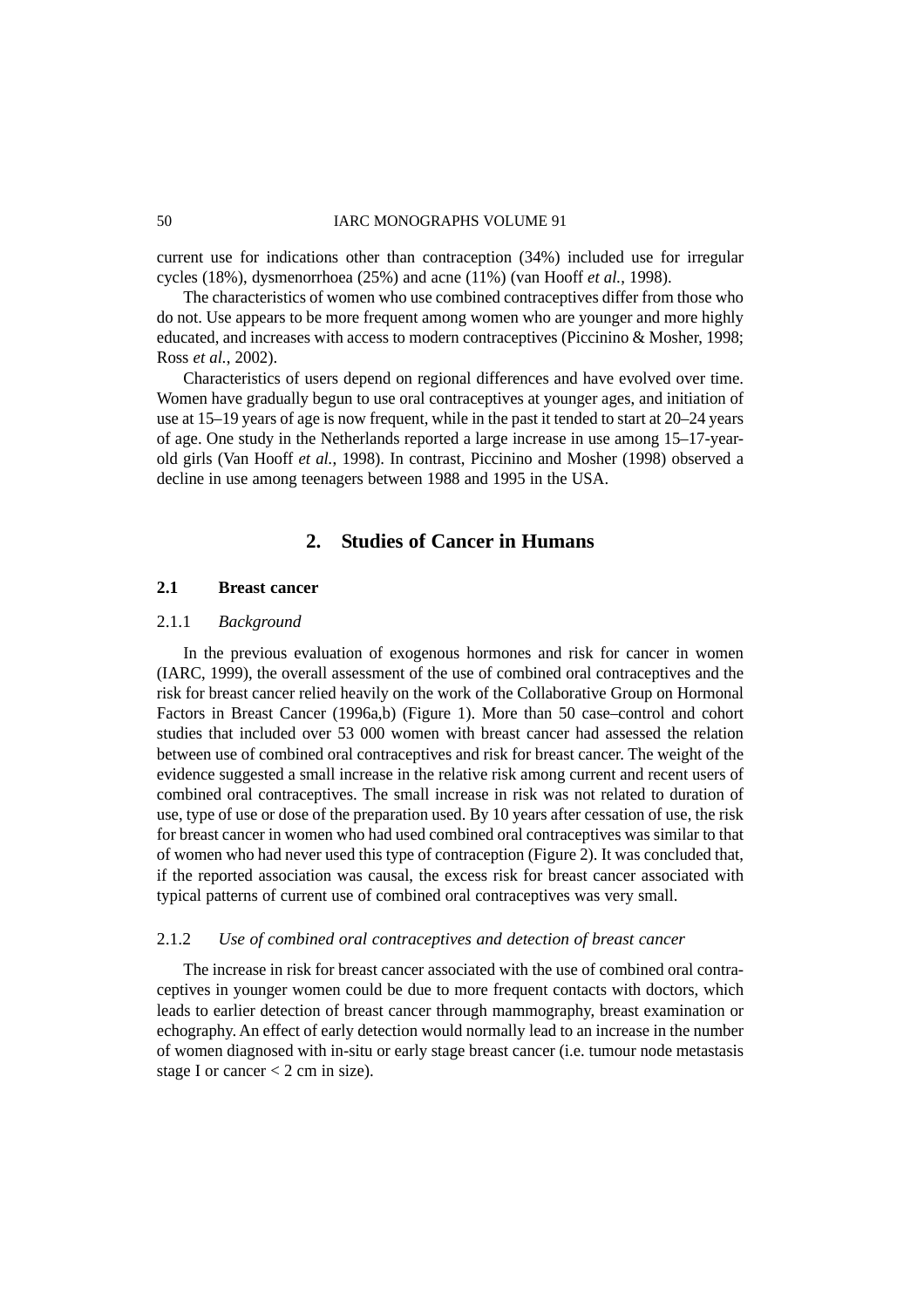**Figure 1. Relative risk for breast cancer in ever-users compared with never-users of combined oral contraceptives**

| Medlan             |                                                                            |                        | Combined oral contraceptive use<br>Never |         | <b>Statistics</b> | <b>Relative risk of breast cancer</b>            |                  |
|--------------------|----------------------------------------------------------------------------|------------------------|------------------------------------------|---------|-------------------|--------------------------------------------------|------------------|
| year of            | Study                                                                      | Ever<br>Cases/Controls | Cases/Controls                           | $(O-E)$ | var(O-E)          | in ever-users versus never-users<br>RR* & 99% CI | RR*±SD           |
| dlagnosis          |                                                                            |                        |                                          |         |                   |                                                  |                  |
|                    | <b>PROSPECTIVE STUDIES</b>                                                 |                        |                                          |         |                   |                                                  |                  |
| 1980               | RCGP <sup>15</sup>                                                         | 198/728                | 128/576                                  | 130     | $55-6$            |                                                  | $1.26 \pm 0.151$ |
| 1982               | Oxford/FPA <sup>26</sup>                                                   | 96/437                 | 101/342                                  | $-9.7$  | $26-6$            |                                                  | $0.69 + 0.162$   |
| 1985               | NursesHealth <sup>22</sup>                                                 | 1105/4243              | 1645/6703                                | 356     | 431-0             |                                                  | 1-09±0-050       |
| 1985               | CanadianNBSS <sup>37</sup>                                                 | 741/2905               | 594/2418                                 | $11-5$  | 209-2             |                                                  | 1.06±0.071       |
| 1987               | AmerCancSoc42                                                              | 264/1091               | 907/3671                                 | $1-5$   | $93-4$            |                                                  | $1.02 \pm 0.104$ |
| 1988               | Netherlands Cohort <sup>45</sup>                                           | 105/408                | 348/1248                                 | 2.9     | 46-1              |                                                  | 1-06±0-152       |
|                    | Other <sup>5,11,14,19</sup>                                                | 138/431                | 436/1576                                 | $2-5$   | $25-4$            |                                                  | $1.10 + 0.208$   |
|                    | All prospective studies                                                    | 2647/10243             | 4159/16534                               | 57.3    | 887-3             | D                                                | 1.07±0.035       |
|                    | CASE-CONTROL STUDIES, WITH POPULATION CONTROLS                             |                        |                                          |         |                   |                                                  |                  |
| 1976               | Brinton <sup>24</sup>                                                      | 714/781                | 2503/2764                                | $14-0$  | 193-7             |                                                  | $1.07 \pm 0.075$ |
| 1980               | Bernstein/Pike <sup>3,27</sup>                                             | 373/369                | 66/70                                    | $0-3$   | $21-3$            |                                                  | $1.01 \pm 0.218$ |
| 1981               | Hislop <sup>8</sup>                                                        | 370/414                | 579/535                                  | $-5-0$  | $51-5$            |                                                  | $0.91 \pm 0.133$ |
| 1981               | CASH <sup>34</sup>                                                         | 2815/2872              | 1879/1784                                | $-27.9$ | 394-7             |                                                  | $0.93 \pm 0.049$ |
| 1983               | UKNational <sup>25</sup>                                                   | 684/673                | 71/82                                    | $5-9$   | $31 - 2$          |                                                  | $1.20 \pm 0.197$ |
| 1983               | Bain/Siskind <sup>23</sup>                                                 | 197/424                | 343/671                                  | $-3.9$  | $31-6$            | t                                                | $0.88{\pm}0.167$ |
| 1983               | Ewertz <sup>35</sup>                                                       | 479/458                | 1066/941                                 | -4.0    | $80 - 8$          |                                                  | $0.95 \pm 0.109$ |
| 1984               | Meirik/Lund <sup>9</sup>                                                   | 289/338                | 133/189                                  | $8-7$   | 42.0              |                                                  | $1.23 \pm 0.171$ |
| 1984               | Long Island <sup>33</sup>                                                  | 266/230                | 914/950                                  | $13-8$  | $57 - 2$          |                                                  | $1.27 + 0.149$   |
| 1984               | Clarke <sup>38</sup>                                                       | 257/543                | 350/669                                  | $-4.0$  | $47 - 8$          |                                                  | $0.92 + 0.139$   |
| 1985               | Yu/Yuan/Wang <sup>18,40</sup>                                              | 184/180                | 650/654                                  | $6-7$   | 44-0              |                                                  | $1.16 \pm 0.163$ |
| 1985               | Paul/Skegg <sup>28</sup>                                                   | 674/1521               | 217/343                                  | $4-5$   | 69.2              |                                                  | $1.07 + 0.124$   |
| 1987               | Daling <sup>50</sup>                                                       | 685/875                | 62/86                                    | $-0.0$  | $26-5$            |                                                  | 1.00±0-194       |
| 1988               | 4StateStudy <sup>47</sup>                                                  | 2427/3726              | 4443/5793                                | $8-9$   | 416.6             |                                                  | $1.02 + 0.050$   |
| 1988               | Rookus/van Leeuven <sup>49</sup>                                           | 781/782                | 137/136                                  | 2.5     | 40-0              |                                                  | $1.07 + 0.163$   |
| 1989               | Yang/Gallagher <sup>41</sup>                                               | 407/441                | 609/584                                  | $-15-3$ | $55-1$            |                                                  | $0.76 \pm 0.118$ |
| 1989               | Primic-Zakelj <sup>48</sup>                                                | 296/297                | 323/322                                  | 3.0     | $58-1$            |                                                  | 1.05±0.135       |
| 1991               | WISH53                                                                     | 1532/1597              | 334/412                                  | $20-5$  | 119-8             |                                                  | 1-19±0-100       |
|                    | Other <sup>2,10,12,17,21,39,52</sup>                                       | 1563/2029              | 1417/2141                                | 16-3    | 168-5             |                                                  | $1.10+0.081$     |
|                    | All case-control studies, with                                             | 14993/18550            | 16096/19126                              | 44-8    | 1949-6            |                                                  | $1.02 + 0.023$   |
|                    | population controls<br><b>CASE-CONTROL STUDIES, WITH HOSPITAL CONTROLS</b> |                        |                                          |         |                   |                                                  |                  |
| 1980               | Vessey <sup>4,13</sup>                                                     | 963/972                | 1420/1419                                | $8-5$   | 193-4             |                                                  | 1-04±0-074       |
| 1981               | Ravnihar <sup>16</sup>                                                     | 161/460                | 370/1479                                 | $26-6$  | 59-2              |                                                  | $1.57 \pm 0.163$ |
| 1983               | WHO(developing) <sup>30</sup>                                              | 525/5117               | 1180/9936                                | 27.6    | 177-1             |                                                  | $1.17 \pm 0.081$ |
|                    | WHO (developed) <sup>30</sup>                                              | 667/1933               | 922/2116                                 | 10.9    | $157 - 6$         |                                                  | $1.07 \pm 0.082$ |
| 1986               | Clavel <sup>31</sup>                                                       | 247/424                | 248/472                                  | $8-6$   | 44-1              |                                                  | $1.21 \pm 0.166$ |
| 1987               | LaVecchia <sup>45</sup>                                                    | 366/238                | 2897/2490                                | 30.2    | $94-1$            |                                                  | $1.38 \pm 0.121$ |
| 1992               | Franceschi <sup>51</sup>                                                   | 382/314                | 2187/2274                                | $25-3$  | 104.7             |                                                  | $1.27 \pm 0.111$ |
|                    | Other6,7,20,29,32,36,43,44                                                 | 616/1378               | 1879/3543                                | $10-1$  | 102-5             |                                                  | $1.10 \pm 0.104$ |
|                    | All case-control studies, with                                             |                        |                                          |         |                   |                                                  |                  |
|                    | hospital controls                                                          | 3927/10836             | 11103/23729                              | 147-8   | 932.7             | ట                                                | 1.17±0.035       |
| <b>ALL STUDIES</b> |                                                                            | 21567/39629            | 31358/59389                              | 249-8   | 3769.6            | Ф                                                | 1.07±0.017       |
|                    |                                                                            |                        |                                          |         |                   |                                                  |                  |
|                    |                                                                            |                        |                                          |         | 0.0               | 1.0<br>1.5<br>0.5                                | 2.0              |

Test for heterogeneity between study designs:  $X^2$  (2 df)=11·6; p=0·003<br>Test for heterogeneity between studies:  $X^2$  (33 df)=51·8; p=0·02

From Collaborative Group on Hormonal Factors in Breast Cancer (1996a)

Separate results are given for individual studies. Each relative risk and its 99% confidence interval (CI) is plotted as a black square and a line. The area of the square is proportional to the amount of statistical information (i.e. to the inverse of the variance of the logarithm of the relative risk). Diamonds indicate 99% CIs for totals. The solid vertical line represents a relative risk of 1.0 and the broken vertical line indicates the overall relative risk estimate for all studies combined.

\*Relative risk (given with 99% CI) relative to never-users, stratified by study, age at diagnosis, parity and, where appropriate, the age of a woman when her first child was born and her age when her risk for conception ceased.

The numbers next to the references refer to the citations in the original article.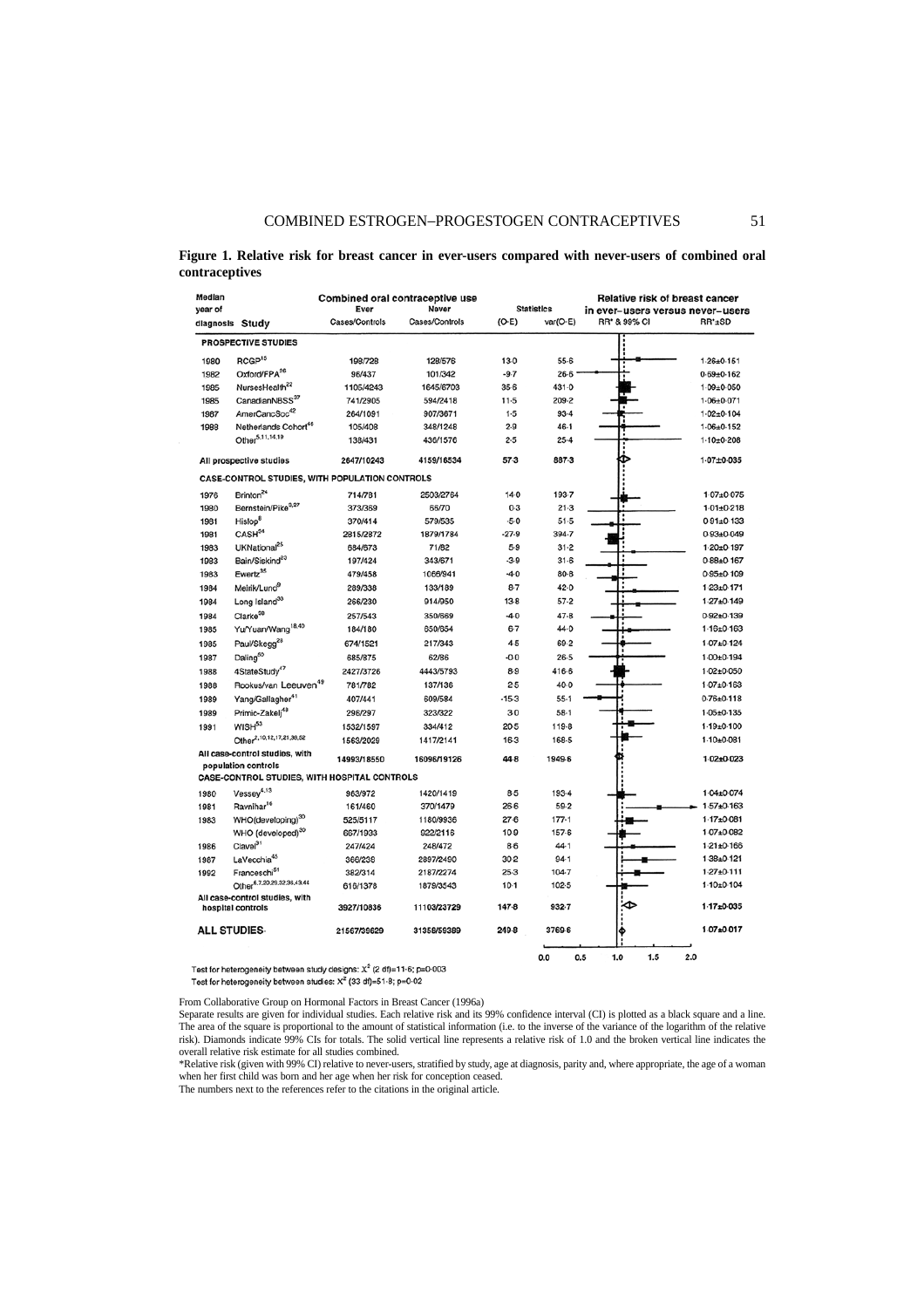



Time since last use of combined oral contraceptives (years)

Relative risk (given with 95% confidence interval [CI]) relative to no use, stratified by study, age at diagnosis, parity, age at first birth and age at which risk for conception ceased.

An analysis of the methods of detection of breast cancer in the Cancer and Steroid Hormone Study (CASH, 1986) found that, among women 20–44 years of age, 86% of breast cancers in oral contraceptive users and 84% of breast cancers in non-users were detected by the women themselves (Schlesselman *et al.*, 1992). In both groups, 2% or fewer of cancers were detected by mammography. Proportions of in-situ carcinomas were 4% and 5% in nonusers and users, respectively. On average, the tumour diameter was 0.3 cm smaller in women who had used oral contraceptives ( $p < 0.001$ ). Similar results were found in women aged 45–54 years. In clinical terms, however, that difference in size is small, and the authors concluded that the net effect of any diagnostic bias on advancing the date of diagnosis of cancer was less than 8 weeks. This corresponds to a spurious increase in the risk of early occurring breast cancer in oral contraceptive users of at most 2.4% (relative risk, 1.024).

Two large-scale studies of breast cancer and oral contraceptive use in the USA found significantly increased risks in women under 35 years of age who had used oral contraceptives for 5 years or more (Brinton *et al.*, 1995) or for 10 years or more (White *et al.*, 1994). Both studies examined breast screening and methods of diagnosis in case and control women, and concluded that the increased risks could not be explained by differences in screening or in biopsy rates between oral contraceptive users and non-users.

From Collaborative Group on Hormonal Factors in Breast Cancer (1996a,b)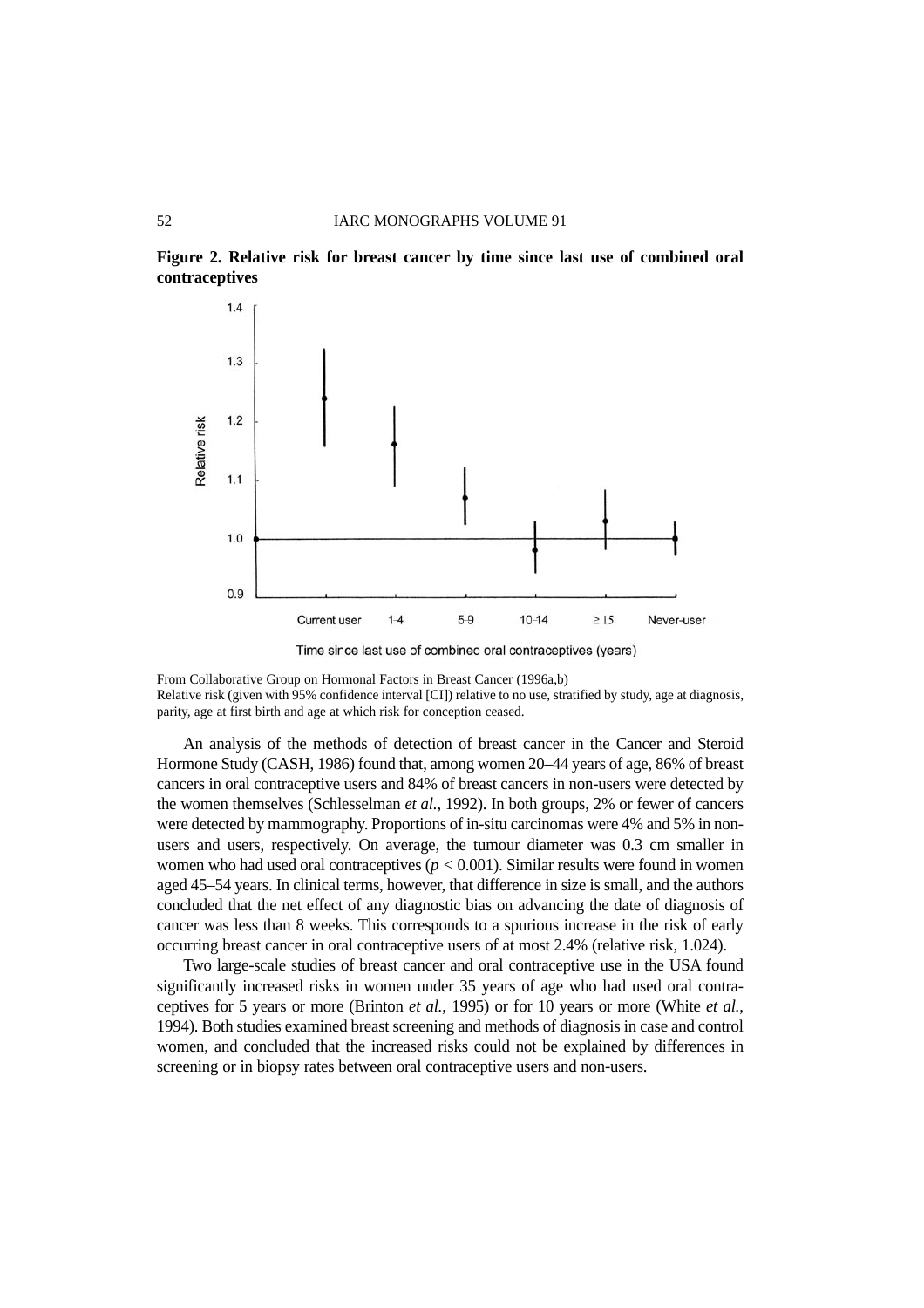In the Women's CARE (Contraceptive and Reproductive Experience) study (Marchbanks *et al.*, 2002), the risk for invasive breast cancer with current low-estrogen oral contraceptive use was 1.5 (95% confidence interval [CI], 0.9–2.6) in women aged 45–64 years. In order to exclude a screening effect, the authors analysed the data after exclusion of women with stage I tumours. They did not report the data but stated that the relative risk did not decrease.

In the study conducted in Los Angeles, USA, cases of breast cancer included in-situ and invasive tumours (Ursin *et al.*, 1998). To examine the probability of early detection bias, the authors limited the analysis to invasive cancers and, although results were not reported, they stated that the findings remained unchanged.

# 2.1.3 *Cohort studies* (Table 3)

Grabrick *et al.* (2000) studied 426 families of women who were diagnosed with breast cancer at a tumour clinic in Minnesota, USA. Among a total of 6150 women who were studied, 239 cases of breast cancer were diagnosed. The aim of the study was to assess whether family history of breast cancer might modify the association between use of combined oral contraceptives and the risk for breast cancer. Among the entire cohort, ever use of oral contraceptives was associated with a relative risk of 1.4 (95% CI, 1.0–2.0) for breast cancer. The risk for 4 or more years of use was 1.3 (95% CI, 0.9–1.9). The relative risk for breast cancer associated with ever use of combined oral contraceptives was 3.3 (95% CI, 1.6–6.7) among sisters and daughters of the probands, 1.2 (95% CI, 0.8–2.0) among granddaughters and nieces of the probands and 1.2 (95% CI, 0.8–1.9) among women who had married into the families. The positive association with breast cancer among relatives of the probands was mainly confined to the use of oral contraceptives before 1975.

The long-term effects of oral contraceptives have been examined in a nested case– control study from the Netherlands. Van Hoften *et al*. (2000) studied the effect of past use of combined oral contraceptives and the long-term risk for developing breast cancer. Within a cohort of more than 12 000 women, 309 cases of breast cancer had developed during 7 years of follow-up, and these were compared with 610 controls. The risk for ever use of combined oral contraceptives was 1.31 (95% CI, 0.96–1.79). Duration of use was not associated with risk for breast cancer (relative risk, 1.43; 95% CI, 0.92–2.22) but, in a sub-analysis of women over 55 years of age who had used oral contraceptives for more than 10 years, the relative risk was 2.1 (95% CI, 1.1–4.0; based on 22 exposed cases) compared with never users.

The Women's Lifestyle and Health cohort combined data from Norway and Sweden, and included more than 103 000 women who were aged 30–49 years at entry into the study in the early 1990s (Kumle *et al*., 2002). The population was followed up for breast cancer incidence by linkage to the Norwegian and the Swedish Cancer Registries; during 10 years of follow-up, 1008 women were diagnosed with invasive breast cancer. The relative risk was 1.3 (95% CI, 1.1–1.5) for ever use of combined oral contraceptives, 1.6 (95% CI, 1.2–2.1) for current use of any type of oral contraceptives at the beginning of follow-up and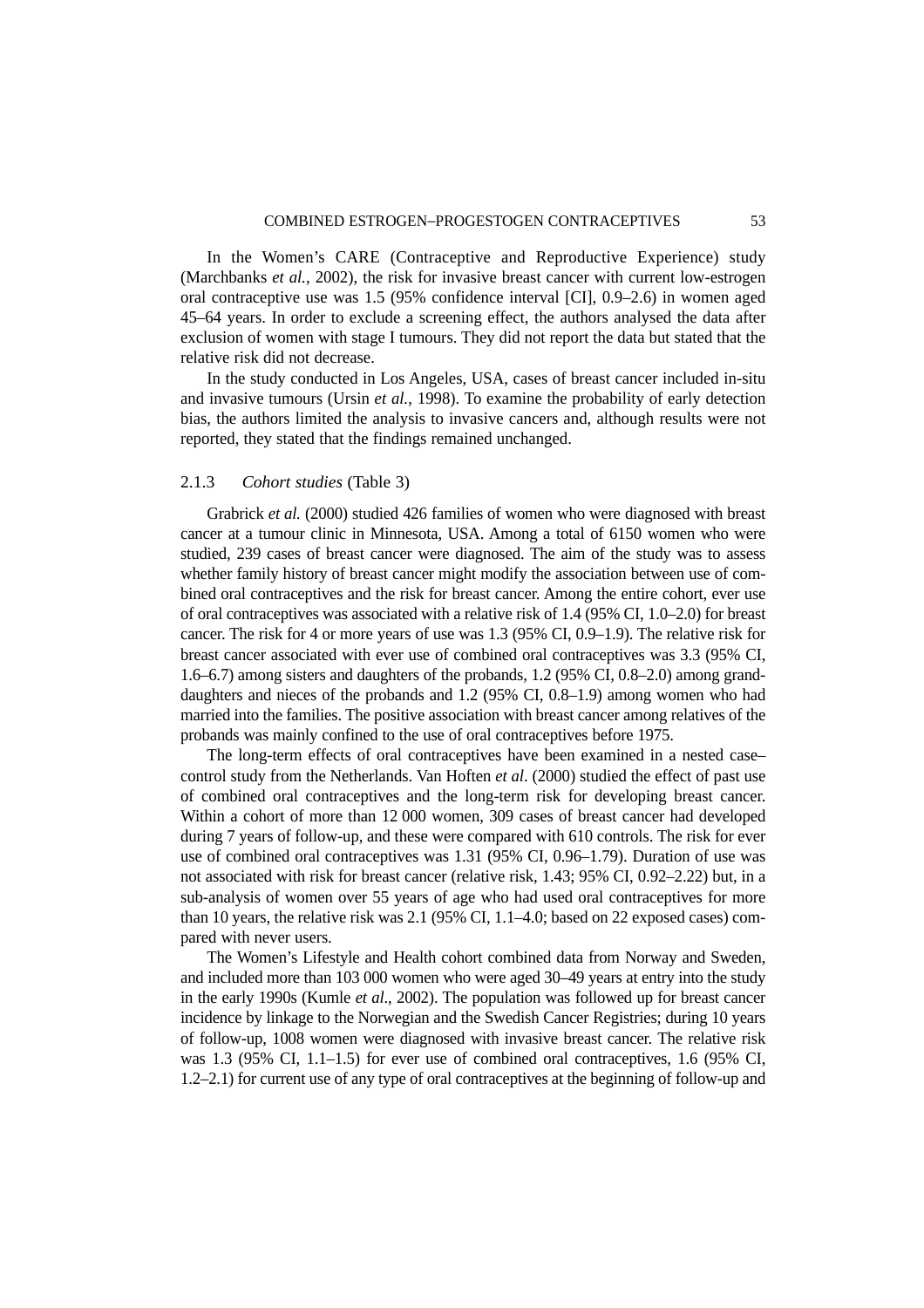| Table 3. Cohort studies on the use of oral contraceptives and the risk for breast cancer |                      |                                  |                   |                     |                           |                 |                    |                                                              |                                                               |                                                                  |
|------------------------------------------------------------------------------------------|----------------------|----------------------------------|-------------------|---------------------|---------------------------|-----------------|--------------------|--------------------------------------------------------------|---------------------------------------------------------------|------------------------------------------------------------------|
| Reference                                                                                | Country              | Age at<br>recruitment<br>(years) | Size of<br>cohort | Period of<br>cohort | Histological<br>diagnosis | No. of<br>cases | Any<br>use<br>(% ) | Relative risk<br>$(95\% \text{ CI})$ ,<br>any versus<br>none | Relative risk<br>$(95\% \text{ CI})$ ,<br>longest<br>duration | Relative risk<br>$(95\% \text{ CI})$ ,<br>current,<br>recent use |
| Grabrick et al. USA<br>$(2000)^{a}$                                                      |                      | $21 - 88$                        | 6 1 5 0           | 1991-96             | <b>NS</b>                 | 239             | 51                 | $1.4(1.0-2.0)$                                               | $1.3(0.9-1.9)$                                                | No difference<br>between strata<br>(data not shown)              |
| Van Hoften<br><i>et al.</i> $(2000)^b$                                                   | Netherlands          | $42 - 63$                        | 12 184            | 1982-96             | <b>NS</b>                 | 309             | 62.1               | $1.31(0.96-1.79)$ 1.43 $(0.92-2.22)$                         |                                                               | <b>NS</b>                                                        |
| Kumle et al.<br>(2002)                                                                   | Norway and<br>Sweden | $30 - 49$                        | 103 027           | 1991-99             | Invasive                  | 1008            |                    | $74.11 \quad 1.3 \ (1.1-1.5)$                                | $1.3(1.0-1.8)$                                                | $1.6(1.2-2.3)$                                                   |
| Dumeaux<br><i>et al.</i> $(2003)^c$                                                      | Norway               | $30 - 70$                        | 96 362            | 1991-97             | Invasive                  | 851             |                    | $61.29$ 1.25 (1.07-1.46) 1.40 (1.09-1.79)                    |                                                               | $1.06(0.39 - 2.87)$                                              |
| Dumeaux<br><i>et al.</i> $(2004)^{c,d}$                                                  | Norway               | $30 - 70$                        | 86 948            | 1991-97             | Invasive                  | 1130            | <b>NS</b>          | <b>NS</b>                                                    | $1.29(1.05-1.60)$                                             | <b>NS</b>                                                        |

CI, confidence interval; NS, not specified

<sup>a</sup> Cases included high-risk population

<sup>b</sup> Nested case–control study

 $\alpha$  63 patients were excluded from the multivariate analysis. Norwegian component of the study by Kumle *et al.* (2002)<br><sup>d</sup> Update of Dumeaux *et al.* (2003), with adjustment for alcoholic beverage consumption. Included beverage consumption and duration of oral contraceptive use.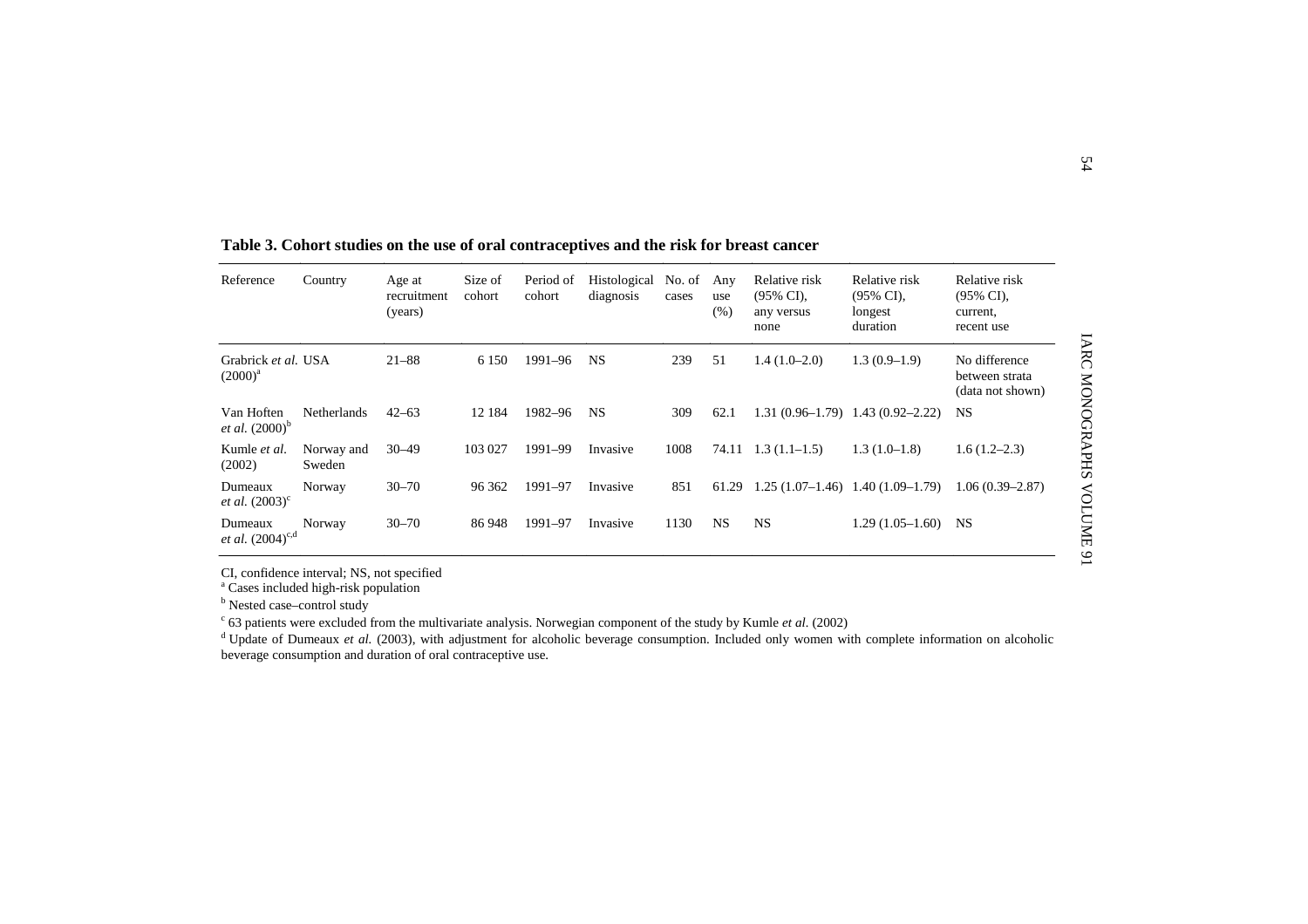1.2 (95% CI, 1.1–1.4) for past use (before recruitment to the study). The results showed no increase in risk with longest duration of use. In relation to time since last use, the risk appeared to be higher in women who had used oral contraceptives within the last 2 years (relative risk, 1.6; 95% CI, 1.2–2.3) compared with women who had stopped using oral contraceptives 10–14 years previously (relative risk, 1.2; 95% CI, 1.0–1.6). Slightly stronger associations were related to early use (before the age of 20 years) and to relatively long-term use before first birth, but these were of borderline statistical significance.

In the Norwegian component of the previous study (Dumeaux *et al*., 2003), the investigators studied whether specific types of estrogens and progestogens contained in oral contraceptives exert different effects on the risk for breast cancer. Among more than 96 000 women, 851 cases of invasive breast cancer were diagnosed during follow-up. The relative risk for ever use of combined oral contraceptives was 1.25 (95% CI, 1.07–1.46). An increased risk was related to use for 10 years or more (relative risk, 1.40; 95% CI, 1.09– 1.79), but no trend in risk related to recency of use  $(p = 0.42)$  or to time since last use. In this study, the investigators examined the dose of estrogen contained in the respective brands of oral contraceptives, and reported a relative risk of 1.5 (95% CI, 1.1–2.0) associated with a cumulative dose of 100 mg or more. Within the same cohort, Dumeaux *et al*. (2004) studied whether the association with use of combined oral contraceptives may be modified by the use of alcoholic beverages. More than 86 000 women were followed up and included in the analysis, and 1130 cases of invasive breast cancer were diagnosed. The results suggested that combined oral contraceptives had an increasing effect on risk only among low consumers of alcoholic beverages (i.e.  $<$  5 g per day) and not among women who reported regular use of alcoholic beverages ( $p \le 0.0001$ ).

# 2.1.4 *Case–control studies* (Table 4)

A case–control study in the USA assessed whether the combined use of oral contraceptives at a young age may increase the risk for breast cancer (Brinton *et al*., 1998). The participants were under 55 years of age and included 1031 cases of breast cancer and 919 population controls. The study reported that the relative risk associated with ever use was 1.14 (95% CI, 0.9–1.4).

In Taiwan, China, where the incidence of breast cancer is generally low, Chie *et al*. (1998) studied the association between the use of combined oral contraceptives and subsequent risk for breast cancer in a case–control study of 174 cases and 453 hospital-based controls. The odds ratio for ever versus never use of oral contraceptives was 1.7 (95% CI, 0.9–3.2), and appeared to be somewhat higher among women who had started using oral contraceptives before the age of 25 years (odds ratio, 3.5; 95% CI, 1.2–9.7) and women who had used them for 5 years or more (odds ratio, 2.1; 95% CI, 0.8–5.6).

In a case–control study from California, Ursin *et al*. (1998) examined the use of combined oral contraceptives and the risk for breast cancer in young women. The aim of the study was to assess aspects of oral contraceptive use that may be important for the increased risk related to current or recent use in young women. The study included more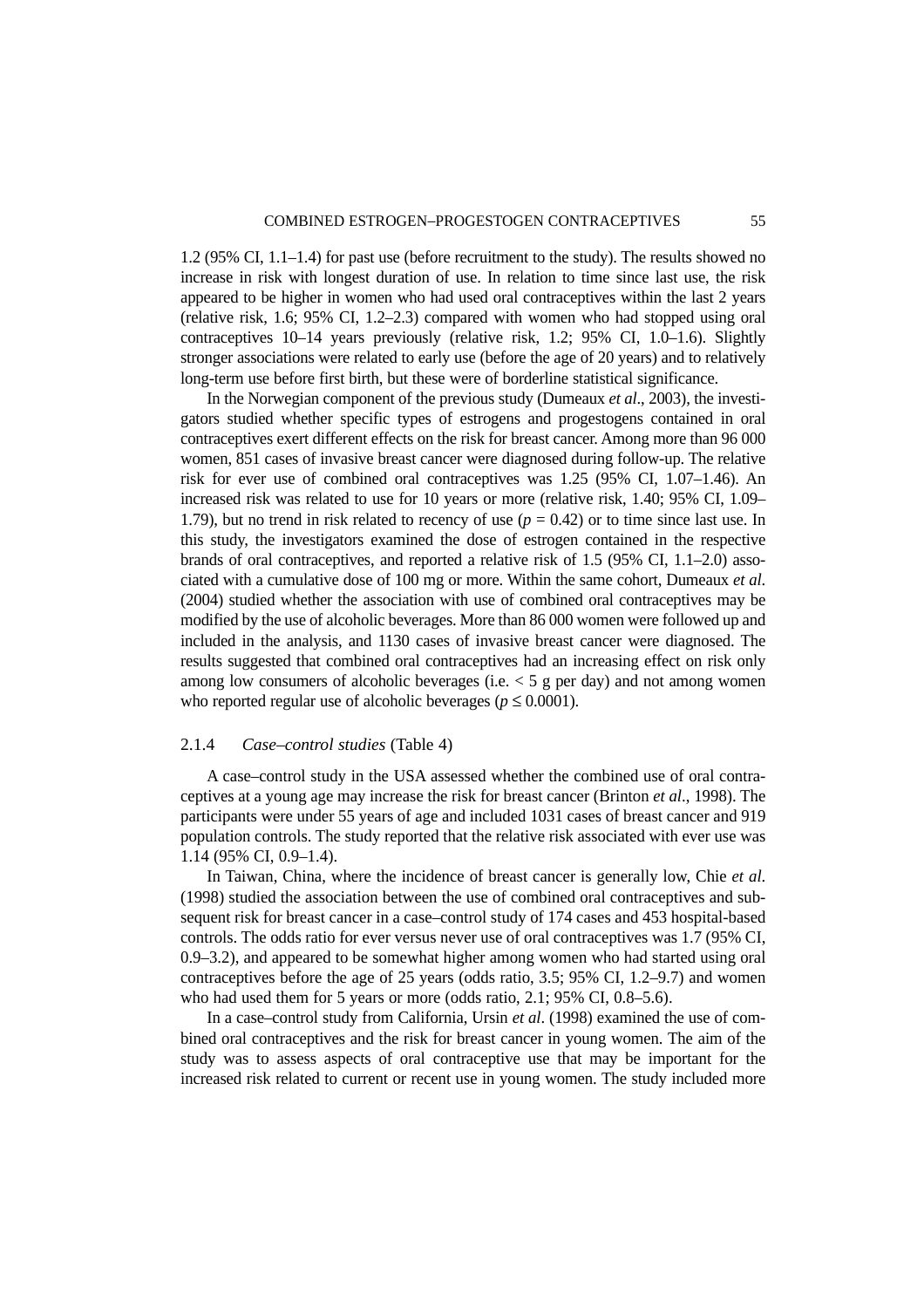| Table 4. Case–control studies of the use of oral contraceptives and the risk for breast cancer<br>Reference,<br>Years of<br>Age<br>Histology |                   |           |                         | Use           |                                                                      | Ever versus never                                                     |                            |                            |                                                                       | Longest duration of use                                            |                            |                            |                |                        | Current/recent use    |               |                           | Time since               |
|----------------------------------------------------------------------------------------------------------------------------------------------|-------------------|-----------|-------------------------|---------------|----------------------------------------------------------------------|-----------------------------------------------------------------------|----------------------------|----------------------------|-----------------------------------------------------------------------|--------------------------------------------------------------------|----------------------------|----------------------------|----------------|------------------------|-----------------------|---------------|---------------------------|--------------------------|
| location                                                                                                                                     | case<br>diagnosis | (years)   |                         |               | Cases                                                                | Controls                                                              | Odds<br>ratio              | 95% CI                     |                                                                       | Cases Controls                                                     | Odds<br>ratio              | 95% CI                     | Use<br>(years) | Cases                  | Controls              | Odds<br>ratio | 95% CI                    | last use                 |
| <b>Brinton</b><br>et al. (1998),<br><b>USA</b>                                                                                               | 1990-92           | < 55      | In-situ or<br>invasive  | Never<br>Ever | 283<br>748                                                           | 278<br>641                                                            | Ref.<br>1.14               | $0.9 - 1.4$                | 283<br>173                                                            | 278<br>127                                                         | Ref.<br>1.27               | $0.9 - 1.7$                | $\geq 10$      |                        |                       |               |                           |                          |
| Chie et al.<br>$(1998)$ ,<br>Taiwan,<br>China                                                                                                | 1993-94           | <b>NS</b> | <b>NS</b>               | Never<br>Ever | 149<br>25                                                            | 406<br>47                                                             | Ref.<br>1.7                | $0.9 - 3.2$                | 149<br>9                                                              | 406<br>15                                                          | Ref.<br>2.1                | $0.8 - 5.6$                | $\geq$ 5       |                        |                       |               |                           |                          |
| Ursin et al.<br>(1998), USA                                                                                                                  | 1983-88           | $\leq 40$ | In-situ and<br>invasive | Never<br>Ever | 124<br>618                                                           | 116<br>626                                                            | Ref.<br>0.83               | $0.62 - 1.12$              | 124<br>52                                                             | 116<br>30                                                          | Ref.<br>1.4                | $0.81 - 2.40 > 12$         |                | 124<br>111             | 116<br>84             | Ref.<br>1.14  | $0.75 - 1.72 < 1$ year    |                          |
| Magnusson<br>et al. (1999),<br>Sweden                                                                                                        | 1993-95           | $50 - 74$ | Invasive                | Never<br>Ever | 1733<br>898                                                          | 1938<br>889                                                           | Ref.<br>0.98               | $0.86 - 1.12$              | 1733<br>357                                                           | 1938<br>353                                                        | Ref.<br>0.98               | $0.82 - 1.18 \ge 5$        |                | 1733<br>73             | 1938<br>59            | Ref.<br>1.0   |                           | $0.69 - 1.44 < 10$ years |
| Ursin et al.<br>(1999), USA                                                                                                                  | 1983-87           | $20 - 55$ | <b>NS</b>               |               | 383<br>207                                                           | 594<br>351                                                            | Ref.<br>0.91               | $0.72 - 1.15$              | 383<br>45                                                             | 594<br>87                                                          | Ref.<br>0.71               | $0.47 - 1.07 > 5$          |                | 383<br>29              | 594<br>63             | Ref.<br>0.68  | $0.41 - 1.14 < 5$ years   |                          |
| Shapiro<br>et al. (2000),<br>South Africa                                                                                                    | 1994-97           | $20 - 54$ | Invasive                | Never<br>Ever | 264<br>220                                                           | 992<br>633                                                            | Ref.<br>1.2                | $1.0 - 1.5$                | 264<br>16                                                             | 992<br>39                                                          | Ref.<br>1.2                | $0.7 - 2.3$                | >10            | 264<br>16              | 992<br>53             | Ref.<br>1.2   | $0.7 - 2.0$               | $<$ 5 years              |
| Tessaro<br>et al. (2001),<br>Brazil                                                                                                          | 1995-98           | $20 - 60$ | <b>NS</b>               | Never<br>Ever | 45 <sup>a</sup><br>$42^{\rm b}$<br>127 <sup>a</sup><br>$126^{\rm b}$ | 141 <sup>a</sup><br>$112^b$<br>$375^{\mathrm{a}}$<br>392 <sup>b</sup> | Ref.<br>Ref.<br>1.1<br>0.9 | $0.7 - 1.6$<br>$0.6 - 1.6$ | 45 <sup>a</sup><br>41 <sup>b</sup><br>38 <sup>a</sup><br>$35^{\rm b}$ | 141 <sup>a</sup><br>111 <sup>b</sup><br>92 <sup>a</sup><br>$123^b$ | Ref.<br>Ref.<br>1.2<br>1.0 | $0.7 - 2.0$<br>$0.5 - 1.8$ | >12            |                        |                       |               |                           |                          |
| Heimdal<br>et al. (2002),<br>Norway                                                                                                          | 1999              | $40 - 60$ | <b>NS</b>               | Never<br>Ever | <b>NR</b><br>NR                                                      | <b>NR</b><br><b>NR</b>                                                | Ref.<br>0.9                | $0.68 - 1.18$              |                                                                       |                                                                    |                            |                            |                | <b>NR</b><br><b>NR</b> | <b>NR</b><br>$\rm NR$ | 1.99          | $0.80 - 4.98$ 0 - 4 years |                          |
| Marchbanks<br>et al. (2002),<br><b>USA</b>                                                                                                   | 1994-98           | $35 - 64$ | Invasive                | Never<br>Ever | 1032<br>3497                                                         | 980<br>3658                                                           | Ref.<br>0.9                | $0.8 - 1.0$                | 1032<br>234                                                           | 980<br>202                                                         | Ref.<br>1.0                | $0.8 - 1.3$                | >15            | 1032<br>200            | 980<br>172            | Ref.<br>1.0   | $0.8 - 1.3$               | < 7<br>months            |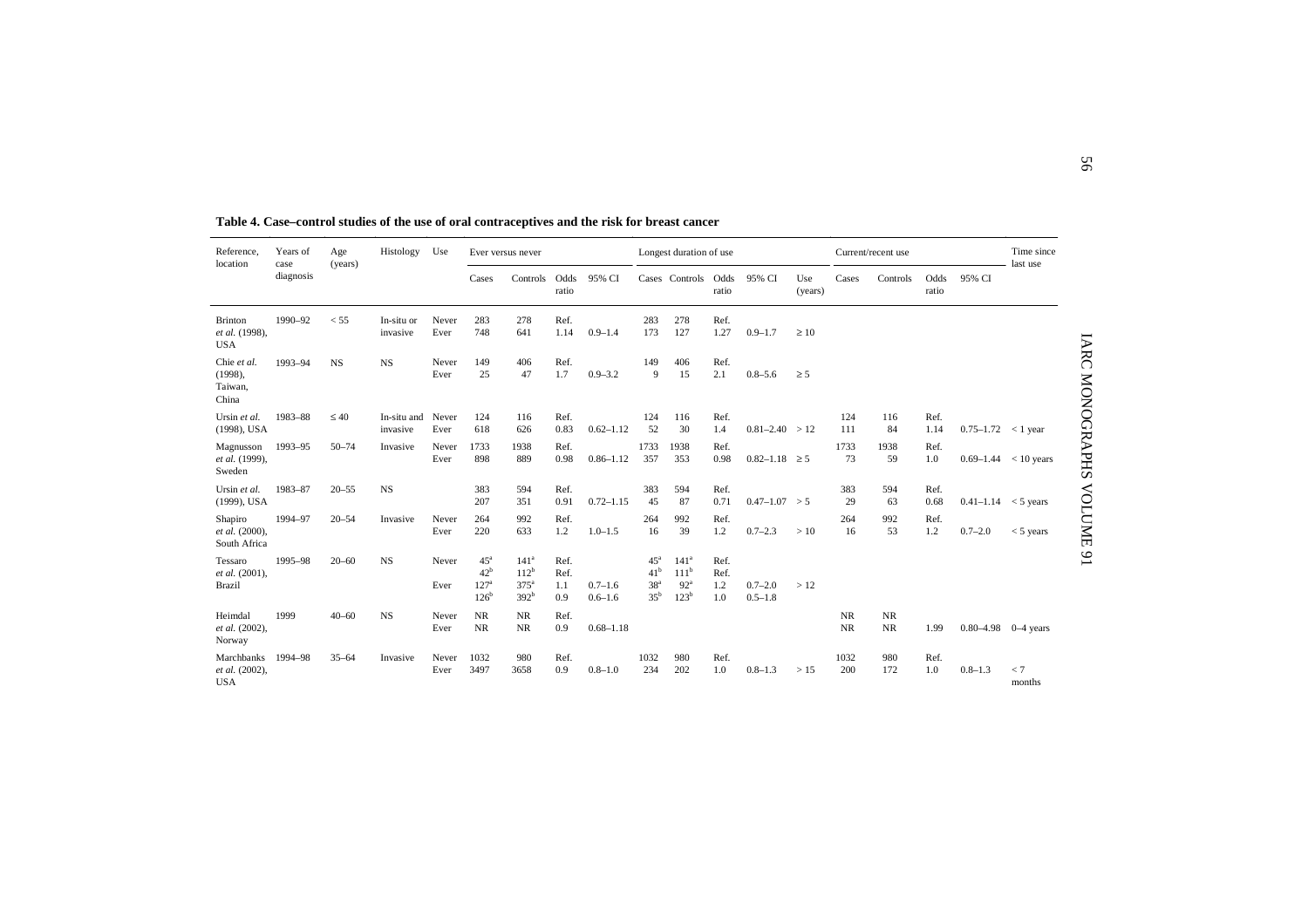|--|

| Reference,<br>location                             | Years of<br>case                                | Age<br>(years) | Histology                      | Use            | Ever versus never               |                        |                |               |           | Longest duration of use |             |             |           |                        | Current/recent use |              |               | Time since<br>last use |
|----------------------------------------------------|-------------------------------------------------|----------------|--------------------------------|----------------|---------------------------------|------------------------|----------------|---------------|-----------|-------------------------|-------------|-------------|-----------|------------------------|--------------------|--------------|---------------|------------------------|
|                                                    | diagnosis<br>Controls<br>Odds<br>Cases<br>ratio | 95% CI         |                                | Cases Controls | Odds<br>ratio                   | 95% CI                 | Use<br>(years) | Cases         | Controls  | Odds<br>ratio           | 95% CI      |             |           |                        |                    |              |               |                        |
| Narod et al.<br>$(2002)^{\circ}$ ,<br>11 countries | 1977–2001                                       | $47.3 \pm 10$  | Invasive                       | Never<br>Ever  | <b>NR</b><br><b>NR</b>          | <b>NR</b><br><b>NR</b> | Ref.<br>1.2    | $1.02 - 1.52$ |           |                         |             |             |           | <b>NR</b><br><b>NR</b> | NR<br><b>NR</b>    | Ref.<br>0.83 | $0.66 - 1.04$ | $< 1$ year             |
| Althuis et al. 1990-92<br>$(2003)$ , USA           |                                                 | $20 - 44$      | In-situ and<br>invasive        | Never<br>Ever  | 371<br>1269                     | 406<br>1086            | Ref.<br>1.24   | $1.0 - 1.5$   |           |                         |             |             |           | 309                    | 258                | 1.47         | $1.2 - 1.9$   | $\leq$ 5 years         |
| Claus et al.<br>$(2003)$ , USA                     | 1994-98                                         | $20 - 79$      | Ductal<br>carcinoma<br>in situ | Never<br>Ever  | 425<br>404                      | 465<br>522             | Ref.<br>1.0    | $0.8 - 1.2$   | 425<br>47 | 465<br>61               | Ref.<br>0.9 | $0.6 - 1.5$ | $\geq 10$ | 425<br>17              | 465<br>38          | Ref.<br>0.6  | $0.3 - 1.3$   | $<$ 1 year             |
| Newcomer<br>et al. (2003),<br><b>USA</b>           | <b>NS</b>                                       | < 75           | Lobular<br>and ductal          | Never<br>Ever  | Lobular<br>334<br>159<br>Ductal | 5864<br>3447           | Ref.<br>1.2    | $0.9 - 1.6$   |           |                         |             |             |           | Lobular<br>6<br>Ductal | 141                | 2.6          | $1.0 - 7.1$   |                        |
|                                                    |                                                 |                |                                | Never<br>Ever  | 3391<br>1676                    | 5864<br>3447           | Ref.<br>1.0    | $0.9 - 1.1$   |           |                         |             |             |           | 47                     | 141                | 1.2          | $0.8 - 1.9$   |                        |

CI, confidence interval; NR, not reported; NS not specified; Ref., reference<br><sup>a</sup> Hospital cases/controls<br><sup>b</sup> Neighbourhood cases/controls<br><sup>6</sup> Results only for *BRCA1* mutation carriers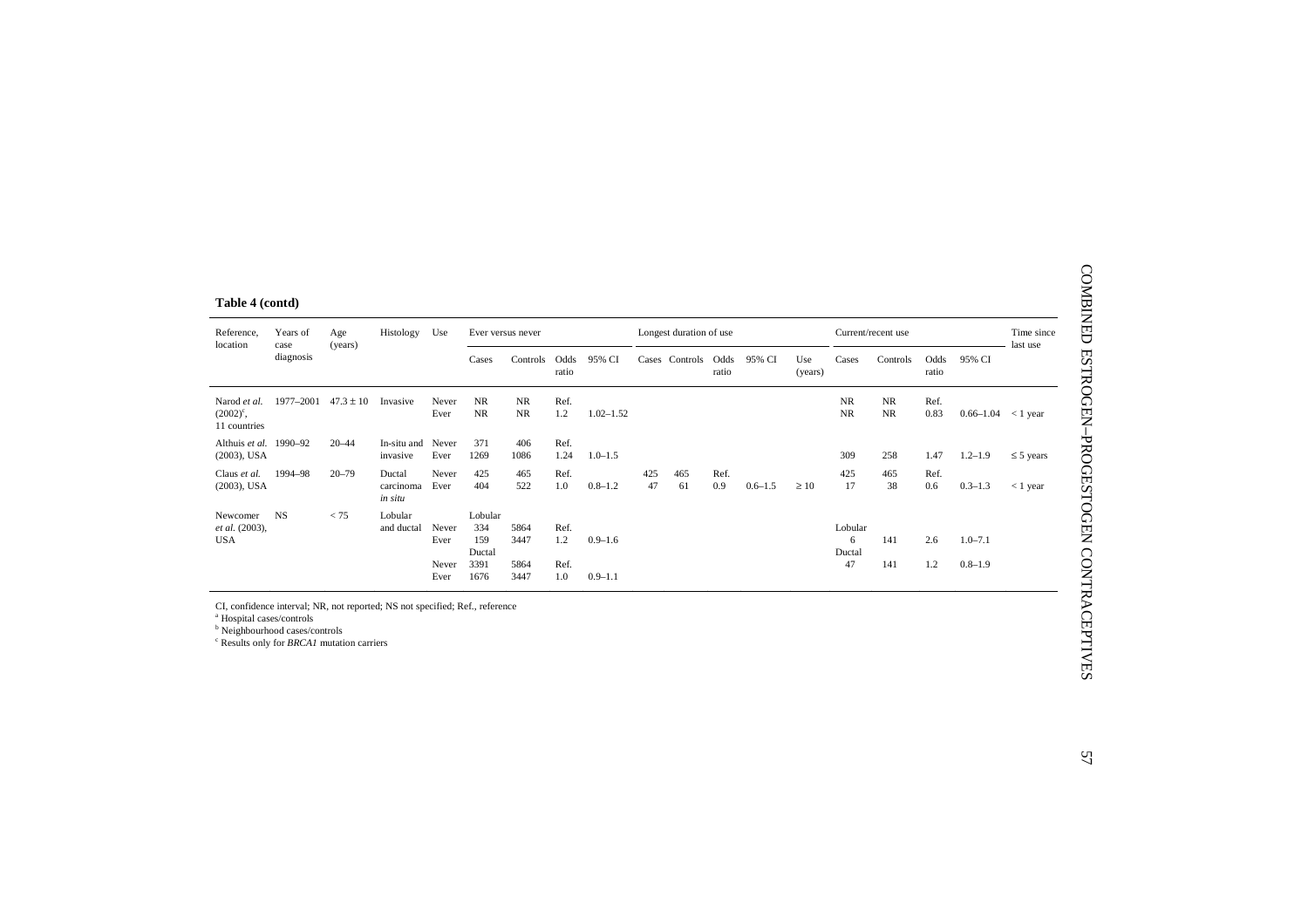than 700 women under 40 years of age who had invasive breast cancer or ductal carcinoma *in situ* and 744 population controls matched to the cases. The relative risk for ever versus never use was 0.83 (95% CI, 0.62–1.12) and that for use of oral contraceptives for 12 years or more was 1.4 (95% CI, 0.8–2.4). These results were adjusted for age, age at menarche, age at first birth, parity, duration of breast feeding and physical activity.

In another report restricted to Asian immigrants to California, Ursin *et al*. (1999) studied the relation between combined oral contraceptive use and risk for breast cancer. The study included nearly 600 cases of breast cancer and 1000 population controls. The results showed that the use of oral contraceptives increased with increasing time since migration, but there was no indication that use of oral contraceptives increased the risk for breast cancer. The relative risk for ever versus never use was 0.91 (95% CI, 0.72–1.15). The investigators conducted several subgroup analyses, according to age when the women started using oral contraceptives, duration of use and time since last use, but found no consistent association related to the use of oral contraceptives and the risk for breast cancer in any of these analyses.

In a large case–control study from Sweden, Magnusson *et al*. (1999) studied reproductive factors and the risk for breast cancer among women 50–74 years of age. As part of the study, the investigators also collected information on past use of combined oral contraceptives and were thus able to evaluate whether use in the past influenced the risk for breast cancer after the menopause. The study included 3016 women with invasive breast cancer and 3263 population controls without breast cancer, but information on oral contraceptives was available only for a subset of the population. The results showed no clear association with ever use of oral contraceptives (relative risk, 0.98; 95% CI, 0.86–1.12) and no association related to duration of use ( $p$  for trend  $= 0.88$ ). The odds ratio for last use  $< 10$  years previously was 1.00 (95% CI, 0.69–1.44) compared with never users. These results were adjusted for age, age at menarche, parity, age at first birth, menopausal status, age at menopause, height, body mass index and use of combined hormonal menopausal therapy.

The use of oral contraceptives in relation to the risk for breast cancer has been assessed in a case–control study in South Africa (Shapiro *et al.*, 2000). The primary aim of the study was to examine the effects of injectable contraceptives, but information was also collected on the use of oral contraceptives. Shapiro *et al*. (2000) included women aged 20–54 years who came from a defined area close to Cape Town, and were of either black or mixed racial descent. The odds ratio associated with ever use of oral contraceptives was 1.2 (95% CI, 1.0–1.5), that for use of 10 or more years was 1.2 (95% CI, 0.7–2.3) and that associated with use within the last 5 years was 1.2 (95% CI, 0.7–2.0). In analyses within age groups, the relative risk for ever use was 1.7 (95% CI, 1.0–3.0; based on 36 exposed cases) in women under 35 years of age, 1.2 (95% CI, 0.8–1.6; based on 91 exposed cases) in women aged 35–44 years and 1.1 (95% CI, 0.8–1.6; based on 93 exposed cases) in women aged 45–54 years.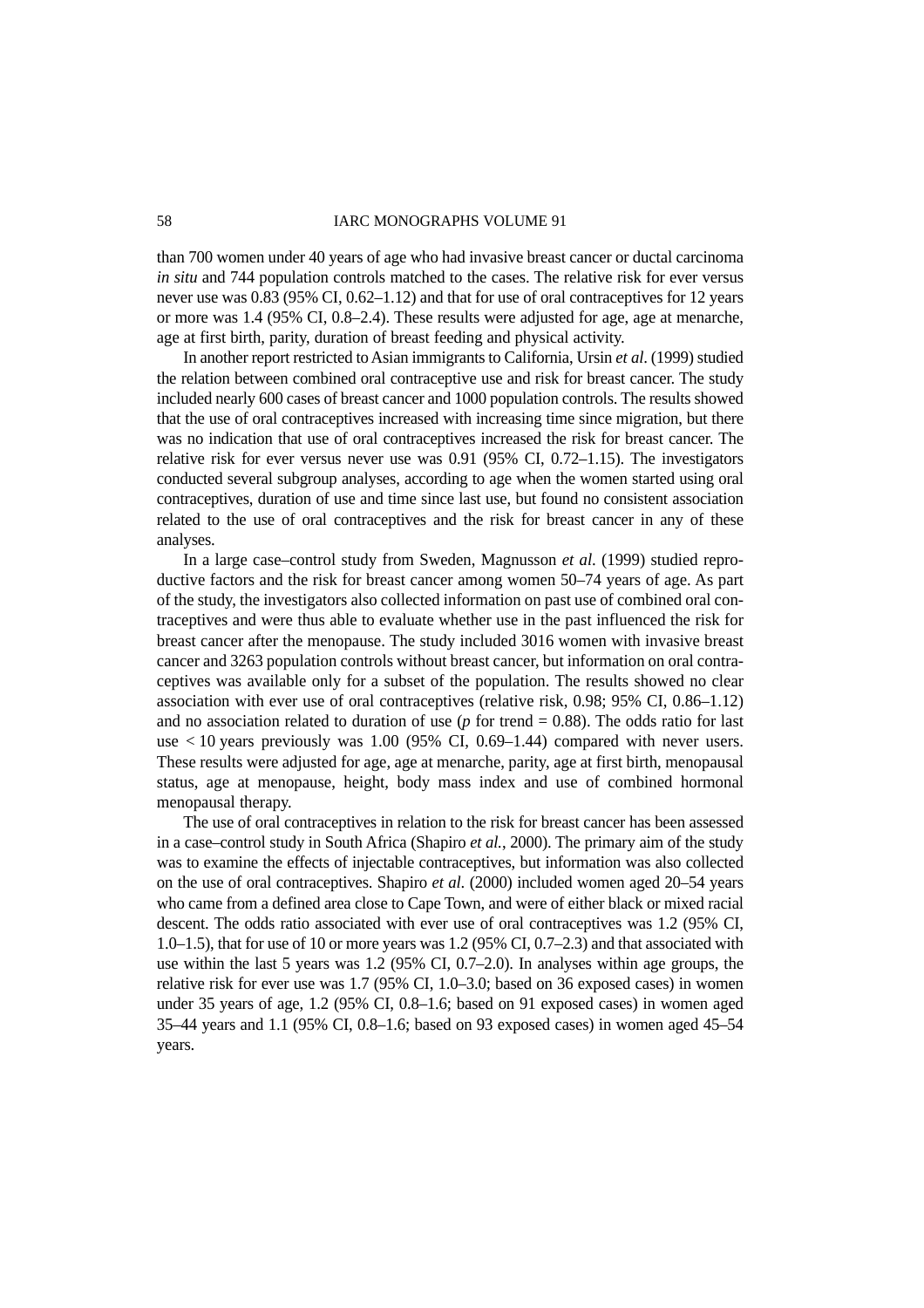#### COMBINED ESTROGEN−PROGESTOGEN CONTRACEPTIVES 59

A case–control study from Brazil (Tessaro *et al*., 2001) reported the use of combined oral contraceptives and the risk for breast cancer using different groups of controls, but the results showed no association with ever use or with duration of use.

In a case–control study of high-risk families, Heimdal *et al*. (2002) studied the use of combined oral contraceptives in carriers of the *BRCA1* mutation in relation to risk for breast cancer. The hazard ratio for ever use of oral contraceptives was 0.90 (95% CI, 0.68–1.18) in the total data set and 3.00 (95% CI, 0.36–10.2) in *BRCA1* carriers.

A large case–control study in the USA also aimed at studying whether the use of combined oral contraceptives at a relatively young age is associated with risk for breast cancer later in life (Marchbanks *et al*., 2002). The study included more than 4500 women with breast cancer and a similar number of controls from the same area as the cases, identified by random-digit dialling, aged 35–64 years. There was no association with ever use of oral contraceptives (odds ratio, 0.9; 95% CI, 0.8–1.0); the odds ratio was 1.0 (95% CI,  $0.8-1.3$ ) for current use and  $0.9$  (95% CI,  $0.8-1.0$ ) for use in the past. There was no increase in risk related to duration of use, age at first use or time since last use, and no increase in risk for breast cancer associated with any use of oral contraceptives that contained a relatively high dose of estrogen (relative risk, 0.8; 95% CI, 0.7–0.9; based on 1082 exposed cases). The relative risk associated with first use between 15 and 19 years was 1.0 (95% CI, 0.8–1.1; based on 1239 exposed cases). The results did not differ for black and white women, and there was no increase in risk associated with oral contraceptive use of women who had a family history of breast cancer. These results were adjusted for age, age at menarche, age at first birth, parity, body mass index, menopausal status and use of combined hormonal therapy.

Women who are carriers of *BRCA1* and *BRCA2* mutations have an inherited increase in risk for breast cancer. Narod *et al*. (2002) investigated whether women with these characteristics who have used combined oral contraceptives are at particularly high risk in a matched case–control study of 1311 pairs of women with known *BRCA1* or *BRCA2* mutations. Use of oral contraceptives was not associated with an increase in risk for those who were carriers of *BRCA2* mutations. However, the results suggested that *BRCA1* carriers may be at slightly elevated risk if they had used oral contraceptives before 1975, if they had used them before the age of 30 years and if the use had lasted for at least 5 years.

Althuis *et al.* (2003) studied risk for breast cancer related to current or recent use of combined oral contraceptives in a case–control study of women aged 20–44 years. The study involved more than 1600 women with invasive breast cancer and a comparable number of community controls. The odds ratio for ever use of oral contraceptives was 1.24 (95% CI, 1.0–1.5). Women who had used oral contraceptives within the last 5 years had a relative risk of 1.47 (95% CI, 1.2–1.9) and the odds ratio in women who had stopped taking oral contraceptives at least 10 years previously was 1.13 (95% CI, 0.9–1.4). Compared with never users, women who had used oral contraceptives that contained more than 35 μg ethinylestradiol were at higher risk (relative risk, 1.99; 95% CI, 1.2–3.2; based on 54 exposed cases) than women who used lower-dose preparations (relative risk, 1.27; 95% CI,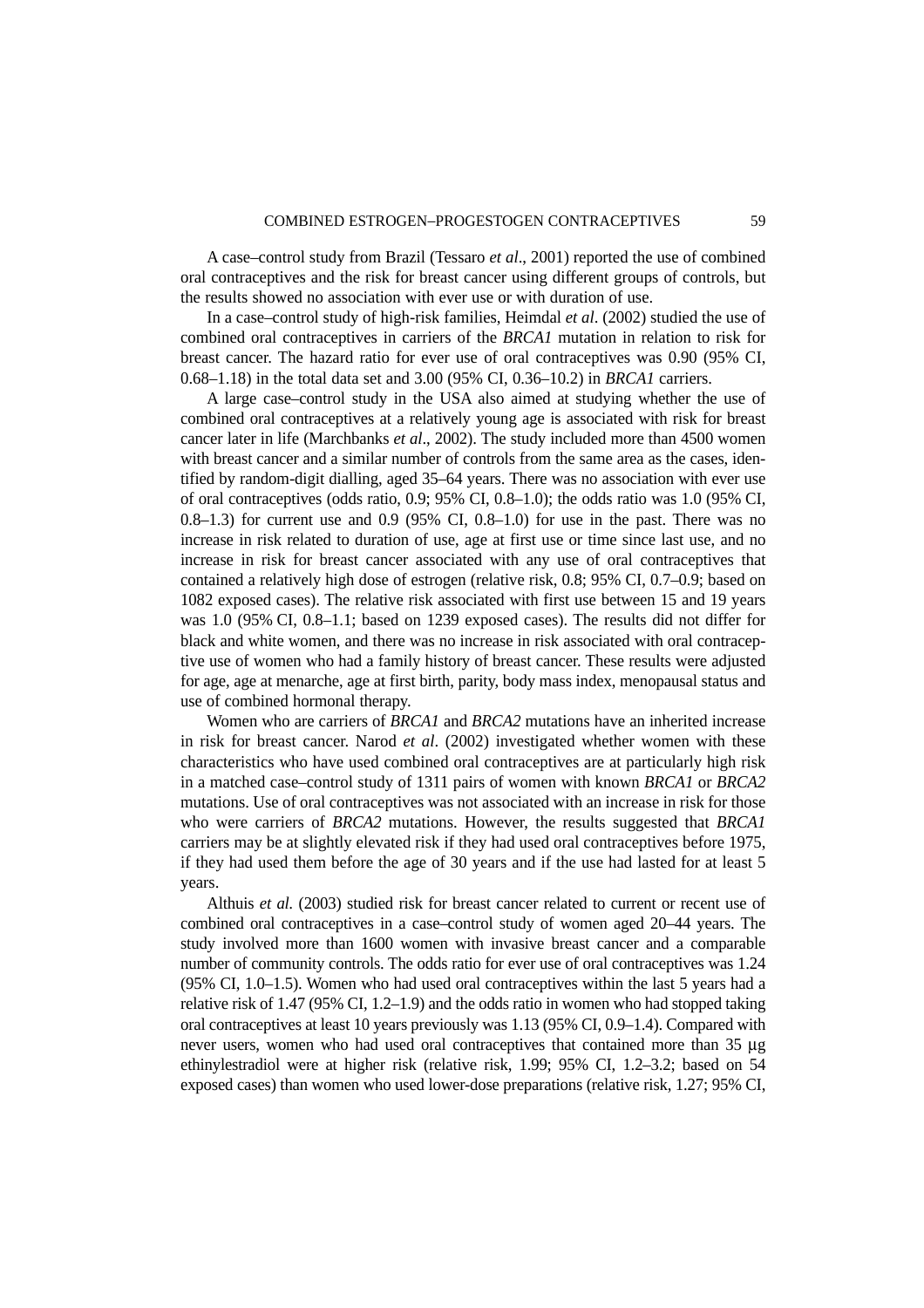0.9–1.7; based on 161 exposed cases). In the subgroup of women under 35 years of age, the relative risk associated with ever use was 2.05 (95% CI, 1.3–3.2; based on 209 exposed cases), that for use within the last 5 years was 2.22 (95% CI, 1.4–3.5; based on 135 exposed cases) and that for cessation of use 10 or more years previously was 1.52 (95% CI, 0.8–3.0; based on 31 exposed cases). In this subgroup, dose of estrogen was also associated with an increased risk for breast cancer: the odds ratio associated with using oral contraceptives that contained high-dose estrogen was 3.62 (95% CI, 1.7–7.9; based on 27 exposed cases) and that for use of low-dose estrogen contraceptives was 1.91 (95% CI, 1.1–3.2; based on 81 exposed cases), compared with the risk in never users.

In a case–control study in the USA, Claus *et al*. (2003) assessed whether the use of combined oral contraceptives was associated with the development of ductal breast carcinoma *in situ* by comparing more than 800 cases with this condition and approximately 1000 control women aged 20–79 years. The results showed no association between any use of oral contraceptives and the risk for breast cancer *in situ* (odds ratio, 1.0; 95% CI, 0.8–1.2).

The association between oral contraceptive use and the risk for breast cancer was investigated in a population-based case–control study in the USA (Norman *et al*., 2003) that included 1847 postmenopausal women with invasive breast cancer and 1932 controls (not shown in Table 4). The aim of the study was to assess the combined effect of use of oral contraceptives at a young age and use of hormonal therapy after the menopause. The report did not present detailed results related to the use of oral contraceptives alone, but stated that the use of oral contraceptives, independent of the use of hormonal therapy, was not associated with a risk for breast cancer.

Whether the use of combined oral contraceptives has different effects on various histological subtypes of breast cancer was investigated by Newcomer *et al*. (2003) in a case– control study of women under 75 years of age (mean age, 57.5 years). The study involved 493 women with lobular breast cancer, 5510 women with ductal carcinoma and 9311 randomly selected controls. The odds ratio for ever versus never use of oral contraceptives was 1.2 (95% CI, 0.9–1.6) for lobular breast carcinoma and 1.0 (95% CI, 0.9–1.1) for ductal carcinoma. The odds ratio associated with current use was 2.6 (95% CI, 1.0–7.1; based on six exposed cases) for lobular carcinoma, and there was a significant trend ( $p = 0.02$ ) of increased risk with more recent use. Current use of oral contraceptives was not clearly associated with risk for ductal carcinoma (odds ratio, 1.2; 95% CI, 0.8–1.9). Among women who had started using oral contraceptives before the age of 20 years, the odds ratio was 1.0 (95% CI,  $0.5-1.9$ ; based on 17 exposed cases) for lobular carcinoma and 1.0 (95% CI,  $0.8-1.2$ ; based on 217 exposed cases) for ductal carcinoma.

# **2.2 Endometrial cancer**

When the association between endometrial cancer and use of combined oral contraceptives was last reviewed, relevant data were available from three cohort studies and 16 case–control studies (IARC, 1999). The results from these studies consistently showed that the risk for endometrial cancer was reduced in women who had used oral contraceptives,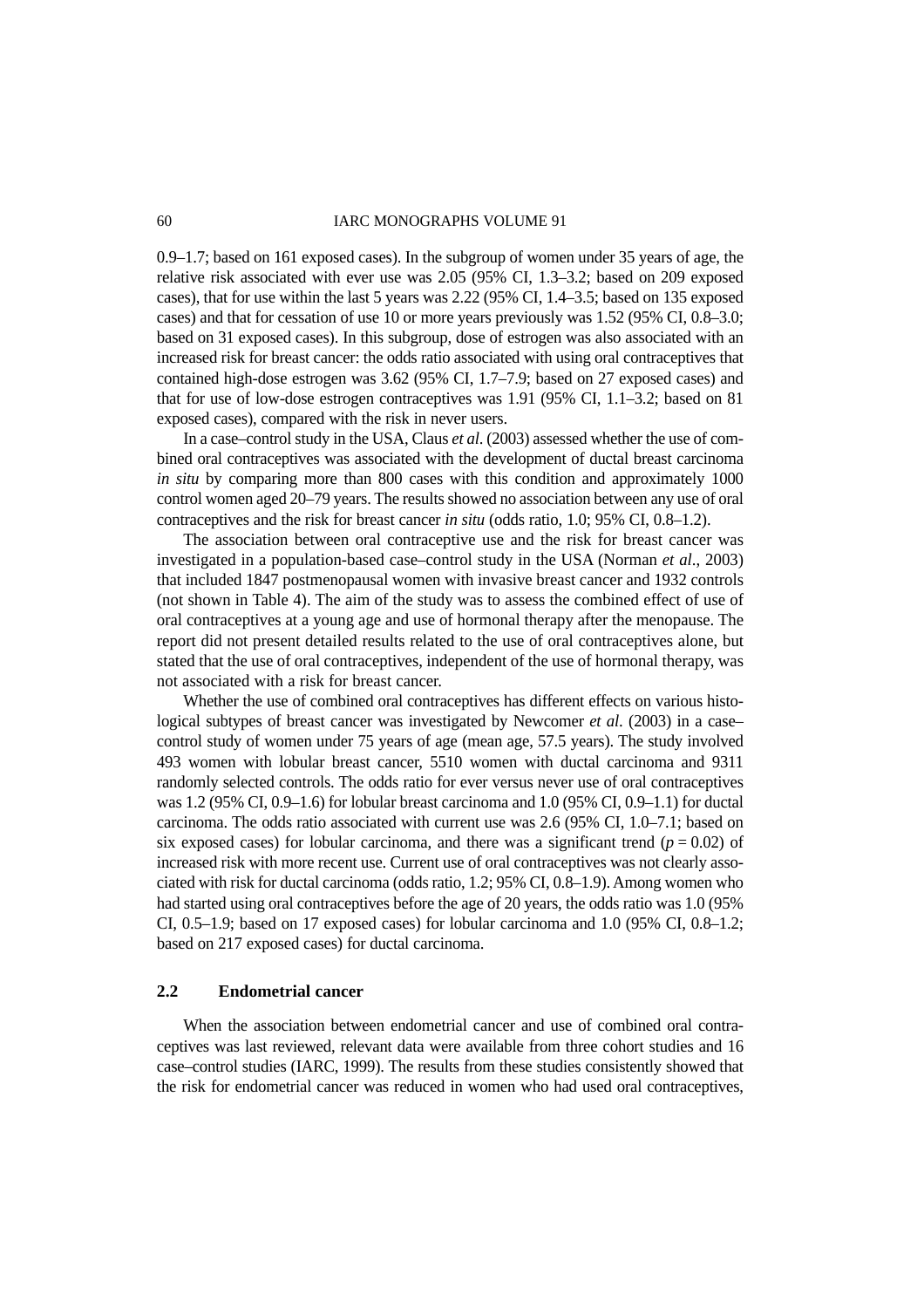and the reduction in risk was greater with longer duration of use. The evidence for combined oral contraceptives (including studies that were reviewed in 1999) is summarized here, together with new studies.

The cohort and case–control studies in which use of combined oral contraceptives and the risk for endometrial cancer has been investigated are summarized below and, when available, the risk associated with duration and recency of use is given. Risk estimates for women of different weight and parity (or gravidity) or who are users of hormonal menopausal therapy are given when available.

# 2.2.1 *Descriptive studies*

Several analyses have suggested that increased use of combined oral contraceptives can partially explain the decreasing rates of mortality from cancer of the uterine corpus (i.e. excluding those from cervical cancer) seen between 1960 and the 1980s (Beral *et al*., 1988; Persson *et al*., 1990; dos Santos Silva & Swerdlow, 1995). The decrease is particularly evident among women aged 55 years or younger, who most probably used combined oral contraceptives. Interpretation of these trends is complicated by improvements in cancer treatment over time and by a lack of correction for the proportion of women who had their uterus removed and were no longer at risk for developing (or dying from) endometrial cancer. Furthermore, the rates of death from cancer of the uterine corpus have generally decreased since the early 1950s, a decade before oral contraceptives were available. Thus, while it is plausible that increased use of combined oral contraceptives could have preceded and then paralleled the decrease in mortality from endometrial cancer, the magnitude of any decrease in the rate of death from cancer of the uterine corpus that is related to increased use of oral contraceptives remains unclear.

# 2.2.2 *Cohort studies*

A questionnaire to obtain information on oral contraceptive use was sent to approximately 97 300 married women aged 25–57 years in eastern Massachusetts, USA, in 1970, who were identified from the 1969 Massachusetts residence lists (Trapido, 1983). The agestandardized rate ratio for women who had ever used oral contraceptives relative to nonusers was 1.4 (95% CI, 0.9–2.4); there was no consistent pattern of a risk with longer or more recent use (Table 5). Among nulliparous women, the age-adjusted rate ratio for oral contraceptive users relative to non-users was 2.4 (95% CI, 0.6–9.2), whereas the analogous rate ratio for parous women was 1.4 (95% CI, 0.8–2.4). Among women who also reported any use of menopausal estrogen therapy, the age-adjusted rate ratio for oral contraceptive users relative to non-users was 2.0 (95% CI, 0.9–4.3). No distinction was made between sequential and combined oral contraceptive use, and both preparations were available to the cohort before and during the study follow-up.

Beral *et al.* (1988) followed up approximately 23 000 oral contraceptive users and a similar number of non-users identified in 1968 and 1969 by the Royal College of General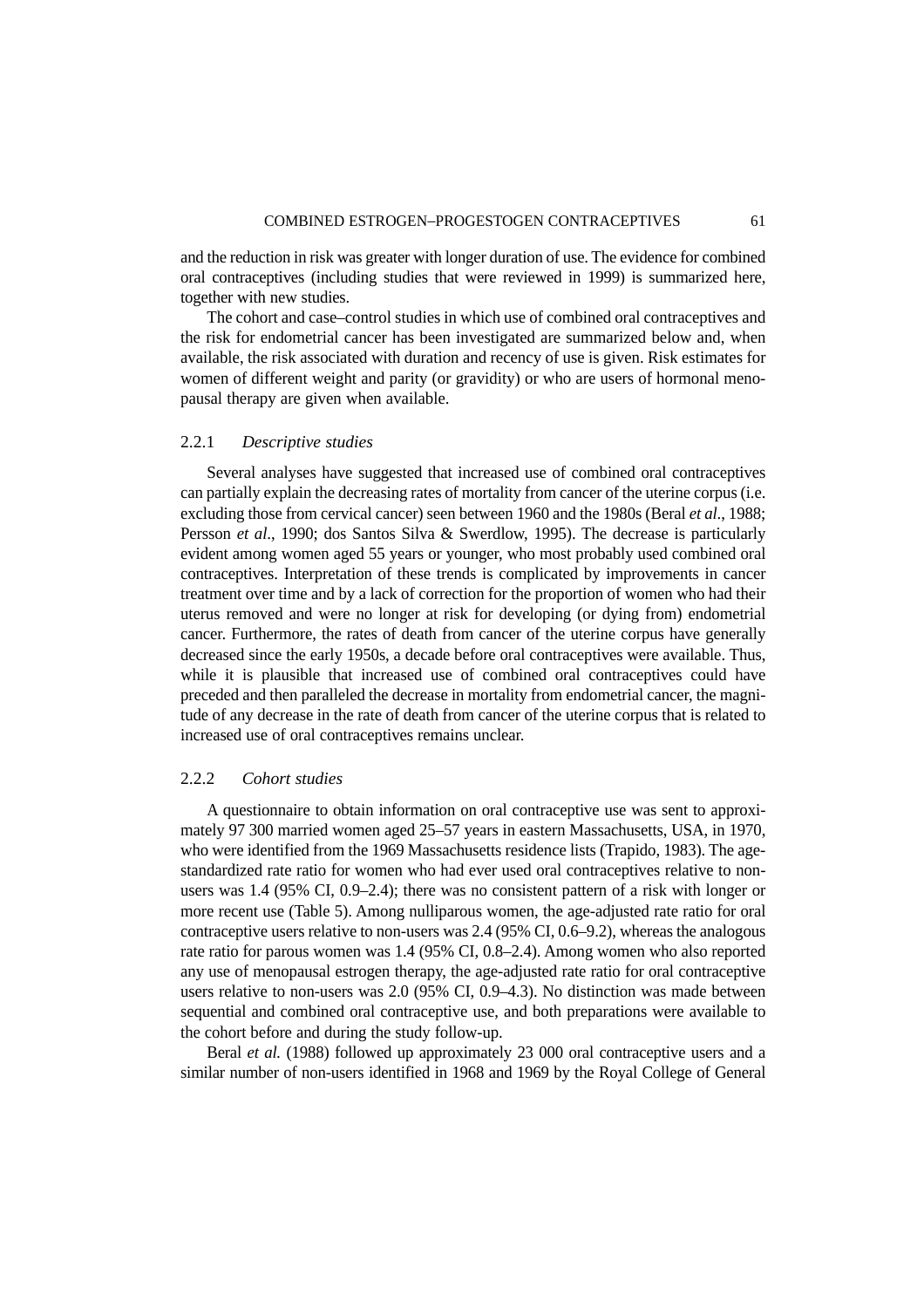|                                                          |                        |                                                                   |                                                    | Table 5. Cohort studies of the use of oral contraceptive pills <sup>a</sup> and the risk for endometrial cancer |                                               |                                                |                                                                    |
|----------------------------------------------------------|------------------------|-------------------------------------------------------------------|----------------------------------------------------|-----------------------------------------------------------------------------------------------------------------|-----------------------------------------------|------------------------------------------------|--------------------------------------------------------------------|
| Reference,<br>location                                   | Age (range/<br>median) | Source population                                                 | Follow-up                                          | Type/measure of<br>therapy                                                                                      | No. of<br>cases                               | No. of<br>person-<br>years                     | Relative risk<br>$(95\% \text{ CI})$                               |
| Trapido<br>(1983),<br><b>USA</b>                         | $25-57$ years          | 97 300 residents<br>of Boston and<br>14 contiguous towns          | $1970 - 76$                                        | No use<br>Any use<br>Duration (months)                                                                          | 75<br>18                                      | 296 501<br>124 851                             | 1.0<br>$1.4(0.9-2.4)$                                              |
|                                                          |                        |                                                                   |                                                    | $1 - 11$<br>$12 - 23$<br>$24 - 35$<br>$36 - 59$<br>$\geq 60$                                                    | 6<br>$\overline{4}$<br>3<br>$\mathbf{2}$<br>3 | 33 997<br>21 978<br>21 437<br>28 70 5<br>18734 | $1.7$ (NR)<br>$1.9$ (NR)<br>$1.6$ (NR)<br>$0.6$ (NR)<br>$1.5$ (NR) |
| Beral et al.<br>$(1988)$ ,<br>United<br>Kingdom          | 49 years               | 46 000 British<br>women identified<br>by general<br>practitioners | 1968-87<br>(incidence)<br>Dec. 1993<br>(mortality) | No use<br>Any use<br>No use<br>Any use                                                                          | 16<br>2<br>6<br>$\overline{2}$                | 182 866<br>257 028<br>335 998<br>517519        | 1.0<br>$0.2(0.0-0.7)$<br>1.0<br>$0.3(0.1-1.4)$                     |
| Vessey $&$<br>Painter<br>$(1995)$ ,<br>United<br>Kingdom | $25-39$ years          | 17 032 patients at<br>17 family planning<br>clinics               | 1968-93                                            | No use<br>Any use                                                                                               | 14<br>1                                       | <b>NR</b><br>NR                                | 1.0<br>$0.1(0.0-0.7)$                                              |
| Kumle et al.<br>(2003),<br>Norway                        | $30-70$ years          | 102 443 Norwegian<br>women                                        | 1991-99                                            | No use<br>Ever use<br>Duration (years)<br>< 5                                                                   | 23                                            | 28 115                                         | 1.0<br>$0.59(0.38 - 0.92)$<br>$0.66(0.39-1.10)$                    |
|                                                          |                        |                                                                   |                                                    | $5 - 9$<br>>10<br>No information                                                                                | 8<br>5<br>38                                  | 12 15 9<br>8 8 4 0<br>53 328                   | $0.65(0.31-1.39)$<br>$0.41(0.15-1.13)$                             |

CI, confidence interval; NR, not reported a May be use of either combined or sequential oral contraceptive pills, but the majority of women used combined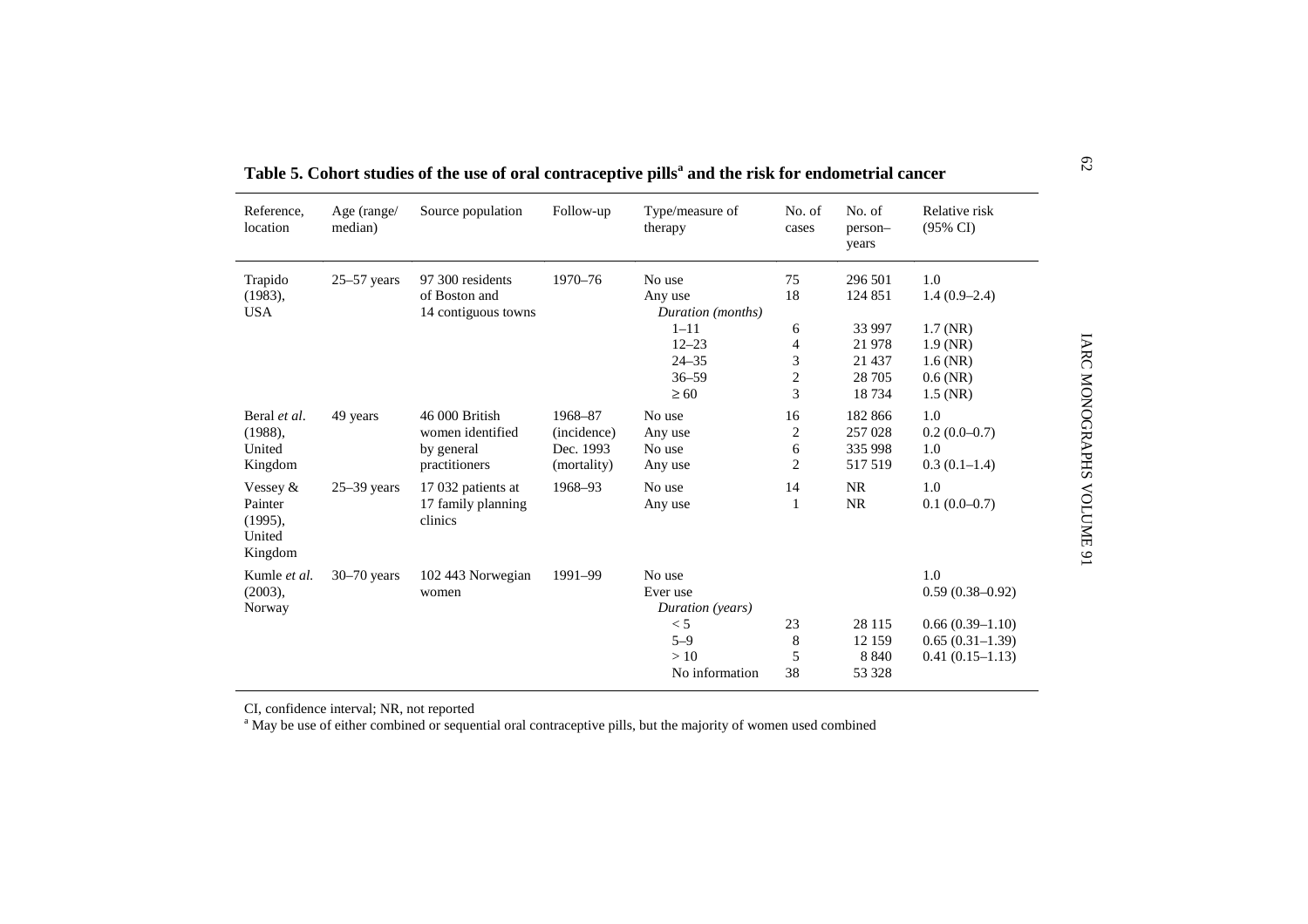Practitioners. Use of oral contraceptives (not otherwise specified) and the occurrence of uterine cancer were both determined from physicians' reports. Endometrial cancer was diagnosed in two of the oral contraceptive users and 16 of the non-users, which resulted in a rate ratio of 0.2 (95% CI, 0.0–0.7) after adjustment for age, parity, tobacco smoking, social class, number of previously normal Papanicolaou (Pap) smears and history of sexually transmitted disease. In a 25-year follow-up of deaths in the cohort (Beral *et al*., 1999), eight deaths from endometrial cancer occurred, two among women who had ever used oral contraceptives and six among women who had never used them (rate ratio, 0.3; 95% CI,  $0.1–1.4$ ).

The Oxford Family Planning Association Study included 17 032 white married women identified at 17 family planning clinics in England and Scotland (Vessey & Painter, 1995) who had used oral contraceptives (not otherwise specified), a diaphragm or an intrauterine device for at least 5 months. Information on contraceptive history and any hospital referrals was obtained from physicians or from the women themselves (for those who stopped attending the clinics) during the study follow-up. A total of 15 292 women remained under observation until the age of 45 years; only those who had never used oral contraceptives (5881) or had used them for 8 years or more (3520) were followed from that time onwards. Endometrial cancer was diagnosed in 15 women, only one of whom had used oral contraceptives (age-adjusted rate ratio, 0.1; 95% CI, 0.0–0.7). In a previous analysis of mortality in this cohort (Vessey *et al*., 1989), none of the oral contraceptive users but two of those who used a diaphragm or an intrauterine device (the comparison group) had died from endometrial cancer.

Kumle *et al*. (2003) followed 102 443 Norwegian women aged 30–70 years who were recruited into a cohort study in 1991–97. Endometrial cancers were identified by linkage to the Cancer Registry of Norway. Follow-up was through to December 1999, during which time 110 endometrial cancers were diagnosed. The relative risk associated with use of combined oral contraceptives was 0.59 (95% CI, 0.38–0.92). For use of less than 5 years, 5–9 years and more than 10 years, the relative risks were 0.66 (95% CI, 0.39–1.10), 0.65 (95% CI, 0.31–1.39) and 0.41 (95% CI, 0.15–1.13), respectively. Among the users of oral contraceptives, there was a significant trend of decreasing risk for endometrial cancer with increasing duration of use of oral contraceptives ( $p = 0.03$ ).

# 2.2.3 *Case–control studies* (Table 6)

Among 152 women who had endometrial cancer and 516 controls in a hospital-based study in the USA and Canada (Kaufman *et al.*, 1980), a 60% reduction in risk was seen among women who used combined oral contraceptives relative to non-users. The risk for endometrial cancer declined with increasing duration of use, and a sustained reduction in risk was suggested among women who had stopped using oral contraceptives during the previous 5 years or more.

Weiss and Sayvetz (1980), in a population-based case–control study from western Washington State (USA), found that women who had used combined oral contraceptives for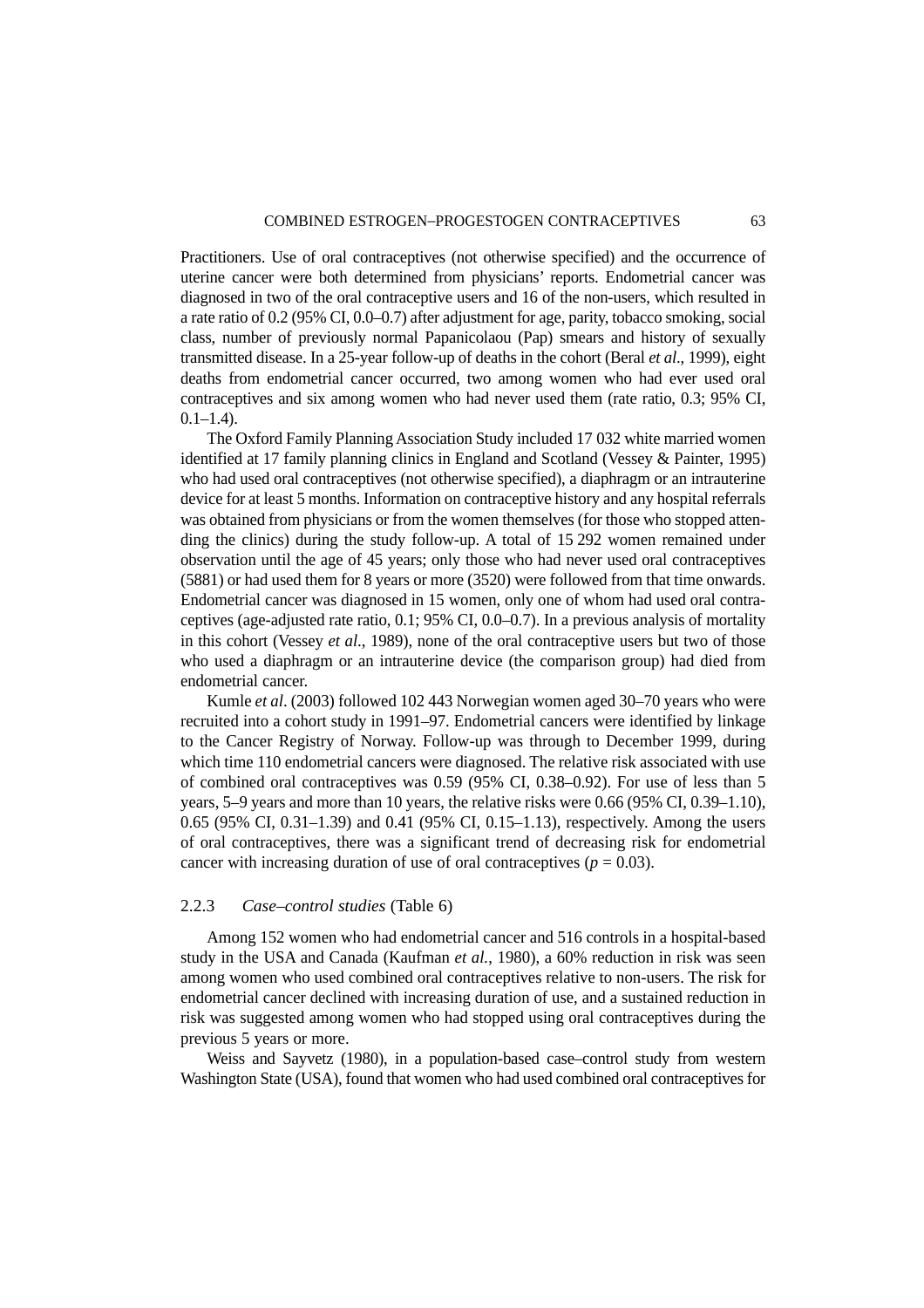| Reference,<br>location                      | Age             | Source of<br>controls | Ascertainment<br>of use   |                 | Participation (%) | Type/measure of use                      | No. of subjects  |           | Odds ratio<br>(95% CI)   |
|---------------------------------------------|-----------------|-----------------------|---------------------------|-----------------|-------------------|------------------------------------------|------------------|-----------|--------------------------|
|                                             |                 |                       |                           | Cases           | Controls          |                                          | Cases            | Controls  |                          |
| Kaufman et al.                              | $< 60$ years    | Hospital              | Personal                  | 96 <sup>a</sup> | 96 <sup>a</sup>   | No use                                   | 136              | 411       | 1.0                      |
| (1980), Canada<br>and USA                   |                 | patients              | interviews                |                 |                   | Any use<br>Duration (years)              | 16               | 105       | $[0.4 (0.2 - 0.8)^{b}]$  |
|                                             |                 |                       |                           |                 |                   | $\lt 1$                                  | 5                | 14        | $0.8$ (NR)               |
|                                             |                 |                       |                           |                 |                   | $1 - 2$                                  | 6                | 32        | $0.5$ (NR)               |
|                                             |                 |                       |                           |                 |                   | $\geq$ 3                                 | 5                | 53        | $0.3$ (NR)               |
|                                             |                 |                       |                           |                 |                   | Unknown                                  | $\Omega$         | 6         |                          |
|                                             |                 |                       |                           |                 |                   | Recency of use                           |                  |           |                          |
|                                             |                 |                       |                           |                 |                   | $\geq$ 5 years                           | 12               | 60        | $0.6(0.3-1.2)$           |
|                                             |                 |                       |                           |                 |                   | Use $\geq 1$ year                        | 8                | 52        | $0.5(0.2-1.0)$           |
| Weiss &                                     | $36 - 55$ years | General               | Personal                  | 83              | 96                | No use or $<$ 1 year of use              | 93               | 173       | 1.0                      |
| Sayvetz (1980),<br>Washington<br>State, USA |                 | population            | interviews                |                 |                   | $\geq 1$ year of use                     | 17               | 76        | $0.5(0.1-1.0)$           |
| Hulka et al.                                | $< 60$ years    | General               | Personal                  | 90 <sup>a</sup> | 90 <sup>a</sup>   | No use or $< 6$ months' use              | 74               | 172       | 1.0                      |
| (1982), North<br>Carolina,                  |                 | population            | interviews<br>and medical |                 |                   | $\geq 6$ months' use<br>Duration (years) | 5                | 31        | $0.4$ (NR)               |
| <b>USA</b>                                  |                 |                       | record                    |                 |                   | $\lt$ 5                                  | 3                | 14        | $0.6$ (NR)               |
|                                             |                 |                       | reviews                   |                 |                   | $\geq$ 5                                 | $\overline{c}$   | 17        | $0.3$ (NR)               |
|                                             |                 |                       |                           |                 |                   | Recency (years)                          |                  |           |                          |
|                                             |                 |                       |                           |                 |                   | < 1                                      | $\boldsymbol{0}$ | 13        | $\overline{\phantom{m}}$ |
|                                             |                 |                       |                           |                 |                   | $\geq 1$                                 | 5                | 14        | $0.9$ (NR)               |
| Kelsey et al.                               | $45-74$ years   | Hospital              | Personal                  | 67              | 72                | No use                                   |                  |           |                          |
| (1982),                                     |                 | patients              | interviews                |                 |                   | Each 5 years of use                      | <b>NR</b>        | NR        | 1.0                      |
| Connecticut,<br><b>USA</b>                  |                 |                       |                           |                 |                   | Age 45-55 years<br>No use                | <b>NR</b>        | <b>NR</b> | $0.6(0.3-1.5)$           |
|                                             |                 |                       |                           |                 |                   | Duration (years)                         | 31               | 256       | 1.0                      |
|                                             |                 |                       |                           |                 |                   | $\leq 2.5$                               | $\overline{4}$   | 42        | $0.9$ (NR)               |
|                                             |                 |                       |                           |                 |                   | > 2.5                                    | 2                | 44        | $0.5$ (NR)               |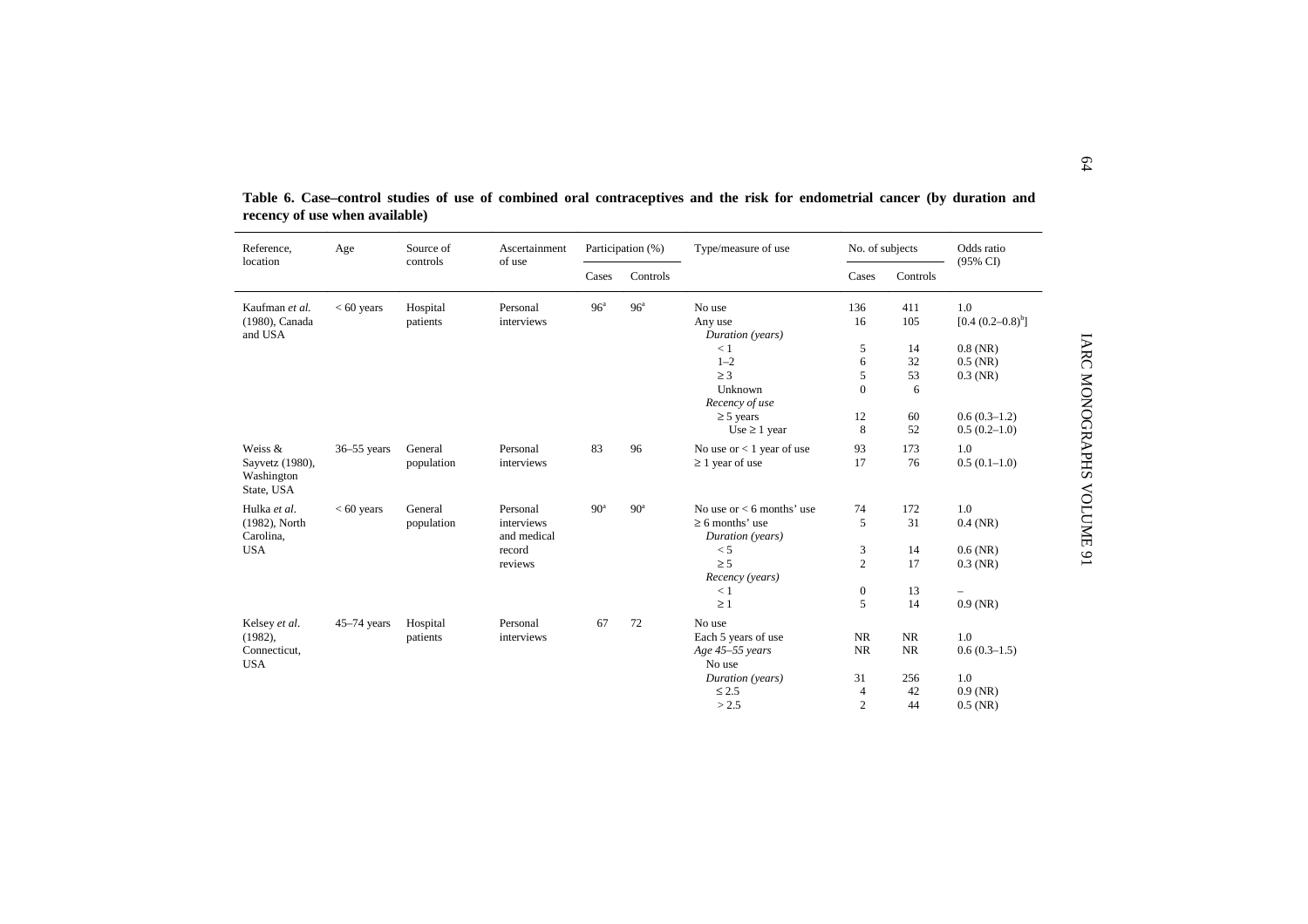# **Table 6 (contd)**

| Reference,<br>location                    | Age             | Source of<br>controls         | Ascertainment<br>of use |                 | Participation (%) | Type/measure of use           | No. of subjects |          | Odds ratio<br>(95% CI) |  |
|-------------------------------------------|-----------------|-------------------------------|-------------------------|-----------------|-------------------|-------------------------------|-----------------|----------|------------------------|--|
|                                           |                 |                               |                         | Cases           | Controls          |                               | Cases           | Controls |                        |  |
| Henderson et al.<br>$(1983a)$ , Los       | $\leq$ 45 years | Residents in<br>neighbourhood | Telephone<br>interviews | 81              | NR                | No use<br>Duration (years)    | 67              | 50       | 1.0                    |  |
| Angeles county,                           |                 | of cases                      |                         |                 |                   | $\lt 2$                       | 23              | 22       | $0.8$ (NR)             |  |
| <b>USA</b>                                |                 |                               |                         |                 |                   | $2 - 3$                       | 12              | 11       | $0.8$ (NR)             |  |
|                                           |                 |                               |                         |                 |                   | $4 - 5$                       | $\overline{4}$  | 9        | $0.3$ (NR)             |  |
|                                           |                 |                               |                         |                 |                   | $\geq 6$                      | $\overline{4}$  | 18       | $0.1$ (NR)             |  |
| La Vecchia                                | $< 60$ years    | Hospital patients             | Personal                | 98 <sup>c</sup> | 98 <sup>c</sup>   | Non-user                      | 163             | 1104     | 1.0                    |  |
| et al. (1986),<br>greater Milan,<br>Italy |                 |                               | interviews              |                 |                   | Any use                       | $7\phantom{.0}$ | 178      | $0.50(0.23 - 1.12)$    |  |
| Pettersson et al.                         | $\leq 60$ years | General                       | Personal                | 93              | 80                | No use                        | 96              | 91       | 1.0                    |  |
| (1986), Uppsala,<br>Sweden                |                 | population                    | interviews              |                 |                   | Any use<br>Duration (years)   | 12              | 22       | $0.5(0.2-1.1)$         |  |
|                                           |                 |                               |                         |                 |                   | <1                            | 5               | 6        | $0.8(0.2-2.7)$         |  |
|                                           |                 |                               |                         |                 |                   | $\geq 1$                      | $\overline{7}$  | 16       | $0.4(0.2-1.0)$         |  |
| CASH (1987a),                             | $20 - 54$ years | General                       | Personal                | 73              | 84                | No use                        | 250             | 1147     | 1.0                    |  |
| eight US areas                            |                 | population                    | interviews              |                 |                   | Ever use<br>Duration (months) | NR              | NR       | $0.5(0.4-0.6)$         |  |
|                                           |                 |                               |                         |                 |                   | $3 - 6$                       | 24              | 186      | $0.9(0.5-1.5)$         |  |
|                                           |                 |                               |                         |                 |                   | $7 - 11$                      | 13              | 80       | $1.3(0.6-2.6)$         |  |
|                                           |                 |                               |                         |                 |                   | $12 - 23$                     | 20              | 266      | $0.7(0.4-1.2)$         |  |
|                                           |                 |                               |                         |                 |                   | $24 - 71$                     | 26              | 576      | $0.4(0.3-0.7)$         |  |
|                                           |                 |                               |                         |                 |                   | $72 - 119$                    | 12              | 317      | $0.4(0.2-0.8)$         |  |
|                                           |                 |                               |                         |                 |                   | $\geq 120$                    | 15              | 241      | $0.4(0.2-0.8)$         |  |
|                                           |                 |                               |                         |                 |                   | Recency (years)               |                 |          |                        |  |
|                                           |                 |                               |                         |                 |                   | < 5                           | 12              | 471      | $0.3(0.1-0.5)$         |  |
|                                           |                 |                               |                         |                 |                   | $5 - 9$                       | 22              | 417      | $0.4(0.2-0.6)$         |  |
|                                           |                 |                               |                         |                 |                   | $10 - 14$                     | 30              | 368      | $0.5(0.3-0.8)$         |  |
|                                           |                 |                               |                         |                 |                   | $\geq 15$                     | 9               | 144      | $0.3(0.2-0.6)$         |  |

65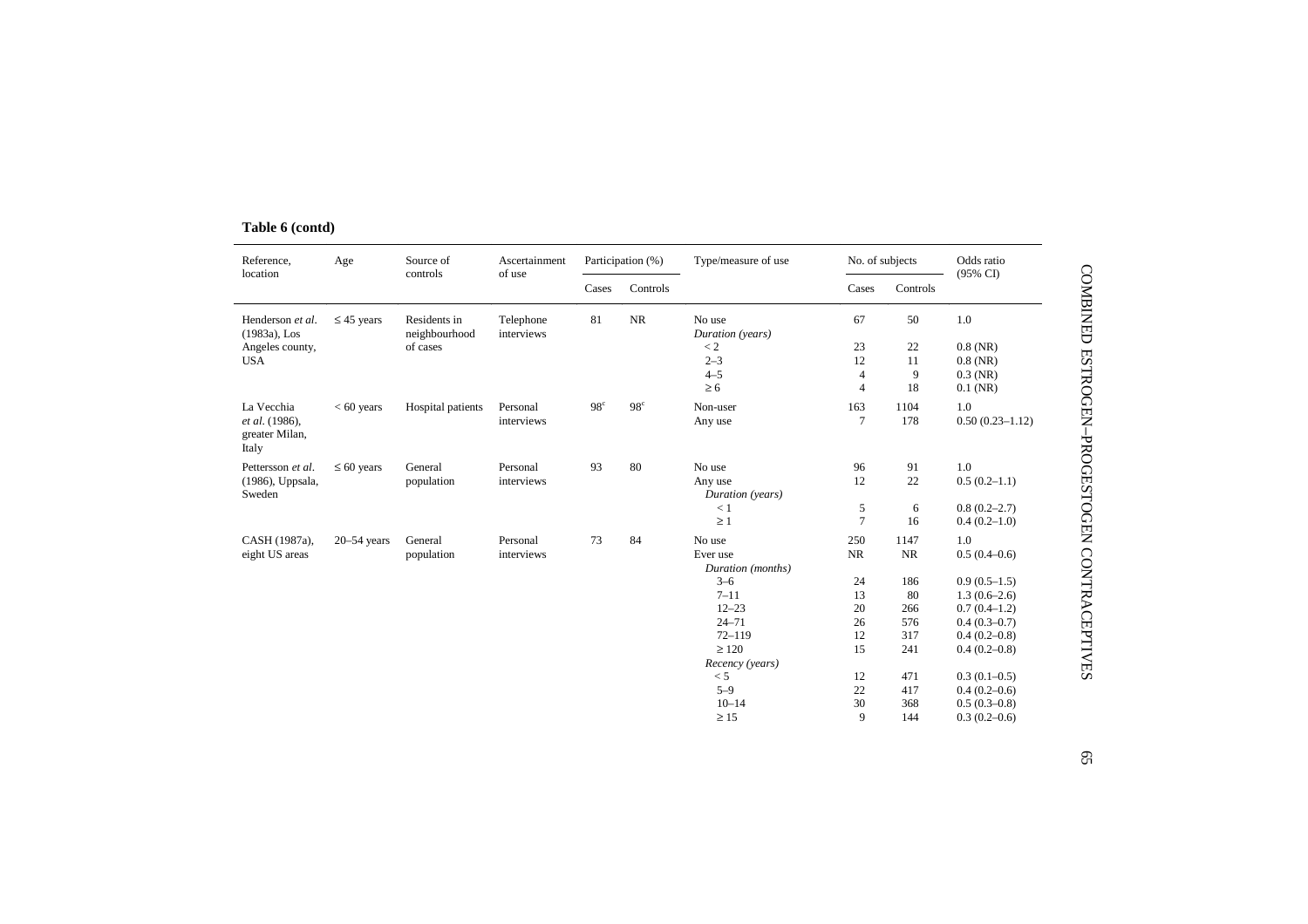|  | Table 6 (contd) |
|--|-----------------|
|  |                 |

| Table 6 (contd)                              |               |                      |                        |                   |                 |                                       |                 |          |                 |  |  |
|----------------------------------------------|---------------|----------------------|------------------------|-------------------|-----------------|---------------------------------------|-----------------|----------|-----------------|--|--|
| Reference,                                   | Age           | Source of            | Ascertainment          | Participation (%) |                 | Type/measure of use                   | No. of subjects |          | Odds ratio      |  |  |
| location                                     |               | controls             | of use                 | Cases             | Controls        |                                       | Cases           | Controls | (95% CI)        |  |  |
| <b>WHO</b><br>Collaborative<br>Study (1988); | $< 60$ years  | Hospital<br>patients | Personal<br>interviews | 87                | 93              | No use<br>Progestogen content<br>High | 182             | 1072     | 1.0             |  |  |
| Rosenblatt et al.<br>$(1991)$ , nine         |               |                      |                        |                   |                 | Ever use<br>Duration (months)         | 3               | 156      | $0.1(0.1-0.4)$  |  |  |
| centers in seven                             |               |                      |                        |                   |                 | $1 - 24$                              | 1               | 85       | $0.1(0.0-0.7)$  |  |  |
| countries:                                   |               |                      |                        |                   |                 | $\geq 25$                             | $\mathbf{2}$    | 69       | $0.2(0.0-0.8)$  |  |  |
| Australia, Chile,                            |               |                      |                        |                   |                 | Recency (months)                      |                 |          |                 |  |  |
| China, Israel,                               |               |                      |                        |                   |                 | $1 - 120$                             | 1               | 61       | $0.1(0.0-0.8)$  |  |  |
| Mexico, the                                  |               |                      |                        |                   |                 | $\geq 121$                            | $\mathbf{2}$    | 93       | $0.2(0.0-0.7)$  |  |  |
| Philippines,                                 |               |                      |                        |                   |                 | Low                                   |                 |          |                 |  |  |
| Thailand                                     |               | Ever use             | 9                      | 132               | $0.6(0.3-1.2)$  |                                       |                 |          |                 |  |  |
|                                              |               |                      |                        |                   |                 | Duration (months)                     |                 |          |                 |  |  |
|                                              |               |                      |                        |                   |                 | $1 - 24$                              | 8               | 69       | $1.0(0.5-2.4)$  |  |  |
|                                              |               |                      |                        |                   |                 | $\geq$ 25                             | $\mathbf{1}$    | 56       | $0.1(0.0-1.1)$  |  |  |
|                                              |               |                      |                        |                   |                 | Recency (months)                      |                 |          |                 |  |  |
|                                              |               |                      |                        |                   |                 | $1 - 120$                             | 2               | 72       | $0.3(0.0-1.1)$  |  |  |
|                                              |               |                      |                        |                   |                 | $\geq 121$                            | 7               | 54       | $1.1(0.5-2.8)$  |  |  |
| Koumantaki                                   | $40-79$ years | Hospital             | Personal               | 80                | 95              | No use or $\leq 6$ months' use        | 80              | 151      | 1.0             |  |  |
| et al. (1989),<br>Athens, Greece             |               | patients             | interviews             |                   |                 | $> 6$ months' use                     | 3               | 13       | $0.6(0.2-2.0)d$ |  |  |
| Levi et al.                                  | $32-75$ years | Hospital patients    | Personal               | $85^{\mathrm{a}}$ | 85 <sup>a</sup> | No use                                | 105             | 227      | 1.0             |  |  |
| (1991), Canton                               |               |                      | interviews             |                   |                 | Any use                               | 17              | 82       | $0.5(0.3-0.8)$  |  |  |
| of Vaud,                                     |               |                      |                        |                   |                 | Duration (years)                      |                 |          |                 |  |  |
| Switzerland                                  |               |                      |                        |                   |                 | $\lt 2$                               | 9               | 19       | $1.0(0.5-2.3)$  |  |  |
|                                              |               |                      |                        |                   |                 | $2 - 5$                               | 3               | 18       | $0.5(0.1-1.2)$  |  |  |
|                                              |               |                      |                        |                   |                 | > 5                                   | 5               | 45       | $0.3(0.1-0.7)$  |  |  |
|                                              |               |                      |                        |                   |                 | Recency (years)                       |                 |          |                 |  |  |
|                                              |               |                      |                        |                   |                 | < 10                                  | 4               | 30       | $0.3(0.1-0.9)$  |  |  |
|                                              |               |                      |                        |                   |                 | $10 - 19$                             | $\tau$          | 37       | $0.4(0.2-1.0)$  |  |  |
|                                              |               |                      |                        |                   |                 | >19                                   | 5               | 15       | $0.8(0.3-2.2)$  |  |  |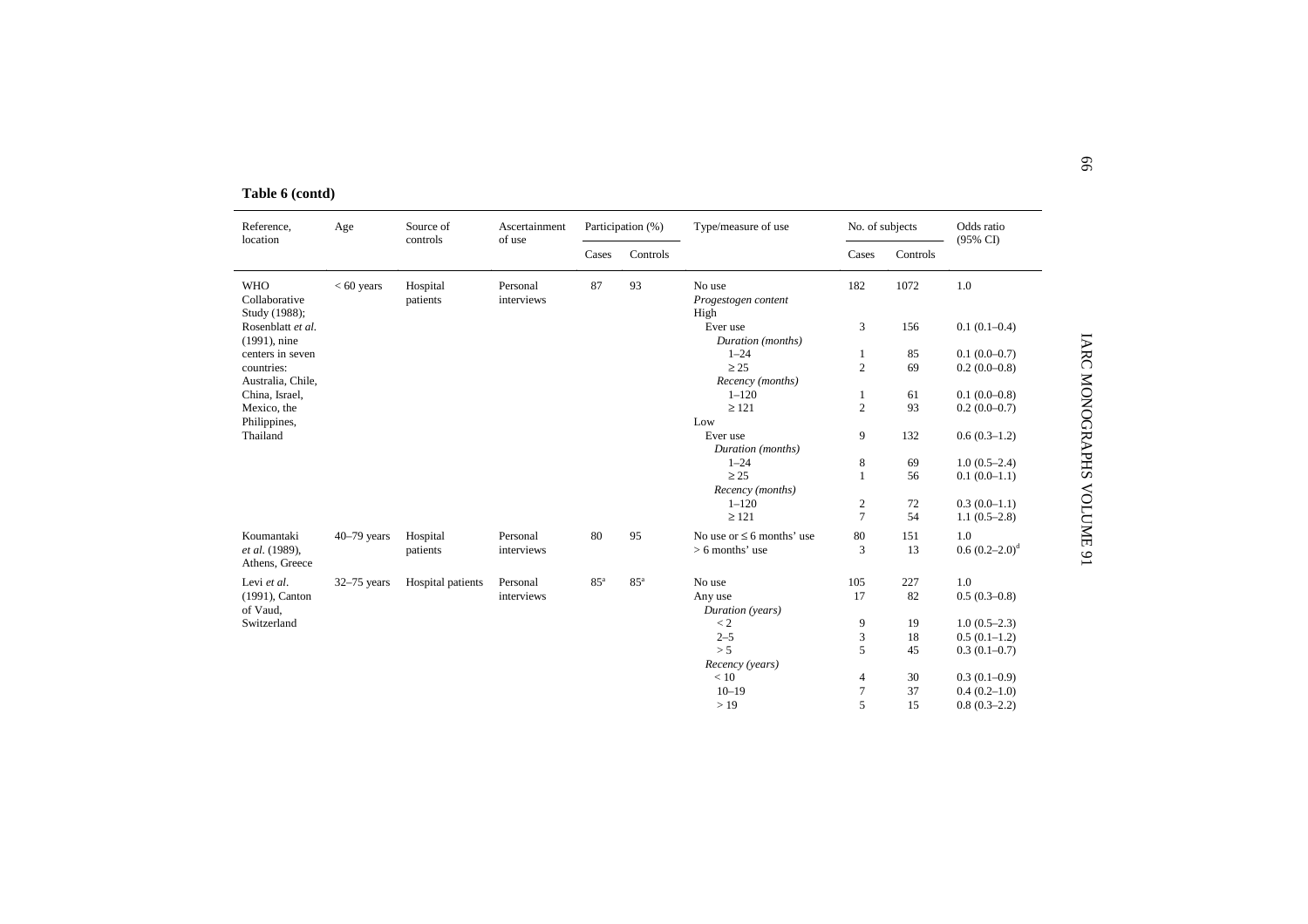# **Table 6 (contd)**

| Reference,<br>location                         | Age             | Source of<br>controls                    | Ascertainment<br>of use  | Participation (%) |          | Type/measure of use                                | No. of subjects |          | Odds ratio<br>(95% CI) |
|------------------------------------------------|-----------------|------------------------------------------|--------------------------|-------------------|----------|----------------------------------------------------|-----------------|----------|------------------------|
|                                                |                 |                                          |                          | Cases             | Controls |                                                    | Cases           | Controls |                        |
| Shu et al.                                     | $18-74$ years   | General                                  | Personal                 | 91                | 96       | No use of any birth control                        | 84              | 72       | 1.0                    |
| $(1991)$ ,<br>Shanghai,                        |                 | population                               | interviews               |                   |          | Any use of oral contraceptives<br>Duration (years) | 32              | 46       | $0.8(0.4-1.8)$         |
| China                                          |                 |                                          |                          |                   |          | $\leq$ 2                                           | NR              | NR       | $1.4(0.6-3.0)$         |
|                                                |                 |                                          |                          |                   |          | >2                                                 | NR              | NR       | $0.4(0.1-1.2)$         |
| Jick et al.                                    | $50-64$ years   | Members                                  | Mailed form              | 83                | 79       | No use                                             | 110             | 737      | 1.0                    |
| (1993),                                        |                 | of health<br>maintenance<br>organization | and pharmacy<br>database |                   |          | Any use                                            | 26              | 270      | $0.5(0.3-0.9)$         |
| Washington                                     |                 |                                          |                          |                   |          | Duration (years)                                   |                 |          |                        |
| State,                                         |                 |                                          |                          |                   |          |                                                    | $\tau$          | 65       | $0.4(0.1-1.4)$         |
| <b>USA</b>                                     |                 |                                          |                          |                   |          | $2 - 5$                                            | 11              | 90       | $0.8(0.3-1.7)$         |
|                                                |                 |                                          |                          |                   |          | $\geq 6$                                           | 8               | 115      | $0.3(0.1-0.9)$         |
|                                                |                 |                                          |                          |                   |          | Recency (years)                                    |                 |          |                        |
|                                                |                 |                                          |                          |                   |          | $1 - 10$                                           | 5               | 67       | $0.4(0.1-1.1)$         |
|                                                |                 |                                          |                          |                   |          | $11 - 15$                                          | 6               | 82       | $0.4(0.1-1.2)$         |
|                                                |                 |                                          |                          |                   |          | $16 - 20$                                          | 4               | 57       | $0.5(0.1-1.8)$         |
|                                                |                 |                                          |                          |                   |          | $\geq 21$                                          | 9               | 54       | $0.6(0.2-2.1)$         |
| Stanford et al.<br>$(1993)$ , five<br>US areas | $20 - 74$ years | General<br>population                    | Personal<br>interviews   | 87                | 66       | No use                                             | 321             | 187      | 1.0                    |
|                                                |                 |                                          |                          |                   |          | Any use                                            | 81              | 107      | $0.4(0.3-0.7)$         |
|                                                |                 |                                          |                          |                   |          | Duration (years)                                   |                 |          |                        |
|                                                |                 |                                          |                          |                   |          | < 1                                                | 27              | 21       | $0.7(0.3-1.4)$         |
|                                                |                 |                                          |                          |                   |          | $1 - 2$                                            | 16              | 33       | $0.3(0.1-0.6)$         |
|                                                |                 |                                          |                          |                   |          | $3 - 4$                                            | 12              | 16       | $0.3(0.1-0.8)$         |
|                                                |                 |                                          |                          |                   |          | $5 - 9$                                            | 14              | 15       | $0.7(0.3-1.6)$         |
|                                                |                 |                                          |                          |                   |          | $\geq 10$                                          | $\tau$          | 19       | $0.2(0.1-0.5)$         |
|                                                |                 |                                          |                          |                   |          | Recency (years)                                    |                 |          |                        |
|                                                |                 |                                          |                          |                   |          | < 10                                               | 6               | 18       | $0.1(0.0-0.3)$         |
|                                                |                 |                                          |                          |                   |          | $10 - 14$                                          | 15              | 27       | $0.3(0.1-0.7)$         |
|                                                |                 |                                          |                          |                   |          | $15 - 19$                                          | 24              | 32       | $0.4(0.2-0.8)$         |
|                                                |                 |                                          |                          |                   |          | $\geq 20$                                          | 33              | 27       | $0.7(0.4-1.3)$         |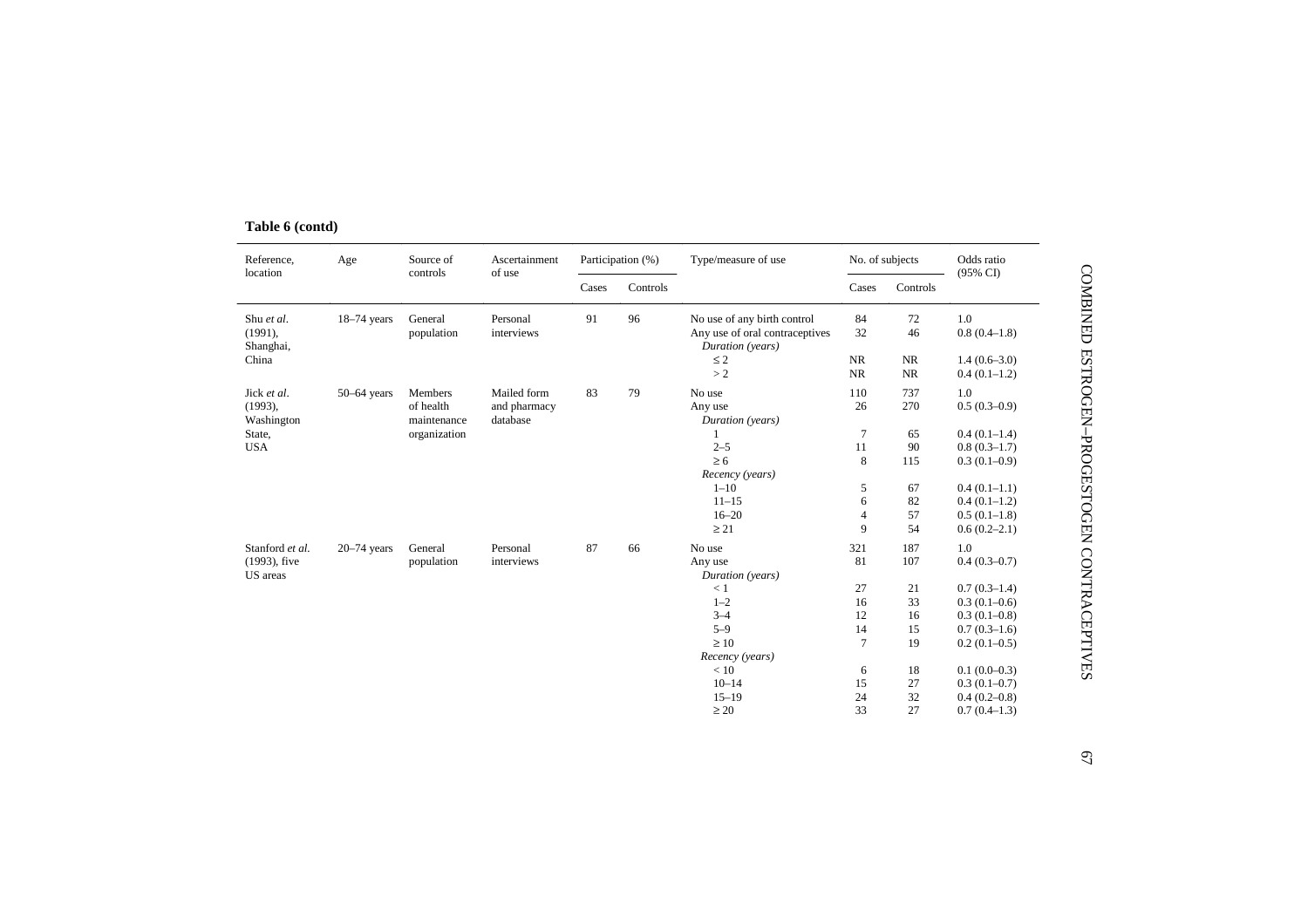| Table 6 (contd)<br>Reference,                        | Age                      | Source of             | Ascertainment                   | Type/measure of use | No. of subjects              |                                                                                   | Odds ratio           |            |                                          |
|------------------------------------------------------|--------------------------|-----------------------|---------------------------------|---------------------|------------------------------|-----------------------------------------------------------------------------------|----------------------|------------|------------------------------------------|
| location                                             | controls<br>of use       | Cases                 | Participation (%)<br>Controls   |                     | Controls<br>Cases            |                                                                                   | (95% CI)             |            |                                          |
| Voigt et al.<br>$(1994)^e$ ,<br>Washington<br>State, | $40 - 59$ years          | General<br>population | Personal<br>interviews          | 83                  | 95<br>and<br>73 <sup>f</sup> | No use or $<$ 1 year of use<br>Recency of use<br>$> 10$ years<br>Duration (years) | 117                  | 284        | 1.0                                      |
| <b>USA</b>                                           |                          |                       |                                 |                     |                              | $1 - 5$<br>> 5<br>$\leq 10$ years                                                 | 14<br>$\overline{4}$ | 30<br>16   | $0.9(0.4-1.9)$<br>$0.4(0.1-1.2)$         |
|                                                      |                          |                       |                                 |                     |                              | Duration (years)<br>$1 - 5$<br>> 5<br>Progestogen content                         | 7<br>$7\phantom{.0}$ | 28<br>74   | $1.0(0.4-2.4)$<br>$0.3(0.1-0.6)$         |
|                                                      |                          |                       |                                 |                     |                              | Low<br>Duration (years)<br>$1 - 5$<br>> 5<br>High                                 | 10<br>3              | 22<br>32   | $1.1(0.5-2.6)$<br>$0.2(0.1-0.8)$         |
|                                                      |                          |                       |                                 |                     |                              | Duration (years)<br>$1 - 5$<br>> 5                                                | 3<br>3               | 14<br>28   | $0.8(0.2 - 3.1)$<br>$0.3(0.1-0.9)$       |
| Kalandidi et al.<br>(1996), Athens,<br>Greece        | $< 59 - \ge 70$<br>years | Hospital patients     | Personal<br>interviews          | 83                  | 88                           | No use<br>Any use                                                                 | 143<br>$\sqrt{2}$    | 293<br>5   | 1.0<br>$1.3(0.2 - 7.7)$                  |
| Salazar-<br>Martinez et al.                          | 37.1 (mean)<br>years     | Hospital patients     | Personal<br>interviews          | 100                 | 93                           | No use<br>Duration (years)                                                        | 71                   | 473        | 1.0                                      |
| (1999), Mexico<br>City, Mexico                       |                          |                       |                                 |                     |                              | $\lt 1$<br>>1                                                                     | 6<br>$\overline{7}$  | 78<br>117  | $0.56(0.22 - 1.30)$<br>$0.36(0.15-0.83)$ |
| Weiderpass<br>et al. (1999),                         | 50-74 years              | General<br>population | Self-completed<br>questionnaire | 75                  | 80                           | No use<br>Duration (years)                                                        | 551                  | 2252       | 1.0                                      |
| Sweden                                               |                          |                       |                                 |                     |                              | $<$ 3<br>> 3                                                                      | 91<br>45             | 421<br>518 | $1.0(0.7-1.3)$<br>$0.5(0.3-0.7)$         |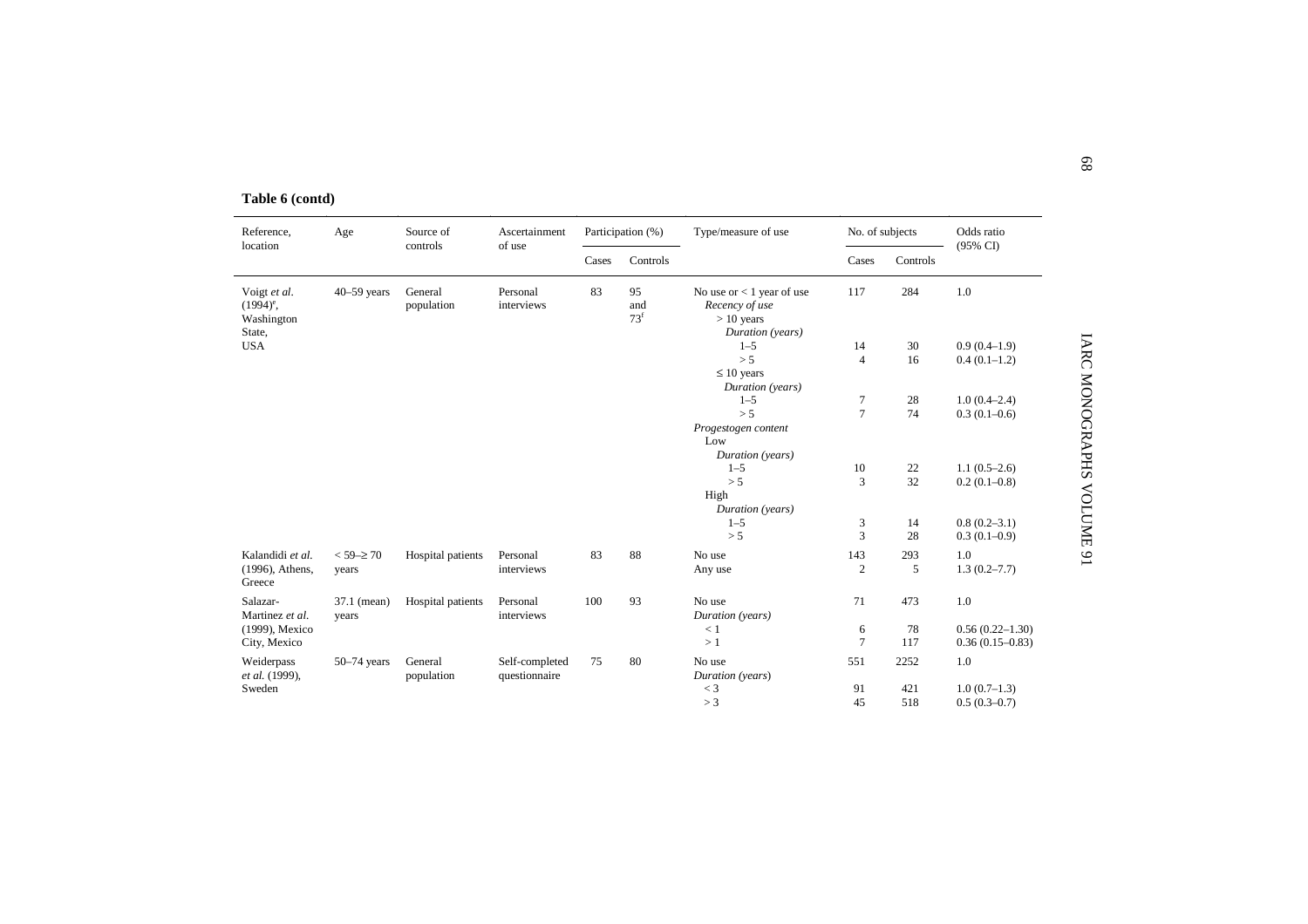# **Table 6 (contd)**

| Reference,<br>location                                      | Age           | Source of<br>controls | Ascertainment<br>of use             | Participation (%) |          | Type/measure of use                                      | No. of subjects      |                        | Odds ratio<br>(95% CI)                                    |
|-------------------------------------------------------------|---------------|-----------------------|-------------------------------------|-------------------|----------|----------------------------------------------------------|----------------------|------------------------|-----------------------------------------------------------|
|                                                             |               |                       |                                     | Cases             | Controls |                                                          | Cases                | Controls               |                                                           |
| Jain et al.<br>(2000),<br>Ontario, Canada                   | $30-79$ years | Population            | Personal<br>interview               | 70                | 59       | No use<br>Any use                                        | 317<br>195           | 265<br>248             | 1.0<br>$0.66(0.51-0.84)$                                  |
| Parslov et al.<br>(2000),<br>Denmark                        | $> 50$ years  | Population            | Self-completed<br>questionnaire     | 93                | 91       | No use<br>Duration (years)<br>$\leq 1$<br>$1 - 5$<br>> 5 | 90<br>52<br>50<br>45 | 75<br>95<br>210<br>158 | 1.0<br>$0.4(0.3-0.7)$<br>$0.2(0.1-0.3)$<br>$0.2(0.1-0.4)$ |
| Newcomb &<br>Trentham-Deitz<br>$(2003)$ ,<br>Wisconsin, USA | $40-79$ years | Population            | $45$ -min<br>telephone<br>interview | 87                | 85.2     | No use<br>Duration (years)<br>$\lt$ 3<br>> 3             | 460<br>74<br>54      | 1494<br>260<br>275     | 1.0<br>$1.04(0.74 - 1.40)$<br>$0.73(0.52 - 1.02)$         |

CI, confidence interval; NR, not reported

<sup>a</sup> Responses reported for case and control women combined

<sup>b</sup> Crude odds ratio and 95% CI calculated from data provided in the published paper by exact methods

c Methods state that less than 2% of eligible case and control women refused an interview.

<sup>d</sup> 90% confidence interval

<sup>e</sup> Includes women from the study of Weiss & Sayvetz (1980).

f Response for controls identified in 1985–87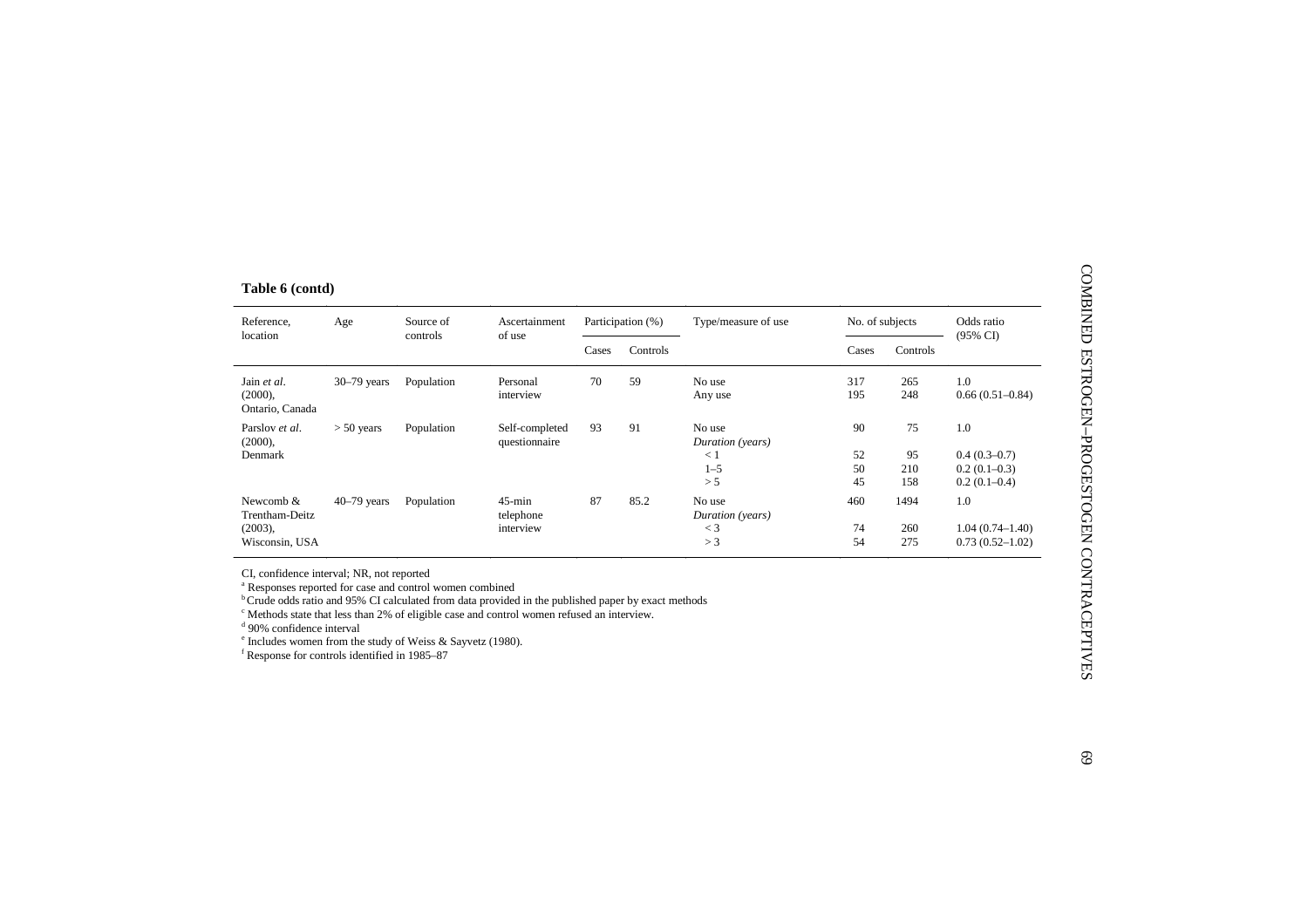1 year or more had half the risk for endometrial cancer of women who were either non-users or had used combined oral contraceptives for less than 1 year (odds ratio, 0.5; 95% CI, 0.1–1.0). The risk estimates were adjusted for age and use of menopausal estrogen therapy. No further difference in duration of use was seen between cases and controls. In stratified analyses, the reduced risk was present only for women who had never used menopausal estrogen therapy (odds ratio, 0.4; 95% CI, 0.1–1.1) or who had used it for 2 years or less (odds ratio, 0.1; 95% CI, 0.01–1.1); no risk reduction was noted among women who had used it for 3 years or more (odds ratio, 1.3; 95% CI, 0.3–6.6).

Among 79 women treated at a hospital in North Carolina, USA, for endometrial cancer, 6.3% had used combined oral contraceptives for 6 months or longer compared with 15.3% of the 203 controls from 52 counties in the State (the main referral area for the hospital) (Hulka *et al*., 1982).

Kelsey *et al.* (1982) studied women who were admitted to seven hospitals in Connecticut, USA. A total of 167 newly diagnosed cases of endometrial cancer were compared with 903 control women admitted for non-gynaecological surgery. Among the study participants aged 45–55 years — women who had had the opportunity to use oral contraceptives — those who had used oral contraceptives for 2.5 years or more had a 50% decrease in risk for endometrial cancer.

Henderson *et al.* (1983a) identified women with endometrial cancer from the population-based cancer registry for Los Angeles County and matched them to control women of similar age who lived in the same neighbourhood as the case. The risk for endometrial cancer decreased with increasing duration of use of combined oral contraceptives, and this pattern remained after further adjustment for parity, current weight, infertility and amenorrhoea. Neither the recency of use of oral contraceptives nor their relative estrogen and progestogen content had a clear impact on the risk, beyond that explained by duration of use (data not shown). When the analysis was stratified by body weight, a reduction in risk with longer duration of use was seen among women who weighed less than 170 lbs [77 kg] but not among women who weighed more.

In a hospital-based study in the area of greater Milan, Italy, La Vecchia *et al.* (1986) compared the use of combined oral contraceptives by women admitted for endometrial cancer and by women admitted for traumatic, orthopaedic, surgical and other conditions. Seven (4%) of the 170 case women and 178 (14%) of the 1282 control women reported use of combined oral contraceptives, which resulted in an odds ratio of 0.50 (95% CI, 0.23– 1.12) after adjustment for age, marital status, education, parity, age at menarche, age at first birth, age at menopause, body mass index, cigarette smoking and use of non-contraceptive female hormones.

Pettersson *et al.* (1986) studied 254 women who resided in the health care region of Uppsala (Sweden) and who were referred to the Department of Gynaecologic Oncology with a newly diagnosed endometrial malignancy; each case was matched by age and county of residence to one control woman who was identified from a population registry. Use of combined oral contraceptives was analysed for women aged 60 years or under, and 108 cases and 113 controls were analysed. Women who had ever used contraceptives and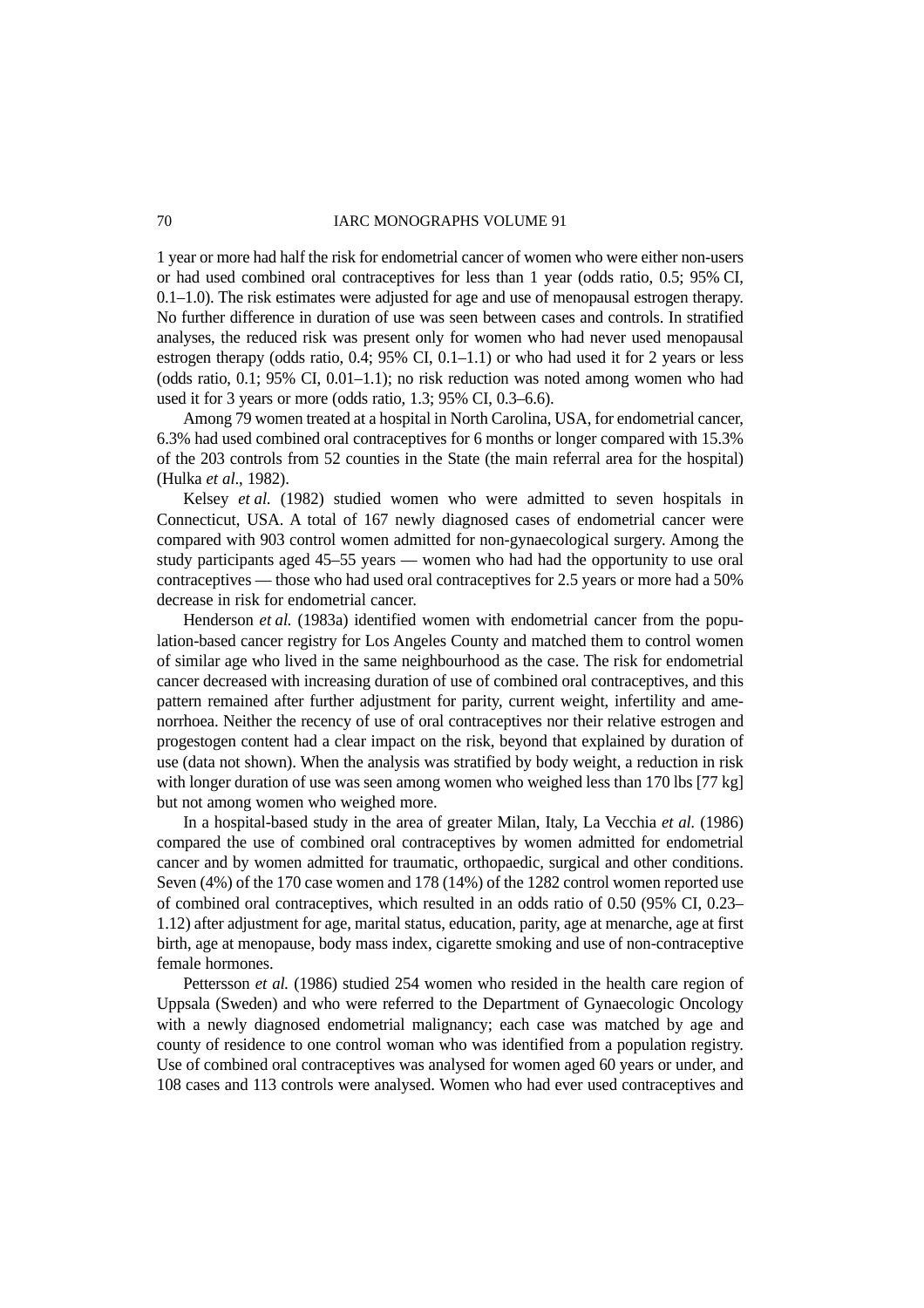users for 1 year or more had a lower risk than non-users (odds ratios, 0.5; 95% CI, 0.2–1.1; and 0.4; 95% CI, 0.2–1.0, respectively). [The Working Group noted that it is unclear whether the estimates were adjusted for potentially confounding factors.]

In a population-based study conducted by the Centers for Disease Control and the National Institute of Child Health and Human Development in the USA, women 20–54 years of age with newly diagnosed endometrial cancer were identified from eight cancer registries (Atlanta, Detroit, San Francisco, Seattle, Connecticut, Iowa, New Mexico and four urban counties in Utah) in the US Surveillance, Epidemiology and End Results (SEER) Program; 3191 controls were selected from the general population (CASH, 1987a). Women who had used only combined oral contraceptives had half the risk for endometrial cancer of non-users (age-adjusted odds ratio, 0.5; 95% CI, 0.4–0.6). The risk generally decreased with increasing duration of oral contraceptive use, and the greatest reduction in risk was seen among women who had used combined oral contraceptives for 2 years or more. The strength of the association was similar after adjustment for age alone and after multivariate adjustment for age, parity, education, body mass, menopausal status, geographical region, exogenous estrogen use and infertility. The risk for endometrial cancer did not vary with recency of use of combined oral contraceptives or with time since first use; women who had ceased use of oral contraceptives 15 years or more before the study interview and women who had first used oral contraceptives more than 20 years before the interview had a lower risk than non-users (age-adjusted odds ratios, 0.3 [95% CI, 0.2–0.6] and 0.4 [95% CI, 0.2–0.7], respectively). When the analysis was stratified by formulation of the oral contraceptive, all formulations that had been used for at least 6 months or more were associated with a decreased risk for endometrial cancer.

In a worldwide multicentre hospital-based study (nine centres in seven countries), the use of combined oral contraceptives was compared in 132 women who had endometrial cancer and 836 control women who were admitted to units other than obstetrics and gynaecology in each centre between 1979 and 1986 (WHO Collaborative Study of Neoplasia and Steroid Contraceptives, 1988). Women who had used combined oral contraceptives only had a lower risk for endometrial cancer than non-users (odds ratio, 0.5; 95% CI, 0.3–1.0), after adjustment for socioeconomic status, source of referal, use of injectable contraceptives, menopausal status, age of menopause, total number of pregnancies and years until becoming pregnant after infertility. The numbers of cases (total, 220) and control women (total, 1537) in this study continued to accrue through to 1988 and these were then further evaluated by Rosenblatt *et al.* (1991). Oral contraceptives were classified as being lowestrogen dose if they contained less than 50 μg ethinylestradiol or less than 100 μg mestranol and as being high-estrogen dose if they contained larger amounts of these estrogens. Based on their ability to induce subnuclear vacuolization in the endometrium, progestogens in oral contraceptives were classified as being high and low potency. The level of reduction in risk for endometrial cancer was related to both the estrogen dose and progestogen potency of the preparation: odds ratios for ever use were 1.1 (95% CI, 0.1–9.1) for high estrogen–low progestogen, 0.6 (95% CI, 0.3–1.3) for low estrogen–low progestogen,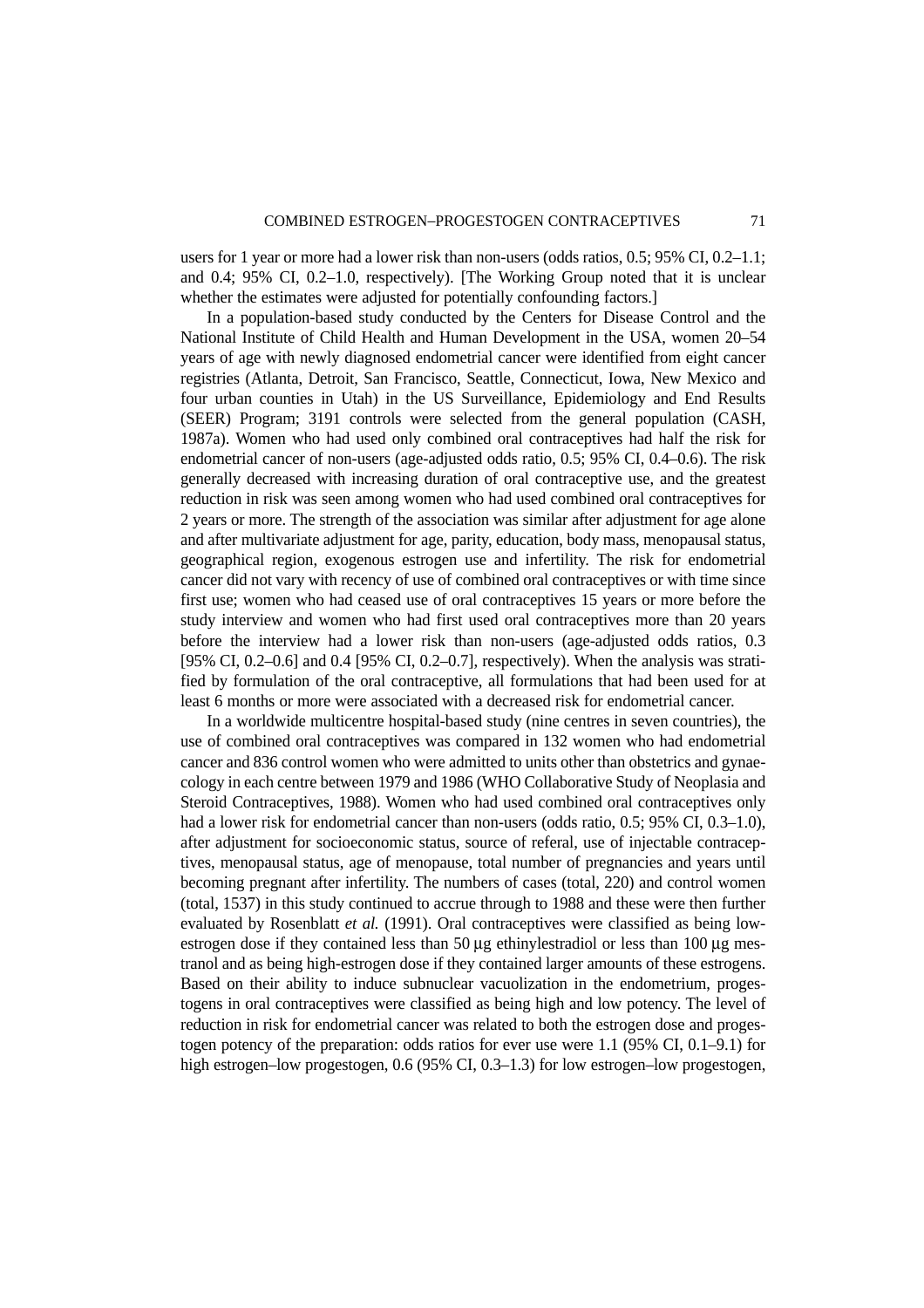0.2 (95% CI, 0.05–0.5) for high estrogen–high progestogen and 0.0 (95% CI, 0.0–1.1) for low estrogen–high progestogen preparations.

Koumantaki *et al.* (1989) studied women who had endometrial cancer and were admitted to two hospitals in Athens, Greece, and control women who were admitted to the Athens Hospital for Orthopaedic Disorders. Only three (4%) of the 83 case women and 13 (8%) of the 164 controls had used combined oral contraceptives for 6 months or longer (odds ratio, 0.6; 90% CI, 0.2–2.0, adjusted for age, parity, age at menarche, age at menopause, menopausal estrogen use, years of smoking, height and weight).

Among 122 women who were treated at a major referral hospital in the Canton of Vaud (Switzerland) for endometrial cancer, 14% had used combined oral contraceptives, as had 27% of the 309 control women admitted to the same hospital for non-neoplastic, nongynaecological conditions (Levi *et al*., 1991). The risk decreased from 1.0 (95% CI, 0.5–2.3) for use of less than 2 years to 0.5 (95% CI, 0.1–1.2) for use of 2–5 years and 0.3 (95% CI, 0.1–0.7) for use of more than 5 years. Oral contraceptive use within the previous 10 years (odds ratio, 0.3; 95% CI, 0.1–0.9) or within the previous 10–19 years (odds ratio, 0.4; 95% CI, 0.2–1.0) and first use before the age of 30 years (odds ratio, 0.3; 95% CI, 0.1–0.7) were all associated with a reduction in the risk for endometrial cancer. Women who had used oral contraceptives for 5 years or longer had a reduction in risk even when use had occurred 20 or more years previously. The risk estimates were adjusted for age, area of residence, marital status, education, parity, body mass, cigarette smoking and use of menopausal estrogen therapy. Little variation in risk was seen by categories of body mass (odds ratios, 0.6 for  $\lt 25$  kg/m<sup>2</sup> and 0.2 for  $\ge 25$  kg/m<sup>2</sup>) or cigarette smoking (odds ratios, 0.5 for ever smokers and 0.6 for never smokers). Stratification by use of menopausal estrogen therapy was also presented (odds ratios, 0.4 for ever use and 0.5 for never use). There was no significant difference in the relative risk between nulliparous women (six cases and 14 controls) who used oral contraceptives (age-adjusted odds ratio, 0.8; 95% CI, 0.2–2.9) and the parous oral contraceptive users (11 cases and 68 controls; age-adjusted odds ratio, 0.3; 95% CI, 0.1–0.7).

Shu *et al.* (1991) studied 116 Chinese women who had endometrial cancer identified from the population-based Shanghai Cancer Registry and 118 control women identified from the Shanghai Residents' Registry. The odds ratio for use of oral contraceptives (not otherwise specified) compared with never use of this type of contraception, after adjustment for age, gravidity and weight, was 0.8 (95% CI, 0.4–1.8). When the duration of use was evaluated, there was a suggestion that oral contraceptive use for more than 2 years was associated with a greater reduction in the risk for endometrial cancer (odds ratio, 0.4; 95% CI, 0.1–1.2).

Jick *et al.* (1993) studied women who were members of a large health maintenance organization in western Washington State, USA. Women in whom endometrial cancer had been diagnosed were identified from the organization's tumour registry; the controls were also members of the organization. Both groups included only women who used the pharmacies of the organization and who had previously completed a questionnaire sent to all female members for a mammography study. Use of oral contraceptives (not otherwise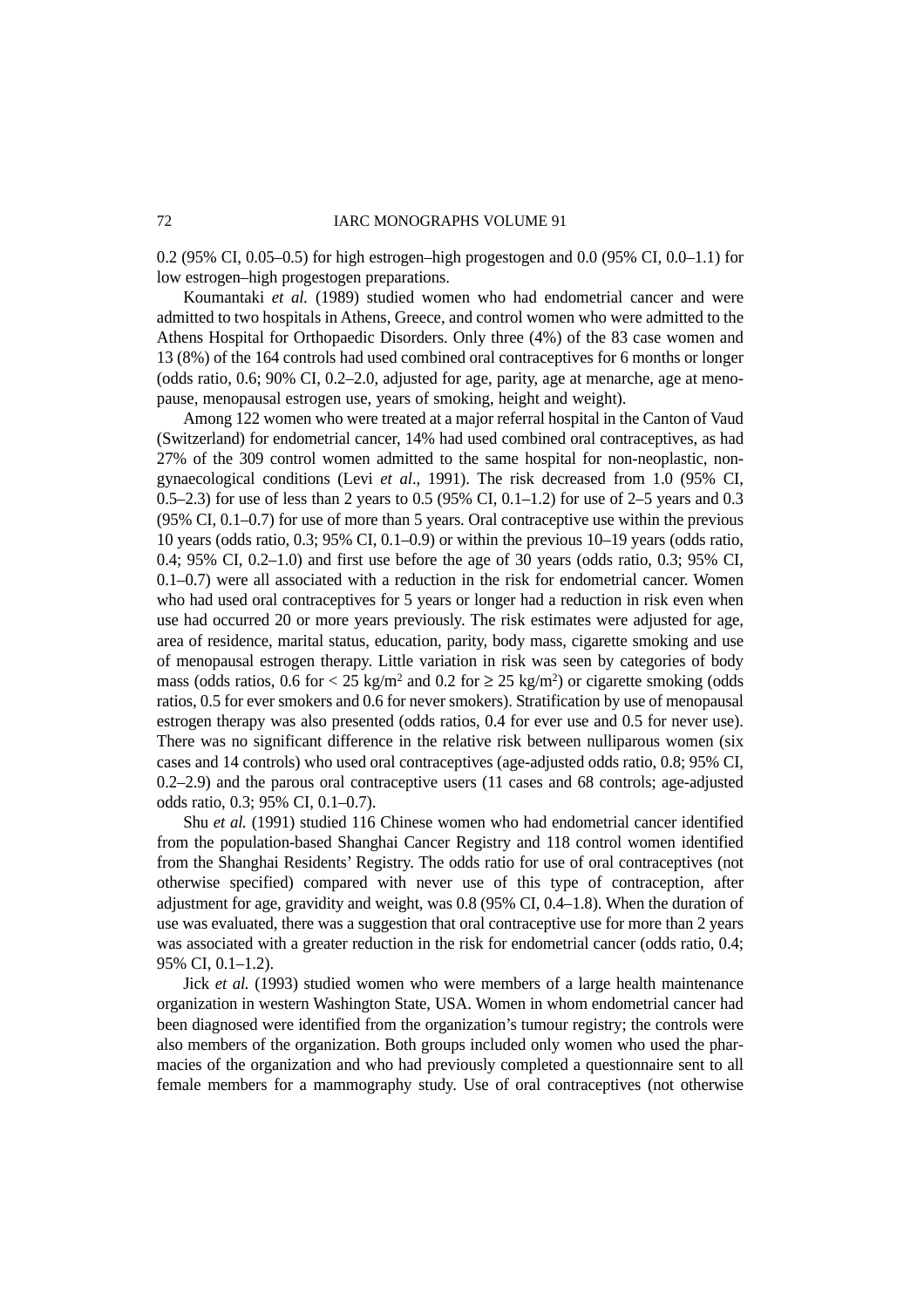specified), determined from the questionnaire, was reported by 18% of cases and 26% of controls which gave an odds ratio of 0.5 (95% CI, 0.3–0.9), adjusted for age, date of enrolment in the organization, body mass, age at menopause, parity and current use of menopausal estrogen therapy. In comparison with non-users, the reduced risk for endometrial cancer was most pronounced for women who had used oral contraceptives for 6 years or more (odds ratio, 0.3; 95% CI, 0.1–0.9) or within the last 10 years (odds ratio, 0.4; 95% CI, 0.1–1.1).

In the USA, 402 women who had endometrial cancer diagnosed at seven hospitals (in Chicago, IL; Hershey, PN; Irvine and Long Beach, CA; Minneapolis, MN; and Winston-Salem, NC) and 294 age-, race- and residence-matched control women from the general population agreed to be interviewed (Stanford *et al*., 1993). Use of combined oral contraceptives was reported by 20% of the cases and 36% of the controls (odds ratio, 0.4; 95% CI, 0.3–0.7, after adjustment for age, education, parity, weight and use of menopausal estrogen therapy). There was no clear pattern of decreasing risk with increasing duration of use. Relative to non-users, a strong reduction in risk was noted for women who had used these preparations within the last 10 years (odds ratio, 0.1; 95% CI, 0.0–0.3) and for those who had first used them less than 15 years previously (odds ratio, 0.1; 95% CI, 0.0–0.4); both of these effects waned with more distant oral contraceptive use. The risk estimates varied little by age at first use  $(25, 25-29, 30-34, \geq 35$  years). When duration and recency were evaluated jointly, use within the previous 20 years was more strongly predictive of a reduction in risk than longer duration of use  $(≥ 3 \text{ years})$ . In a joint evaluation with other possible modifying factors, 3 or more years of use of combined oral contraceptive was associated with a reduced risk for endometrial cancer among women of high parity (odds ratio for women with five or more births, 0.2; 95% CI, 0.0–0.6), women who weighed less than 150 lbs [68 kg] (odds ratio, 0.4; 95% CI, 0.2–0.9) and women who had never (odds ratio, 0.2; 95% CI, 0.1–0.6) or briefly (< 3 years) (odds ratio, 0.8; 95% CI, 0.2–3.2) used menopausal estrogen therapy.

Voigt *et al.* (1994) combined the study population described in the study of Weiss and Sayvetz (1980) with a similar study population identified between 1985 and 1987 in western Washington State, USA. A reduction in risk for endometrial cancer associated with combined oral contraceptive use was present only among users of 5 or more years of duration, and even then only in women who were not long-term users of unopposed postmenopausal estrogens. Among these women, the risk did not substantially vary according to progestogen potency of the combined oral contraceptive used. When duration and recency of use of combined oral contraceptives were evaluated jointly, longer use  $($  > 5 years) was associated with a reduced risk for endometrial cancer irrespective of recency (last use,  $\leq 10$  years ago versus  $> 10$  years ago). When duration and the relative potency of the progestogens in the formulation were evaluated jointly, a longer duration of use (> 5 years), and not progestogen dose, was most predictive of a reduced risk.

Kalandidi *et al.* (1996) studied 145 women who had endometrial cancer and were admitted to two hospitals in Athens, Greece, and 298 control women who were admitted to the major accident hospital in Athens with bone fractures or other orthopaedic disorders.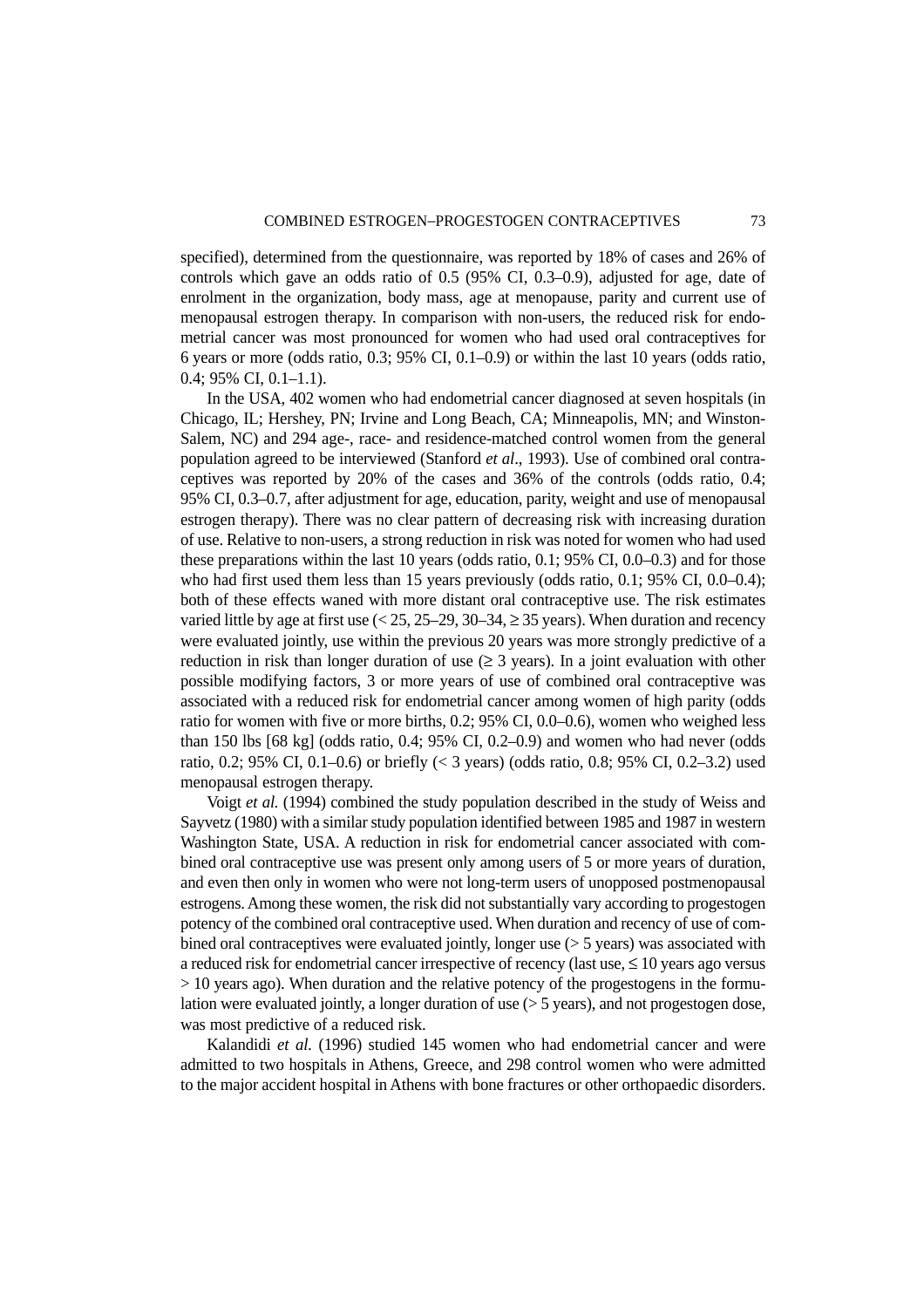Only two  $(1\%)$  of the cases and five  $(1.7\%)$  of the controls had ever used oral contraceptives (not otherwise specified). The multivariate-adjusted risk estimate was 1.3 (95% CI, 0.2–7.7).

Salazar-Martinez *et al*. (1999) conducted a hospital-based case–control study in Mexico City that involved 84 women who had endometrial cancer diagnosed in 1995–97 and 668 controls from 63 hospitals. The odds ratio for use of oral contraceptives for less than 1 year was 0.56 (95% CI, 0.22–1.30) and that for use for more than 1 year was 0.36 (95% CI, 0.15–0.83).

Weiderpass *et al*. (1999) conducted a population-based case–control study in Sweden that involved 687 women aged 50–74 years who had had endometrial cancer diagnosed in 1994–95 and 3191 controls. The odds ratio for use of oral contraceptives of less than 3 years was 1.0 (95% CI,  $0.7-1.3$ ) and that for use of 3 or more years was 0.5 (95% CI, 0.3–0.7; based on 45 exposed cases and 518 exposed controls). All analyses were adjusted for age, age at menopause, parity and age at last birth, body mass index and duration of previous use of various types of menopausal hormonal therapy.

Jain *et al*. (2000) conducted a case–control study in Ontario, Canada, that involved 512 women who had had endometrial cancer diagnosed in 1994–98 and 513 controls. The odds ratio for ever use of oral contraceptives was 0.66 (95% CI, 0.51–0.84). The estimate of relative risk was adjusted for age, education, parity, weight, age at menarche, tobacco smoking, education, calorie intake and expenditure. No results were given according to duration or recency of use of oral contraceptives.

Parslov *et al.* (2000) conducted a population-based case–control study in Denmark that involved 237 women aged under 50 years who had had endometrial cancer diagnosed in 1987–94 and 538 controls. The odds ratio was 0.4 (95% CI, 0.3–0.7) for use of oral contraceptives of less than 1 year,  $0.2$  (95% CI,  $0.1-0.3$ ) for use of  $1-5$  years and  $0.2$  $(95\% \text{ CI}, 0.1-0.4)$  for use of more than 5 years.

Newcomb and Trentham-Deitz (2003) conducted a population-based case–control study in Wisconsin, USA, that involved 591 women aged 40–79 years who had had endometrial cancer diagnosed in 1991–94 and 2045 controls. The relative risk for endometrial cancer was 1.04 (95% CI, 0.74–1.40) for use of oral contraceptives of less than 3 years and 0.73 (95% CI, 0.52–1.02) for use of more than 3 years.

# **2.3 Cervical cancer**

### 2.3.1 *Introduction*

Five cohort and 16 case–control studies of oral contraceptive use and cervical cancer were evaluated previously (IARC, 1999). On aggregate, the studies showed a small increase in relative risk associated with long-term use. This was observed in four studies in which some analyses were restricted to cases and controls who tested positive for human papillomavirus (HPV) infection. However, the Working Group concluded that biases related to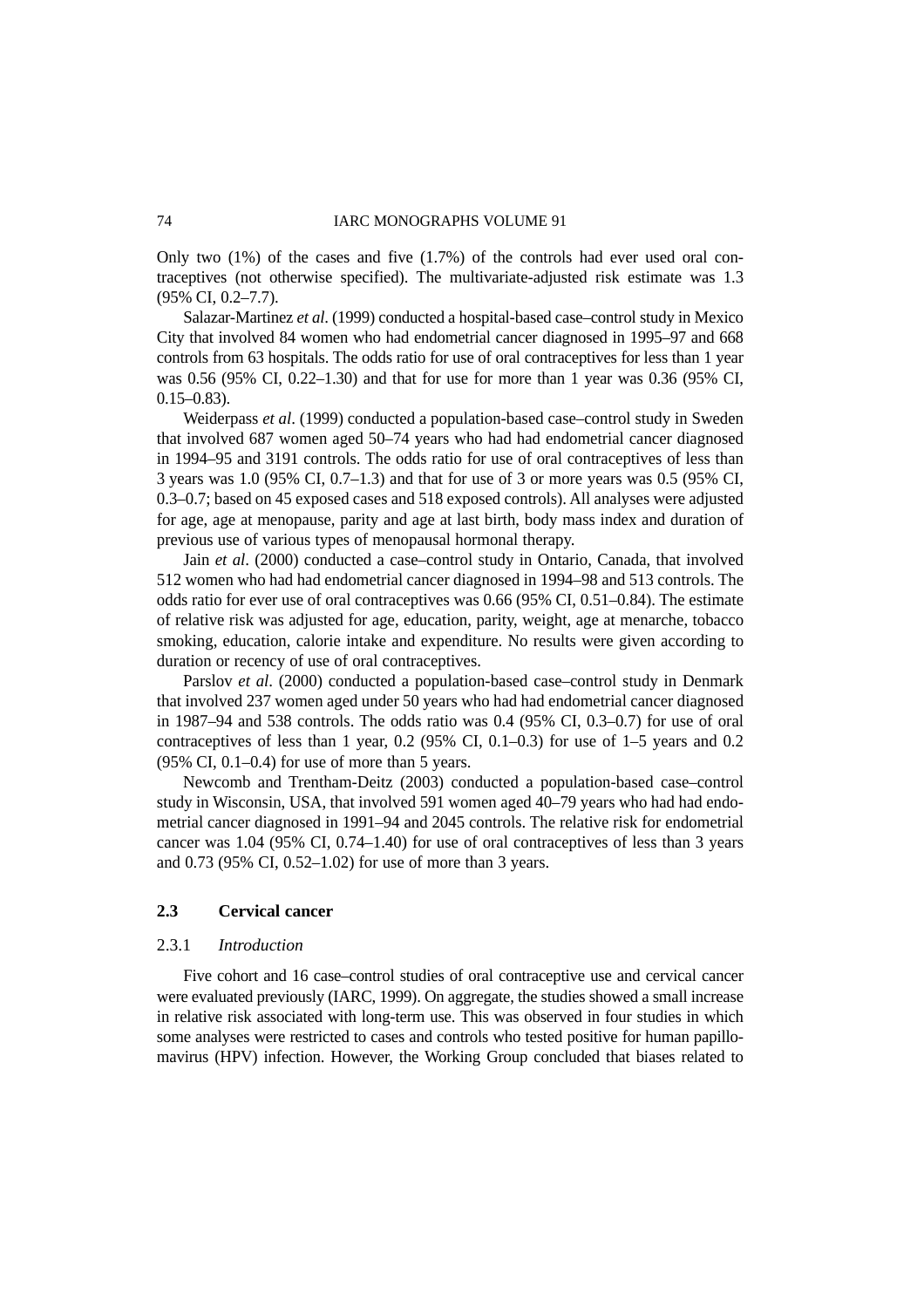sexual behaviour, screening and other factors could not be ruled out as possible explanations for the observed associations.

Studies to determine whether the use of hormonal oral contraceptives increases the risk for HPV infection have been reviewed previously (IARC, 1999); it was concluded that oral contraceptives probably do not enhance susceptibility to HPV infection (although in some cultures the sexual behaviours of oral contraceptive users may be more conducive to the acquisition of HPV infection than that of non-users).

It is now generally accepted that persistent infection by one of several carcinogenic strains of sexually transmitted HPV is prerequisite for the development of most cervical carcinomas. However, most infected women do not develop cervical cancer, which indicates that additional co-factors may play an etiological role. The uterine cervical epithelium at the squamocolumnar junction is the tissue from which cervical carcinomas arise and is responsive to estrogens and progestogens. It is therefore reasonable to question whether combined oral contraceptives that contain these two types of hormone act as cofactors to alter the risk for cervical cancer.

Invasive cervical cancer is the final result of a presumed series of events: initial HPV infection, establishment of a persistent infection, resultant development of cervical intraepithelial neoplasia (CIN) of increasing severity (from dysplasia or low-grade CIN to carcinoma *in situ* or CIN3) and finally invasive carcinoma. In-situ and invasive carcinomas are classified histologically as squamous-cell carcinoma, adenocarcinoma or adenosquamous carcinoma if they have both squamous and adenomatous elements. Combined hormonal contraceptives could theoretically increase the risks for cervical cancer by increasing susceptibility to an HPV infection, increasing the probability of persistence in infected women, enhancing the development of mild intraepithelial lesions in women with persistent infection, increasing progression from mild intraepithelial lesions to carcinoma *in situ* or promoting in-situ lesions to invade surrounding tissues (development of invasive carcinomas). Studies of different design are thus needed to address different hypotheses regarding the possible role of hormonal contraceptives in the development of cervical cancer.

It was long acknowledged that cervical cancer was probably caused by one or more sexually transmitted agent (IARC, 2007). A major difficulty in studying the possible role of oral use of combined hormonal contraceptives in the development of cervical cancer was to account adequately for the potential confounding influence of sexual behaviour on the results. After the establishment of the role of HPV in the genesis of cervical carcinoma, studies of oral use of hormonal contraceptives as a possible co-factor were conducted in which HPV infection was assessed using serological tests for HPV antibodies or tests for HPV DNA in cervical scrapings. Cases and controls were classified as HPVpositive or HPV-negative, and estimates of the relative risk for cervical cancer in relation to various features of oral contraceptive use were either calculated separately for HPVpositive women or controlled for HPV status. However, this has been of limited value in assessing the role of oral use of hormonal contraceptives in cervical carcinogenesis because of the lack of sensitivity of the serological tests, and the difficulty in interpreting both negative and positive HPV DNA assays in controls. Another problem in assessing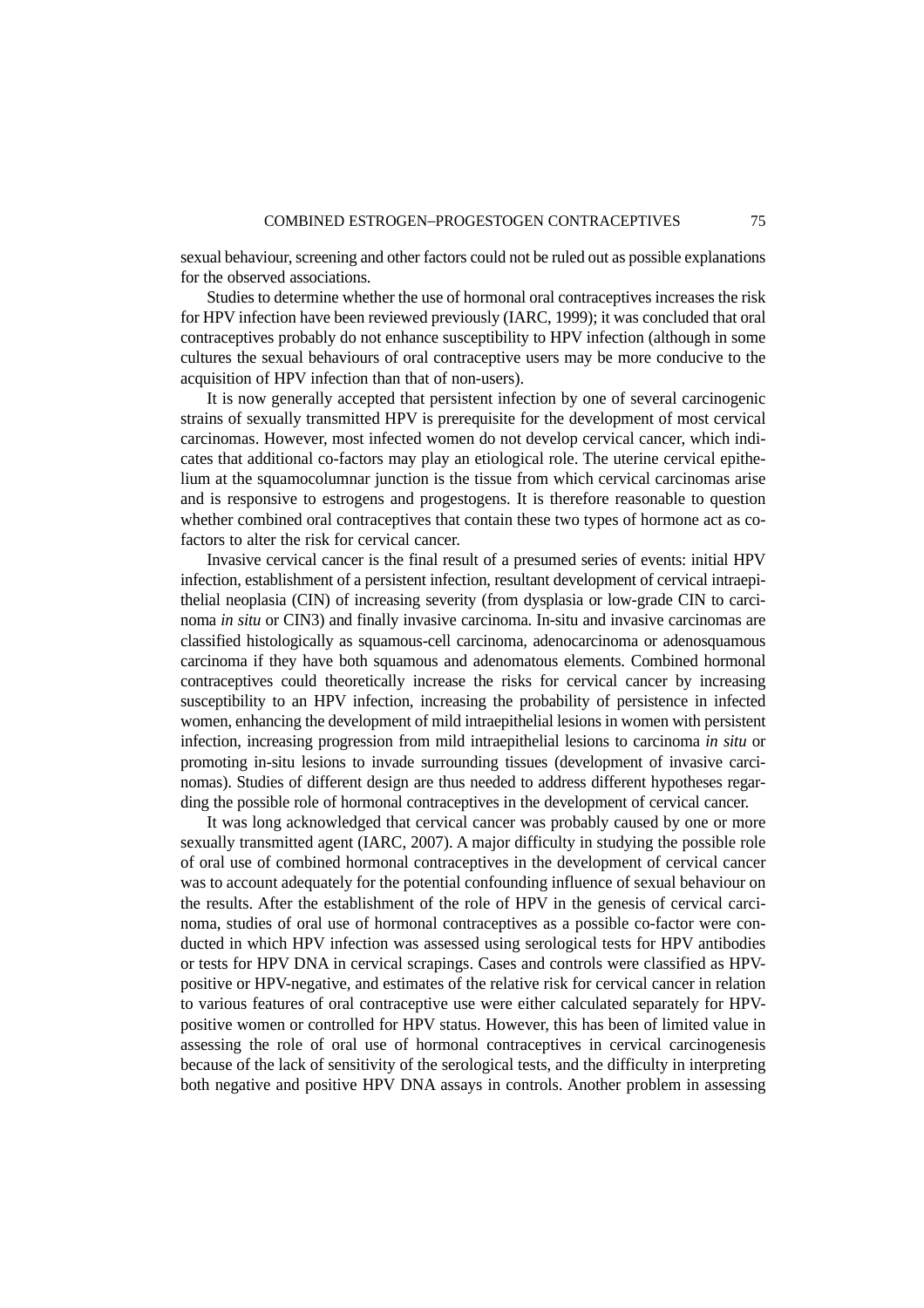observed associations of cervical cancer with the oral use of hormonal contraceptives has been the difficulty to rule out the possible effect of selective screening of users (IARC, 2007).

#### 2.3.2 *Meta-analysis*

Since the previous evaluation (IARC, 1999), Smith *et al*. (2003) performed a metaanalysis of data from 28 studies or groups of studies that had been reported up to July 2002; results of the meta-analysis are summarized in Table 7 by duration of use. Risk for cervical cancer was found to increase significantly with duration of oral contraceptive use in most, but not all, case–control and cohort studies, and there was a statistically significant divergence of results in some of the analyses. The combined relative risks from all studies for in-situ and invasive cancers combined in women who used oral contraceptives for  $\leq 5$ , 5–9 and  $\geq$  10 years were 1.1 (95% CI, 1.1–1.2), 1.6 (95% CI, 1.4–1.7) and 2.2 (95% CI, 1.9–2.4), respectively. The association was stronger in the cohort studies, and risks were higher for in-situ than invasive carcinomas and for adenocarcinomas than squamous-cell carcinomas. An increase in risk with duration of use was apparent in most studies and in all studies combined, but the risk tended to decline with time since cessation of oral contraceptive use regardless of duration of use (Table 8). Invasive and in-situ carcinomas were not separated in these analyses. The association was stronger in women who tested positively for HPV DNA than in those who tested negatively, and the trend in risk with duration of use remained after adjustment for HPV status. The associations were not materially

**Table 7. Summary of results of a meta-analysis of data from 28 studies on the risk for cervical cancer in relation to years of oral use of hormonal contraceptives**

| Type of study or carcinoma           | Approximate duration of use (years) |                |                  |  |  |  |  |
|--------------------------------------|-------------------------------------|----------------|------------------|--|--|--|--|
|                                      | < 5                                 | $5 - 9$        | $\geq 10$        |  |  |  |  |
| All cervical cancer types            |                                     |                |                  |  |  |  |  |
| Cohort                               | $1.8(1.4-2.4)$                      | $2.2(1.7-2.9)$ | $3.3(2.4 - 4.5)$ |  |  |  |  |
| Case–control                         | $1.1(1.0-1.2)$                      | $1.5(1.4-1.7)$ | $2.0(1.8-2.3)$   |  |  |  |  |
| All studies                          | $1.1(1.1-1.2)$                      | $1.6(1.4-1.7)$ | $2.2(1.9-2.4)$   |  |  |  |  |
| HPV positive subjects                | $0.9(0.7-1.2)$                      | $1.3(1.0-1.9)$ | $2.5(1.6-3.9)$   |  |  |  |  |
| HPV negative subjects                | $0.9(0.6-1.4)$                      | $0.9(0.5-1.4)$ | $1.3(0.9-1.9)$   |  |  |  |  |
| Adjusted for HPV status <sup>a</sup> | $0.9(0.7-1.1)$                      | $1.3(1.0-1.7)$ | $1.7(1.3-2.3)$   |  |  |  |  |
| Invasive carcinoma                   | $1.1(1.0-1.2)$                      | $1.4(1.2-1.6)$ | $2.0(1.8-2.4)$   |  |  |  |  |
| Carcinoma <i>in situ</i>             | $1.3(1.2-1.4)$                      | $2.1(1.4-2.4)$ | $2.4(1.9-2.9)$   |  |  |  |  |
| Squamous-cell carcinoma              | $1.1(1.0-1.2)$                      | $1.5(1.3-1.7)$ | $2.0(1.7-2.3)$   |  |  |  |  |
| Adenocarcinoma                       | $1.5(1.2-1.8)$                      | $1.7(1.2-2.3)$ | $2.8(2.0-3.9)$   |  |  |  |  |

From Smith *et al.* (2003)

<sup>a</sup> Nine studies measured HPV DNA using polymerase chain reaction (PCR)based assays, one study used HPV antibodies.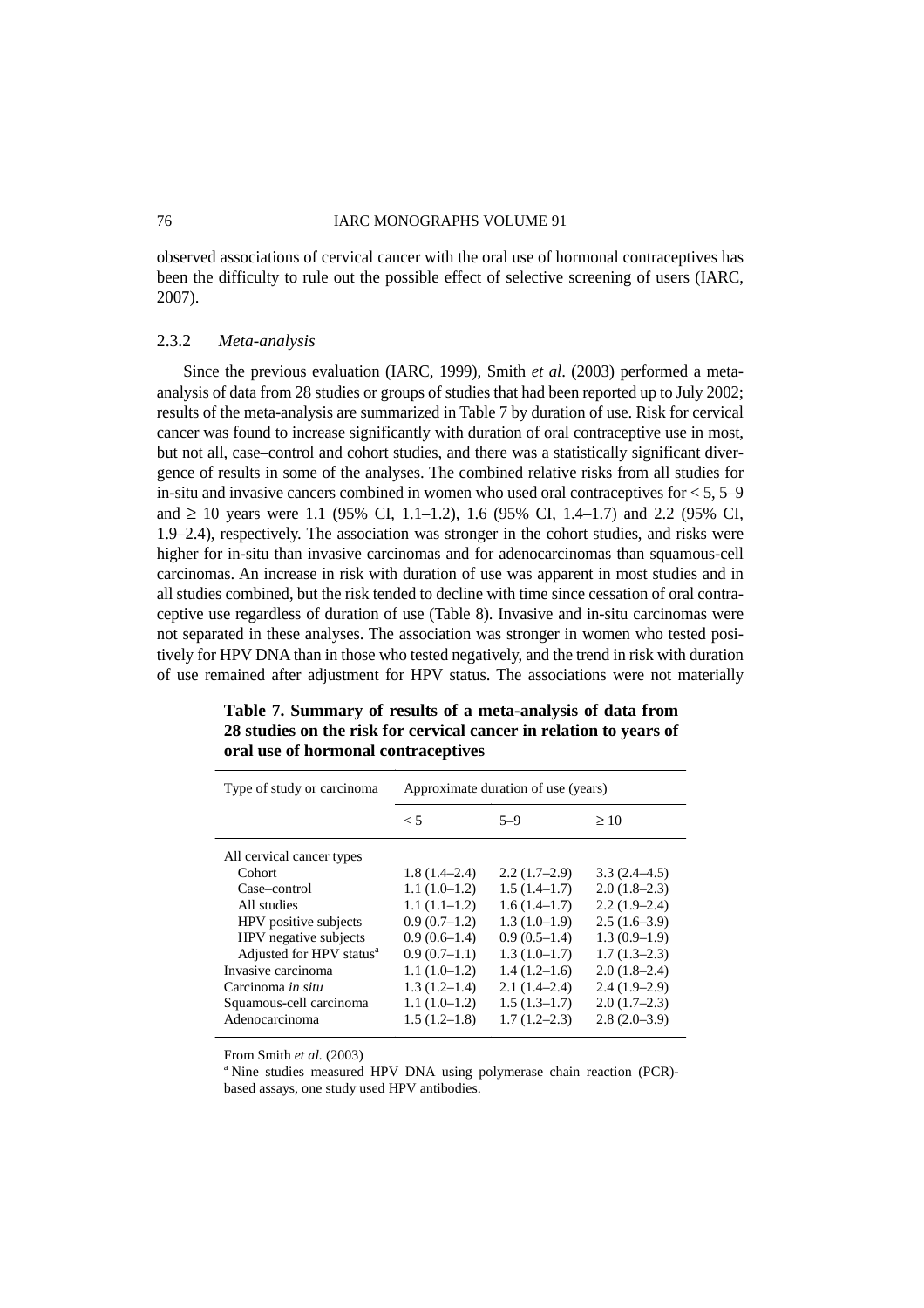### COMBINED ESTROGEN−PROGESTOGEN CONTRACEPTIVES 77

**Table 8. Summary of results of a meta-analysis of data from four studies<sup>a</sup> on the risk for cervical cancer in relation to years of use and time since last use of oral hormonal contraceptives** 

| Years since last use | Approximate duration of use (years) |                                  |  |  |
|----------------------|-------------------------------------|----------------------------------|--|--|
|                      | $\leq 5$                            | > 5                              |  |  |
| < 8<br>> 8           | $1.4(1.2-1.5)$<br>$1.1(1.0-1.2)$    | $2.1(1.8-2.4)$<br>$1.4(1.1-1.9)$ |  |  |

From Smith *et al.* (2003)

<sup>a</sup> Including two multicentre collaborative studies

altered after adjustment for numbers of sexual partners, cervical cancer screening, tobacco smoking and use of barrier contraceptives, and were observed in selected studies in both developed and developing countries.

### 2.3.3 *Methodological considerations*

In some of the analyses of Smith *et al.* (2003), cases of in-situ and invasive carcinoma were not distinguished. Since bias due to selective screening of users of oral contraceptives more probably affected results of studies of in-situ diseases, they were considered separately in this review. In addition, studies of carcinomas *in situ* in screened women were considered separately from studies in general populations.

Although Green *et al.* (2003) reviewed the prevalence of HPV DNA in cancer-free women in 19 case–control studies of cervical cancer and in surveys of HPV prevalence, such studies cannot distinguish between recent, transient HPV infections and persistent infections. Women who have long-term (persistent) infections are more likely to test positive at a single point in time than those who have short-term transient infections; therefore, women who tested positive in these studies may represent persistent infections. No consistent associations were found between prevalence of high- or low-risk types of HPV and any use, current use or long-term use of oral contraceptives. One prospective study of 1995 women in Bogota, Colombia (Molano *et al.*, 2003), reported that clearance of HPV infection was slightly more frequent among women who had ever used oral contraceptives than among non-users (hazard ratio adjusted for age, HPV type, multiplicity of HPV types and parity, 1.38; 95% CI, 1.07–1.77), whereas another prospective study of 621 female university students followed over 24 months (Richardson *et al.*, 2005) found that the use of oral contraceptives was unrelated to clearance of high-risk (age-adjusted hazard ratio, 0.8; 95% CI, 0.3–1.3) or low-risk (hazard ratio, 1.1; 95% CI, 0.6–1.9) HPV infection. It thus seems unlikely that oral contraceptives play a role in the persistence of HPV infections. These results provide evidence that associations of cervical cancer with oral contraceptive use are probably not a result of confounding by detection of HPV.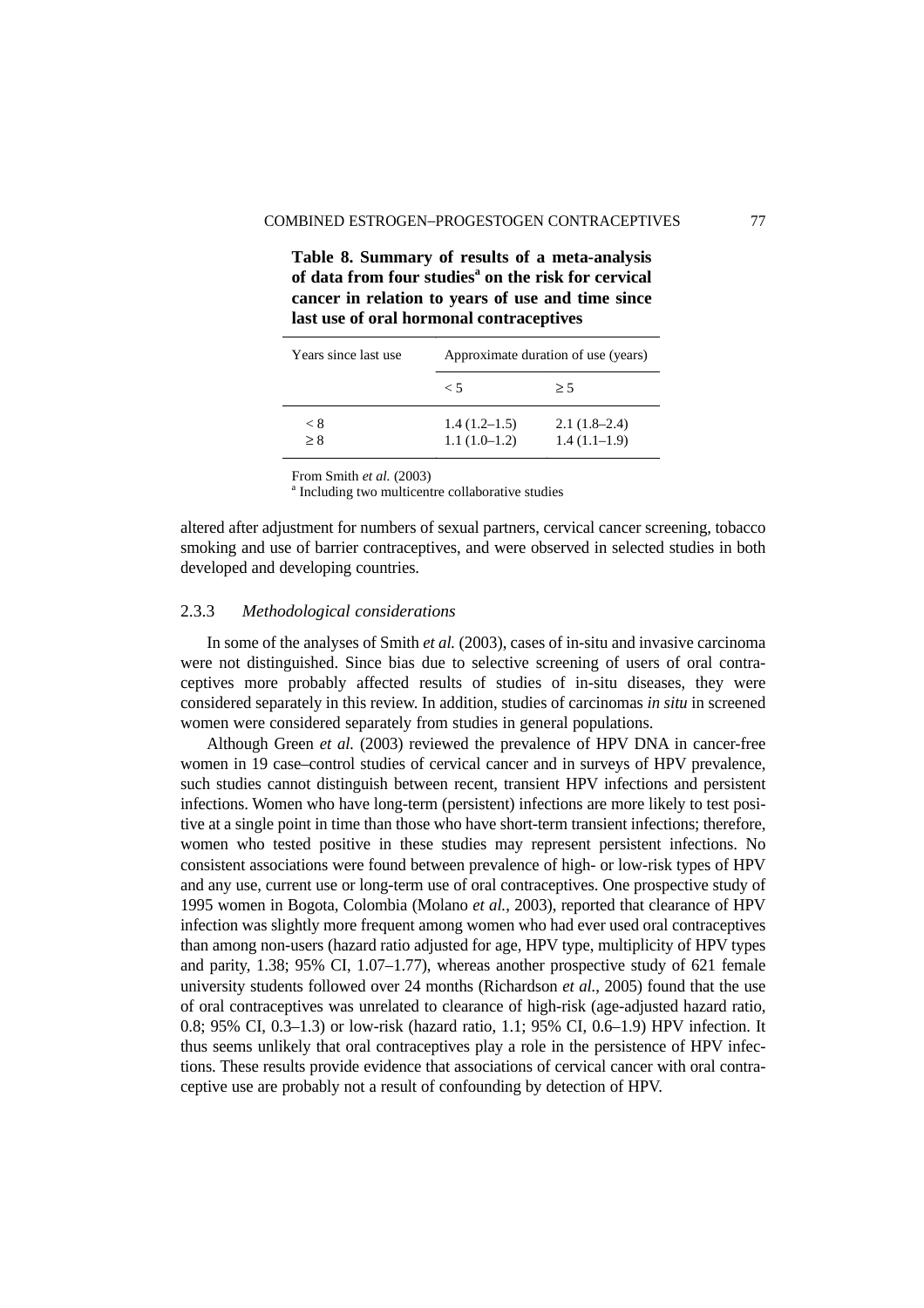Infection by high-risk types of HPV has been assessed in two ways: serological tests for HPV antibodies and tests for HPV DNA in cervical tissue (usually using polymerase chain reaction (PCR)-based technology). A small proportion of DNA-based assays and approximately half of the serological tests in cases of cervical cancer give negative results, although nearly all cases are presumably a result of HPV infection, which indicates that these tests are not 100% sensitive (IARC, 2007). Therefore, in some case–control analyses, either all cases (on the assumption that they are all HPV-related) or HPV-positive cases have been compared with HPV-positive controls. In this review, studies based on HPV serology and those based on HPV DNA assays are considered separately, and studies in which cases are compared with HPV-positive controls are distinguished from those in which HPV status is controlled for in the statistical analyses (IARC, 2007).

# 2.3.4 *Studies of in-situ and invasive cervical cancer in which HPV antibodies were measured*

In two of the most recent studies that presumably used the most sensitive tests available, only 43 (19.5%) of 221 women who had invasive cervical cancer tested positive for antibodies to HPV 16-E7 in an enzyme-linked immunosorbant assay (ELISA) with synthetic peptides (Berrington *et al*., 2002) and 156 (66.4%) of 235 women who had invasive squamous-cell cervical carcinoma tested positive for antibodies to types 16, 18, 31, 45 or 52 using a polymer-based viral-like particle ELISA (Shields *et al*., 2004). Since these tests do not identify correctly all women who have been infected with a high-risk type of HPV, residual confounding can occur in studies in which relative risk estimates are stratified on or controlled for HPV status (IARC, 2007). It has been proposed that all cases (regardless of their HPV antibody status) be compared with HPV-positive controls, but if the proportion of controls that test positive for HPV antibodies varies by use of oral contraceptives, spurious associations with oral contraceptives can occur.

The results of three studies of cervical neoplasia and the use of oral contraceptives, in which HPV antibodies were measured, that have been published since the previous review (IARC, 1999) are summarized in Table 9.

Two studies provided estimates of relative risk for cervical carcinoma in relation to duration of oral contraceptive use after controlling for HPV antibody status. Madeleine *et al*. (2001) compared 150 cases of adenocarcinoma *in situ* in western Washington State, USA, with 651 controls selected from the same population. Berrington *et al*. (2002) compared 221 women aged 20–44 years who had invasive cervical cancer diagnosed in the United Kingdom between 1984 and 1988 with 393 control women selected from the same general practitioners' registers as the cases. In contrast to the study of Shields *et al*. (2004), the percentage of controls with HPV antibodies decreased with duration of oral contraceptive use in this study. [The trend in risk ratios for seropositivity was not statistically significant, but the variables that were controlled for in their calculation was not indicated.] In both of these studies, risk increased with duration of use before controlling for HPV antibody status. Berrington *et al.* (2002) found similar trends in women with and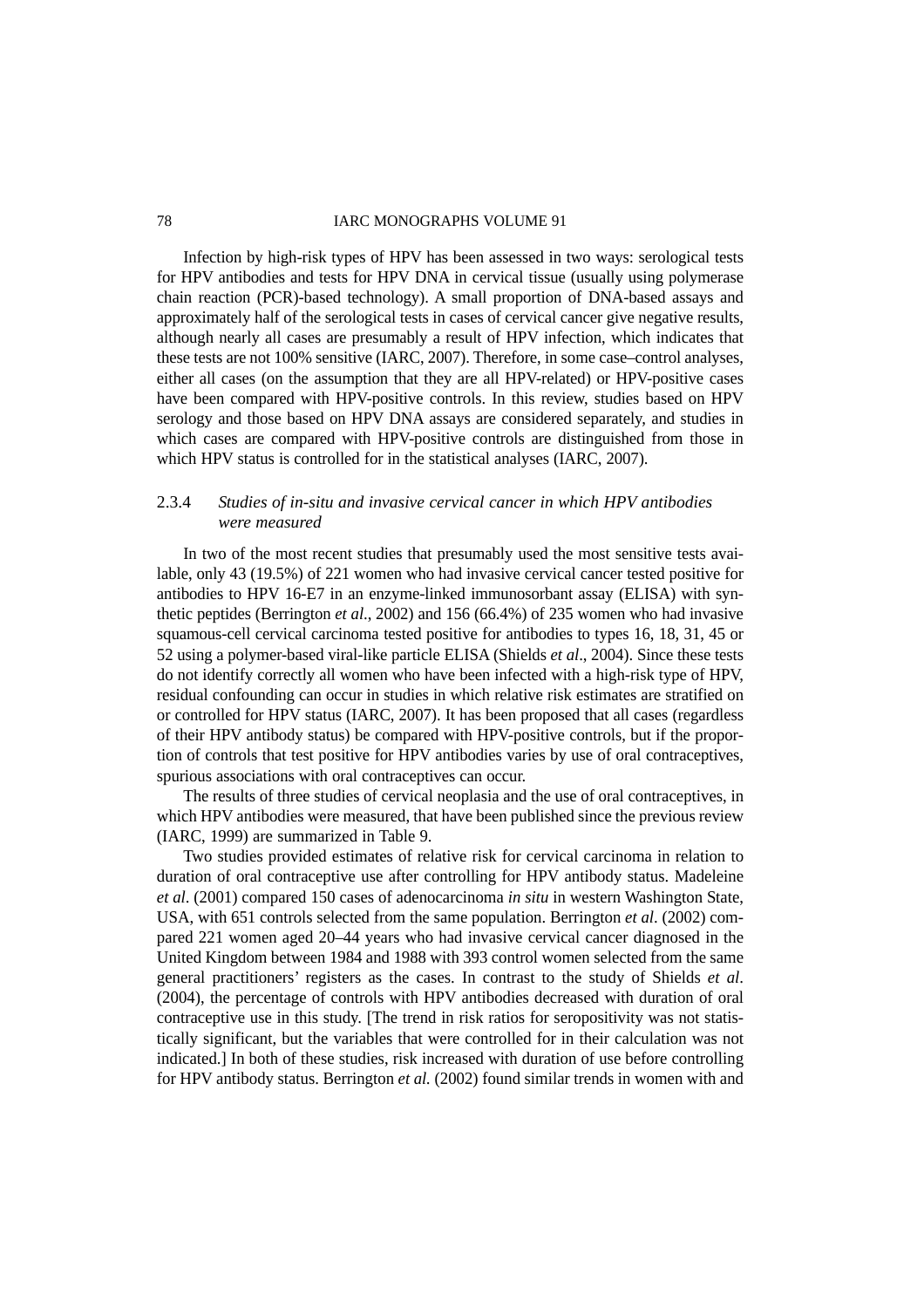**Table 9. Relative risks for three types of cervical cancer in relation to duration of oral use of hormonal contraceptives controlled for the presence or absence of human papillomavirus (HPV) antibodies** 

| Reference                          | Lesion                         | Years<br>of use                                  | No. of subjects            |                               | Relative risk adjusted for HPV<br>serology                                                             |                                                                                    |
|------------------------------------|--------------------------------|--------------------------------------------------|----------------------------|-------------------------------|--------------------------------------------------------------------------------------------------------|------------------------------------------------------------------------------------|
|                                    |                                |                                                  | Cases                      | Controls                      | No                                                                                                     | Yes                                                                                |
| Madeleine<br><i>et al.</i> (2001)  | Adeno-<br>carcinoma<br>in situ | None<br>Ever<br>$1 - 5$<br>$6 - 11$<br>$\geq$ 12 | 8<br>124<br>64<br>40<br>20 | 74<br>384<br>250<br>101<br>33 | 1.0<br>$2.7(1.2-5.8)$<br>$2.1(1.0-4.8)$<br>$3.4(1.5-8.0)$<br>$5.5(2.1-14.6)$<br>p for trend $< 0.0001$ | $4.0(1.7-9.4)$                                                                     |
| Berrington<br><i>et al.</i> (2002) | Invasive<br>cervical<br>cancer | None<br>$1 - 4$<br>$5 - 9$<br>$\geq 10$          | 12<br>73<br>76<br>60       | 49<br>159<br>117<br>68        | $[1.0]$ <sup>a</sup><br>$[1.9]$ <sup>a</sup><br>$[2.6]$ <sup>a</sup><br>$[3.6]$ <sup>a</sup>           | $1.0(0.5-2.1)$<br>$1.6(1.2-2.2)$<br>$1.9(1.3-2.6)$<br>$2.8(1.9-4.2)$               |
| Shields et al.<br>(2004)           | Invasive<br>squamous<br>- cell | None<br>$\leq 5$<br>$5 - 10$<br>>10              | 123<br>59<br>33<br>20      | 81<br>69<br>30<br>26          | Data not given                                                                                         | 1.0 <sup>b</sup><br>$0.6(0.4-0.9)^{b}$<br>$0.7(0.4-1.3)^{b}$<br>$0.5(0.3-1.0)^{b}$ |

<sup>a</sup> Crude estimates calculated by the Working Group from the numbers of cases and controls shown in the table

<sup>b</sup> Results restricted to women with a positive test for HPV antibodies

without HPV antibodies (data not shown) but, after controlling for HPV antibodies, the trend was slightly attenuated; however, Madeleine *et al.* (2001) found that the risk estimate in women who ever had used oral contraceptives was increased after controlling for HPV antibodies.

A case–control study in the USA (Shields *et al*., 2004) compared 235 cases of invasive squamous-cell cancer (all reasonably presumed to have been exposed to HPV) with 206 (43.0%) of 486 population-based controls who tested positive for antibodies against HPV types 16, 18, 31, 45 or 52. In relation to duration of oral contraceptive use, there was no trend in risk for cervical cancer when cases were compared with all controls [data not presented in the published report], but the prevalence of HPV antibodies in the controls increased, which resulted in a decrease in risk in analyses that compared cases with seropositive controls. [Although the results of the US study were controlled for time since last Pap smear, screening bias could have influenced the results if most cases were detected at screening and if oral contraceptive users were more likely to have been screened than nonusers. The discrepant results in the relationship of HPV antibody prevalence in the controls with duration of oral contraceptive use in the studies of Berrington *et al.* (2002) and Shields *et al.* (2004) render the results of both investigations questionable.]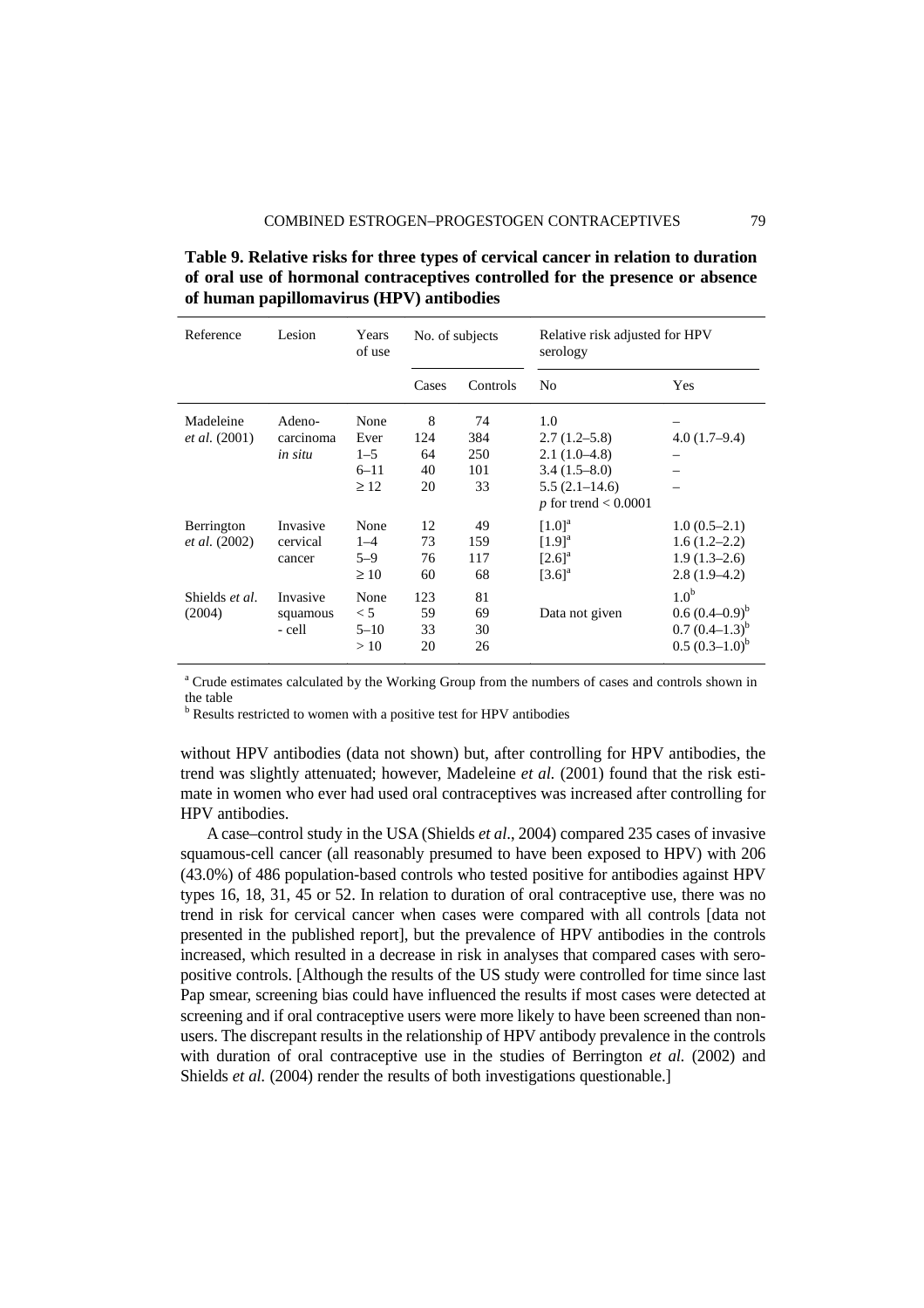### 2.3.5 *Studies in which cervical tissue was assayed for HPV DNA*

### (*a*) *Cervical carcinoma* in situ

Among women with HPV infection at enrolment into a cohort in Manchester, United Kingdom (Deacon *et al.*, 2000), relative risks for subsequent development of CIN3 in current and former users of oral contraceptives were 1.3 (95% CI, 0.7–2.5) and 1.2 (95% CI, 0.6–2.1), respectively. Risk did not vary linearly with increasing duration of use or with time since last use, although the relative risk in women with more than 8 years of use was 1.5 (95% CI, 0.8–2.9).

Castle *et al.* (2002) followed 1812 women who had tested positive for high-risk HPV DNA when they enrolled in a 10-year prospective study of cervical neoplasia at Kaiser Permanente in Portland, OR, USA, for a period of 122 months. The risks for developing CIN3 in current users of oral contraceptives versus non-users was 0.84 (95% CI, 0.49–1.5).

It was shown in the studies below that women who tested positive for HPV DNA in their cervical tissue had an increasing risk for in-situ cervical cancer with increasing duration of oral contraceptive use (Table 10).

In a multicentre case–control study of squamous-cell carcinoma and adenocarcinoma of the cervix in the USA (Lacey *et al*., 1999), cases were selected from hospital admissions and population controls were selected by random-digit dialling. Forty-eight cases of squamous-cell carcinoma *in situ* and 33 cases of adenocarcinoma *in situ* (regardless of their HPV DNA status) were compared with 48 controls who tested positive to one or more of 18 high-risk types of HPV. As shown in Table 10, the relative risk in current users was increased for in-situ adenocarcinoma but not significantly for in-situ squamouscell carcinoma, and a trend in risk with duration of use was observed only for adenocarcinoma ( $p$  for trend = 0.03).

In a study nested in a cohort of screened women in Uppsala county, Sweden, Ylitalo *et al*. (1999) compared 178 cases of carcinoma *in situ* (most presumably squamous-cell) who had HPV type 16 or 18 in pre-diagnostic smears with 178 matched controls with the same HPV types. Risk was higher in current than in former users of oral contraceptives and increased with duration of use  $(p$ -value of test for trend = 0.12). A similar trend was observed for women who tested negative for HPV 16 or 18.

In a collaborative study in Colombia and Spain (Moreno *et al*., 2002), 211 cases of squamous-cell carcinoma *in situ* (selected from hospitals, pathology laboratories and screening clinics) who tested positive for one of 14 high-risk types of HPV were compared with 28 controls with normal cervical cytology (selected from the same place of recruitment as the cases) but who had similar positive tests for a high-risk type of HPV. Risk increased with duration of use of oral contraceptives.

[The Working Group noted that the results of the studies of Lacey *et al.* (1999) and Moreno *et al.* (2002) were based on a very small number of controls who were HPV-positive. The relative risk estimates therefore had wide confidence intervals.]

In conclusion, the results from two case–control studies of screened women (Ylitalo *et al.*, 1999; Moreno *et al.*, 2002) showed a significant increase in risk for squamous-cell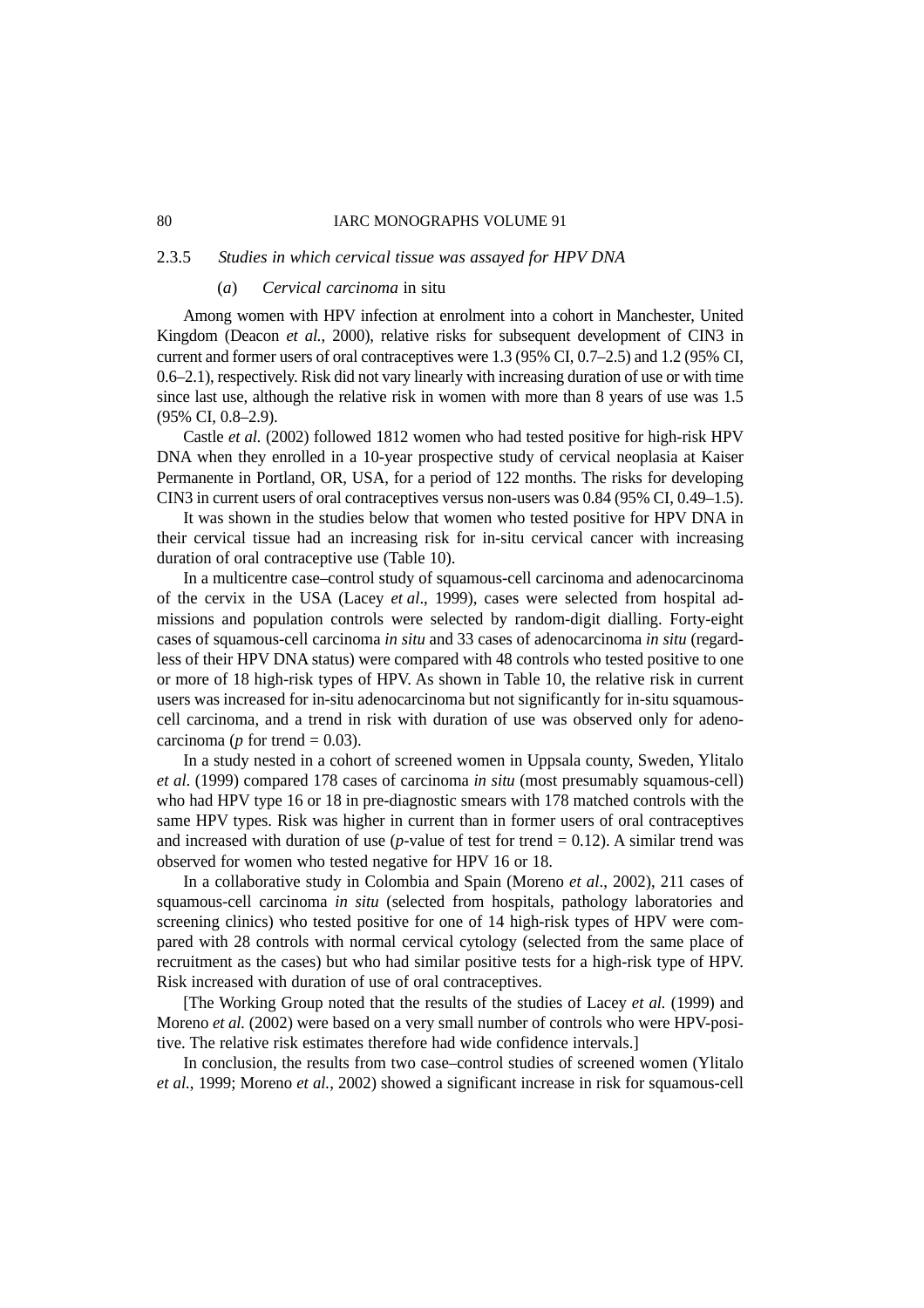| Table 10. Relative risks for in-situ cervical neoplasia in relation to oral use of |
|------------------------------------------------------------------------------------|
| hormonal contraceptives in case–control studies in which cases were compared       |
| with controls with high-risk types of HPV DNA in their cervical tissue             |

| Reference,<br>country                                | Type of study                                    | Reported<br>diagnosis in                                                    | Oral contra-<br>ceptive use                                                                                                                   | No. of subjects                                                                  |                                                              | Relative risk<br>$(95\% \text{ CI})$                                                                                                                                                                      |
|------------------------------------------------------|--------------------------------------------------|-----------------------------------------------------------------------------|-----------------------------------------------------------------------------------------------------------------------------------------------|----------------------------------------------------------------------------------|--------------------------------------------------------------|-----------------------------------------------------------------------------------------------------------------------------------------------------------------------------------------------------------|
|                                                      |                                                  | the cases                                                                   |                                                                                                                                               | Cases                                                                            | Controls                                                     |                                                                                                                                                                                                           |
| Lacey<br>et al.<br>(1999),<br><b>USA</b>             | Population-<br>based case-<br>control            | Squamous-<br>cell<br>carcinoma<br>in situ<br>Adeno-<br>carcinoma<br>in situ | Never<br>Former<br>Current<br>Years of use<br>$\leq$ 2<br>$3 - 6$<br>> 6<br>Never<br>Former<br>Current<br>Years of use<br>$\leq$ 2<br>$3 - 6$ | $\tau$<br>32<br>9<br>10<br>15<br>16<br>$\overline{2}$<br>13<br>18<br>7<br>$\tau$ | 11<br>27<br>10<br>9<br>12<br>16<br>11<br>27<br>10<br>9<br>12 | 1.0 (reference)<br>$1.0(0.4-2.8)$<br>$1.3(0.5-3.6)$<br>$0.9(0.3-3.0)$<br>$0.9(0.3-2.8)$<br>$1.2(0.3-3.9)$<br>1.0 (reference)<br>$2.0(0.4 - 9.9)$<br>$12.6(2.5-64.2)$<br>$3.2(0.6-17.2)$<br>$1.7(0.3-9.5)$ |
| Ylitalo<br>et al.<br>$(1999)$ ,<br>Sweden            | Case-control<br>nested in<br>screening<br>cohort | Carcinoma<br>in situ                                                        | > 6<br>Never<br>Former<br>Current<br>Years of use<br>$\lt 2$<br>$2 - 9$<br>$\geq 10$                                                          | 17<br>48<br>241<br>77                                                            | 16<br>84<br>239<br>48                                        | $6.0(1.2 - 30.7)$<br>1.0 (reference)<br>$1.5(0.8-3.1)$<br>$2.7(1.1-6.7)$<br>$1.6(0.7-3.7)$<br>$2.2(1.0-4.9)$<br>$2.8(1.1-6.9)$                                                                            |
| Moreno<br>et al.<br>(2002),<br>Spain and<br>Columbia | Screening-<br>based case-<br>control             | Squamous-<br>cell<br>carcinoma<br>in situ                                   | Never<br>Ever<br>$>$ 5 years of<br>use                                                                                                        | 65<br>146<br>92                                                                  | 14<br>14<br>9                                                | 1.0 (reference)<br>$2.5(1.0-6.8)$<br>$2.9(1.2 - 7.1)$                                                                                                                                                     |

CI, confidence interval; HPV, human papillomavirus

intraepithelial cervical lesions with duration of oral contraceptive use, but the populationbased (but not screening-based) study did not show such an association (Lacey *et al.*, 1999); two prospective studies showed no significant association of use of oral contraceptives with risk for CIN3 (Deacon *et al.*, 2000; Castle *et al.*, 2002). The studies of Lacey *et al.* (1999) and Madeleine *et al*. (2001) showed a strong increasing trend in risk for adenocarcinoma *in situ* with duration of oral contraceptive use, but in neither study were the controls selected from screening programmes. [Since most cases of adenocarcinoma *in situ* are detected at screening, these studies could have yielded spurious results if the probability of being screened is related to duration of oral contraceptive use.]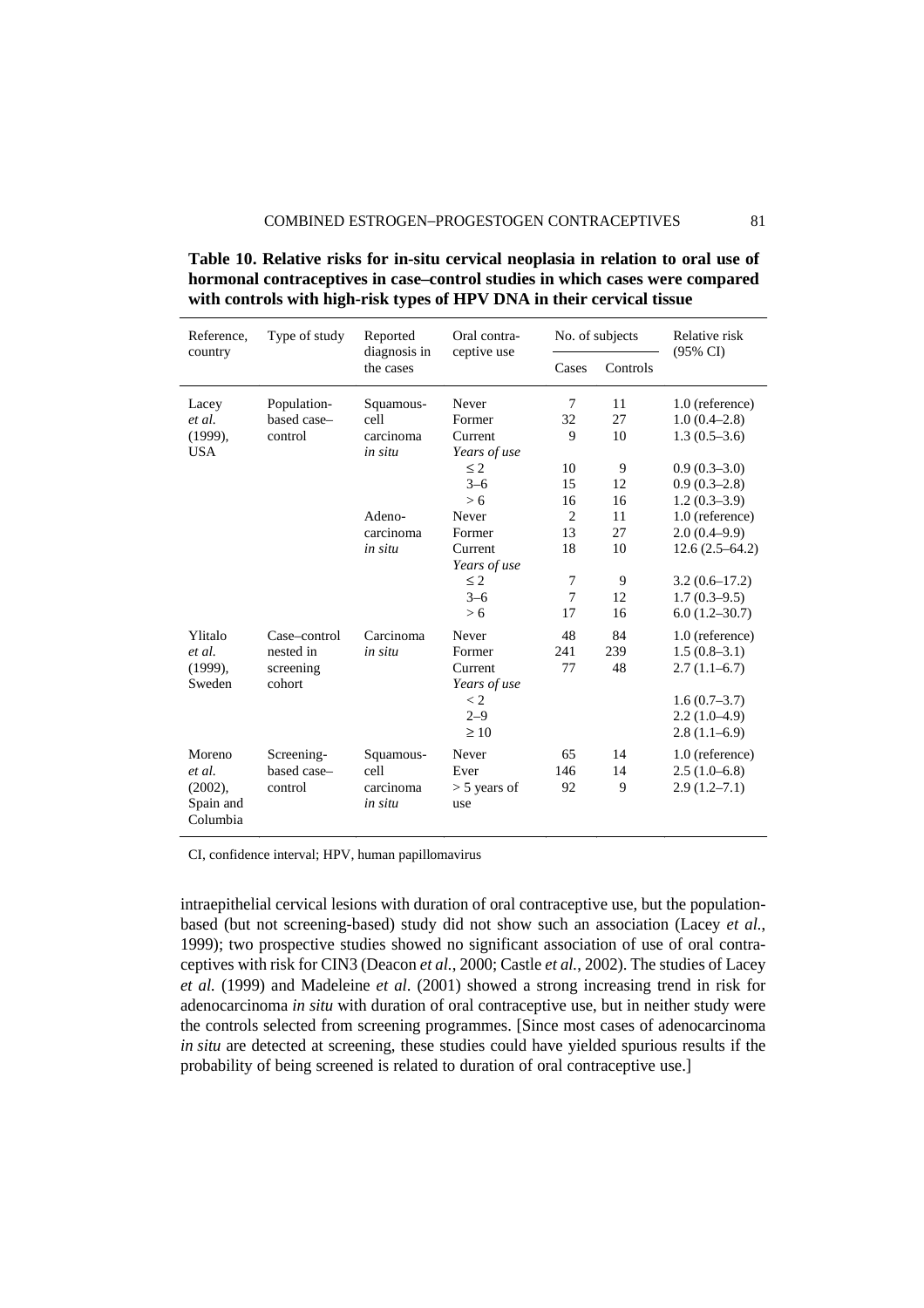#### (*b*) *Invasive cervical neoplasia*

In a study in Thailand (Thomas *et al*., 2001a), 126 women with in-situ or invasive cervical cancer that contained HPV 16 and 42 women with HPV 18-associated adenomatous cervical carcinoma were compared with 250 hospital control women who had no evidence of HPV infection in their cervical scrapings. Relative risks for HPV 16- and HPV 18-associated tumours in women who had ever used oral contraceptives were estimated to be 1.3 (95% CI, 0.8–2.0) and 1.4 (95% CI, 0.7–2.7), respectively. No trends in risk with duration of oral contraceptive use were found. [Thus, if oral contraceptives do enhance the risk for cervical cancer, they appear to do so equally for women who are infected with HPV types 16 and 18.]

Two case–control studies of invasive cervical cancer, in which PCR-based assays for HPV DNA were used and in which there was sufficient use of oral contraceptives for meaningful analysis, are summarized in Table 11 (Moreno *et al.*, 2002; Shapiro *et al.*, 2003).

Moreno *et al*. (2002) conducted a multinational pooled analysis with studies from Brazil, Columbia, Morocco, Paraguay, Peru, the Philippines, Spain and Thailand which included overall more than 1400 cases and 1900 controls. Cases were women who had been newly diagnosed with invasive squamous-cell cervical carcinoma and admitted to participating hospitals and controls were women with no cervical cancer who were selected from

| Reference, country           | Oral contraceptive   | No. of women |          | Relative risk      |  |
|------------------------------|----------------------|--------------|----------|--------------------|--|
|                              | use                  |              | Controls | (95% CI)           |  |
| Moreno <i>et al.</i> (2002), | Never                | 1006         | 149      | 1.0                |  |
| eight countries              | Ever                 | 459          | 78       | $1.3(0.88 - 1.91)$ |  |
|                              | $>$ 5 years of use   | 239          | 19       | $4.0(2.0-8.0)$     |  |
| Shapiro et al. (2003),       | Never                | 364          | 166      | 1.0                |  |
| South Africa                 | Ever                 | 160          | 88       | $0.9(0.7-1.3)$     |  |
|                              | Years of use         |              |          |                    |  |
|                              | < 1                  | 63           | 41       | $0.8(0.5-1.2)$     |  |
|                              | $1 - 4$              | 58           | 32       | $0.9(0.6-1.6)$     |  |
|                              | $\geq$ 5             | 32           | 13       | $1.3(0.6-2.7)$     |  |
|                              | Years since last use |              |          |                    |  |
|                              | current < 1          | 16           | 9        | $1.3(0.7-2.4)$     |  |
|                              | $1 - 4$              | 17           | 8        | $1.9(1.0-3.5)$     |  |
|                              | $5 - 9$              | 20           | 11       | $1.0(0.6-1.6)$     |  |
|                              | $10 - 14$            | 25           | 19       | $0.8(0.5-1.3)$     |  |
|                              | $\geq 15$            | 73           | 38       | $0.7(0.5-0.9)$     |  |

**Table 11. Relative risks for invasive cervical carcinoma in relation to oral use of hormonal contraceptives in two case–control studies in which cases were compared with controls with high-risk types of HPV DNA in their cervical tissue**

CI, confidence interval; HPV, human papillomavirus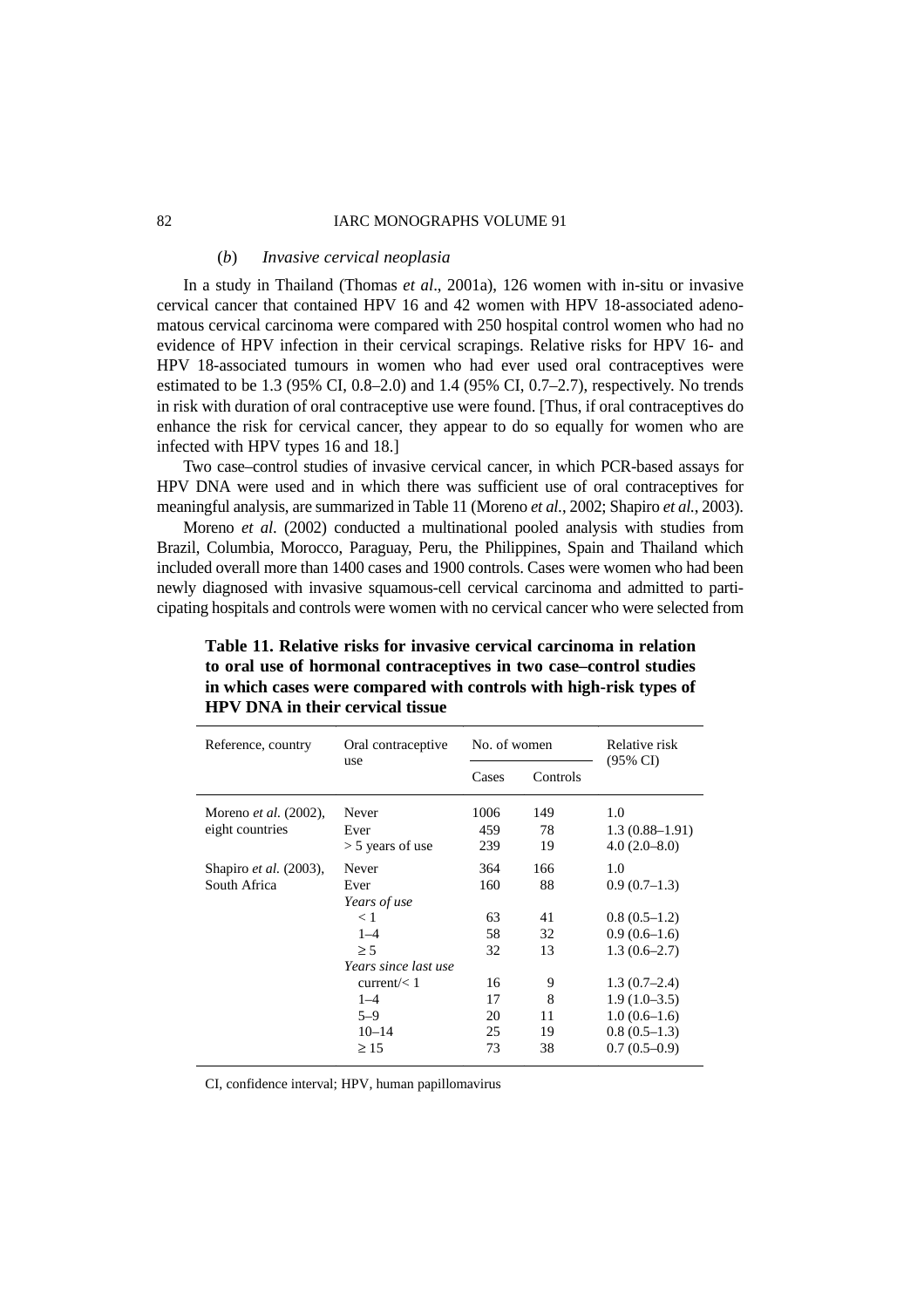the same hospitals as the cases. Cervical tissue from all cases and controls was tested for high-risk types of HPV DNA using PCR-based technology. In analyses in which HPV DNA-positive cases and controls were compared, the estimate of the relative risk in women who had ever used oral contraceptives was 1.3 (95% CI, 0.88–1.91), and the individual estimates among the participating countries were significantly heterogeneous (not shown). However, there was a clear increase in risk for more than 5 years of duration of use, and the estimates of relative risks in such users were not significantly heterogeneous among the study centres.

In a large study of invasive cervical cancer published after the meta-analysis by Smith *et al.* (2003), Shapiro *et al*. (2003) recruited 484 women who had invasive squamous-cell cervical cancer and 40 women who had invasive cervical adenocarcinoma from two tertiary care hospitals in South Africa. A total of 1541 control women were recruited from the same hospitals, or from local hospitals or community health centres from which the cases were referred. The overall results are consistent with those of the meta-analysis of Smith *et al.* (2003). No significant trend in risk was seen with duration of use, but a statistically non-significant increase in risk was observed for duration of use of  $\geq$  5 years. The relative risks for users of oral contraceptives for  $< 1$ , 1–4,  $\geq 5$  years were 0.8 (95% CI, 0.5–1.2), 0.9 (95% CI, 0.6–1.6) and 1.3 (95% CI, 0.6–2.7), respectively. As in the metaanalysis, the risk declined with time since last use: the relative risks for current users and for women who had last used oral contraceptives  $< 1$ , 1–4, 5–9, 10–14 and  $\ge 15$  years previously were 1.3 (95% CI, 0.7–2.4), 1.9 (95% CI, 1.0–3.5), 1.0 (95% CI, 0.6–1.6), 0.8 (95% CI, 0.5–1.3) and 0.7 (95% CI, 0.5–0.9), respectively. Cervical scrapings from all controls were tested for 13 high-risk types of HPV and 254 (16.5%) were positive. As shown in Table 11, when the cases (all reasonably presumed to be HPV-positive) were compared with the HPV-positive controls, risk was not significantly increased in women who had ever used oral contraceptives. Among the controls, the proportions that tested positive for HPV DNA in users and non-users of oral contraceptives were 14.6 and 17.7%, respectively. Although this proportion declined slightly with duration of oral contraceptive use (16.3, 14.7 and 10.7% in users of < 1, 1–4 and  $\geq$  5 years), it did not vary consistently by time since last use, and the relative risks did not differ appreciably from those based on the comparison of cases to all controls (not shown).

In a study in Latvia (Silins *et al*., 2004), 223 women who had invasive cervical carcinoma were identified in the oncology centre, which treats about 90% of all cases in the country, and were compared with 239 healthy controls selected from the Latvian population registry. Serum from all women were tested for immunoglobulin G (IgG) antibodies to HPV types 6, 11, 16, 18 and 33, and cervical scrapings were tested for 18 highrisk and nine low-risk HPV types. The relative risk for cervical cancer in women who had ever used oral contraceptives was 0.4 before controlling for HPV, 0.4 (95% CI, 0.2–1.0) after controlling for HPV 16/18 antibodies and 0.4 (95% CI, 0.2–1.1) after controlling for HPV in cervical tissue.

In a hospital-based study of 198 cases of invasive cervical cancer and 202 controls conducted in Algeria (Hammouda *et al.*, 2005), relative risks for users of oral contra-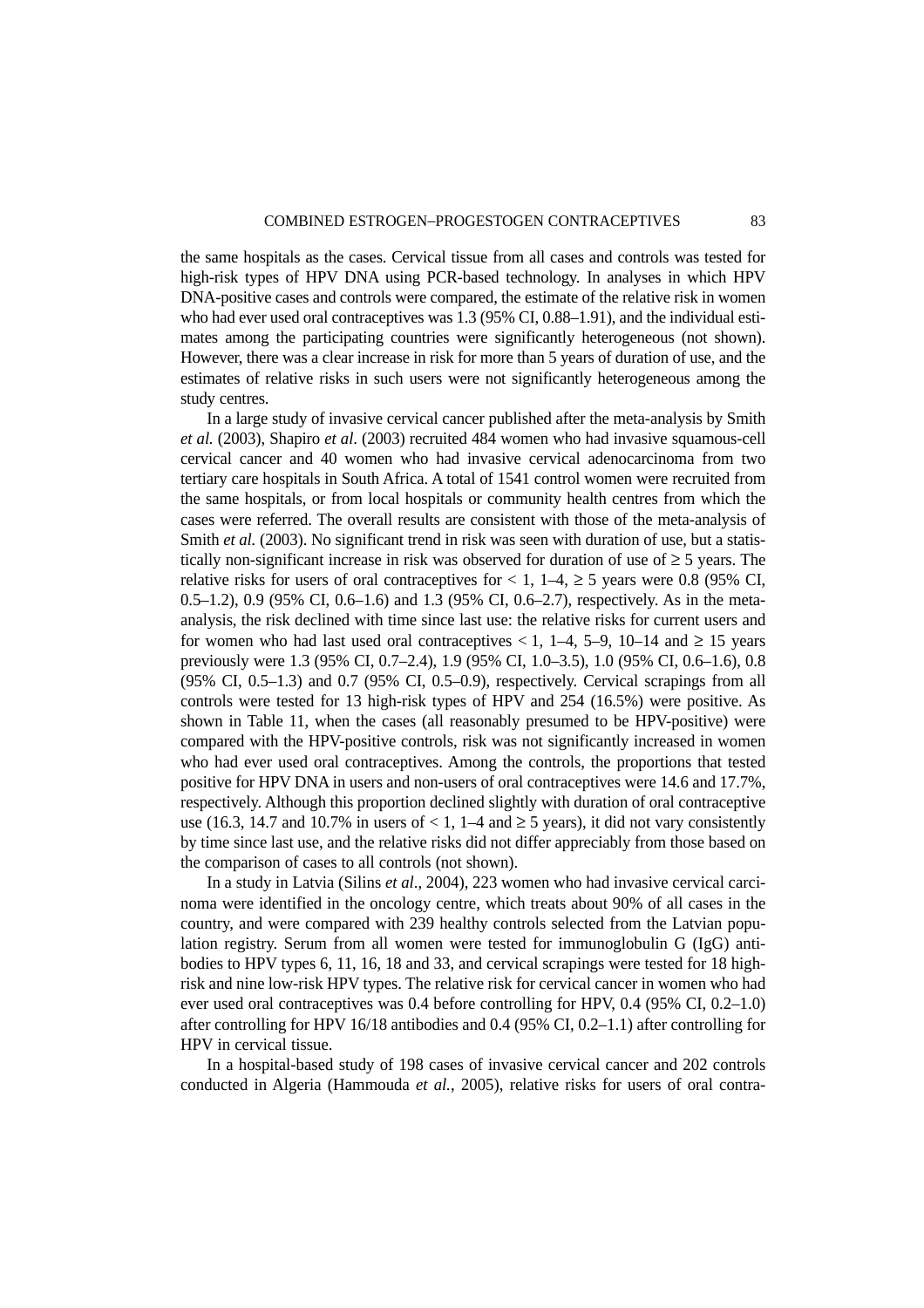ceptives for  $\lt 5$ , 5–9 and  $\geq 10$  years were 0.6 (95% CI, 0.3–1.2), 0.5 (95% CI, 0.3–1.1) and 0.8 (95% CI, 0.4–1.6), respectively. Although cases and controls were tested for HPV DNA, the results were presented separately or were adjusted for HPV DNA status.

On aggregate, there is inconsistent evidence that the oral use of hormonal contraceptives alters the risk for invasive cervical carcinoma, although studies in which all (Shapiro *et al*., 2003) or most (Moreno *et al*., 2002) cases were compared with HPV-positive controls should theoretically be the best design to attempt to determine such an alteration in women with an HPV infection.

# 2.3.6 *Studies conducted to determine whether oral contraceptives alter the risk for progression of cervical lesions*

In a prospective study in Brazil (Cavalcanti *et al*., 2000), 280 women who were initially diagnosed with intraepithelial lesions were tested for HPV types by in-situ hybridization. The risk for progression to carcinoma *in situ* or invasive carcinoma was 1.4 (95% CI, 0.4–5.6) in users of oral contraceptives compared with non-users. [The methods used in this study could not be evaluated adequately from the published report.]

Two studies have been conducted in which cases of invasive cancer were directly compared with cases of carcinoma *in situ*. Relative risk estimates from such studies can be interpreted as risks for progression from in-situ to invasive disease.

Thomas *et al*. (2002) analysed data from five centres in Chile, Mexico and Thailand that participated in the WHO Collaborative Study of Neoplasia and Steroid Contraceptives. Based on data from more than 1300 women who had squamous-cell carcinoma *in situ* and more than 2000 women who had invasive squamous-cell carcinoma, those who had ever used oral contraceptives and those who had used them for  $1-12$ ,  $13-60$  and  $> 60$  months had relative risks for invasive versus in-situ disease of 1.0 (95% CI, 0.8–1.2), 1.0 (95% CI, 0.8–1.3), 0.9 (95% CI, 0.7–1.1) and 1.0 (95% CI, 0.8–1.3), respectively, compared with non-users. [Although HPV assays were not performed in this study, since HPV is a necessary cause of cervical carcinoma, this would only be needed in the improbable event that oral contraceptive use was related differently to various types of high-risk HPVs with different potentials to cause progression to invasive disease.]

In a study in Thailand (Thomas *et al*., 2001b), HPV assays were performed on 190 women who had invasive squamous-cell cervical carcinoma and 75 women who had carcinoma *in situ*. After controlling for HPV types, the relative risk in women who had ever used oral contraceptives was 1.3 (95% CI, 0.8–2.0) for HPV-16 and 1.4 (95% CI, 0.7–2.7) for HPV 18 positivity.

# **2.4 Ovarian cancer**

This section reviews studies on the use of combined oral contraceptives and ovarian cancer that have been published or updated since the last evaluation (IARC, 1999). On the basis of four cohort studies and 21 case–control studies, the previous Working Group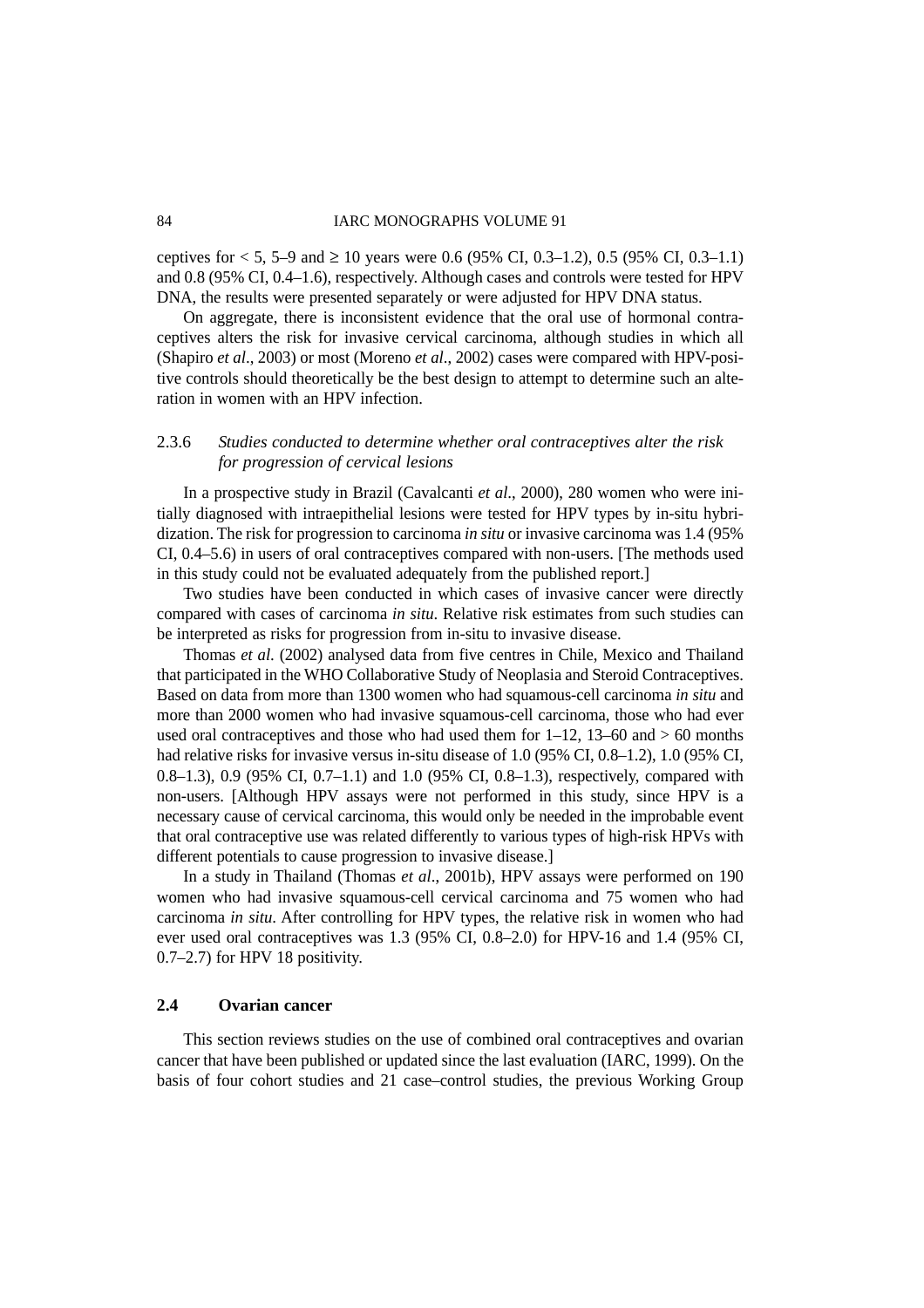(IARC, 1999) found a substantially reduced incidence of ovarian cancer among combined oral contraceptive users, with a consistent inverse duration–risk relationship.

# 2.4.1 *Descriptive studies*

Analyses of mortality trends in several areas of Europe (Adami *et al.*, 1990; La Vecchia *et al.*, 1998; Levi *et al*., 2004; Bray *et al.*, 2005) and in the USA (Gnagy *et al*., 2000; Tarone & Chu, 2000) showed that women born after  $1920 - i.e.$  the generations who had used oral contraceptives — experienced reduced rates of ovarian cancer. The downward trends were larger in countries where oral contraceptives had been used more widely (Bray *et al*., 2005).

### 2.4.2 *Cohort studies*

Two cohort studies have been updated (Beral *et al*., 1999; Vessey *et al*., 2003) and an additional study has been published (Kumle *et al*., 2004). The main findings from these are given in Table 12.

The Royal College of General Practitioners' study was based on 46 000 women recruited in 1968 from 1400 British general practices (Beral *et al.*, 1988); 30 cases of ovarian cancer were observed up to 1987, which corresponded to multivariate relative risks of 0.6 (95% CI, 0.3–1.4) for women who had ever used oral contraceptives and of 0.3 for those who had used them for 10 years or longer. Adjustment was made for age, parity,

| Reference, country                                                     | No. of         | Relative risk (95% CI) |                                        |  |  |
|------------------------------------------------------------------------|----------------|------------------------|----------------------------------------|--|--|
|                                                                        | cases          | Ever use               | Longest use                            |  |  |
| Ramcharan et al. (1981),<br>USA                                        | 16             | $0.4(0.1-1.0)$         |                                        |  |  |
| Beral et al. (1988, 1999),<br>United Kingdom                           | 55             | $0.6(0.3-1.0)$         | $0.2$ (0.1–1.3) ( $\geq$ 10 years)     |  |  |
| Hankinson et al. (1995),<br>USA                                        | 260            | $1.1(0.8-1.4)$         | $0.7 (0.4-1.1) (\geq 5 \text{ years})$ |  |  |
| Vessey & Painter $(1995)$ ,<br>Vessey et al. (2003),<br>United Kingdom | 61             | $0.4(0.2-0.7)$         | $0.2 (0.1 - 0.6)$ (> 8 years)          |  |  |
| Kumle et al. (2004),<br>Norway and Sweden                              | $2.14^{\rm a}$ | $0.6(0.5-0.7)$         | $0.1 (0.01-0.6) (> 15 \text{ years})$  |  |  |

**Table 12. Cohort studies of oral use of combined contraceptives and ovarian cancer, 1998–2004**

CI, confidence interval

<sup>a</sup> 135 invasive, 79 borderline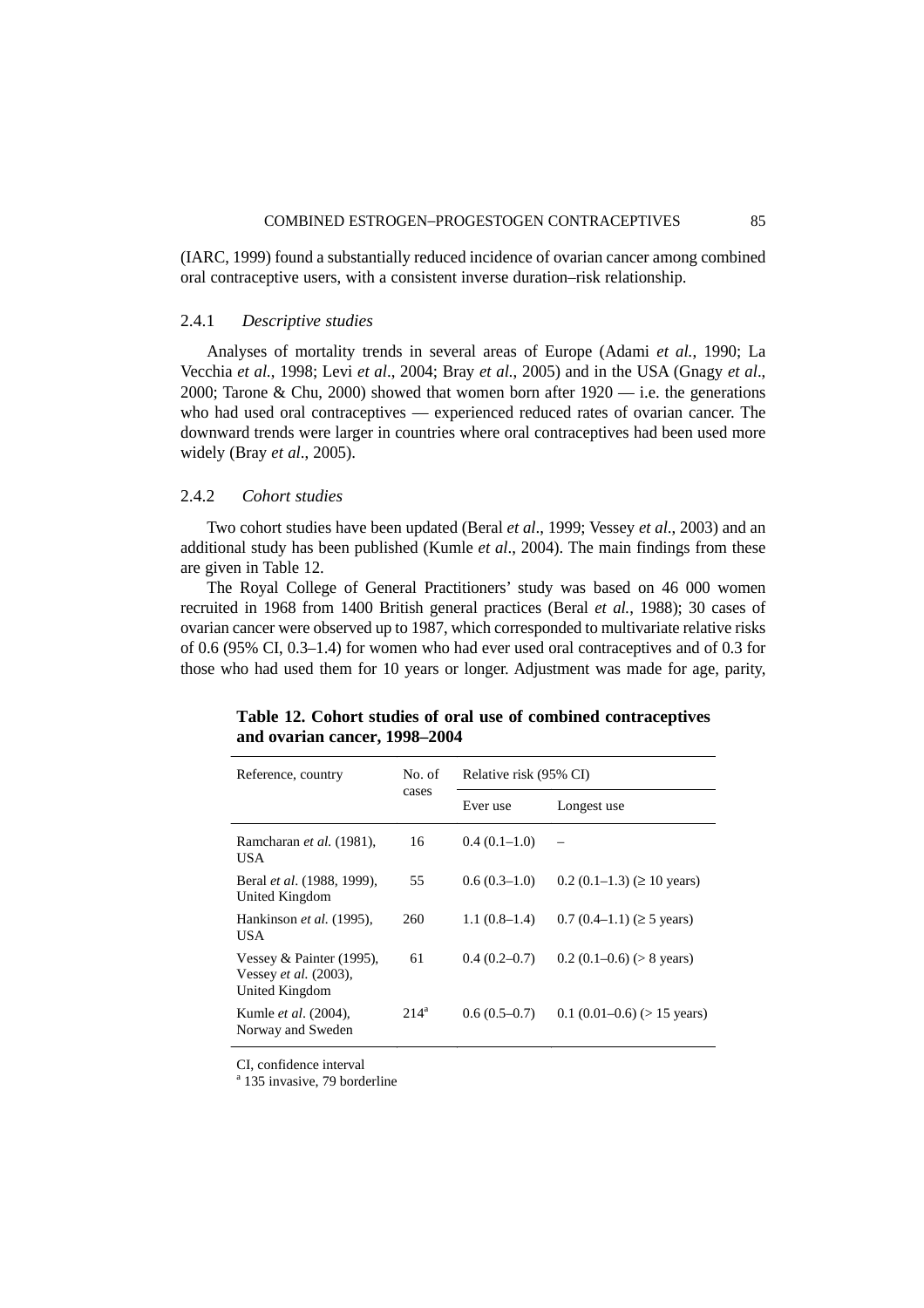smoking and social class. At the 25-year follow-up for mortality (Beral *et al*., 1999), 55 deaths from ovarian cancer were observed, which corresponded to relative risks of 0.6 (95% CI, 0.3–1.0) for women who had ever used oral contraceptives and 0.2 (95% CI, 0.1–1.3) for  $\geq$  10 years of use, based on one death. The protection persisted for  $\geq$  20 years since cessation of use (relative risk, 0.7; 95% CI, 0.4–1.4).

The Oxford Family Planning Association study was based on 17 032 women who were enrolled between 1968 and 1976 from various family planning clinics in the United Kingdom (Vessey & Painter, 1995). Adjustment was made for age and parity. At the 32 year follow-up of the same cohort at 31 December 2000, 61 deaths from ovarian cancer were observed. The relative risks for oral use of combined hormonal contraceptives were 0.4 (95% CI, 0.2–0.7) for ever use, 1.1 (95% CI, 0.6–2.0; 17 deaths) for a duration of ≤ 48 months, 0.2 (95% CI, 0.0–0.5; three deaths) for 49–96 months and 0.2 (95% CI, 0.1–0.6; five deaths) for ≥ 97 months (Vessey *et al*., 2003).

The Norwegian-Swedish Women's Lifestyle and Health cohort included 103 551 women aged 30–49 years in 1991–92 (Kumle *et al*., 2004). During the follow-up through to 2000, 214 incident cases of ovarian epithelial neoplasms were observed (135 invasive, 79 borderline). Relative risks were adjusted for country, age, parity, menopausal status and use of menopausal hormonal therapy. Compared with women who had never used oral contraceptives, the overall relative risk for those who ever had was 0.6 (95% CI, 0.5–0.7); the relative risk for progestogen-only preparations was  $0.5$  (95% CI,  $0.2$ –1.2). Ever use was associated with relative risks of 0.6 (95% CI, 0.4–0.8) for invasive cancers and 0.7 (95% CI, 0.5–1.2) for borderline cases. For duration of use, the relative risks were 0.9 for < 1 year of use, 0.5 for 1–4 years, 0.6 for 5–9 years, 0.5 for 10–14 years and 0.1 for ≥ 15 years. The trend in risk with duration of use was significant, and the relative risk per year of use was 0.91 (95% CI, 0.85–0.96). Corresponding values per year of use were 0.89 (95% CI, 0.84–0.94) for invasive and 0.96 (95% CI, 0.91–1.0) for borderline tumours.

### 2.4.3 *Case–control studies*

Studies that include information on oral contraceptives and ovarian cancer that have been published or updated since the previous evaluation (IARC, 1999) are summarized in Table 13.

In a population-based study of 824 cases and 860 controls diagnosed between 1990 and 1993 in three Australian states (New South Wales, Victoria and Queensland), Purdie *et al.* (1995) found a relative risk of 0.5 (95% CI, 0.4–0.7) for any use of oral contraceptives and 0.3 (95% CI, 0.2–0.4) for  $\geq 10$  years of use. The response rate was 90% for cases and 73% for controls. Adjustment was made for sociodemographic factors, family history of cancer, use of talc, smoking and reproductive and hormonal factors. A subsequent analysis of the same dataset (Siskind *et al*., 2000) indicated that the reduction in risk was 7% (95% CI, 4–9%) per year of use, that the protection was observed in various strata of age at first use and that there was little evidence that the effect waned with time since last use. When this dataset was analysed separately by histological type, the relative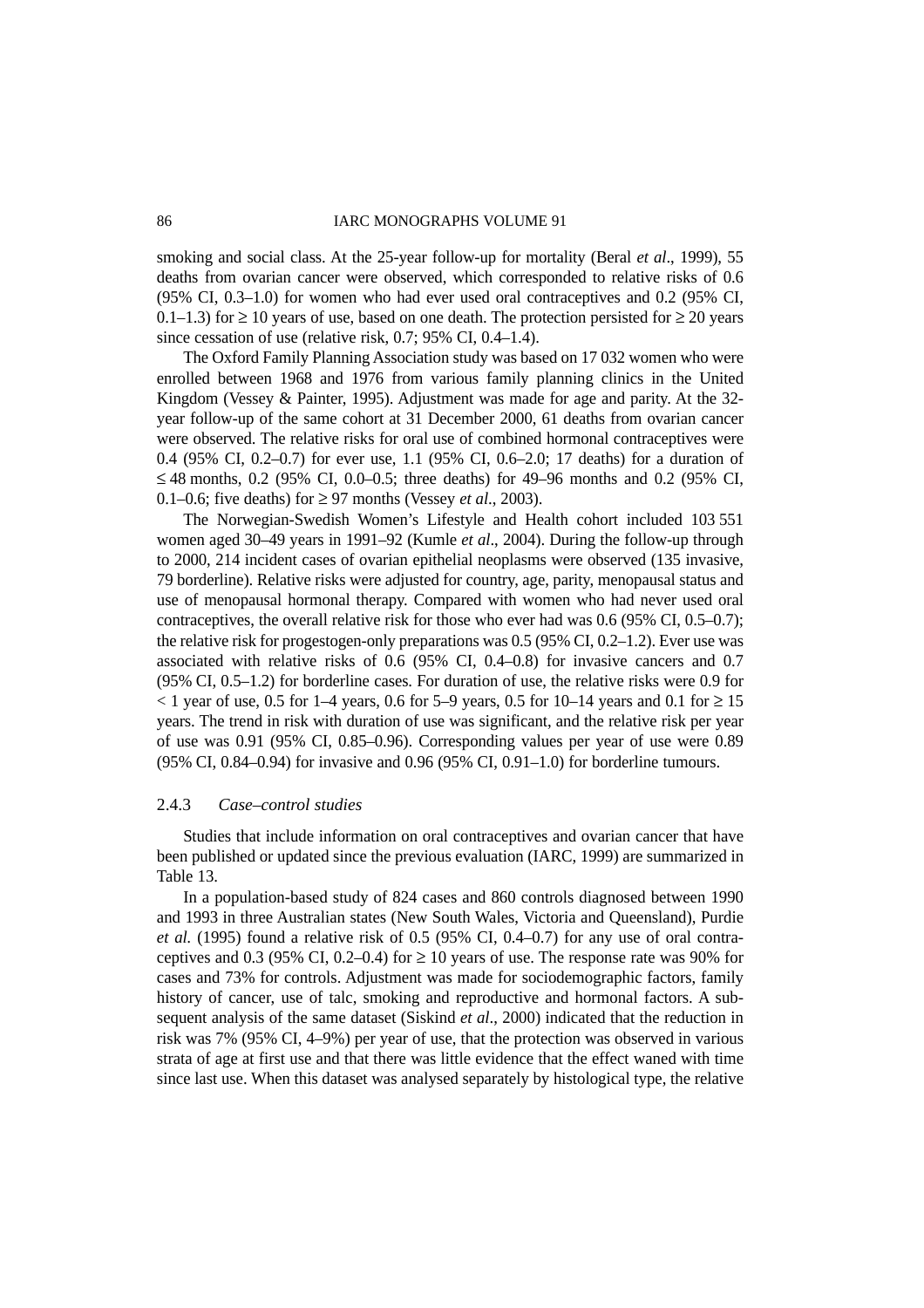risk was 0.62 (95% CI, 0.37–1.04) for mucinous and 0.52 (95% CI, 0.39–0.68) for nonmucinous ovarian cancers (Purdie *et al*., 2001).

| Reference, country                                 | Type of study                     |                                |                |                  |                     |
|----------------------------------------------------|-----------------------------------|--------------------------------|----------------|------------------|---------------------|
|                                                    |                                   | No. of cases<br>(age in years) | Ever use       | Longest use      | Duration<br>(years) |
| Hildreth et al.<br>(1981), USA                     | Hospital-based                    | $62(45-74)$                    | $0.5(0.1-1.7)$ | NR               |                     |
| Weiss et al.<br>(1981a), USA                       | Population-based                  | $112(36-55)$                   | $0.6$ (NR)     | $0.5(0.2-1.3)$   | $\geq 9$            |
| Willett et al.<br>$(1981)$ , USA                   | Nested in a cohort                | 47 (< 60                       | $0.8(0.4-1.5)$ | $0.8(0.3-2.1)$   | > 3                 |
| Cramer et al.<br>(1982), USA                       | Population-based                  | $144 \leq 60$                  | $0.4(0.2-1.0)$ | 0.6              | > 5                 |
| Franceschi et al.<br>(1982), Italy                 | Hospital-based                    | 161 (19-69)                    | $0.7(0.4-1.1)$ | NR               |                     |
| Rosenberg et al.<br>(1982), USA                    | Hospital-based                    | $136 \, (< 60)$                | $0.6(0.4-0.9)$ | $0.3(0.1-0.8)$   | $\geq$ 5            |
| Risch et al. (1983),<br><b>USA</b>                 | Population-based                  | 284 (20-74)                    | $[0.5]$ (NR)   | <b>NR</b>        |                     |
| Tzonou et al.<br>(1984), Greece                    | Hospital-based                    | 150 (NR)                       | $0.4(0.1-1.1)$ | <b>NR</b>        |                     |
| CASH (1987b),<br><b>USA</b>                        | Population-based                  | 492 (20-54)                    | $0.6(0.5-0.7)$ | $0.2(0.1-0.4)$   | $\geq 10$           |
| Harlow et al.<br>(1988), USA                       | Population-based                  | $116(20-79)$                   | $0.4(0.2-0.9)$ | $0.4(0.2-1.0)$   | >4                  |
| Wu et al. (1988),<br><b>USA</b>                    | Hospital- and<br>population-based | 299 (18-74)                    | $0.7(0.5-1.1)$ | $0.4(0.2-0.7)$   | $>$ 3               |
| Booth et al. (1989),<br>United Kingdom             | Hospital-based                    | 235 (< 65)                     | $0.5(0.3-0.9)$ | $0.1(0.01-1.0)$  | >10                 |
| Hartge et al. (1989),<br><b>USA</b>                | Hospital-based                    | 296 (20-79)                    | $1.0(0.7-1.7)$ | $0.8(0.4-1.5)$   | > 5                 |
| Shu et al. (1989),<br>China                        | Population-based                  | $229(18-70)$                   | $1.8(0.8-4.1)$ | $1.9(0.4 - 9.3)$ | > 5                 |
| WHO Collaborative<br>Study (1989a),<br>7 countries | Hospital-based                    | 368 (< 62)                     | $0.8(0.6-1.0)$ | $0.5(0.3-1.0)$   | > 5                 |
| Parazzini et al.<br>$(1991a)$ , Italy              | Hospital-based                    | 505 (22–59)                    | $0.7(0.5-1.0)$ | $0.5(0.3-0.9)$   | $\geq$ 2            |
| Parazzini et al.<br>$(1991b)$ , Italy              | Hospital-based                    | $91(23-64)$                    | $0.3(0.2-0.6)$ | $0.2(0.1-0.6)$   | $\geq$ 2            |

|        | Table 13. Case–control studies of oral use of combined contraceptives and ovarian |  |  |  |
|--------|-----------------------------------------------------------------------------------|--|--|--|
| cancer |                                                                                   |  |  |  |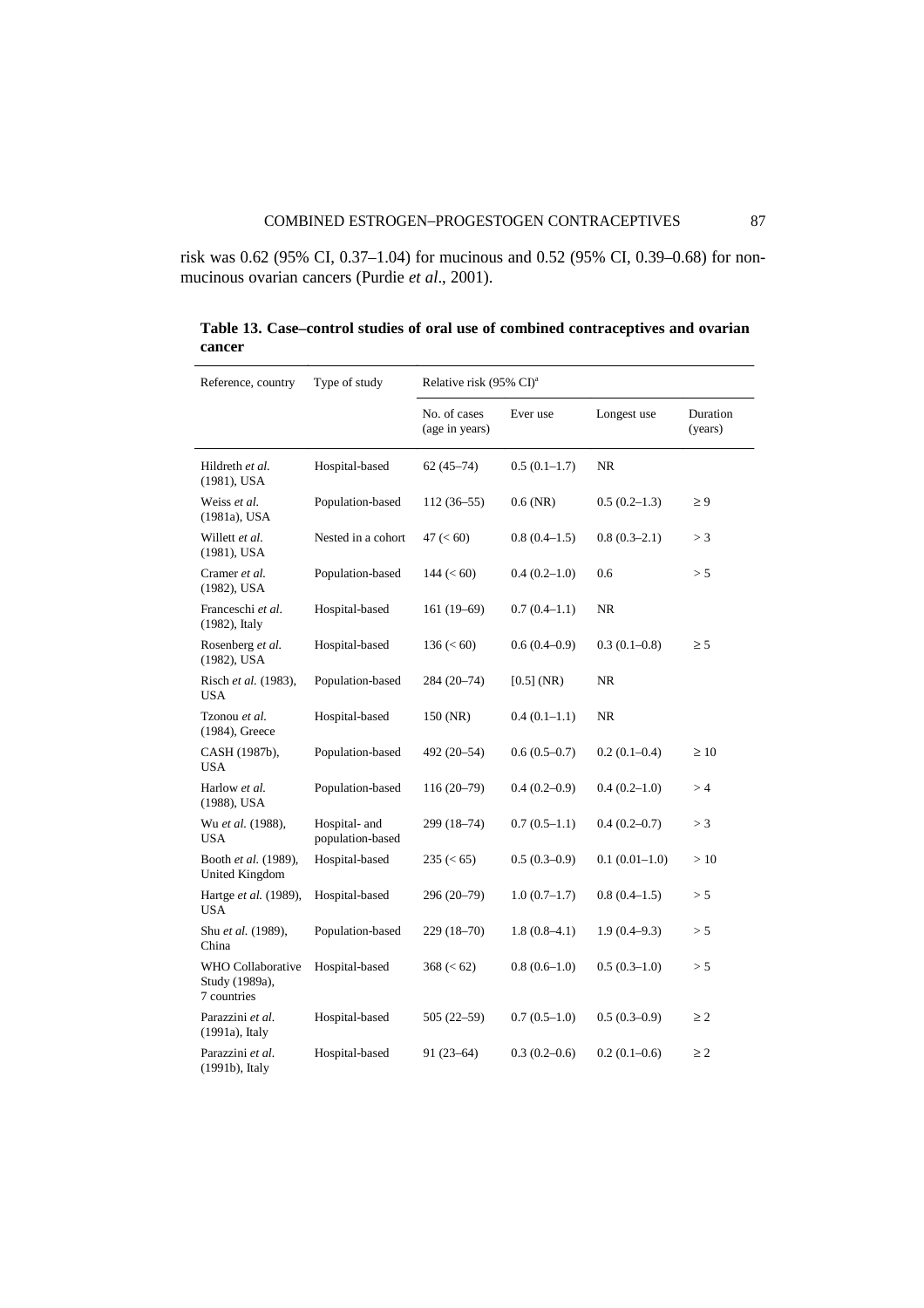# **Table 13 (contd)**

| Reference, country                           | Type of study                              | Relative risk (95% CI) <sup>a</sup> |                                                                                                       |                                            |                          |
|----------------------------------------------|--------------------------------------------|-------------------------------------|-------------------------------------------------------------------------------------------------------|--------------------------------------------|--------------------------|
|                                              |                                            | No. of cases<br>(age in years)      | Ever use                                                                                              | Longest use                                | Duration<br>(years)      |
| Polychronopoulou<br>et al. (1993),<br>Greece | Hospital-based                             | 189 (< 75)                          | $0.8(0.2 - 3.7)$                                                                                      | <b>NR</b>                                  |                          |
| Risch et al. (1994,<br>1996), Canada         | Population-based                           | $450(35-79)$                        | $0.5(0.4-0.7)$                                                                                        | $0.3(0.2-0.6)$                             | $\geq 10$                |
| Rosenberg et al.<br>(1994), USA              | Hospital-based                             | 441 (< 65)                          | $0.8(0.6-1.0)$                                                                                        | $0.5(0.2-0.9)$                             | $\geq 10$                |
| Purdie et al. (1995),<br>Australia           | Population-based                           | 824 (18-79)                         | $0.5(0.4-0.7)$                                                                                        | $0.3(0.2-0.4)$                             | $\geq 1$                 |
| Godard et al.<br>(1998), Canada              | Population-based                           | $170(20-84)$                        | $p = 0.038$                                                                                           | $0.33(0.13 - 0.82)$                        | >10                      |
| Salazar-Martinez<br>et al. (1999),<br>Mexico | Hospital-based<br>(outpatient<br>controls) | 84 (mean,<br>54.6)                  | $0.4(0.2-0.8)$                                                                                        | $0.4(0.2-0.8)$                             | >1                       |
| Wittenberg et al.<br>(1999), USA             | Population-based                           | $322(20-79)$                        | $0.9(0.4-2.1)^{b}$<br>$0.8$ $(0.6-1.3)^c$                                                             | $0.4~(0.1–1.4)^{b}$<br>$0.6 (0.4 - 1.0)^c$ | $\geq 5$                 |
| Beard et al. (2000),<br>USA                  | Population-based                           | $103(15-85+)$                       | $1.1(0.6-2.3)$                                                                                        | $0.8(0.4-1.1)$                             | $\geq 0.5$               |
| Cramer et al.<br>$(2000)$ , USA              | Population-based                           | 563 (mean, 51)                      | $0.7(0.5-0.8)$                                                                                        | $\overline{\phantom{0}}$                   | $\overline{\phantom{0}}$ |
| Greggi et al. (2000),<br>Italy               | Hospital-based                             | 440 ( $\leq$ 80)                    | $0.4(0.3-0.6)$                                                                                        | $0.3(0.2-0.5)$                             | $\geq$ 2                 |
| Ness et al. (2000),<br><b>USA</b>            | Population-based                           | 767 (< 70)                          | $0.6(0.3-0.8)$                                                                                        | $0.3(0.1-0.5)$                             | $\geq 10$                |
| Chiaffarino et al.<br>$(2001)$ , Italy       | Hospital-based                             | 1031 (< 80)                         | $0.9(0.7-1.2)$                                                                                        | $0.5(0.3-0.9)$                             | $\geq$ 5                 |
| Riman et al. (2001),<br>Sweden               | Population-based                           | $193(50-74)$<br>borderline          | $1.2(0.9-1.8)$                                                                                        | $1.2(0.6-2.1)$                             | $\geq 10$                |
| Royar et al. (2001),<br>Germany              | Population-based                           | 282 (< 75)                          | $0.5(0.3-0.7)$                                                                                        | $0.4(0.3-0.6)$                             | > 5                      |
| Riman et al. (2002),<br>Sweden               | Population-based                           | $655(50-74)$                        | $0.7(0.6-0.9)$                                                                                        | $0.4(0.2-0.6)$                             | $\geq 10$                |
| Schildkraut et al.<br>$(2002)$ , USA         | Population-based                           | $390(20-54)$                        | $1.0$ referent <sup>d</sup><br>0.0 <sup>e</sup><br>2.1 $(1.2-3.7)$ <sup>f</sup><br>$1.6(0.9-3.0)^{g}$ |                                            |                          |

 $2.9~(1.8-4.5)$ <sup>h</sup>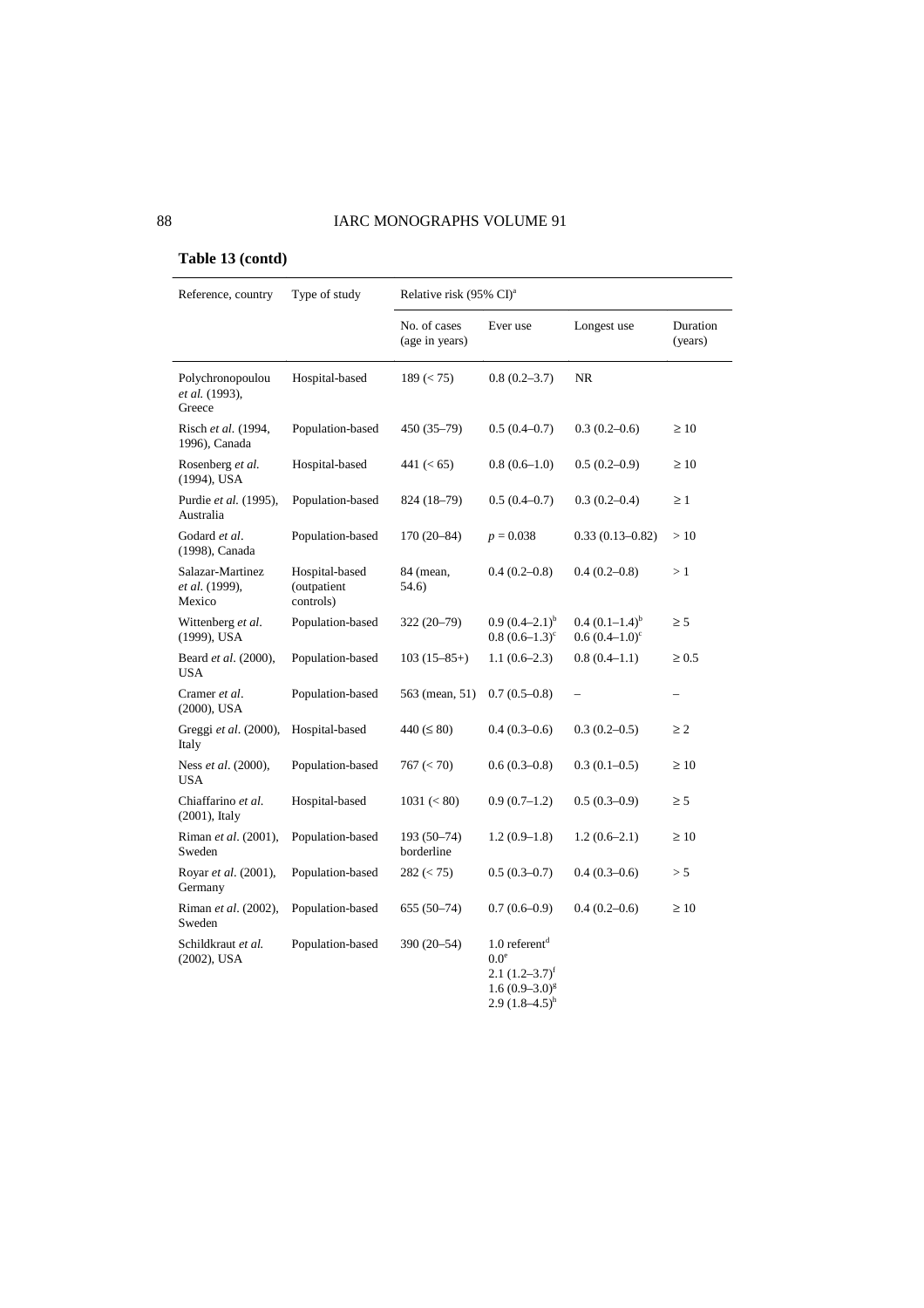# COMBINED ESTROGEN−PROGESTOGEN CONTRACEPTIVES 89

# **Table 13 (contd)**

| Reference, country                                                | Type of study                                                                                            | Relative risk (95% CI) <sup>a</sup>                      |                  |                |                     |
|-------------------------------------------------------------------|----------------------------------------------------------------------------------------------------------|----------------------------------------------------------|------------------|----------------|---------------------|
|                                                                   |                                                                                                          | No. of cases<br>(age in years)                           | Ever use         | Longest use    | Duration<br>(years) |
| Tung et al. (2003),<br>USA (Hawaii and<br>California)             | Population-based                                                                                         | 558 (mean,<br>borderline, 48;<br>invasive, 58)           | $0.6(0.4 - 0.8)$ | $0.4(0.3-0.6)$ | > 5                 |
| Mills et al. (2004),<br><b>USA</b>                                | Population-based                                                                                         | 256 (mean,<br>56.6)                                      |                  | $0.4(0.2-0.7)$ | >10                 |
| Pike <i>et al.</i> (2004),<br><b>USA</b>                          | Population-based                                                                                         | 477 (18-74)                                              |                  | $0.5(0.2-0.8)$ | $\geq 10$           |
| Pooled analyses                                                   |                                                                                                          |                                                          |                  |                |                     |
| Franceschi et al.<br>(1991a), Greece,<br>Italy, United<br>Kingdom | Three hospital-<br>based studies                                                                         | 971 (< 65)                                               | $0.6(0.4-0.8)$   | $0.4(0.2-0.7)$ | $\geq$ 5            |
| Harris et al. (1992),<br><b>USA</b>                               | Pooled analysis of<br>12 US population-<br>and hospital-based<br>case-control<br>studies                 | 327 (NR)                                                 | $0.8(0.6-1.1)$   | $0.6(0.4-0.9)$ | > 5                 |
| Whittemore et al.<br>(1992), USA                                  | Same pooled<br>analysis as Harris<br>et al. (1992)                                                       | 2197 (NR)                                                | $0.7(0.6-0.8)$   | $0.3(0.2-0.4)$ | $\geq 6$            |
| John et al. (1993),<br><b>USA</b>                                 | Pooled analysis of<br>7 of the 12 studies<br>in the pooled<br>analysis of<br>Whittemore et al.<br>(1992) | 110<br>(mean,<br>invasive, 53.3;<br>borderline,<br>37.1) | $0.7(0.4-1.2)$   | $0.6(0.2-1.6)$ | $\geq 6$            |
| Bosetti et al.<br>(2002), Greece,<br>Italy, United<br>Kingdom     | Re-analysis of<br>6 studies                                                                              | $2768 (< 40 -$<br>69)                                    | $0.7(0.6-0.8)$   | $0.4(0.3-0.6)$ | $\geq$ 5            |

CI, confidence interval; NR, not reported

a Whenever available

<sup>b</sup> Mucinous

<sup>c</sup> Non-mucinous<br><sup>d</sup> Potency progestogen/estrogen high/high<br><sup>e</sup> Potency progestogen/estrogen low/high<br><sup>f</sup> Non-users, potency progestogen/estrogen low/low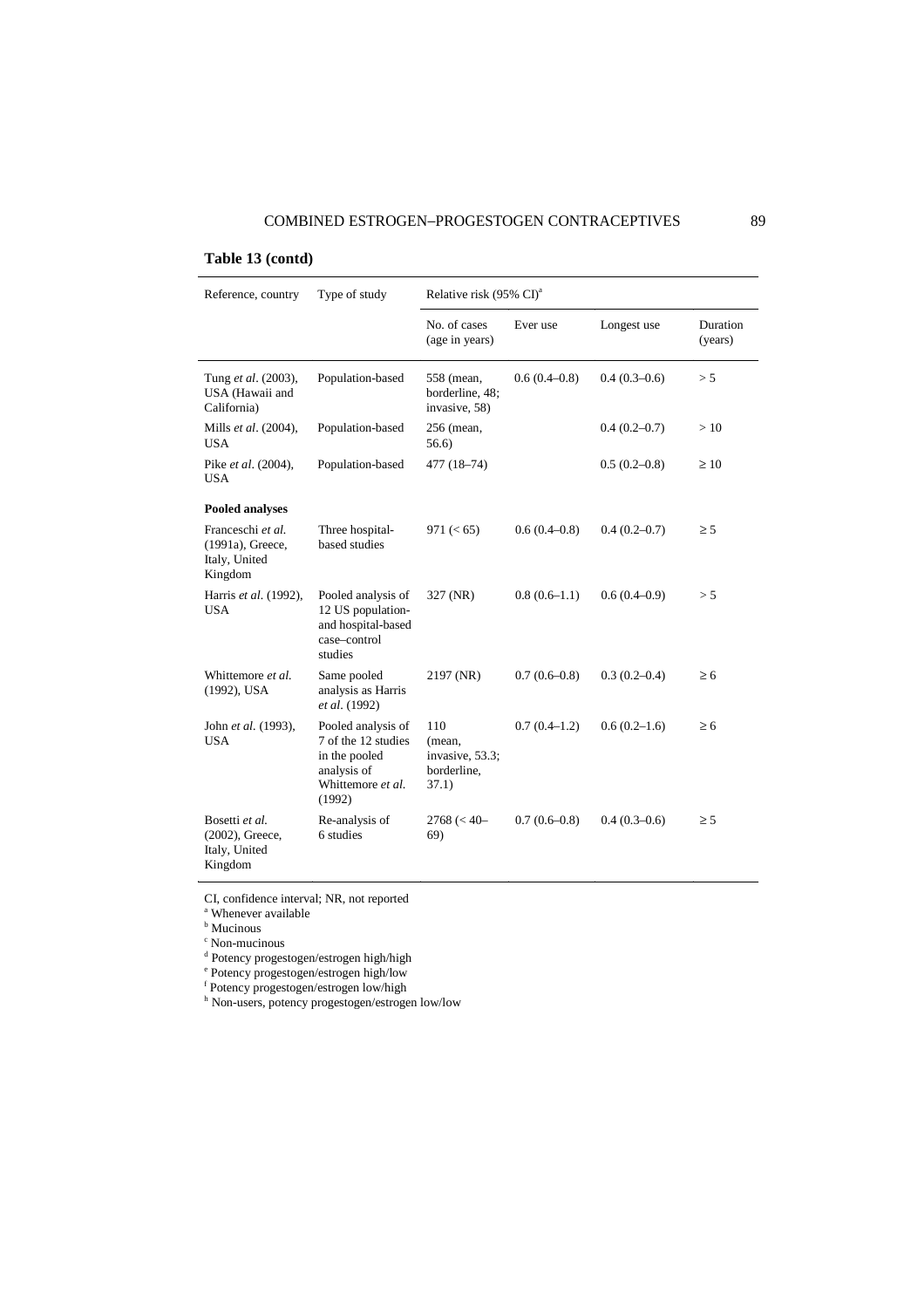A case–control study was conducted in 1995–96 in Montréal, Canada, on 170 women aged 20–84 years with invasive or borderline ovarian cancer and 170 population controls (Godard *et al*., 1998). Fifty-eight cases were familial (i.e. with a history of breast or ovarian cancer in first-degree relatives) and 111 were non-familial. Overall, 50% of cases versus 61.8% of controls reported ever having used oral contraceptives ( $p = 0.038$ ). The multivariate model was based on 152 cases (101 sporadic, 51 familial) and 152 controls. Compared with women who had used oral contraceptives for  $\lt 1$  year (66 cases, 88 controls), the relative risk was 0.77 (95% CI, 0.44–1.36) for use of 1–5 years, 0.49 (95% CI, 0.27–0.91) for use of 6–10 years and 0.33 (95% CI, 0.13–0.82) for use of 11–25 years.

A case–control study was conducted in Mexico city in 1995–97 on 84 cases of ovarian epithelial cancer and 668 outpatient controls (Salazar-Martinez *et al*., 1999). The response rate was 100% for cases and 93% for controls. Overall, 13 (15.4%) cases versus 195 (29.2%) controls had ever used oral contraceptives (odds ratio, 0.36; 95% CI, 0.15–0.83). Compared with never users of oral contraceptives, the multivariate relative risks, adjusted for age, parity, breast-feeding, smoking, diabetes mellitus, physical activity, menopausal status and body mass index, were 0.56 (95% CI, 0.22–1.3) for  $\leq 1$  year of use and 0.36 (95% CI, 0.15–0.83) for  $> 1$  year of use.

An extraction from a previously published case–control study from western Washington State, USA, included a separate analysis of 43 mucinous and 279 non-mucinous ovarian epithelial cancers compared with 426 population controls aged 20–79 years (Wittenberg *et al*., 1999). The participation rate was approximately 64% for cases and 68% for controls. After adjustment for age and parity, the relative risk for ever use of oral contraceptives was  $0.9$  (95% CI,  $0.4-2.1$ ) for mucinous and  $0.8$  (95% CI,  $0.6-1.3$ ) for non-mucinous cancers. Corresponding values for duration of use of  $\geq$  5 years were 0.4 (95% CI, 0.1–1.4) and 0.6 (95% CI, 0.4–1.0) and for time since last use  $\geq$  15 years were 1.2 (95% CI,  $(0.5-3.0)$  and  $1.0$  (95% CI, 0.7–1.7), respectively.

In a population-based case–control study of 103 incident cases of ovarian cancer diagnosed between 1975 and 1991 and 103 controls from Olmsted County, MN, USA, the age-matched relative risk was 1.1 (95% CI, 0.6–2.3) for ever having used oral contraceptives and 0.8 (95% CI, 0.4–1.1) for ≥ 6 months of use (Beard *et al.*, 2000).

A population-based case–control study conducted between 1992 and 1997 in Massachusetts and New Hampshire, USA, included 563 incident cases and 523 controls (Cramer *et al*., 2000). The overall participation rate was about 55% for both cases and controls. Ever  $(\geq 3 \text{ months})$  use of oral contraceptives was reported by 226 (40%) cases and 276 (53%) controls [which corresponded to a crude odds ratio of 0.66 (95% CI, 0.52–0.84)].

A hospital-based case–control study of ovarian cancer was conducted between 1992 and 1997 in the Rome area, Italy, and included 440 cases and 868 hospital controls, with a response rate over 97% for both cases and controls (Greggi *et al*., 2000). The multivariate odds ratio (adjusted for age, education, parity and family history of ovarian cancer) for ever having used oral contraceptives was 0.4 (95% CI, 0.3–0.6) and that for long-term use ( $\geq$  2 years) was 0.3.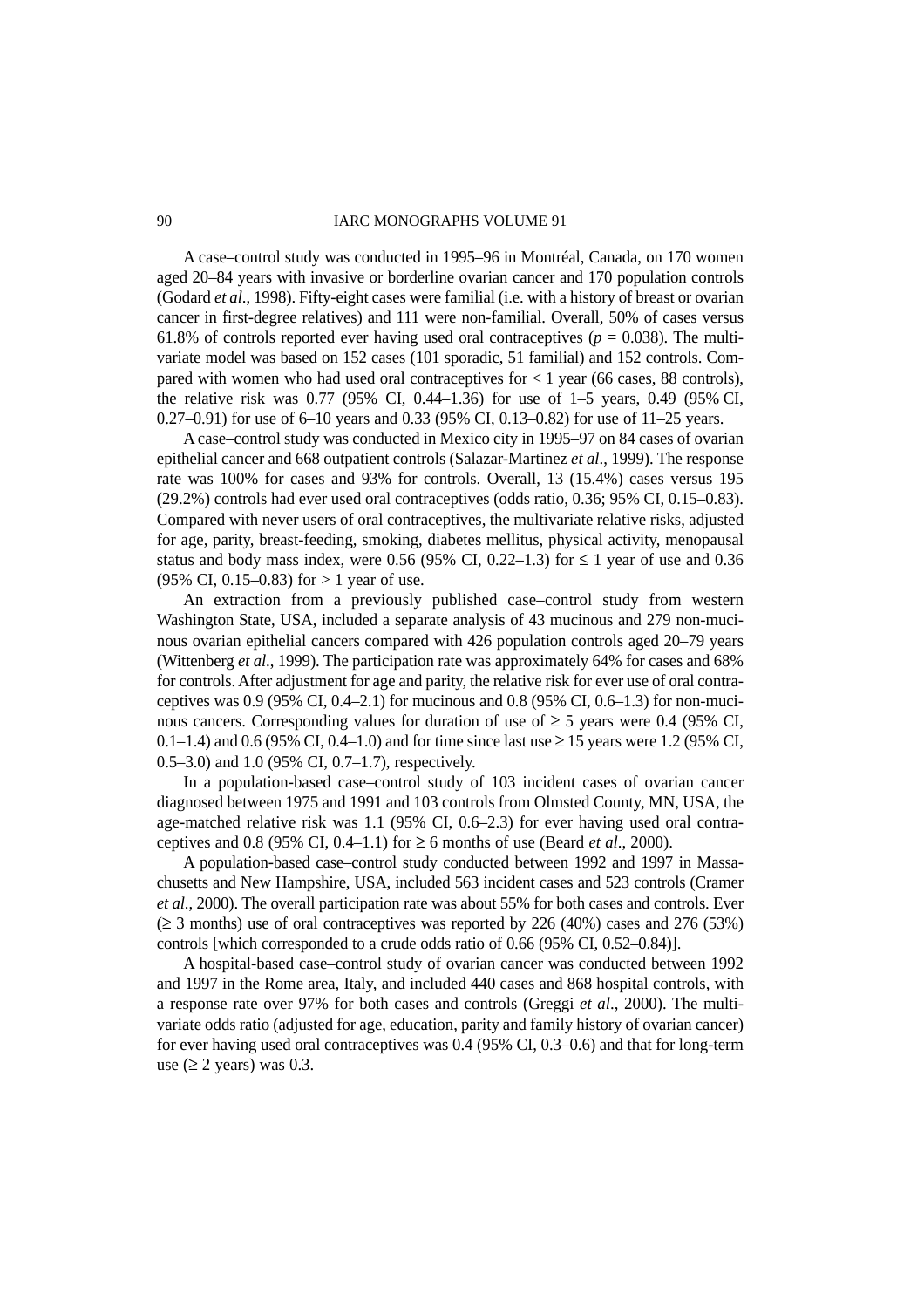#### COMBINED ESTROGEN−PROGESTOGEN CONTRACEPTIVES 91

A study was conducted in Delaware Valley, USA, which included contiguous counties in Pennsylvania, New Jersey and Delaware, between 1994 and 1998 (Ness *et al*., 2000) on 767 cases and 1367 community controls under the age of 70 years; the response rate was 88% for incident cases and 72% for controls. A relative risk of 0.6 (95% CI, 0.3–0.8) for ever having used oral contraceptives and 0.3 (95% CI, 0.1–0.5) for  $\geq$  10 years of use was found after adjustment for age, parity and family history of ovarian cancer. The protection was similar for use of low-estrogen/low-progestogen and for high-estrogen ( $\geq$  50 µg ethinylestradiol)/high-progestogen  $(≥ 0.5$  mg norgestrel) formulations (relative risk ranged between 0.5 and 0.7 for women who had ever used various combinations). The reduced risk was similar across strata of gravidity and when hormonal preparations were used for contraceptive or non-contraceptive uses (e.g. endometriosis) (Ness *et al*., 2001). Another report from the same dataset considered 616 invasive and 151 borderline tumours and various histotypes separately (Modugno *et al*., 2001). The relative risk per year of oral contraceptive use was 0.94 (95% CI, 0.91–0.96) for all invasive cancers, 0.93 (95% CI, 0.90–0.97) for serous (218 cases), 0.93 (95% CI, 0.85–1.02) for mucinous (52 cases), 0.93 (95% CI, 0.88–0.97) for endometrioid (136 cases) and 0.98 for other invasive tumours (150 cases), 0.92 (95% CI, 0.88–0.98) for all borderline cancers, 0.91 (95% CI, 0.85–0.98) for serous (79 cases) and 0.94 (95% CI, 0.88–1.01) for mucinous (60 cases) ovarian borderline tumours. In this dataset, information on androgenicity of oral contraceptives was available for 568 cases and 1026 controls (Greer *et al*., 2005). The relative risk was 0.52 (95% CI, 0.35–0.76) for use of androgenic oral contraceptives and 0.58 (95% CI, 0.45–0.78) for use of non-androgenic oral contraceptives. No difference in risk between androgenic and non-androgenic formulations was observed in relation to duration of use, age at first use or time since last use. Another report (Walker *et al*., 2002) showed a protective effect in both women with and those without a family history of ovarian cancer, although the number of women with a family history was small (three cases, nine controls).

In a case–control study conducted in Italy between 1983 and 1991 on 971 incident cases under 75 years of age and 2758 hospital controls that was included in the previous evaluation (IARC, 1999), no appreciable difference in the relation between oral use of hormonal contraceptives and the risk for ovarian cancer was observed between women with and those without family history of ovarian and breast cancer (Tavani *et al*., 2000). The response rate was over 95% for both cases and controls. The relative risk for women who had ever used oral contraceptives was 0.7 in those with and 0.8 in those without a family history. Adjustment was made for age and area of residence. When different histological types of ovarian cancer were considered in the same dataset, the relative risk for ever use of oral contraceptives was  $0.7$  (95% CI, 0.5–1.0) for serous, 1.4 (95% CI, 0.6–3.4) for mucinous and 0.8 (95% CI, 0.2–2.9) for endometrioid neoplasms (Parazzini *et al*., 2004).

A multicentric study was conducted between in 1992 and 1997 in four areas of northern, central and southern Italy and included 1031 cases of ovarian cancer and 2441 hospital controls under the age of 80 years (Chiaffarino *et al*., 2001). The response rate was over 95% for both cases and controls. Adjustment was made for age, centre, education, parity and family history of ovarian and breast cancer. The multivariate relative risk was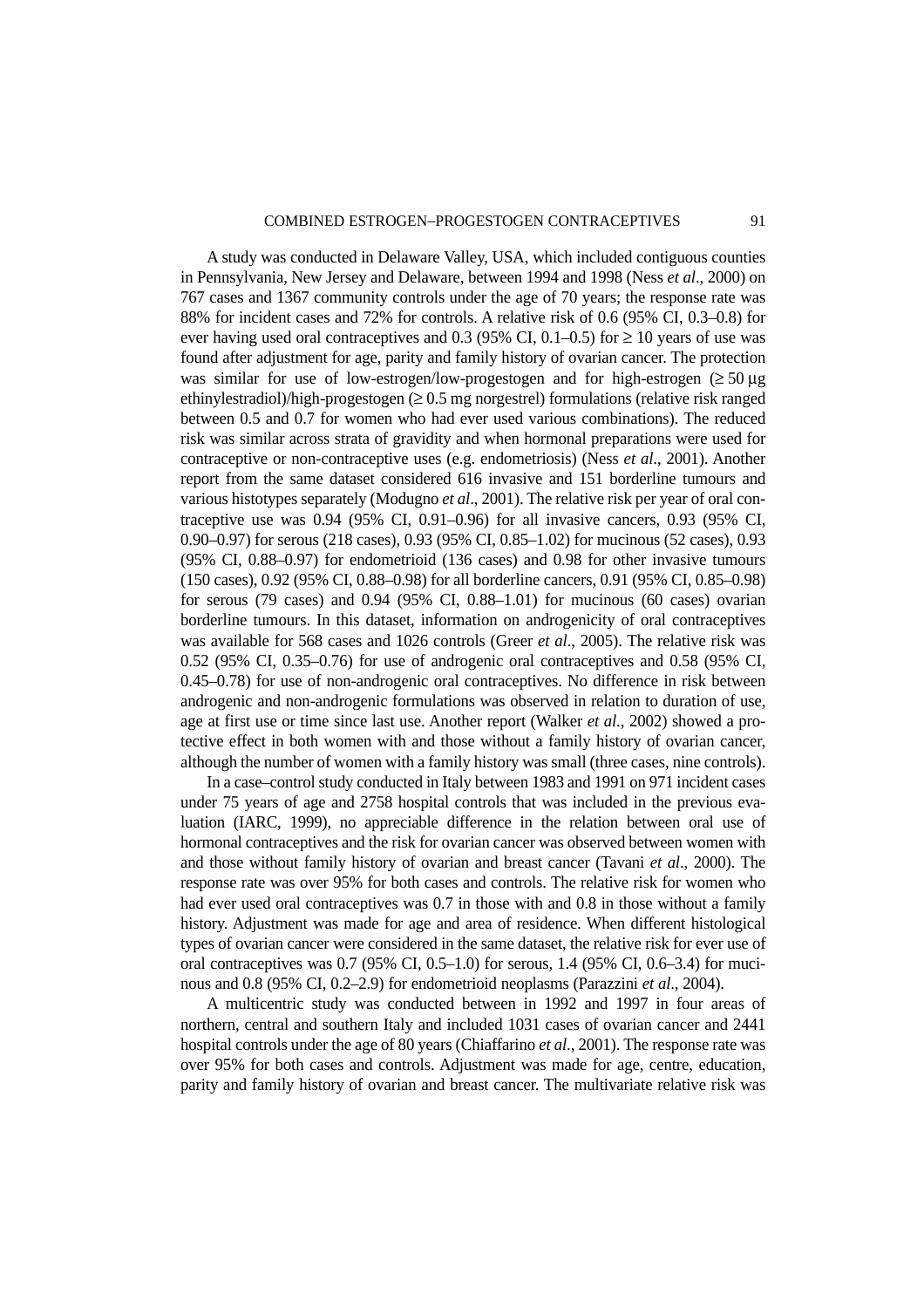0.9 for ever having used hormonal contraceptives and 0.5 for  $\geq$  5 years of use. In the same dataset, the relative risk for  $\geq$  5 years of oral contraceptive use was 0.9 for women with a family history of breast or ovarian cancer in first-degree relatives and 0.5 for those without (Tavani *et al*., 2004).

A case–control study was conducted between 1993 and 1996 in two regions of Germany and included 282 patients with ovarian cancer (invasive and borderline) aged 20–75 years and 533 population controls (Royar *et al*., 2001). [The overall response rate was approximately 58% for cases and 53% for controls.] The multivariate relative risk for ever having used oral contraceptives was 0.5, after adjusting for parity, breast-feeding, family history of ovarian cancer, tubal ligation and hysterectomy; the decrease in risk was 7% per year of use (95% CI, 4–10%). The reduced risk was observed for oral contraceptives that contained < 35 μg (relative risk, 0.14; 95% CI, 0.06–0.36), 35–45 μg (relative risk, 0.33; 95% CI, 0.15–0.72) and  $\geq 50 \mu$ g (relative risk, 0.57; 95% CI, 0.34–0.89) ethinylestradiol.

The potency of progestogen and estrogen in oral contraceptives in relation to the risk for ovarian cancer was also considered in a re-analysis of the CASH Study that was conducted between 1980 and 1982 in eight population-based cancer registries of the US SEER Program and included 390 cases and 2869 controls. This highest risk was found for non-users compared with users of high-potency oral contraceptives (odds ratio, 2.9; 95% CI, 1.8–4.5) (Schildkraut *et al*., 2002). Compared with women who did not use oral contraceptives, the relative risk for long-term ( $\geq 5$  years) use was 0.2 (95% CI, 0.1–0.5) for high-potency progestogen, 0.4 (95% CI, 0.2–0.6) for high-potency estrogen, 0.4 (95% CI, 0.2–0.6) for low-potency progestogen and 0.3 (95% CI, 0.1–0.6) for low-potency estrogen formulations.

In a population-based case–control study of 655 incident cases of ovarian cancer and 3899 controls aged 50–74 years conducted between 1993 and 1995 in Sweden (Riman *et al*., 2002), the relative risk for ever having used oral contraceptives was 0.73 (95% CI, 0.59–0.90) and that for longest use  $(≥ 10$  years) was 0.36 (95% CI, 0.22–0.59). The response rate was 76% for cases and 83% for controls. Adjustment was made for age, parity, body mass index and age at menopause. The inverse association with oral use of hormonal contraceptives tended to decrease with time since last use, although the risk remained below unity 25 years or more after last use. The inverse association was observed for serous (odds ratio, 0.56; 95% CI, 0.42–0.71 for ever use), endometrioid (odds ratio, 0.71; 95% CI, 0.49–1.03) and clear-cell (odds ratio, 0.66; 95% CI, 0.31–1.43) cancers but not for mucinous tumours (relative risk, 1.96; 95% CI, 1.04–3.67). The same group of 3899 controls was used in a case–control study of 193 cases of borderline ovarian tumours (including 110 serous and 81 mucinous) aged 50–74 years (Riman *et al*., 2001). The refusal rate for cases was less than 25%. Oral use of hormonal contraceptives conferred no protection against borderline ovarian cancers. The multivariate risks for ever having used oral contraceptives, adjusted for age, parity, body mass index, age at menopause and use of various types of hormonal therapy, were 1.23 (95% CI, 0.9–1.8) overall, 1.40 (95% CI, 0.87–2.26) for serous borderline tumours and 1.04 (95% CI, 0.61–1.79) for mucinous borderline tumours. No relation was observed with duration of or time since last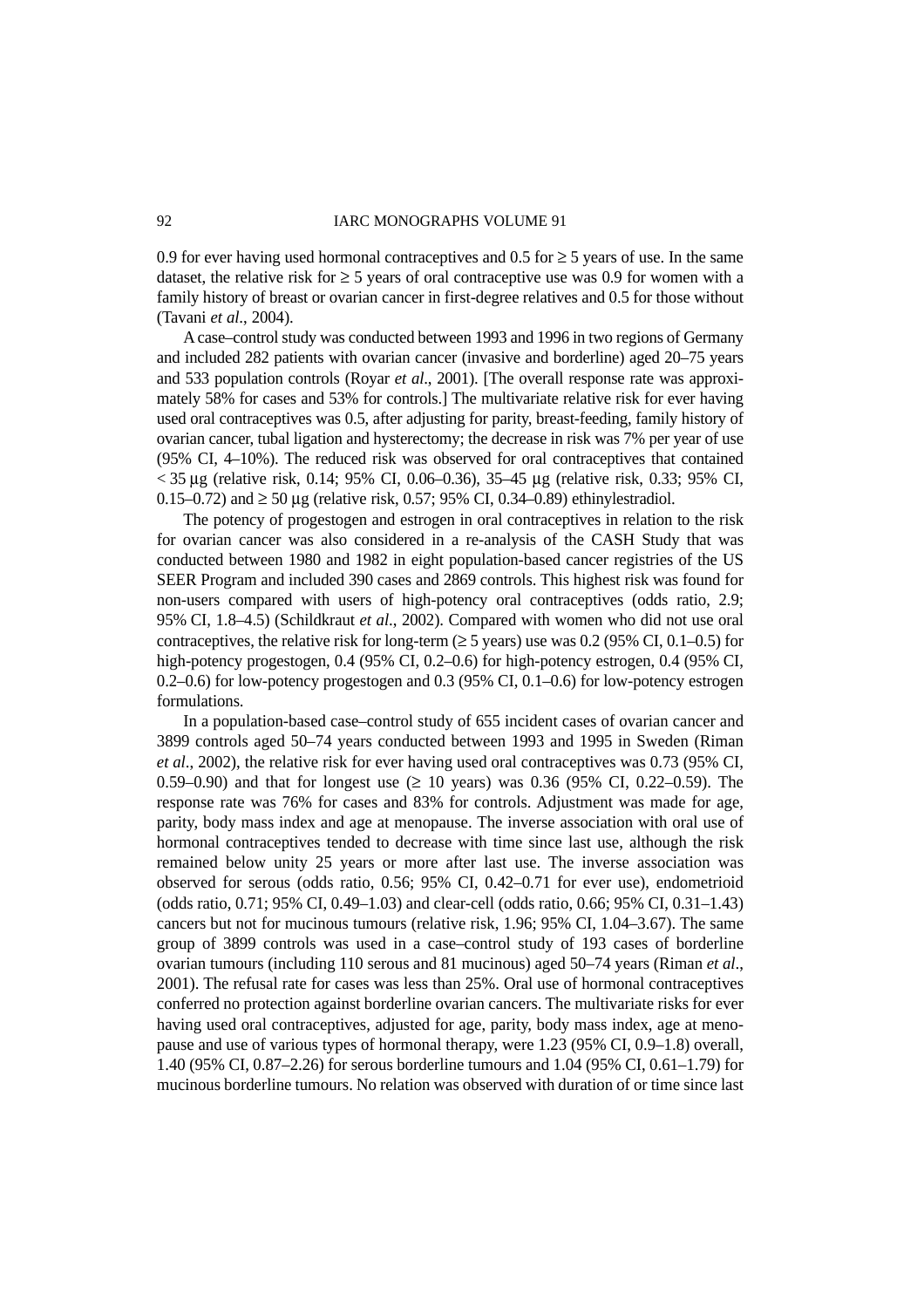use of oral contraceptives; the relative risk for  $\geq 10$  years of use was 1.16 (95% CI, 0.61– 2.10). [The apparent difference from other studies on borderline cancers may be related to the older age of these users.]

A multicentric case–control study conducted between 1993 and 1999 in Hawaii, HI, and Los Angeles, CA, USA, included 558 histologically confirmed ovarian epithelial cancers and 601 population controls (Tung *et al*., 2003). The participation rate was 62% for cases and 67% for controls. Adjustment was made for age, ethnicity, study site, education, pregnancy and tubal ligation. The relative risk for ever having used oral contraceptives was 0.6 (95% CI, 0.4–0.8) and that for  $> 5$  years of use was 0.4 (95% CI, 0.3–0.6). The inverse relation was similar for mucinous (relative risk, 0.5; 95% CI, 0.3–0.9) and non-mucinous (relative risk, 0.6; 95% CI, 0.4–0.8) neoplasms, as well as for invasive (relative risk, 0.6; 95% CI, 0.4–0.8) and borderline ovarian tumours (relative risk, 0.6; 95% CI, 0.4–1.0). The protection appeared to level off with time since last use, and no protective effect was evident 10 years or more after last use.

A population-based case–control study was conducted in 2000–01 in 22 counties of central California and included 256 ovarian cancer cases (182 invasive, 74 borderline) and 1122 controls who were frequency-matched on age and ethnicity (Mills *et al*., 2004). Compared with women who had never used oral contraceptives, the relative risks adjusted for age, race or ethnicity and breast-feeding were 0.89 (95% CI, 0.59–1.36) for  $\leq 1$  year of use, 0.82 (95% CI, 0.55–1.21) for 2–5 years of use, 0.62 (95% CI, 0.38–1.00) for 6–10 years of use and  $0.37$  (95% CI, 0.20–0.68) for  $> 10$  years of use. The results did not differ materially for invasive and borderline tumours, but the numbers were small.

A case–control study was conducted between 1992 and 1998 in Los Angeles County, CA, USA, on 477 cases of invasive ovarian epithelial cancer and 660 population controls aged 18–74 years (Pike *et al*., 2004). The participation rate was approximately 80% of cases and 70% of controls approached. Multivariate relative risks were adjusted for age, ethnicity, socioeconomic status, education, family history of ovarian cancer, tubal ligation, use of talc, nulliparity, age at last birth, menopausal status, age at menopause and type of hormonal therapy. Compared with women who had never used oral contraceptives, the relative risks were 1.00 (95% CI, 0.72–1.39) for < 5 years of use, 0.72 (95% CI, 0.46–1.13) for 5–9 years of use and 0.48 (95% CI, 0.23–0.78) for  $\geq 10$  years of use. The relative risk per year of use was 0.94 (95% CI, 0.91–0.97) overall and 0.88 (95% CI, 0.81–0.97) for high-estrogen/high-progestogen, 0.94 (95% CI, 0.88–1.00) for high-estrogen/low-progestogen, 0.66 (95% CI, 0.36–1.21) for low-estrogen/high-progestogen and 0.95 (95% CI, 0.92–0.99) for low-estrogen/low-progestogen preparations.

A collaborative re-analysis (Bosetti *et al.*, 2002) of use of oral contraceptives and risk for ovarian cancer was based on 2768 cases and 6274 controls from six studies conducted in three European countries (Greece, Italy and the United Kingdom; Tzonou *et al*., 1984; Booth *et al*., 1989; Polychronopoulou *et al*., 1993; Parazzini *et al*., 1994; Greggi *et al*., 2000; Chiaffarino *et al*., 2001). Adjustment was made for age and other sociodemographic factors, calendar year of interview, menopausal status and parity. The multivariate relative risk was 0.7 (95% CI, 0.6–0.8) for ever use and 0.4 (95% CI, 0.3–0.6) for longest use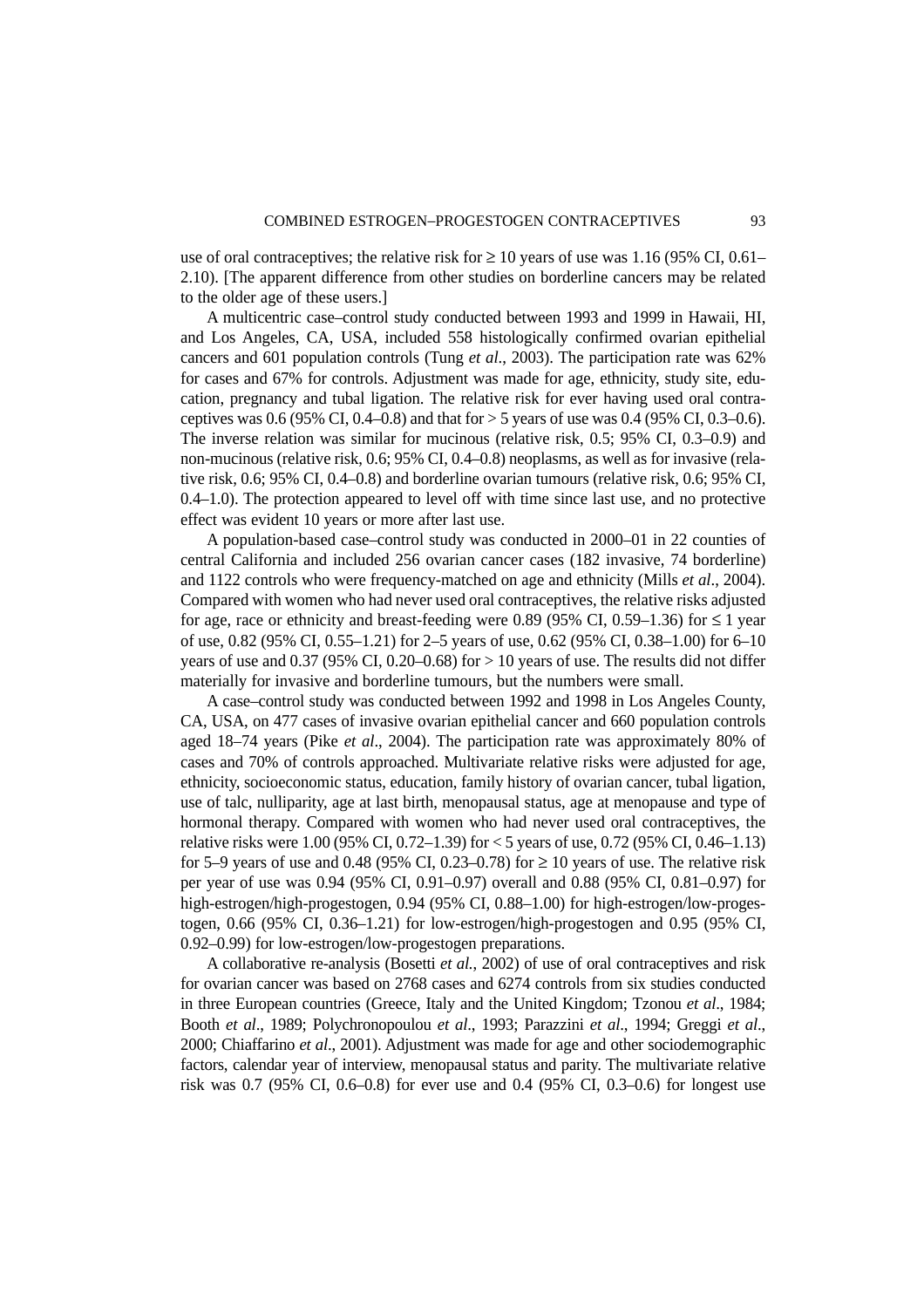$(\geq 5$  years), which corresponded to a decrease in risk of approximately 5% per year of use. The protective effect appeared to persist for at least 20 years after last use of oral contraceptives in the absence of any significant trend of decreasing risk with time since cessation of use.

Oral hormonal contraceptives are commonly used in the treatment of endometriosis. Data from four population-based case–control studies conducted in the USA between 1993 and 2001 were pooled to analyse risk factors for ovarian cancer in women with no endometriosis (Modugno *et al*., 2004). These included 2759 cases of ovarian cancer with no endometriosis, 184 cases with endometriosis, 1972 controls with no endometriosis and 177 controls with endometriosis. Multivariate relative risks were computed with adjustment for study centre, age and family history of ovarian cancer. Compared with women who had never used oral contraceptives, the relative risk was 0.58 (95% CI, 0.33–1.03) for  $<$  10 years and 0.21 (95% CI, 0.08–0.58) for  $\geq$  10 years of use among women with endometriosis and 0.70 (95% CI, 0.60–0.80) for < 10 years and 0.47 (95% CI, 0.37–0.61) for  $\geq$  10 years of use among women with no endometriosis.

# 2.4.4 *Case–control studies among breast cancer gene (BRCA1/2) carriers* (Table 14)

A study conducted in North America and Europe on 207 susceptible women with hereditary ovarian cancer (179 with *BRCA1* and 28 with *BRCA2* mutations) and 161 sister controls found a relative risk of 0.5 (95% CI, 0.3–0.8) for ever use of oral contraceptives; the risk decreased with increasing duration of use (relative risk, 0.4; 95% CI, 0.2–0.7 for > 6 years). Adjustment was made for geographical area of residence, year of birth, parity and age at first birth. The results were similar (relative risk, 0.4 for ever use and 0.3 for > 6 years of use) when the comparison was made with control carriers of *BRCA1* or *BRCA2* only (Narod *et al.*, 1998).

In a population-based case–control study from Israel (Modan *et al*., 2001), 240 cases of ovarian cancer with *BRCA1* or *BRCA2* mutations and 592 cases with no mutations were compared with 2257 controls. Oral use of hormonal contraceptives and duration of use were inversely related to the risk for ovarian cancer in women with no mutations, but not in those with *BRCA1* or *BRCA2* mutations. The relative risk for  $\geq$  5 years of use was 1.07 (95% CI, 0.63–1.83) in mutation carriers and 0.53 (95% CI, 0.34–0.84) in non-carriers.

In a case–control study of 36 *BRCA1*-carrier cases of ovarian cancer, 381 non-carrier cases and 568 population controls conducted between 1997 and 2001 in the San Francisco Bay Area, CA, USA (McGuire *et al*., 2004), the relative risk for ever having used oral contraceptives was 0.54 (95% CI, 0.26–1.13) among *BRCA1* mutation carriers and 0.55 (95% CI, 0.41–0.75) among non-carriers. The relative risk for use of  $\geq$  7 years was 0.22 (95% CI, 0.07–0.71) among *BRCA1* carriers and 0.43 (95% CI, 0.30–0.63) among noncarriers. The response rate was 75% among cases and 72% among controls. Adjustment was made for age, ethnicity and parity.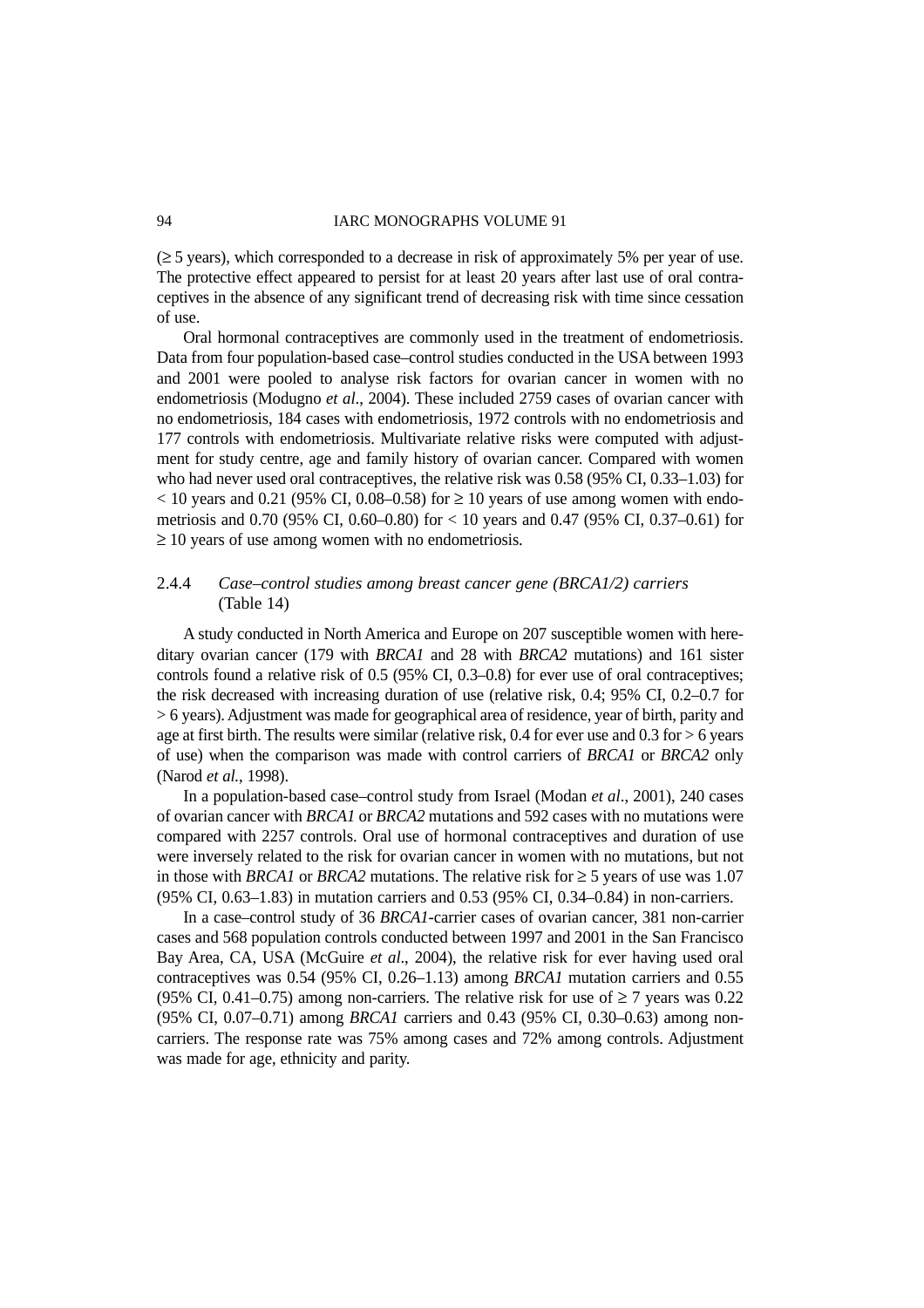**Table 14. Case–control studies on combined oral contraceptives and ovarian cancer among** *BRCA1/2* **carrier cases** 

| Reference, country                                                     | Type of                                   | Relative risk (95% CI)                                                          |                                                                                              |                                                                               |  |  |
|------------------------------------------------------------------------|-------------------------------------------|---------------------------------------------------------------------------------|----------------------------------------------------------------------------------------------|-------------------------------------------------------------------------------|--|--|
|                                                                        | study                                     | No. of cases (age in<br>years)                                                  | Ever use                                                                                     | Longest use<br>(duration)                                                     |  |  |
| Narod et al.<br>$(1998)$ , USA                                         | Hereditary<br>cancers                     | $207 \le 75$ ) with <i>BRCA1</i><br>$(179)$ or <i>BRCA2</i> $(28)$<br>mutations | $0.5(0.3-0.8)$                                                                               | $0.4(0.2-0.7)$<br>$($ > 6 years)                                              |  |  |
| Modan <i>et al</i><br>$(2001)$ , Israel                                | Population-<br>based                      | 240 with $BRCA1/2$<br>mutations                                                 | $1.1(0.7-1.9)$<br>$(0.1-1.9 \text{ years})$<br>$0.8(0.4-1.4)$<br>$(2.0 - 4.9 \text{ years})$ | $1.1(0.6-1.8)$<br>$(\geq 5$ years)                                            |  |  |
| McGuire et al.<br>$(2004)$ , USA                                       | Population-<br>based                      | 36 BRCA1 carriers<br>381 BRCA1 non-<br>carriers                                 | $0.5(0.3-1.1)$<br>$0.6(0.4-0.8)$                                                             | $0.2(0.1-0.7)$<br>$(≥ 7 \text{ years})$<br>$0.4(0.3-0.6)$<br>$(\geq 7$ years) |  |  |
| Whittemore <i>et al.</i><br>(2004), Australia<br>and United<br>Kingdom | Registry-<br>based<br>BRCA1/2<br>carriers | 147 with <i>BRCA1</i> or<br><i>BRCA2</i> mutations                              | $0.9(0.5-1.4)$                                                                               | $0.6(0.4-1.1)$<br>$(≥ 6 \text{ years})$                                       |  |  |

CI, confidence interval

A study based on registers of women with *BRCA1* or *BRCA2* germline mutations from Australia and the United Kingdom included 147 cases of ovarian cancer and 304 controls. The multivariate relative risk for ever having used oral contraceptives was 0.85 (95% CI, 0.53–1.4) and that for  $\geq 6$  years of use was 0.62 (95% CI, 0.35–1.1). Adjustment was made for study centre, parity and age. The continuous relative risk per year of use among users was 0.95 (95% CI, 0.91–0.99) (Whittemore *et al*., 2004).

# **2.5 Liver cancer**

The majority of primary liver cancers are hepatocellular carcinomas. The major risk factor for these cancers in areas of high incidence is chronic infection with hepatitis B (HBV) virus, but the continuing increase seen in low-risk western populations is due at least in part to the increasing prevalence of hepatitis C virus, which also causes hepatocellular carcinoma (IARC, 1994). Aflatoxin on mouldy food, liver cirrhosis, consumption of alcoholic beverages (IARC, 1988; Baan *et al.*, 2007) and tobacco smoking (IARC, 2004) are also important causes of this disease. Cholangiocarcinoma is less common than hepatocellular carcinoma, although it frequently occurs in parts of South-East Asia, and can be caused by infection with liver flukes (Parkin *et al*., 1991).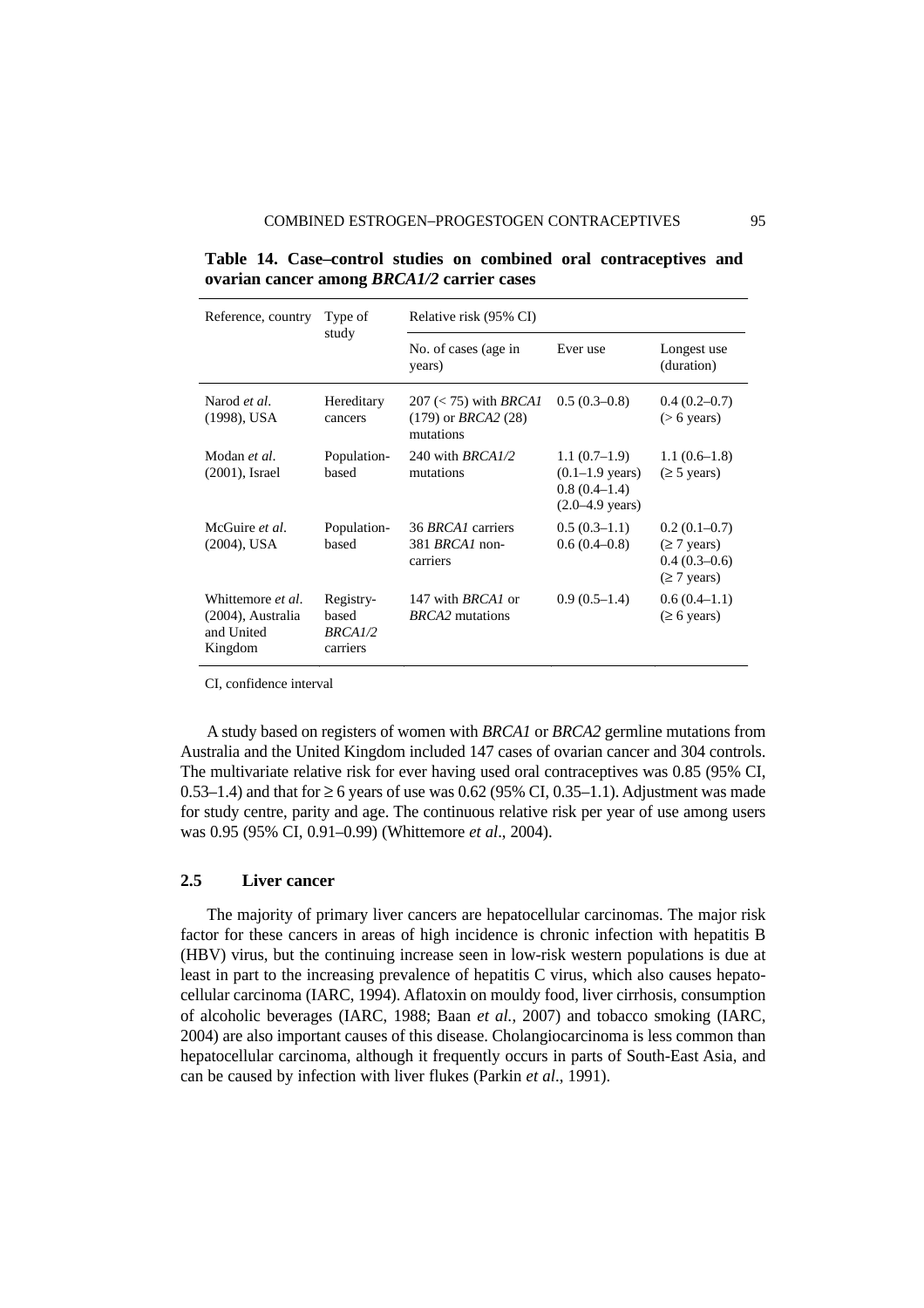### 2.5.1 *Descriptive studies*

Forman *et al.* (1983) analysed the rates of mortality from primary liver cancer among men and women in England and Wales between 1958 and 1981. The age-standardized death rate in women aged 20–39 years increased from 0.9 per million in 1970–75 to 1.8 per million in 1976–81 ( $p < 0.005$ ), whereas changes in death rates between these periods among women aged 40–54 years and among men were small and were not statistically significant. The authors suggested that the change was consistent with the idea that combined oral contraceptives caused some cases of liver cancer, but noted that no such trend was apparent in Australia, western Germany, the Netherlands or the USA — other countries where the use of combined oral contraceptives had been similar to that in England and Wales. In an analysis of subsequent secular trends in mortality in England and Wales, Mant and Vessey (1995) concluded that the rate of mortality from liver cancer had remained constant in age groups of women who had had major exposure to oral contraceptives, and Waetjen and Grimes (1996) found no evidence for an effect of the oral use of hormonal contraceptives on secular trends in death rates from liver cancer in Sweden or the USA.

### 2.5.2 *Cohort studies*

In the Nurses' Health Study in the USA, Colditz *et al*. (1994) studied a cohort of 121 700 female registered nurses aged 30–55 years in 1976 who were followed up for deaths until 1988. Women who reported angina, myocardial infarct, stroke or cancer at baseline were excluded, which left 116 755 women for follow-up. Of these, 55% reported having used combined oral contraceptives and 5% reported current use. Incidence rates with person–months of follow-up were used as the denominator and oral contraceptive use at recruitment as the exposure. The risks associated with any use of oral contraceptives relative to no use, adjusted for age, tobacco smoking, body mass index and follow-up interval, was 0.9 (95% CI, 0.8–1.0) for death from any cancer. Ten deaths from primary liver or biliary-tract cancer occurred during the 12 years of follow-up, two of which were among women who had used oral contraceptives, with a relative risk of 0.4 (95% CI, 0.1–2.4). No information was provided on infection with hepatitis viruses.

Hannaford *et al.* (1997) described the relationships between use of oral contraceptives and liver disease in two British prospective studies conducted by the Royal College of General Practitioners and the Oxford Family Planning Association. In the first study, 46 000 women, half of whom were using combined oral contraceptives, were recruited in 1968–69 and followed up until they changed their general practitioner or until 1995. Five cases of liver cancer were observed, comprising one hepatocellular carcinoma in a woman who had never used oral contraceptives, three cholangiocarcinomas in women who had formerly used oral contraceptives and one cholangiocarcinoma in a woman who had never used oral contraceptives. The risk for cholangiocarcinoma associated with former use of oral contraceptives in relation to no use was 3.2 (95% CI, 0.3–31). In a study of mortality in the same cohort after 25 years of follow-up, five deaths from liver cancer occurred among women who had used combined oral contraceptives and one in a woman who had never used them,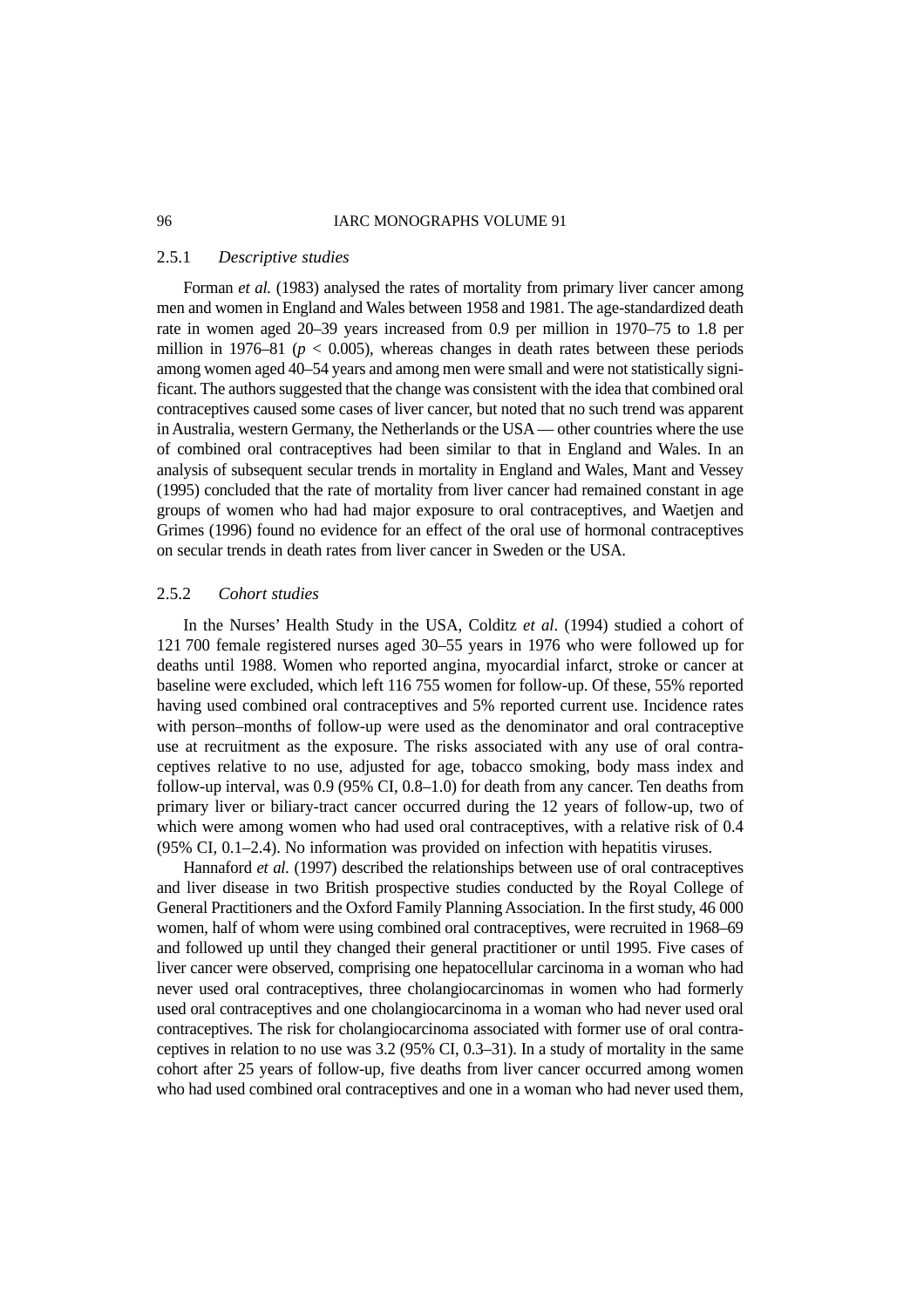to give a relative risk of 5.0 (95% CI, 0.6–43) (Beral *et al*., 1999). In the study of the Oxford Family Planning Association, 17 032 women were recruited between 1968 and 1974, and most were followed up until 1994. Three liver cancers were reported, comprising two hepatocellular carcinomas and one cholangiocarcinoma, all in women who had formerly used oral contraceptives. No information on infection with hepatitis viruses was provided.

### 2.5.3 *Case–control studies*

#### (*a*) *Benign neoplasms of the liver*

Edmondson *et al.* (1976) interviewed by telephone 34 of 42 eligible women who had undergone surgery for hepatocellular adenoma in Los Angeles, CA, USA, between 1955 and 1976. One age-matched friend control was interviewed for each case. Twenty-eight of the 34 (82%) cases and 19 of 34 (56%) controls had used oral contraceptives for more than 12 months. The risks relative to use of combined oral contraceptives for less than 12 months were 1.3 for 13–36 months of use, 5.0 for 61–84 months of use, 7.5 for 85–108 months of use and 25 for 109 months of use and longer.

Rooks *et al.* (1979) interviewed 79 of 89 eligible women aged 16–50 years in whom hepatocellular adenoma had been diagnosed between 1960 and 1976 at the Armed Forces Institute of Pathology, Washington DC, USA. Three age-matched neighbourhood controls were sought for each case, and 220 were interviewed. Seventy-two of the 79 (91%) cases and 99 of 220 (45%) controls had used oral contraceptives for more than 12 months. The risks relative to use of oral contraceptives for less than 12 months were 0.9 for 13–36 months of use, 1.16 for 37–60 months of use, 1.29 for 61–84 months of use and 5.03 for 85 months of use and longer.

Gemer *et al.* (2004) conducted a case–control study of liver haemangioma in women that included 40 cases diagnosed between 1995 and 2002 at the Barzilai Medical Centre, Ashkelon, Israel, and 109 control women with normal liver scans. The odds ratio for liver lesions was 1.2 (95% CI, 0.5–2.6) for women who had ever used oral contraceptives and 0.7 (95% CI, 0.2–3.0) for use within the last 2 years.

### (*b*) *Malignant tumours of the liver*

The studies on malignant tumours of the liver described below are summarized in Table 15.

Henderson *et al.* (1983b) studied women in Los Angeles County, CA, USA, in whom liver cancer had been diagnosed and confirmed histologically during 1975–80 when they were 18–39 years of age. Two neighbourhood controls were sought for each case and matched on age and ethnic group. Twelve cases of liver cancer were identified, and interviews were obtained with 11 of the patients: eight with hepatocellular carcinoma, one with a giant-cell carcinoma, one with a sclerosing duct-forming carcinoma and one with a papillary carcinoma. Four of 22 identified controls refused to be interviewed and were replaced, to give a response rate among those first selected of 82%; the true response rate was probably lower because the census information used to identify controls could not be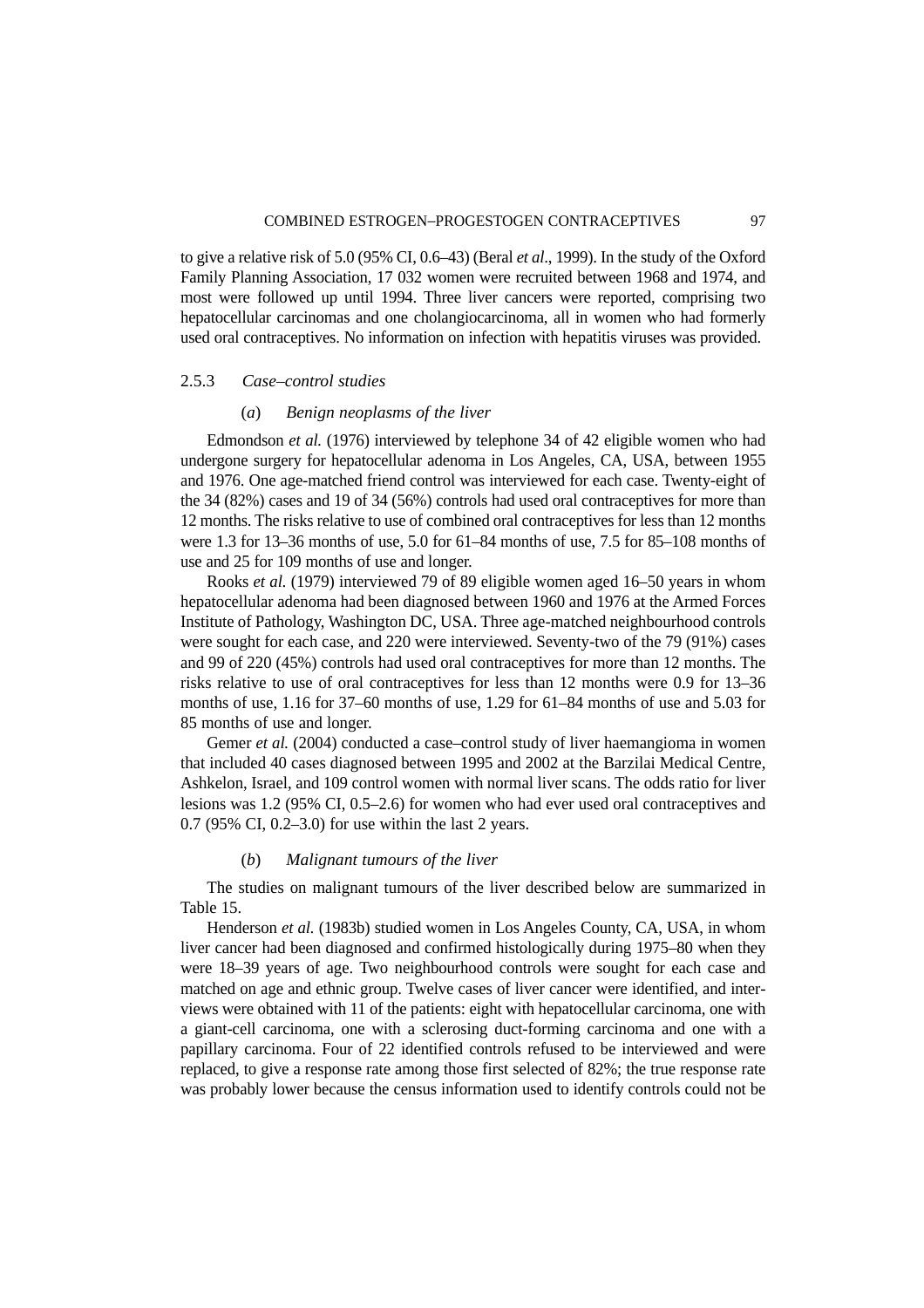|  |  |  | Table 15. Case–control studies of use of combined oral contraceptives and liver cancer |  |
|--|--|--|----------------------------------------------------------------------------------------|--|
|  |  |  |                                                                                        |  |
|  |  |  |                                                                                        |  |

| Reference, study area                                                                                              | Age (years)               | No. of<br>cases | No. of<br>controls | Odds ratio <sup>a</sup><br>$(95\% \text{ CI})$ | Comments                                                                                                                                                                            |
|--------------------------------------------------------------------------------------------------------------------|---------------------------|-----------------|--------------------|------------------------------------------------|-------------------------------------------------------------------------------------------------------------------------------------------------------------------------------------|
| Henderson et al. (1983b),<br>California, USA                                                                       | $18 - 39$                 | 11              | 22                 | $[7.0(0.7-71)]$                                |                                                                                                                                                                                     |
| Forman et al. (1986),<br><b>England and Wales</b>                                                                  | $20 - 44$                 | 30              | 147                | $3.8(1.0-14.6)$                                | Adjusted for age, year of birth                                                                                                                                                     |
| Neuberger et al. (1986),<br><b>United Kingdom</b>                                                                  | < 50                      | 26              | 1333               | $1.0(0.4-2.4)$                                 | Not adjusted for tobacco smoking or alcoholic<br>beverage consumption. Three cases are also included<br>in Forman et al. (1986).                                                    |
| Palmer et al. (1989), USA                                                                                          | $19 - 54$                 | 12              | 60                 | $[15(1.7-126)]$                                | No information on tobacco smoking                                                                                                                                                   |
| WHO Collaborative Study<br>(1989b), Chile, China,<br>Colombia, Israel, Kenya,<br>Nigeria, Philippines,<br>Thailand | $15 - 56$<br>(mean, 41.8) | 122             | 802                | $0.7(0.4-1.2)$                                 | Adjusted for alcoholic beverage consumption, number<br>of live births, occupation                                                                                                   |
| Kew et al. (1990), South<br>Africa                                                                                 | $15 - 54$                 | 46              | 92                 | $1.9(0.6-5.6)$                                 | No effect of alcoholic beverage or tobacco<br>consumption on risk estimates                                                                                                         |
| Vall Mayans et al. (1990),<br>Catalonia region, Spain                                                              | No age limits             | 29              | 57                 | $[4.7(1.1-20)]$                                | 86.5 % of cases had liver cirrhosis. Tobacco and<br>alcohol adjustment did not alter risk estimates.                                                                                |
| Yu et al. (1991), California,<br><b>USA</b>                                                                        | $18 - 74$                 | 25              | 58                 | $3.0(1.0-9.0)$                                 | Adjustment for tobacco and alcohol did not alter risk<br>estimates.                                                                                                                 |
| Hsing et al. (1992), USA                                                                                           | $25 - 49$                 | 72              | 549                | $1.6(0.6-2.6)$                                 |                                                                                                                                                                                     |
| Tavani et al. (1993), Italy                                                                                        | $28 - 60$                 | 43              | 194                | $2.6(1.0-7.0)$                                 | Adjusted for age, education, parity                                                                                                                                                 |
| <b>Collaborative MILTS</b><br>(1997), France, Germany,<br>Greece, Italy, Spain, United<br>Kingdom                  | < 65                      | 293             | 1779               | $0.8(0.5-1.0)$                                 | No association for duration of use, type of<br>formulation; significantly increased risk for $> 6$ years<br>of use in individuals with no hepatitis infection or<br>liver cirrhosis |
| Yu et al. (2003), Taiwan<br>(China)                                                                                | $\geq 35$                 | 218             | 729                | $0.75(0.44 - 1.28)$                            | No association for $\geq 2$ years' duration of use                                                                                                                                  |

CI, confidence interval; MILTS, Multicentre International Liver Tumour Study

<sup>a</sup> Odds ratios are given for never versus ever use of oral contraceptives.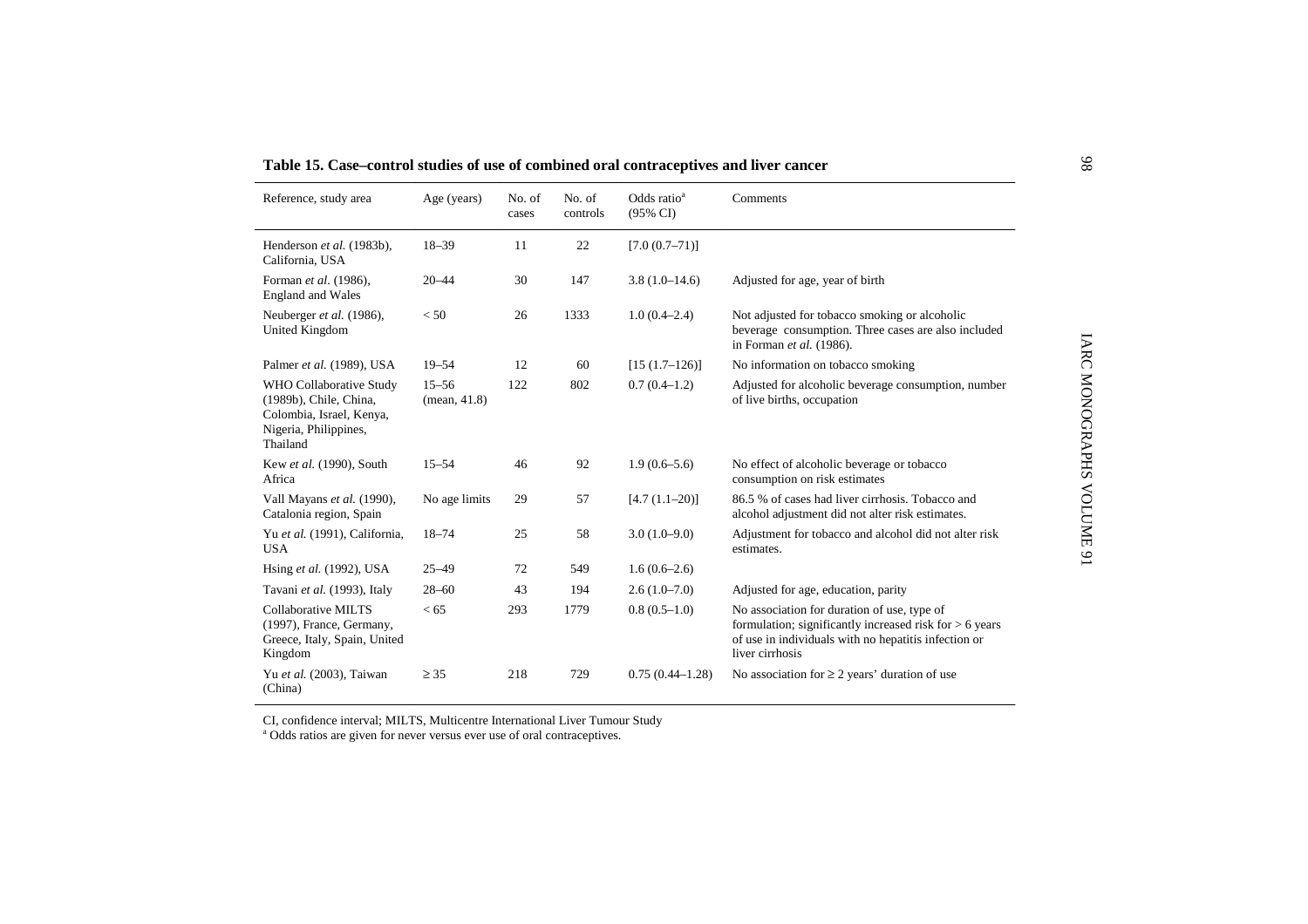obtained for 4.3% of the houses surveyed. None of the patients or controls reported a prior history of hepatitis or jaundice; none of the four cases had HBV surface antigens (HBsAg); none of the patients reported exposure to any known hepatotoxin, and there was no difference in the frequency of alcoholic beverage consumption between cases and controls. Tobacco smoking histories were not reported. Ten of the 11 patients (including seven of the eight cases of hepatocellular carcinoma) had used oral contraceptives, and the 11th had received hormone injections of an undetermined type; 13 of the 22 controls had used oral contraceptives. The average duration of use of oral contraceptives was 64.7 months for the patients and 27.1 months for the controls (one-sided matched  $p < 0.005$ ). [The relative risk for any use of oral contraceptives was 7.0 (95% CI, 0.7–71) for hepatocellular carcinoma and 6.9 (95% CI, 0.7–64) for all liver cancers (unmatched analyses).]

Forman *et al.* (1986) identified all women certified to have died from primary liver cancer at the age of 20–44 years in England and Wales between 1979 and 1982. Two controls were selected for each case from among women who had died from cancer of the kidney, cancer of the brain or acute myeloid leukaemia, and, for 1982 only, two further controls were selected for each case from among women who had died as a result of a road traffic accident. Information on exposure was obtained from a questionnaire sent to the general practitioners of cases for 46 of 85 (54.1%) potential cases and for 147 of 233 (63.1%) eligible controls. Eighteen of 30 (60%) cases had used oral contraceptives compared with 79 of 147 (54%) controls. Information on tobacco smoking and alcoholic beverage consumption was not available. The relative risks, adjusted for age and year of birth, were: for hepatocellular carcinoma, 3.8 for any use, 3.0 for < 4 years, 4.0 for 4–7 years and 20.1 for  $\geq$  8 years of use; for cholangiocarcinoma, 0.3 for any use, 0.1 for  $\lt$  4 years and 0.9 for ≥ 4 years of use. [The published risks were adjusted for age and year of birth, but CIs were not given. The unadjusted relative risks and 95% CIs, calculated from the published data, were: hepatocellular carcinoma, any use,  $3.2$  (95% CI,  $1.0-10$ );  $\lt$  4 years,  $2.4$  (95% CI, 0.7–8.5); 4–7 years, 3.6 (95% CI, 0.8–16); and  $\geq 8$  years, 13 (95% CI, 2.1–78); cholangiocarcinoma, any use, 0.3 (95% CI, 0.1–1.3); < 4 years, 0.2 (95% CI, 0.0–1.3); and  $\geq 4$  years, 0.7 (95% CI, 0.2–3.7).] There was no information on infection with hepatitis viruses. Three cases in this study were also included in the study of Neuberger *et al.* (1986), described below.

Neuberger *et al.* (1986) studied 26 women in whom hepatocellular carcinoma had been diagnosed and confirmed histologically in a non-cirrhotic liver when they were under the age of 50 years. The cases were referred from all over the United Kingdom to the Liver Unit at King's College School of Medicine and Dentistry, London, between 1976 and 1985. The controls were 1333 women who had been hospital controls in a case–control study of breast cancer and had been interviewed during 1976–80. The results were not adjusted for tobacco smoking or alcoholic beverage use. Eighteen of the 26 (69%) cases had taken hormonal contraceptives orally. The controls were used to calculate the expected numbers of cases for each duration of oral contraceptive use, within age and calendar groups. The expected number of women who had ever used oral contraceptives was 18.7, which gave a relative risk of 1.0 (95% CI, 0.4–2.4). The relative risks by duration of use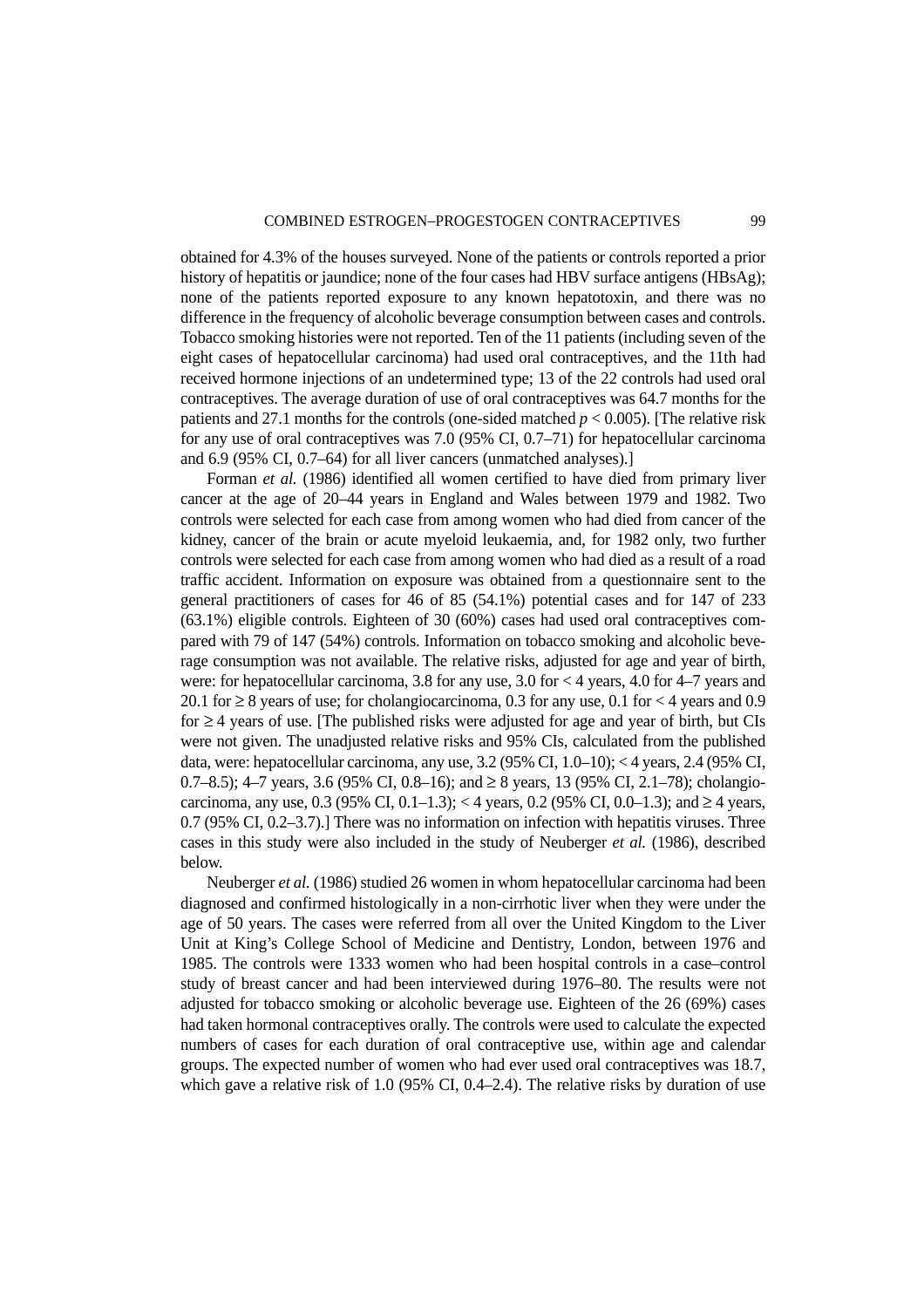were 0.3 (95% CI, 0.1–1.1) for < 4 years, 0.9 (95% CI, 0.3–3.4) for 4–7 years and 4.4 (95% CI, 1.5–13) for  $\geq$  8 years. None of the cases had HBsAg, but one had antisurface antibodies and three had anticore antibodies. Exclusion of these four cases changed the relative risks associated with oral contraceptive use to 1.5 (95% CI, 0.5–4.4) for any use, 0.5 (95% CI, 0.1–1.9) for  $<$  4 years, 1.5 (95% CI, 0.4–6.3) for 4–7 years and 7.2 (95% CI, 2.0–26) for  $\geq$  8 years. Three cases in this study were also included in the study of Forman *et al.* (1986), described above.

Palmer *et al.* (1989) conducted a hospital-based case–control study of women in whom liver cancer had been diagnosed when they were 19–54 years of age in five cities in the USA in 1977–85. They identified 12 cases of liver cancer, of which nine were hepatocellular carcinoma, two were cholangiocarcinoma and one was undetermined. None of the cases reported a history of hepatitis, nor was there mention in their hospital discharge summaries of HBV infection; liver cirrhosis was discovered at the time of surgery in one case of hepatocellular carcinoma. Five controls were selected for each case and matched on hospital, age and date of interview. Tobacco smoking status was not reported, but alcoholic beverage intake was similar in cases and controls. Eleven of the 12 cases (including eight of the nine cases of hepatocellular carcinoma) and 20 of the 60 controls had used oral contraceptives. The risk for hepatocellular carcinoma relative to women who had used oral contraceptives for < 2 years was 20 (95% CI, 2.0–190) for 2–4 years of use and 20 (95% CI, 1.6–250) for  $\geq$  5 years of use. [The unmatched relative risk for any use was 15 (95% CI, 1.7–126).]

The WHO Collaborative Study of Neoplasia and Steroid Contraceptives (1989) was a hospital-based case–control study conducted in eight countries between 1979 and 1986. A total of 168 eligible cases were identified; 122 (72.6%) of the diagnoses were confirmed, and these women were interviewed. Histological typing was available for 69 cases: 36 were hepatocellular carcinoma, 29 were cholangiocarcinoma, one was an adenocarcinoma and three were not specified. Controls were selected from among individuals admitted to the same hospitals as the cases with conditions not thought to be related to the use of oral contraceptives. The overall response rate of controls was 94.3%. Information on tobacco smoking was not collected; there was no statistically significant difference in alcoholic beverage consumption between cases and controls (17.2% of the cases and 26% of the controls had ever drunk alcoholic beverages). The finding that 25 of 122 cases (20.5%) and 216 of 802 controls (26.9%) had used oral contraceptives gave odds ratios, adjusted for number of live births and occupation, of 0.7 (95% CI, 0.4–1.2) for any use, 0.8 (95% CI, 0.4–1.5) for use of 1–12 months, 0.7 (95% CI, 0.3–1.7) for use of 13–36 months and 0.7 (95% CI, 0.3–1.7) for use of  $\geq$  37 months. The odds ratios for any use by histological subtype were 0.6 (95% CI, 0.2–1.6) for hepatocellular carcinoma, 1.2 (95% CI, 0.5–3.1) for cholangiocarcinoma and 0.5 (95% CI, 0.2–1.3) for a clinical diagnosis with no histological confirmation. Information on prior infection with hepatitis viruses was not collected, but all except one of the study centres were in countries with high rates of liver cancer where HBV infection is endemic.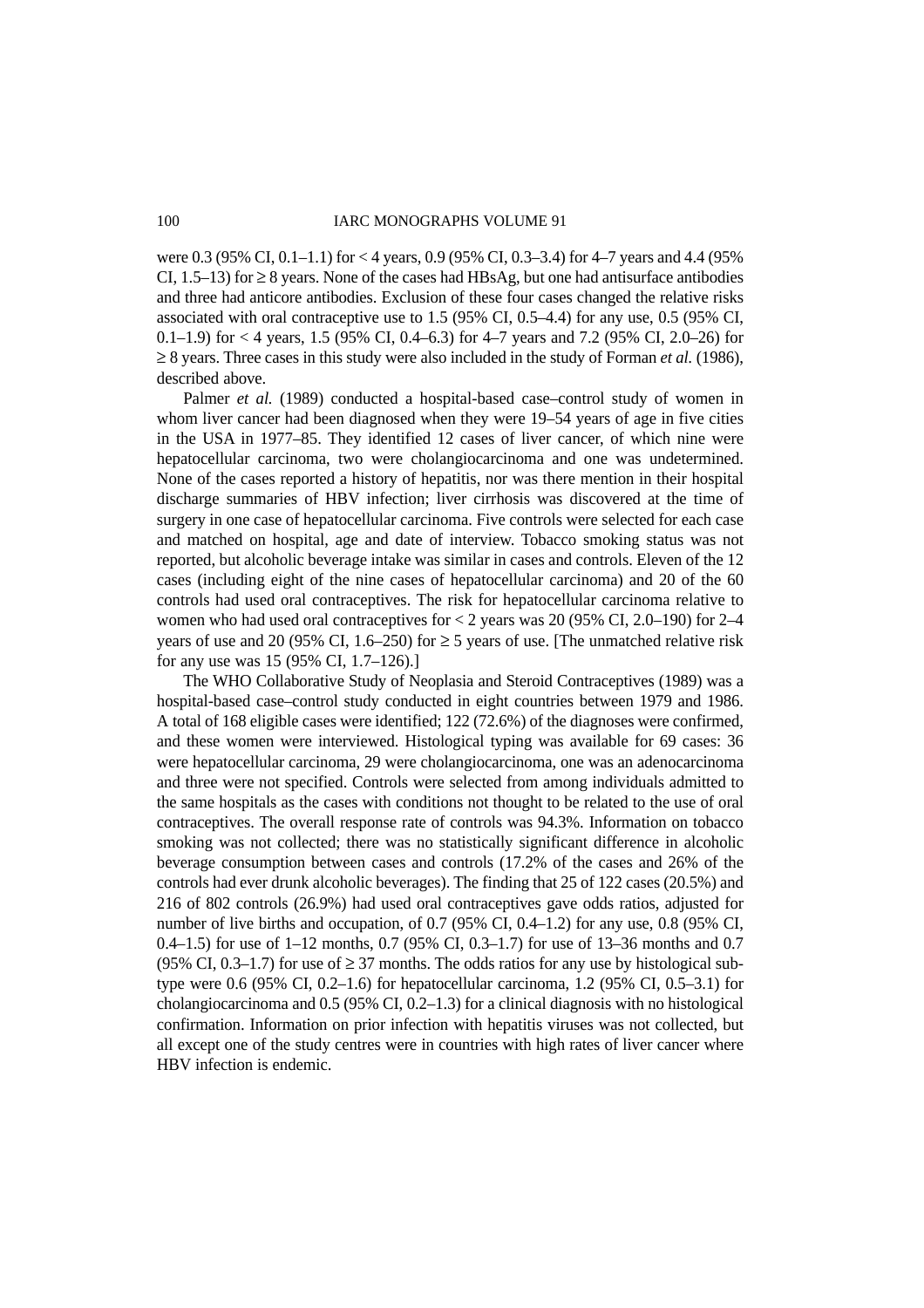Kew *et al.* (1990) conducted a hospital-based case–control study in Johannesburg, South Africa, among patients in whom histologically confirmed hepatocellular carcinoma had been diagnosed when they were aged 19–54 years. Two controls per case were selected and matched by age, race, tribe, rural or urban birth, hospital and ward. Patients with diseases in which contraceptive steroids might be causally implicated were not considered eligible as controls. Tobacco smoking and alcoholic beverage intake were associated with the risk for liver cancer, but inclusion of these variables in the analysis did not alter the results. Seven of 46 (15.2%) cases and eight of 92 (8.7%) controls had ever used oral contraceptives, to give an overall relative risk of 1.9 (95% CI, 0.6–5.6). The relative risks were 2.1 (95% CI, 0.4–11) for use of < 4 years, 2.0 (95% CI, 0.1–33.1) for use of 4–8 years and 1.5 (95% CI,  $0.3-7.2$ ) for use of  $> 8$  years. Nineteen of 46 cases were HBsAg-positive, 25 had evidence of past infection with HBV and two had never been infected. The odds ratio for hepatocellular carcinoma in HBsAg-negative patients who used contraceptive steroids of any type was  $0.4$  (95% CI, 0.2–1.0).

Vall Mayans *et al.* (1990) conducted a hospital-based case–control study in the Catalonia region of northeastern Spain, where 96 patients admitted to the Liver Unit of the University Hospital in Barcelona between 1986 and 1988 were identified, 74 of whom had histologically or cytologically confirmed hepatocellular carcinoma. Liver cirrhosis was present in 83 (86.5%) cases. For the 29 female cases, two controls were selected per case and matched on sex, age, hospital and time of admission. Patients with diagnoses related to the use of oral contraceptives were considered ineligible as controls. One control was excluded from the analysis because of later confirmation of liver cirrhosis. Serum from all patients was tested for HBsAg, antibody to hepatitis B core antigen and antibody to hepatitis surface antigen. All patients were interviewed, but the response rates were not given. Tobacco smoking was not associated with risk, and adjustment for alcoholic beverage intake did not alter the results. Six of 29 female cases (20.7%) and three of 57 female controls (5.3%) had used oral contraceptives [unmatched relative risk, 4.7 (95% CI, 1.1–20)]. Overall, 9.4% of cases and 2.1% of controls were HBsAg-positive, and all of the users of oral contraceptives were HBsAg-negative.

Yu *et al.* (1991) used a population-based cancer registry to identify cases of histologically confirmed hepatocellular carcinoma diagnosed in black or white non-Asian women aged 18–74 years resident in Los Angeles County, CA, USA, between 1984 and 1990. Two neighbourhood controls were sought for each case and matched on sex, year of birth and race. Adjustment for tobacco smoking and alcoholic beverage consumption did not alter the results. Thirteen of 25 (52%) cases and 18 of 58 (31%) controls had used oral contraceptives. The odds ratios were  $3.0$  (95% CI,  $1.0-9.0$ ) for any use,  $2.3$  (95% CI, 0.5–11) for use of  $\leq$  12 months, 1.7 (95% CI, 0.3–9.1) for use of 13–60 months and 5.5 (95% CI, 1.2–25) for use of  $\geq 61$  months. For the 11 cases who had formerly used oral contraceptives, the mean time since last use was 14.5 years. Seven cases had antibodies to one or more markers of hepatitis viral infection; when these cases were excluded, the association between the use of oral contraceptives and the risk for hepatocellular carcinoma became stronger.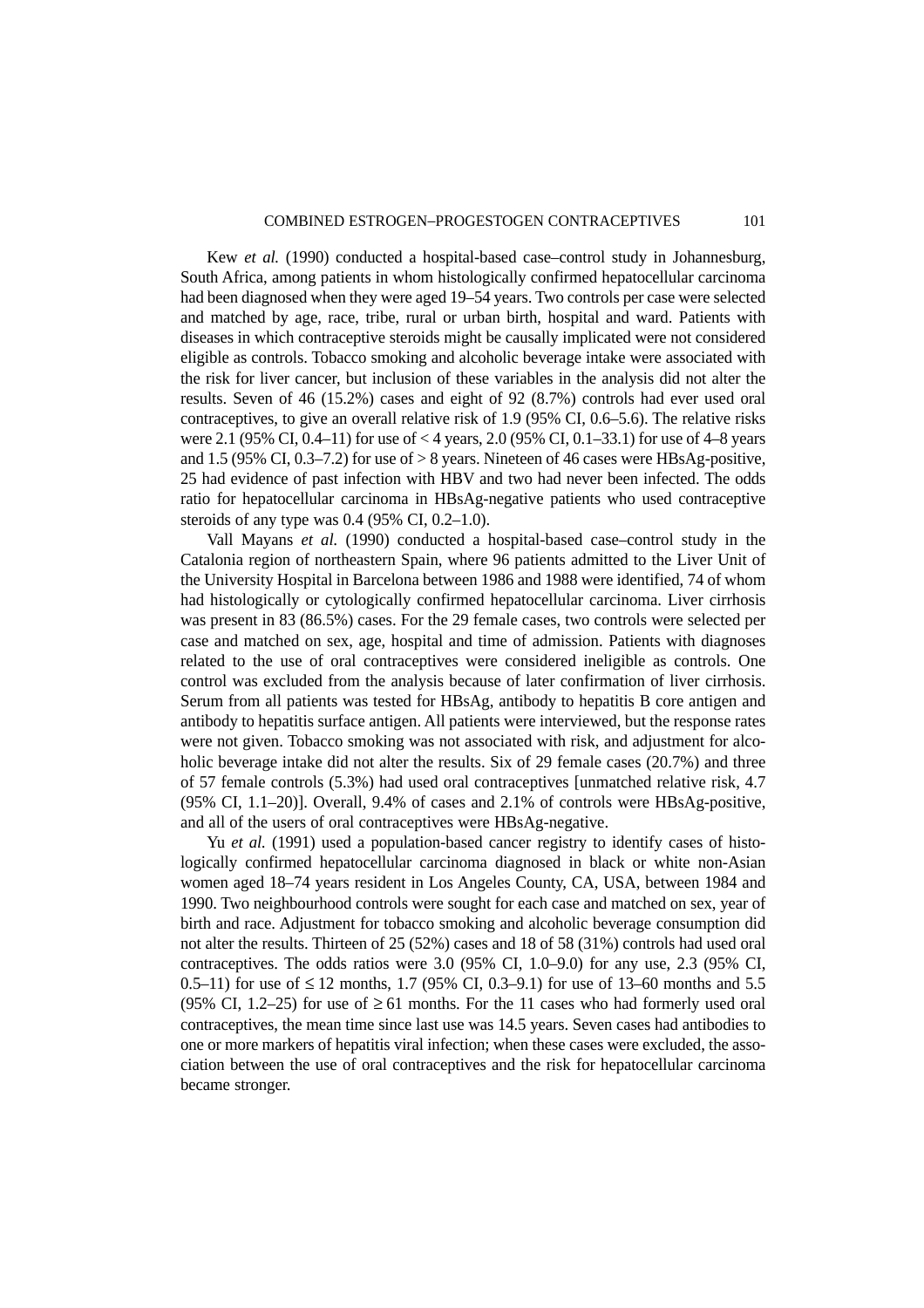Hsing *et al.* (1992) studied deaths from primary liver cancer among women aged 25–49 years in the USA (except the State of Oregon) in 1985 and in the National Mortality Followback Survey in 1986. The study included 98 cases for analysis, of which 76 were primary liver cancer and 22 were cholangiocarcinoma. Controls were selected from among women in the National Mortality Followback Study who had died in 1986 from causes other than liver cancer and whose next of kin returned the questionnaire. Potential controls with evidence of chronic liver disease or whose causes of death were thought to be associated with oral contraceptive use were excluded, which left 629 controls for analysis. The odds ratios were adjusted for tobacco smoking and alcoholic beverage use. For all subjects with complete data, 39 of 72 (54.2%) cases and 243 of 549 (44.3%) controls had ever used oral contraceptives; the odds ratios were 1.6 (95% CI, 0.9–2.6) for any use, 1.2 (95% CI, 0.6–2.4) for use of < 5 years, 2.0 (95% CI, 1.0–4.4) for use of 5–9 years and 2.0 (95% CI, 0.8–4.8) for use of  $\geq$  10 years. For subjects whose spouse or parent responded, the relative risks were 2.7 (95% CI, 1.4–5.3) for any use, 2.1 (95% CI, 0.9–4.6) for use of  $\lt$  5 years, 3.9 (95% CI, 1.6–9.6) for use of 5–9 years and 4.8 (95% CI, 1.7–14) for use of ≥ 10 years. When the four Asian cases and 10 controls from populations who were presumed to have a higher prevalence of HBV infection were excluded from the analysis, higher risk estimates were seen for any use  $(2.8; 95\% \text{ CI}, 1.4-5.5)$  and for long-term  $(\geq 10 \text{ years})$  use  $(5.2;$ 95% CI, 1.7–15). The relative risks for the 13 cases of cholangiocarcinoma were 0.8 (95% CI, 0.3–2.7) for any use, 0.5 (95% CI, 0.1–2.7) for  $\lt$  5 years of use, 0.6 (95% CI, 0.1–5.4) for 5–9 years of use and 3.3 (95% CI, 0.7–16) for ≥ 10 years of use.

Tavani *et al.* (1993) conducted a hospital-based case–control study of women who had histologically or serologically confirmed hepatocellular carcinoma diagnosed at the age of 28–73 years in the greater Milan area, Italy, between 1984 and 1992. Controls were women admitted to hospital for acute non-neoplastic diseases (37% traumas, 13% other orthopaedic disorders, 40% acute surgical conditions, 10% other). Since none of the women aged 60 years or over had ever used oral contraceptives, the analysis was restricted to women under that age. Nine of 43 (20.9%) cases and 21 of 194 (10.8%) controls had ever used oral contraceptives. The odds ratios, adjusted for age, education and parity, were 2.6 (95% CI, 1.0–7.0) for any use, 1.5 (95% CI, 0.5–5.0) for use of  $\leq$  5 years and 3.9 (95% CI, 0.6–25) for use of > 5 years. In relation to time since oral contraceptives were last used, the odds ratios were 1.1 (95% CI, 0.3–4.6) for  $\leq 10$  years and 4.3 (95% CI, 1.0–18) for  $> 10$  years. No information was available on infection with hepatitis viruses.

The Multicentre International Liver Tumour Study (Collaborative MILTS Project Team, 1997) included women who had hepatocellular carcinoma and were diagnosed before the age of 65 years between 1990 and 1996 in seven hospitals in Germany and one each in France, Greece, Italy, Spain and the United Kingdom. The diagnoses were based on histological examination or on imaging and increased α-fetoprotein concentration. An average of four controls was sought for each case: two general hospital controls without cancer, one hospital control with a diagnosis of an eligible tumour and one population control. The controls were frequency-matched for age, and living controls were obtained for cases who had died. Of the 368 eligible cases,  $317(86.1%)$  were included. Oral contraceptive use was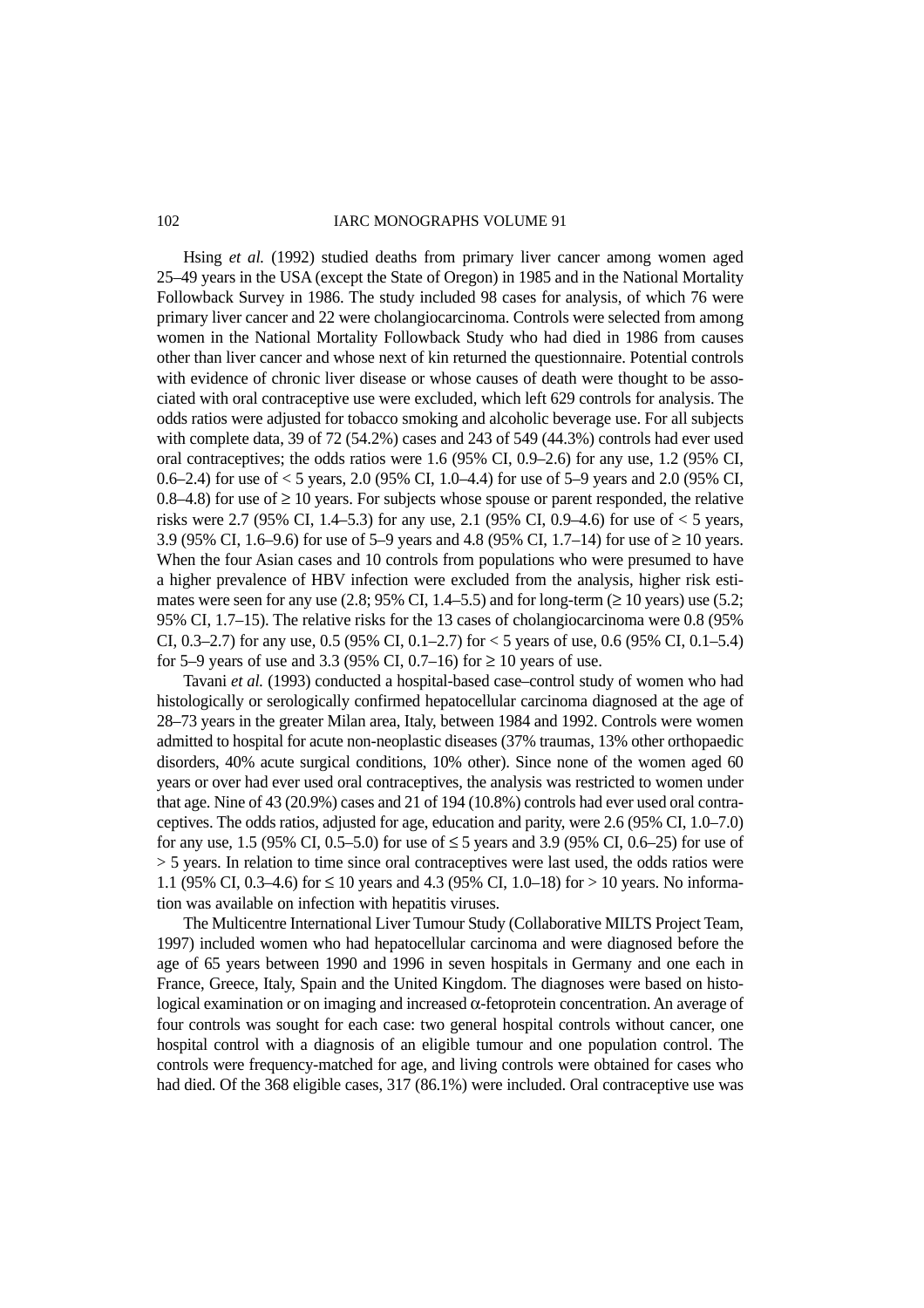reported for 148 of the 293 (50.5%) cases and 1086 of the 1779 (61.0%) controls. The odds ratio for any use of oral contraceptives was 0.8 (95% CI, 0.5–1.0); those by duration of use were 0.8 (95% CI, 0.5–1.3) for 1–2 years, 0.6 (95% CI, 0.3–1.1) for 3–5 years and 0.8 (95% CI, 0.5–1.1) for  $\geq 6$  years of use. For use of oral contraceptives that contained cyproterone acetate, the odds ratios were 0.9 (95% CI, 0.5–1.6) for any use, 0.9 (95% CI, 0.4–2.4) for use of 1–2 years, 0.9 (95% CI, 0.3–2.4) for use of 3–5 years and 0.9 (95% CI, 0.4–2.0) for use of  $\geq 6$  years. When the analysis was restricted to the 51 cases who had no liver cirrhosis or evidence of infection with hepatitis viruses, the odds ratios increased to 1.3 (95% CI, 0.4–4.0) for use of any oral contraceptives of  $1-2$  years, 1.8 (95% CI, 0.5–6.0) for use of 3–5 years and 2.8 (95% CI, 1.3–6.3) for use of ≥ 6 years.

Yu *et al.* (2003) conducted a multicentre case–control study on reproductive risk factors for hepatocellular carcinoma in women in Taiwan, China, where this disease is common. Cases were 218 women aged 35 years or over who had hepatocellular carcinoma and were recruited through four large hospitals; 729 controls were selected from first-degree or nonbiological relatives. Twenty cases (9.2%) and 110 (15%) controls had used oral contraceptives, to give an adjusted odds ratio of 0.75 (95% CI, 0.44–1.28) for ever having used and 0.38 (95% CI, 0.13–1.09) for more than 2 years of use of oral contraceptives.

### **2.6 Colorectal cancer**

Several studies have provided information on the use of combined oral contraceptives and the risk for colorectal cancer. The previous evaluation of exogenous hormones and risk for cancer reviewed four cohort and 10 case–control studies, none of which showed significantly elevated risks in women who used these preparations for any length of time (Tables 16 and 17). The relative risks were below unity for nine studies, and statistically significant in two (IARC, 1999).

Some aspects, however, remain undefined, including the risk related to duration and recency of use and more adequate allowance for confounding, which left the issue of a causal inference for the observed association open to discussion. This section reviews data on oral contraceptives and colorectal cancer that have been published since the last evaluation (IARC, 1999).

# 2.6.1 *Cohort studies*

In addition to the four cohort studies reviewed previously (IARC, 1999), four cohort studies have provided new data on the potential association between oral contraceptives and colorectal cancer (Table 16).

van Wayenburg *et al*. (2000) analysed the mortality from colorectal cancer according to several reproductive variables in the Diagnostisch Onderzoek Mammacarcinoom (DOM) cohort study, a population-based breast cancer screening programme in Utrecht, The Netherlands. Between 1974 and 1977, 14 697 women who lived in Utrecht were enrolled in the DOM study, and 12 239 women who attended the second screening visit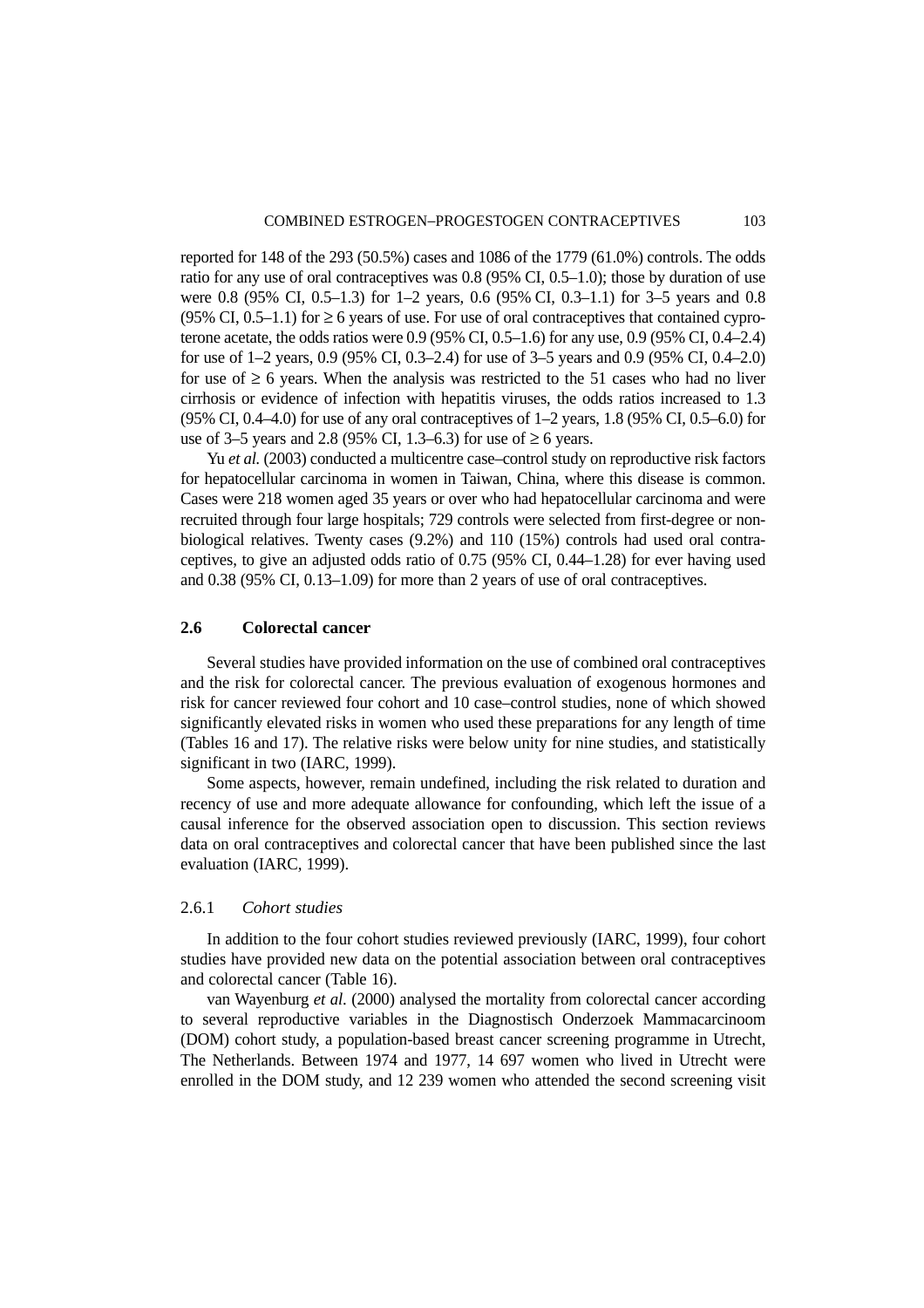| Reference<br>Country and<br>study                              | Population<br>$(follow-up)$ ;                | Relative risk (95% CI) (ever versus never users)               | Comments                                                                                                                  |                     |                   |                                                                                                                                                                                     |  |
|----------------------------------------------------------------|----------------------------------------------|----------------------------------------------------------------|---------------------------------------------------------------------------------------------------------------------------|---------------------|-------------------|-------------------------------------------------------------------------------------------------------------------------------------------------------------------------------------|--|
|                                                                |                                              | no. of cases/<br>deaths                                        | Colorectal                                                                                                                | Colon               | Rectum            |                                                                                                                                                                                     |  |
| Chute et al.<br>(1991):<br>Martinez et al.<br>(1997)           | <b>USA</b><br>Nurses'<br><b>Health Study</b> | 89 4 48<br>$(12 \text{ years})$ ;<br>501 cases                 | $0.84(0.69-1.02)$                                                                                                         | $0.64(0.40-1.02)$   | $0.76(0.49-1.18)$ | Adjusted for age, body mass index,<br>exercise, family history of cancer,<br>aspirin, alcohol, meat intake,<br>menstrual factors; significant<br>inverse trend with duration of use |  |
| Bostick et al.<br>(1994)                                       | Iowa State,<br><b>USA</b>                    | 35 215<br>$(4 \text{ years})$ ;<br>212 cases                   |                                                                                                                           | $1.0(0.7-1.4)$      |                   | Adjusted for age, height, parity,<br>caloric intake, vitamin intake                                                                                                                 |  |
| Troisi et al.<br>(1997)                                        | <b>USA</b><br><b>BCDDP</b>                   | 57 528<br>$(10 \text{ years})$ ;<br>95 cases                   | $1.0(0.7-1.4)$                                                                                                            |                     |                   | Adjusted for age only; adjustment<br>for education, body mass index did<br>not alter relative risk; no significant<br>effect with duration of use.                                  |  |
| Beral et al.<br>$(1999)$ ;<br>Hannaford &<br>Elliot $(2005)^a$ | United Kingdom<br><b>RCGP OCS</b>            | 46 000<br>$(25 \text{ years})$ ;<br>146 cases,<br>438 controls | $0.84(0.56 - 1.24)$<br>$<$ 5 years: 0.85 (0.52–1.38)<br>5–9 years: $0.75(0.44-1.30)$<br>$\geq$ 10 years: 0.97 (0.52–1.80) |                     |                   | Adjusted for social class, smoking,<br>parity, hormonal menopausal<br>therapy (age and length of follow-<br>up by matching)                                                         |  |
| van Wayenburg<br><i>et al.</i> (2000)                          | Netherlands<br><b>DOM Study</b>              | 10 671<br>$(18 \text{ years})$ ;<br>95 deaths                  | $0.68(0.21 - 2.21)$                                                                                                       |                     |                   | Adjusted for age at entry, age at<br>first birth, smoking, type of<br>menopause, socioeconomic status,<br>body mass index                                                           |  |
| Vessey et al.<br>(2003)                                        | United Kingdom<br><b>OPFA Study</b>          | 17 032<br>$(30 \text{ years})$ ;<br>46 deaths                  | $0.9(0.4-2.1)$                                                                                                            |                     |                   | Relative risk of death for use $< 24$<br>months versus never use; no trend<br>with duration of use; adjusted for<br>age, parity, social class, smoking                              |  |
| Rosenblatt<br>et al. (2004)                                    | Shanghai, China                              | 267 400<br>$(10 \text{ years})$ ;<br>655 cases                 |                                                                                                                           | $1.09(0.86 - 1.37)$ |                   | No trend with duration of use;<br>adjustment for age, parity                                                                                                                        |  |

BCDDP, Breast Cancer Detection Demonstration Project; CI, confidence interval; DOM, Diagnostich Onderzoek Mammacarcinoom; OFPA, Oxford Family Planning Association; RCGP OCS, Royal College of General Practitioners Oral Contraceptive Study <sup>a</sup> Nested case-control study within the RCGP OCS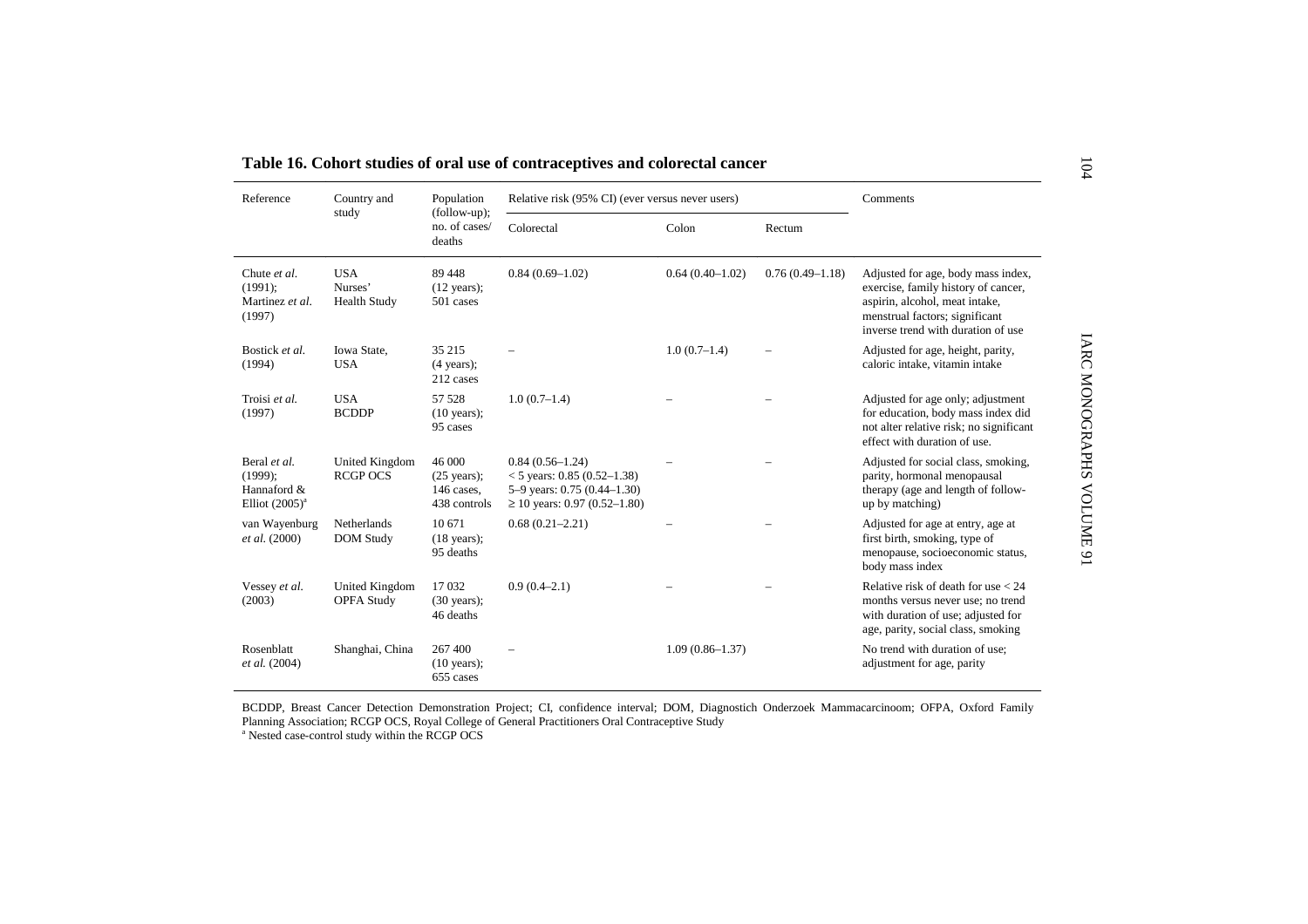were followed up over a median of 18 years. Few women in the cohort (5%) had ever used oral contraceptives and 95 women in the cohort died of colorectal cancer [number of deaths among exposed and unexposed not provided]. The relative risk for death from colorectal cancer was  $0.68$  (95% CI,  $0.21$ –2.21), after adjustment for age at entry, age at first birth, tobacco smoking habits, natural or artificial menopause, socioeconomic status and body mass index (analysis according to duration of use not presented).

The Oxford Family Planning Association study was based on 17 032 women, aged 25–39 years at entry, who were recruited between 1968 and 1974 from various family planning clinics in the United Kingdom (Vessey & Painter, 1995) and followed up for mortality until the end of 2000. A total of 889 deaths were noted during 479 400 woman– years of observation. Only 8% of the woman–years related to women aged 60 years or more; 16% represented current or recent (within 1 year) users of oral contraceptive and 33% related to women who had not used such contraceptives in the preceding 96 months. From the total mortality observed, 46 women died from colorectal cancer, 18 of whom had never and 28 had ever used oral contraceptives. The multivariate relative risks for mortality from colorectal cancer were 0.9 (95% CI,  $0.3-2.3$ ) for  $<$  4 years of oral contraceptive use, 1.1 (95% CI, 0.5–2.5) for 4–8 years of use and 0.8 (95% CI, 0.4–1.9) for > 8 years of use compared with no use. Adjustment was made for age, parity, social class and tobacco smoking (Vessey *et al*., 2003). [The relative risk for mortality from colorectal cancer was 0.90 (95% CI, 0.38–2.11) for ever versus never use, as computed by the Working Group.]

Rosenblatt *et al.* (2004) reported on a 10-year follow-up of 267 400 female textile workers at 519 factories in Shanghai, China, who were administered a questionnaire at enrolment into a randomized trial of breast self-examination between 1989 and 1991 and who were followed up until 2000. At the end of follow-up, 655 women had been diagnosed with incident colon cancer (563 who had never and 92 who had ever used oral contraceptives). The relative risk for colon cancer was 1.09 (95% CI, 0.86–1.37) for women who had ever used oral contraceptives (adjusted for age and parity), 0.97 (95% CI, 0.64–1.47) for  $<$  6 months of oral contraceptive use, 0.96 (95% CI, 0.67–1.38) for 7–24 months of use, 1.13 (95% CI, 0.65–1.97) for 25–36 months of use and 1.56 (95% CI, 1.01–2.40) for > 36 months of use ( $p$  for trend = 0.16).

Hannaford and Elliot (2005) conducted a nested case–control study within the Royal College of General Practitioners' Oral Contraceptive Cohort Study. This cohort included 46 000 women who were recruited in 1968–69 by general practitioners throughout the United Kingdom and were followed up for 25 years. This nested case–control study updated data from a previous report (Beral *et al*., 1999). In this analysis, 146 cases of fatal and non-fatal colorectal cancer [separate number of colon and rectal cases not given] and 438 controls matched by age and length of follow-up (three controls for each case) were identified. Of these, 76 cases and 247 controls had used oral contraceptives. The odds ratio for colorectal cancer, adjusted for social class, tobacco smoking, parity and use of hormonal therapy, was 0.84 (95% CI, 0.56–1.24). The reduction in risk was greater but not significant among current users (odds ratio, 0.38; 95% CI, 0.11–1.32) than among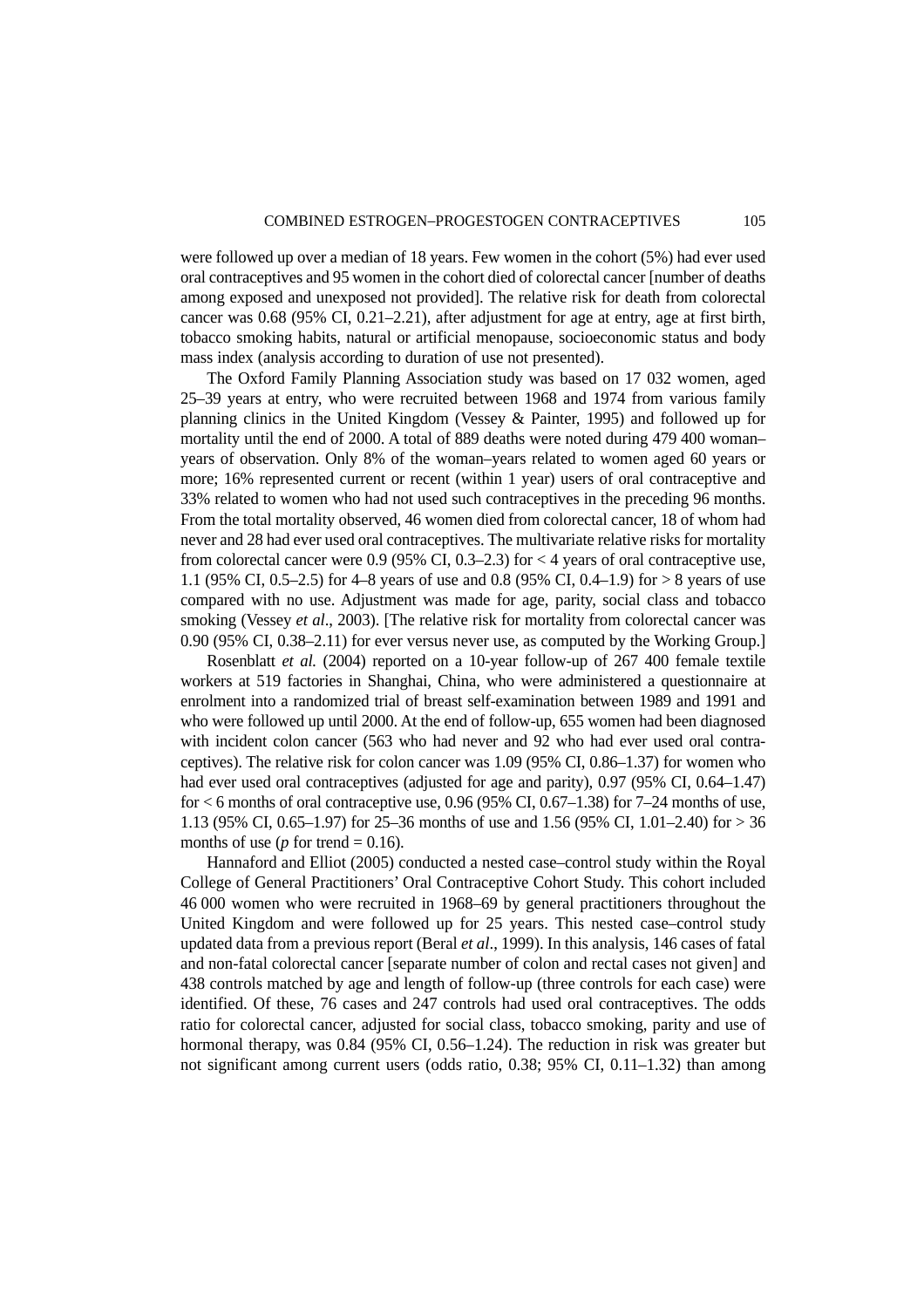former users (odds ratio, 0.89; 95% CI, 0.59–1.31). The trend in risk by duration of use was not significant and no clear trend with time since last or first use was observed.

# 2.6.2 *Case–control studies*

In addition to the 10 case–control studies reviewed in the last evaluation (IARC, 1999), three case–control studies on the use of oral contraceptives and colorectal cancer have been published (Table 17).

Kampman *et al*. (1994) conducted a population-based case–control study of 102 women who had incident colon cancer and 123 controls in the Netherlands. Of these, 46 cases and 58 controls had ever used oral contraceptives, which gave an odds ratio for colon cancer of 0.97 (95% CI, 0.46–2.03). Adjustment was made for age, urbanization grade, energy intake, energy-adjusted intake of fat, carbohydrate, dietary fibre and vitamin C, cholecystectomy, family history of colon cancer and socioeconomic level. [Estimates for duration of use and time since first and last use were not provided.]

Levi *et al*. (2003) conducted a hospital-based case–control study of 131 women who had incident colorectal cancer (71 colon cancers, 60 rectal cancers) and 373 control women in the Swiss Canton of Vaud. Of these, 14 cases and 65 controls had ever used oral contraceptives, to give an odds ratio of 0.8 (95% CI, 0.4–1.7) [separate odds ratios for colon and rectal cancers were not given]. Adjustment was made for age, education, family history of colorectal cancer, parity, fibre intake and physical activity. There was no consistent relation with duration of or time since first or last use (most odds ratios were non-significantly below unity).

Nichols *et al*. (2005) conducted a population-based case–control study in the State of Wisconsin, USA, of 1488 women aged 20–74 years who had incident colorectal (1122 colon, 366 rectal) cancer and were enrolled in either 1988–91 or 1997–2001. Of these women, 426 cases and 1968 controls had ever used combined oral contraceptives, which gave an odds ratio for colorectal cancer of 0.89 (95% CI, 0.75–1.06). The odds ratio was conditional on age and date of enrolment and was adjusted for family history of colorectal cancer, body mass index, education, screening, tobacco smoking, use of hormonal therapy and age at first birth. The odds ratio for colon cancer was 0.87 (95% CI, 0.72–1.06), conditional on age and date of enrolment, and adjusted for family history of colorectal cancer, body mass index, education, screening, tobacco smoking, use of hormonal therapy, age at first birth, alcoholic beverage consumption and menopausal status; that for rectal cancer was 0.87 (95% CI, 0.65–1.17), conditional on age and date of enrolment, and adjusted for family history of colorectal cancer, physical activity, education, screening, smoking and use of hormonal therapy. No pattern in risk was seen according to duration of use or age at starting use. Recency of use was not related to risk for colon cancer. Among women who had rectal cancer, a reduction in risk was seen (odds ratio, 0.53; 95% CI, 0.28–1.00) in the category of most recent (i.e. < 14 years) oral contraceptive use.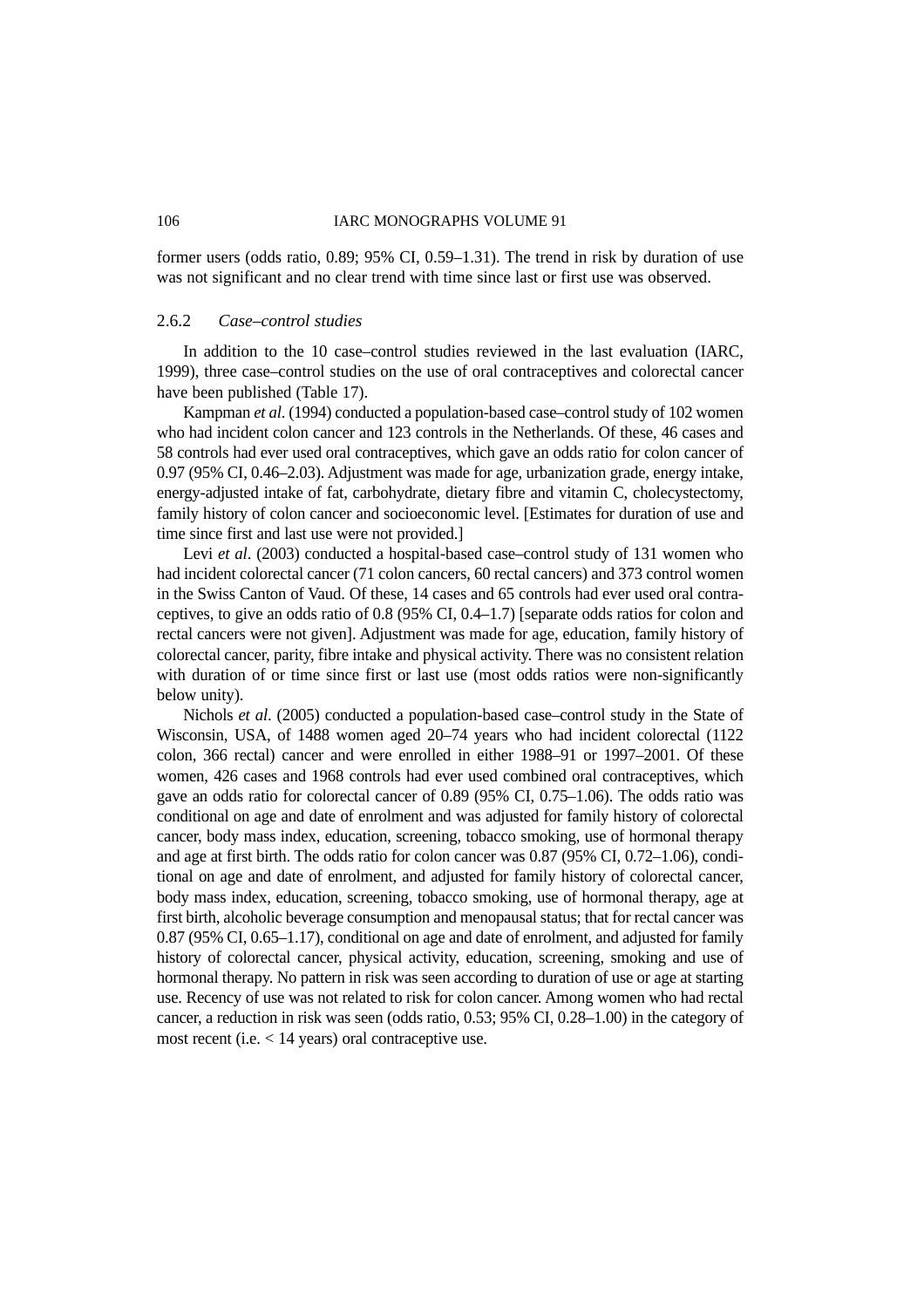| Reference                           | Country and                                 | Cases:   |                                                                     | Relative risk (95% CI) (ever versus never users)                    | Comments                                           |                                                                                                                          |
|-------------------------------------|---------------------------------------------|----------|---------------------------------------------------------------------|---------------------------------------------------------------------|----------------------------------------------------|--------------------------------------------------------------------------------------------------------------------------|
|                                     | study                                       | controls | Colorectal                                                          | Colon                                                               | Rectum                                             |                                                                                                                          |
| Weiss et al.<br>(1981b)             | Washington<br>State, USA                    | 143:707  | $\leq$ 5 years:<br>$1.3(0.5-3.1)$<br>$> 5$ years:<br>$2.0(0.7-5.2)$ | 1.0                                                                 | 2.6 ( $p = 0.09$ )                                 | Adjusted for age; no significant trends<br>with duration of use                                                          |
| Potter &<br>McMichael<br>(1983)     | Adelaide,<br>Australia                      | 155:311  |                                                                     | $0.5(0.3-1.2)$                                                      | $0.7(0.3-1.8)$                                     | Adjusted for reproductive variables;<br>inverse trend with duration of use                                               |
| Furner et al.<br>(1989)             | Chicago,<br><b>USA</b>                      | 90:208   | $0.6(0.3-1.3)$                                                      |                                                                     |                                                    | Unadjusted                                                                                                               |
| Kune <i>et al.</i><br>(1990)        | Melbourne,<br>Australia                     | 190:200  |                                                                     | $1.2(0.6-2.6)$                                                      | $2.04(1.0-4.1)$                                    | Adjusted for age, parity, age at first<br>child; no significant trend with<br>duration of use                            |
| Peters <i>et al.</i><br>(1990)      | Los Angeles,<br><b>USA</b>                  | 327:327  |                                                                     | $<$ 5 years:<br>$1.0(0.6-1.8)$<br>$\geq$ 5 years:<br>$1.1(0.4-2.9)$ |                                                    | Family history of cancer, parity,<br>exercise, fat, alcohol, calcium intake;<br>no effect of duration of use             |
| Franceschi<br><i>et al.</i> (1991b) | Northeastern<br>Italy                       | 89:148   | $0.2(0.0-2.0)$                                                      |                                                                     |                                                    | Unadjusted; only 1 case and 9 controls<br>had ever used oral contraceptives.                                             |
| Wu-Williams<br><i>et al.</i> (1991) | North<br>America<br>(NAm) and<br>China (Ch) | 395:1112 |                                                                     | NAm:<br>1.2 ( $p = 0.67$ )<br>Ch:<br>$0.55 (p = 0.27)$              | NAm:<br>$0.4(p = 0.04)$<br>Ch:<br>$0.7 (p = 0.34)$ | Unadjusted (but unaltered by exercise,<br>saturated fat, duration of residence in<br>NAm); no trend with duration of use |
| Jacobs et al.<br>(1994)             | Seattle, USA                                | 193:194  |                                                                     | $1.2(0.70-1.90)$                                                    |                                                    | Adjusted for age, age at birth of first<br>birth, vitamin intake; no trend with<br>duration of use                       |

# **Table 17. Case–control studies of use of oral contraceptives and colorectal cancer**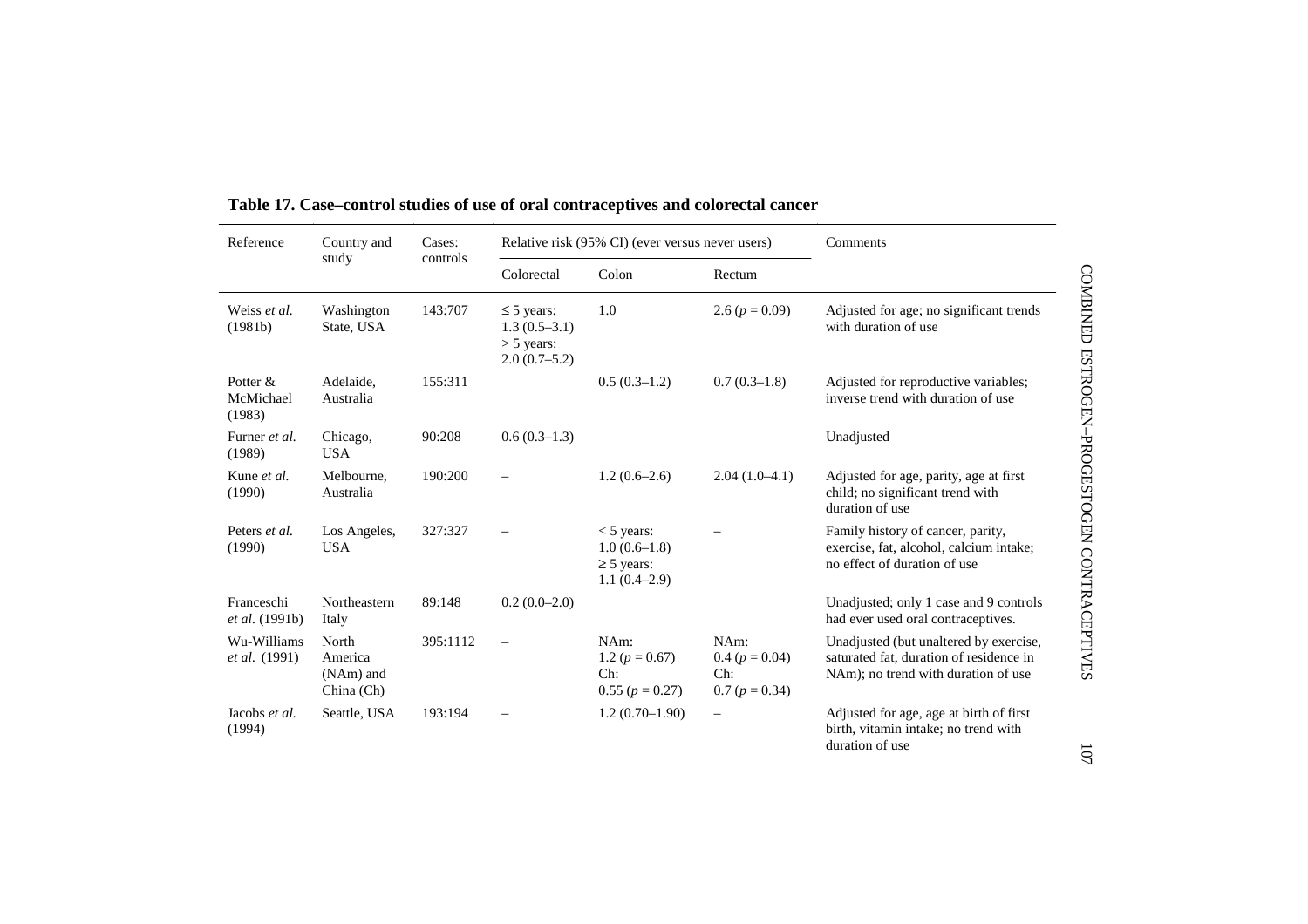|  |  |  |  | Table 17 (contd) |  |
|--|--|--|--|------------------|--|
|--|--|--|--|------------------|--|

| Reference<br>Country and<br>study |                                   | Cases:    |                        | Relative risk (95% CI) (ever versus never users)                                      |                     | Comments                                                                                                                                                                                                                                                                           |
|-----------------------------------|-----------------------------------|-----------|------------------------|---------------------------------------------------------------------------------------|---------------------|------------------------------------------------------------------------------------------------------------------------------------------------------------------------------------------------------------------------------------------------------------------------------------|
|                                   |                                   | controls  | Colorectal             | Colon                                                                                 | Rectum              |                                                                                                                                                                                                                                                                                    |
| Kampman<br>et al. (1994)          | The<br>Netherlands                | 102:123   |                        | $0.97(0.46 - 2.03)$                                                                   |                     | Adjusted for age, urbanization,<br>cholecystectomy, socio-economic<br>level, colon cancer, family history,<br>dietary habits                                                                                                                                                       |
| Kampman<br><i>et al.</i> (1997)   | <b>USA, KPMCP</b>                 | 894:1120  |                        | $0.86(0.67-1.10)$                                                                     |                     | Adjusted for age, cancer family<br>history, aspirin, caloric intake,<br>hormonal menopausal therapy, exercise                                                                                                                                                                      |
| Fernandez<br>et al. (1998)        | Italy                             | 1232:2793 | $0.6(0.5-0.9)$         | $0.7(0.5-0.9)$                                                                        | $0.7(0.5-1.1)$      | Adjusted for age, education, family<br>history of cancer, body mass index,<br>estrogen replacement therapy, energy<br>intake; no effect with duration of use;<br>stronger protection in recent users                                                                               |
| Levi et al.<br>(2003)             | Canton of<br>Vaud,<br>Switzerland | 131:373   |                        | $0.8(0.4-1.7)$<br>$\leq$ 5 years:<br>$0.7(0.2-2.4)$<br>$>$ 5 years:<br>$0.9(0.4-2.0)$ |                     | Adjusted for age, education, family<br>history of colorectal cancer, parity,<br>fibre intake, physical activity; no trend<br>with duration, time since first or last<br>use                                                                                                        |
| Nichols et al.<br>(2005)          | Wisconsin<br>State, USA           | 1488:4297 | $0.89(0.75 -$<br>1.06) | $0.87(0.72 - 1.06)$                                                                   | $0.87(0.65 - 1.17)$ | Adjusted for age, study enrollment,<br>family history of colorectal cancer,<br>body mass index, education, screening,<br>smoking, hormonal menopausal<br>therapy, alcohol, age at first birth;<br>no effect with duration of use; greater<br>reduced risk in recent users (rectal) |

CI, confidence interval; KPMCP, Kaiser Permanente Medical Care Program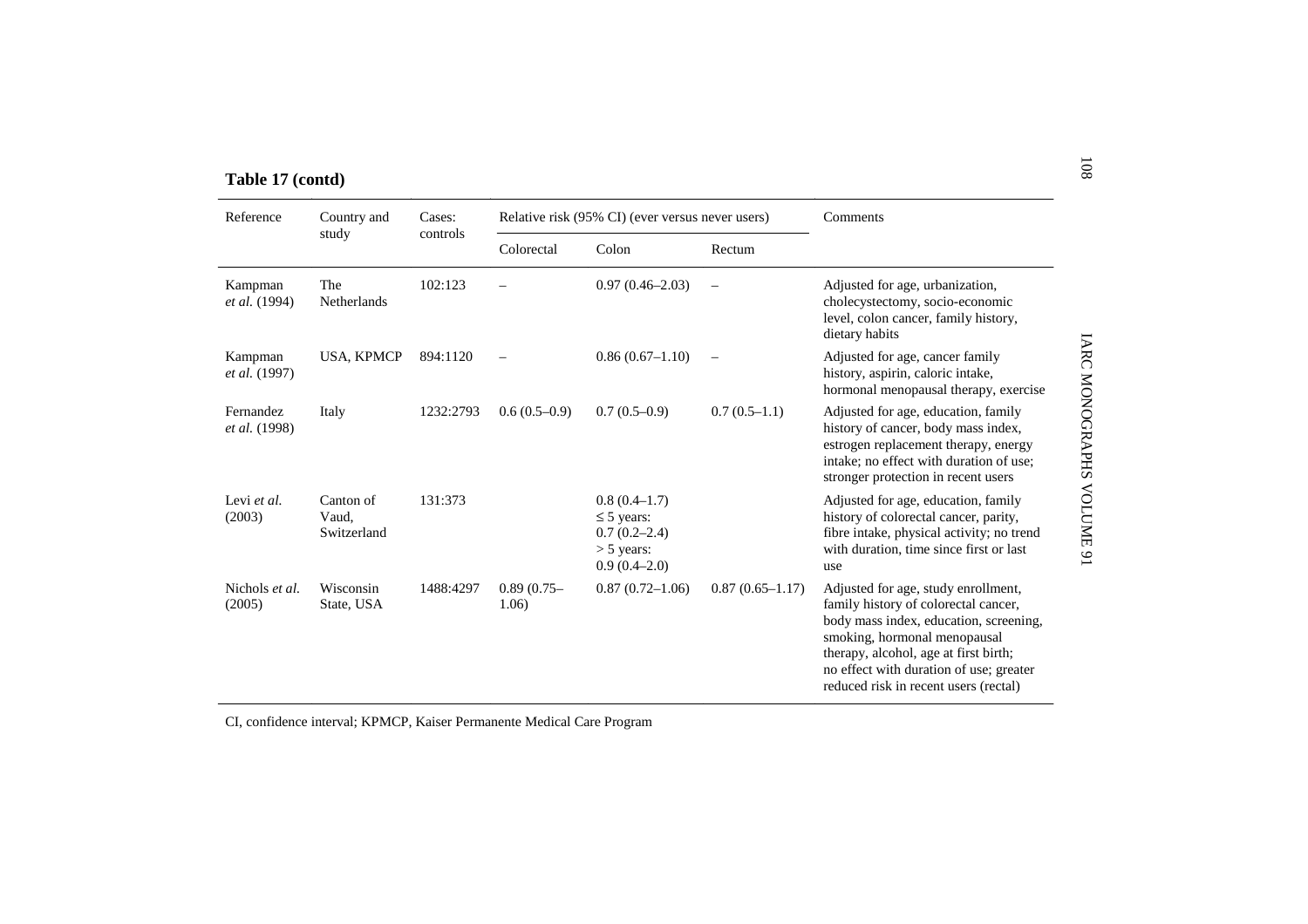#### COMBINED ESTROGEN−PROGESTOGEN CONTRACEPTIVES 109

### **2.7 Cutaneous malignant melanoma**

The previous evaluation (IARC, 1999) omitted several studies and contained inaccuracies in the reporting of some results. The four cohort and 18 case–control studies of oral contraceptive use and cutaneous melanoma have therefore been re-assessed.

#### 2.7.1 *Cohort studies* (Table 18)

Beral *et al.* (1977) and Ramcharan *et al.* (1981) first reported on a study of oral contraceptive use and cutaneous melanoma that comprised a cohort and a case–control component. Cohort data were derived from a prospective study on non-contraceptive effects of oral contraceptive use among 17 942 women aged 17–59 years at baseline, who were members of the Kaiser Permanente Health Plan, California, USA. Between 1968 and 1976, 22 cases of melanoma were found; eight had never used oral contraceptives, eight had used oral contraceptives for less than 4 years and six had used them for 4 years or more.

In the United Kingdom, 17 032 white married women aged 25–39 years were recruited between 1968 and 1974 at 17 family planning clinics within the framework of a study by the Oxford Family Planning Association (Adam *et al*., 1981; Hannaford *et al*., 1991). On entry, 56% of women were taking oral contraceptives, 25% were using a diaphragm and 19% were using an intrauterine device. Since each woman's oral contraceptive status could change during the course of the study, users of these preparations may have contributed periods of observation as either current or former users. After 266 866 woman–years of follow-up, 32 new cases of cutaneous malignant melanoma were recorded, 17 of which occurred among women who had ever used oral contraceptives (relative risk, 0.8; 95% CI, 0.4–1.8). None of the rates observed in any category of duration of use was materially different from that seen in women who had never used these preparations. The relative risks, adjusted for age, parity, social class and tobacco smoking, were 0.6 (95% CI, 0.2–1.6) for < 5 years of use, 1.0 (95% CI, 0.4–2.6) for 5–9 years of use and 1.0 (95% CI, 0.2–3.1) for  $\geq$  10 years of use. There was no relationship between time since cessation of use of oral contraceptives and the risk for cutaneous malignant melanoma, and none of the formulations resulted in a specific pattern of risk.

In the United Kingdom, 1400 general practitioners recruited 23 000 women who were using oral contraceptives and an equal number of age-matched women who had never used them between 1968 and 1969 within the framework of the study of the Royal College of General Practitioners (Kay, 1981; Hannaford *et al*., 1991). After 482 083 woman–years of follow-up, 58 new cases of cutaneous malignant melanoma had been recorded, 31 of which occurred among women who had ever used combined oral contraceptives; the relative risk, adjusted for age, parity, social class and tobacco smoking, was 0.9 (95% CI, 0.6–1.5). No significant trend of increasing risk with duration of use was seen, with a relative risk for 10 years or more of use of 1.8 (95% CI, 0.8–3.9). Relative risks did not vary according to recency of use, estrogen or progestogen content of the contraceptives or the site of cutaneous malignant melanoma.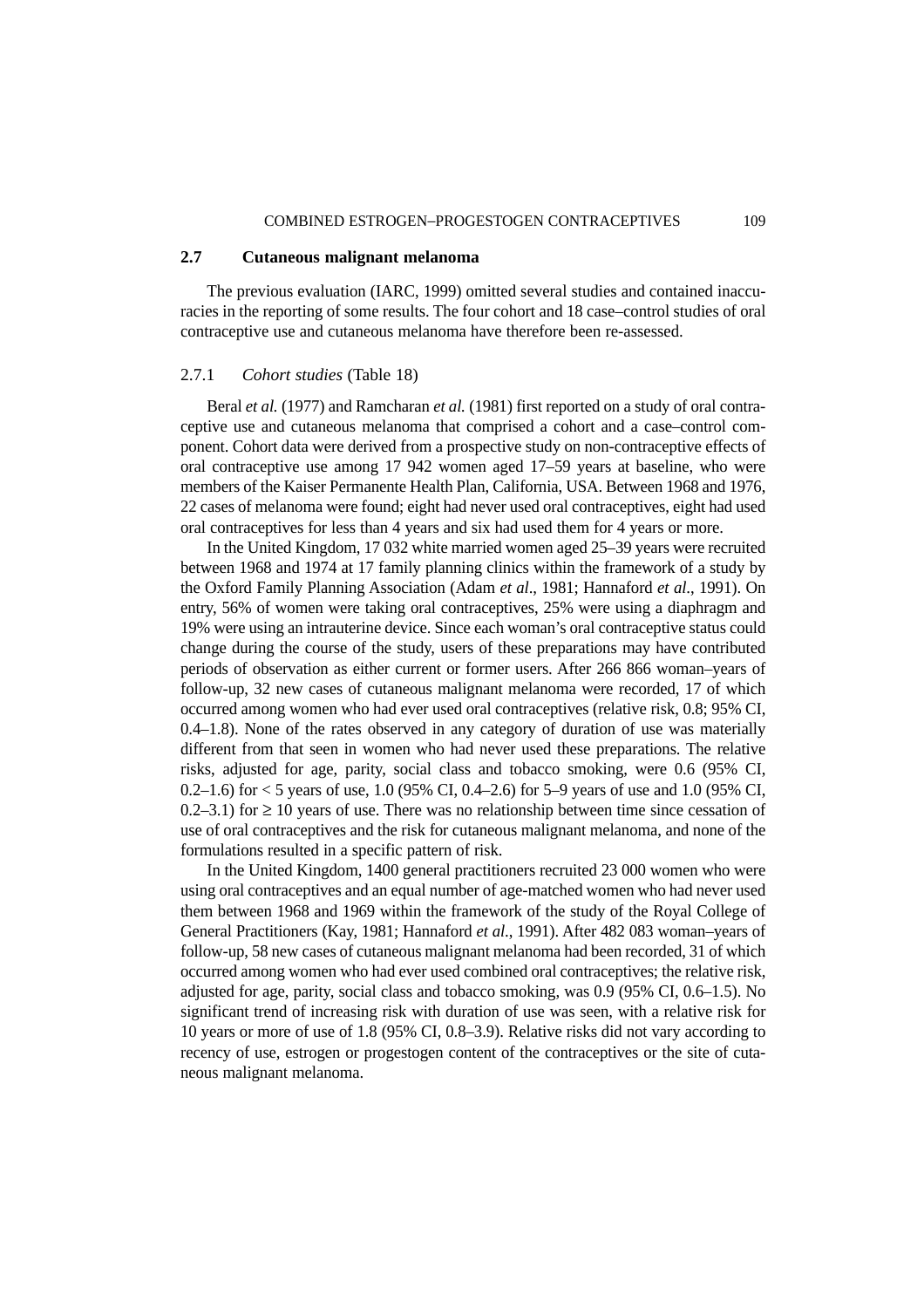| Reference,<br>location              | Population<br>cohort | Age<br>(years) | No. of<br>cases | Type of<br>exposure             | No. of<br>cases | Relative risk<br>$(95\% \text{ CI})$ | Comments                                                                                          |
|-------------------------------------|----------------------|----------------|-----------------|---------------------------------|-----------------|--------------------------------------|---------------------------------------------------------------------------------------------------|
| Beral et al.                        | 17 942 white         | $17 - 59$      | 22              | Never used                      | 8               | <b>NR</b>                            | Walnut Creek Contraceptive Drug Study; hospital-                                                  |
| $(1977)$ ;<br>Ramcharan             | women                |                |                 | Ever used for<br>$<$ 4 years    | 8               | <b>NR</b>                            | based cases diagnosed in 1968–76; interviews<br>based on postal, telephone and direct interviews; |
| <i>et al.</i> (1981).<br><b>USA</b> |                      |                |                 | Ever used<br>for $\geq$ 4 years | 6               | NR                                   | median follow-up, 6 years                                                                         |
| Hannaford                           | 17 032 married       | $25 - 39$      | 32              | Never used                      | 15              | 1.0                                  | Oxford Family Planning Association (1968–74);                                                     |
| et al. (1991),                      | white women          |                |                 | Ever use                        | 17              | $0.8(0.4-1.8)$                       | interviews based on postal questionnaire, telephone                                               |
| United<br>Kingdom                   |                      |                |                 | Duration of use                 |                 |                                      | and home visits; maximum follow-up, 21 years;                                                     |
|                                     |                      |                |                 | $<$ 5 years                     | 5               | $0.6(0.2-1.6)$                       | adjusted for age, parity, social class, tobacco                                                   |
|                                     |                      |                |                 | 5-9 years                       | 8               | $1.0(0.4-2.6)$                       | smoking                                                                                           |
|                                     |                      |                |                 | $\geq 10$ years                 | 4               | $1.0(0.2-3.1)$                       |                                                                                                   |
| Hannaford                           | 46 000 women         | <b>NR</b>      | 58              | Never used                      | 27              | 1.0                                  | Royal College of General Practitioners; based on                                                  |
| et al. (1991),                      |                      |                |                 | Ever use                        | 31              | $0.9(0.6-1.5)$                       | questionnaires provided by physicians; maximum                                                    |
| United                              |                      |                |                 | Duration of use                 |                 |                                      | follow-up, 21 years; adjusted for age, parity, social                                             |
| Kingdom                             |                      |                |                 | $<$ 5 years                     | 15              | $0.8(0.4-1.5)$                       | class, tobacco smoking                                                                            |
|                                     |                      |                |                 | 5-9 years                       | 8               | $0.7(0.3-1.5)$                       |                                                                                                   |
|                                     |                      |                |                 | $\geq 10$ years                 | 8               | $1.8(0.8-3.9)$                       |                                                                                                   |
| Feskanish                           | 183 693 pre-         | $25 - 55$      | 252             | Never used                      | 64              | 1.0                                  | Nurses' Health Study I and II; self-reported cases                                                |
| <i>et al.</i> (1999),               | menopausal           |                |                 | Ever use                        | 374             | $1.4(0.8-1.6)$                       | by nurses; adjusted for age, skin reaction to sun                                                 |
| <b>USA</b>                          | white women          |                |                 | Current use                     | 23              | $2.0(1.2-3.4)$                       | exposure; history of sunburn, mole counts, hair                                                   |
|                                     |                      |                |                 | $< 10$ years                    | 9               | $1.0(0.4-2.8)$                       | colour, family history of melanoma, parity, height,                                               |
|                                     |                      |                |                 | $\geq 10$ years                 | 14              | $3.4(1.7-7.0)$                       | body mass index                                                                                   |
|                                     |                      |                |                 | Past use                        | 165             | $1.1(0.8-1.5)$                       |                                                                                                   |
|                                     |                      |                |                 | $<$ 5 years                     | 98              | $1.0(0.7-1.4)$                       |                                                                                                   |
|                                     |                      |                |                 | 5-9 years                       | 47              | $1.2(0.8-1.9)$                       |                                                                                                   |
|                                     |                      |                |                 | $\geq 10$ years                 | 18              | $1.4(0.8-2.5)$                       |                                                                                                   |

CI, confidence interval; NR, not reported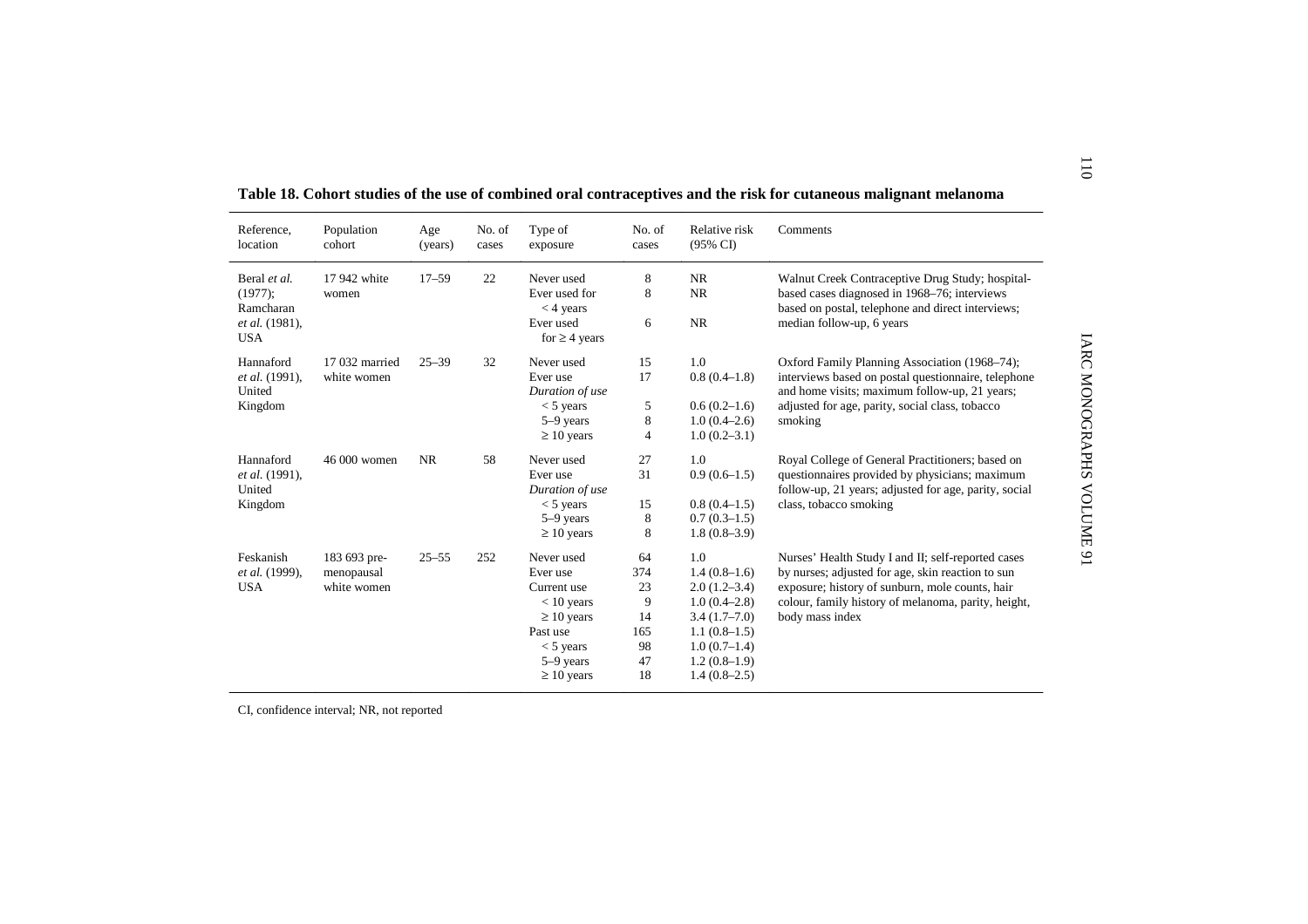The Nurses' Health study in the USA (Feskanich *et al.*, 1999) included two cohorts of 79 571 and 104 122 pre-menopausal white women. Response rates were 90% in both cohorts. Two hundred and fifty-two cases of melanoma were confirmed in both cohorts (146 in the first cohort from 1976 to 1994 and 106 in the second cohort from 1989 to 1995). All relative risks were adjusted for age, skin reaction to sun exposure, history of sunburn, mole counts, hair colour, family history of melanoma, parity, height and body mass index. The risk for cutaneous melanoma was 2.0 (95% CI, 1.2–3.4) among current users of oral contraceptives compared with women who had never used them. The increase in risk for melanoma was concentrated in the subgroup of current oral contraceptive users with 10 or more years of use, in whom 14 cutaneous melanomas occurred during the follow-up period (5.5% of all verified cases), which led to an adjusted relative risk of 3.4 (95% CI, 1.7–7.0). A higher estrogen dose did not appear to be associated with a higher risk for melanoma (assessed only in the second cohort). Risk did not appear to be elevated among past oral contraceptive users, even with longer duration of use. In women who had stopped taking oral contraceptives, no progressive decline in risk was observed with time since last use. No significant increase in risk was found in users who began taking oral contraceptives at 20 years of age or less.

## 2.7.2 *Case–control studies* (Table 19)

Beral *et al.* (1977) reported on oral contraceptive use and cutaneous melanoma in a study that was developed at a medical centre for the Kaiser Permanente Health Plan, California, USA. Thirty-seven cases aged 20–59 years at the time of diagnosis were registered at the medical centre. Two age-matched controls per case were recruited from administrative records of the plan. The crude risk for cutaneous melanoma for ever having used versus never having used oral contraceptives was 1.8 (95% CI, 0.7–4.6).

Adam *et al*. (1981) investigated 169 cases of cutaneous malignant melanoma in women aged 15–49 years who had been recorded at the cancer registries of southwestern England during 1971–76 and 342 age-matched control women drawn from the lists of the same general practitioners as the cases. Data were obtained from the general practitioners' records and from postal questionnaires for approximately 70% of the study women. The risk for cutaneous malignant melanoma was 1.1 (95% CI, 0.7–1.8) for ever having used combined oral contraceptives and [1.1 (95% CI, 0.4–2.8)] for current use. There was no increase in risk with duration of past or current use. Cases were moderately more sensitive to the sun and more likely to engage in outdoor tanning activities; 8% of cases had ever used sunlamps compared with 3% of controls  $(p < 0.05)$ . No adjusted risks were presented, but the authors stated that adjustment did not affect the estimated risks.

In a case–control study of cutaneous melanoma in Seattle, USA (Holly *et al*., 1983), use of combined oral contraceptives for 5 years or longer was more common among cases than controls, which gave a relative risk of 3.1 (95% CI,  $1.3-7.3$ ) for duration of use of 10 years or more, with a highly significant trend  $(p = 0.004)$  with duration of use. The risk for melanoma increased steeply in women who had taken oral contraceptives for 5 years or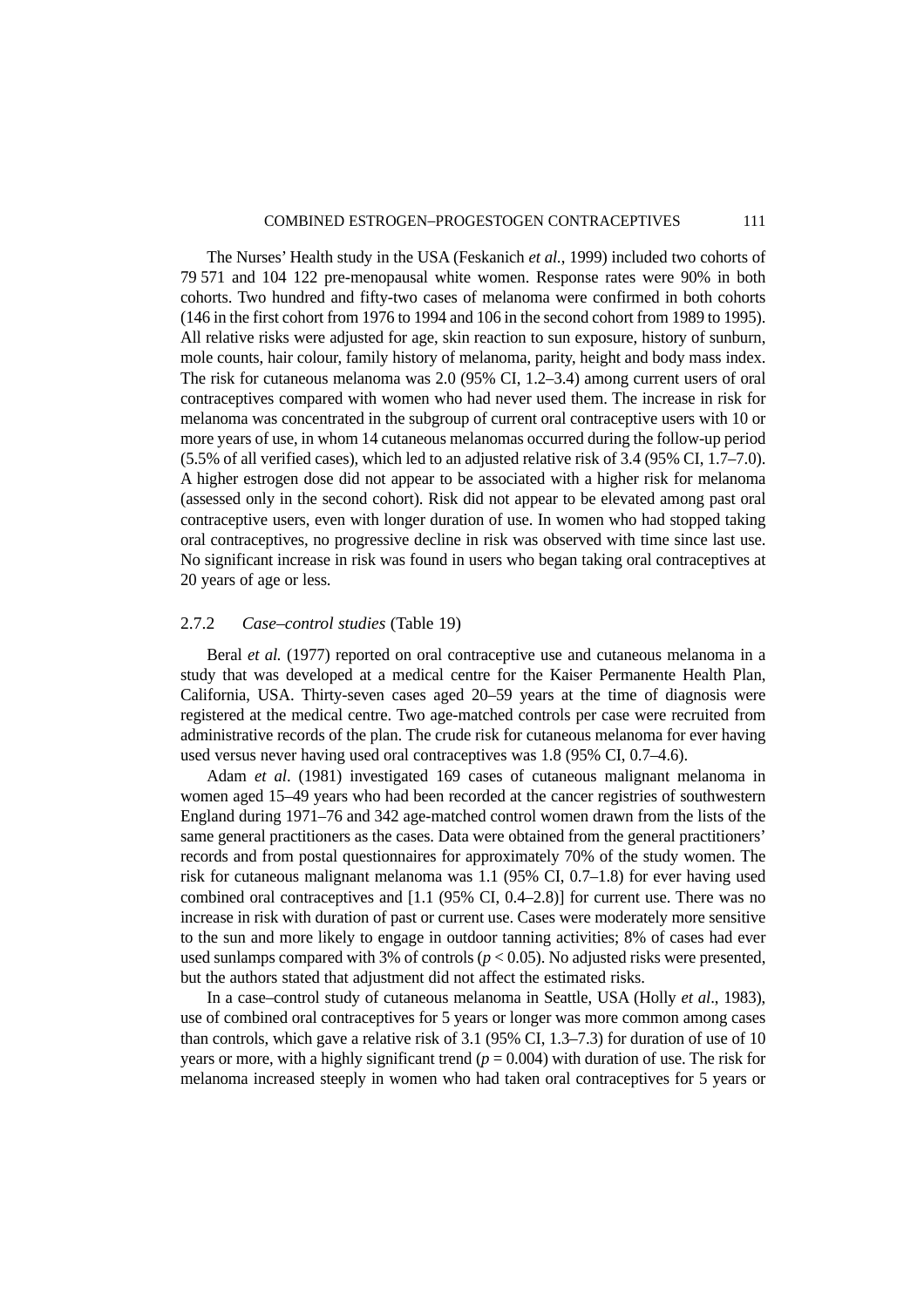|                                                         |                                              |                |                    | Table 19. Case–control studies of the use of combined oral contraceptives and malignant melanoma                                                                                                             |                                                                        |                                                                                                                           | $\overline{5}$                                                                                                                                                                                                                                  |
|---------------------------------------------------------|----------------------------------------------|----------------|--------------------|--------------------------------------------------------------------------------------------------------------------------------------------------------------------------------------------------------------|------------------------------------------------------------------------|---------------------------------------------------------------------------------------------------------------------------|-------------------------------------------------------------------------------------------------------------------------------------------------------------------------------------------------------------------------------------------------|
| Reference,<br>location                                  | No. of cases                                 | Age<br>(years) | No. of<br>controls | Exposure                                                                                                                                                                                                     | No. of<br>cases/no.<br>of controls                                     | Odds ratios<br>$(95\% \text{ CI})$                                                                                        | Adjustment/comments                                                                                                                                                                                                                             |
| Beral et al.<br>$(1977)$ , USA                          | 37 from<br>hospital-based<br>cancer register | $20 - 59$      | 74                 | Never used<br>Ever used<br>No information                                                                                                                                                                    | 22/33<br>13/36<br>2/5                                                  | 1.0<br>$1.8$ [0.7–4.6]<br>-                                                                                               | Walnut Creek Contraceptive Drug<br>IARC<br>Study; review of medical records                                                                                                                                                                     |
| Adam<br><i>et al.</i> (1981),<br>United<br>Kingdom      | 169                                          | $15 - 49$      | 342                | Never used<br>Ever used<br>Current or past use<br>1 month-4 years<br>$\geq$ 5 years<br>No information                                                                                                        | 66/214<br>44/126<br>22/72<br>17/35<br>5/19                             | 1.0<br>[1.1 (0.7–1.8)]<br>$[1.0 (0.6 - 1.8)]$<br>$1.6(0.8-3.1)$                                                           | <b>MONOGRAPHS</b><br>Unadjusted; cases were moderately<br>more sensitive to sun and more likely to<br>engage in outdoor tanning activities; 8%<br>of cases and 3% of controls had ever<br>used sunlamps ( $p < 0.05$ ); postal<br>questionnaire |
| Holly et al.<br>(1983), Seattle,<br><b>USA</b>          | 87                                           | $35 - 74$      | 863                | Never used<br>Current or past use<br>$1-4$ years<br>5-9 years<br>$\geq 10$ years<br>For SSM only, use for<br>$\geq$ 5 years, and<br>Current use<br>1–4 years since last use<br>$\geq$ 5 years since last use | 38/621<br>6/118<br>9/78<br>9/47<br><b>NR</b><br><b>NR</b><br><b>NR</b> | 1.0<br>$[0.8(0.3-2.2)]$<br>$[1.9(0.8-4.2)]$<br>$[3.1 (1.3 - 7.3)]$<br>$0.9(0.1-9.7)$<br>$2.5(0.8-7.0)$<br>$5.1(2.0-12.8)$ | Age; no data on exposure to sun<br><b>AOLUME</b><br>$\overline{6}$                                                                                                                                                                              |
| Lew et al.<br>$(1983)$ .<br>Massachusetts<br>State, USA | 111                                          | $23 - 81$      | 107                |                                                                                                                                                                                                              |                                                                        |                                                                                                                           | No data reported but authors stated that<br>there was no difference in combined<br>oral contraceptive use between cases<br>and controls.                                                                                                        |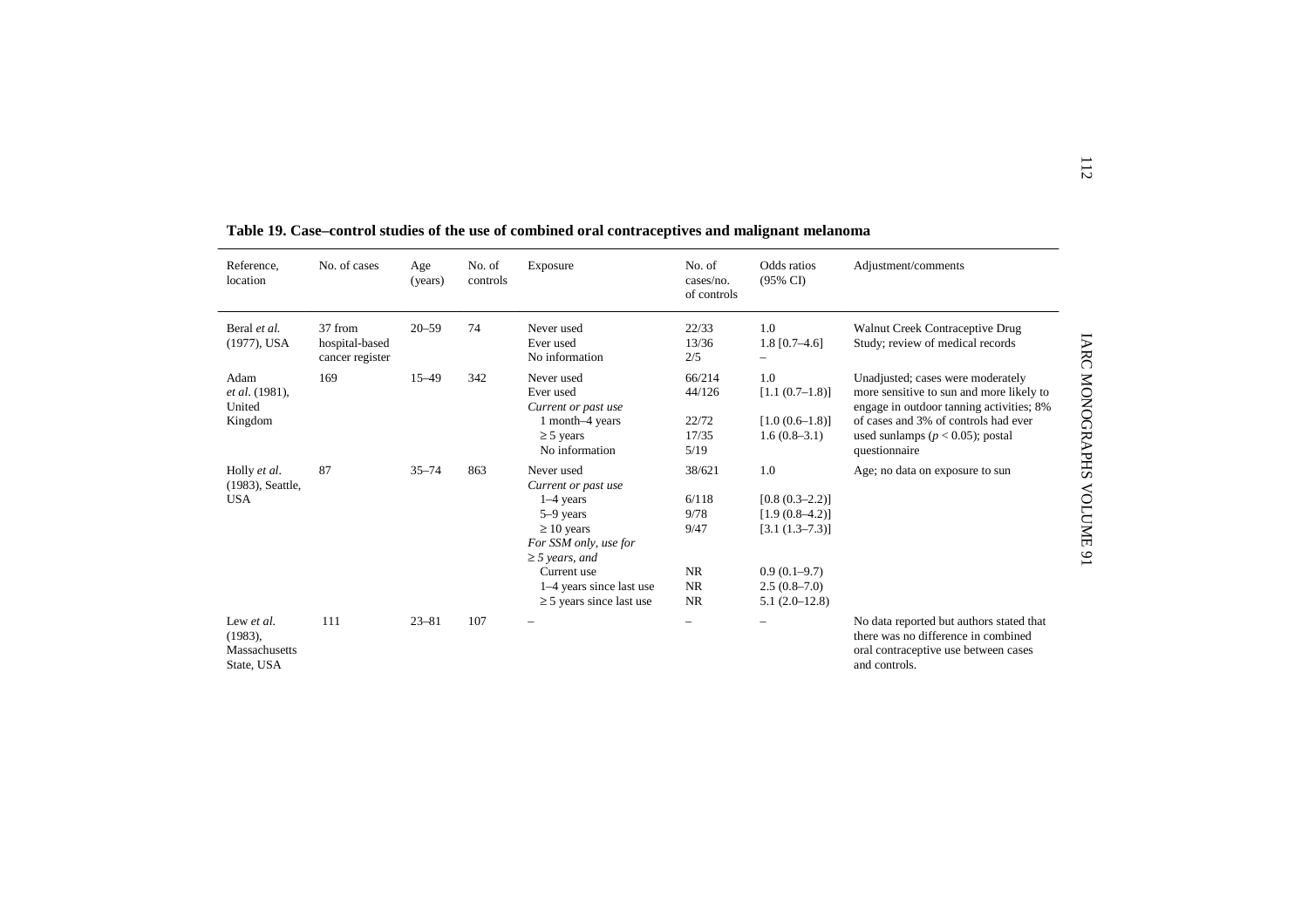| Reference,<br>location                                 | No. of cases | Age<br>(years) | No. of<br>controls | Exposure                                                                                                                                                                                                                                            | No. of<br>cases/no.<br>of controls                                                    | Odds ratios<br>$(95\% \text{ CI})$                                                                                                                  | Adjustment/comments                                                                                                                                                                                                       |
|--------------------------------------------------------|--------------|----------------|--------------------|-----------------------------------------------------------------------------------------------------------------------------------------------------------------------------------------------------------------------------------------------------|---------------------------------------------------------------------------------------|-----------------------------------------------------------------------------------------------------------------------------------------------------|---------------------------------------------------------------------------------------------------------------------------------------------------------------------------------------------------------------------------|
| Beral et al.<br>(1984),<br>Sydney,<br>Australia        | 287          | $15 - 24$      | 574                | Never used<br>Current or past use<br>$1-4$ years<br>5-9 years<br>$\geq 10$ years                                                                                                                                                                    | 79/159<br>124/274<br>56/103<br>28/36                                                  | 1.0<br>$[0.9(0.6-1.3)]$<br>[1.1(0.7–1.7)]<br>$[1.6(0.9-2.9)]$                                                                                       | No adjustment made, but authors stated<br>that education, phenotype, history of<br>sunburn and exposure to sun did not<br>alter results; no difference by body<br>location, thickness or histological type<br>of melanoma |
| Helmrich<br>et al. (1984),<br>Canada and<br><b>USA</b> | 160          | $20 - 59$      | 640                | Never used<br>Ever used<br>Use during year before study<br>Use for 5 years before study<br>Current or past use<br>$<$ 1 year<br>$1-4$ years<br>5-9 years<br>$\geq 10$ years<br>Unknown<br>Use for $\geq$ 5 years, starting<br>10 years before study | 97/370<br>63/270<br>8/52<br>4/18<br>15/82<br>23/106<br>11/49<br>5/21<br>9/12<br>12/46 | 1.0<br>$0.9(0.6-1.3)$<br>$0.5(0.2-1.3)$<br>$0.9(0.3-2.9)$<br>$0.7(0.4-1.3)$<br>$0.8(0.5-1.4)$<br>$0.8(0.4-1.7)$<br>$1.0(0.4-2.9)$<br>$1.0(0.5-2.1)$ | Adjusted for age, area, religion,<br>education, hormone-related variables                                                                                                                                                 |
| Holman<br>et al. (1984),<br>Western<br>Australia       | 276          | $18 - 79$      | 276                | Never used<br>Ever used<br>Current or past use<br>$<$ 2 years<br>$2-4$ years<br>$\geq$ 5 years                                                                                                                                                      | NR<br><b>NR</b><br><b>NR</b><br><b>NR</b><br><b>NR</b>                                | 1.0<br>$1.0(0.6-1.6)$<br>$0.8(0.3-2.0)$<br>$2.2(0.7-6.8)$<br>$1.6(0.5-4.9)$                                                                         | Adjusted for sensitivity to sun,<br>migration status, sun exposure; no<br>difference in risk estimates for the<br>different histological types; no<br>association with time since last use;<br>home interviews            |

# **Table 19 (contd)**

COMBINED ESTROGEN-PROGESTOGEN CONTRACEPTIVES COMBINED ESTROGEN −PROGESTOGEN CONTRACEPTIVES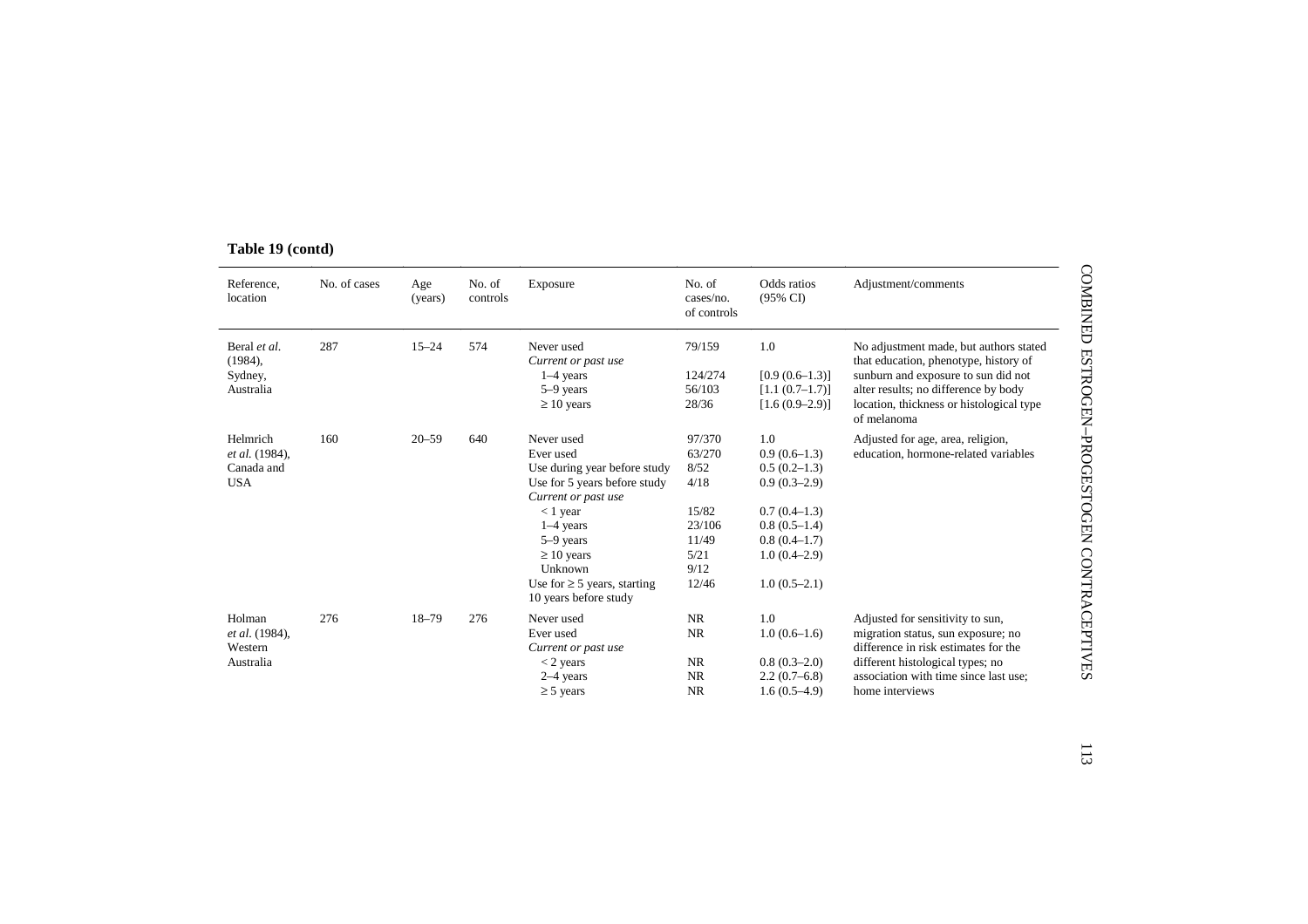|  | Table 19 (conta) |  |
|--|------------------|--|
|  |                  |  |

| Table 19 (contd)                                         |              |                |                    |                                                                                                              |                                                        |                                                                                               |                                                                                                                                                                                                                                                              |  |  |
|----------------------------------------------------------|--------------|----------------|--------------------|--------------------------------------------------------------------------------------------------------------|--------------------------------------------------------|-----------------------------------------------------------------------------------------------|--------------------------------------------------------------------------------------------------------------------------------------------------------------------------------------------------------------------------------------------------------------|--|--|
| Reference.<br>location                                   | No. of cases | Age<br>(years) | No. of<br>controls | Exposure                                                                                                     | No. of<br>cases/no.<br>of controls                     | Odds ratios<br>$(95\% \text{ CI})$                                                            | Adjustment/comments                                                                                                                                                                                                                                          |  |  |
| Gallagher<br>et al. (1985),<br>Canada                    | 361          | $20 - 79$      | 361                | Never used<br>Current or past use<br>$<$ 1 year<br>$1-4$ years<br>$\geq$ 5 years                             | <b>NR</b><br><b>NR</b><br><b>NR</b><br><b>NR</b>       | 1.0<br>$1.0$ (NR)<br>$0.9$ (NR)<br>$0.8$ (NR)<br><b>Trend NS</b>                              | Adjusted for age, education, phenotype,<br>freckling; no difference in risk estimates<br>for the different histological types; home<br>interviews                                                                                                            |  |  |
| Green & Bain<br>(1985),<br>Queensland,<br>Australia      | 91           | $15 - 81$      | 91                 | Never used<br>Ever used<br>Current and past use<br>1 month-4 years<br>$>$ 4 years                            | 48/42<br>43/49<br>31/30<br>12/19                       | 1.0<br>$0.7(0.4-1.5)$<br>$[0.9(0.5-1.8)]$<br>$0.4(0.2-1.1)$                                   | Adjustment for phenotypic<br>characteristics, solar exposure did not<br>change results; no trend with time since<br>last use and age at last use                                                                                                             |  |  |
| Østerlind<br>et al. (1988),<br>Denmark                   | 280          | $20 - 79$      | 536                | Never used<br>Ever used<br>Current or past use<br>$<$ 2 years<br>$2-4$ years<br>5-9 years<br>$\geq 10$ years | 167/299<br>111/237<br>24/58<br>30/68<br>27/59<br>30/52 | 1.0<br>$0.8(0.5-1.2)$<br>$0.8(0.4-1.4)$<br>$0.8(0.4-1.3)$<br>$0.8(0.4-1.4)$<br>$1.0(0.6-1.7)$ | Adjusted for age, sensitivity to sun,<br>sunbathing; no difference according to<br>type and potency of combined oral<br>contraceptives                                                                                                                       |  |  |
| Zanetti<br>et al. (1990),<br>Province of<br>Turin, Italy | 186          | $19 - 92$      | 205                | Never used<br>Ever used<br>Current or past use<br>$<$ 3 years<br>$\geq$ 3 years                              | 83/88<br><b>NR</b><br>14/18<br>13/17                   | 1.0<br>$1.0(0.5-1.9)$<br>$0.9(0.4-1.8)$<br>$0.9(0.3-2.0)$                                     | Analysed only in women aged 60 or<br>younger; adjusted for age, education,<br>phenotype, sunbathing; risk did not<br>change according to type or location of<br>melanoma, age or potency of combined<br>oral contraceptive; hospital and home<br>interviews. |  |  |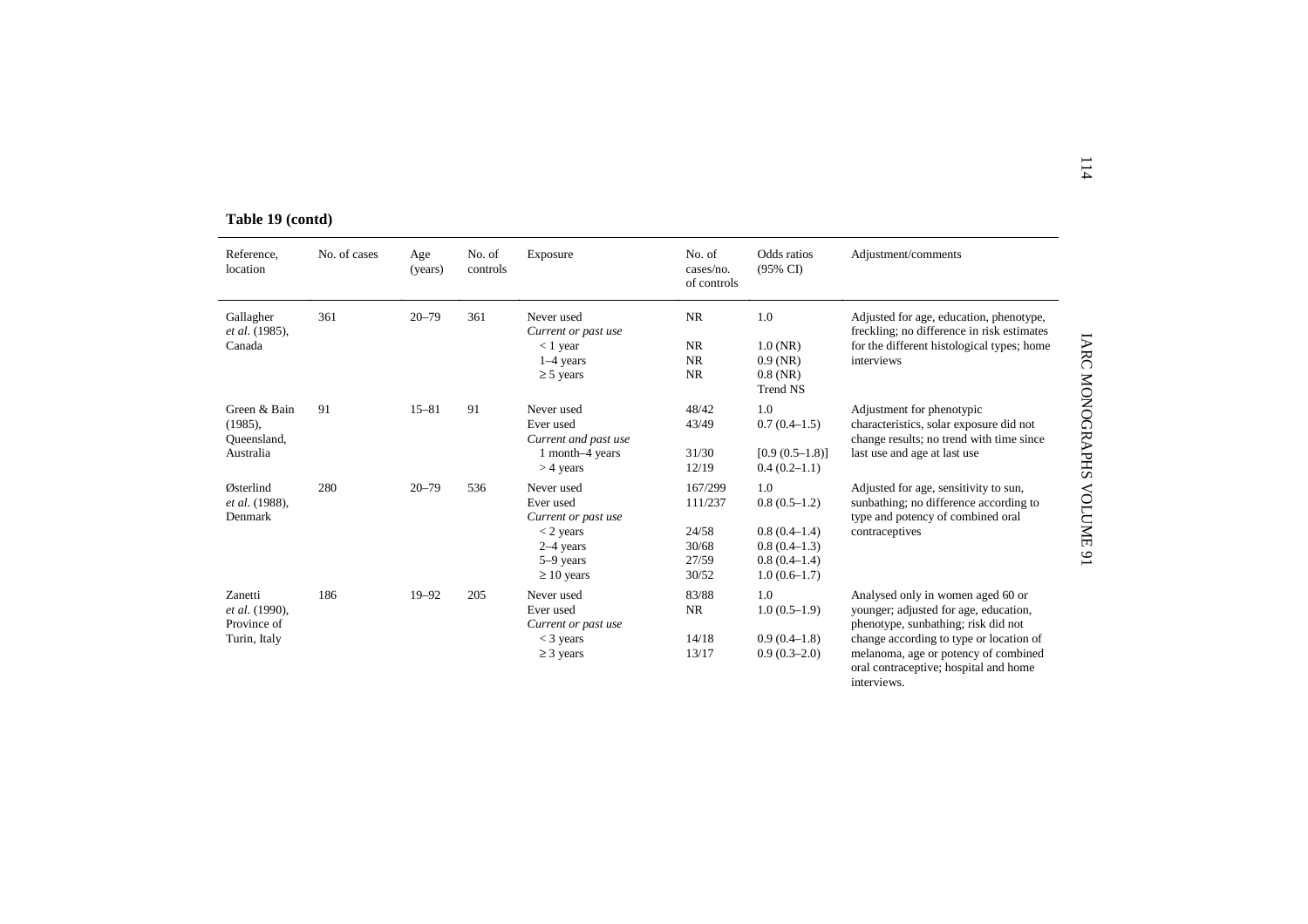| Reference,<br>location                                                  | No. of cases | Age<br>(years) | No. of<br>controls | Exposure                                                                                                                                                                                                                | No. of<br>cases/no.<br>of controls                                        | Odds ratios<br>$(95\% \text{ CI})$                                                                                 | Adjustment/comments                                                                                                                                                                                                                                                                 |
|-------------------------------------------------------------------------|--------------|----------------|--------------------|-------------------------------------------------------------------------------------------------------------------------------------------------------------------------------------------------------------------------|---------------------------------------------------------------------------|--------------------------------------------------------------------------------------------------------------------|-------------------------------------------------------------------------------------------------------------------------------------------------------------------------------------------------------------------------------------------------------------------------------------|
| Lê et al.<br>(1992), France                                             | 91           | 18-44          | 149                | Never used<br>Current or past use<br>$1-9$ years<br>$\geq 10$ years                                                                                                                                                     | 24/38<br>54/97<br>13/14                                                   | 1.0<br>$1.1(0.6-2.0)$<br>$2.1(0.7-5.9)$                                                                            | Adjusted for sensitivity, exposure to sun<br>for a subgroup of cases and controls with<br>no substantial changes in risk estimates<br>for duration of use; no association with<br>time since first use, age at first use or<br>combined duration of use and time since<br>first use |
| Palmer<br>et al. (1992),<br>New York and<br>Philadelphia,<br><b>USA</b> | 615          | $18 - 64$      | 2107               | Never used<br>Current or past use<br>$<$ 3 years<br>$\geq$ 3 years<br>Unknown<br>Severe cases with<br>5–9 years of use<br>$\geq 10$ years of use<br>Non-severe cases with<br>5–9 years of use<br>$\geq 10$ years of use | 313/800<br>201/447<br>73/193<br>23/57<br>12/80<br>29/187<br>11/79<br>6/80 | 1.0<br>$[1.2(0.9-1.4)]$<br>[1.0 (0.7–1.3)]<br>$1.0(0.5-2.0)$<br>$1.1(0.6-2.1)$<br>$1.5(0.8-2.6)$<br>$2.0(0.9-4.3)$ | Adjusted for age, education, body mass<br>index, menopause, phenotype; elevated<br>risk among non-severe cases of<br>melanoma was attributed to surveillance<br>bias; similar relative risk for different<br>types                                                                  |
| Zaridze<br>et al. (1992),<br>Moscow.<br>Russian<br>Federation           | 54           | NR             | 54                 | Never used<br>Ever used                                                                                                                                                                                                 | 53/47<br>1/7                                                              | 1.0<br>$0.04(0.00-0.5)$                                                                                            | Adjusted for phenotype, naevi and<br>sunbathing                                                                                                                                                                                                                                     |

# **Table 19 (contd)**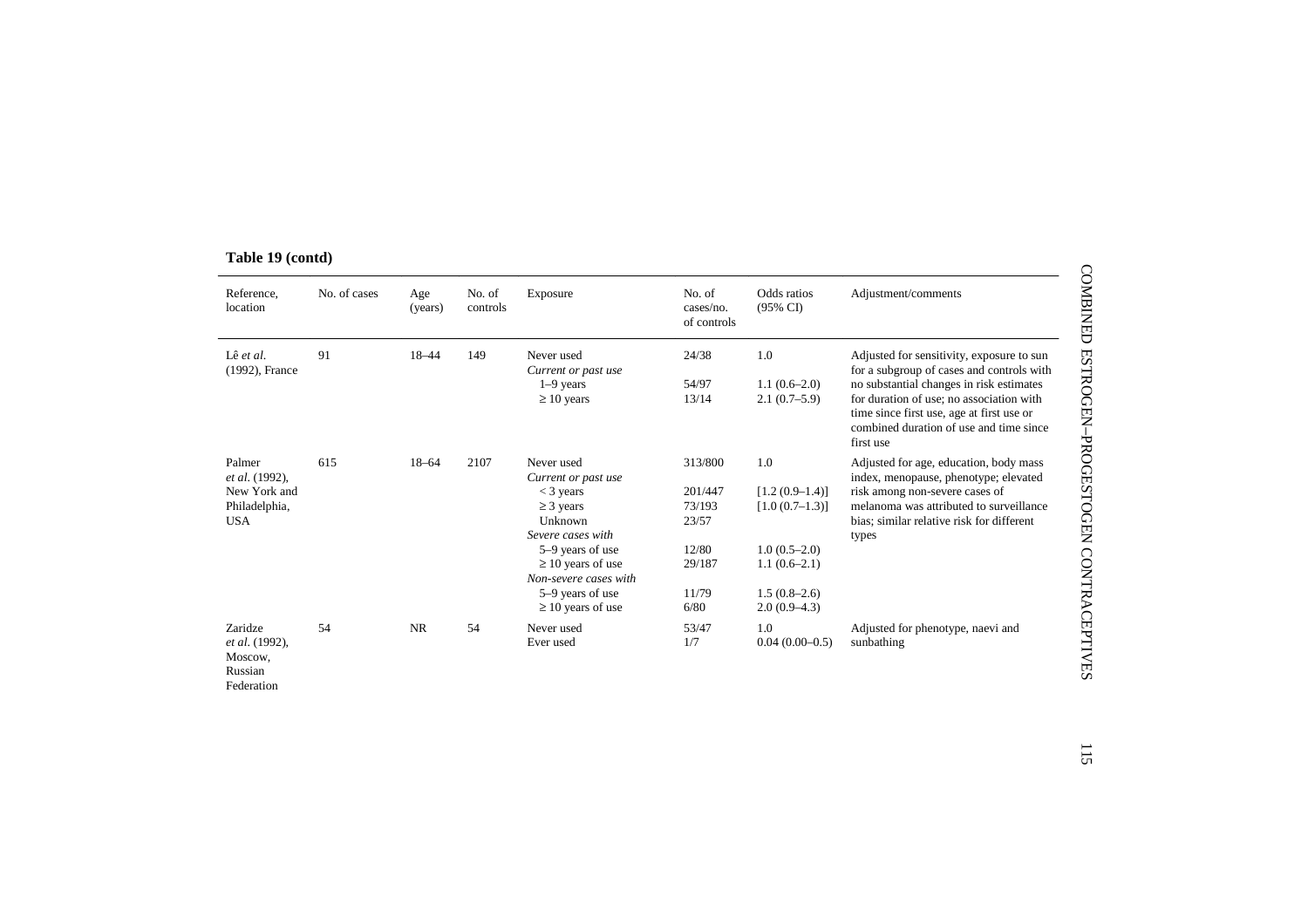|  |  |  | Table 19 (contd) |
|--|--|--|------------------|
|--|--|--|------------------|

|                                                            | 116<br>Table 19 (contd) |                |                    |                                                                                                                                                                              |                                                                                                      |                                                                                                                                   |                                                                                                                                                                                                                |  |  |
|------------------------------------------------------------|-------------------------|----------------|--------------------|------------------------------------------------------------------------------------------------------------------------------------------------------------------------------|------------------------------------------------------------------------------------------------------|-----------------------------------------------------------------------------------------------------------------------------------|----------------------------------------------------------------------------------------------------------------------------------------------------------------------------------------------------------------|--|--|
| Reference,<br>location                                     | No. of cases            | Age<br>(years) | No. of<br>controls | Exposure                                                                                                                                                                     | No. of<br>cases/no.<br>of controls                                                                   | Odds ratios<br>$(95\% \text{ CI})$                                                                                                | Adjustment/comments                                                                                                                                                                                            |  |  |
| Holly et al.<br>$(1995)$ ,<br>San Francisco,<br><b>USA</b> | 452                     | $25 - 59$      | 930                | <b>CMM</b><br>Never used<br>Ever used<br>Current or past use<br>$<$ 5 years<br>5–9 years<br>$\geq 10$ years<br><b>SMM</b><br>Ever used<br>Current or past use<br>$<$ 5 years | <b>NR</b><br><b>NR</b><br><b>NR</b><br><b>NR</b><br><b>NR</b><br><b>NR</b><br><b>NR</b><br><b>NR</b> | 1.0<br>$0.7(0.5-1.0)$<br>$0.6(0.4-0.9)$<br>$0.9(0.6-1.4)$<br>$1.0(0.6-1.6)$<br>$0.7(0.5-0.9)$<br>$0.6(0.4-0.8)$<br>$0.8(0.6-1.1)$ | Adjusted for age; authors stated that risk<br>estimates were unaltered by education,<br>phenotype or exposure to sun.<br><b>LARC MONOGRAPHS</b>                                                                |  |  |
| Westerdahl<br>et al. (1996),<br>Sweden                     | 180                     | $15 - 75$      | 292                | 5–9 years<br>$\geq 10$ years<br>Never used<br>Ever used<br>Current or past use<br>$<$ 4 years                                                                                | <b>NR</b><br>108/182<br>65/78<br>26/30                                                               | $0.8(0.5-1.3)$<br>1.0<br>$1.6(0.9-2.8)$<br>$2.2(0.9-4.6)$                                                                         | Adjusted for phenotype, naevi, sunburn;<br>age at use and timing of use in relation to<br>first child did not influence risk.                                                                                  |  |  |
| Smith et al.<br>$(1998)$ ,<br>Connecticut<br>State, USA    | 308                     | $\geq 18$      | 233                | 4–7 years<br>$\geq 8$ years<br>Never used<br>Ever used<br>Current or past use<br>$\leq$ 2 years<br>$> 2-5$ years<br>$> 5$ years                                              | 20/28<br>19/40<br>170/131<br>138/72<br>60/40<br>29/7<br>49/25                                        | $1.5(0.7-3.5)$<br>$1.0(0.5-2.0)$<br>1.0<br>$1.1(0.6-1.7)$<br>$1.3(0.7-2.3)$<br>$0.6(0.3-1.2)$<br>$1.4(0.7-2.8)$                   | <b>AOLUME</b><br>$\overline{16}$<br>Adjusted for age, marital status, hair<br>colour, number of arm naevi, sun<br>exposure index; no trend with duration of<br>use and no association with age at first<br>use |  |  |
| Naldi et al.<br>$(2005)$ , Italy                           | 316                     | $\geq 18$      | 308                | Never used<br>Ever used                                                                                                                                                      | 266/258<br>50/60                                                                                     | 1.0<br>$1.1(0.6-1.7)$                                                                                                             | Adjusted for age, education, body mass<br>index, number of melanocytic naevi,<br>pigmentary traits, history of sunburn and<br>reaction to sun exposure                                                         |  |  |

CI, confidence interval; CMM, cutaneous malignant melanoma; NR, not reported; NS, not significant; SMM, superficial spreading melanoma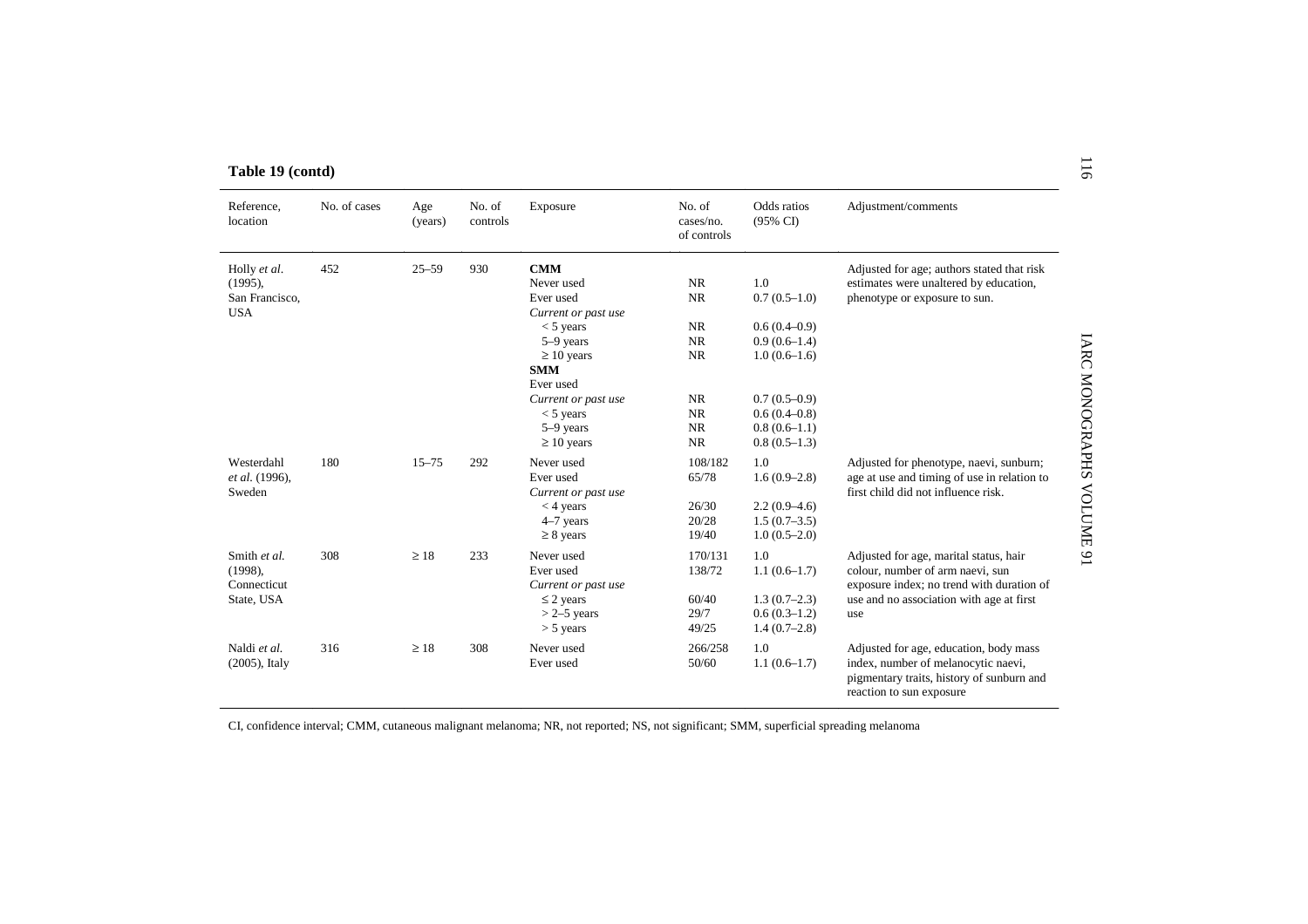more and had stopped since 1–4 or 5 years or more. There was no increase in risk among current users. The highest risk was found for superficial spreading melanoma. No adjustment was made for sensitivity or exposure to the sun. [Category-specific risks were not presented in the publication and were calculated by the Working Group.]

In a study in Sydney, Australia (Beral *et al*., 1984), increasing duration of oral contraceptive use was not associated with increased risk for cutaneous malignant melanoma. An increased risk was found for a subgroup of women who had used these formulations for 5 years or longer and who had begun use at least 10 years before diagnosis of cutaneous malignant melanoma, with a relative risk of 1.5 (95% CI, 1.0–2.1). The increase in risk persisted after control for phenotypic characteristics, number of moles and measures of exposure to ultraviolet light. The risk did not vary according to the location, thickness or type of melanoma.

A case–control study carried out in several parts of the USA and Canada between 1976 and 1982 (Helmrich *et al*., 1984) included 160 women aged 20–59 years who had a recent histological diagnosis of cutaneous malignant melanoma and 640 control women aged 20–59 years who were admitted to hospital for trauma or orthopaedic and surgical conditions. The age-adjusted relative risk for women who had ever used combined oral contraceptives was 0.9 (95% CI, 0.6–1.3). There was no trend in risk with increasing duration of use, and the relative risk for  $\geq 10$  years of use was 1.0 (95% CI, 0.4–2.9). For the 40 cases and 140 controls who had first used combined oral contraceptives at least 10 years previously, the relative risk was 1.1 (95% CI, 0.7–1.8). For women with more advanced cutaneous malignant melanoma (i.e. Clark's level IV and V), the relative risk was 0.6 (95% CI, 0.2–2.3).

In Australia (Holman *et al.*, 1984), a study was conducted in 276 women with melanoma and age-matched controls. The risk for melanoma for ever having used oral contraceptives was 1.0 (95% CI, 0.6–1.6). Extensive adjustement for sensitivity and exposure to the sun and migration status was made. For all melanoma and for the different types of melanoma, no association was observed with duration of use or with time since last use.

In a Canadian study (Gallagher *et al*., 1985), no association was found between the risk for cutaneous malignant melanoma and the use of combined oral contraceptives in 361 cases and an equal number of controls aged 20–69 years. The relative risks for  $\lt 1$ , 1–4 and ≥ 5 years of use, adjusted for age, phenotypic characteristics and freckling, were 1.0, 0.9 and 0.8, respectively. No association was seen between the histological type of superficial spreading melanoma and duration of use or years since last use; the relative risk for women who had used combined oral contraceptives for 10 or more years before diagnosis of cutaneous malignant melanoma was 1.0.

A study in Queensland, Australia, in 1979–80 (Green & Bain, 1985) included 91 women aged 15–81 years who had melanoma and 91 age-matched controls chosen at random from the population. No increased risk for cutaneous malignant melanoma was found in relation to ever having used combined oral contraceptives (age-adjusted odds ratio, 0.7; 95% CI, 0.4–1.5), and no trend in risk was found with increasing duration of use,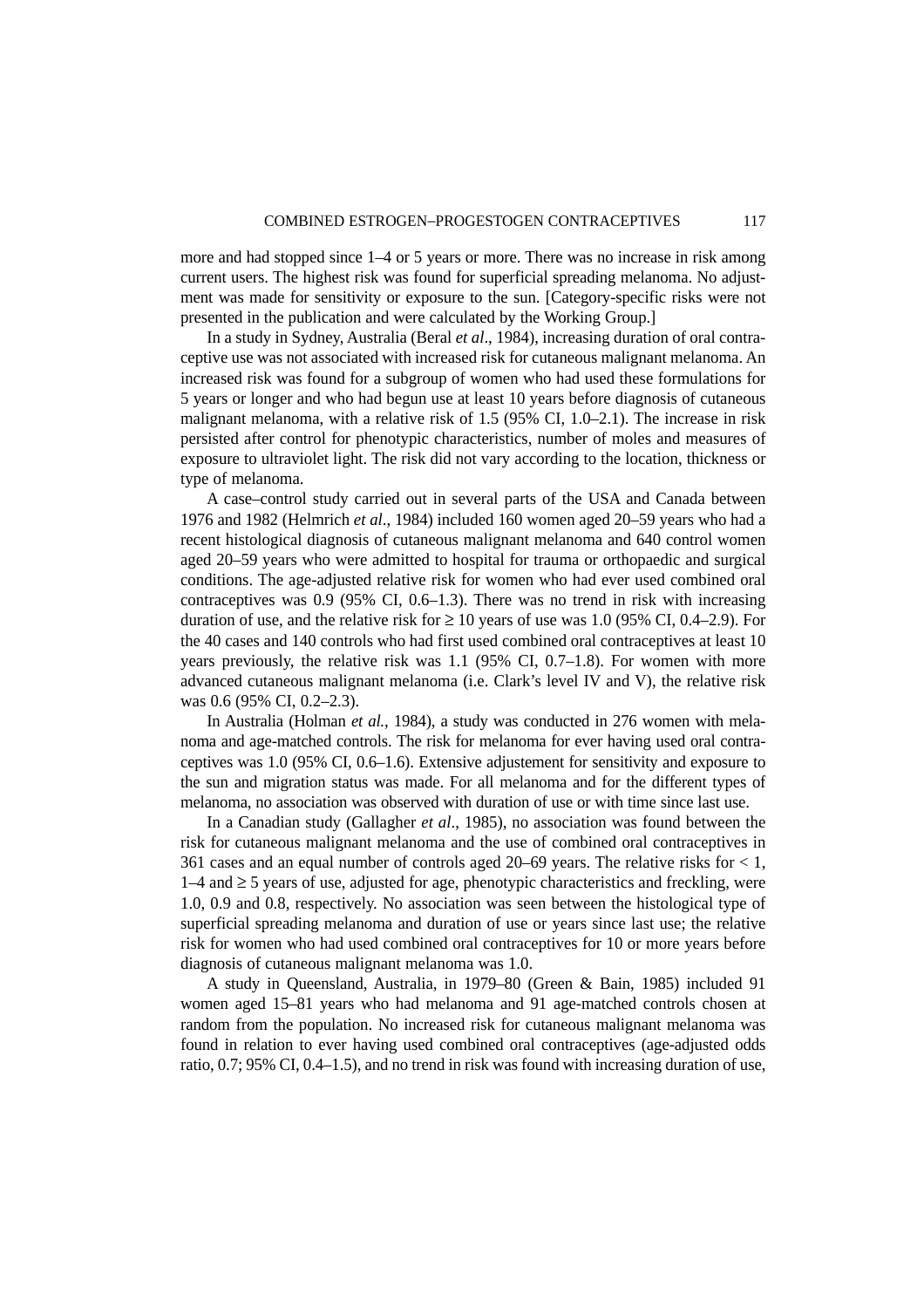age at last use or time since last use. Adjustment for sensitivity and exposure to the sun did not affect the risk estimates.

In a study from Denmark (Østerlind *et al*., 1988), all risk estimates were adjusted for age, phenotypic characteristics and sunbathing. The risk from ever having used oral contraceptives was  $0.8$  (95% CI, 0.5–1.2) for all melanoma and 0.9 (95% CI, 0.6–1.3) for superficial spreading melanoma. There was no evidence of an increased risk for cumulative exposure; the relative risk for  $\geq 10$  years of use was 1.0 (95% CI, 0.6–1.7). No specific pattern of risk was seen with the type of oral contraceptive, such as sequential progestogenonly or high-potency combined oral contraceptives, when these were assessed separately, but there were few women in each group.

Zanetti *et al*. (1990) carried out a case–control study in the Province of Turin, Italy, of 186 of 211 women aged 19–92 years who had histologically confirmed cutaneous malignant melanoma and were identified from the Turin Cancer Registry between 1984 and 1987 and 205 control women aged 17–92 years drawn from the National Health Service Registry. Use of combined oral contraceptives was analysed only in women aged 60 years or younger. Adjustment was made for age, education, phenotypic characteristics and sunbathing. The risk for cutaneous malignant melanoma of ever having used combined oral contraceptives was 1.0 (95% CI, 0.5–1.9) for all melanoma and 1.3 (95% CI, 0.4–4.5) for superficial spreading melanoma. No association was observed with duration of use. The longest duration of use  $(≥ 3$  years) that began 10 or more years before the diagnosis of cutaneous malignant melanoma was not associated with an increased risk [risk estimates not reported]. The relative risks were identical for use of combined oral contraceptives that contained high estrogen doses ( $\geq$  50 µg) and low estrogen doses.

Lê *et al*. (1992) assessed the effect of the use of combined oral contraceptives on the risk for cutaneous malignant melanoma in France between 1982 and 1987. The 91 cases from five hospitals were women under 45 years of age who had newly diagnosed histologically confirmed melanomas. Controls were 149 age-matched women who consulted in the same hospital for diagnosis or treatment of diseases that were unrelated to the use of combined oral contraceptives, including skin diseases. The risk for cutaneous malignant melanoma for  $\geq 10$  years of use of oral contraceptives was 2.1 (95% CI, 0.7–5.9). No association was found with time since first use (relative risk for 15–20 years since first use, 1.9; 95% CI, 0.8–4.5). No difference was found between superficial spreading melanoma and other types of cutaneous malignant melanoma. In the subgroup of 49 cases and 78 controls who were aged 30–40 years, a risk for melanoma of 4.4 (95% CI, 1.1–17) was found, based on 10 cases and eight controls who had used oral contraceptives for 10 years or more.

A case–control study of cutaneous malignant melanoma was carried out between 1979 and 1991 in Philadelphia and New York, USA (Palmer *et al*., 1992); the cases were 615 women under the age of 70 years (median age, 40 years) who had recently received a first diagnosis of cutaneous malignant melanoma. Patients with melanoma *in situ* were not included. Two control groups of white women (median age, 41 years) with other malignancies (610 patients) or non-malignant illnesses (1497 patients) that were judged to be unrelated to the use of combined oral contraceptives were selected. In order to address the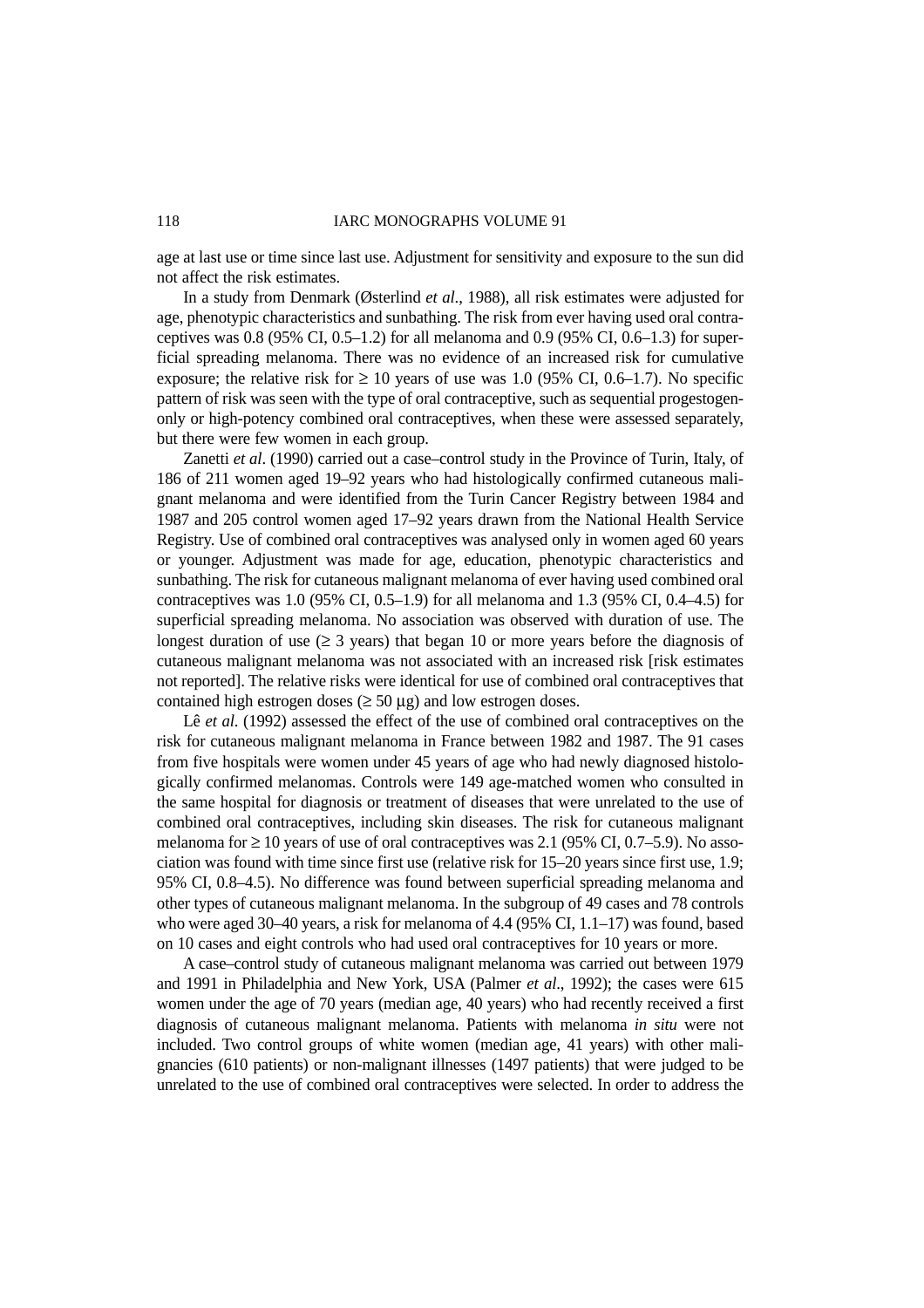possibility of selection bias due to differential surveillance of combined oral contraceptive users and non-users, the cases were subdivided by severity. For severe cases (thickness  $\geq$  0.75 mm, or Clark's level IV or V), the relative risks adjusted for age, education, menopause and phenotypic characteristics were 1.1 (95% CI, 0.8–1.5) for any use and 1.1 (95% CI,  $0.6-2.1$ ) for  $\geq 10$  years of use. For non-severe cases, duration of use was not associated with the risk.

Zaridze *et al*. (1992) evaluated risk factors in 96 cases of cutaneous malignant melanoma in Moscow, Russian Federation. Controls were recruited from among persons who were visiting cancer patients and matched by age. Use of combined oral contraceptives was analysed for 54 women with cutaneous malignant melanoma and 54 controls and showed a strong inverse association: the relative risk, adjusted for phenotypic characteristics, naevi and sunbathing, was 0.04 (95% CI, 0.0–0.5), based on one case and seven controls who had ever used combined oral contraceptives.

In the study of Holly *et al*. (1995), 72% of cases of cutaneous malignant melanoma and 79% of control subjects in San Francisco, USA, reported ever having used combined oral contraceptives. The age-adjusted relative risk was 0.7 (95% CI, 0.5–1.0) for all cutaneous malignant melanoma and 0.7 (95% CI, 0.5–0.9) for superficial spreading melanoma. Examination by latency and duration of use showed no significant trend. The relative risk for  $\geq$  10 years of use was 0.8 (95% CI, 0.5–1.3) for all cutaneous malignant melanoma and 1.0 (95% CI, 0.6–1.6) for superficial spreading melanoma. Use beginning  $\geq$  17 years before diagnosis was associated with relative risks of 0.6 (95% CI, 0.4–0.7) for all cutaneous malignant melanoma and 0.6 (95% CI, 0.4–0.8) for superficial spreading melanoma.

In the Swedish study of Westerdahl *et al*. (1996), use of combined oral contraceptives (40% of cases and 37% of controls) was associated with a non-significantly elevated risk of 1.6 (95% CI, 0.9–2.8) after adjustment for phenotypic characteristics, naevi and sunburn. No trend in risk was seen with duration of use (relative risk for  $> 8$  years of use, 1.0; 95% CI, 0.5–2.0), age at first use or age at last use.

In Connecticut State, USA, Smith *et al.* (1998) investigated 308 women with melanoma aged ≥ 18 years and 233 control women in 1987–89. Cases were drawn from hospital-based records and controls were chosen from the general population by random-digit dialling. The risk for cutaneous melanoma among women who had ever used oral contraceptives was 1.1 (95% CI, 0.7–1.8) after adjustment for age, hair colour, marital status, number of arm naevi and sun exposure index. No association was found with duration of oral contraceptive use or with age at first use.

In Italy, Naldi *et al.* (2005) investigated 316 cases of melanoma in women of all ages and 308 control women in 1992–94. Cases were drawn from hospital-based records and controls were chosen from among non-dermatological and non-oncological patients who attended the same hospitals. The participation rate for cases and controls was 99%. The risk for cutaneous melanoma among women who had ever used oral contraceptives was 1.1 (95% CI, 0.6–1.7) after adjustment for age, education, body mass index, number of melanocytic naevi, pigmentary traits, history of sunburn and reaction to sun exposure.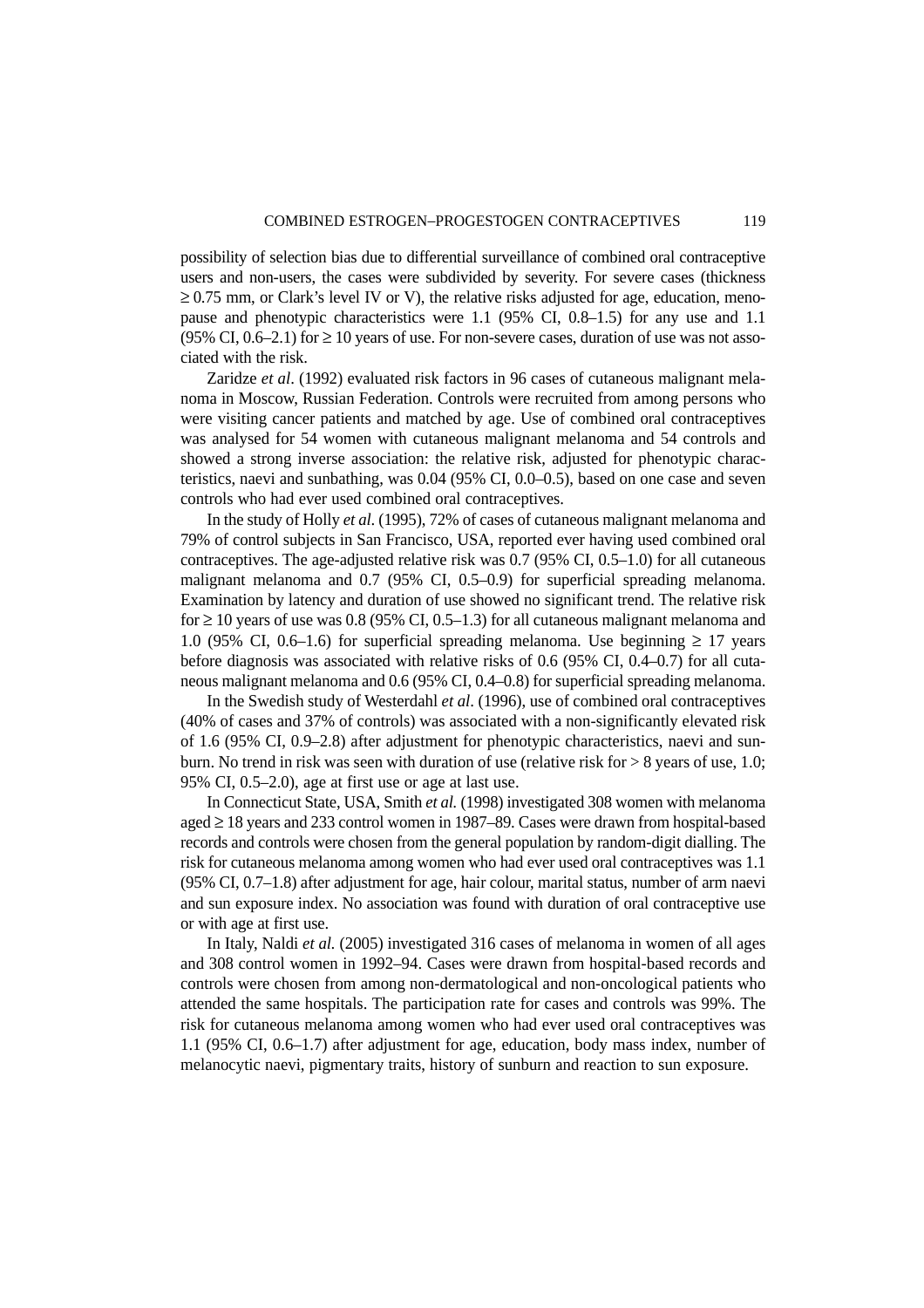## 2.7.3 *Meta- and pooled analyses*

A meta-analysis of 18 published case–control studies of cutaneous malignant melanoma and the use of combined oral contraceptives showed a pooled relative risk of 1.0 (95% CI, 0.9–1.0) (Gefeller *et al*., 1998). The data for 3796 cases and 9442 controls showed no significant variation in the effect of combined oral contraceptives in the different studies, and analysis of various subgroups, defined by the design characteristics of the studies, did not materially alter this result.

In 2002, the investigators of case–control studies of cutaneous melanoma agreed to pool their original data in order to perform a new analysis of associations between melanoma and oral contraceptive use, using the same categories for exposure (Karagas *et al.*, 2002). The analyses were limited to studies that ascertained data on major risk factors for melanoma including pigmentary characteristics and exposure to sunlight. Analysis was further restricted to studies that involved a personal interview because questions designed for postal surveys may have been phrased differently or have been less complex. Studies that were limited to hospitalized cases were also excluded since these cases might have been biased by over-representation of advanced lesions. Finally, only studies that included at least 100 cases and 100 controls were retained, as smaller studies would have required a similar analytical effort, but would have contributed little to the overall analysis. Eleven case–control studies met the analytical criteria (Beral *et al.*, 1984; Holman *et al.*, 1984; Gallagher *et al.*, 1985; Green & Bain, 1985; Østerlind *et al.*, 1988; Swerdlow *et al.*, 1986; Elwood *et al.*, 1990; Zanetti *et al.*, 1990; Kirkpatrick *et al.*, 1994; Holly *et al.*, 1995; Langholz *et al.*, 2000) and data were available for all but one of these (Beral *et al.*, 1984). Two studies had never published their results on oral contraceptive use (Kirkpatrick *et al.*, 1994; Langholz *et al.*, 2000). The 10 pooled studies totalled 2110 women with melanoma and 3178 control women. Overall, no excess risk was associated with oral contraceptive use for 1 year or longer compared with never use or use for less than 1 year (pooled odds ratio, 0.86; 95% CI, 0.74–1.01) and there was no evidence of variation between studies. No relation was found between incidence of melanoma and duration of oral contraceptive use, age at starting use, year of use, years since first use or last use or specifically current oral contraceptive use.

## **2.8 Thyroid cancer**

The results of 13 case–control studies of thyroid cancer and the use of oral contraceptives, 10 of which were reviewed in the previous evaluation (IARC, 1999), were pooled by La Vecchia *et al.* (1999) (see Table 20). The overall odds ratio was 1.5 (95% CI, 1.0–2.1) for current users, and declined to 1.1 over 10 years after cessation of oral contraceptive use.

Six subsequent studies are also summarized in Table 20. The largest (Sakoda & Horn-Ross, 2002), in which 544 cases and 558 population controls from the San Francisco Bay area, USA, were interviewed, yielded a slightly reduced risk for ever users (odds ratio, 0.7; 95% CI, 0.5–1.0). A hospital-based case–control study in Serbia of 204 matched case–control pairs reported ever use of oral contraceptives in 52 cases and 25 controls,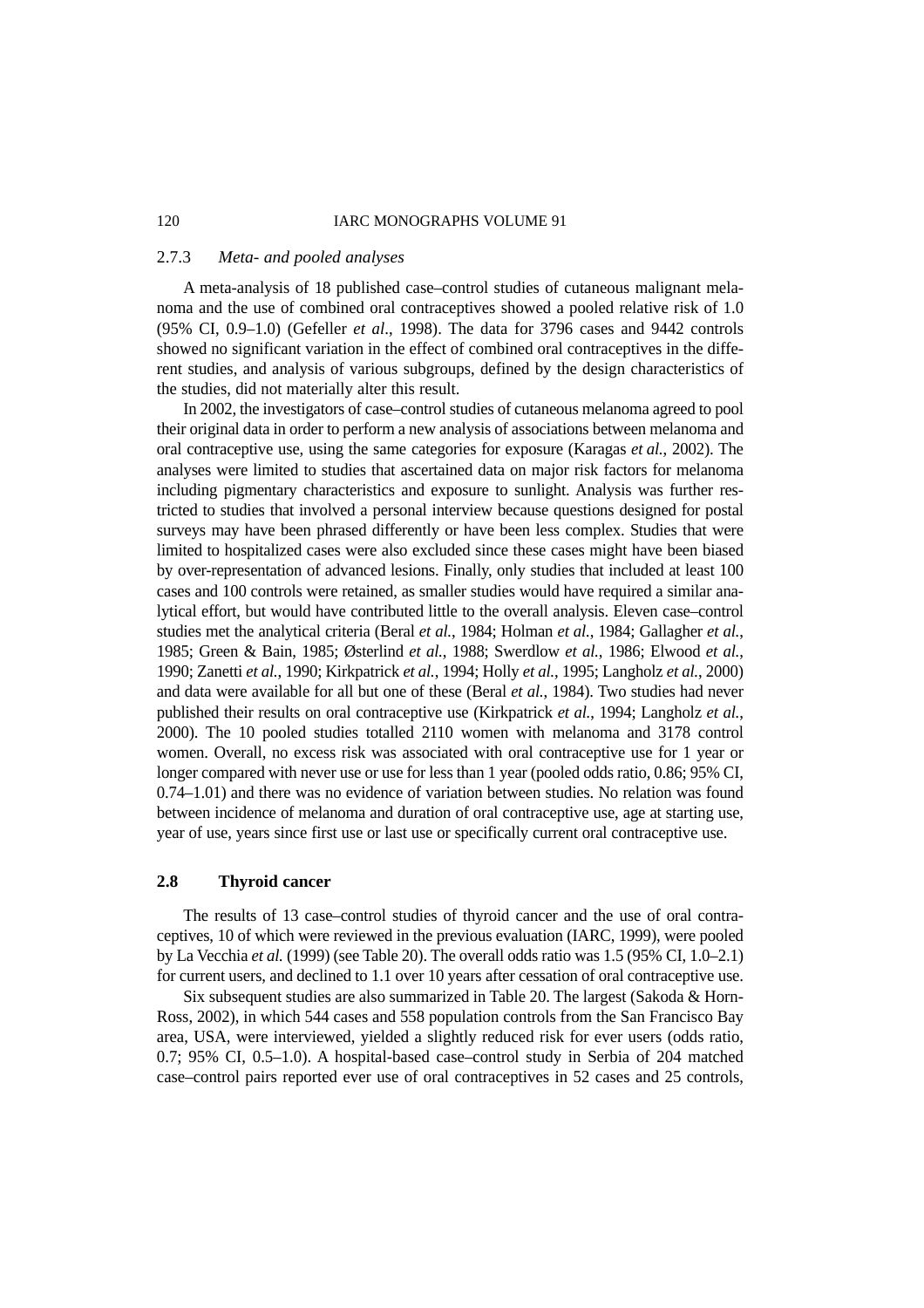| Reference, location                                               | Age<br>(years) | Cancer type          | Oral contra-<br>ceptive use                                   | Cases             | Controls            | Odds ratio<br>$(95\% \text{ CI})$       | Comments                                                        |
|-------------------------------------------------------------------|----------------|----------------------|---------------------------------------------------------------|-------------------|---------------------|-----------------------------------------|-----------------------------------------------------------------|
| Rossing et al. (1998),<br>Washington State,<br><b>USA</b>         | $18 - 64$      | Papillary<br>thyroid | $Age < 45$ years<br>Never<br>Ever<br>Age 45-64 years<br>Never | 48<br>247<br>34   | 40<br>341<br>62     | 1.0<br>$0.6(0.4-0.9)$<br>1.0            |                                                                 |
|                                                                   |                |                      | Ever                                                          | 81                | 131                 | $1.2(0.7-2.2)$                          |                                                                 |
| La Vecchia et al.<br>(1999), North<br>America, Europe<br>and Asia | All ages       | Thyroid              | Never<br>Ever<br>Current                                      | 1324<br>808<br>91 | 2011<br>1290<br>118 | 1.0<br>$1.2(1.0-1.4)$<br>$1.5(1.0-2.1)$ | Pooled data from<br>13 studies                                  |
| Mack et al. (1999),<br>Los Angeles County,<br><b>USA</b>          | $15 - 54$      | Thyroid              | Never<br>Ever                                                 | 81<br>211         | 90<br>202           | 1.0<br>$1.0(0.6-1.6)$                   |                                                                 |
| Iribarren et al. $(2001)$ ,<br>San Francisco Bay<br>area, USA     | $10 - 89$      | Thyroid              | Use in last year                                              | <b>NR</b>         | <b>NR</b>           | $1.07(0.69 -$<br>1.67)                  | Kaiser Permanente<br>cohort                                     |
| Sakoda & Horn-Ross<br>(2002), San Francisco<br>Bay Area, USA      | $20 - 74$      | Papillary thyroid    | Never<br>Ever<br>Current                                      | 204<br>337<br>79  | 177<br>380<br>83    | 1.0<br>$0.7(0.5-1.0)$<br>$0.7(0.5-1.1)$ |                                                                 |
| Haselkorn et al.<br>(2003), San Francisco<br>Bay Area, USA        | $20 - 74$      | Thyroid              | $Age < 50 \text{ years}$<br>Never<br>Ever                     | 121<br>246        | 97<br>239           | 1.0<br>$0.8(0.6-1.2)$                   | No effect of<br>duration; cases were<br>Caucasian and<br>Asian. |
|                                                                   |                |                      | $Age \geq 50 \text{ years}$<br>Never<br>Ever                  | 79<br>69          | 62<br>87            | 1.0<br>$0.5(0.3-0.8)$                   |                                                                 |
| Zivaljevic et al.<br>(2003), Serbia                               | $14 - 87$      | Thyroid              | Never<br>Ever                                                 | 152<br>52         | 179<br>25           | 1.0<br>$2.5(1.4-4.2)$                   |                                                                 |

**Table 20. Studies of the use of combined oral contraceptives and thyroid cancer** 

CI, confidence interval; NR, not reported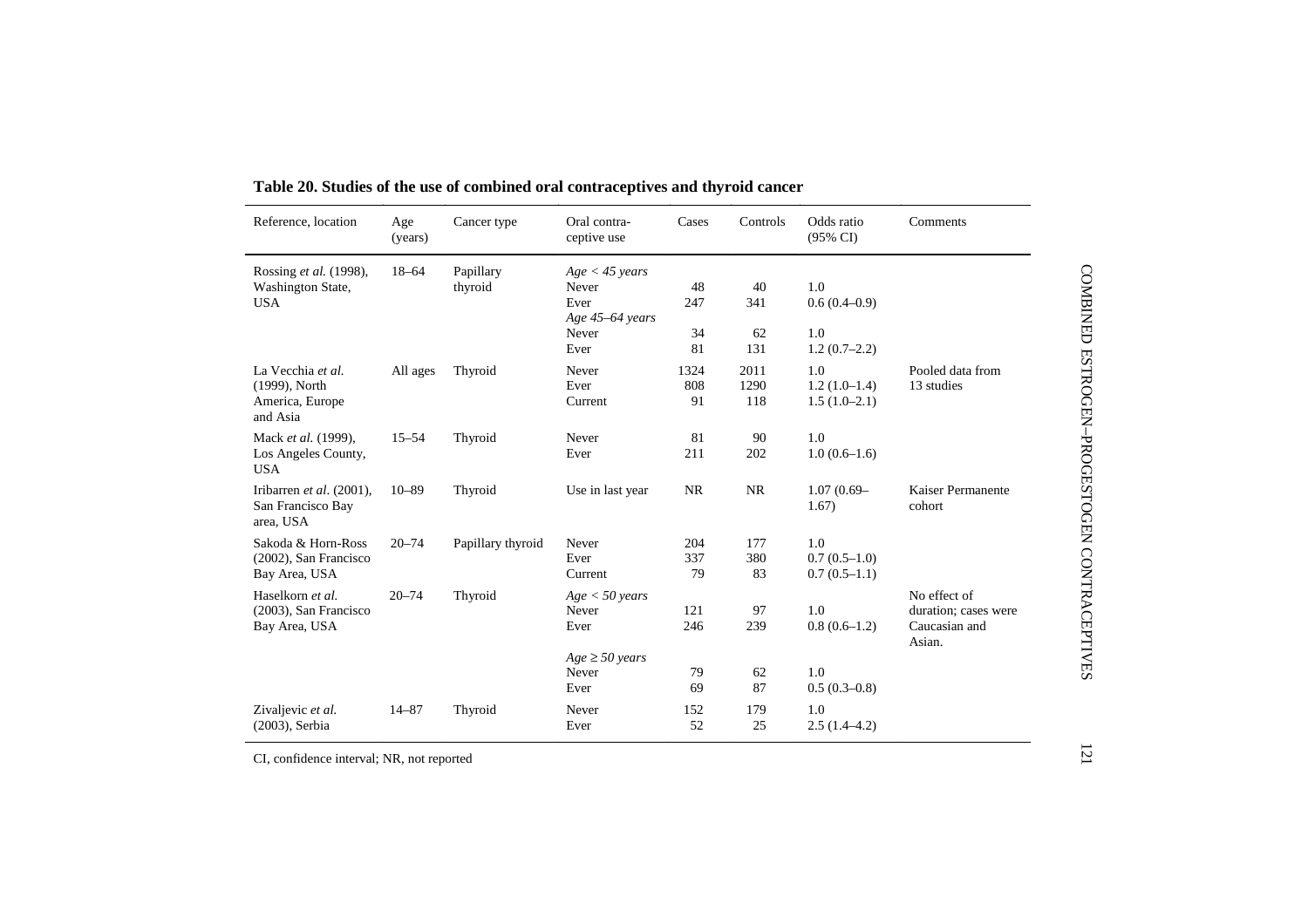which gave a significant excess risk for ever users (odds ratio, 2.5; 95% CI, 1.4–4.2) (Zivaljevic *et al.*, 2003). The remaining four studies gave odds ratio estimates for ever use of oral contraceptives of between 0.6 and 1.2 (Rossing *et al.*, 1998; Mack *et al.*, 1999; Iribarren *et al.*, 2001; Haselkorn *et al.*, 2003).

## **2.9 Other cancers**

Twenty-one studies of cancers at other sites (lung, gallbladder, pancreas, lymphomas, gestational trophoblastic diseases, neuroblastoma, oesophagus and kidney) are summarized in Table 21. Marginally significant reductions in risk among ever users of oral contraceptives were reported in two studies of lung cancer and in single studies for cancer of the pancreas, B-cell non-Hodgkin lymphoma and oesophageal cancer. All overall confidence intervals for other studies included unity.

## **3. Studies of Cancer in Experimental Animals**

In this section, only relevant studies on estrogens and progestogens alone and in combination that were published subsequent to or were not included in the previous evaluation (IARC, 1999) are reviewed in detail. Studies that were reviewed previously are summarized briefly.

## **3.1 Estrogen–progestogen combinations**

The results of studies reviewed previously (IARC, 1979, 1999) on the carcinogenicity of combinations of estrogens and progestogens that are used in combined oral contraceptives are summarized below (see Tables 22 and 23).

The incidence of pituitary adenomas in female and male mice was increased by administration of mestranol plus chlormadinone acetate, mestranol plus ethynodiol diacetate, ethinylestradiol plus ethynodiol diacetate, mestranol plus norethisterone, ethinylestradiol plus norethisterone (females only) and mestranol plus norethynodrel. The latter combination also increased the incidence of pituitary adenomas in female rats.

The incidence of benign mammary tumours was increased in intact and castrated male mice by ethinylestradiol plus chlormadinone acetate and in castrated male mice by mestranol plus norethynodrel. In male rats, the incidence of benign mammary tumours was increased by administration of ethinylestradiol plus norethisterone acetate. This combination did not cause tumour formation in any tissue in one study in female monkeys.

The incidence of malignant mammary tumours was increased in female and male mice by ethinylestradiol plus megestrol acetate, in female and male rats by ethinylestradiol plus ethynodiol diacetate, and in female rats by mestranol plus norethisterone and mestranol plus norethynodrel.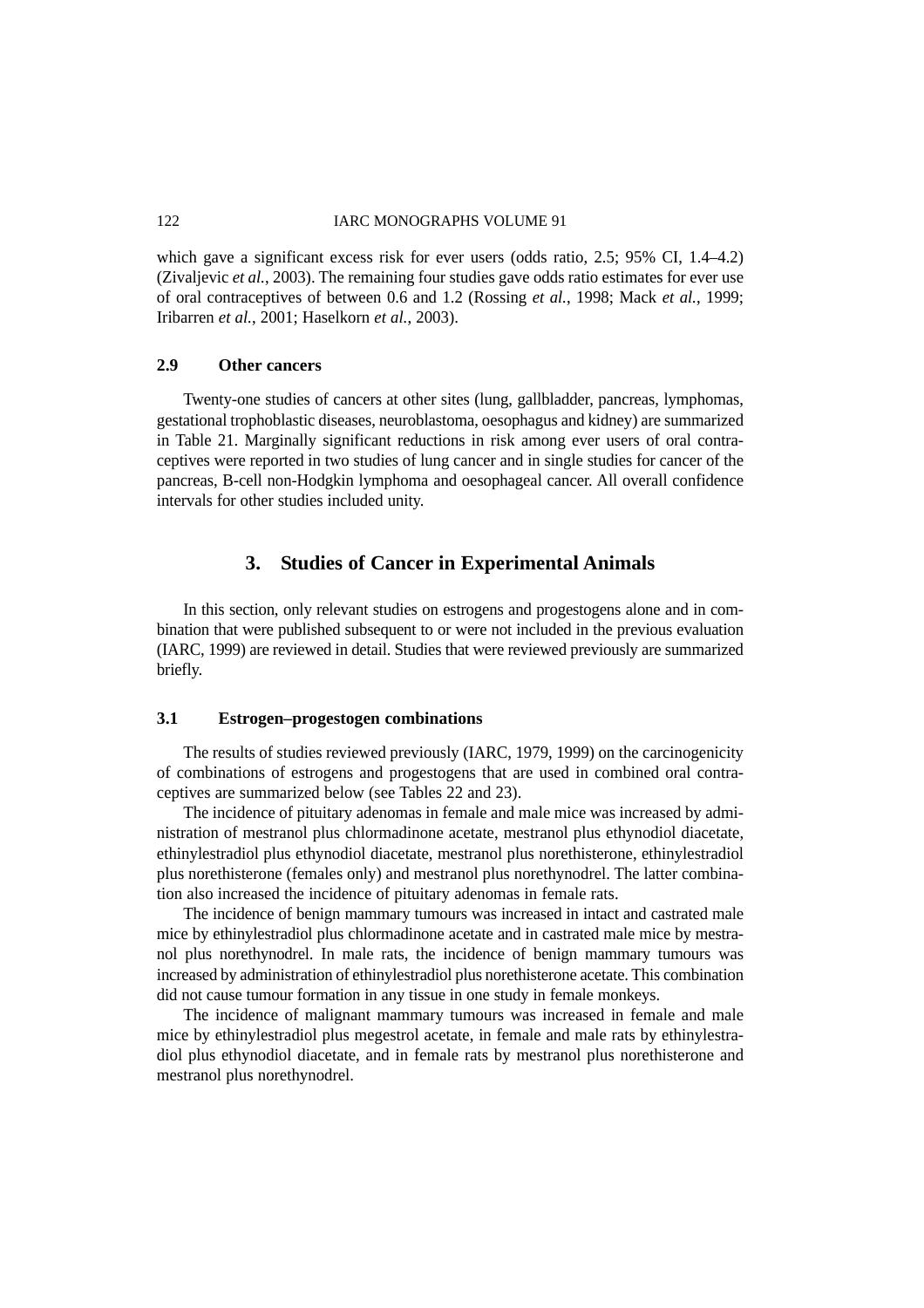| Reference,<br>location                                         | Age<br>(years) | Cancer type                                                     | Oral contra-<br>ceptive use                                        | Cases                 | Controls                                                                                                     | Odds ratio<br>$(95\% \text{ CI})$                                       | Comments                                                                                                                                      |
|----------------------------------------------------------------|----------------|-----------------------------------------------------------------|--------------------------------------------------------------------|-----------------------|--------------------------------------------------------------------------------------------------------------|-------------------------------------------------------------------------|-----------------------------------------------------------------------------------------------------------------------------------------------|
| Nelson et al.<br>$(2001)$ , Los<br>Angeles, USA                | $18 - 75$      | Intermediate or<br>high-grade B-cell<br>non-Hodgkin<br>lymphoma | Never<br>Ever<br>$<$ 5 years<br>$\geq$ 5 years                     | 111<br>66<br>43<br>21 | 93<br>84<br>53<br>29                                                                                         | 1.00<br>$0.47(0.26 - 0.86)$<br>$0.50(0.26 - 0.95)$<br>$0.35(0.15-0.82)$ | Matched, fitting education,<br>place of birth                                                                                                 |
| Glaser et al.<br>$(2003)$ , San<br>Francisco Bay<br>Area, USA  | $19 - 79$      | Hodgkin<br>lymphoma                                             | Never<br>$\leq$ 2.2 years<br>$2.3 - 5.3$ years<br>$> 5.3$ years    | 87<br>91<br>72<br>62  | 91<br>79<br>73<br>82                                                                                         | 1.0<br>$1.2(0.8-1.9)$<br>$0.9(0.6-1.5)$<br>$0.8(0.5-1.3)$               | Multivariate parsimonious<br>model that includes variables<br>significant at $p < 0.10$ (repro-<br>ductive history, socio-economic<br>status) |
| Vessey et al.<br>$(2003)$ , England<br>and Scotland            | $25 - 39$      | Lymphoma/<br>haemopoietic<br>cancer                             | Never<br>$<$ 4 years<br>$4-8$ years<br>$> 8$ years                 | 16<br>6<br>8<br>11    | $\overline{\phantom{0}}$<br>$\overline{\phantom{0}}$<br>$\overline{\phantom{0}}$<br>$\overline{\phantom{0}}$ | 1.0<br>$0.9(0.3-2.5)$<br>$1.0(0.4-2.5)$<br>$1.2(0.5-2.7)$               | OFPA cohort of 17032<br>Caucasian women; adjusted for<br>parity, social class, smoking                                                        |
| Schiff et al.<br>(1998),<br>Rochester, MN,<br><b>USA</b>       | $\geq 20$      | Central nervous<br>system<br>lymphoma                           | Never<br>Ever                                                      | 35<br>3               | 52<br>19                                                                                                     | 1.0<br>0.3                                                              |                                                                                                                                               |
| Gago-Dominguez<br>et al. (1999),<br>Los Angeles,<br><b>USA</b> | $25 - 74$      | Renal-cell cancer                                               | Never<br>Ever                                                      | 258<br>164            | 255<br>167                                                                                                   | 1.0<br>$1.0(0.7-1.4)$                                                   | Adjusted for age, education,<br>hysterectomy                                                                                                  |
| Olshan et al.<br>(1999), Canada<br>and USA                     | < 20           | Neuroblastoma                                                   | Maternal use<br>during first<br>trimester<br>N <sub>o</sub><br>Yes | 442<br>17             | 444<br>15                                                                                                    | 1.0<br>$1.0(0.5-2.1)$                                                   | Odds ratios also unity for oral<br>contraceptive use in previous<br>year or ever                                                              |

**Table 21. Association between oral contraceptive use and the risk for other cancers**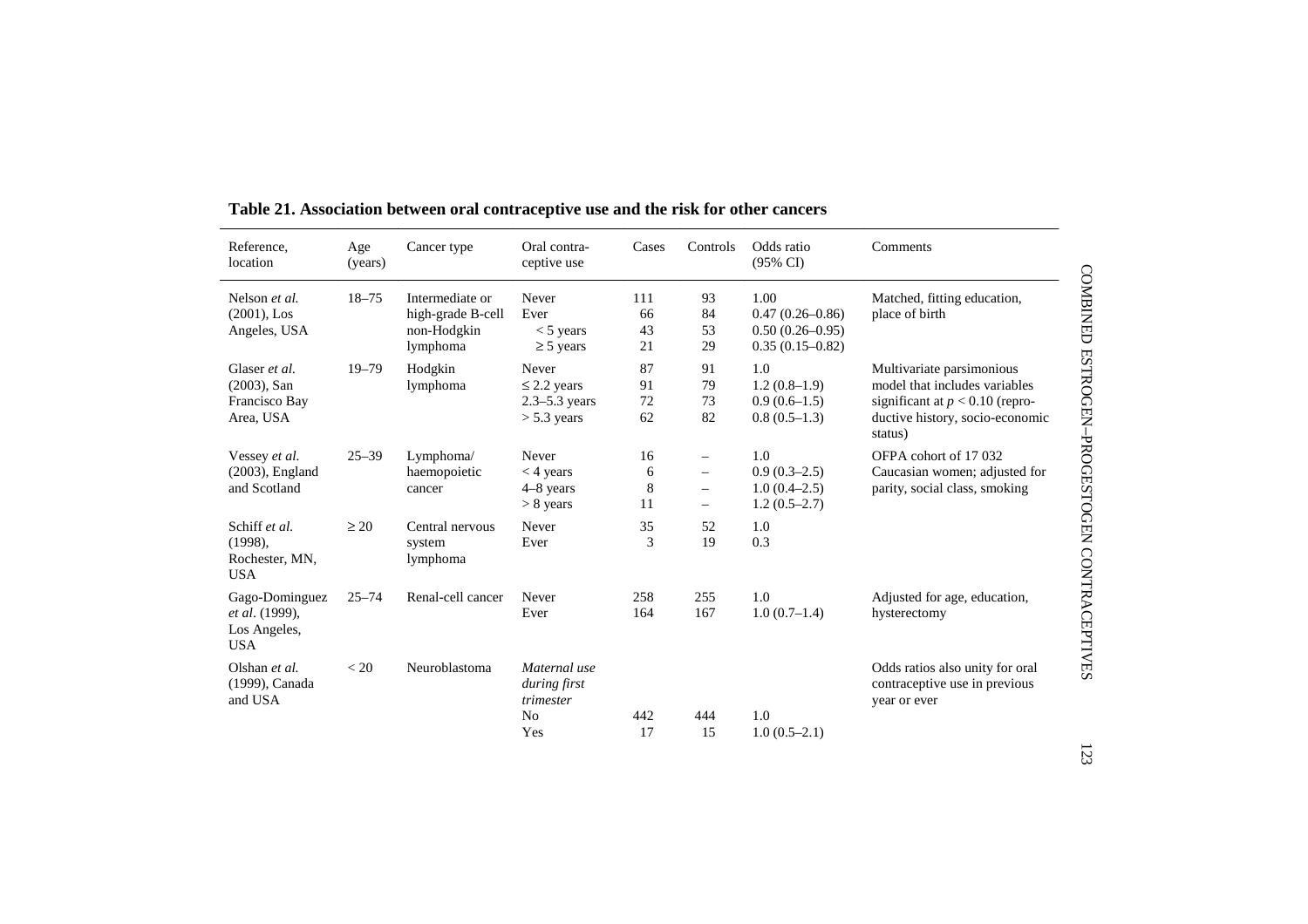|  | Table 21 (contd) |
|--|------------------|
|  |                  |

| 124<br>Table 21 (contd)                                     |                |                          |                                                                          |                               |                                                      |                                                                                            |                                                                       |  |
|-------------------------------------------------------------|----------------|--------------------------|--------------------------------------------------------------------------|-------------------------------|------------------------------------------------------|--------------------------------------------------------------------------------------------|-----------------------------------------------------------------------|--|
| Reference,<br>location                                      | Age<br>(years) | Cancer type              | Oral contraceptive<br>use                                                | Cases                         | Controls                                             | Odds ratio<br>$(95\% \text{ CI})$                                                          | Comments                                                              |  |
| Schüz et al.<br>$(2001)$ , Germany                          | $\leq 7$       | Neuroblastoma            | Maternal use<br>during pregnancy<br>N <sub>0</sub><br>Yes<br>Unspecified | 159<br>4<br>16                | 1671<br>26<br>70                                     | 1.0<br>$5.7(1.5-23)$<br><b>NR</b>                                                          |                                                                       |  |
| Palmer et al.<br>(1999), USA                                | $\geq 18$      | <b>GTD</b>               | Never<br>Ever                                                            | 36<br>199                     | 98<br>315                                            | 1.0<br>$1.8(1.2-2.8)$                                                                      | Matched analysis; $p = 0.03$ for<br>trend with duration               |  |
| Parazzini et al.<br>$(2002)$ , Greater<br>Milan area, Italy | $13 - 56$      | <b>GTD</b>               | Never<br>Ever                                                            | 164<br>104                    | 306<br>130                                           | $1.0\,$<br>$1.5(1.1-2.1)$                                                                  | Risk increased with duration                                          |  |
| Taioli & Wynder<br>$(1994)$ , USA                           | $20 - 89$      | Lung adeno-<br>carcinoma | Never<br>Ever                                                            | 134<br>46                     | 229<br>74                                            | 1.0<br>$0.8(0.5-1.5)$                                                                      |                                                                       |  |
| Beral et al.<br>(1999), United<br>Kingdom                   | $16 - 79$      | Lung                     | Never<br>Ever                                                            | 40<br>75                      | $\equiv$<br>$\overline{\phantom{0}}$                 | 1.0<br>$1.2(0.8-1.8)$                                                                      | RCGP cohort of 46 000 women                                           |  |
| Kreuzer et al.<br>$(2003)$ , Germany                        | $\leq 75$      | Lung                     | Never<br>Ever<br>$<$ 5 years<br>$5-11$ years<br>$\geq$ 12 years          | 528<br>279<br>86<br>87<br>102 | 557<br>354<br>105<br>130<br>115                      | 1.00<br>$0.69(0.51-0.92)$<br>$0.69(0.46-1.03)$<br>$0.65(0.44 - 0.95)$<br>$0.69(0.47-1.02)$ | Adjusted for age, region,<br>education, smoking variables             |  |
|                                                             |                |                          | <b>Nonsmokers</b><br>Never<br>Ever                                       | —                             | $\overline{\phantom{0}}$<br>$\overline{\phantom{m}}$ | 1.00<br>$1.18(0.78-1.79)$                                                                  | Adjusted for age, region,<br>education, time since stopped<br>smoking |  |
|                                                             |                |                          | <b>Smokers</b><br>Never<br>Ever                                          |                               | $\overline{\phantom{0}}$                             | 1.00<br>$0.50(0.34-0.74)$                                                                  |                                                                       |  |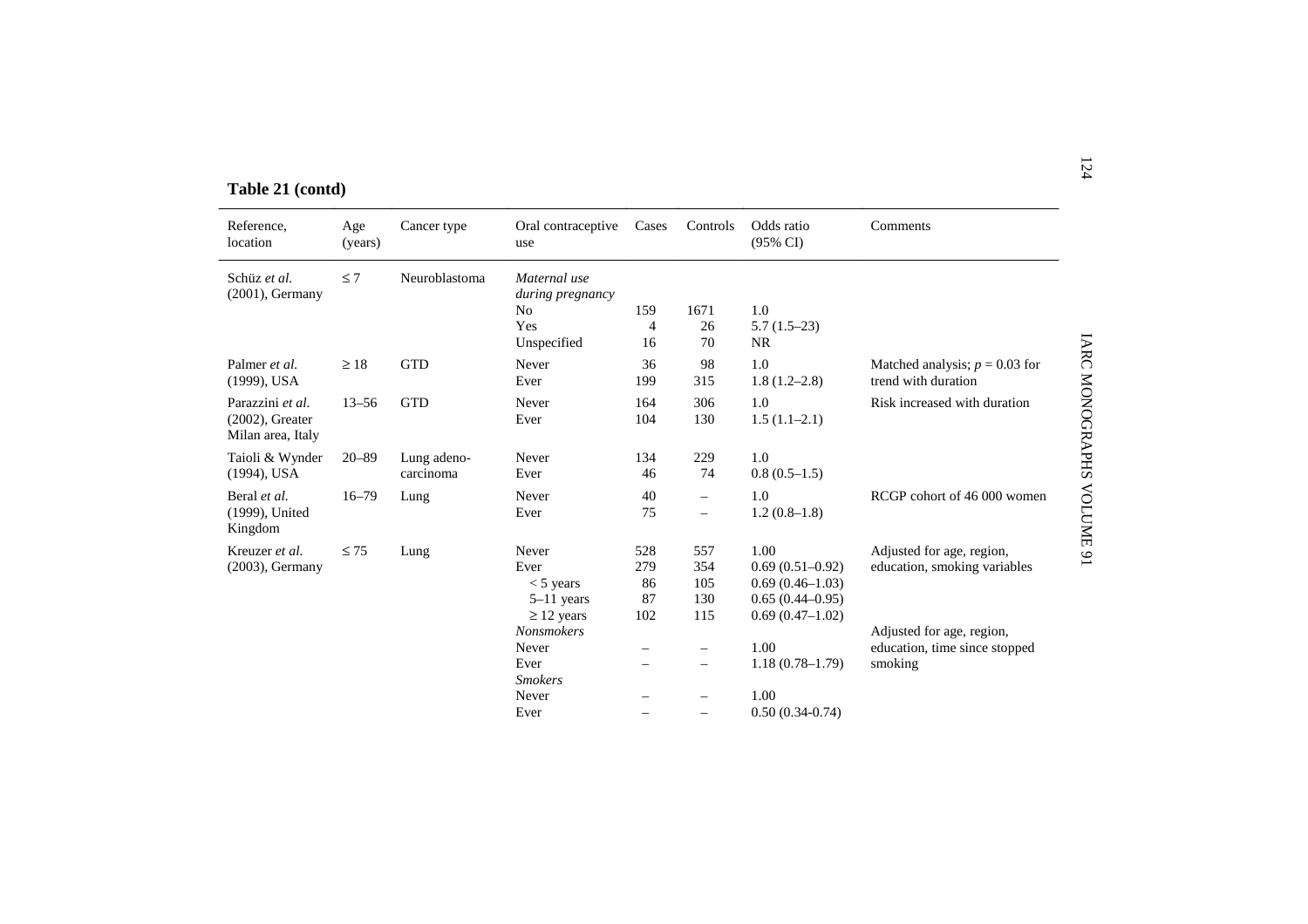| Reference,<br>location                                     | Age<br>(years) | Cancer type | Oral contraceptive<br>use                                                       | Cases                              | Controls                                                                                                                                                             | Odds ratio<br>$(95\% \text{ CI})$                                                                                 | Comments                                                                                                                                                       |
|------------------------------------------------------------|----------------|-------------|---------------------------------------------------------------------------------|------------------------------------|----------------------------------------------------------------------------------------------------------------------------------------------------------------------|-------------------------------------------------------------------------------------------------------------------|----------------------------------------------------------------------------------------------------------------------------------------------------------------|
| Vessey et al.<br>$(2003)$ , England<br>and Scotland        | $25 - 39$      | Lung        | Never<br>$<$ 4 years<br>$4-8$ years<br>$> 8$ years                              | 15<br>9<br>12<br>18                | $\qquad \qquad -$<br>$\overline{\phantom{m}}$<br>$\overline{\phantom{m}}$<br>$\overline{\phantom{m}}$                                                                | 1.0<br>$1.4(0.6-3.5)$<br>$1.2(0.5-2.6)$<br>$1.3(0.6-2.8)$                                                         | OFPA cohort of 17032<br>Caucasian women; adjusted for<br>parity, social class, smoking                                                                         |
| Kreiger et al.<br>$(2001)$ , Ontario,<br>Canada            | $20 - 74$      | Pancreas    | $< 6$ months<br>$\geq 6$ months                                                 | 41<br>9                            | 160<br>64                                                                                                                                                            | 1.00<br>$0.36(0.13-0.96)$                                                                                         | Multivariate, fitting age, oral<br>contraceptives, hormonal<br>menopausal therapy, obstetric<br>history, body mass index, diet,<br>smoking                     |
| Skinner et al.<br>$(2003)$ , USA                           | $30 - 55$      | Pancreas    | Never<br>Ever<br>$< 1$ year<br>$1-2.9$ years<br>$3-7.9$ years<br>$\geq$ 8 years | 159<br>83<br>26<br>13<br>27<br>17  | $\overline{\phantom{m}}$<br>$\overline{\phantom{m}}$<br>$\overline{\phantom{m}}$<br>$\overline{\phantom{m}}$<br>$\overline{\phantom{m}}$<br>$\overline{\phantom{m}}$ | 1.00<br>$1.21(0.91-1.61)$<br>$1.45(0.94 - 2.21)$<br>$0.78(0.44 - 1.39)$<br>$1.38(0.85-1.99)$<br>$1.26(0.76-2.10)$ | Nurses Health Study;<br>multivariate, fitting age, period,<br>smoking, diabetes, body mass<br>index, parity; age at baseline,<br>30–55 and followed up to 1998 |
| Duell & Holly<br>(2005),<br>San Francisco<br>Bay Area, USA | $21 - 85$      | Pancreas    | Never<br>Ever<br>$< 1$ year<br>$1-2$ years<br>$3-7$ years<br>$\geq$ 8 years     | 135<br>102<br>18<br>25<br>18<br>41 | 402<br>394<br>70<br>140<br>73<br>103                                                                                                                                 | 1.00<br>$0.95(0.65-1.4)$<br>$0.85(0.47-1.5)$<br>$0.67(0.39-1.2)$<br>$0.92(0.50-1.7)$<br>$1.4(0.89-2.3)$           | Adjusted for age, education,<br>smoking                                                                                                                        |
| Yen <i>et al.</i> (1987),<br>Rhode Island<br>State, USA    | <60            | Gallbladder | Never<br>Ever                                                                   | 6<br>4                             | 70<br>6                                                                                                                                                              | 1.0<br>$7.8(2.0-30)$                                                                                              |                                                                                                                                                                |

# **Table 21 (contd)**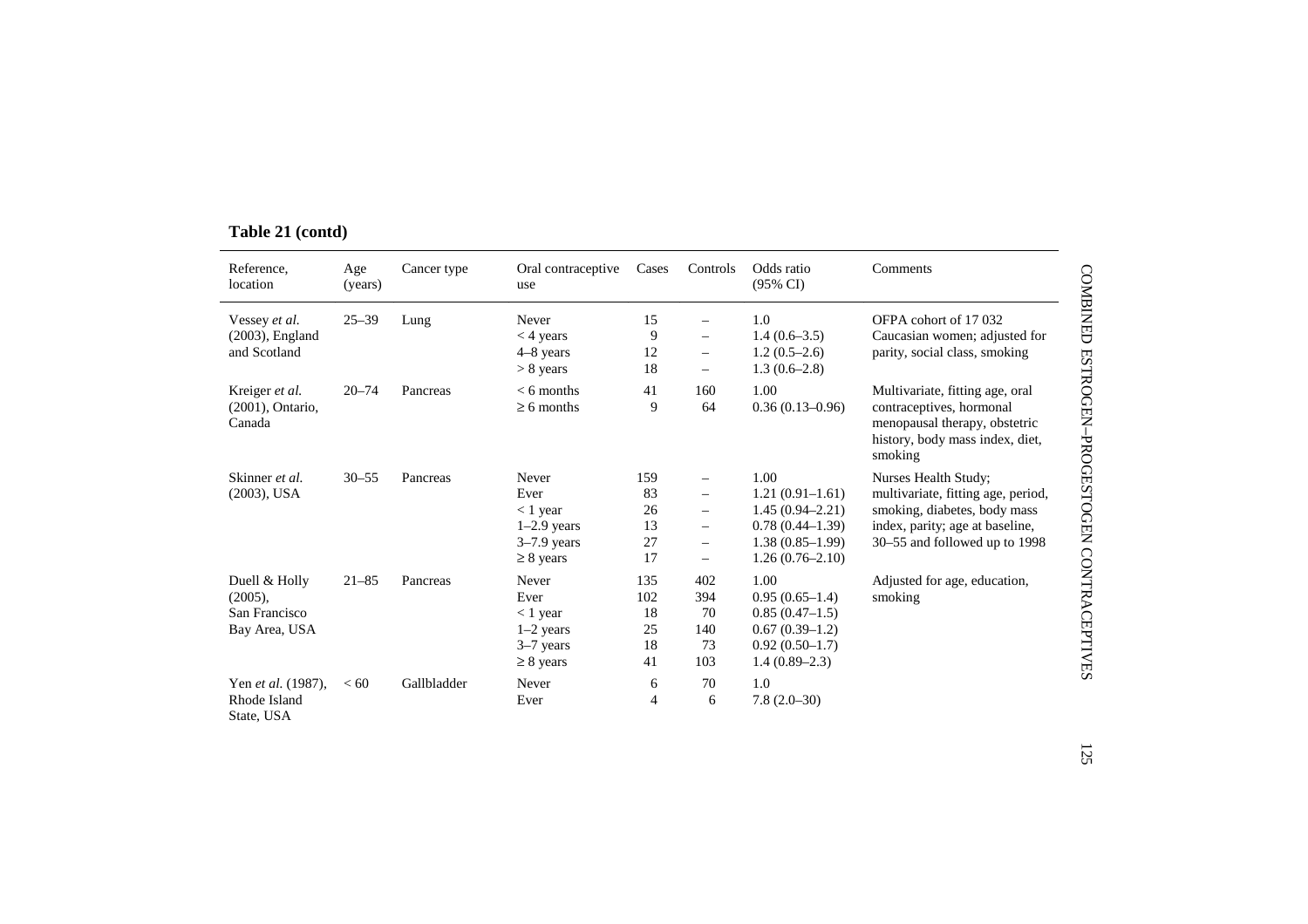| Table 21 (contd)                                                                                     |                |                                        |                           |           |                |                                         |                                                                                                                                                         |
|------------------------------------------------------------------------------------------------------|----------------|----------------------------------------|---------------------------|-----------|----------------|-----------------------------------------|---------------------------------------------------------------------------------------------------------------------------------------------------------|
| Reference,<br>location                                                                               | Age<br>(years) | Cancer type                            | Oral contraceptive<br>use | Cases     | Controls       | Odds ratio<br>(95% CI)                  | Comments                                                                                                                                                |
| <b>WHO</b><br>Collaborative<br>Study (1989c),<br>Chile, China,<br>Columbia, Israel,<br>Kenya, Mexico | <b>NR</b>      | Gallbladder                            | Never<br>Ever<br>Current  | 49<br>9   | 269<br>86<br>8 | 1.0<br>$0.6(0.3-1.3)$<br>$0.9(0.1-7.4)$ |                                                                                                                                                         |
| Moerman et al.<br>(1994),<br>Netherlands                                                             | $35 - 79$      | Gallbladder and<br>biliary tract       | Never<br>Ever             | 61<br>14  | 203<br>49      | 1.0<br>$1.1(0.5-2.4)$                   |                                                                                                                                                         |
| Zatonski et al.<br>(1997),<br>Australia,<br>Canada,<br>Netherlands,<br>Poland                        | 64.9<br>(mean) | Gallbladder                            | Never<br>Ever             | 132<br>20 | 558<br>142     | 1.0<br>$1.0(0.5-2.0)$                   |                                                                                                                                                         |
| Gallus et al.<br>(2001),<br>Italy and<br>Switzerland                                                 | < 79           | Squamous-cell<br>oesophageal<br>cancer | Never<br>Ever             | 110<br>4  | 392<br>33      | 1.0<br>$0.24(0.06 - 0.96)$              | Three hospital-based<br>case-control studies pooled;<br>adjusted for age, education,<br>body mass index, energy intake,<br>tobacco, alcoholic beverages |

CI, confidence interval; GTD, gestational trophoblastic diseases; OFPA, Oxford Family Planning Association; RCGP, Royal College of General Practitioners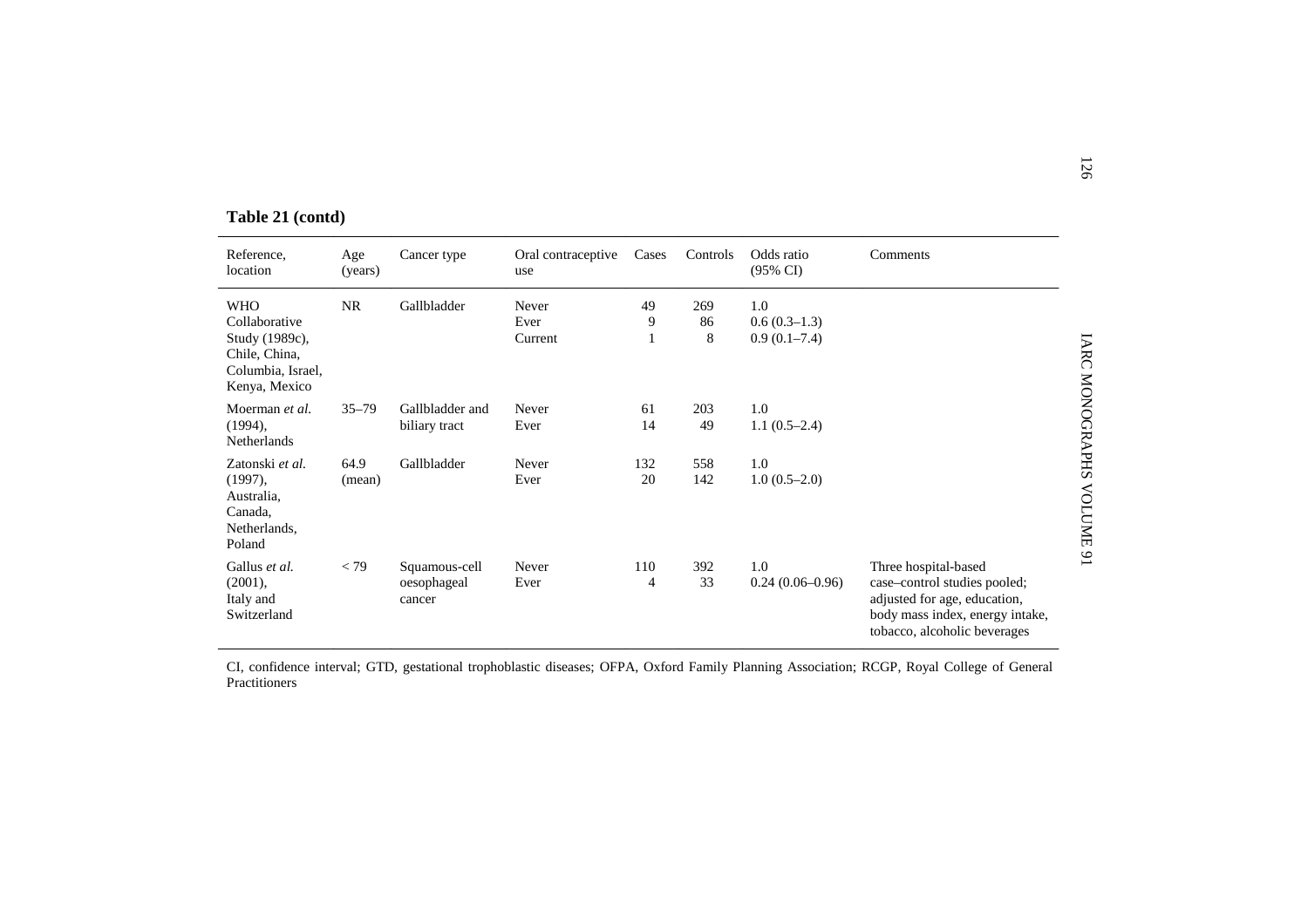| Combination                                             |        | Pituitary adenomas | Mammary tumours |           | Uterine<br>tumours | Cervical/<br>vaginal |                  |
|---------------------------------------------------------|--------|--------------------|-----------------|-----------|--------------------|----------------------|------------------|
|                                                         | Male   | Female             | Benign          | Malignant |                    |                      | tumours          |
|                                                         |        |                    | (males)         | Male      | Female             |                      |                  |
| Chlormadinone acetate + mestranol                       | $^{+}$ | $^{+}$             |                 |           |                    |                      |                  |
| $Chlormadinone acetate + ethinylestradiol$              |        |                    | $+$ / $c$       |           |                    |                      |                  |
| Ethynodiol diacetate + mestranol                        | $^{+}$ | $^{+}$             |                 |           |                    |                      |                  |
| Ethynodiol diacetate $+$ ethinylestradiol               | $^{+}$ | $+$                |                 |           |                    | $^{+}$               |                  |
| Lynestranol + mestranol                                 |        |                    |                 |           | $+/-$              |                      |                  |
| $Lynestranol + ethinylestradiol + 3-methylcholantherne$ |        |                    |                 |           |                    |                      | $+$ <sup>a</sup> |
| Megestrol acetate $+$ ethinylestradiol                  |        |                    |                 |           | $^{+}$             |                      |                  |
| Norethisterone acetate $+$ ethinylestradiol             | $+/?$  | $+$ /?             |                 |           |                    |                      |                  |
| Norethisterone + ethinylestradiol                       |        | $^{+}$             |                 |           |                    |                      |                  |
| Norethisterone + mestranol                              | $^{+}$ | $^{+}$             |                 |           |                    |                      |                  |
| Norethynodrel + mestranol                               | $^{+}$ | $^{+}$             | $\mathbf c$     |           | $+$ /?             |                      | $^{+}$           |
| Norethynodrel + mestranol + 3-methylcholanthrene        |        |                    |                 |           |                    | $+$                  |                  |
| $Norgestrel + ethinylestradiol + 3-methylcholantherne$  |        |                    |                 |           |                    |                      | $+$ <sup>a</sup> |

**Table 22. Effects of combinations of various progestogens and estrogens on tumour incidence in mice**

From IARC (1979, 1999)

+, increased tumour incidence; +/–, slighly increased tumour incidence; +/c, increased tumour incidence in intact and castrated animals; c, increased tumour incidence in castrated animals; +/?, increased tumour incidence, but not greater than that with the estrogen or progestogen alone

 $a$  Protection at doses 1/2000th and 1/200th that of a contraceptive pill for women; enhancement at a dose of 1/20th that of a contraceptive pill for women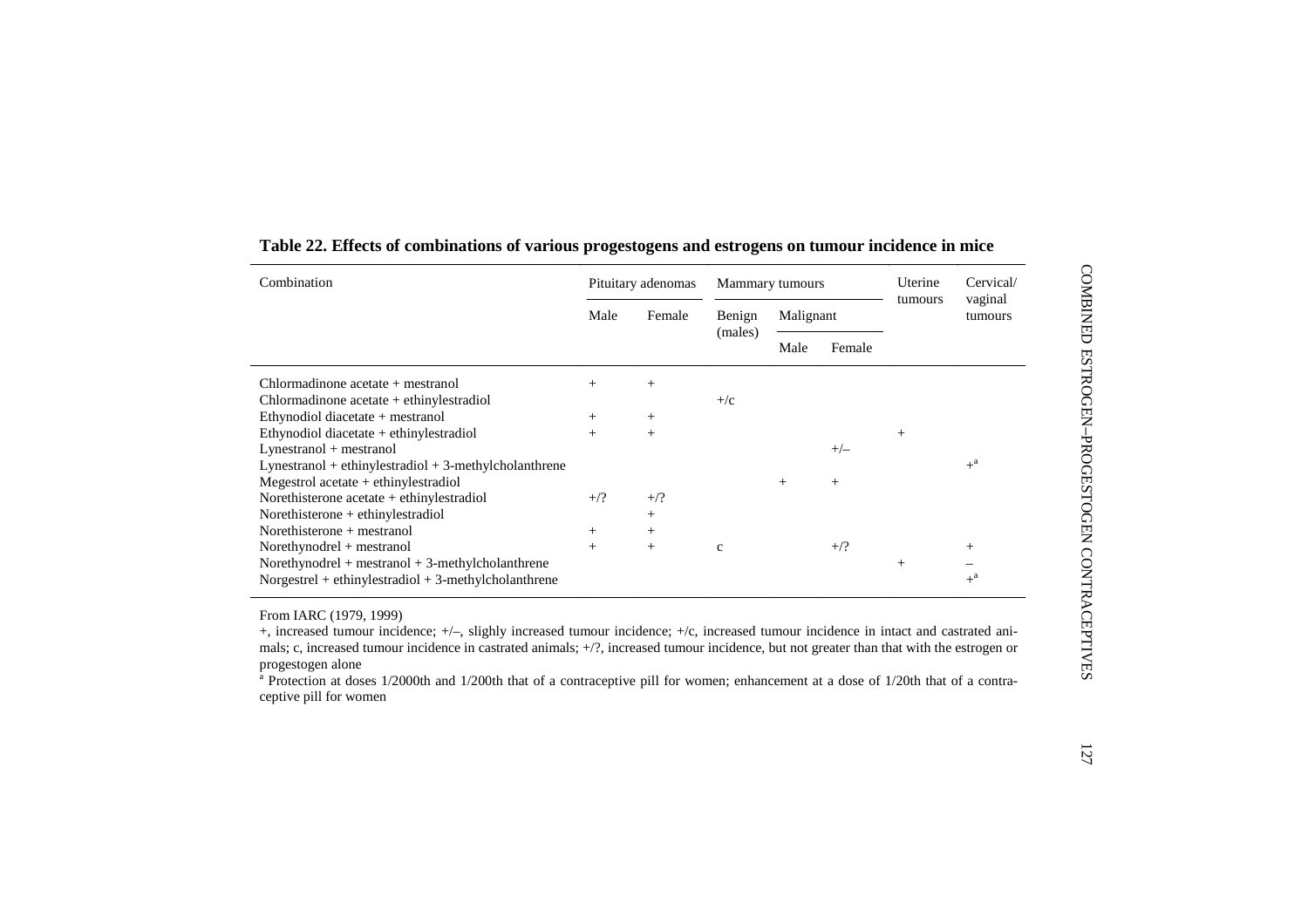| Table 23. Effects of combinations of various progestogens and estrogens on tumour incidence in rats                   |                    |        |                 |                             |                                             |                  |        |           |        |               |  |
|-----------------------------------------------------------------------------------------------------------------------|--------------------|--------|-----------------|-----------------------------|---------------------------------------------|------------------|--------|-----------|--------|---------------|--|
| Combination                                                                                                           | Pituitary adenomas |        | Mammary tumours |                             |                                             | Liver            |        |           |        |               |  |
|                                                                                                                       | Male               | Female | Benign          | Malignant                   |                                             | Adenoma          |        | Carcinoma |        | Foci          |  |
|                                                                                                                       |                    |        | (males)         | Male                        | Female                                      | Male             | Female | Male      | Female | (females)     |  |
| Ethynodiol diacetate + ethinylestradiol<br>Ethynodiol diacetate + mestranol<br>$Megestrol acetate + ethinylestradiol$ |                    |        | $+/-$           | $^{+}$<br>$\gamma$<br>$+/-$ | $^{+}$<br>$\overline{\mathcal{L}}$<br>$+/-$ | $+/?$            | $+/?$  |           |        |               |  |
| Norethisterone $acetate + ethinylestradiol$<br>Norethisterone + mestranol                                             |                    |        | $^{+}$          |                             | $^{+}$                                      | $^{+}$<br>$^{+}$ |        |           | $^{+}$ |               |  |
| Norethynodrel + mestranol<br>Norethynodrel + mestranol + $N$ -nitroso-<br>diethylamine                                | $+/?$              | $^{+}$ | $^{+/?}$        | $+/?$                       | $^{+}$                                      | $^{+/2}$         |        |           |        | $^{+}$<br>$+$ |  |
| $Norgestrel + ethinylestradiol$                                                                                       |                    |        | $+/-$           |                             |                                             |                  |        |           |        |               |  |

From IARC (1979, 1999)

+, increased tumour incidence; +/–, slighly increased tumour incidence; +/?, increased tumour incidence, but not greater than that with the estrogen or progestogen alone; ? conflicting result; –, no effect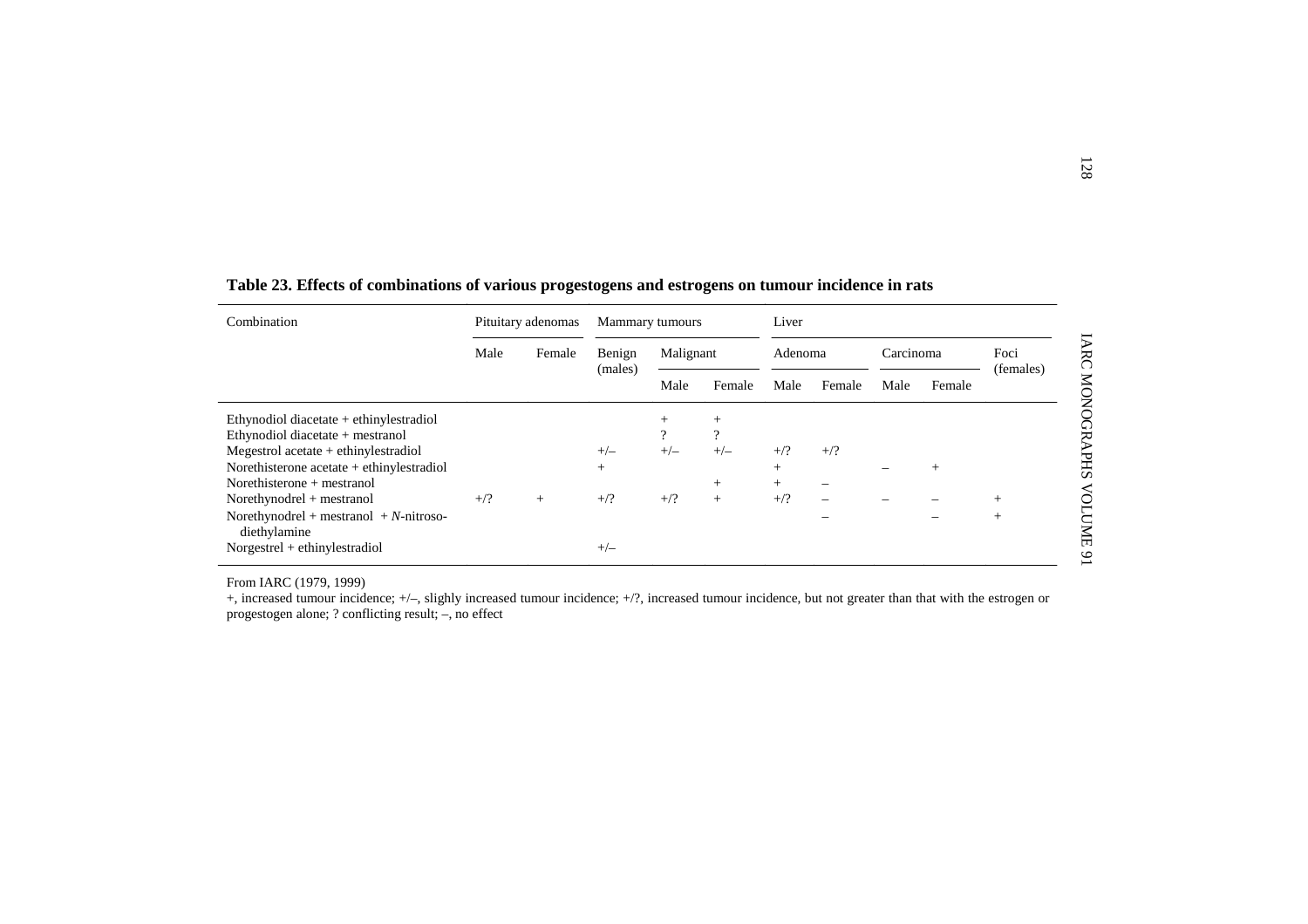In female mice, the incidence of malignant non-epithelial uterine tumours was increased by ethinylestradiol plus ethynodiol diacetate and that of vaginal or cervical tumours by norethynodrel plus mestranol. In mice treated with 3-methylcholanthrene to induce genital tumours, ethinylestradiol plus lynestrenol, ethinylestradiol plus norgestrel and mestranol plus norethynodrel increased the incidence of uterine tumours; however, this occurred only at the highest doses of ethinylestradiol plus lynestrenol and ethinylestradiol plus norgestrel that were tested. Lower doses inhibited the tumorigenesis induced by 3-methylcholanthrene alone.

In male rats, the incidence of liver adenomas was increased by mestranol plus norethisterone and by ethinylestradiol plus norethisterone acetate; the latter combination also increased the incidence of hepatocellular carcinomas in female rats. Liver foci, which are putative preneoplastic lesions, were induced in female rats by mestranol plus norethynodrel. In rats initiated for hepatocarcinogenesis with *N*-nitrosodiethylamine, mestranol plus norethynodrel increased the formation of altered hepatic foci.

### *Subcutaneous implantation and oral administration in rabbits*

Virgin female New Zealand white rabbits, about 6 months of age and weighing 3.2– 4.7 kg, were randomized into groups of five. Steroids (estradiol plus levonorgestrel or ethinylestradiol plus levonorgestrel) were delivered by subdermal implants in the neck or, in one case, by oral administration. The estimated dose of levonorgestrel was based on its loss from implants of the same type in women. Estimates of the doses of estradiol or ethinylestradiol delivered were based on measurements of in-vitro release from the implants used. Because of the high release and early exhaustion of steroid supply, the progestogen implants were replaced at 20-day intervals. The steroids administered orally were the commercially available combination pill Lo Femenal®; each tablet contained 30 μg ethinylestradiol and 300 μg norgestrel. Norgestrel contained equal amounts of levonogestrel and its inactive isomer. The pills were dispersed in 2 mL water and were administered intragastrically, but evaluation of the effects was confounded by the very low bioavailability of ethinylestradiol in this species when given orally. Hence, a new experiment was conducted in which levonorgestrel was delivered by oral pill and 30 μg of ethinylestradiol per day was delivered by implant for 8 weeks. At necropsy, lesions were noted and the weights of the uterus, liver and spleen were determined. Samples for tissue block preparation were taken from all lesions identified in organs or tissues, and samples were routinely taken from the uterus, spleen, lung, liver and bone marrow. Tissues were stained with haematoxylin and eosin and were studied microscopically. The animals were killed after 2 or 4.5 months. The incidences of tumours among the groups treated subcutaneously with a combination of estradiol and levonorgestrel are shown in Table 24. Estradiol alone resulted in decidualization, but did not induce deciduosarcoma, nor did tumours develop when estradiol was supplemented with lower doses of levonorgestrel, with the exception of an early atypical deciduosarcoma in one group. All animals in the groups treated with 66 or 233  $\mu$ g/day levonorgestrel for 2 or 4.5 months had multiple deciduosarcomas. Neoplastic decidual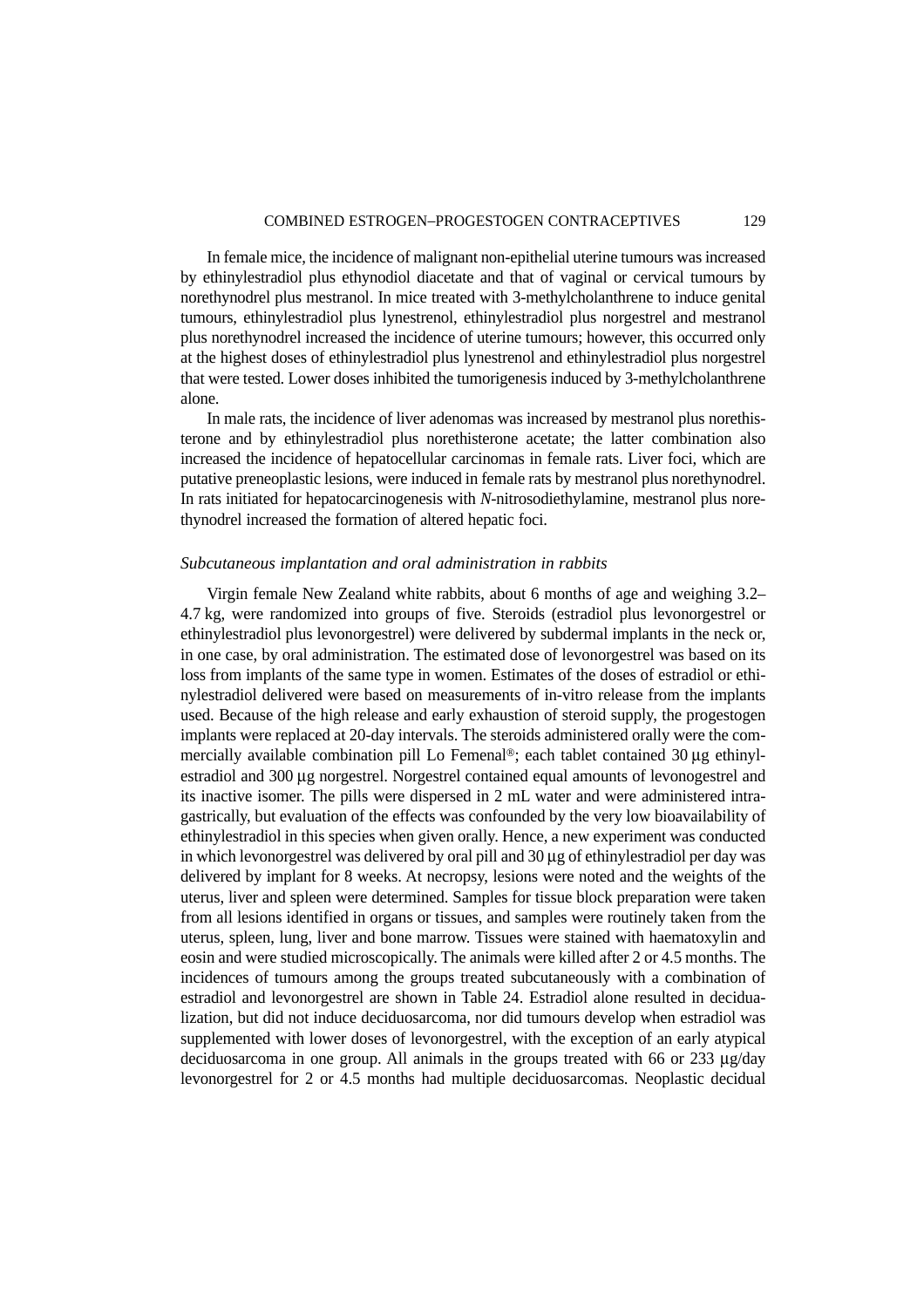cells were found in the uterine blood vessels of many animals of these groups. In the other experiments by subcutaneous administration, ethinylestradiol was substituted for estradiol. The implants were in place for 6 months before the animals were killed. The experimental design and histological findings are summarized in Table 25. Ethinylestradiol alone induced deciduosarcomas in the spleen and ovary of one animal. In combination with a high dose of levonorgestrel (150 μg/day), even 10 μg/day ethinylestradiol produced many

**Table 24. Incidence of malignant tumours in female New Zealand**  white rabbits treated subcutaneously with estradiol  $(E_2)$  and **levonorgestrel (LNG)** 

| Treatment<br>time | E,             | <b>LNG</b>      |          | % of animals with deciduos arcomas ( $n = 4-5$ ) |          |          |                 |
|-------------------|----------------|-----------------|----------|--------------------------------------------------|----------|----------|-----------------|
|                   | $(\mu g/day)$  | $(\mu g / day)$ | Uterus   | Spleen                                           | Liver    | Ovary    | Lung            |
| 2 months          | $\theta$       | $\Omega$        | $\Omega$ | $\Omega$                                         | $\Omega$ | 0        | $\Omega$        |
|                   | 60             | 0               | $\Omega$ | 0                                                | 0        | 0        |                 |
|                   | 60             | 8               | 0        | $25^{\mathrm{a}}$                                | $\Omega$ | $\theta$ | 0               |
|                   | 60             | 25              | $\Omega$ | 0                                                | O        |          |                 |
|                   | 60             | 66              | 80       | 100                                              | 60       | 40       | 40 <sup>b</sup> |
|                   | 60             | 233             | 100      | 100                                              | 40       | 20       | $\Omega$        |
| 4.5 months        | $\overline{0}$ | $\theta$        | $\Omega$ | $\Omega$                                         | $\theta$ | $\Omega$ | $\Omega$        |
|                   | 6              | 233             | 20       | 0                                                |          | 0        |                 |
|                   | 20             | 233             | 100      | 40                                               | 20       | 0        |                 |
|                   | 60             | 233             | 100      | 75                                               | 25       | 0        | 25              |
|                   | 200            | 233             | 100      | 100                                              | 40       | 40       | 20              |

From Jänne *et al.* (2001)

Atypical deciduosarcoma

**b** Metastasis

**Table 25. Incidence of malignant tumours in female New Zeland white rabbits treated subcutaneously with ethinylestradiol (EE) and levonorgestrel (LNG)**

| Treatment | EE                         | LNG                  | Proliferation                         |                             | % of animals with deciduos arcomas ( $n = 5$ ) |                                   |                           |                                                   |
|-----------|----------------------------|----------------------|---------------------------------------|-----------------------------|------------------------------------------------|-----------------------------------|---------------------------|---------------------------------------------------|
| time      | $(\mu$ g/day)              | $(\mu$ g/day)        | of hepatic<br>bile ductules<br>$(\%)$ | Uterus                      | Spleen                                         | Liver                             | Ovary                     | Lung                                              |
| 6 months  | $\Omega$<br>30<br>10<br>30 | 0<br>0<br>150<br>150 | $\Omega$<br>80<br>20<br>20            | $\theta$<br>0<br>100<br>100 | $\theta$<br>20<br>100<br>100                   | $\Omega$<br>$\theta$<br>20<br>100 | 0<br>20<br>$\theta$<br>20 | $_{0}$<br>$\theta$<br>$\Omega$<br>20 <sup>a</sup> |

From Jänne *et al.* (2001)

a Metastasis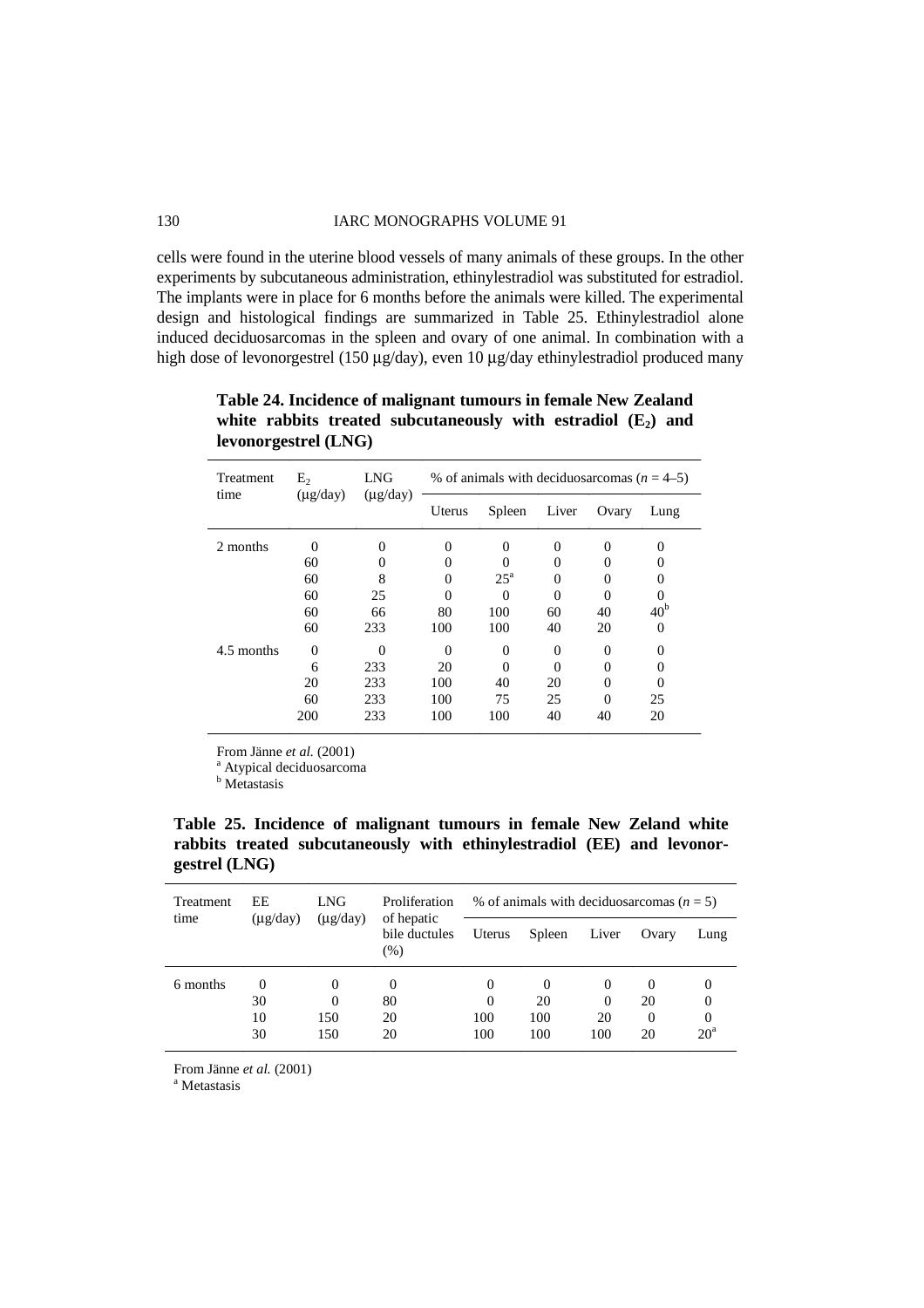deciduosarcomas. As in the experiments cited earlier, hyperplasia of splenic mesenchymal cells was seen in most animals in all groups that received estrogen. Proliferation of hepatic bile ductules was observed in 40% of rabbits that received ethinylestradiol. This lesion was not seen in any other test or control rabbits. In the experiment in which levonorgestrel was delivered by an oral pill and 30 μg/day ethinylestradiol were delivered by implant, one of five animals developed a spleen deciduosarcoma (Jänne *et al*., 2001). [This study clearly shows the carcinogenic effects of combinations of levonorgestrel with ethinylestradiol as well as with estradiol. It is interesting to note that, although the study is well designed, there is no human counterpart for deciduosarcomas. Hepatic bile duct proliferation is a more relevant lesion in this context.]

## **3.2 Estrogens used in combined oral contraceptives**

The results of studies reviewed previously (IARC, 1979, 1999) on the carcinogenicity of estrogens used in combined oral contraceptives are summarized below (see Tables 26 and 27).

The incidence of pituitary adenomas was increased by ethinylestradiol and mestranol in female and male mice and by ethinylestradiol in female rats.

The incidence of malignant mammary tumours was increased by ethinylestradiol and mestranol in female and male mice and female rats; however, mestranol did not increase the incidence of mammary tumours in female dogs in a single study.

Ethinylestradiol increased the incidence of cervical tumours in female mice.

In female and male mice, ethinylestradiol increased the incidence of hepatocellular adenomas. In female rats, ethinylestradiol and mestranol increased the numbers of altered hepatic foci. In rats, ethinylestradiol increased the incidence of hepatocellular adenomas in females and males and of hepatocellular carcinomas in females, whereas mestranol increased the incidence of hepatic nodules and carcinomas combined in females.

The incidence of microscopic malignant kidney tumours was increased in male hamsters exposed to ethinylestradiol.

In female mice initiated for liver carcinogenesis and exposed to unleaded gasoline, ethinylestradiol increased the number of altered hepatic foci; however, when given alone after the liver carcinogen, it reduced the number of altered hepatic foci.

In female rats initiated for liver carcinogenesis, ethinylestradiol and mestranol increased the number of altered hepatic foci and the incidence of adenomas and carcinomas. Ethinylestradiol also increased the incidence of kidney adenomas, renal-cell carcinomas and liver carcinomas in male rats initiated with *N*-nitrosoethyl-*N*-hydroxyethylamine. In female hamsters initiated with *N*-nitrosobis(2-oxopropyl)amine, ethinylestradiol increased the incidence of renal tumours and the multiplicity of dysplasias.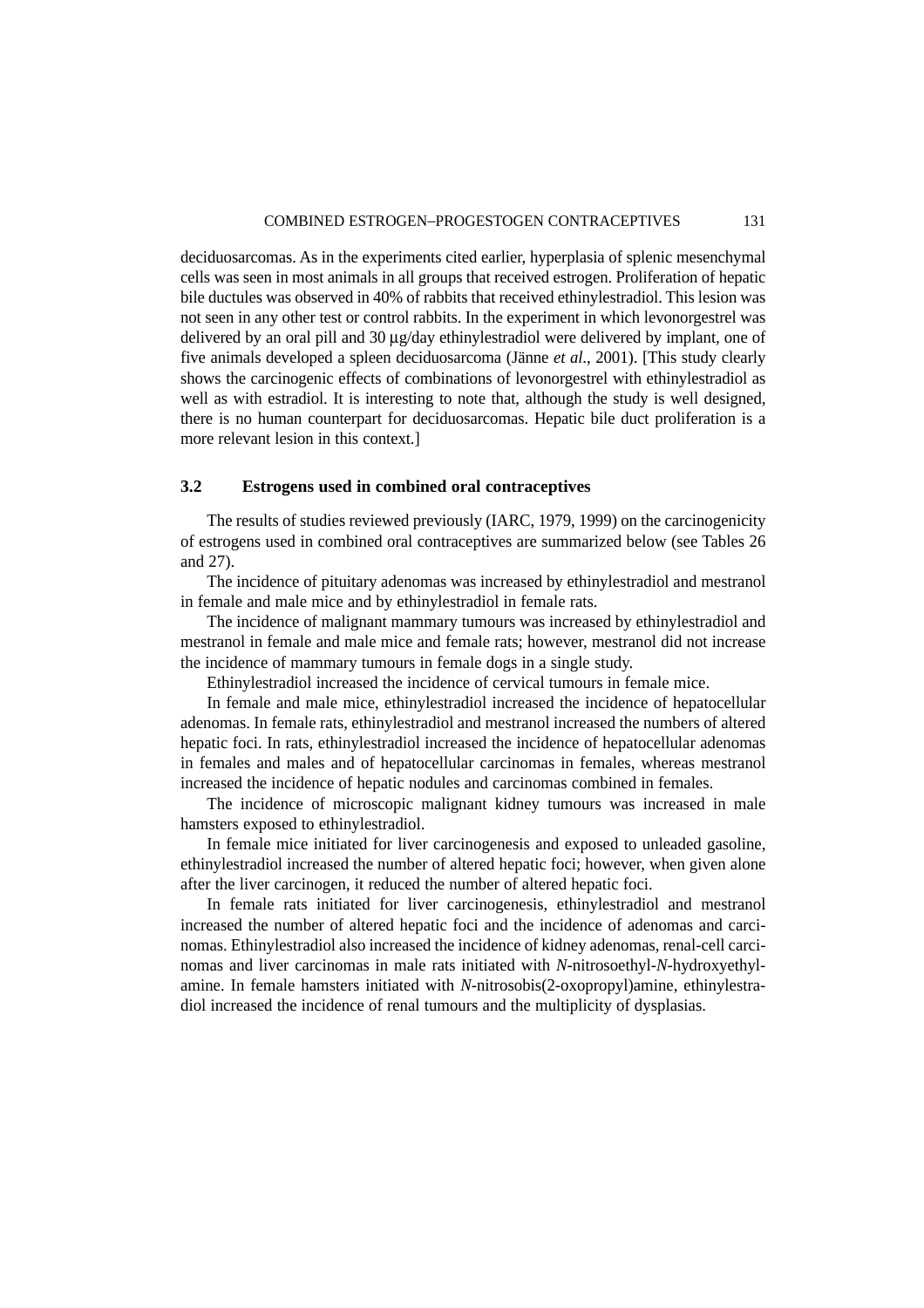|               |  |  |  |  |  | Table 26. Effects of ethinylestradiol and mestranol alone and with known carcinogens on tumour inci- |  |  |
|---------------|--|--|--|--|--|------------------------------------------------------------------------------------------------------|--|--|
| dence in mice |  |  |  |  |  |                                                                                                      |  |  |

| Table 26. Effects of ethinylestradiol and mestranol alone and with known carcinogens on tumour inci- |        |                   |                    |        |         |                     |         |        |           |
|------------------------------------------------------------------------------------------------------|--------|-------------------|--------------------|--------|---------|---------------------|---------|--------|-----------|
| dence in mice<br>Estrogen                                                                            |        | Pituitary adenoma | Malignant          |        | Uterine | Vaginal/            | Liver   |        |           |
|                                                                                                      | Male   | Female            | mammary<br>tumours |        | tumours | cervical<br>tumours | Adenoma |        | Foci      |
|                                                                                                      |        |                   |                    |        |         |                     |         |        |           |
|                                                                                                      |        |                   | Male               | Female |         |                     | Male    | Female | (females) |
| Ethinylestradiol                                                                                     | $^{+}$ | $^{+}$            | $^{+}$             | $^{+}$ | $+$     | $+$                 | $^{+}$  | $^{+}$ |           |

From IARC (1979, 1999)

+, increased tumour incidence; –, no effect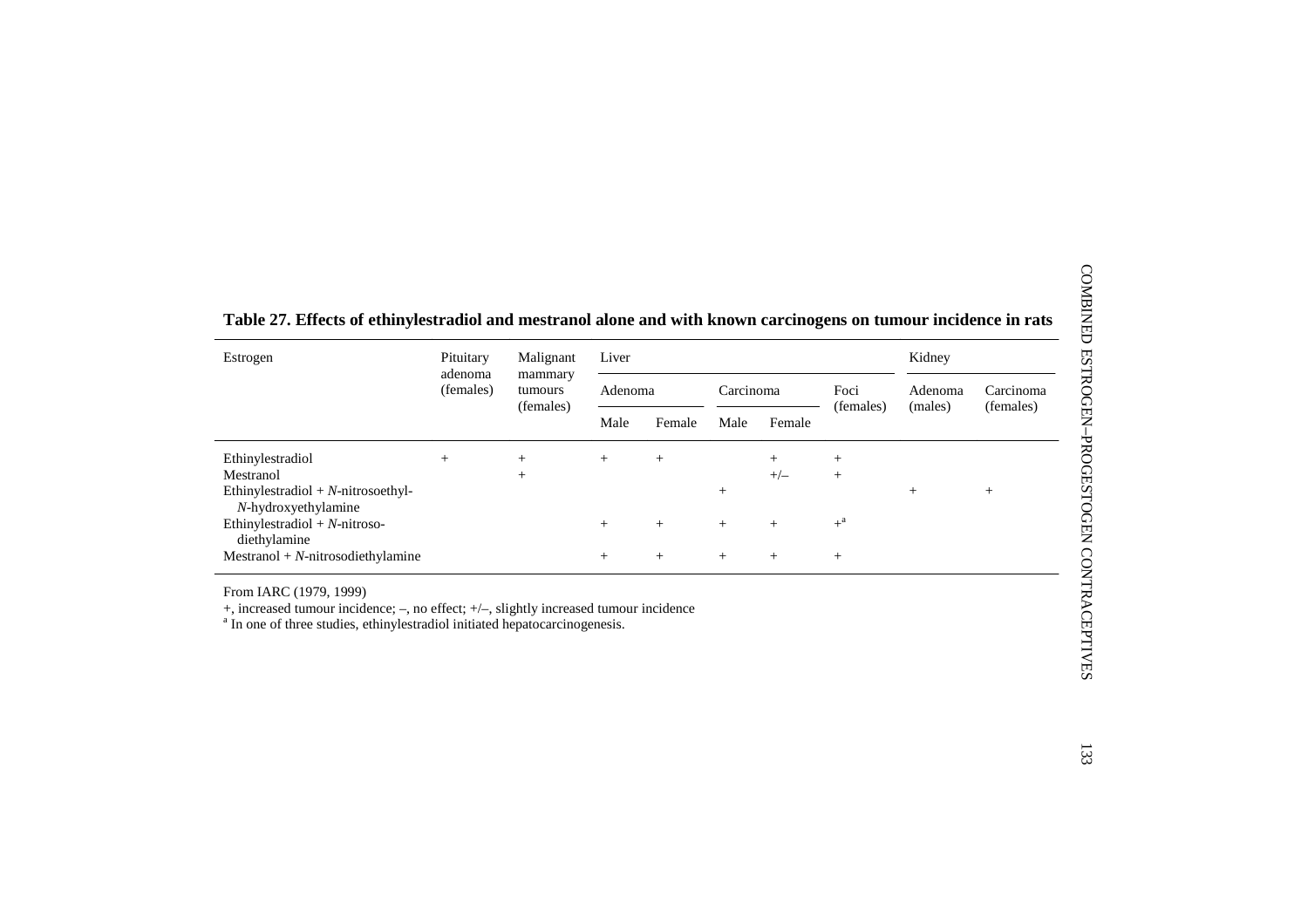## 3.2.1 *Subcutaneous implantation*

## (*a*) *Mouse*

A total of 272 female CD-1 (ICR) mice, 9 weeks of age, were divided equally into 17 groups and received subcutaneous implants into the back of cholesterol pellets (31.84 mg) that contained 0 or 0.16 mg estrone, estradiol, estriol, 2-hydroxyestrone, 2-hydroxyestradiol, 2-hydroxyestriol, 2-methoxyestrone, 2-methoxyestradiol, 2-methoxyestriol, 4-hydroxyestrone, 4-hydroxyestradiol, 16β-hydroxyestrone diacetate, 16-epiestriol, 16,17-epiestriol, 16α-hydroxyestrone or 17-epiestriol. The pellets were renewed every 7 weeks throughout the experiment. At 10 weeks of age, each mouse received a single injection of 12.5 mg/kg bw *N*-ethyl-*N*′-nitro-*N*-nitrosoguanidine (ENNG) dissolved at a concentration of 1.5% (w/v) in polyethylene glycol into one of the uterine cavities via the vagina. The experiment was terminated at 30 weeks of age, when all surviving animals were autopsied to obtain reproductive organs, and the uterus and ovaries were weighed and processed for histological examination. Endometrial proliferative lesions were classified histologically into two categories — hyperplasia and adenocarcinoma — and the incidence is given in Table 28. The results indicated that estrogens and their metabolites affect endometrial carcinogenesis in mice initiated with ENNG in a manner that is dependent on their metabolic attributes. Estrogens (estrone, estradiol and estriol) and their metabolites that belong to the 16α-hydroxylation pathway (16α-hydroxyestrone and 17-epiestriol) and the upstream of the 16β-hydroxylation pathway (16β-hydroxyestrone diacetate) exerted both promoting and additive co-carcinogenic effects on endometrial carcinogenesis in ENNG-initiated mice as shown by the development of invasive adenocarcinomas. Estrogen metabolites that belong to the downstream of the 16β-hydroxylation pathway exerted mainly promoting effects in this experimental model, as shown by the enhanced development of endometrial hyperplasia (16-epiestrol), or exerted no effect (16,17-epiestriol) (Takahashi *et al*., 2004).

### (*b*) *Hamster*

Groups of 10 male Syrian hamsters, 4–6 weeks of age, were implanted subcutaneously with 25-mg pellets of estradiol, 17α-estradiol, ethinylestradiol, menadione, a combination of 17α-estradiol and ethinylestradiol or a combination of ethinylestradiol and menadione [no effective dose provided]. The hamsters received a second identical pellet 3 months after the initial treatment. A control group of 10 animals was sham-operated and left untreated. The animals were killed after 7 months and inspected macroscopically for tumour nodules on the surface of each kidney (see Table 29). No tumour nodules were detected in untreated hamsters or in groups of hamsters that were treated with  $17\alpha$ -estradiol, ethinylestradiol, menadione or a combination of 17α-estradiol and ethinylestradiol for 7 months. In contrast, hamsters treated with either estradiol or a combination of ethinylestradiol and menadione for 7 months developed renal tumours. The tumour incidence was 90% in the group treated with estradiol (versus  $0\%$  in untreated controls;  $p < 0.05$ , Fisher's exact test) and 30% in the group treated with a combination of ethinylestradiol and menadione. The mean number of tumour nodules per hamster was higher in the group treated with estradiol compared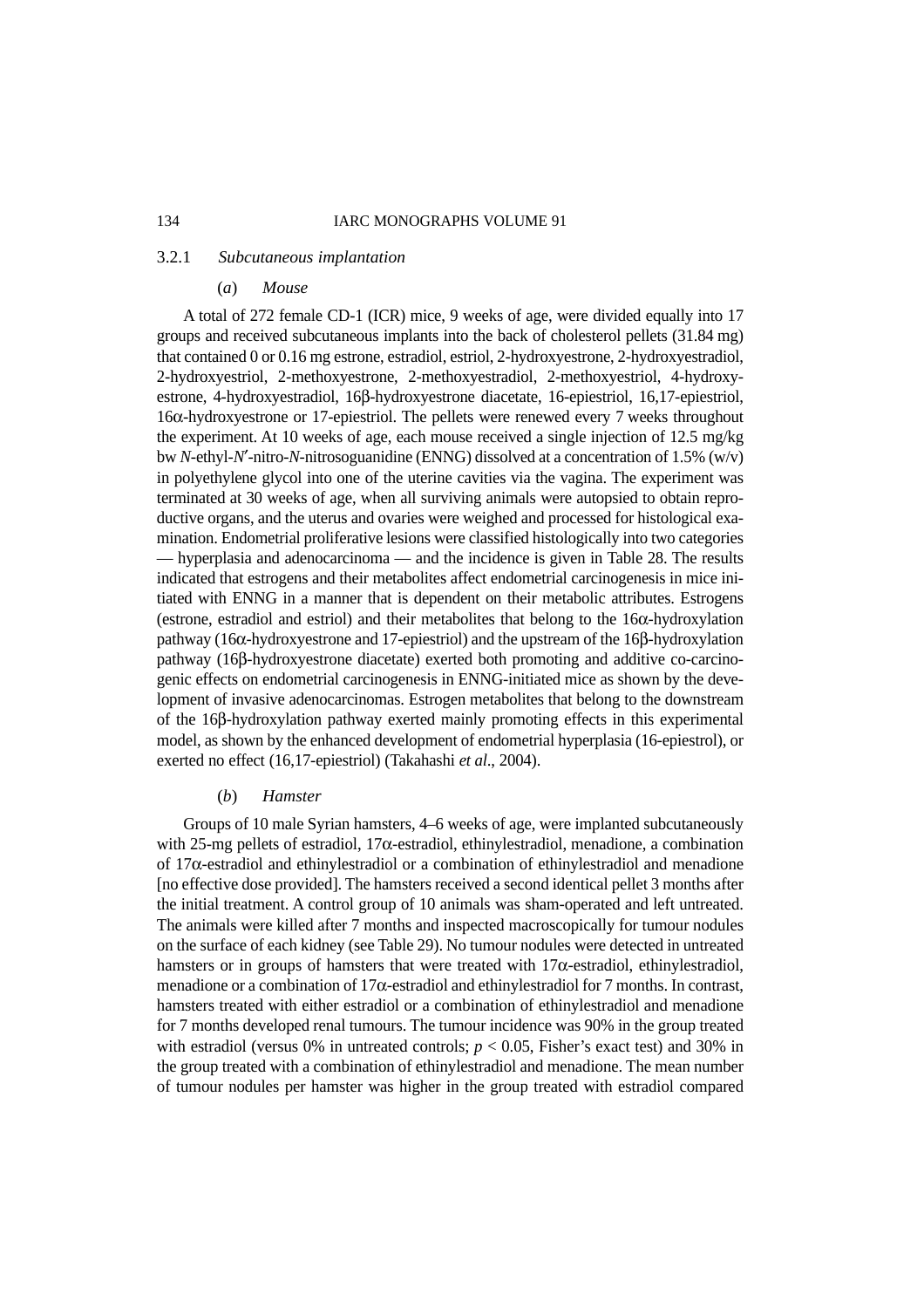| Treatment                    | Effective<br>no. of |                   | Endometrial hyperplasias <sup>a,b</sup> | Adeno-<br>carcinomas <sup>b</sup> | Total <sup>b</sup>  |                       |                      |
|------------------------------|---------------------|-------------------|-----------------------------------------|-----------------------------------|---------------------|-----------------------|----------------------|
|                              | animals             | $^{+}$            | $++$                                    | $+++$                             | Total               |                       |                      |
| Control                      | 16                  | 2(13)             | 6(38)                                   | 1(6)                              | 9(56)               | 0                     | 9(56)                |
| Estrone                      | 16                  | 1(6)              | 1(6)                                    | 2(13)                             | 4(25)               | $12(75)$ <sup>*</sup> | $16(100)^*$          |
| Estradiol                    | 16                  | $\Omega$          | 2(13)                                   | 1(6)                              | 3(19)               | $13(81)$ <sup>*</sup> | $16(100)^{*}$        |
| Estriol                      | 16                  | 1(6)              | 7(44)                                   | 2(13)                             | 10(63)              | $6(38)^{^*}$          | $16(100)^{*}$        |
| 2-Hydroxyestrone             | 16                  | 5(31)             | 6(38)                                   | 2(13)                             | 13 (81)             | 0                     | 13 (81)              |
| 2-Hydroxyestradiol           | 16                  | 7(44)             | 4(25)                                   | 1(6)                              | 12(75)              | $\overline{0}$        | 12(75)               |
| 2-Hydroxyestriol             | 16                  | 6(38)             | 8(50)                                   | 1(6)                              | $15(93)^{^{\circ}}$ | $\overline{0}$        | $15(93)^{*}$         |
| 2-Methoxyestrone             | 16                  | 7(44)             | 3(19)                                   | $\Omega$                          | 10(62)              | $\overline{0}$        | 10(62)               |
| 2-Methoxyestradiol           | 16                  | 7(44)             | 7(44)                                   | 1(6)                              | $15(93)^{*}$        | $\overline{0}$        | $15(93)^{*}$         |
| 2-Methoxyestriol             | 16                  | 8(50)             | 8(50)                                   | $\Omega$                          | $16(100)^*$         | $\mathbf{0}$          | $16(100)^{*}$        |
| 4-Hydroxyestrone             | 15                  | 4(27)             | 5(33)                                   | 1(7)                              | 10(67)              | $\overline{0}$        | 10(67)               |
| 4-Hydroxyestradiol           | 16                  | 6(38)             | 4(25)                                   | 2(13)                             | 12(75)              | $\theta$              | 12(75)               |
| 16β-Hydroxyestrone diacetate | 15                  | 2(13)             | 7(47)                                   | 2(13)                             | 11(73)              | $4(27)^*$             | $15(100)^{^{\circ}}$ |
| 16-Epiestriol                | 16                  | $9(56)^{\degree}$ | 5(31)                                   | 2(13)                             | $16(100)^*$         | $\mathbf{0}$          | $16(100)^*$          |
| 16,17-Epiestriol             | 16                  | 5(31)             | 6(38)                                   | 1(6)                              | 12(75)              | $\theta$              | 12(75)               |
| 16α-Hydroxyestrone           | 15                  | 1(7)              | 6(40)                                   | 4(27)                             | 11(73)              | $4(27)^{3}$           | $15(100)^{^{\circ}}$ |
| 17-Epiestriol                | 15                  | 1(7)              | 2(13)                                   | 1(7)                              | 4(27)               | $11(73)^*$            | $15(100)^{*}$        |

**Table 28. Incidence of endometrial proliferative lesions in female CD-1 mice treated with a single dose of ENNG and various estrogens**

From Takahashi *et al*. (2004)

ENNG, *N*-ethyl-*N'*-nitro-*N*-nitrosoguanidine<br><sup>a</sup> Hyperplasias are classified based on the degree of cellular atypism into three subcategories: +, slight; ++, moderate; +++, severe

<sup>b</sup> Numbers of animals (percentage incidence)<br>\* Significantly different from control value ( $p < 0.05$ , Fisher's exact test)

135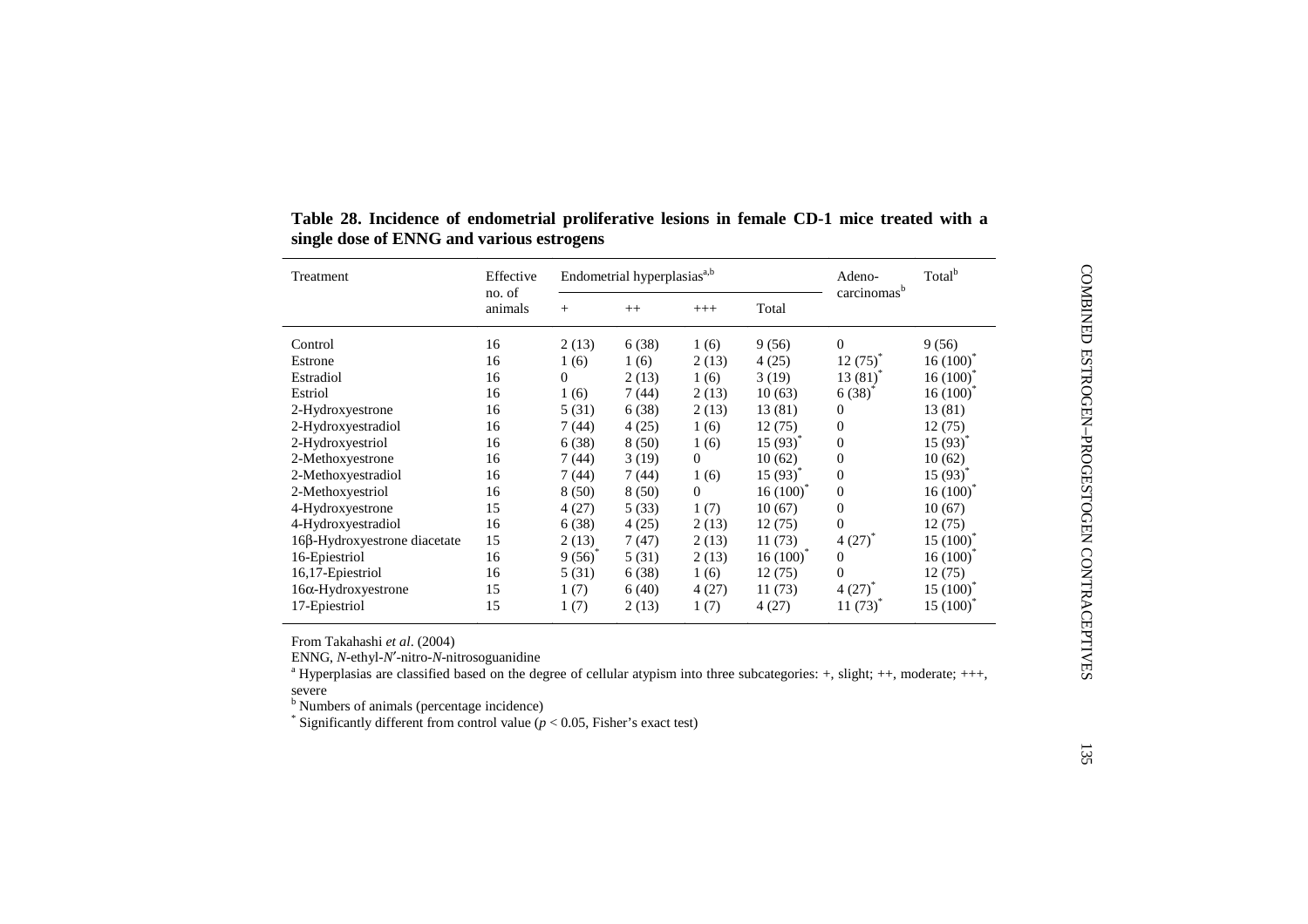| Treatment                                | No. of animals<br>with tumours/<br>no. of animals | Mean no. of tumour<br>nodules per hamster |
|------------------------------------------|---------------------------------------------------|-------------------------------------------|
| Estradiol                                | $9/10^a$                                          | $7.0 \pm 3.16^b$                          |
| $17\alpha$ -Estradiol                    | 0/10                                              | $\theta$                                  |
| Ethinylestradiol                         | 0/10                                              | 0                                         |
| $17\alpha$ -Estradiol + ethinylestradiol | 0/10                                              | 0                                         |
| Menadione                                | 0/10                                              | 0                                         |
| $Mendione + ethinylestradiol$            | $3/10^{\circ}$                                    | $1.6 \pm 2.67$                            |
| Untreated                                | 0/10                                              | $\theta$                                  |

**Table 29. Influence of different estrogens and menadione on renal carcinogenesis in male Syrian hamsters** 

From Bhat *et al.* (2003) **a**  $p < 0.05$  compared with untreated controls and the menadione + ethinylestradiol-treated group by Fisher's exact test

 $b$   $p$  < 0.05 compared with untreated controls by the  $\div^2$  test;  $p$  < 0.05 compared with the menadione + ethinylestradiol-treated group by using the unpaired *t* test

 $c$   $p$  < 0.10 compared with untreated controls by Fisher's exact test

with the group treated with a combination of ethinylestradiol and menadione or the untreated control group (Bhat *et al*., 2003).

#### 3.2.2 *Subcutaneous injection*

#### *Mouse*

Groups of outbred female CD-1 mice [initial number of animals per group not specified] were given daily subcutaneous injections of 2 μg estrogen (2- or 4-hydroxyestradiol, estradiol or ethinylestradiol) dissolved in corn oil or corn oil alone (as a control) on days 1–5 of life. Mice were killed at 12 or 18 months of age. Tissue sections were stained and evaluated by light microscopy. The number of mice with reproductive tract tumours was determined. The incidence of uterine adenocarcinomas was compared by Fisher's exact tests (see Table 30). Both of the catechol estrogens examined (2- and 4-hydroxyestradiol) induced tumours in CD-1 mice. 2-Hydroxyestradiol was more carcinogenic than estradiol: 14 and 11% of the rodents developed uterine adenocarcinomas at 12 and 18 months, respectively, after neonatal administration of catechol estrogen. In contrast, 4-hydroxyestradiol was considerably more carcinogenic than 2-hydroxyestradiol and produced a 74% (12 months) and 56% (18 months) tumour incidence after treatment during the neonatal period. Ethinylestradiol also induced more tumours (38% at 12 months and 50% at 18 months) than estradiol. This study, which was designed to demonstrate the carcinogenic properties of catechol estrogens, also included a group that was treated with ethinylestradiol in which uterine adenocarcinomas were induced at a high incidence (Newbold & Liehr, 2000). [It should be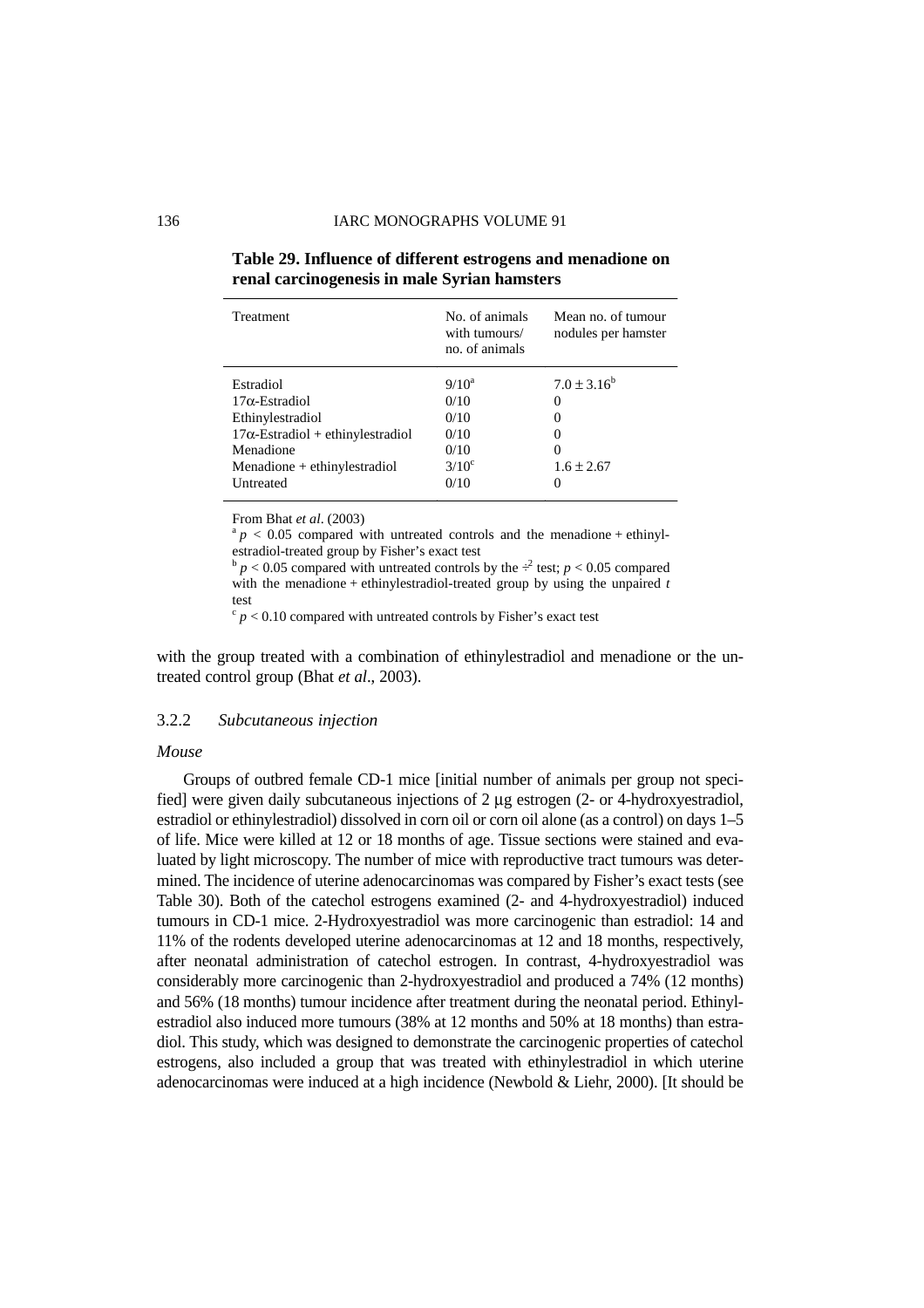**Table 30. Uterine adenocarcinomas in groups of female CD-1 mice injected subcutaneously with various estrogens during the neonatal period** 

| Compound                                                                                        | Incidence of uterine adenocarcinoma<br>No. of animals with tumour/total no. of animals (%) |                                                         |                                                                                    |  |  |  |  |
|-------------------------------------------------------------------------------------------------|--------------------------------------------------------------------------------------------|---------------------------------------------------------|------------------------------------------------------------------------------------|--|--|--|--|
|                                                                                                 | 12 months                                                                                  | 18 months                                               | Total                                                                              |  |  |  |  |
| Control (corn oil)<br>2-Hydroxyestradiol<br>4-Hydroxyestradiol<br>Estradiol<br>Ethinylestradiol | 0/12(0)<br>3/21(14)<br>14/19(74)<br>$0/5^a$<br>9/24(38)                                    | 0/22(0)<br>2/19(11)<br>9/16(56)<br>1/10(10)<br>9/18(50) | 0/34(0)<br>$5/40$ (12) <sup>*</sup><br>$23/35(66)$ **<br>1/15(7)<br>$18/42$ (43)** |  |  |  |  |

From Newbold & Liehr (2000)

\* *p* < 0.05 versus corn oil controls (Fisher's exact test)

 $** p < 0.01$  versus corn oil controls (Fisher's exact test)

These data were published previously (Newbold *et al*., 1990).

noted that studies in neonatal mice could have additional limitations for the extrapolation of the effects of hormones in adult women who take oral contraceptives.]

## 3.2.3 *Oral administration to transgenic mice*

Sixty female *p53* (+/–) mice (heterozygous female *p53*-deficient CBA mice, in which exon 2 of the lateral  $p53$  allele was inactivated, were the F<sub>1</sub> offspring of heterozygous  $p53$ deficient male C57 BL/6J mice that had been back-crossed with female CBA mice (Tsukada *et al.*, 1993)) and 60 female wild-type  $p53$  (+/+) litter mates, 6 weeks of age, were each divided into four groups of 15 animals. [The Working Group noted the small number of animals.] All mice received an intraperitoneal injection of 120 mg/kg bw *N*-ethyl-*N*-nitrosourea (ENU) in physiological saline, followed by no further treatment (Group 1) or were fed *ad libitum* diets that contained 1 ppm ethinylestradiol (Group 2), 2.5 ppm ethinylestradiol (5 ppm for the first 4 weeks reduced to 2.5 ppm thereafter because of marked body weight depression; Group 3) or 2000 ppm methoxychlor [a weakly estrogenic pesticide] (Group 4) for 26 weeks. Individual body weights in each group were measured every week. One of the 15  $p53$  (+/-) mice in Group 2 died during the early period of the experiment. After the end of the 26-week experiment, surviving animals were killed and autopsied. The uterine tissues were sectioned and stained for microscopic examination. The differences in the incidence of uterine proliferative lesions were assessed by the Fisher's exact test. Multiple nodules (5–20 mm in diameter) of the uterine horn suggestive of uterine tumours were observed in seven, nine, 12 and seven  $p53 (+/-)$  mice in Groups 1, 2, 3 and 4, respectively. The absolute uterine weights and uterine weight/body weight ratios of  $p53 (+/-)$  and  $p53$  ( $+/-$ ) mice in Groups 2, 3 and 4 were significantly higher than those in the Group 1 mice. The uterine weights of  $p53 (+/-)$  mice, especially in Group 3, were considerably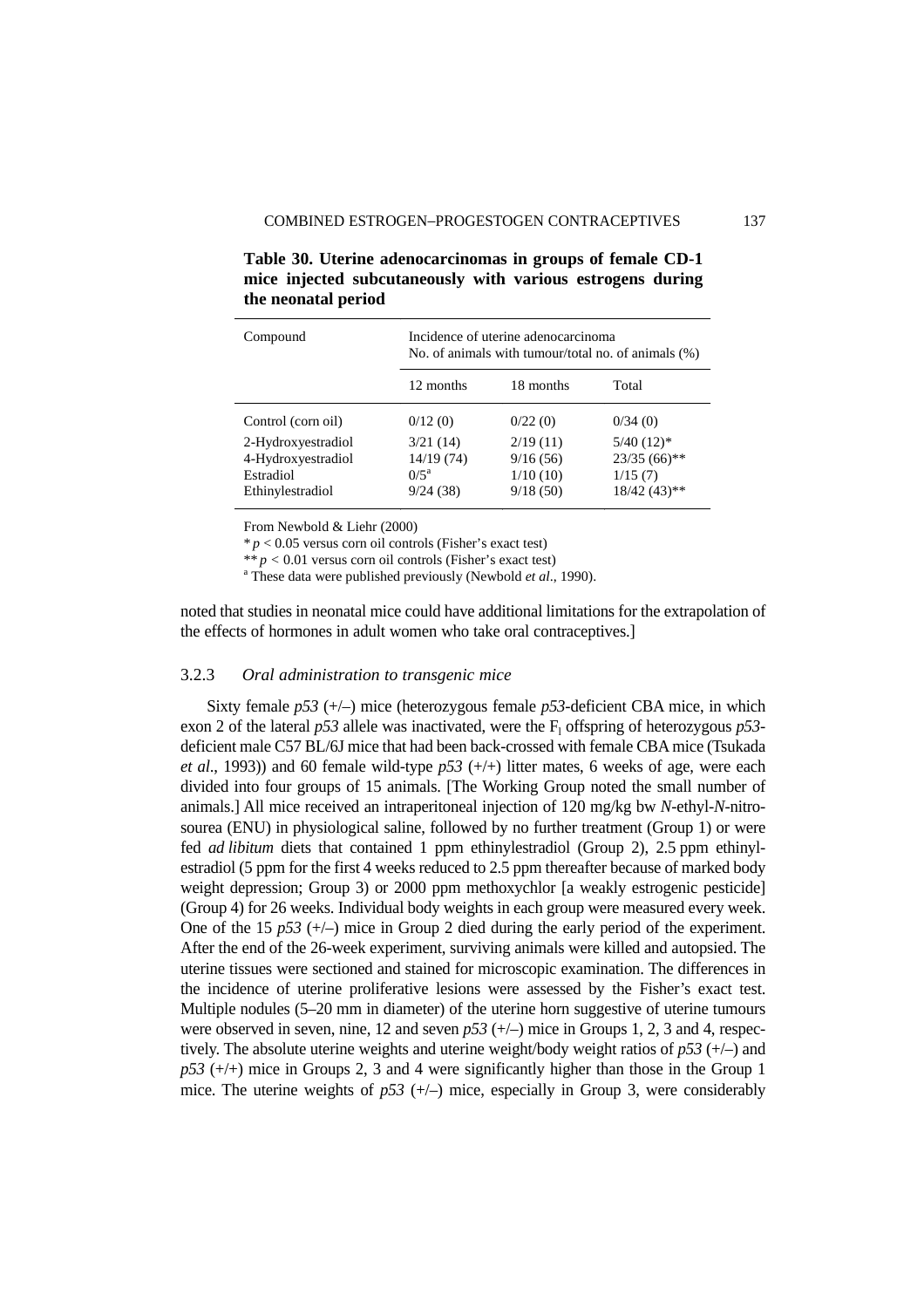increased because of marked growth of uterine tumours. Uterine proliferative lesions were classified into endometrial stromal polyps, endometrial stromal sarcomas, adenocarcinomas, atypical hyperplasias and endometrial glandular hyperplasias. Atypical hyperplasias were classified into two cell types — clear and basophilic — characterized by small proliferative foci of endometrial glandular epithelia with atypia. Non-atypical endometrial glandular hyperplasias were composed of increased numbers of endometrial glands with occasional cysts. The incidence of uterine stromal tumours in  $p53 (+/-)$  mice was 87% (47% stromal sarcomas, 40% polyps), 85% (64% stromal sarcomas, 21% polyps), 87% (stromal sarcomas) and 53% (stromal sarcomas) in Groups 1, 2, 3 and 4, respectively; there was a significant difference in the incidence of stromal sarcomas between Groups 1 and 3 (see Table 31). In  $p53$  ( $+/-$ ) mice, only stromal polyps were seen at an incidence of 20, 13, 0 and 0% in Groups 1, 2, 3 and 4, respectively; these values displayed a clear decrease compared with the incidence of stromal tumours in the groups of  $p53 (+/-)$  mice. The incidence of clearcell type atypical hyperplasias in  $p53 (+/-)$  mice was 0, 14, 60 and 0% in Groups 1, 2, 3 and 4, respectively; that in  $p\bar{53}$  (+/+) mice was 0, 7, 53, and 0%; the difference between Groups 1 and 3 was significant in both cases (*p* < 0.05, Fisher's exact test). For atypical hyperplasias of the basophilic cell type, there were no significant differences among the groups [incidence not specified]. One *p53* (+/–) mouse in Group 3 developed a clear-cell adenocarcinoma. The incidence of glandular hyperplasias in  $p53 (+/-)$  mice was 60, 79, 60 and 27% in Groups 1, 2, 3 and 4, respectively, whereas that in  $p53$  (+/+) mice was 60, 80, 100 and 100%; the incidence in Group 3 and Group 4  $p53$  (+/+) mice showed significant differences from values in Group 1 (Mitsumori *et al*., 2000). [This study suggests that ethinylestradiol possibly exerts tumour-promoting (co-carcinogenic) effects on stromal and epithelial proliferative lesions of the uterus in *p53*-deficient mice initiated with ENU.]

## **3.3 Progestogens used in combined oral contraceptives**

The results of studies that were reviewed previously (IARC, 1979, 1999) on the carcinogenicity of progestogens used in combined oral contraceptives are summarized below (see Tables 32, 33 and 34).

The incidence of pituitary adenomas was increased by norethisterone in female mice and by norethynodrel in female and male mice and male rats.

The incidence of malignant mammary tumours was increased in female mice by lynestrenol, megestrol acetate and norethynodrel. In female rats, lynestrenol and norethisterone slightly increased the incidence of malignant mammary tumours. In male rats, norethisterone also slightly increased the incidence of malignant mammary tumours, while norethynodrel increased the incidence of both benign and malignant mammary tumours. In female dogs, chlormadinone acetate, lynestrenol and megestrol acetate increased the incidence of benign and malignant mammary tumours; however, lynestrenol had a protective effect at a low dose but enhanced tumour incidence at two higher doses. Levonorgestrel did not increase the incidence of mammary tumours in one study in dogs.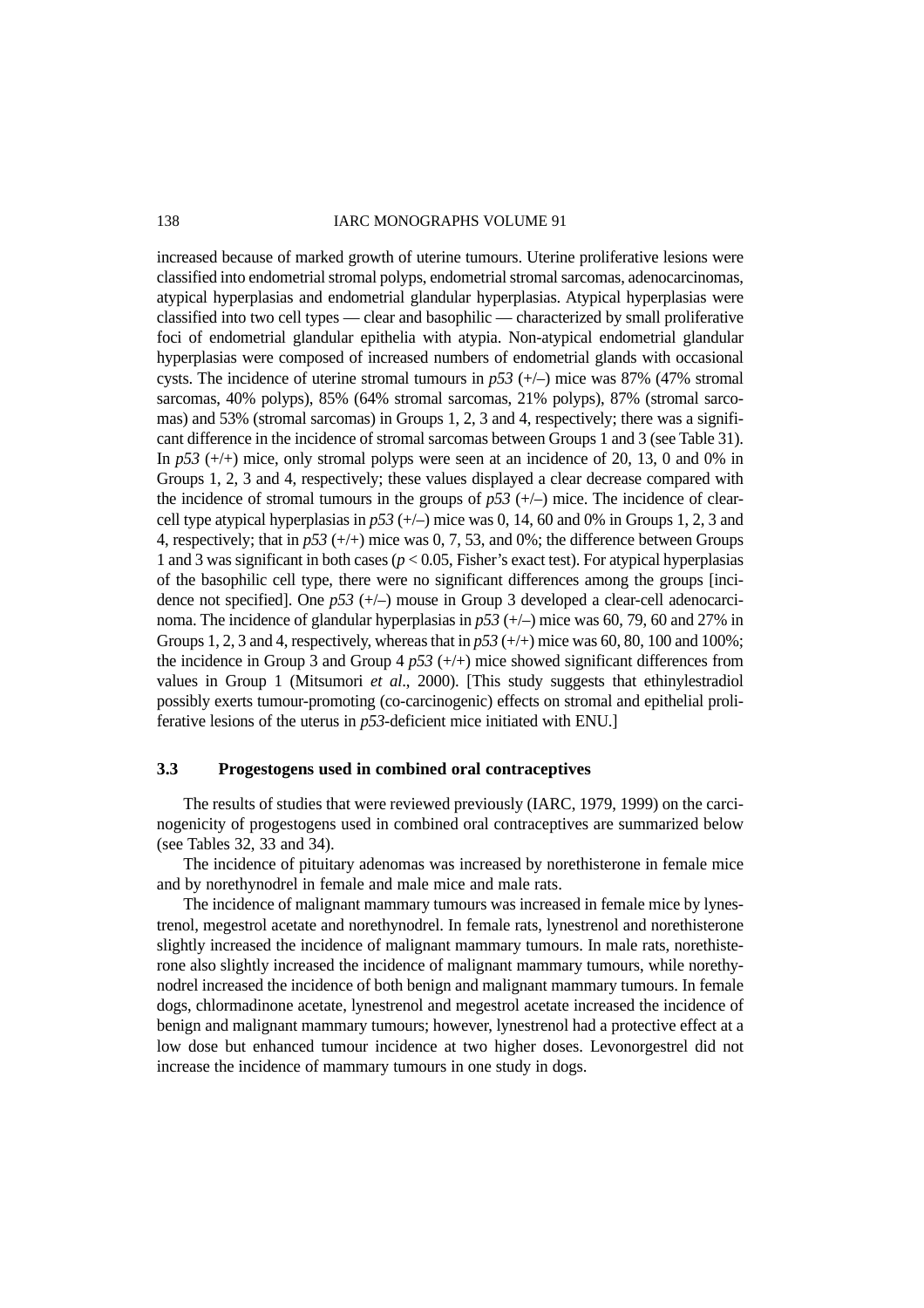| Treatment                                                                                                                                                                                               |                                                | $p53 (+/-)$ Mice $(n = 15)^a$ |                       |                                      |                           | $p53 (+/+)$ Mice $(n = 15)$ |                     |                                                                                                                                                |                                      |                           |  |
|---------------------------------------------------------------------------------------------------------------------------------------------------------------------------------------------------------|------------------------------------------------|-------------------------------|-----------------------|--------------------------------------|---------------------------|-----------------------------|---------------------|------------------------------------------------------------------------------------------------------------------------------------------------|--------------------------------------|---------------------------|--|
|                                                                                                                                                                                                         | Uterine stromal<br>tumours                     |                               | Atypical hyperplasias |                                      | Glandular<br>hyperplasias | Uterine stromal<br>tumours  |                     | Atypical hyperplasias                                                                                                                          |                                      | Glandular<br>hyperplasias |  |
|                                                                                                                                                                                                         | Polyps                                         | Stromal<br>sarcomas           | Clear-cell<br>type    | Basophilic<br>cell type <sup>b</sup> |                           | Polyps                      | Stromal<br>sarcomas | Clear-cell<br>type                                                                                                                             | Basophilic<br>cell type <sup>b</sup> |                           |  |
| <b>ENU</b>                                                                                                                                                                                              | 40                                             | 47                            | $\Omega$              | <b>NR</b>                            | 60                        | 20                          | $\Omega$            | $\Omega$                                                                                                                                       | <b>NR</b>                            | 60                        |  |
| $ENU + 1$ ppm $EE$                                                                                                                                                                                      | 21                                             | 64                            | 14                    | <b>NR</b>                            | 79                        | 13                          | $\Omega$            |                                                                                                                                                | <b>NR</b>                            | 80                        |  |
| $ENU + 2.5$ ppm EE                                                                                                                                                                                      | $\overline{0}$                                 | $87^{\degree}$                | $60^{*c}$             | <b>NR</b>                            | 60                        | $\Omega$                    | $\Omega$            | $53^*$                                                                                                                                         | <b>NR</b>                            | $100*$                    |  |
| $ENU + MXC$                                                                                                                                                                                             | 0                                              | 53                            | $\left($              | <b>NR</b>                            | 27                        | $\mathbf{0}$                | $\theta$            | $\theta$                                                                                                                                       | <b>NR</b>                            | $100*$                    |  |
| From Mitsumori et al. (2000)<br>ENU, N-ethyl-N-nitrosourea; EE, ethinylestradiol; MXC, methoxychlor; NR, not reported<br>Significantly different from the ENU group ( $p < 0.05$ , Fisher's exact test) | <sup>a</sup> ENU + 1 ppm EE group ( $n = 14$ ) |                               |                       |                                      |                           |                             |                     | <sup>b</sup> Crude number not specified in the paper, but the authors state that there were no significant differences among treatment groups. |                                      |                           |  |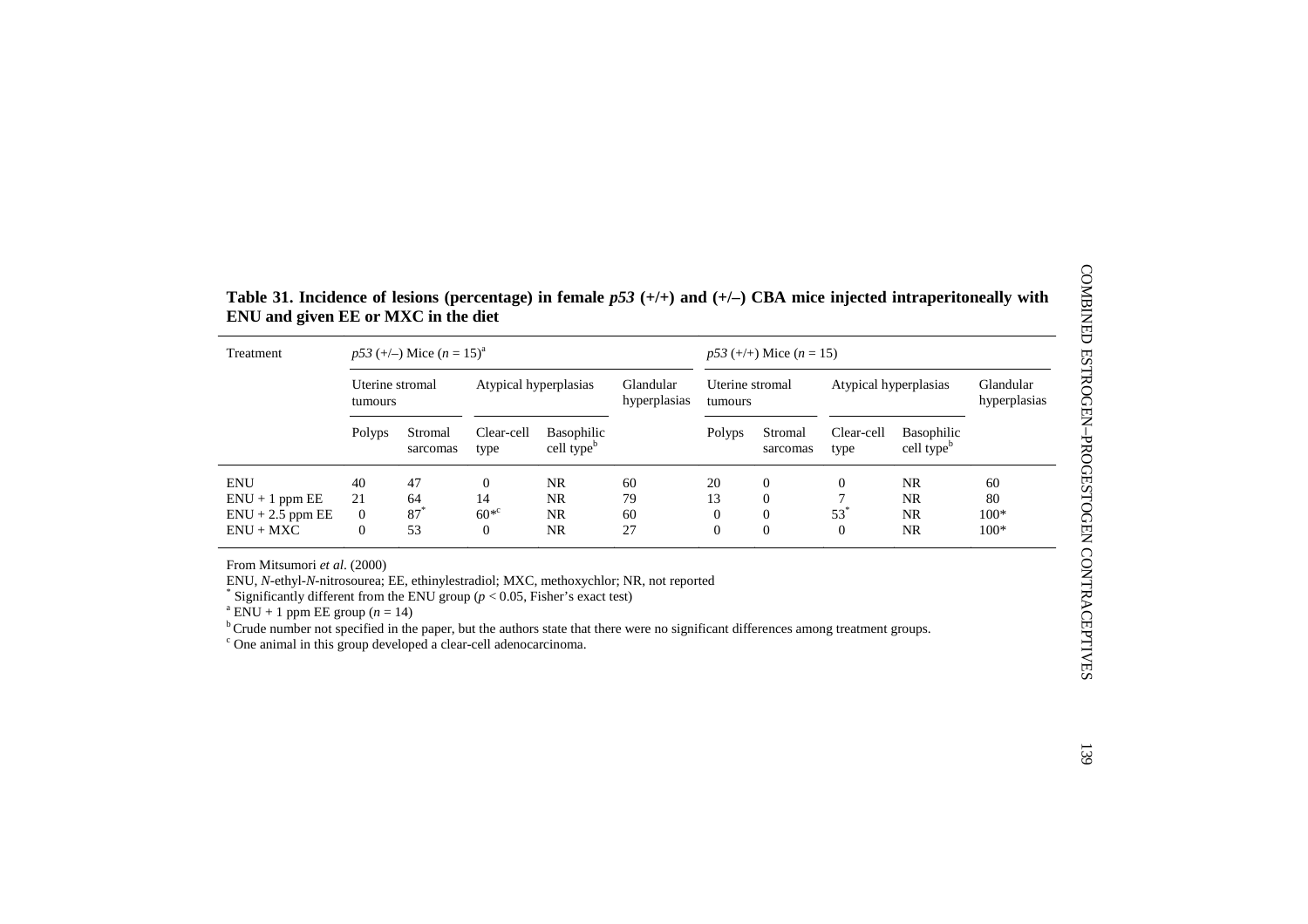| Progestogen                                                          | Pituitary adenoma |        | Mammary tumours   |            | Uterine | Vaginal/            | Table 32. Effects of various progestogens alone or with a known carcinogen on tumour incidence in mice<br>Liver |        |                  |                  |
|----------------------------------------------------------------------|-------------------|--------|-------------------|------------|---------|---------------------|-----------------------------------------------------------------------------------------------------------------|--------|------------------|------------------|
|                                                                      | Female<br>Male    |        | Benign<br>(males) | Malignant  | tumours | cervical<br>tumours | Adenoma                                                                                                         |        | Carcinoma        |                  |
|                                                                      |                   |        |                   | (females)  |         |                     | Male                                                                                                            | Female | Male             | Female           |
| Chlormadinone acetate<br>Cyproterone acetate<br>Ethynodiol diacetate |                   |        | $\mathbf c$       |            |         |                     | $+/-$<br>$+$ <sup>a</sup><br>$+/-$                                                                              | $+/-a$ | $+$ <sup>a</sup> | $+$ <sup>a</sup> |
| Lynestrenol<br>Megestrol acetate                                     |                   |        |                   | $+$<br>$+$ |         |                     | $^{+}$                                                                                                          | $^{+}$ |                  |                  |
| Norethisterone acetate<br>Norethisterone                             |                   | $^{+}$ |                   |            |         |                     | $+/-$<br>$+/-$                                                                                                  |        |                  |                  |
| Norethynodrel<br>Norethynodrel $+3$ -methyl-<br>cholanthrene         | $+$               | $+$    | $\mathbf{C}$      | $+$        | $+$     |                     |                                                                                                                 | $+/-$  |                  |                  |

From IARC (1979, 1999)

+, increased tumour incidence; +/–, slightly increased tumour incidence; –, no effect; c, increased incidence in castrated males

<sup>a</sup> Dose exceeded the maximum tolerated daily dose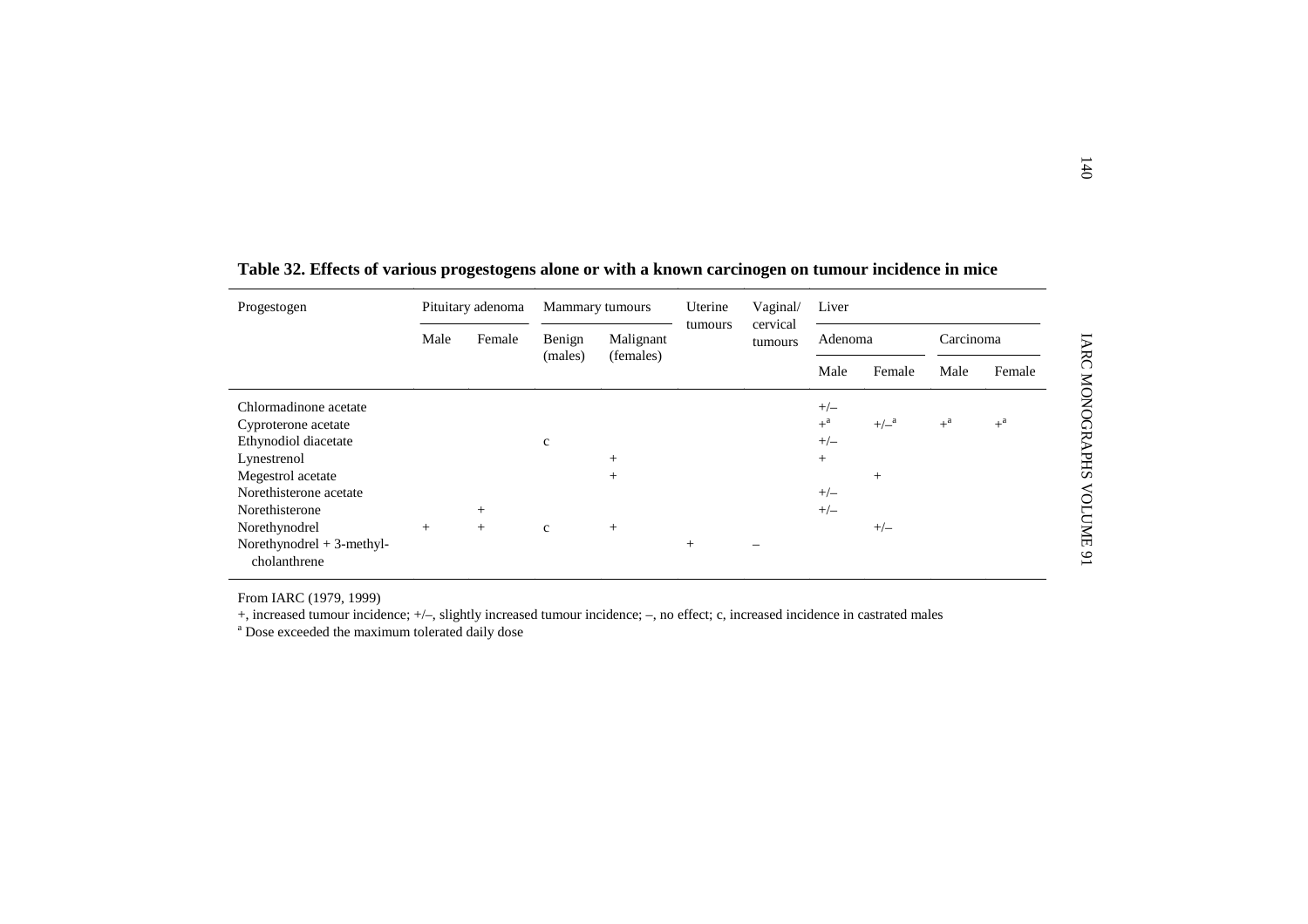| Progestogen                                                                                                     | Pituitary<br>adenoma<br>(males)                         | Mammary tumours                                                                                                                                      |           |        | Liver            |                  |           |        |                                  |
|-----------------------------------------------------------------------------------------------------------------|---------------------------------------------------------|------------------------------------------------------------------------------------------------------------------------------------------------------|-----------|--------|------------------|------------------|-----------|--------|----------------------------------|
|                                                                                                                 |                                                         | Benign<br>(males)                                                                                                                                    | Malignant |        | Adenoma          |                  | Carcinoma | Foci   |                                  |
|                                                                                                                 |                                                         |                                                                                                                                                      | Male      | Female | Male             | Female           | (males)   | Male   | Female                           |
| Cyproterone acetate                                                                                             |                                                         |                                                                                                                                                      |           |        | $+$ <sup>a</sup> | $+$ <sup>a</sup> |           |        | $+^{\rm b}$                      |
| Ethynodiol diacetate                                                                                            |                                                         | $^{+}$                                                                                                                                               |           |        |                  |                  |           |        |                                  |
| Lynestrenol                                                                                                     |                                                         |                                                                                                                                                      |           | $+/-$  |                  |                  |           |        |                                  |
| Norethisterone acetate                                                                                          |                                                         |                                                                                                                                                      |           |        | $^{+}$           | $^{+}$           |           | $^{+}$ | $+$ or $-$ <sup>c</sup>          |
| Norethisterone                                                                                                  |                                                         | $+/-$                                                                                                                                                | $+/-$     | $+/-$  |                  |                  |           |        |                                  |
| Norethynodrel                                                                                                   | $^{+}$                                                  | $^{+}$                                                                                                                                               | $^{+}$    |        | $^{+}$           | $+$              | $^{+}$    |        | $\overline{\phantom{a}}^{\rm c}$ |
| Norethynodrel + $N$ -nitrosodiethylamine                                                                        |                                                         |                                                                                                                                                      |           |        |                  |                  |           |        | $^{+}$                           |
| From IARC (1979, 1999)<br>+, increased tumour incidence; +/-, slightly increased tumour incidence; -, no effect | <sup>a</sup> Liver adenomas detected only at high doses | <sup>b</sup> Tested for initiating activity; the results were positive in one study in which it was administered for 5 days and negative when it was |           |        |                  |                  |           |        |                                  |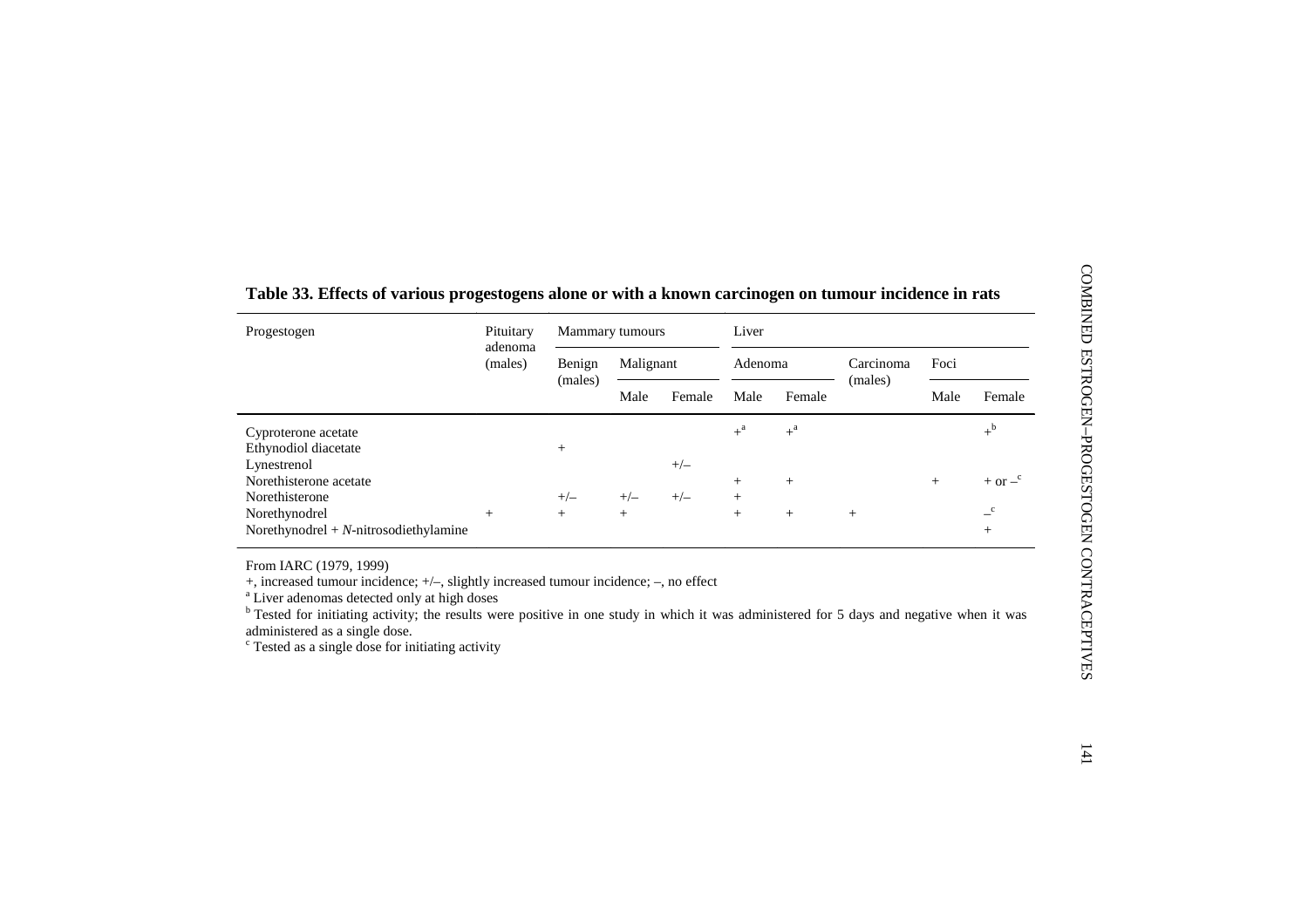| Table 34. Effects of various progestogens on mammary |
|------------------------------------------------------|
| tumour incidence in female dogs                      |
|                                                      |

| Progestogen                                               | Benign             | Malignant      |
|-----------------------------------------------------------|--------------------|----------------|
| Chlormadinone acetate<br>Lynestrenol<br>Megestrol acetate | $\perp^{\text{a}}$ | ⊥ <sup>a</sup> |

From IARC (1979, 1989)

+, increased tumour incidence

<sup>a</sup> In this study, lynestrenol had a biphasic effect, with protection at the low dose (10 times the human contraceptive dose) and enhancement at 50 and 125 times the human contraceptive dose.

In female mice treated with 3-methylcholanthrene to induce uterine tumours, norethynodrel further increased the tumour incidence.

In male mice treated with chlormadinone acetate, ethynodiol diacetate, lynestrenol, norethisterone or norethisterone acetate, the incidence of liver adenomas was increased. Megestrol acetate increased the incidence of adenomas in female mice. Cyproterone acetate increased the incidence of liver adenomas and that of hepatocellular carcinomas in male and female mice, but at levels that exceeded the maximum tolerated dose. In rats, the incidence of liver adenomas was increased by norethisterone acetate (males and females), norethisterone (males), norethynodrel and cyproterone acetate (males and females). The numbers of altered hepatic foci in female rats were also increased by norethisterone acetate and cyproterone acetate. In female rats treated with *N*-nitrosodiethylamine to initiate hepatocarcinogenesis, norethynodrel increased the number of altered hepatic foci. Norethynodrel alone was shown to increase the incidence of hepatocarcinomas in male rats.

Levonorgestrel in combination with *N*-nitrosobis(2-oxopropyl)amine did not increase the incidence of renal dysplastic lesions or tumours in female hamsters.

## *Oral administration to dogs*

Groups of three female beagle dogs, 9–10 months old, were treated orally for 91 days with 0.03, 0.3 or 3 mg/kg bw per day dienogest. Three control animals were given the vehicle (0.5% carboxymethylcellulose) alone. On the day after the last treatment, the animals were killed and their mammary glands and pituitary glands were removed. The mammary glands from dogs treated with dienogest for 91 days showed dose-dependent proliferation. Dogs given 3 mg/kg bw per day showed severe alveoli hyperplasia and a large number of vacuoles in the alveolar cells. The pituitary glands from dienogest-treated dogs showed slight hypertrophy compared with those from control dogs (Ishikawa *et al.*, 2000). [Dienogest has progestational activity and caused proliferation of mammary gland epithelial cells in dogs, although no conclusive evidence of a carcinogenic effect was provided. As part of this same study, and with a similar design, dienogest showed no effects in female rats or monkeys.]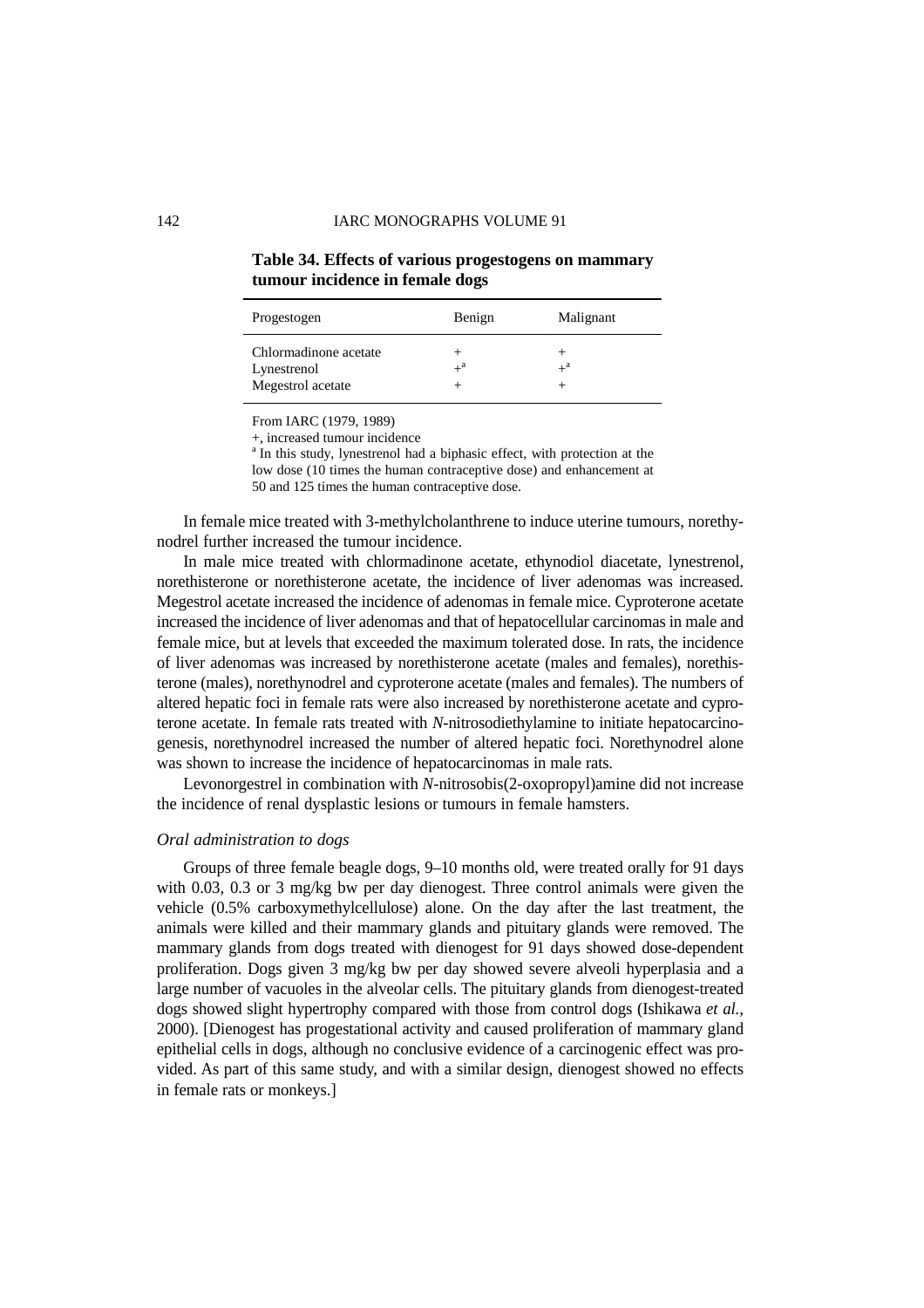# **4. Other Data Relevant to an Evaluation of Carcinogenicity and its Mechanisms**

#### **4.1 Absorption, distribution, metabolism and excretion in humans**

The metabolism and disposition of various formulations of oral contraceptives used in humans differ. After entering the small intestine, estrogenic and progestogenic compounds in combined oral contraceptives undergo metabolism by bacterial enzymes and enzymes in the intestinal mucosa to varying extents. The mixture of metabolized and unmetabolized compounds then undergoes intestinal absorption, and thus enters the portal vein blood, which perfuses the liver. In the liver, the compounds can be metabolized extensively, which leads to variations in the amount of active drug. A fraction of the absorbed dose of ethinylestradiol and some progestogens is also excreted in the bile during its first transit through the liver. Although some of these compounds are partially reabsorbed via the enterohepatic circulation, a fraction may also be excreted in this 'first pass', which reduces overall bioavailability.

Since steroids penetrate normal skin easily, various systems have also been developed that deliver estrogens and progestogens parenterally, e.g. transdermal patches, nasal sprays, subcutaneous implants, vaginal rings and intrauterine devices (Fanchin *et al.*, 1997; Dezarnaulds & Fraser, 2002; Meirik *et al.*, 2003; Sarkar, 2003; Wildemeersch *et al.*, 2003; Sturdee *et al.*, 2004). These different modes of administration have been described previously (IARC, 1999). In general, all parenteral routes avoid loss of the drug by hepatic first-pass metabolism and minimally affect hepatic protein metabolism.

The absorption rates of orally administered estrogens and progestogens are usually rapid; peak serum values are observed between 0.5 and 4 h after intake. Serum concentrations rise faster with multiple treatments than with single doses and achieve higher steady-state levels, which are still punctuated by rises after each daily dose. The rise in steady-state levels with multiple doses may reflect the inhibitory effect of both estrogens and progestogens on cytochrome P450 (CYP) metabolic enzyme activities. Alternatively, estrogens may induce the production of sex hormone-binding globulin (SHBG), which may increase the capacity of the blood to carry progestogens. The metabolism of progestogens and ethinylestradiol typically involves reduction, hydroxylation and conjugation. In some cases, metabolism converts an inactive pro-drug into a hormonally active compound. Hydroxylated metabolites are typically conjugated as glucuronides or sulfates and most are eliminated rapidly, with half-lives of 8–24 h (IARC, 1999).

Little is known about the effect of hormonal therapy on aromatase (CYP 19), which is responsible for the synthesis of estrogens. Aromatase is expressed in both normal and malignant breast tissues and its activity in the breast varies widely. However, the mechanisms and extent of regulation of aromatase in breast tissues have not been fully established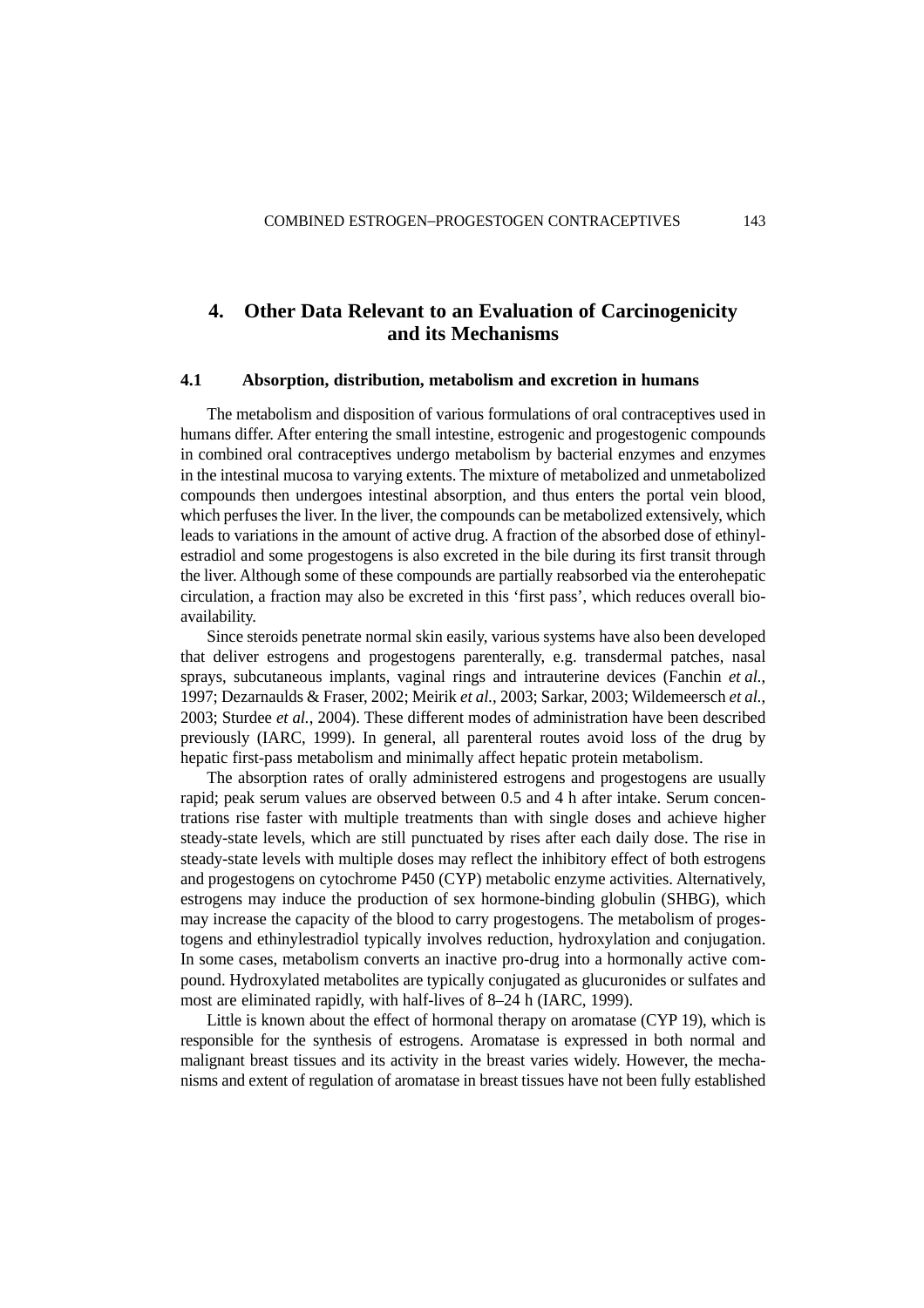and, to investigate the potential role of estrogen in this regulation, studies were carried out in an in-vitro model (Yue *et al.*, 2001) in which MCF-7 cells were cultured in long-term estrogen-deprived medium (LTED cells). It was found that long-term estrogen deprivation enhanced aromatase activity by three- to fourfold compared with that in wild-type MCF-7 cells. Re-exposure of LTED cells to estrogen reduced aromatase activity to the levels of wild-type MCF-7 cells. The authors also measured aromatase activity in 101 frozen breast carcinoma specimens and compared tumour aromatase activities in premenopausal patients with those in postmenopausal patients and in postmenopausal patients who did or did not take hormonal therapy. Although not statistically significant, a trend was observed that paralleled that in the in-vitro studies. Aromatase activity was higher in breast cancer tissues from patients who had lower levels of circulating estrogen. These data suggest that estrogen may be involved in the regulation of aromatase activity in breast tissues.

Two epidemiological studies examined the association of a common aromatase polymorphism (intron 4 TTTA repeat) and osteoporosis in postmenopausal women who did or did not take hormonal menopausal therapy. The Danish Osteoporosis Prevention Study showed an increase in bone mineral density in women who had long TTTA repeats and who received therapy (Tofteng *et al.*, 2004). In untreated women, no association was observed between bone mass or bone loss and the TTTA polymorphism. In contrast, a Finnish study found that the TTTA polymorphism did not influence bone mineral density, which is a risk for fracture, or circulating levels of estradiol in treated or untreated women (Salmen *et al.*, 2003).

## 4.1.1 *Ethinylestradiol and mestranol*

Structural modification of the estradiol molecule by insertion of an ethinyl group at carbon 17 yields ethinylestradiol, which is considerably more potent than estradiol and has high activity following oral administration. This compound is used frequently as the estrogenic component of oral contraceptives.

Modification of ethinylestradiol by formation of a methyl ether at carbon 3 gives rise to mestranol, which was widely used in the early years of oral contraception, but is now rarely employed. Mestranol binds poorly to the estrogen receptor and its estrogenic effect is due to its rapid demethylation in the liver to form ethinylestradiol; however, demethylation is not complete and more mestranol must be administered than ethinylestradiol to achieve similar effects.

Goldzieher and Brody (1990) studied the pharmacokinetics of doses of 35 μg ethinylestradiol (24 women) and 50 μg mestranol (27 women) in combination with 1 mg norethisterone. Serum concentrations of ethinylestradiol were measured after treatment with either estrogen, each of which produced an average serum concentration of approximately 175 pg/mL ethinylestradiol, with wide inter-individual variation. The maximal serum concentrations were achieved within about 1–2 h, and the half-life for elimination ranged from 13 to 27 h. The oral bioavailability of ethinylestradiol was 38–48%, and a 50-μg dose of mestranol was shown to be bioequivalent to a 35-μg dose of ethinylestradiol.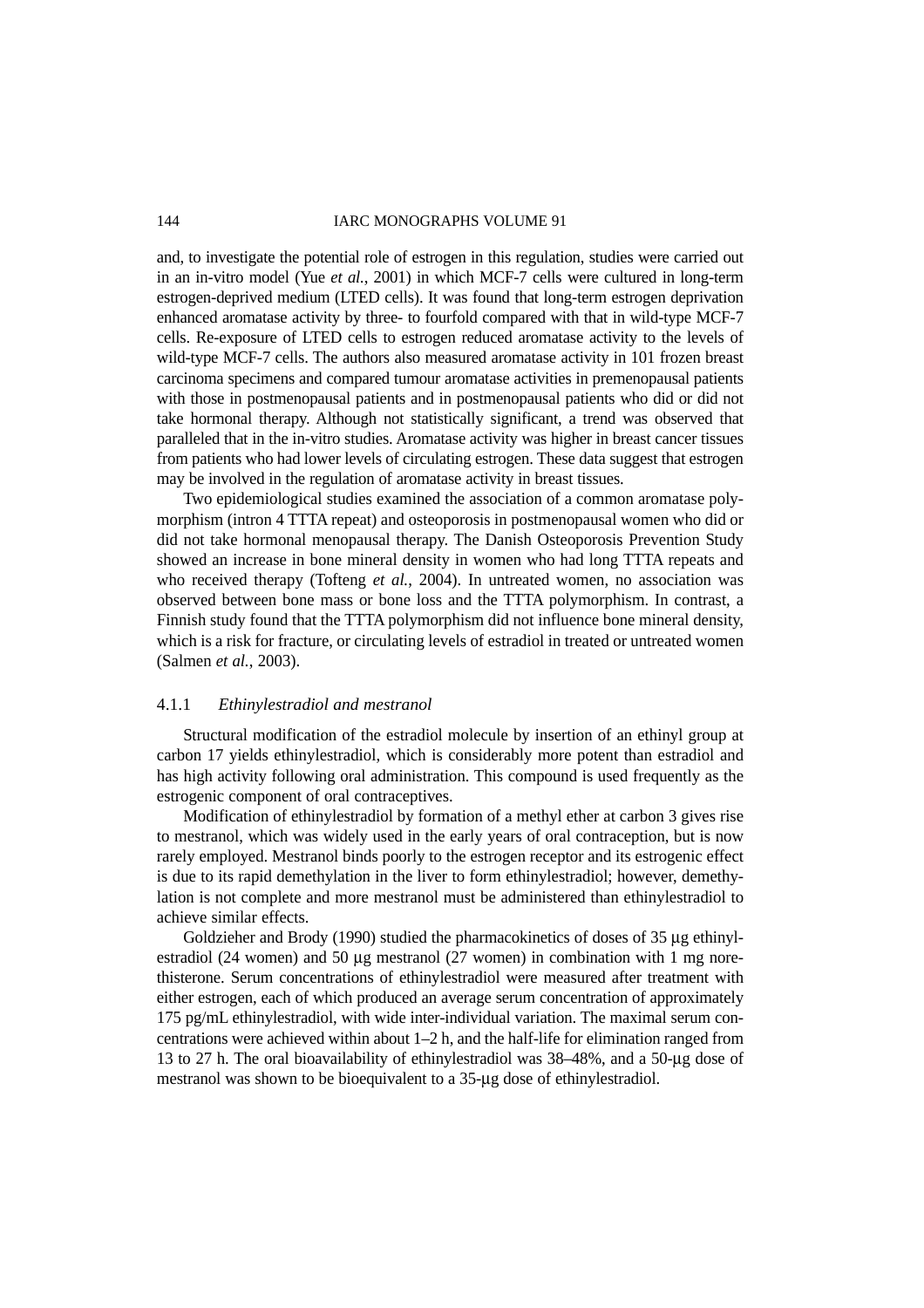Hümpel *et al*. (1990) obtained serum samples from one group of 30 women who were taking a cycle of a combined oral contraceptive that contained ethinylestradiol and desogestrel and from another group of 39 women who were taking ethinylestradiol and gestodene. The serum concentrations of ethinylestradiol reached mean maximal levels of 106– 129 pg/mL 1.6–1.8 h after intake. The mean serum concentrations of SHBG were 186– 226 nmol/L, those of cortisol-binding globulin were 89–93 mg/L and those of cortisol were 280–281 μg/L.

Kuhnz *et al*. (1990a) compared the pharmacokinetics of ethinylestradiol administered as a single dose in combination with either gestodene or desogestrel to 18 women. In contrast to previous reports (Goldzieher & Brody, 1990; Hümpel *et al.*, 1990), which showed that the bioavailability of ethinylestradiol differed according to the associated progestogen, this study showed no significant difference.

The major pathway of ethinylestradiol metabolism in the liver of humans and animals is 2-hydroxylation, which is presumably catalysed by CYP 3A4 (Guengerich, 1988; see Section 4.1 of the monograph on Combined estrogen–progestogen menopausal therapy).

#### 4.1.2 *Norethisterone*

Most of the data that pertain to the pharmacokinetics of norethisterone derive from a study (Back *et al.*, 1978) in which l mg norethisterone acetate and 0.05 mg ethinylestradiol were administered orally and intraveneously as a single dose or at 4-weekly intervals to a group of six premenopausal women. The results show that the absolute bioavailability of norethisterone after administration ranged from 47 to 73% (mean, 64%) compared with intravenous administration. The half-life [of the β phase of a two-component model] of elimination ranged from 4.8 to 12.8 h (mean, 7.6 h) with no significant differences between oral and intravenous administration.

Data from two different studies (Odlind *et al.*, 1979; Stanczyk *et al*., 1983; Stanczyk, 2003) showed a dose–response in circulating levels of norethisterone following oral administration to premenopausal women of 5 mg, 1 mg (combined with 0.12 mg ethinylestradiol), 0.5 mg and 0.3 mg norethisterone. Mean peak plasma levels were approximately 23, 16, 6 and 4 ng/mL, respectively, within 1–2 h after treatment.

Norethisterone undergoes extensive ring A reduction to form dihydro- and tetrahydronorethisterone metabolites that undergo conjugation; it can also be aromatized. Low serum levels of ethinylestradiol have been measured in postmenopausal women following oral administration of relatively large doses of norethisterone acetate or norethisterone (Kuhnz *et al.*, 1997). On the basis of the area-under-the-curve (AUC) values that were determined for ethinylestradiol and norethisterone, it was shown that the mean conversion ratio of norethisterone to ethinylestradiol was 0.7 and 1.0% at doses of 5 and 10 mg, respectively. The authors calculated that this corresponds to an oral dose equivalent of about 6 μg ethinylestradiol/mg of norethisterone acetate. Similarly, it was shown that a dose of 5 mg norethisterone administered orally was equivalent to about 4 μg ethinylestradiol/mg norethisterone. On the basis of these calculations, it was estimated that lower doses of norethiste-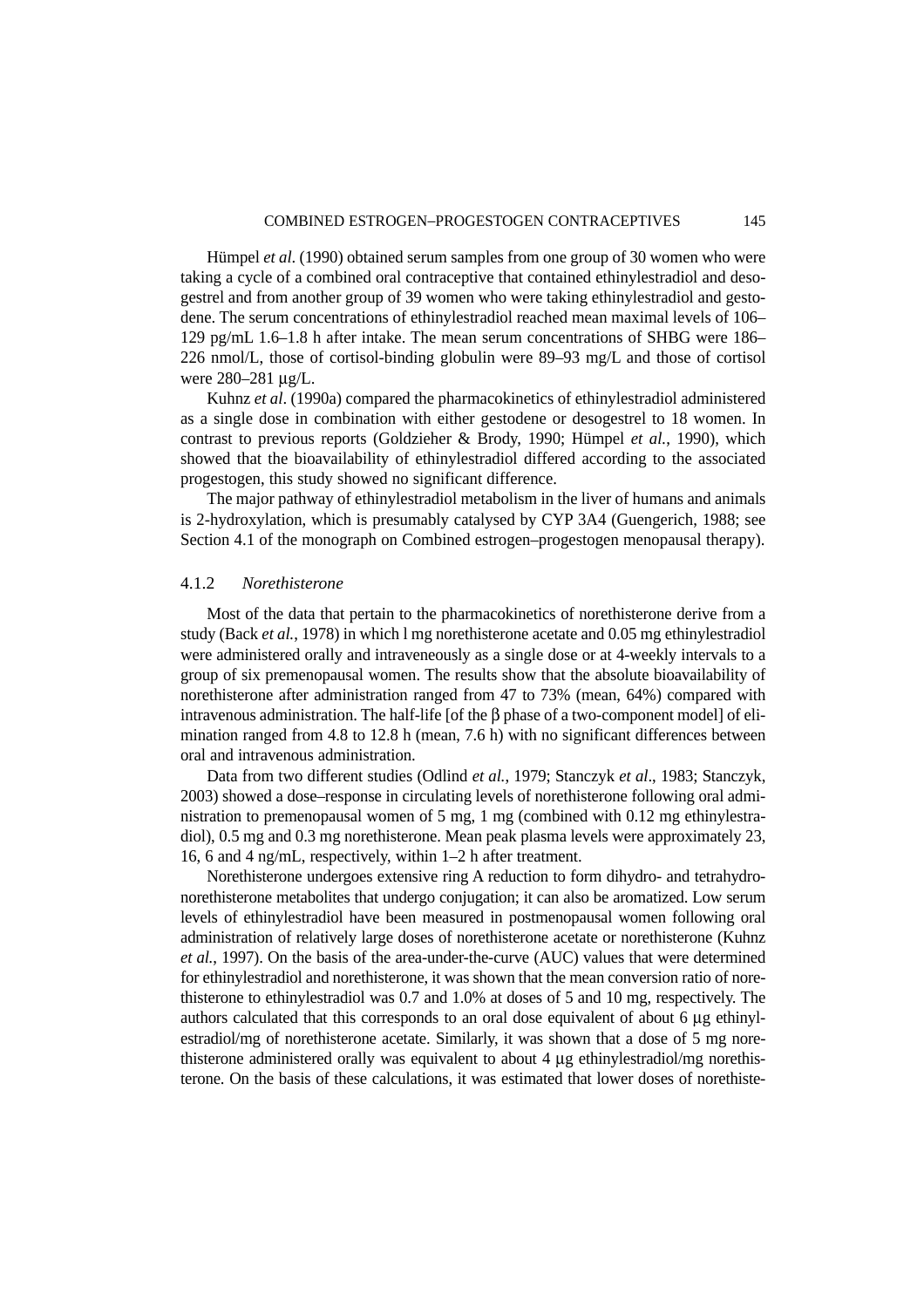rone or its acetate (e.g.  $0.5-1.0$  mg) in combination with ethinylestradiol would add between 0.002 and 0.01 mg ethinylestradiol to that already present. [The estimations for these lower doses were extrapolated from high doses of these compounds, which were not combined with ethinylestradiol. Nevertheless, it appears that significant amounts of ethinylestradiol are formed from norethisterone, and that the amount formed appears to be highly variable.]

No information on the pharmacokinetics of ethinylestradiol or mestranol via the dermal route (patch) was available to the Working Group.

#### 4.1.3 *Norethisterone acetate, ethynodiol diacetate, norethynodrel and lynestrenol*

It is generally considered that progestogens that are structurally related to norethisterone are pro-drugs and that their progestational activity is due to their conversion to norethisterone. After oral administration, norethisterone acetate and ethynodiol diacetate are rapidly converted to norethisterone by esterases during hepatic first-pass metabolism. Although less is known about the transformation of lynestrenol and norethynodrel (Stanczyk & Roy, 1990), it appears that lynestrenol first undergoes hydroxylation at carbon 3 and then oxidation of the hydroxyl group to form norethisterone. Although there is no convincing evidence for the in-vivo transformation of norethynodrel to norethisterone, data from receptorbinding tests and bioassays suggest that norethynodrel is also a pro-drug.

#### 4.1.4 *Levonorgestrel*

Stanczyk and Roy (1990) reviewed the metabolism of levonorgestrel in women treated orally with the radioactively labelled compound. Levonorgestrel was found mostly untransformed in serum within 1–2 h after administration, but the concentrations of conjugated metabolites increased progressively between 4 and 24 h after ingestion. Most of the conjugates were sulfates and glucuronides. In addition to the remaining unconjugated levonorgestrel, considerable amounts of unconjugated and sulfate-conjugated forms of 3α,5βtetrahydrolevonorgestrel were found; smaller quantities of conjugated and unconjugated 3α,5α-tetrahydrolevonorgestrel and 16β-hydroxylevonorgestrel were also identified (Sisenwine *et al*., 1975a). Approximately 45% of radioactively labelled levonorgestrel was excreted via the urine and about 32% via the faeces. The major urinary metabolites were glucuronides (the most abundant was 3α,5β-tetrahydrolevonorgestrel glucuronide) and smaller quantities of sulfates were found (Sisenwine *et al*., 1975b).

A dose–response has been demonstrated for circulating levels of levonorgestrel (Stanczyk, 2003) following administration of single oral doses of 0.25, 0.15 and 0.075 mg levonorgestrel to six, 24 and 24 women, respectively (Humpel *et al.*, 1977; Goebelsmann *et al.*, 1986; Stanczyk *et al.*, 1990). When the three doses were combined with 30–50 μg ethinylestradiol, mean peak levonorgestrel levels of 6.0, 3.5 and 2.5 ng/mL were attained at 1–3 h with the decreasing order of doses. At 24 h, the mean levonorgestrel level was 1.2 ng/mL with the highest dose and less than 0.5 ng/mL with the other two doses.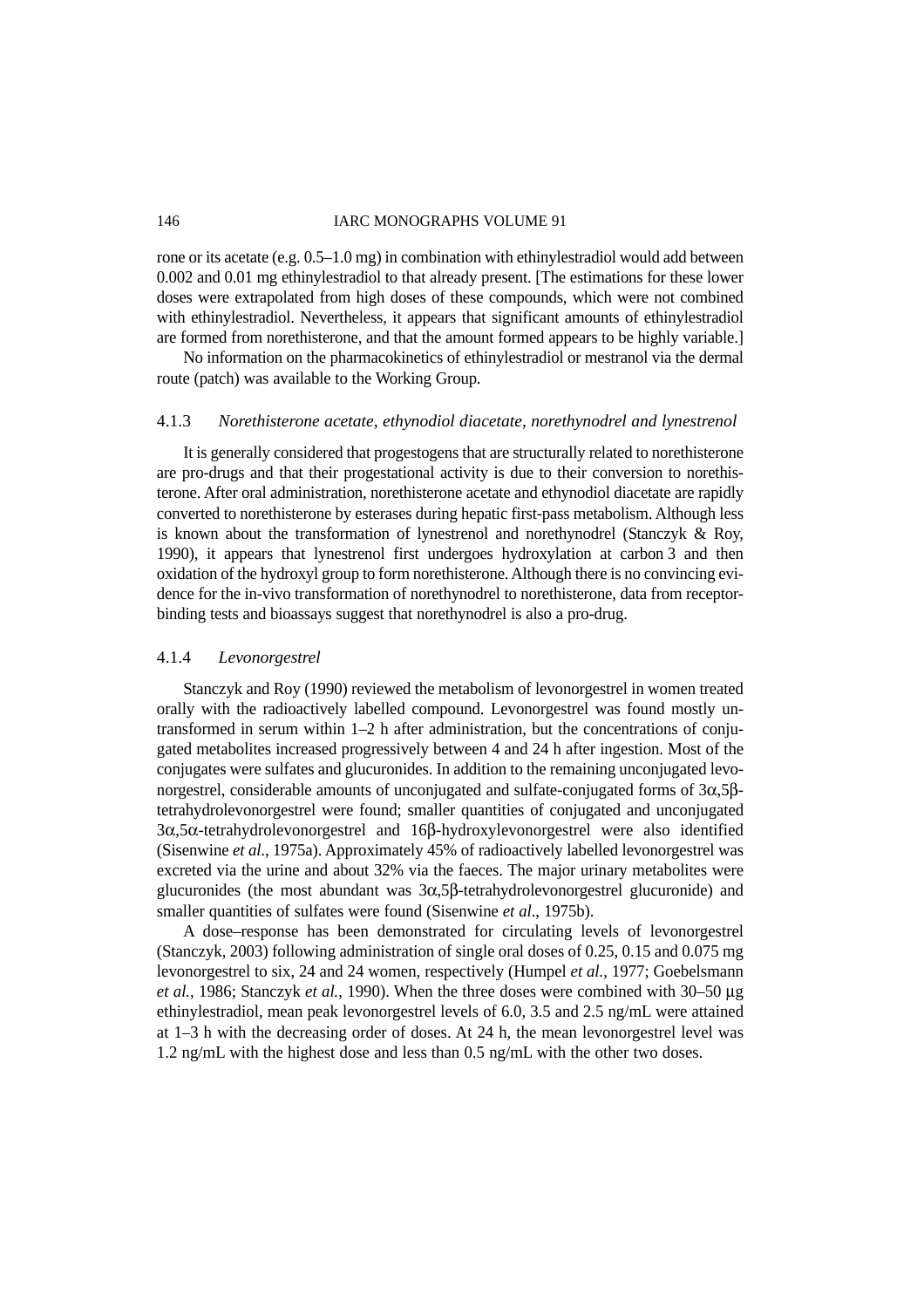The bioavailability of levonorgestrel is generally accepted to be 100%. This generalization is based on two studies that used only a small number of women (Humpel *et al.*, 1978; Back *et al.*, 1981). In one of the studies (Back *et al.*, 1981), absolute bioavailabilities were determined for doses of 0.25 and 0.15 mg levonorgestrel, each of which was administered to five women in combination with ethinylestradiol (0.05 mg). The results show that the bioavailability for the 0.15-mg dose of levonorgestrel ranged from 72 to 125% (mean, 99%); that for the 0.15-mg dose ranged from 63 to 108% (mean, 89%). When the individual bioavailabilities for the 0.25-mg dose were examined, it was noted that 60% of the subjects had bioavailabilities greater than 100%. [This demonstrates that, for each of these subjects, the AUC for levonorgestrel obtained by the oral route was greater than that obtained intravenously, and implies that there was a methodological problem in the study.] In the same study, the mean half-life of elimination was found to be 13.2 h and 9.9 h for the 0.15-mg and 0.25-mg doses of levonorgestrel, respectively, when administered intravenously. These values were similar after oral dosing.

Carol *et al*. (1992) evaluated the pharmacokinetics of levonorgestrel in groups of 11–20 women who were given single or multiple treatments with combined oral contraceptive preparations that contained 0.125 mg levonorgestrel plus 0.03 or 0.05 mg ethinylestradiol. The serum concentrations of levonorgestrel reached a maximum of about 4 ng/mL at 1–2 h after a single treatment with either preparation. After 21 days of treatment, the peak and sustained concentrations of levonorgestrel were about twice as high as those after a single treatment. The serum concentration of SHBG increased after treatment with both contraceptives (but to a greater extent with the contraceptive containing 0.05 mg ethinylestradiol), which indicates the important role of estrogen in the induction of this protein.

Kuhnz *et al*. (1992) treated a group of nine women with a single dose of a combined oral contraceptive that contained 0.15 mg levonorgestrel plus 0.03 mg ethinylestradiol; eight of these women received the same regimen for 3 months after an abstention period of 3 months. The peak concentrations of levonorgestrel were found 1 h after single or multiple treatments. The peak serum concentrations of levonorgestrel were 3.1 and 5.9 ng/mL, respectively. The AUC concentration for total and free levonorgestrel increased by two- to fourfold after a single dose compared with multiple treatments. The distribution of free, albumin-bound and SHBG-bound levonorgestrel was similar in women who had received one or multiple treatments, but the serum concentration of the globulin increased significantly after multiple treatments.

Kuhnz *et al*. (1994a) treated 14 women with a combined oral contraceptive that contained 0.125 mg levonorgestrel plus 0.03 mg ethinylestradiol as a single dose and for 3 months as a triphasic regimen (Triquilar<sup>®</sup>) after an abstention period of 1 week. The serum concentration of free levonorgestrel reached a peak of 0.06–0.08 ng/mL about 1 h after treatment with a single dose or on day 1 of the first or third cycle. In contrast, the calculated values of the AUC more than doubled, from 0.32 (single dose) to 0.75 (multiple treatment, first cycle)–0.77 (multiple treatment, third cycle) ng  $\times$  h/mL. The serum concentrations of cortisol-binding globulin and SHBG more than doubled after multiple treatments with the contraceptive. After a single dose, 1.4% of the levonorgestrel in serum was free, 43% was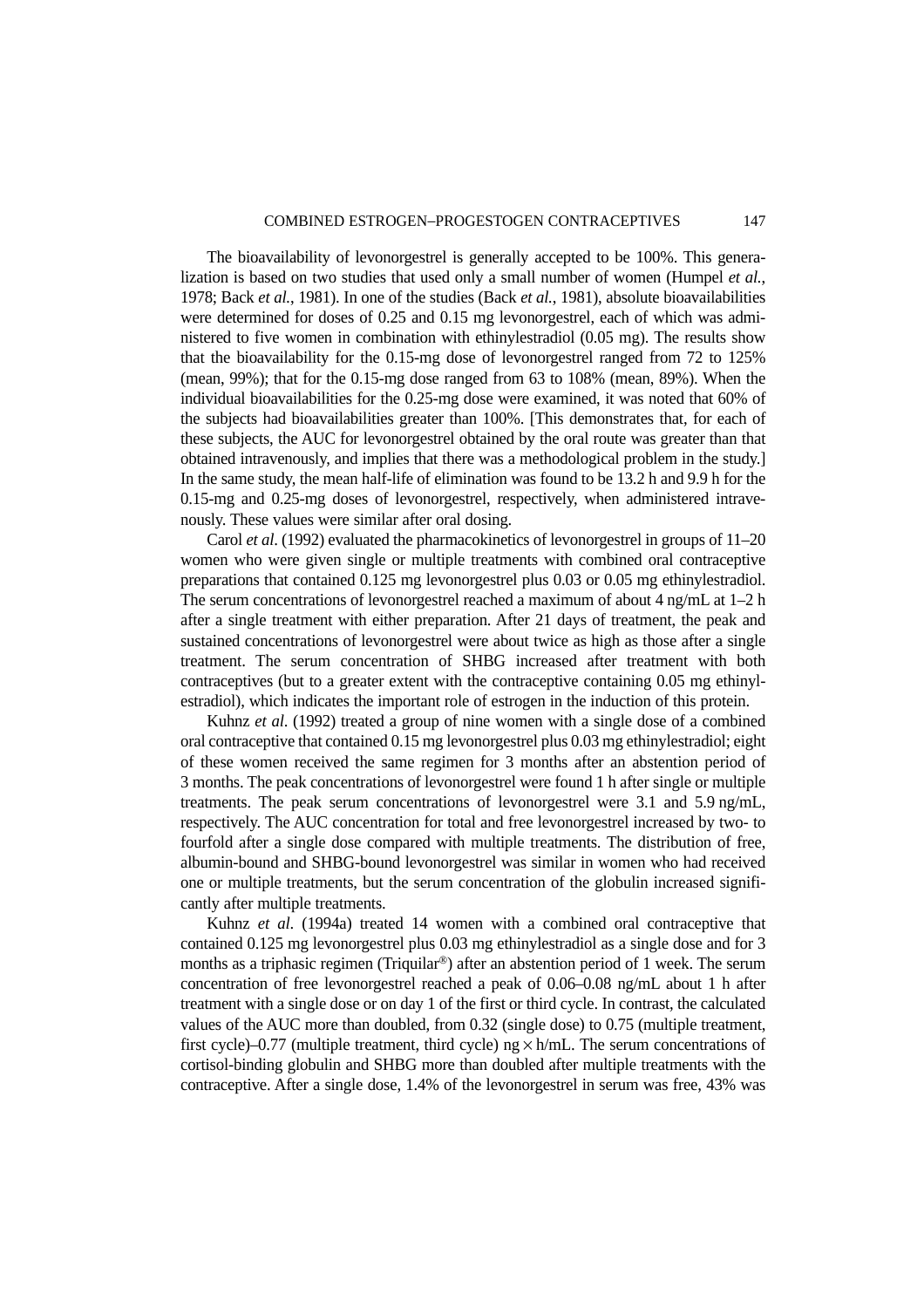bound to albumin and 55% was bound to SHBG. After multiple treatments, only 0.9–1.0% levonorgestrel in serum was free and 25–30% was bound to albumin and the amount that was bound to SHBG increased to 69–74%. The concentrations of free and total testosterone decreased from 3 and 460 pg/mL, respectively, before treatment to 1 and 270 pg/mL, respectively, at the end of one treatment cycle and increased again to 2 and 420 pg/mL, respectively, by the 1st day of the third cycle. Thus, the treatment-free interval of 1 week was sufficient to restore pretreatment values for testosterone.

## 4.1.5 *Desogestrel*

Desogestrel is a pro-drug and its progestational activity is mediated by one of its metabolites, 3-ketodesogestrel. In a study in which 10 women ingested single doses of 0.15 mg desogestrel combined with 0.03 mg ethinylestradiol and another group of women ingested single doses of 0.15 mg 3-ketodesogestrel combined with 0.03 mg ethinylestradiol (Hasenack *et al.*, 1986), serum 3-ketodesogestrel levels were essentially the same in both groups of women, whereas desogestrel was not found in significant amounts.

Following administration of a single oral dose of 0.15 mg desogestrel combined with 0.03 mg ethinylestradiol to a group of 25 women, the mean maximum concentration of 3 ketodesogestrel was 3.69 ng/mL, which was reached at a mean time of  $1.6 \pm 1.0$  h (Bergink *et al.*, 1990). The mean bioavailability of 3-ketodesogestrel in two cross-over studies, in which women received either a single oral or intravenous dose of 0.15 mg desogestrel combined with 0.03 mg ethinylestradiol, was reported to be 76 and 62%, respectively (Back *et al.*, 1987; Orme *et al.*, 1991). The mean half-life of elimination for 3-ketodesogestrel, calculated from two studies (Back *et al.*, 1987; Bergink *et al.*, 1990) in which women were given a single oral dose of 0.15 mg desogestrel combined with 0.03 mg ethinylestradiol, was not consistent (23.8 h versus 11.9 h); the longer half-life was calculated from serum 3-ketodesogestrel levels that were obtained up to 72 h (Bergink *et al.*, 1990) whereas frequent blood sampling was carried out only up to 24 h in the other study. [The lack of data beyond 24 h is a deficiency of most studies of progestogen pharmacokinetics in which the half-life of elimination is calculated.]

A multiple dosing study (Kuhl *et al.*, 1988a) was carried out in 11 women who ingested 0.15 mg desogestrel in combination with 0.03 mg ethinylestradiol daily for 12 continuous treatment cycles and whose blood was sampled at frequent intervals on days 1, 10 and 21 of cycles 1, 3, 6 and 12. The results showed that 3-ketodesogestrel levels were relatively low on day 1 but rose progressively and were higher on day 21 of the treatment cycles. This increase was attributed to the elevated serum levels of SHBG induced by the estrogenic component of the pill.

A group of 19 women were given three cycles of a triphasic oral contraceptive that contained combinations of desogestrel and ethinylestradiol at doses of 0.15, 0.05 and 0.035 mg for the first 7 days, 0.10 and 0.03 mg for days 8–14 and 0.15 and 0.03 mg for days 15–21, respectively, followed by 7 days without hormone. Multiple blood samples were taken from the women throughout this interval, and serum concentrations of 3-keto-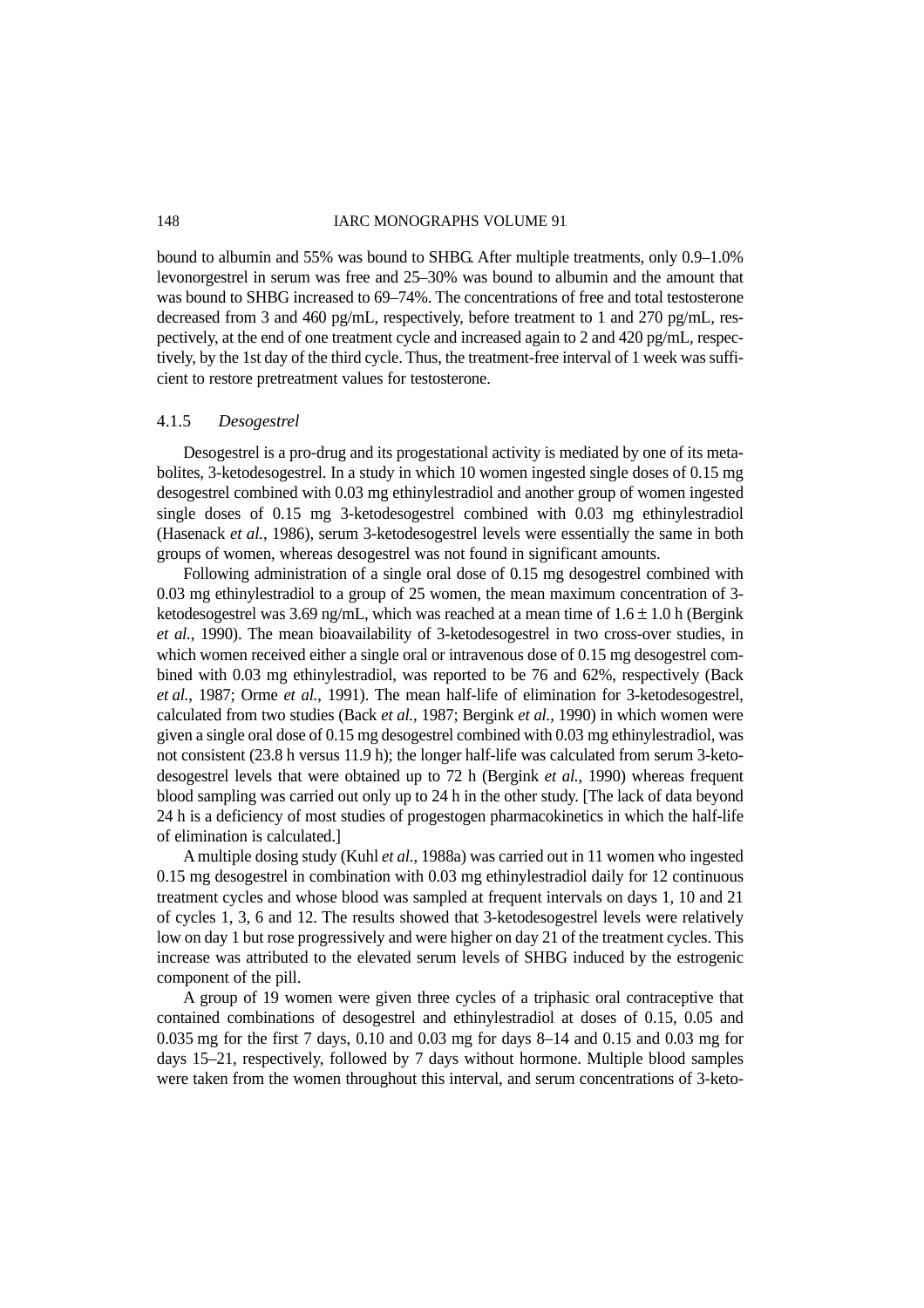desogestrel, ethinylestradiol and SHBG were determined, together with the elimination half-life and dose proportionality. The concentration of 3-ketodesogestrel reached steadystate levels at each desogestrel dose, and the pharmacokinetics was proportional to the dose. The concentration of ethinylestradiol also reached a steady state, and the pharmacokinetics was constant thereafter. The concentration of SHBG was significantly increased between days 1 and 7 of the cycle but not between days 7, 14 and 21 (Archer *et al*., 1994).

## 4.1.6 *Gestodene*

Gestodene is metabolized primarily in the liver by CYP 3A4 and is a strong inducer of this enzyme. Although ethinylestradiol is also metabolized by CYP 3A4, gestodene does not appear to inhibit its metabolism. Known metabolites of gestodene include dihydrogestodene, 3,5-tetrahydrogestodene and hydroxygestodene.

Gestodene is not a pro-drug. Following administration of a single oral dose of 0.025, 0.075 or 0.125 mg gestodene in combination with or without 0.03 mg ethinylestradiol to six women, a dose–response was observed. The half-life of elimination of gestodene was shown to range from 12 to 14 h for the three doses studied (Tauber *et al.*, 1989). Mean maximum concentration values of 1.0, 3.6 and 7.0 ng/mL gestodene were attained between 1.4 and 1.9 h, respectively. The mean absolute bioavailability was calculated to be 99% (range, 86–112%) for the commonly prescribed dose of 0.075 mg gestodene. In another similar study (Orme *et al.*, 1991), the mean absolute bioavailability was reported to be 87% (range, 64–126%).

The same experimental design that was used for the multiple dosing studies with desogestrel (Kuhl *et al.*, 1988a) was also used for gestodene (Kuhl *et al.*, 1988b). The results showed a dramatic rise in mean gestodene levels between day 1 and day 10, and a further rise between day 10 and day 21 in all study cycles. These findings were attributed to increased levels of SHBG and were similar to those obtained when multiple dosing was performed with desogestrel.

Following oral administration of 0.075 mg gestodene combined with 0.03 mg ethinylestradiol, either as a single dose or as multiple doses, the circulating levels of gestodene were relatively high compared with similar treatments with other progestogens in combination with ethinylestradiol (Fotherby, 1990). [This finding was surprising because the 0.075-mg dose of gestodene is the lowest dose of any progestogen used in a combined oral contraceptive pill. The major factor responsible for the elevated levels of gestodene appears to be the high affinity of SHBG for gestodene, which results in a lower metabolic clearance and consequently a higher concentration of this progestogen in the blood. It has been reported that approximately 75% of gestodene is bound to SHBG after oral treatment with gestodene/ethinylestradiol, which is considerably higher than that observed with other progestogens combined with ethinylestradiol.]

Kuhnz *et al*. (1990b) studied the binding of gestodene to serum proteins in 37 women who had taken a combined oral contraceptive that contained gestodene plus ethinyl-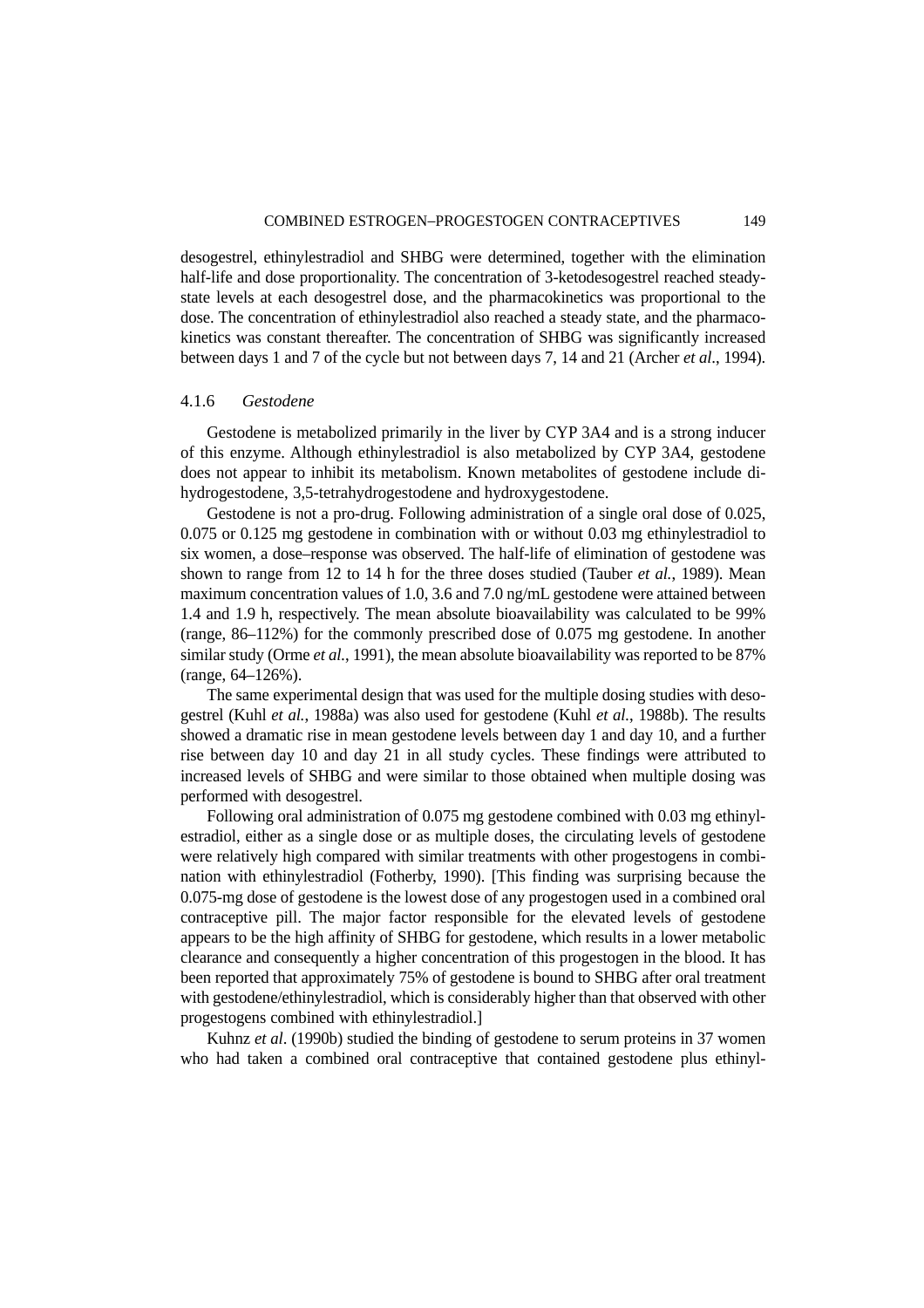estradiol for at least 3 months: 0.6% was free, 24% was bound to albumin and 75% was bound to SHBG.

Kuhnz *et al*. (1991) examined the effects of a single administration followed by multiple administrations over one cycle (after an abstention period of 1 week) of a triphasic combined oral contraceptive that contained gestodene and ethinylestradiol on the concentrations of ethinylestradiol and testosterone in 10 women. After a single oral dose of 0.10 mg gestodene plus 0.03 mg ethinylestradiol, the serum ethinylestradiol concentration reached 100 pg/mL in about 1.9 h; thereafter, the concentration declined, with a half-life of 11 h. On day 21 of the treatment cycle, the maximum concentrations reached 140 pg/mL 1.6 h after intake. In comparison with day 21 after the single dose treatment, the levels of total and free testosterone were reduced by about 60% on day 21 of the treatment cycle.

Kuhnz *et al*. (1993) treated 14 women with a combined oral contraceptive that contained 0.10 mg gestodene plus 0.03 mg ethinylestradiol as a single dose and for 3 months as a triphasic regimen after an abstention of 1 week. The maximum serum concentrations of gestodene 30 min after dosing were 4.3 ng/mL after a single dose, 15 ng/mL at the end of the first cycle and 14.4 ng/mL at the end of three cycles. A half-life for clearance of 18 h was observed after a single treatment, with a volume of distribution of 84 L. Multiple treatments increased the clearance half-life to 20–22 h and reduced the distribution volume to about 19 L. The serum concentration of SHBG increased with multiple treatments, presumably as an effect of ethinylestradiol, which is thought to account for the observed change in the distribution of gestodene (from 1.3% free, 69% bound to SHBG and 29% bound to albumin after a single treatment to 0.6% free, 81% bound to SHBG and 18% bound to albumin after multiple treatments).

Heuner *et al*. (1995) treated 14 women with a combined oral contraceptive that contained 0.075 mg gestodene plus 0.02 mg ethinylestradiol by a single administration or for 3 months as a triphasic regimen. The serum concentrations of gestodene, ethinylestradiol, cortisol-binding globulin, SHBG and testosterone were followed after the single treatment and through cycles 1 and 3. The concentration of gestodene reached a maximum of 3.5 ng/mL within 0.9 h after a single dose and 8.7 ng/mL within 0.7 h after multiple doses. The clearance half-time for a single dose of gestodene also increased from 12.6 h to nearly 20 h after multiple treatments. There was a large increase in the concentration of SHBG with time after multiple treatments. After a single dose, 1.3% of gestodene in serum was free, 30% was bound to albumin and 68% was bound to SHBG.

#### 4.1.7 *Norgestimate*

Very little is known about the pharmacokinetics of orally administered norgestimate except that it is a relatively complex pro-drug. After its oral administration, the acetate group at carbon 17 is rapidly removed during hepatic first-pass metabolism. The product formed — levonorgestrel-3-oxime — has progestational activity. It has also been referred to as deacetylated norgestimate and, more recently, has been assigned the common name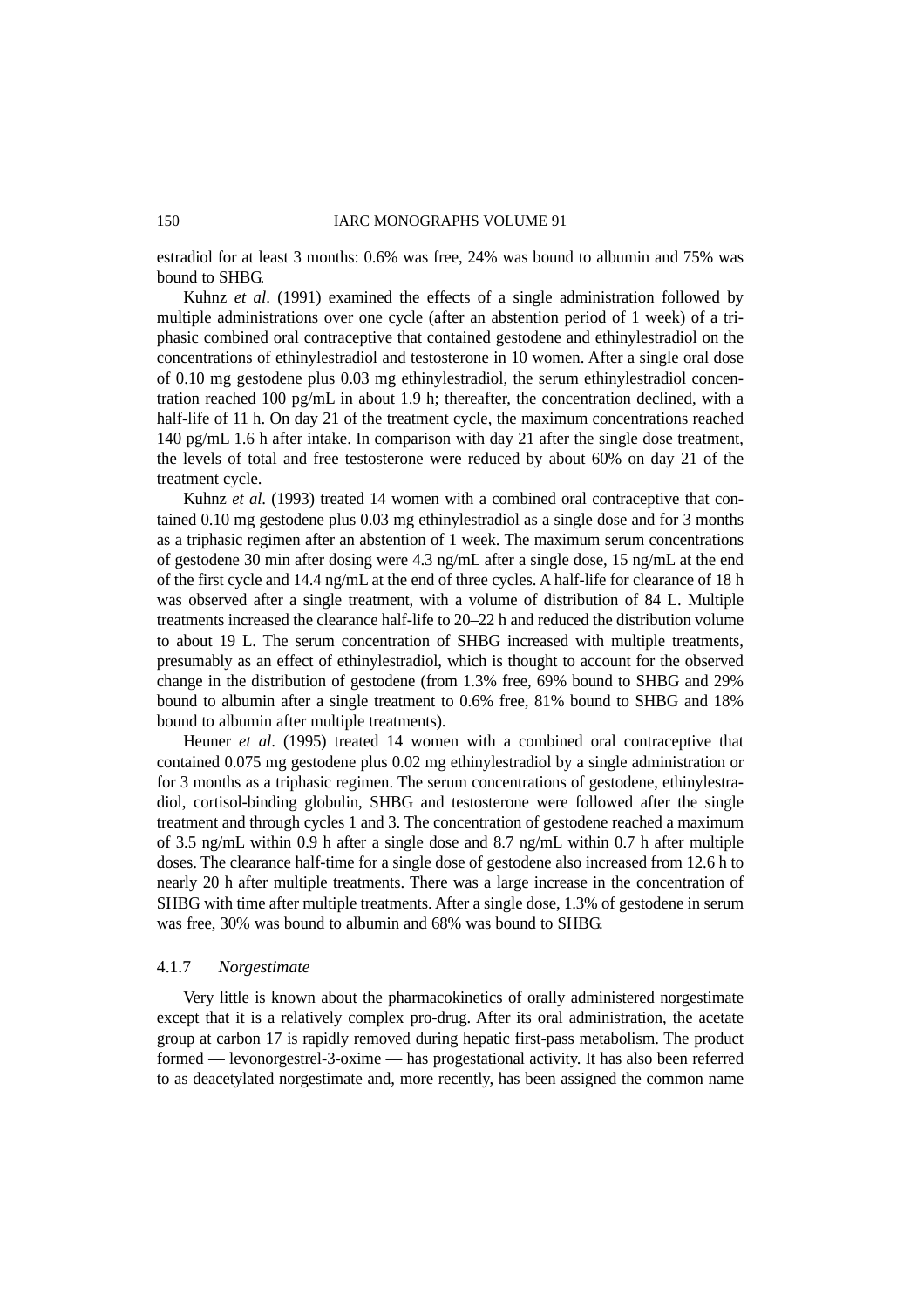norelgestromin. Rapid formation of norelgestromin from norgestimate was demonstrated by McGuire *et al.* (1990); serum levels of norelgestromin were measured after administration of single and multiple oral doses of 0.36 mg norgestimate combined with 0.07 mg ethinylestradiol to 10 women. Mean peak serum levels of 17-deacetylnorgestimate (norelgestromin) were approximately 4 ng/mL and were attained after about 1.4 h; the levels remained elevated up to 36 h after treatment. In contrast, peak levels of norgestimate were only ∼100 pg/mL 1 h after treatment; the concentration declined rapidly thereafter and none was detectable 5 h after treatment.

Norgestimate is converted to levonorgestrel. In a randomized, comparative pharmacokinetic study by Kuhnz *et al.* (1994b), 12 women received single oral doses of 0.25 mg norgestimate combined with 0.035 mg ethinylestradiol and 0.25 mg levonorgestrel combined with 0.05 mg ethinylestradiol. The levonorgestrel AUC ratios were determined after administration of both formulations and were used to calculate the bioavailability of norgestimate-derived levonorgestrel: on average, about 22% of the administered dose of norgestimate became systemically available as levonorgestrel.

In addition to norelgestromin and levonorgestrel, a third progestationally active metabolite of orally administered norgestimate is formed, which is probably levonorgestrel-17-acetate (Kuhnz *et al*., 1994b).

# 4.1.8 *Newly developed progestogens*

In recent years, new progestogens have been synthesized that may improve the performance of combined hormones. Two of these that are currently in use (Sitruk-Ware, 2004a) are discussed below. Other members of this group, e.g. nesterone, nomegestrol acetate and trimegestone, are used much less frequently, although their pharmacological profile is similar with respect to receptor binding (see Tables 17 and 18 in Section 4.2 of the monograph on Combined estrogen–progestogen menopausal therapy) (Kuhl, 1996; Couthino *et al*., 1999; Kumar *et al.*, 2000; Tuba *et al.*, 2000; Lepescheux *et al.*, 2001; Shields-Botella *et al.*, 2003).

## (*a*) *Dienogest*

Dienogest (17α-cyanomethyl-17β-hydroxyestra-4,9-dien-3-one) is a derivative of 19 nortestosterone. It has progestational activity but no androgenic, estrogenic, anti-estrogenic or corticoid activity. It strongly suppresses endometrial proliferation and does not antagonize the beneficial effects of estrogens. Dienogest binds highly selectively to the progesterone receptor, but does not bind to SHBG. As a result, it does not compete with testosterone for binding, and thereby helps to minimize the free serum levels of the androgen. Relatively high levels of the compound (approximately 9%) are free in the serum. After oral intake, a maximum serum concentration of dienogest is reached after about 1 h and does not accumulate after repeated dosing. The compound has an elimination half-life of 9.1 h. Studies of receptor binding have shown that the anti-androgenic activity of dienogest is similar to that of cyproterone acetate and progesterone (Teichmann, 2003).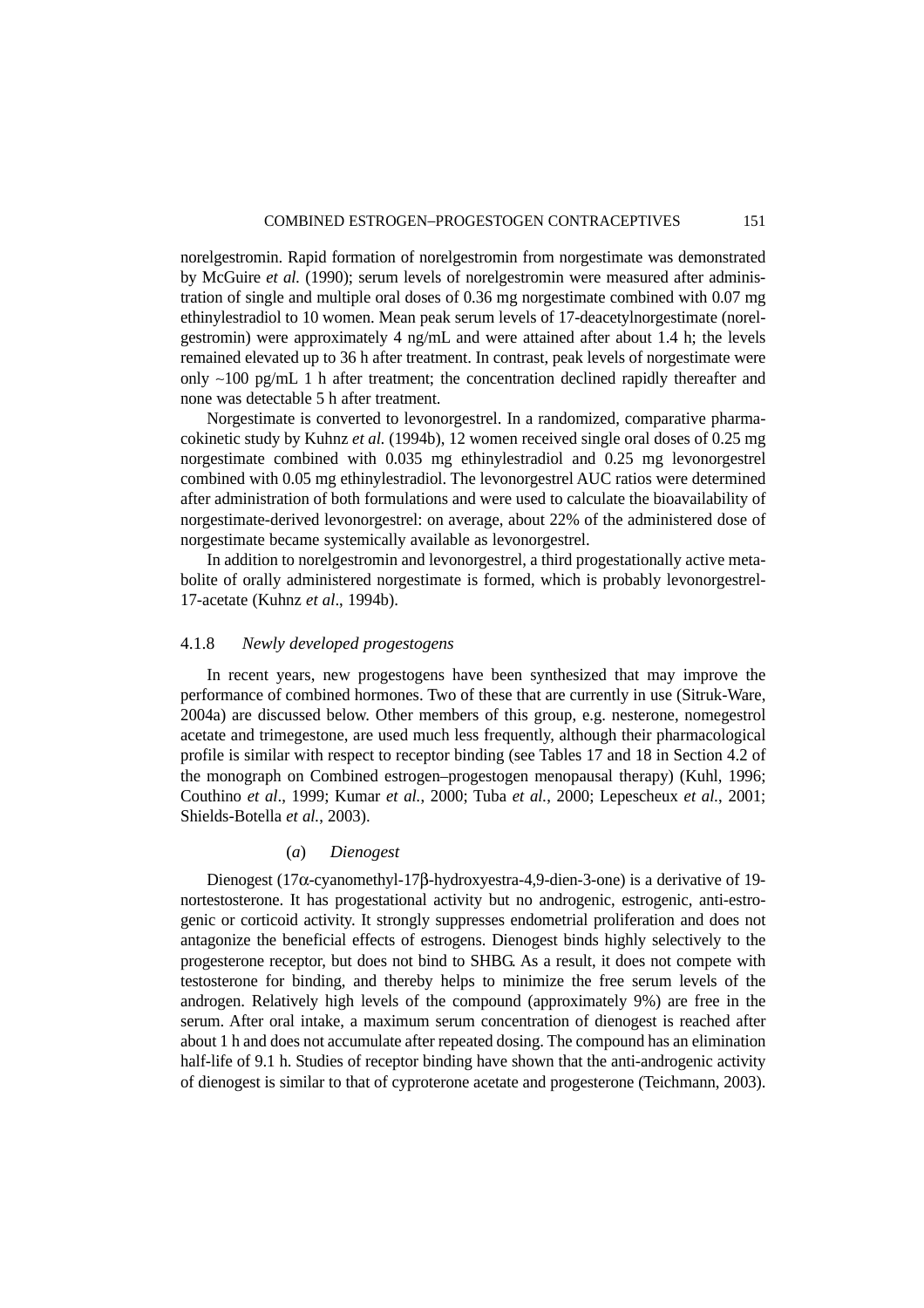Studies on the pharmacokinetics of dienogest have been carried out following oral and intravenous administration of different doses (Oettel *et al.*, 1995). A dose–response in serum dienogest levels was observed in 12 women after oral administration of four single doses (1, 2, 4 and 8 mg) in randomized order during four consecutive menstrual cycles. Following administration of the 1-mg dose, the mean maximum concentration was 23.4 ng/mL and the time to reach this level was  $2.2 \pm 1.1$  h; half-life of elimination was 6.5 h. The absolute bioavailability of dienogest was determined in 16 healthy male volunteers who ingested a single dose of two tablets, each of which contained 2 mg dienogest and 0.03 mg ethinylestradiol; the average bioavailability value was 96.2%. In the same study, the average terminal half-life was reported to be 10.8 and 11.6 h after oral and intravenous doses, respectively.

From the two studies described above and other related studies by Oettel *et al.* (1995), it can be concluded that circulating levels of dienogest are relatively high compared with those found with similar doses of other progestogens. The clearance of dienogest appears to be lower than that of other progestogens, although most of it is weakly bound to albumin in the blood (Oettel *et al.*, 1995). No significant accumulation of dienogest was observed in serum during its daily intake (Oettel *et al.*, 1995).

## (*b*) *Drospirenone*

The pharmacokinetic characteristics of drospirenone (3 mg) combined with ethinylestradiol (0.03 mg) were assessed in 13 women during 13 continuous cycles, each of which consisted of 21 continuous days of treatment followed by a 7-day treatment-free interval (Blode *et al.*, 2000). Frequent blood sampling was carried out on day 21 of treatment cycles 1, 6, 9 and 13. After administration of the first tablet, the mean maximum concentration of drospirenone was 36.9 ng/mL, which rose to 87.5 ng/mL on day 21 of the first cycle and ranged from 78.7 to 84.2 ng/mL on day 21 of the next three sampling cycles. The corresponding time to reach peak levels ranged from 1.6 to 1.8 h, and the half-life of elimination values were 31.1–32.5 h.

Other pharmacokinetic characteristics of drospirenone, based on data obtained by the manufacturer of an oral contraceptive that contained 3 mg drospirenone combined with 0.03 mg ethinylestradiol, have been reviewed (Krattenmacher, 2000). It was reported that a steady-state in circulating drospirenone levels is achieved after 1 week of treatment, and a dose–response in circulating drospirenone levels is obtained following oral administration of doses ranging from 1 to 10 mg. In addition, the absolute bioavailability was reported to be on average 76%.

### 4.1.9 *Interactions of other drugs with oral contraceptives*

Kopera (1985) reviewed the drug interactions associated with the administration of progestogens to patients who received other medications. Progestogens adversely affect the metabolism of certain drugs and, in turn, the metabolism of progestogens is affected by other drugs. These effects presumably occur as a consequence of the induction of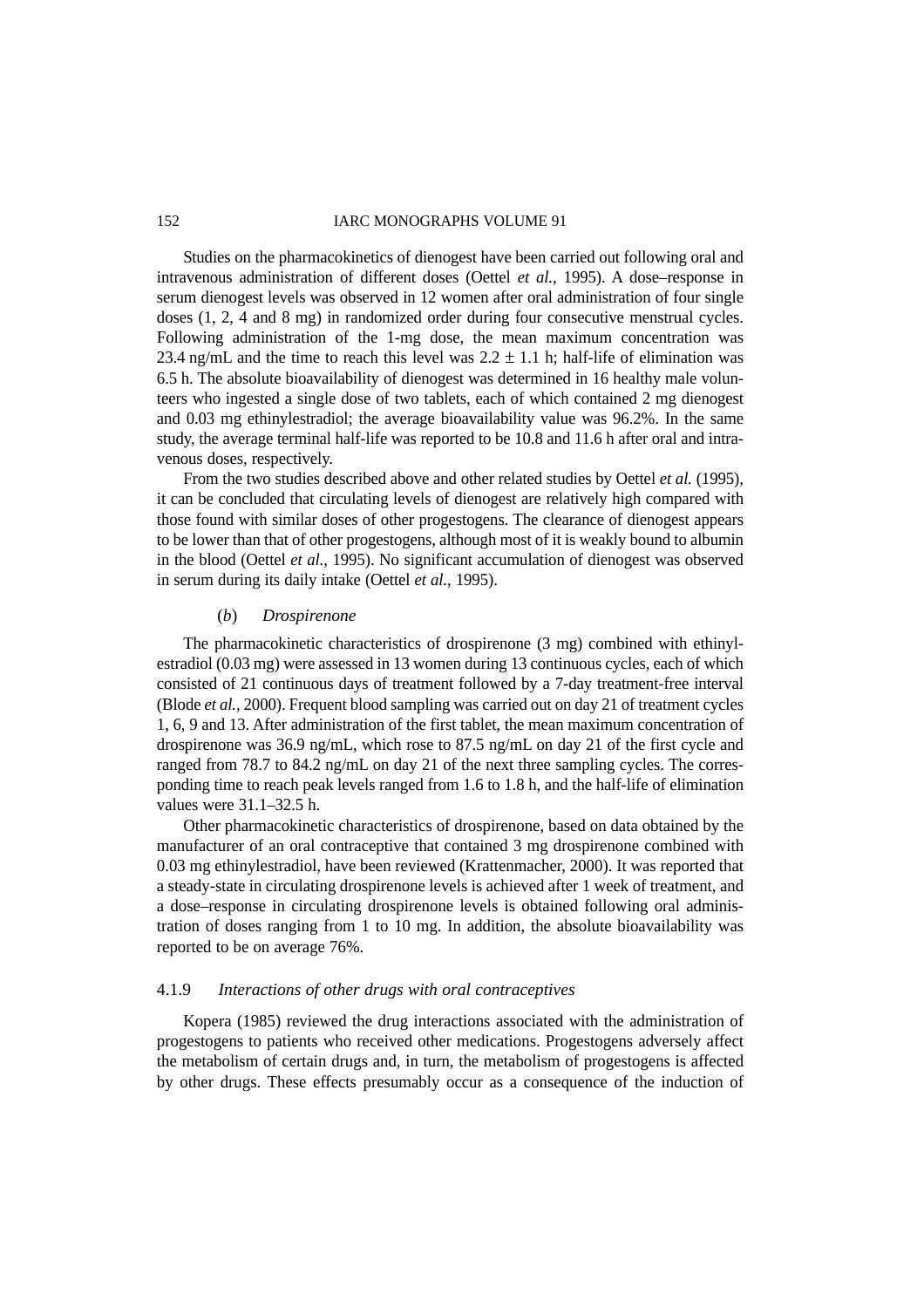metabolic enzymes, or competition for metabolic pathways or for binding to serum carrier proteins (Shenfield *et al*., 1993).

Data on the effects of some oral contraceptive estrogens and progestrogens in animals were reviewed previously (IARC, 1999) (see also Section 4.2 of this monograph and Sections 4.1 and 4.2 of the monograph on Combined estrogen–progestogen menopausal therapy in this volume).

### **4.2 Receptor-mediated effects**

There is evidence that not all the effects of estrogens and progestogens that are used in combined hormonal (oral) contraceptives are mediated through nuclear or other receptors. In addition, the effects of these steroids probably involve several molecular pathways and cross-talk between receptor- and/or non-receptor-mediated pathways. During the past decade, research on the mechanisms of hormonal action and on hormones and cancer has grown immensely. Two different subtypes of the progesterone receptor, subtypes A and B (Kazmi *et al*., 1993; Vegeto *et al*., 1993), and several estrogen receptors that have different functions — the nuclear estrogen receptors- $\alpha$  and - $\beta$  and their subtypes — have been identified (Kuiper *et al*., 1996; Mosselman *et al.*, 1996; Kuiper *et al.*, 1997). In addition, estrogen receptors- $\alpha$  and other estrogen-binding proteins that are located in the plasma membrane appear to be responsible for rapid non-genomic estrogen responses (Pietras *et al.*, 2001; Song *et al.*, 2002; Razandi *et al.*, 2003) and may activate signal transduction pathways by estrogens (Razandi *et al.*, 2003; Song *et al*., 2004). There is also some evidence to suggest that a non-genomically acting progesterone receptor is responsible for rapid progestogen responses (Castoria *et al.*, 1999; Sutter-Dub, 2002; Sager *et al.*, 2003). However, the literature on specific interactions of constituents of combined oral contraceptive preparations with these receptor subtypes is still limited.

Increased attention to the various components of combined oral contraceptives in recent years has resulted in the availability of more information on the progestogens used with respect to their hormonal activities and binding to various receptors and other binding proteins. This information is summarized in Tables 35 and 36.

## 4.2.1 *Combined oral contraceptives*

#### (*a*) *Humans*

## (i) *Breast epithelial cell proliferation*

It was concluded previously that exposure to combined oral contraceptives increases breast epithelial cell proliferation and that, when ethinylestradiol is the estrogen component, this effect is dose-dependent (IARC, 1999). Increased breast epithelial cell proliferation may be associated with an increased risk for breast cancer (Russo & Russo, 1996; Pihan *et al*., 1998). Isaksson *et al*. (2001) confirmed and extended these conclusions which are consistent with an increase in risk for breast cancer: all 53 women who had taken combined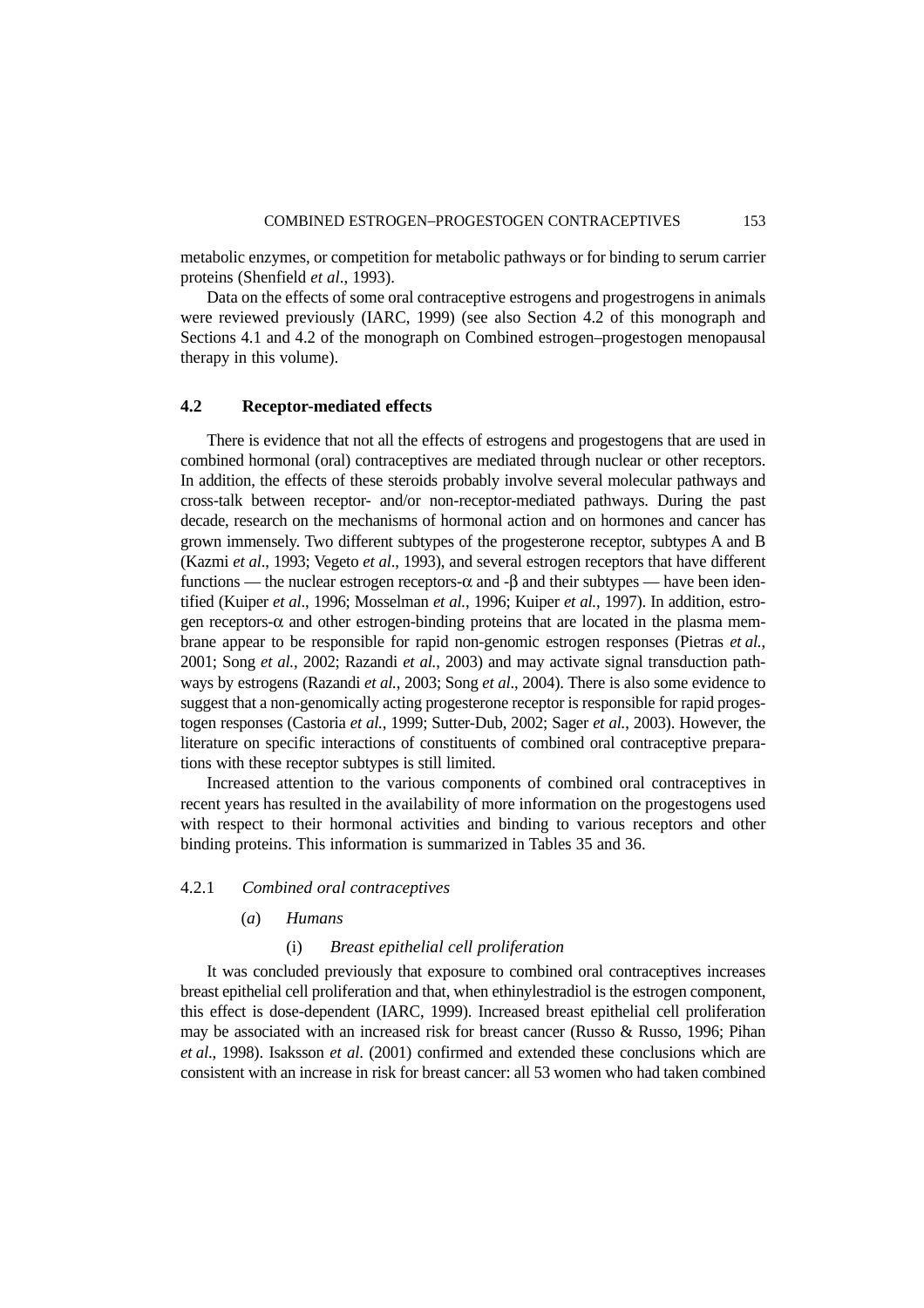| Table 35. Overview of the spectrum of hormonal activities of progestogens used in combined oral<br>contraceptives <sup>a</sup> |        |         |             |        |        |             |        |
|--------------------------------------------------------------------------------------------------------------------------------|--------|---------|-------------|--------|--------|-------------|--------|
|                                                                                                                                |        |         |             |        |        |             |        |
| Chlormadinone acetate                                                                                                          | $^{+}$ | $^{+}$  |             |        | $^{+}$ |             |        |
| Cyproterone acetate                                                                                                            | $^{+}$ | $^{+}$  |             |        | $+, +$ | $^{+}$      |        |
| Desogestrel                                                                                                                    | $^{+}$ | $^{+}$  |             | $^+$   |        | $\pm$ , $-$ |        |
| Dienogest                                                                                                                      | $+$    | $+,\pm$ | $-$ , $\pm$ |        | $^{+}$ |             |        |
| Drospirenone                                                                                                                   | $+, +$ | $^{+}$  |             |        | $^{+}$ | $?,-$       | $^{+}$ |
| Gestodene                                                                                                                      | $^{+}$ | $^{+}$  |             | $^+$   |        | $\pm$ , $+$ |        |
| Levonorgestrel                                                                                                                 | $^{+}$ | $^{+}$  |             | $^+$   |        |             |        |
| Norethisterone acetate                                                                                                         | $+, +$ | $^{+}$  |             | $^{+}$ |        |             |        |

|                             |  | Table 35. Overview of the spectrum of hormonal activities of progestogens used in combined oral |  |  |  |
|-----------------------------|--|-------------------------------------------------------------------------------------------------|--|--|--|
| contraceptives <sup>a</sup> |  |                                                                                                 |  |  |  |

+, effective; ±, weakly effective; –, ineffective; ?, unknown

<sup>a</sup> Data are based mainly on animal experiments. The clinical effects of progestogens are dependent on their tissue concentrations. No comparable data were available for ethynodiol diacetate or lynestrenol.

*Note*: This information should be viewed as only an indication of the hormonal activity (and its order of magnitude) of the various progestogens.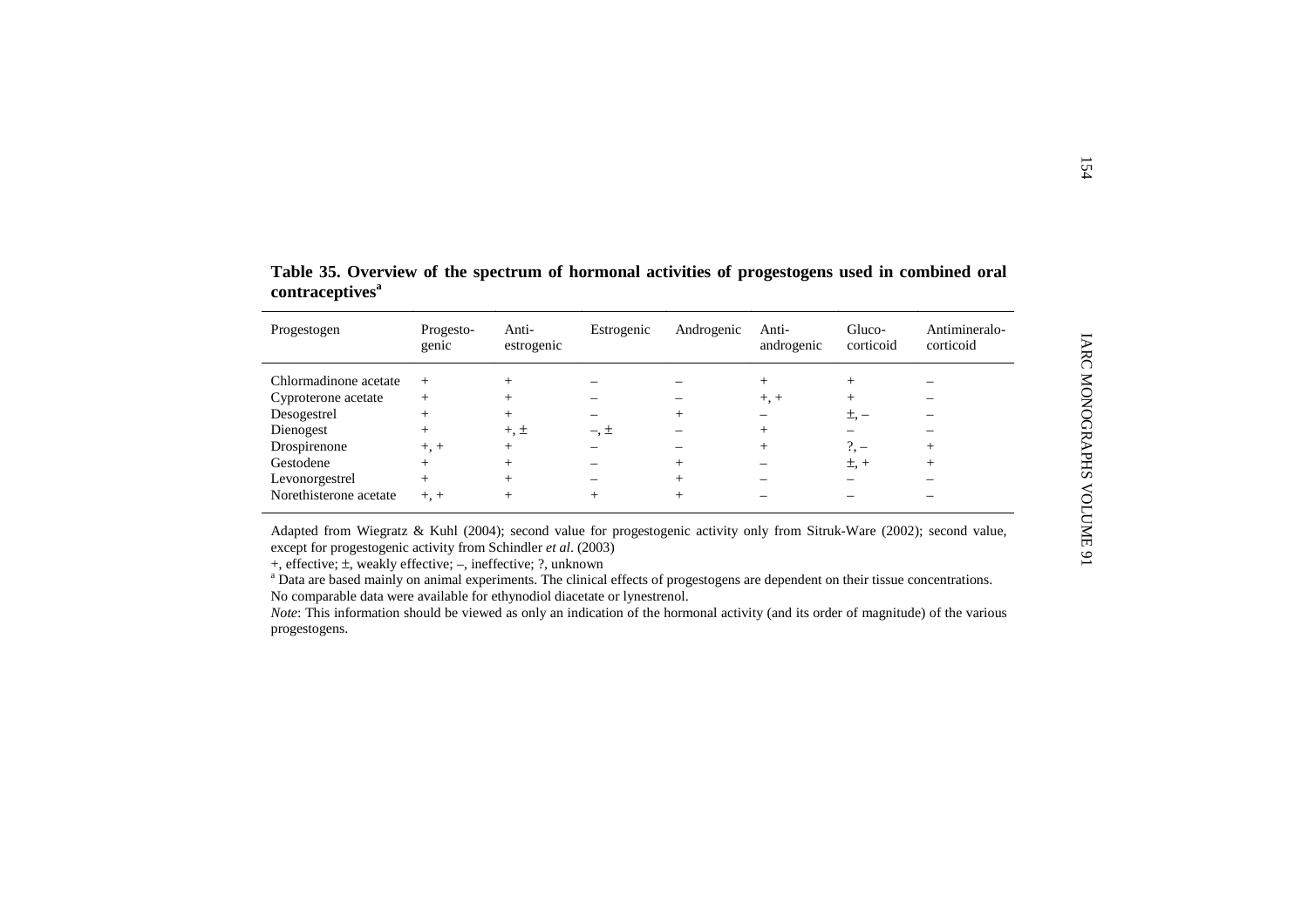| Progestogen                                                                                                                                                                                                                                                                                                                                                                                                                                           | <b>PR</b>    | AR                   | ER                      | GR                                                                                                                                                                                                                                                                                                    | MR          | <b>SHBG</b>                         | CBG      |
|-------------------------------------------------------------------------------------------------------------------------------------------------------------------------------------------------------------------------------------------------------------------------------------------------------------------------------------------------------------------------------------------------------------------------------------------------------|--------------|----------------------|-------------------------|-------------------------------------------------------------------------------------------------------------------------------------------------------------------------------------------------------------------------------------------------------------------------------------------------------|-------------|-------------------------------------|----------|
| Chlormadinone acetate                                                                                                                                                                                                                                                                                                                                                                                                                                 | 134          | 5                    | $\Omega$                | 8                                                                                                                                                                                                                                                                                                     | $\Omega$    | $\Omega$                            | $\theta$ |
| Cyproterone acetate                                                                                                                                                                                                                                                                                                                                                                                                                                   | 180          | 6                    |                         | 6                                                                                                                                                                                                                                                                                                     | 8           | 0                                   |          |
| Desogestrel (as 3-ketodesogestrel)                                                                                                                                                                                                                                                                                                                                                                                                                    | 300          | 20                   | $^{(1)}$                | 14                                                                                                                                                                                                                                                                                                    | 0           | 15                                  | $\theta$ |
| Dienogest                                                                                                                                                                                                                                                                                                                                                                                                                                             | 10           | 10                   |                         |                                                                                                                                                                                                                                                                                                       | 0           | 0                                   |          |
| Drospirenone                                                                                                                                                                                                                                                                                                                                                                                                                                          | 70, 19       | 65, 2                | 0, < 0.5                | 6, 3                                                                                                                                                                                                                                                                                                  | 230, 500    | 0                                   |          |
| Gestodene                                                                                                                                                                                                                                                                                                                                                                                                                                             | 180, 864     | 85, 71               | 0, < 0.02               | 27, 38                                                                                                                                                                                                                                                                                                | 290, 97     | 40                                  |          |
| Levonorgestrel                                                                                                                                                                                                                                                                                                                                                                                                                                        | 300, 323     | 45,58                | 0                       | 1, 7.5                                                                                                                                                                                                                                                                                                | 75, 17      | 50                                  |          |
| Norethisterone acetate                                                                                                                                                                                                                                                                                                                                                                                                                                | 150, 134     | 15, 55               | 0.015                   | 0, 1.4                                                                                                                                                                                                                                                                                                | 0, 2.7      | 16                                  |          |
| Reference compounds (100%)                                                                                                                                                                                                                                                                                                                                                                                                                            | Progesterone | Metribolone<br>R1881 | Estradiol-<br>$17\beta$ | Dexamethasone<br>(or cortisol)                                                                                                                                                                                                                                                                        | Aldosterone | $5\alpha$ -dihydro-<br>testosterone | Cortisol |
| Adapted from Wiegrazt & Kuhl (2004); second value from Sitruk-Ware (2004)<br>AR, androgen receptor; CBG, corticoid-binding globulin; ER, estrogen receptor; GR, glucocorticoid receptor; MR, mineralocorticoid receptor;<br>PR, progesterone receptor; SHBG, sex hormone-binding globulin<br><sup>a</sup> Values were compiled by these authors by cross-comparison of the literature. Because the results of the various in-vitro experiments depend |              |                      |                         | largely on the incubation conditions and biological materials used, the published values are inconsistent. These values do not reflect the bio-<br>logical effectiveness, but should be viewed as only an indication of the order of magnitude of the binding affinities of the various progestogens. |             |                                     |          |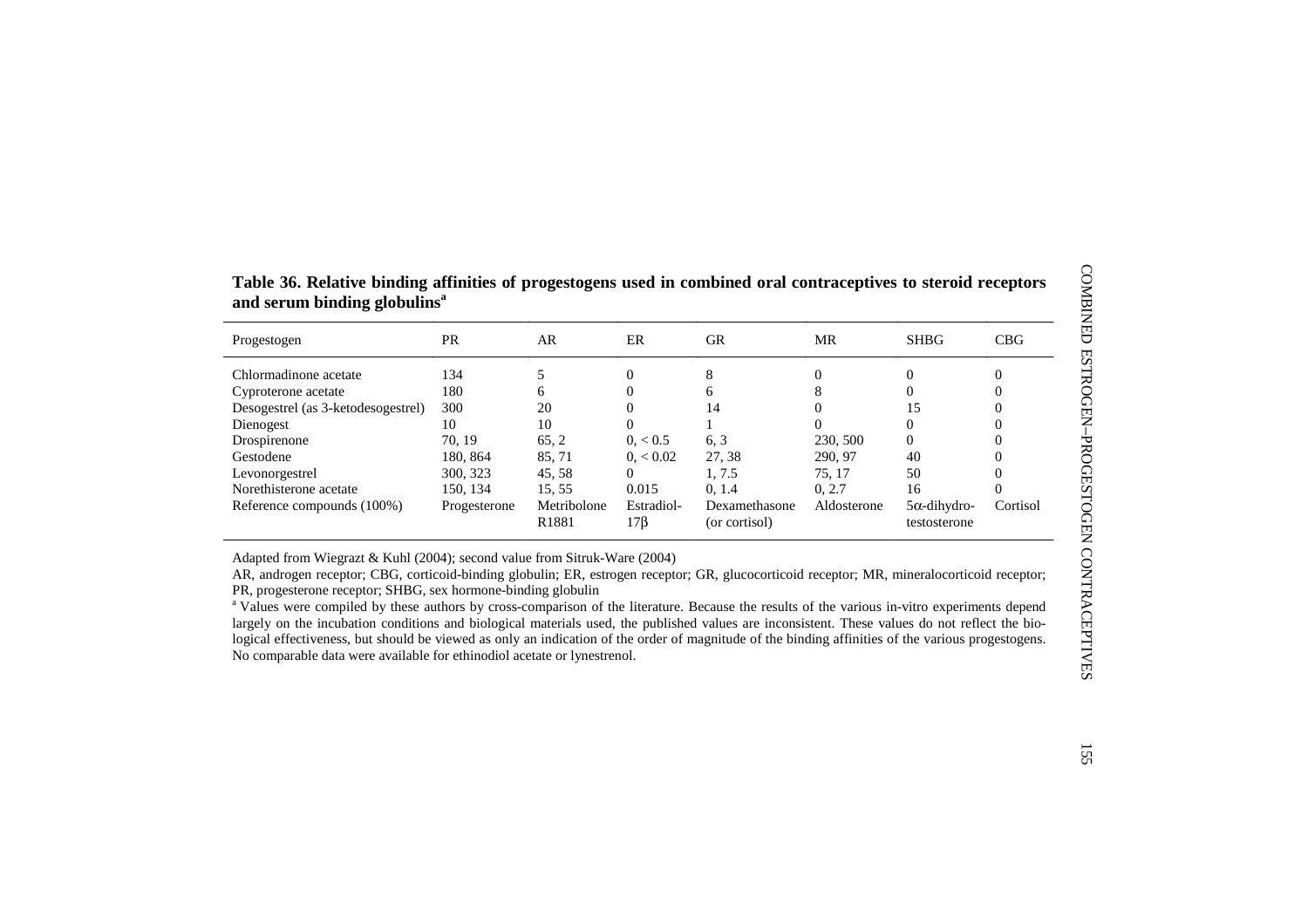oral contraceptives had used preparations that contained ethinylestradiol combined with levonorgestrel, desogestrel, lynestrenol or norethisterone; however, the actual dose levels were not provided. Data from these women were compared with those from 54 women who had not used hormonal contraception. Fine needle aspirates were obtained between days 16 and 21 on the first cycle of treatment or, for control women, during the second half of the menstrual cycle. The mean percentage of breast epithelial cells that stained for Ki-67 (using the MIB-1 antibody that reacts with a human nuclear antigen present in proliferating cells) was 4.8% (median, 3.0%; range, 0–50%) in women exposed to combined oral contraceptives and 2.2% (median, 1.5%; range, 0–8%) in control women, a difference that was statistically significant. In 37 women who had taken ethinylestradiol plus levonorgestrel, the correlation between serum levonorgestrel levels and breast epithelial cell proliferation was found to be statistically significant in a positive direction (Spearman  $r = 0.43$ ;  $p = 0.02$ ). For 16 women who had taken ethinylestradiol plus levonorgestrel, fine needle aspirates were obtained both before the start of the oral contraceptive treatment and 2 months afterwards. The mean percentage of breast epithelial cells that stained for Ki-67 was 1.4% (median, 0.5%; range, 0–5%) before treatment and 5.8% (median, 0.8%; range, 0–50%) after 2 months of treatment; this change was of borderline significance ( $p = 0.055$ ).

## (ii) *Effects on the endometrium*

Four independent studies have investigated the effects of combined oral contraceptives on the endometrium. Moyer and Felix (1998) obtained endometrial biopsies from two groups of nine women who were exposed for an unreported duration to a regimen that consisted of oral treatment with either 0.06 mg mestranol plus 5 or 10 mg norethisterone acetate or 0.075 mg mestranol plus 5 mg norethynodrel for 21 days, followed by 7 days with no treatment. Biopsies were taken during the 7 days with no treatment. For comparison, biopsies were also taken from 10 untreated premenopausal women between days 5 and 14 of the menstrual cycle. Mitotic counts were significantly reduced from 12.3/1000 glandular cells in untreated women to 1.6 and 0.01/1000 cells in women exposed to mestranol plus norethynodrel and norethisterone acetate, respectively. [The Working Group noted that the timing of biopsy in the treated and untreated women probably does not permit an adequate comparison.]

Archer (1999) studied 11 women who took a triphasic oral regimen of 0.02 mg ethinylestradiol plus 0.05 mg desogestrel for 21 days, placebo for 2 days and 0.01 g ethinylestradiol for the last 5 days of each 28-day cycle. Endometrial biopsies were taken after 13–14 cycles. A progestational effect on endometrial histology was observed with secretory changes in samples obtained between days 11 and 21 of the treatment cycle. However, this was benign and no endometrial hyperplasia or metaplasia was observed.

Oosterbaan (1999) reported a study of women who took an oral preparation that consisted of 0.05 mg ethinylestradiol plus 0.06 mg gestodene for 24 days followed by 4 days with no treatment. Endometrial biopsies were taken during the late luteal phase before treatment (baseline biopsies) and between days 15 and 24 of the treatment cycle during cycle 3 or 6. Histological evidence of endometrial atrophy was observed in three of nine subjects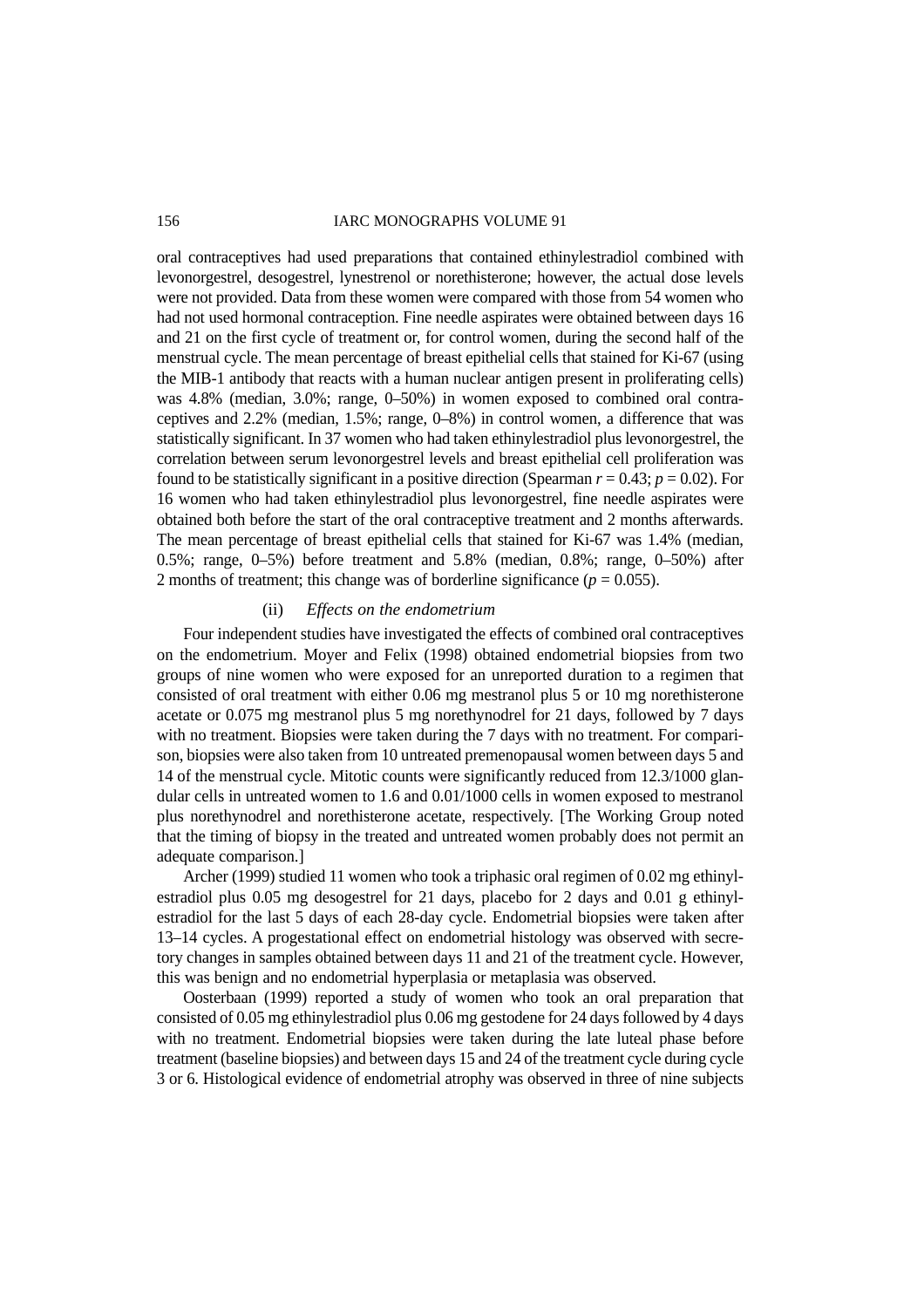during cycle 3 and in four of nine subjects during cycle 6, whereas 11 of 13 baseline biopsies showed a secretory endometrium.

A regimen that consisted of 21 days of 0.03 mg ethinylestradiol plus 3 mg drospirenone followed by 7 days of no treatment was studied by Lüdicke *et al*. (2001). Endometrial biopsies were taken at baseline (26 women) and after 3 (11 women), 6 (10 women) and 13 cycles (26 women); endometrial thickness was also assessed by ultrasound at these four time-points  $(n = 26)$ . Morphometry and ultrasound showed endometrial atrophy following the treatment: after 3, 6 and 13 cycles, 41, 44 and 63% of subjects, respectively, had an atrophic endometrium. Glandular mitotic activity (normally 0.3/1000 cells) was also absent at these three time-points.

Collectively, these four studies indicate atrophic and anti-proliferative endometrial effects of progestogen-containing combined oral contraceptives, apparently regardless of the regimen and the actual progestogen used. This anti-proliferative effect may be associated with a reduction in the risk for endometrial cancer.

#### (iii) *Effects on the colon*

In addition to a range of growth factor receptors, the human colon has both estrogen and progesterone nuclear receptors and expresses known estrogen-inducible genes (*pS2* and *ERD5*) (Di Leo *et al*., 1992; Hendrickse *et al.*, 1993; Singh *et al*., 1998). However, some studies did not confirm these findings; in addition, there are conflicting results on the expression of these receptors in stromal versus epithelial cells which are perhaps related to differences in the methodology used between studies (Waliszewski *et al*., 1997; Slattery *et al*., 2000). Nevertheless, these observations suggest that there may be a link between exposures to hormones in combined oral contraceptives and menopausal therapy and colon cancer, but they do not predict the nature of such a relationship.

# (iv) *Effects on hormonal systems*

Several new studies have investigated the relationship between combined oral contraceptives and hormonal parameters. In four of these, serum levels of SHBG and free testosterone were measured. Levels of SHBG were increased by two- to fourfold and free testosterone levels were reduced by 40–80%, regardless of the combined oral contraceptive regimen used (Piérard-Franchimont *et al*., 2000; Boyd *et al*., 2001; Isaksson *et al*., 2001; Wiegratz *et al*., 2003). Wiegratz *et al*. (2003) studied women who were taking four different contraceptive regimens for 21 days followed by 7 days with no treatment: 0.03 mg ethinylestradiol plus 2 mg dienogest, 0.02 mg ethinylestradiol plus 2 mg dienogest, 0.01 mg ethinylestradiol plus 2 mg estradiol valerate plus 2 mg dienogest or 0.02 mg ethinylestradiol plus 0.10 mg levonorgestrel. In addition to reducing free testosterone and increasing the levels of SHBG, all treatments reduced levels of dehydroepiandrosterone sulfate and increased those of corticoid-binding globulin by approximately twofold and of thyroxinbinding globulin by approximately 50%, while prolactin was not affected. All four regimens had comparable effects, except that ethinylestradiol plus levonorgestrel increased levels of SHBG by only 50–100% and ethinylestradiol plus estradiol valerate plus dienogest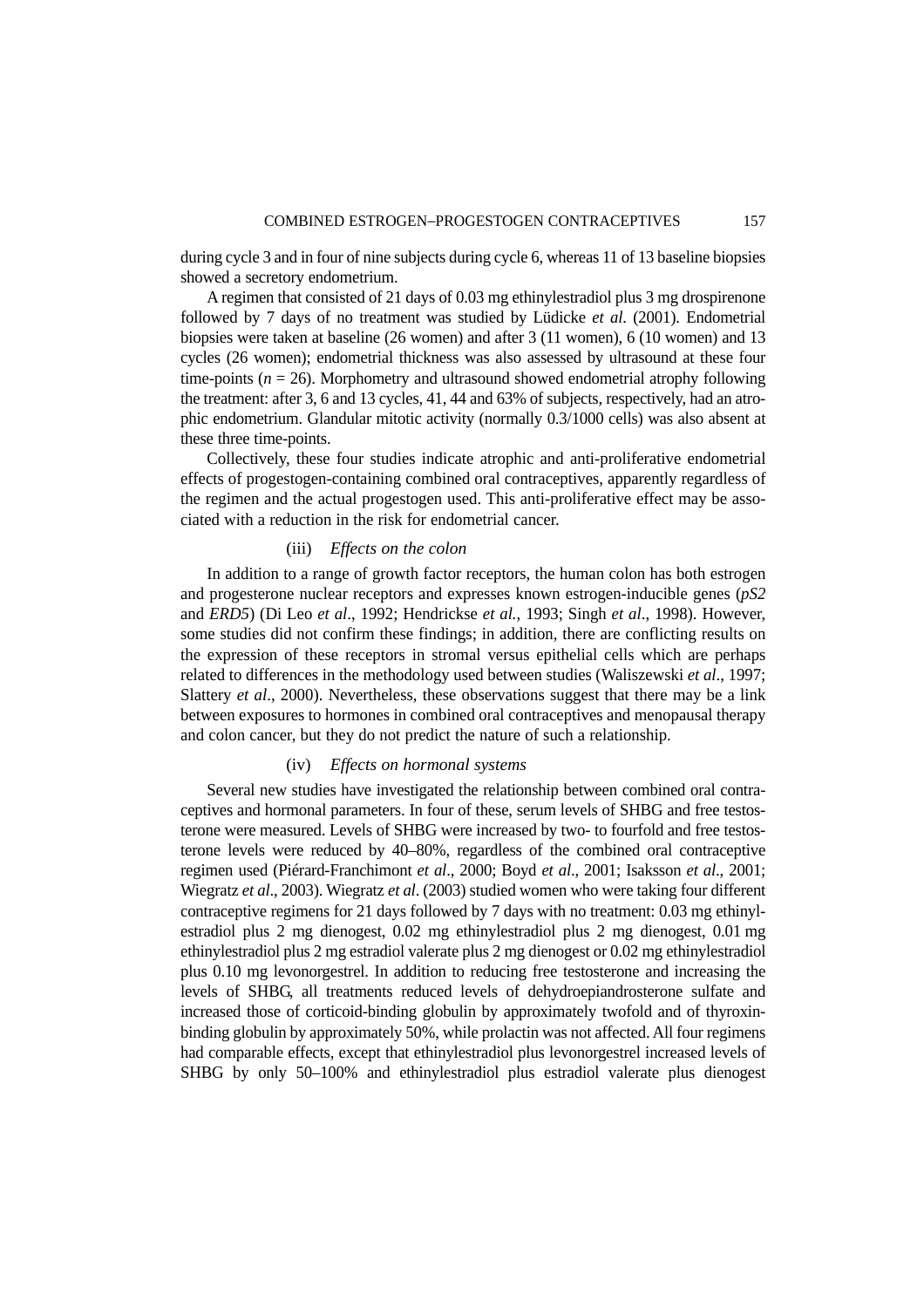increased levels of prolactin by up to 40%. In the study by Isaksson *et al*. (2001), levels of androstenedione and total testosterone were also reduced as well as that of serum progesterone by 10-fold; levels of insulin-like growth factor-1 in the serum were not affected. Chatterton *et al.* (2005) found an even stronger reduction in nipple aspirate fluid progesterone from the breast (98%) and in serum progesterone (96.5%) in women who took a variety of triphasic contraceptives, but observed no effect on dehydroepiandrosterone or its sulfate or androstenedione, which are the potential precursors of 17β-estradiol. Levels of 17β-estradiol and estrone sulfate were also substantially reduced. These data suggest the possible involvement of reduced androgenic and estrogenic stimulation of responsive tissue, e.g. the breast. However, all combined oral contraceptives contain estrogens and several of the progestogens used, such as levonorgestrel and norethisterone, have androgenic activity. These studies highlight the possibility of complex interactions with other hormonal systems.

## (*b*) *Experimental systems*

Rodriguez *et al*. (1998, 2002) examined the effects of a triphasic oral contraceptive regimen on the ovary of cynomolgus macaque monkeys. The treatment was equivalent to human doses of 0.03 mg ethinylestradiol plus 0.05 mg levonorgestrel per day for 6 days, followed by 0.04 mg ethinylestradiol plus 0.075 mg levonorgestrel for 5 days, followed by 0.03 mg ethinylestradiol plus 0.125 mg levonorgestrel for 10 days, followed by 7 days with no treatment. Parallel groups received ethinylestradiol only, levonorgestrel only or no treatment (control). This cyclic regimen was repeated every 28 days continuously for 35 months. The percentage of ovarian epithelial (surface) cells that stained positively for a reaction indicative of apoptosis was reduced by ethinylestradiol alone to a mean value of 1.8% compared with the mean control value of 3.9%. In contrast, apoptosis was increased more than sixfold by levonorgestrel alone and almost fourfold by the contraceptive combination of ethinylestradiol and levonorgestrel (Rodriguez *et al*., 1998). The treatments also affected the protein (immunohistochemical) expression of isoforms of transforming growth factor-β (TGF-β) that are known to be associated with apoptosis. TGF-β1 expression was reduced in epithelial cells, whereas expression of TGF-β2/3 was increased (Rodriguez *et al*., 2002). These findings may be consistent with a protective effect of combined oral contraceptives against the risk for ovarian cancer.

In cell culture, 0.01 nM, 1 nM and 100 nM gestodene, levonorgestrel and the active metabolite of gestodene, 3-ketodesogestrel, given together either for 7 days or for the last 4 days of a 7-day estrogen treatment, all inhibited the cell proliferation induced by 10–10M 17β-estradiol in estrogen receptor-positive MCF-7 breast cancer cells (Seeger *et al*., 2003). The inhibition was dose-dependent for the combined 7-day treatment, but was similar regardless of dose when given on the last 4 days of estrogen treatment. A concentration of 10 μM had a lesser (continuous progestogen) or no (sequential progestogen) inhibitory effect. This study suggests that the progestogen components of combined oral contraceptives may reduce the stimulation of breast cell proliferation by the estrogen component, but no human studies are available.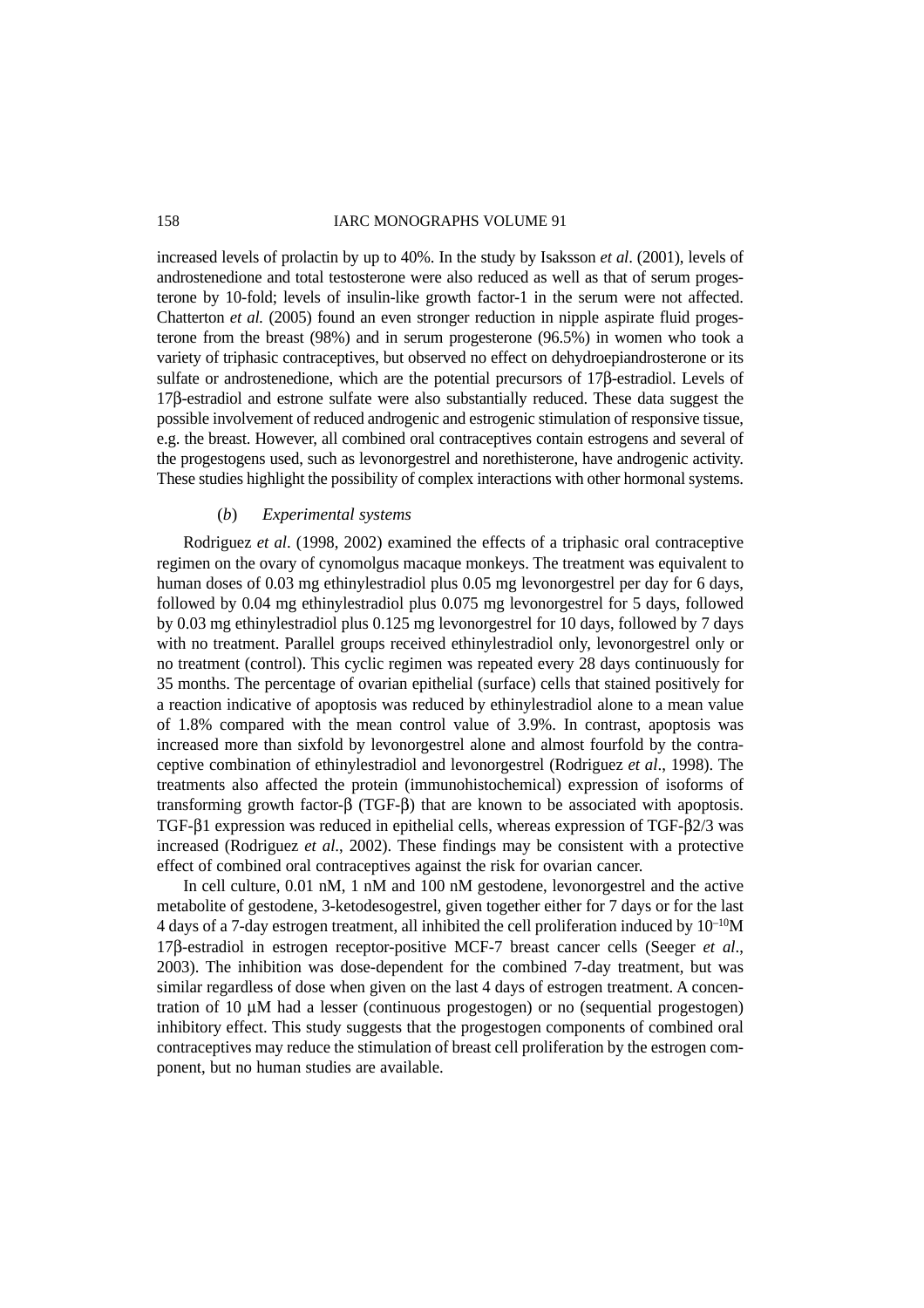## COMBINED ESTROGEN−PROGESTOGEN CONTRACEPTIVES 159

## 4.2.2 *Oral contraception and HPV*

## (*a*) *Humans*

Both estrogen and progesterone receptors are expressed in normal human uterine cervix epithelium; in many cases, estrogen receptors, but not progesterone receptors, are lost during the development of cervical carcinoma *in situ* and invasive cancer (Nonogaki *et al.*, 1990; Monsonego *et al.*, 1991). Expression of progesterone receptors is increased in carcinoma *in situ* and greatly diminished in invasive cancer (Monsonego *et al.*, 1991). Infection with HPV is an essential causative component of human cervical cancer in more than 90% of cases (see IARC, 2007). HPV has more than 100 genotypes, some of which are associated with high risk for cancer and others with lower risk (see IARC, 2007). The loss of estrogen receptors may be associated with infection with specific types of HPV (Nonogaki *et al.*, 1990). These observations suggest that estrogen and progesterone may be involved in cervical carcinogenesis (de Villiers, 2003).

## (*b*) *Experimental systems*

Transcription of HPV is regulated by the long control region of the viral genome (see IARC, 2007). Expression of the E6 and E7 genes of HPV is affected by progesterone (and glucocorticoids for which there are also receptors in cervical epithelium) through hormone response elements on the long control region (Chan *et al.*, 1989). This appears to occur in both high-risk (HPV 16 and 18) and low-risk HPV (HPV 11) types. There is also evidence that E6 and E7 expression is regulated by estrogen but there are no known estrogenresponse elements on the long control region. Plasmids for the expression of chloramphenicol acetyl transferase (CAT) in the HPV 16 and 18 long control regions that were transfected into HeLa cells that contain progesterone but no estrogen receptors responded differentially to different estrogen and progestogens, but combinations of these were not tested (Chen *et al*., 1996). 17β-Estradiol and estriol, but not estrone, induced HPV 16 CAT expression (2.3- and 2.7-fold, respectively) and, to a lesser extent, HPV 18 CAT expression (1.3- and 1.5-fold, respectively) at concentrations of 100 nM. HPV 18 CAT expression was only minimally increased by some progestogens (cyproterone acetate, norethynodrel and ethynodiol diacetate), hardly increased by progesterone itself and not increased by norethisterone acetate or norgestrel (all tested at concentrations of 100 nM). In contrast, HPV 16 CAT expression was increased by all of these progestogens (except norgestrel); progesterone and norethisterone acetate were the least active (1.7- and 1.8-fold increase, respectively) and ethynodiol diacetate, cyproterone acetate and northynodrel were the most active (2.3-, 2.5- and 2.5-fold increase, respectively).

In cervical epithelial cells transfected with and immortalized by HPV 16, 17β-estradiol was metabolized to a greater extent to 16α-hydroxy metabolites than to 2-hydroxy metabolites; 4-hydroxy metabolites were not detected (Auborn *et al*., 1991). 17β-Estradiol and 16α-hydroxyestrone stimulated cell proliferation and caused increased growth in soft agar of cervical epithelial cells transfected with and immortalized by HPV 16 (Newfield *et al*., 1998). In both studies, human foreskin epithelial cells (which do not express estrogen recep-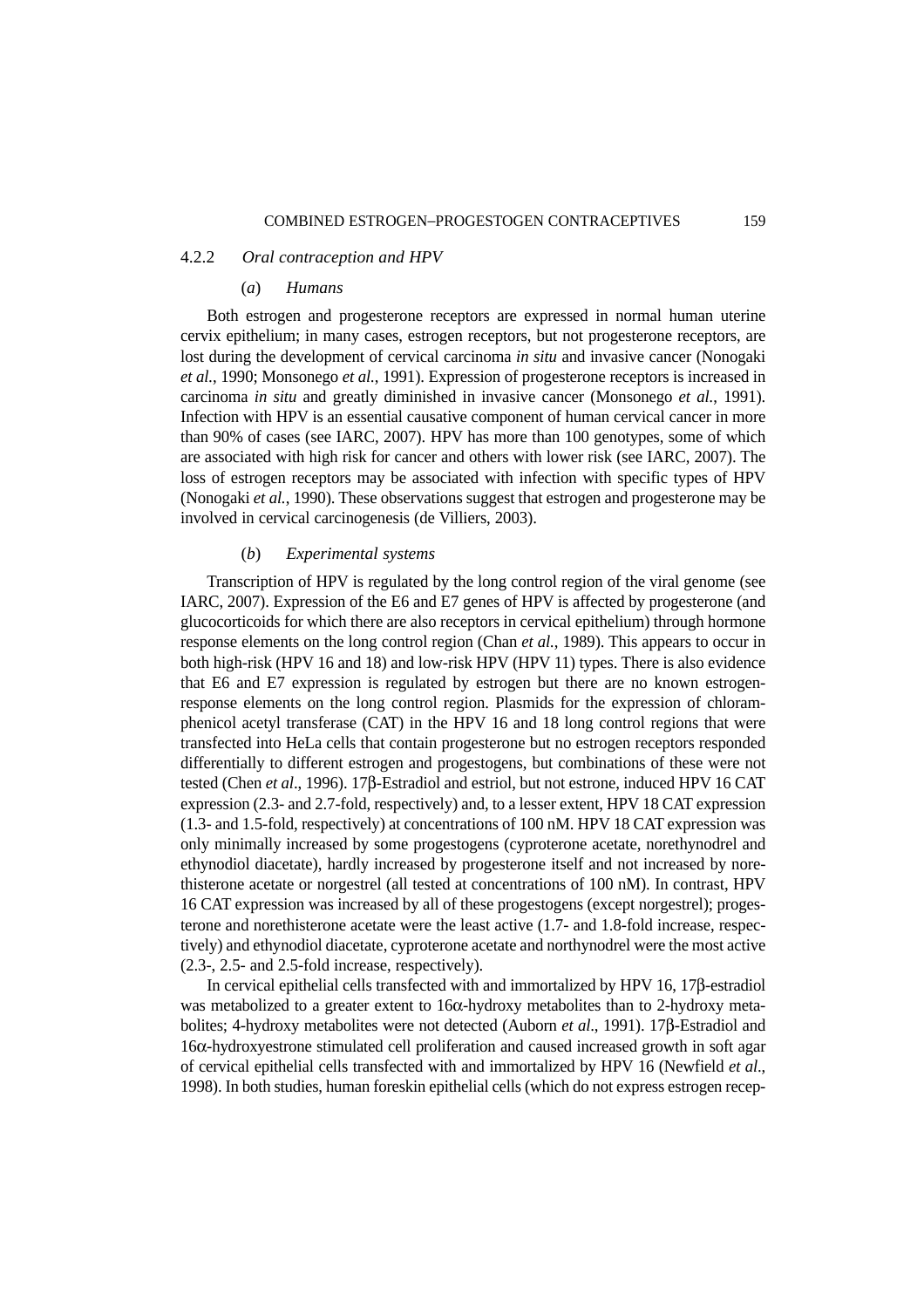tors) transfected with and immortalized by HPV 16 did not metabolize or respond to estrogen. Fifty women who had moderate or high-grade carcinoma *in situ* of the cervix and an HPV infection but not 29 women who had carcinoma *in situ* and no HPV infection had serum estrone levels twofold higher  $(p < 0.05)$  than those found in women who did not have cervical carcinoma *in situ* (*n* = 45) (Salazar *et al*., 2001). [The hypothesis that 16α-hydroxyestrone is a major factor in estrogen-induced carcinogenesis in general is not supported by recent data (see Sections 4.1 and 4.3 in the monograph on Combined estrogen–progestogen menopausal therapy of this volume), but it may play a role in the HPV-infected cervix. However, in the study by Salazar *et al*. (2001), only serum estrone and not 16α-hydroxyestrone was measured and other estrogen metabolites have not been considered systematically in the studies reviewed. Therefore, support for the hypothesis that 16α-hydroxyestrone is a major factor in HPV 16-induced cervical carcinogenesis (de Villiers, 2003) is uncertain.]

In transgenic mice that carry the β-galactosidase gene under the control of the HPV 18 long control region (Morales-Peza *et al*., 2002), ovariectomy suppressed gene expression in the vagina–cervix, but not in the tongue (used as a non-estrogen-responsive control). Treatment with 17β-estradiol, but not progesterone, restored gene expression in the vagina–cervix, and combined treatment with these hormones did not further increase expression. The effect of estrogen was partially blocked by the anti-estrogen tamoxifen. The anti-progestogen RU486 markedly blocked the effect of both hormones combined and also that of 17β-estradiol alone.

In transgenic mice that carry the HPV 16 early region, which contains the *E6* and *E7* genes, under the control of the human keratin 14 promotor (Arbeit *et al*., 1994), *E6*/*E7* gene expression was increased by treatment with 17β-estradiol, which ultimately resulted in the development of cervical (and vaginal) squamous-cell carcinomas (Arbeit *et al*., 1996). These genes were not shown to be estrogen-responsive (Arbeit *et al*., 1996), and a direct effect of estrogen on their expression is unlikely. In contrast with estrogen-treated wild-type mice, 17β-estradiol caused a substantial increase in proliferating cells in the cervical epithelium in the K14-HPV 16 transgenic mice, an effect that is known to be mediated by the estrogen receptor (Lubahn *et al*., 1993). When these K14-HPV 16 transgenic mice were compared with other transgenic mice that carry either HPV 16 *E6*, HPV 16 *E7* or HPV 16 *E6*/*E7* genes under the control of the keratin 14 promotor, the estrogeninduced increase in cell proliferation appeared to be confined to the HPV 16 E7 and the HPV 16 E6/E7 mice, whereas estrogen-induced up-regulation of transgene expression was confined to the HPV 16 E6 mice. After 6 months of treatment with estrogen, the HPV 16, HPV 16 E7 and HPV 16 E6/E7 mice all developed cervical cancer at a high incidence, but no such cancer occurred in the HPV 16 E6 mice (Riley *et al.*, 2003). In another study, continuous treatment with estrogen for 9 months resulted in the development of cervical cancer in 100% of HPV 16 E7 and HPV 16 E6/E7 mice (HPV 16 E6 mice were not studied). However, when the estrogen treatment was discontinued 3 months before the end of the experiment, only the HPV 16 E6/E7 mice developed cervical cancer at a high incidence, whereas the HPV 16 E7 mice had a 50% lower cancer incidence, tumours were smaller and multiplicity was lower (Brake & Lambert, 2005). Estrogen appears to act in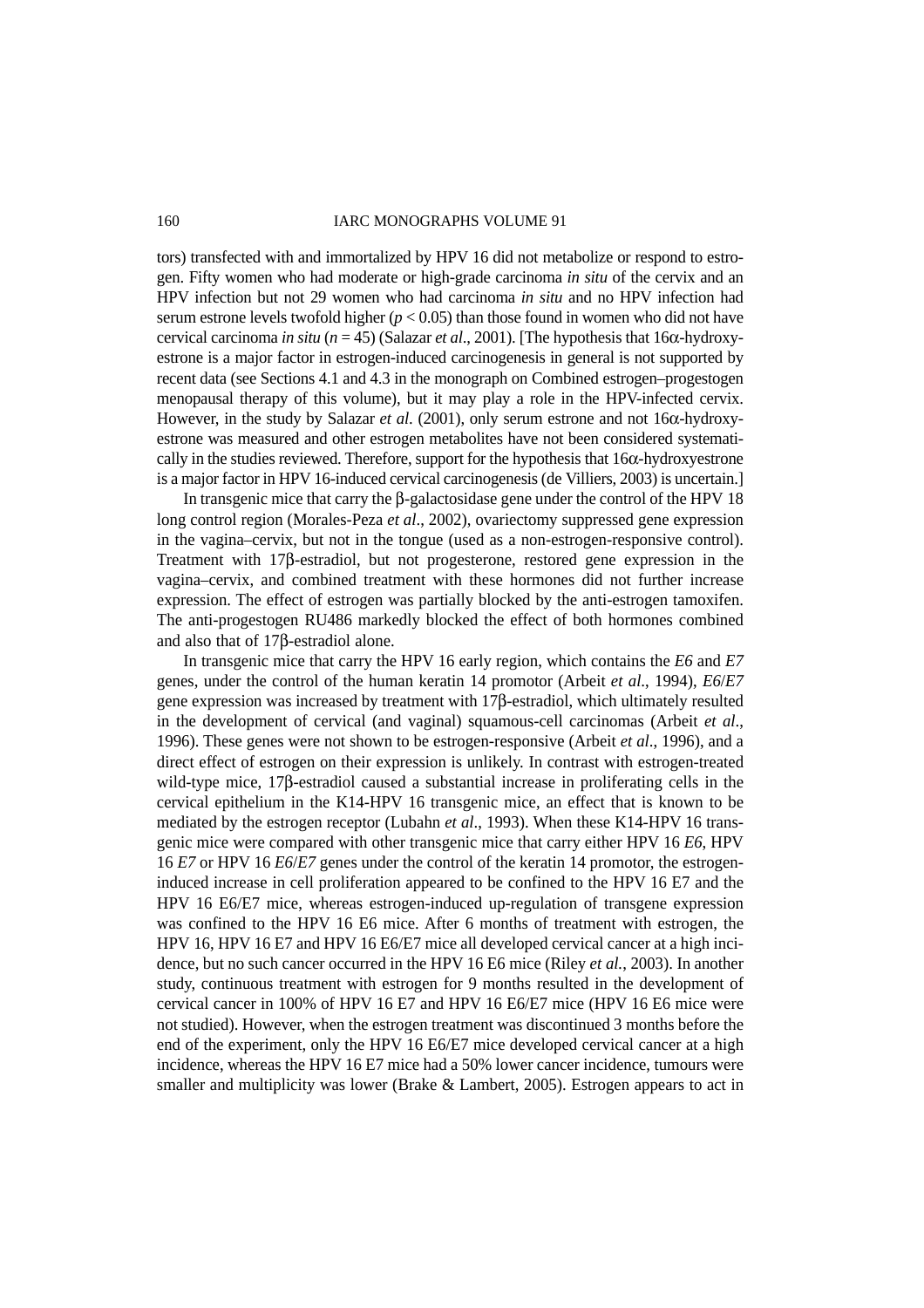these models as a receptor-mediated stimulus of proliferation that is related to the neoplastic transforming activity of HPV to which genotoxic estrogen metabolites possibly contribute (Arbeit *et al*., 1996; Riley *et al.*, 2003; Brake & Lambert, 2005). [The results of the discontinuation study by Brake and Lambert (2005) and the observation that *E6* and *E7* expression is enhanced by estrogen via a mechanism that apparently does not involve the estrogen receptor (Arbeit *et al*., 1996) indicate a complex interaction between *E6* and *E7* in the estrogen-enhanced causation of cervical cancer in these mouse models that carry parts of the HPV genome. In addition to acting as a mitogen via the estrogen receptor, the effects of estrogen probably involve progesterone, progesterone receptors and/or other cellular factors that act on HPV gene expression in a manner that is poorly understood. The effects of progestogens or estrogen–progestogen combinations were not examined in any of these studies.]

# 4.2.3 *Individual estrogens and progestogens*

## (*a*) *Humans*

Pakarinen *et al*. (1999) studied 28 premenopausal women (mean age, 31–32 years) who had used either 0.03 mg per day levonorgestrel orally, an intrauterine device that released levonorgestrel or an intrauterine device that contained copper for 3 months. The only statistically significant change from baseline was a slight reduction in serum levels of SHBG in the women who took oral levonorgestrel. Levels of serum testosterone and insulin growth factor-binding protein-1 were not changed and no changes occurred in women who used the two intrauterine devices.

#### (*b*) *Experimental systems*

No new studies of the estrogens ethinylestradiol or mestranol or the progestogens chlormadinone acetate, ethynodiol diacetate, lynestrenol or norethynodrel that are relevant to the evaluation of the carcinogenic risk of combined contraceptives via the oral or other routes have been published since the last evaluation (IARC, 1999).

## (i) *Estrogens*

17β-Estradiol stimulates the growth of human colon cancer CaCo-2 cells directly *in vitro* via the estrogen receptor which is blocked by anti-estrogens (Di Domenico *et al.*, 1996) and by anti-sense-mediated inhibition of estrogen receptor expression in mouse colon cancer MC-26 cells (Xu & Thomas, 1994). This stimulation appears to be mediated via estrogen receptor-α, since growth is inhibited in colon cancer cells when estrogen receptor-β is expressed (Arai *et al.*, 2000; Nakayama *et al*., 2000). Moreover, estrogen receptor-β appears to be the predominant form of estrogen receptor in colon cancer and colon cancer cells (Fiorelli *et al.*, 1999; Campbell-Thompson *et al.*, 2001; Witte *et al.*, 2001). Mediation of the stimulatory action of 17β-estradiol on the proliferation of colon cancer cells may also involve a non-genomic mechanism via the protein kinase C pathway (Winter *et al*., 2000). Male rats treated with colon carcinogens develop more colon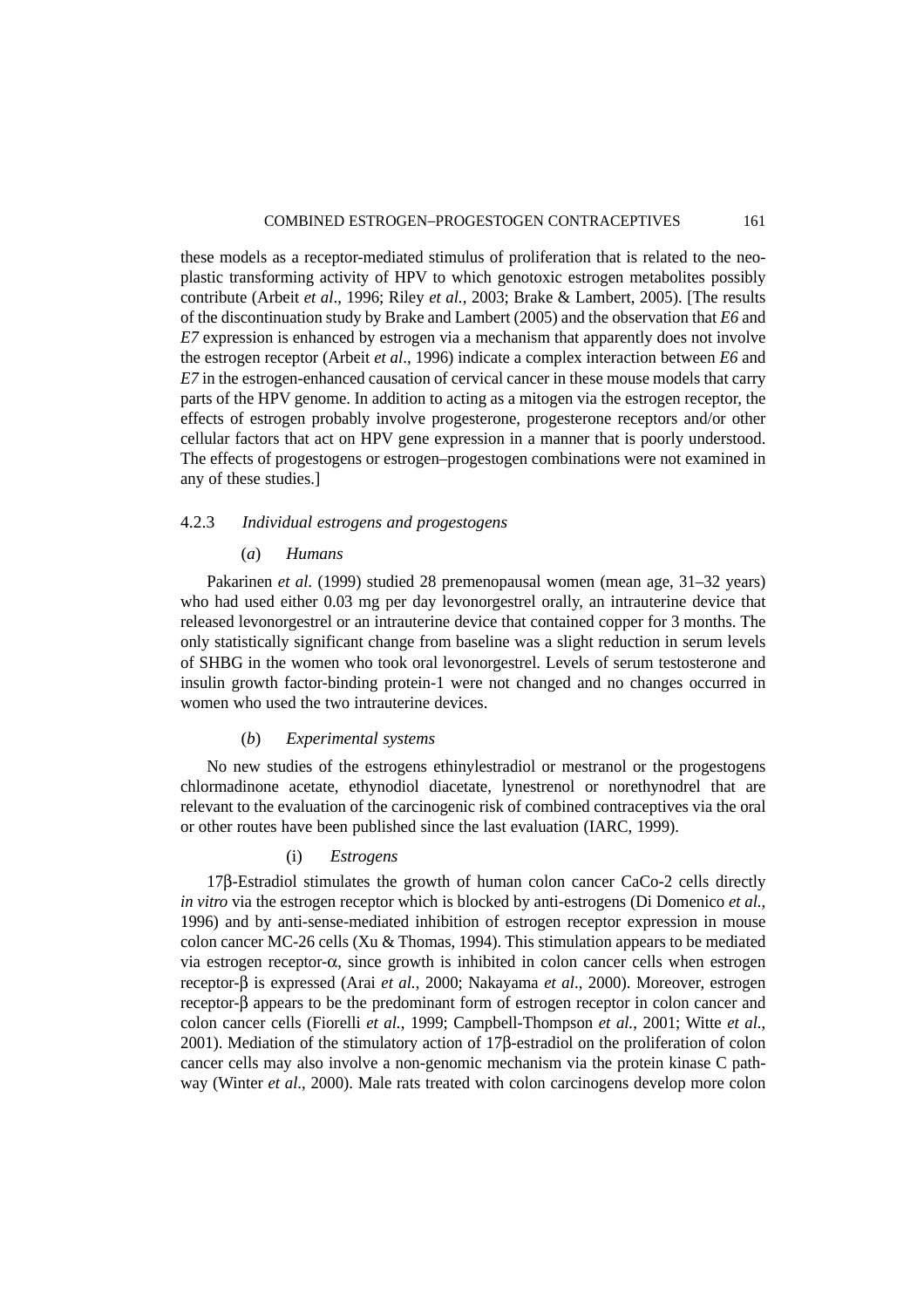cancers than female rats (Di Leo *et al.*, 2001). Treatment of ovariectomized female rats with 17β-estradiol and the colon carcinogen dimethylhydrazine leads to a significant inhibition of the development of colon tumours, from  $8.1 \pm 1.9$  tumours per rat in those treated with carcinogen only to  $2.3 \pm 1.1$  tumours per rat ( $p < 0.001$ ) (Smirnoff *et al.*, 1999). Thus, the available evidence indicates that estrogens inhibit colon carcinogenesis in animal experiments, and experimental studies strongly suggest that the estrogen receptor-β plays an inhibitory role in colon carcinogenesis. These observations support the protective effect of hormonal oral contraceptives and menopausal therapy against colon cancer that has been observed in epidemiological studies (Nanda *et al*., 1999; Grodstein *et al*., 1999; Di Leo *et al*., 2001).

### (ii) *Progestogens*

Cyproterone acetate stimulated the in-vitro production of growth hormone by explants of normal human breast tissue with an estrogen receptor-negative and progesterone receptor-positive phenotype and of insulin-like growth factor I by explants of normal and cancerous human breast tissue with this phenotype (Milewicz *et al*., 2002).

Recent studies have demonstrated that desogestrel activates the estrogen receptor-α at an activity of about 50% of that of 17β-estradiol but activates the estrogen receptor-β at an activity of only 20% (Rabe *et al*., 2000). Desogestrel and/or its metabolite 3-keto-desogestrel (etonogestrel) were strongly progestogenic (approximately twofold over progesterone), weakly or not androgenic in animal studies *in vivo* and in-vitro binding assays and weakly or not active on the glucocorticoid receptor (Deckers *et al*., 2000; Schoonen *et al*., 2000). The active metabolite of desogestrel, 3-ketodesogestrel, strongly bound to and activated progesterone receptor-A and, to a slightly lesser extent, progesterone receptor-B (Schoonen *et al*., 1998).

Dienogest has the same degree of progestogenic activity as progesterone; it is anti-estrogenic and anti-androgenic, and binds weakly to progesterone and androgen receptors (Kaufmann *et al*., 1983; Katsuki *et al*., 1997a). It has uterotropic effects in rabbits that are stronger than those of norethisterone, medroxyprogesterone acetate and dydrogesterone and are blocked by the anti-progestogen RU486 but does not appear to have anti-mineralocorticoid activity (Katsuki *et al*., 1997a). Mammary hyperplasia but not neoplasia was observed in preclinical toxicological studies of dienogest in dogs (Hoffmann *et al*., 1983). Dienogest can inhibit neovascularization, including tumour cell-induced angiogenesis (Nakamura *et al*., 1999), which raises the possibility that it may counteract tumour progression.

The in-vivo anti-tumour activity and anti-uterotropic activity of dienogest were studied in mice and compared with those of several progestogens. At oral doses of 0.01–1 mg/kg bw per day, dienogest significantly suppressed the 17β-estradiol benzoate-dependent tumour growth of HEC-88nu cells, which express estrogen receptors but not progesterone receptors. These cells were unresponsive to known progestogens such as medroxyprogesterone acetate (100 mg/kg bw per day orally) and norethisterone (100 mg/kg bw per day orally). The suppressive effect of dienogest on tumour growth was not diminished in the presence of excess medroxyprogesterone acetate (100 mg/kg bw per day). Dienogest also suppressed the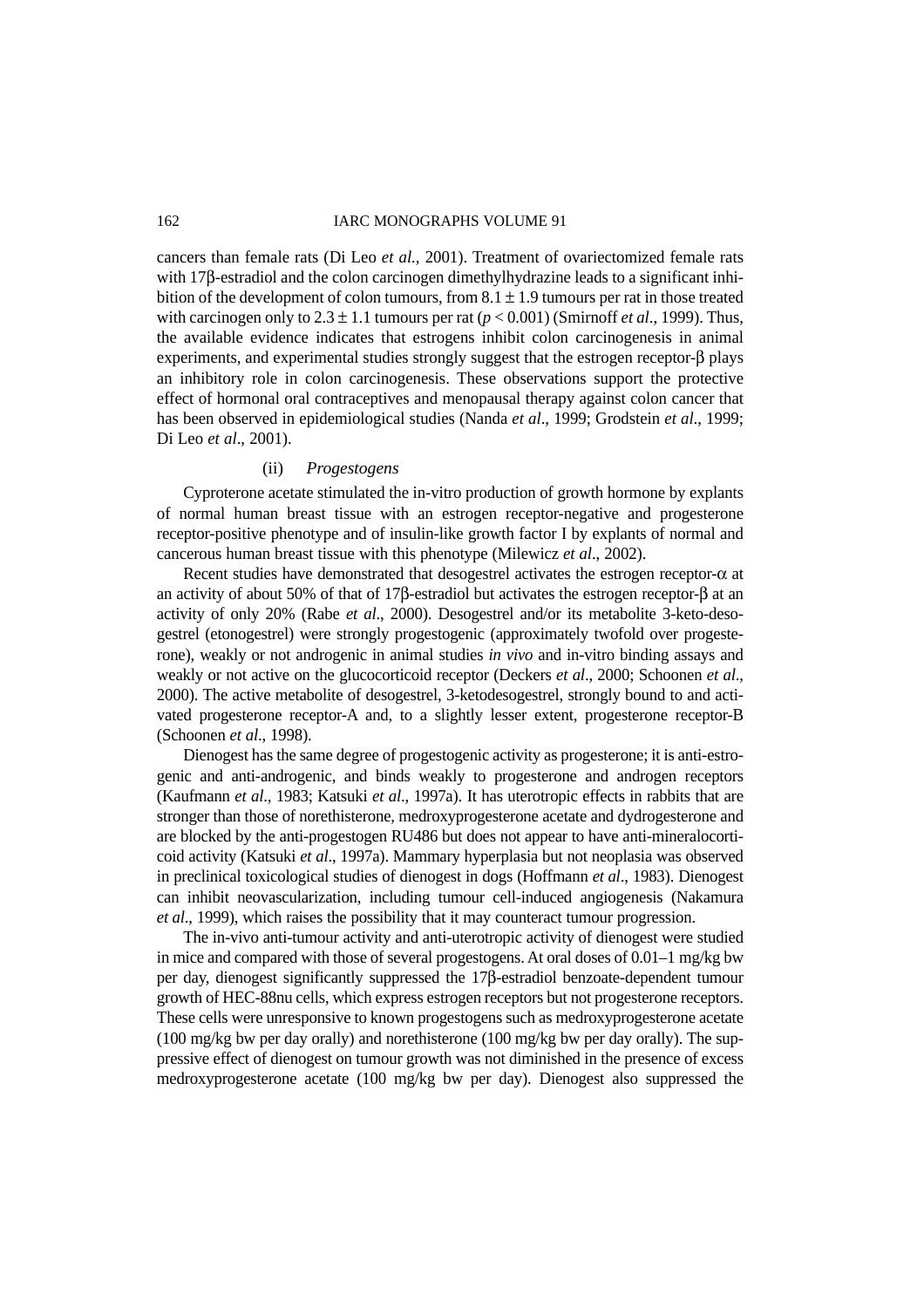estradiol-dependent tumour growth of Ishikawa cells (derived from a well-differentiated human endometrial carcinoma) and MCF-7 cells (derived from a human breast carcinoma), both of which express estrogen and progesterone receptors and respond to medroxyprogesterone acetate. However, the minimal effective dose of dienogest  $(0.01-1 \text{ mg/kg per day})$ was much lower than that of medroxyprogesterone acetate (100 mg/kg per day). Thus dienogest showed potent anticancer activity against hormone-dependent cancers at doses at which other progestogens show no activity. Dienogest showed no anti-uterotropic activity at tumour-suppressive doses (Katsuki *et al*., 1997b).

Drospirenone is a relatively new progestogen that is used in combined oral contraceptives (Keam & Wagstaff, 2003). It has anti-androgenic and anti-mineralocorticoid effects; it binds strongly to mineralocorticoid receptors, but weakly or not at all to the androgen, glucocorticoid or estrogen (α) receptors (Pollow *et al*., 1992), with the potential to decrease blood pressure (for reviews see Muhn *et al*., 1995; Krattenmacher, 2000; Keam & Wagstaff, 2003; Rübig, 2003; Oelkers, 2004).

Studies on the highly progestogenic compound gestodene have demonstrated that its progestogenic activity in an in-vivo system is far lower than those of its in-vitro binding or receptor activation (Deckers *et al*., 2000; Schoonen *et al*., 2000; Garcia-Becerra *et al*., 2004); however, its androgenic activity *in vitro* has been confirmed (Garcia-Becerra *et al*., 2004) and it appears to have weak binding activity to the glucocorticoid receptor (Schoonen *et al*., 2000). Its weak estrogenic activity (transactivation of estrogen receptor-mediated gene expression in model cells) appears to derive from its metabolism to the A ring-reduced metabolites,  $3\beta$ - and  $3\alpha$ ,5 $\alpha$ -tetrahydrogestodene, and is probably mediated by the activity of 5α-reductase (Lemus *et al*., 2000, 2001). These metabolites appeared to be selective agonists of estrogen receptor-α but not of estrogen receptor-β (Larrea *et al*., 2001). The parent compound did not activate estrogen receptors-α or -β (Rabe *et al*., 2000).

Recent studies have demonstrated that the estrogenic activity (transactivation of estrogen receptor-mediated gene expression in model cells) of levonorgestrel appears to be derived from its metabolism to the A ring-reduced metabolites,  $3\beta$ - and  $3\alpha, 5\alpha$ -levonorgestrel, and is abolished by co-treatment with the pure steroidal anti-estrogen ICI 182,780 (Santillán *et al*., 2001). Levonorgestrel appears to activate estrogen receptor-β strongly (75–90% of the activity of 17β-estradiol) but estrogen receptor-α is only slightly activated (15–25% of the activity of 17β-estradiol) (Rabe *et al*., 2000). Its weak androgenic activity was confirmed in androgen receptor-binding and transactivation studies (Garcia-Becerra *et al*., 2004). Levonorgestrel weakly induced a decrease in insulin growth factor-I and an increase in growth hormone production in primary human breast cancer explants *in vitro* when the explants were progesterone receptor-positive and estrogen receptor-negative, but not in the presence of estrogen receptors or the absence of progesterone receptors (Milewicz *et al*., 2002).

Studies on norethisterone are summarized in the monograph on Combined estrogen– progestogen menopausal therapy.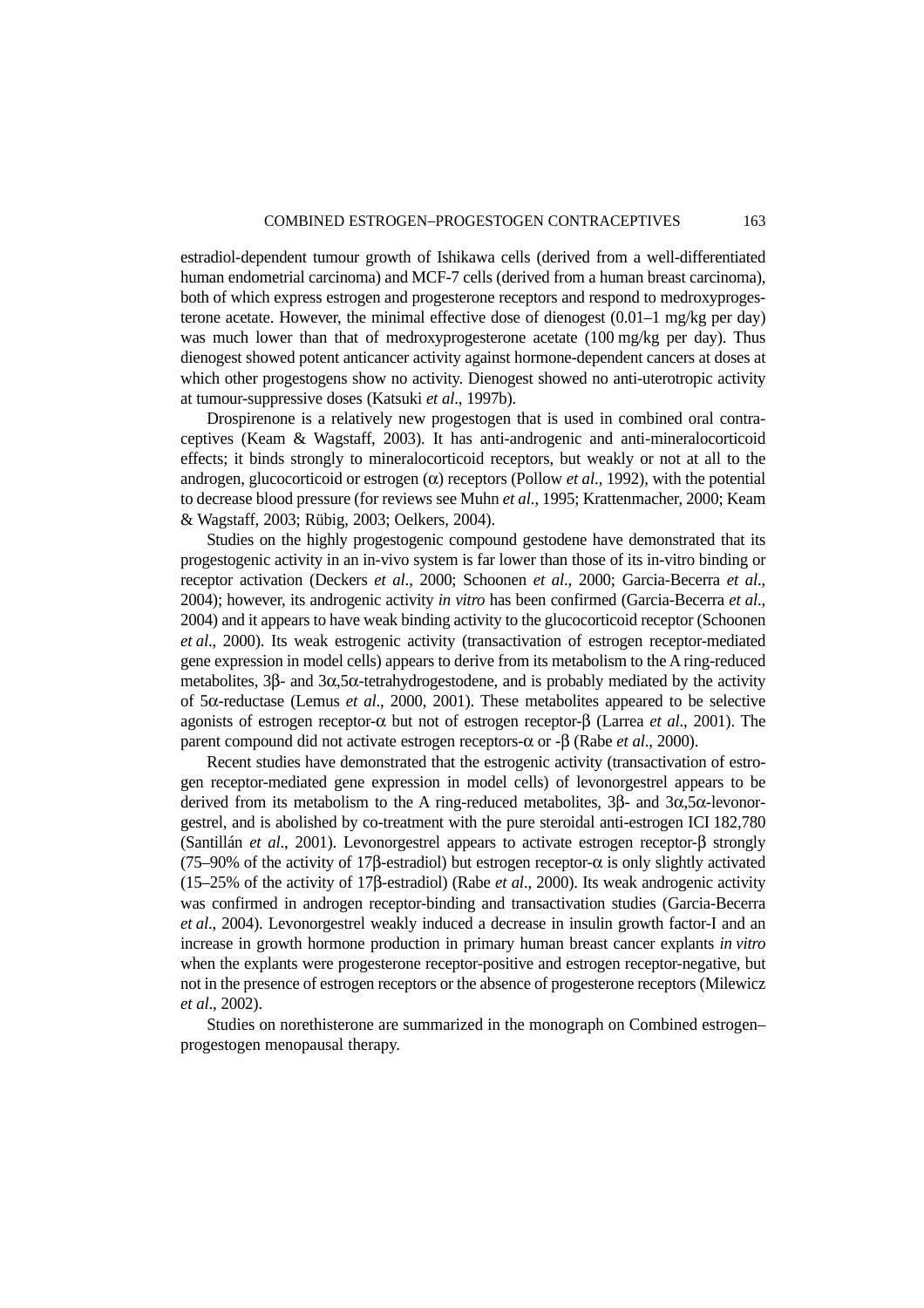# **4.3 Genetic and related effects**

The extensive literature on direct genetic toxicological effects, or the lack of such effects, of the steroid hormones used in combined oral contraceptives has been reviewed previously (IARC, 1979, 1999), and the reader is referred to these tabular and textual considerations of the earlier genotoxicity data. Reports published since the previous evaluations are summarized below. Because many hormones are used in both combined oral contraceptives and hormonal menopausal therapy, synthetic hormones that are used widely in combined oral contraceptives are considered below, but several hormones relevant to this topic are listed exclusively in Section 4.4 of the monograph on Combined estrogen–progestogen menopausal therapy. New evidence has shown that, in aggregate with previous findings, there is a stronger case for the potential of some of these hormones to cause direct genetic damage that could result in genetic alterations of cells.

#### 4.3.1 *Ethinylestradiol*

## (*a*) *Humans*

Daily oral doses of 0.02 mg ethinylestradiol and 0.075 mg gestodene administered to 30 healthy women in a monthly cycle of 3 weeks with and 1 week without treatment for six consecutive menstrual cycles did not induce micronuclei in the peripheral blood lymphocytes (Loncar *et al.*, 2004).

A significant increase in the number of lymphocytes with DNA fragmentation and an increased frequency of sister chromatid exchange per metaphase was observed in 18 women who took combined oral contraceptives (daily oral doses of 0.02–0.03 mg ethinylestradiol and 0.15 mg desogestrel) for 24 months compared with age-matched untreated controls (*p* < 0.005) (Biri *et al.*, 2002).

In a population-based study of young women  $\ll$  45 years of age) in the USA, those who had started using oral contraceptives at least 20 years before the reference date had a twofold increased risk for breast cancer with cyclin D1 overexpression (odds ratio, 2.2; 95% CI, 1.2– 4.0) but not for breast cancer without cyclin D1 overexpression (odds ratio, 1.1; 95% CI, 0.7–1.8) (Terry *et al.*, 2002). The authors suggested that early oral contraceptive use may be associated with the induction of a subset of mammary tumours that overexpress cyclin D1.

Prolonged use of oral contraceptives is more strongly associated with p53-positive breast cancer (odds ratio, 3.1; 95% CI, 1.2–8.1) than p53-negative breast cancer (odds ratio, 1.3; 95% CI, 0.6–3.2) among younger women only (Furberg *et al.*, 2003).

[In the above studies, women who were administered combined oral contraceptives appear to have sustained genetic alterations. It should be recognized that the observed effects of combined oral contraceptives could have been the result of a direct genotoxic effect of the hormonal preparation or could have been an indirect effect of hormonal influences on cellular functions, most notably cell proliferation, mediated by receptor- or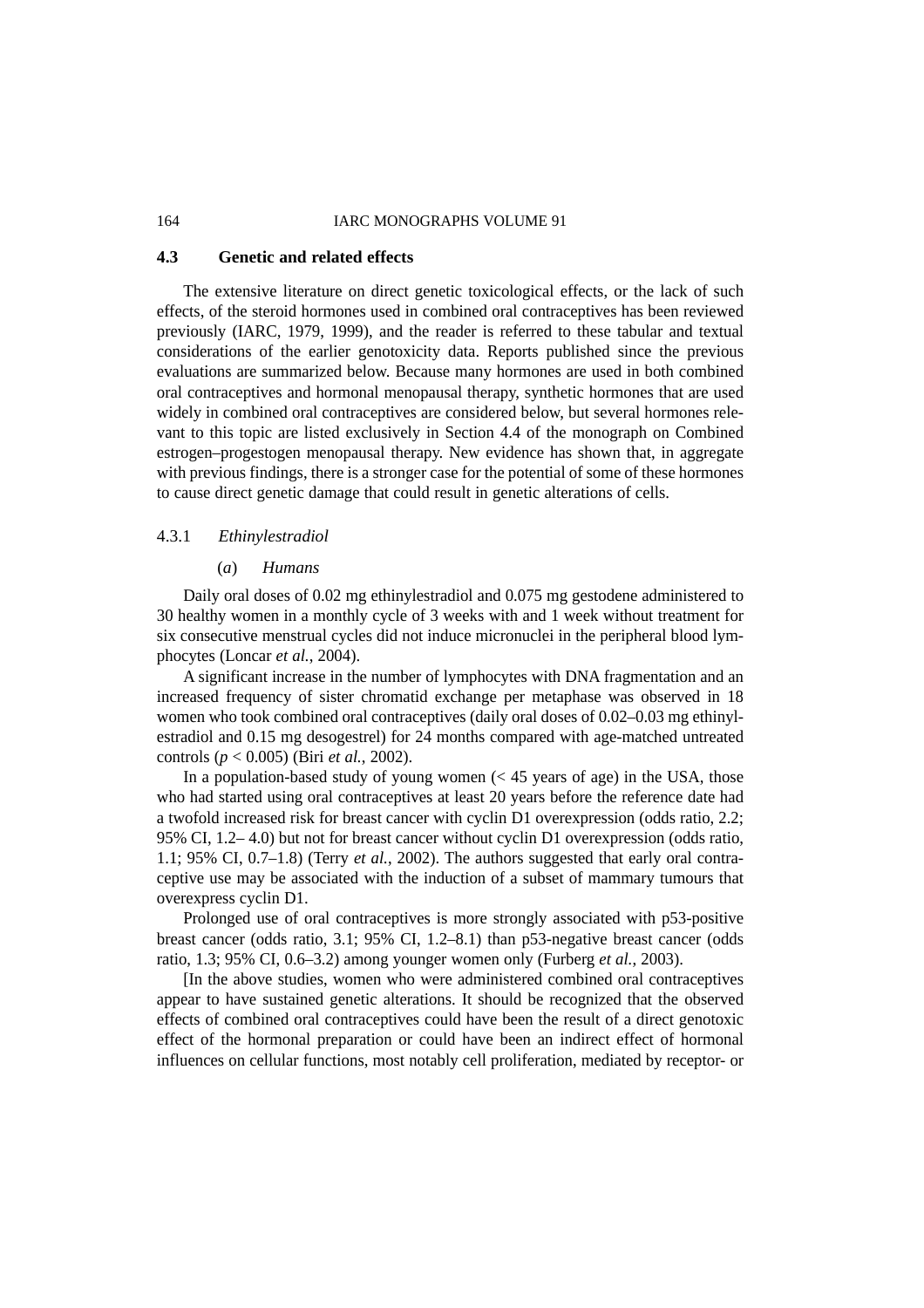non-receptor-linked mechanisms. It is therefore appropriate not to overinterpret these observations as evidence for a direct genotoxic effect.]

## (*b*) *Experimental systems*

The tissue- and gender-specific patterns of DNA methylation in the promoter regions of the estrogen receptor and aromatase genes were analysed in adult male and female Japanese Medaka fish (*Oryzias latipes*) exposed to either 0 or 500 ng/L 17α-ethinylestradiol in the water for 14 days. The protein content of the estrogen receptor in exposed fish was significantly increased in all male and female tissues (liver, gonads and brain) compared with controls. Aromatase activity in the exposed fish was significantly increased in the male brain and gonads and female brain compared with controls (Contractor *et al.*, 2004). The changes in DNA methylation of the estrogen receptor and aromatase genes observed indicated that the mechanisms that control gene expression could potentially be altered, as well as gender- and tissue-specific sensitivity. While differences in patterns of DNA methylation did not parallel the changes observed in protein expression, they may impact the regulation of normal gene expression and could be genetically imprinted and transmitted to offspring.

The formation of 8-dihydroxy-2′-deoxyguanosine, an indicator of oxidative DNA damage, has been shown to be increased in the testicular cells of Wistar rats 1 h or 4 h after intraperitoneal injection of 0, 2.8 or 56 mg/kg bw ethinylestradiol *in vivo* and after exposure to 0.1–10 nM 17α-ethinylestradiol for 30 min *in vitro* (Wellejus & Loft, 2002). In the total cell population and in round haploid rat testicular cells, oxidized purines show a bell-shaped concentration–response relationship with maximally increased levels at 10 nM. No significant effects were observed in diploid, S-phase or tetraploid cells. The mRNA level of rat 8-oxo-guanine DNA glycosylase was unaffected by ethinylestradiol (Wellejus *et al.*, 2004).

Siddique *et al.* (2005) recently analysed the genotoxicity of ethinylestradiol in human lymphocytes by measuring chromosomal aberrations, mitotic index and sister chromatid exchange. Ethinylestradiol was genotoxic at 5 and 10 μM in the presence of a rat liver microsomal fraction (metabolic activation system) with nicotinamide adenine dinucleotide phosphate (NADP). Concomitant treatment with superoxide dismutase increased the frequency of chromosomal aberrations and sister chromatid exchange and decreased the mitotic index compared with levels induced by treatment with ethinylestradiol alone, whereas concomitant treatment with catalase decreased the frequencies of chromosomal aberrations and sister chromatid exchange and increased the mitotic index. Concomitant treatment with catalase in combination with superoxide dismutase also decreased the frequencies of chromosomal aberrations and sister chromatid exchange and increased the mitotic index, which suggests a possible role of reactive oxygen species in the induction of the genotoxic damage. Bukvic *et al.* (2000) reported that ethinylestradiol and norgestrel (1:5) had an aneuploidogenic effect on cultures of human fibroblasts and lymphocytes. Fluorescent in-situ hybridization (with pancentromeric alphoid probes) analysis of micronuclei from lymphocyte cultures and anaphase preparations from fibroblast cultures supported this conclusion.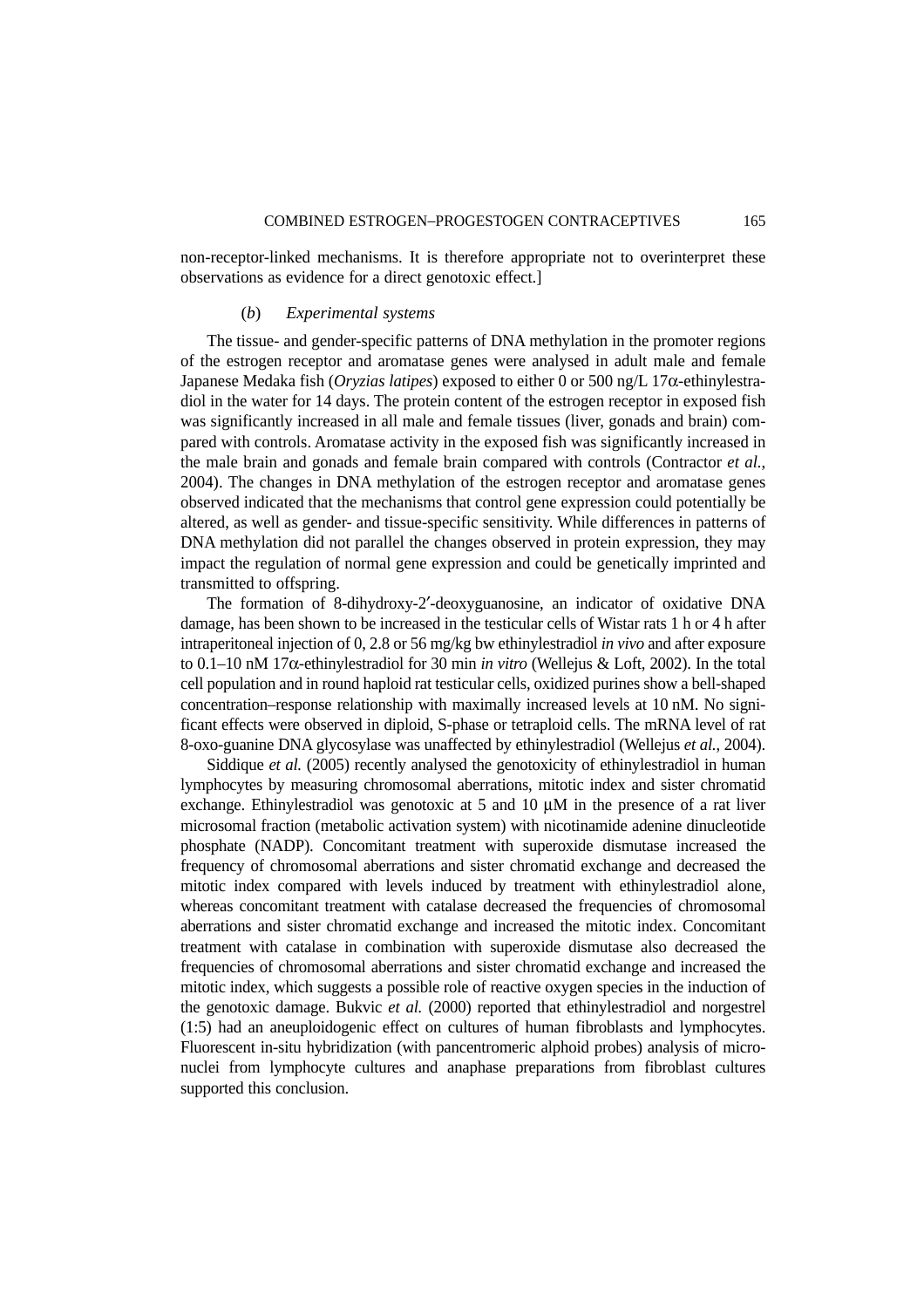In primary rat hepatocytes exposed to ethinylestradiol for 20 h at subtoxic concentrations in the range of 1–50 μM, DNA repair was induced in cells derived from both of two males and one of two females (Martelli *et al.*, 2003).

## 4.3.2 *Progestogens*

Most progestogens have not been tested systematically for genotoxicity (see Table 20 in the monograph on Combined estrogen–progestogen menopausal therapy and Brambilla & Martelli, 2002). [It should be noted that the negative results for progestogens obtained with the standard battery of genotoxicity tests may be the consequence of using insufficiently sensitive assays, inappropriate target cells and/or suboptimal metabolic activation systems.]

## (*a*) *Cyproterone acetate and some structural analogues*

The genotoxic potential of cyproterone acetate and some of its analogues has been established. Cyproterone acetate is metabolically activated in the liver of female rats to one or more DNA-damaging intermediates that may induce the formation of DNA adducts, DNA repair and increased levels of micronuclei and gene mutations (reviewed by Kasper, 2001; Brambilla & Martelli, 2002; Joosten *et al.*, 2004). Most importantly, cyproterone acetate induced the formation of DNA adducts in primary cultures of human hepatocytes, which indicates that human liver cells can metabolically activate cyproterone acetate to genotoxic intermediates (Werner *et al*., 1996, 1997). Cyproterone acetate is activated by hepatocytes to reactive species with such a short half-life that they react only with the DNA of the cell in which they are formed. The response is similar in both men and women but is markedly greater in female than in male rats. The promutagenic character of DNA lesions in the liver of female rats is indicated by the increase in the frequency of micronucleated cells, mutations and enzyme-altered preneoplastic foci (reviewed by Brambilla & Martelli, 2002).

Two other synthetic progestogens, chlormadinone acetate and megestrol acetate, and an aldosterone antagonist, potassium canrenoate, share the 17-hydroxy-3-oxopregna-4,6 diene structure with cyproterone acetate. They all induce genotoxic effects that are qualitatively similar to those of cyproterone acetate (Brambilla & Martelli, 2002).

Chlormadinone acetate and megestrol acetate are genotoxic only in the liver of female rats and in primary human hepatocytes from male and female donors (Brambilla & Martelli, 2002). The metabolic activation of these molecules to reactive species and the consequent formation of DNA adducts occur only in intact hepatocytes.

In primary rat hepatocytes exposed for 20 h to subtoxic concentrations ranging from 1 to 50 μM, DNA repair was induced by drospirenone in both of two males and all of three females, by ethinylestradiol in both of two males and one of two females, by oxymetholone in one of two males and one of two females, by norethisterone in one of two males, by progesterone in one of four females and by methyltestosterone in one of four males (Martelli *et al.*, 2003). A few inconclusive responses were observed in rat hepatocytes exposed to progesterone, medroxyprogesterone, norethisterone, methyltestosterone and oxymetholone. The authors of this small study assert that steroid hormones differ in their ability to induce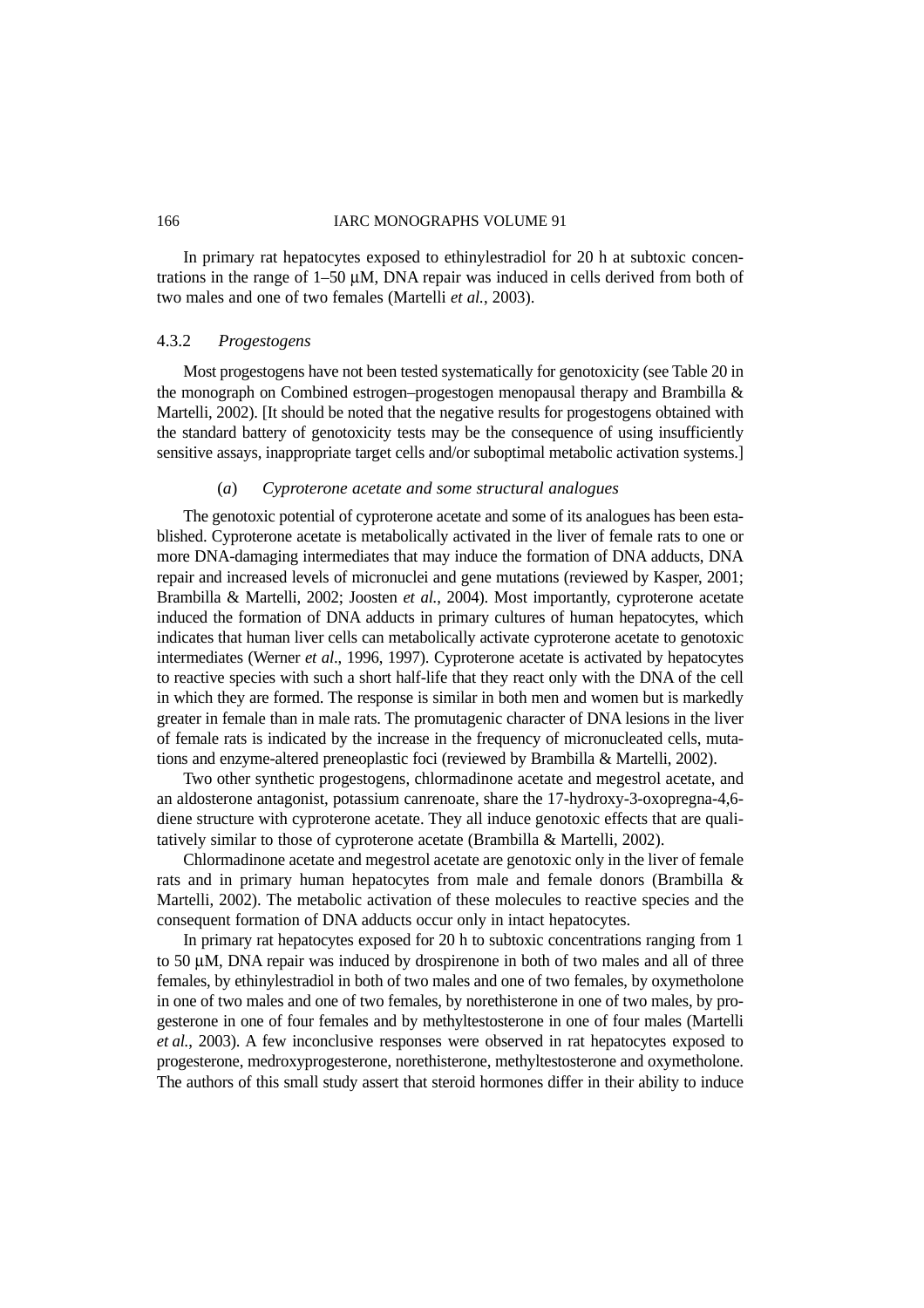## COMBINED ESTROGEN−PROGESTOGEN CONTRACEPTIVES 167

DNA repair, and that their genotoxicity may be: (*a*) different in rat and human hepatocytes; (*b*) dependent on the sex of the donor; and (*c*) affected by interindividual variability.

In rat hepatocytes, subtoxic concentrations of potassium canrenoate ranging from 10 to 90 μM consistently induced a dose-dependent increase in DNA fragmentation (Martelli *et al*., 1999; Brambilla & Martelli, 2002). In another study with other steroids, DNA fragmentation was greater in female than in male rat hepatocytes and DNA-damaging potency was decreased in the following order: cyproterone acetate > dienogest > 1,4,6-androstatriene-17β-ol-3-one acetate > dydrogesterone (Mattioli *et al.*, 2004). Under the same experimental conditions, responses in an assay of DNA repair synthesis were positive or inconclusive in hepatocytes from female rats and were consistently negative in those from male rats.

Analysis of sister chromatid exchange and chromosomal aberrations in bone-marrow cells from mice exposed *in vivo* to chlormadinone acetate (5.62 mg/kg bw) showed that this dose is non-genotoxic (Siddique & Afzal, 2004). However, doses of 11.25 and 22.50 mg/kg bw chlormadinone acetate significantly increased the frequency of sister chromatid exchange ( $p < 0.001$ ) and chromosomal aberrations ( $p < 0.01$ ) compared with untreated controls (Siddique & Afzal, 2004). The authors suggested a genotoxic effect of chlormadinone acetate in mouse bone-marrow cells.

Administration of a single high dose of 100 mg/kg bw cyproterone acetate to female  $lacI$ -transgenic Big Blue<sup>TM</sup> rats induced a strong initial rise in mutation frequency in the liver over that in controls up to a maximum at 2 weeks after administration accompanied by a corresponding increase in cell proliferation and levels of DNA adducts (Topinka *et al.*, 2004a). The mutation frequency decreased after 2 weeks to one-third of the maximum level and this was maintained for an additional 4 weeks. The levels of DNA adducts in the liver decreased by only 15% during this time, which suggests that most adducts were lost as affected hepatocytes were eliminated. When given as a single dose, 5 mg/kg bw cyproterone acetate did not produce significantly elevated levels of mutation. However, mutation frequencies increased 2.5-fold when female *lac*I-transgenic Big BlueTM rats received repeated daily doses of 5 mg/kg bw cyproterone acetate for 3 weeks (Topinka *et al.*, 2004b).

## (*b*) *Norgestrel*

A study on human lymphocytes showed that norgestrel induced chromosomal aberrations and significant levels of sister chromatid exchange and inhibited lymphocyte proliferation at concentrations of 25 and 50 μg/mL only. In the presence of a metabolic activation system, the values obtained for chromosomal aberrations, sister chromatid exchange and mitotic index were more significant. A time- and dose-dependent genotoxic effect of norgesterol was observed (Ahmad *et al.*, 2001). The authors concluded that norgestrel itself, and possibly its metabolites, are potent mutagens in human lymphocytes.

## (*c*) *Norethisterone*

A study on human lymphocytes that used chromosomal aberrations, sister chromatid exchange and cell-growth kinetics as end-points showed that doses of 20, 40 and 75 μg/mL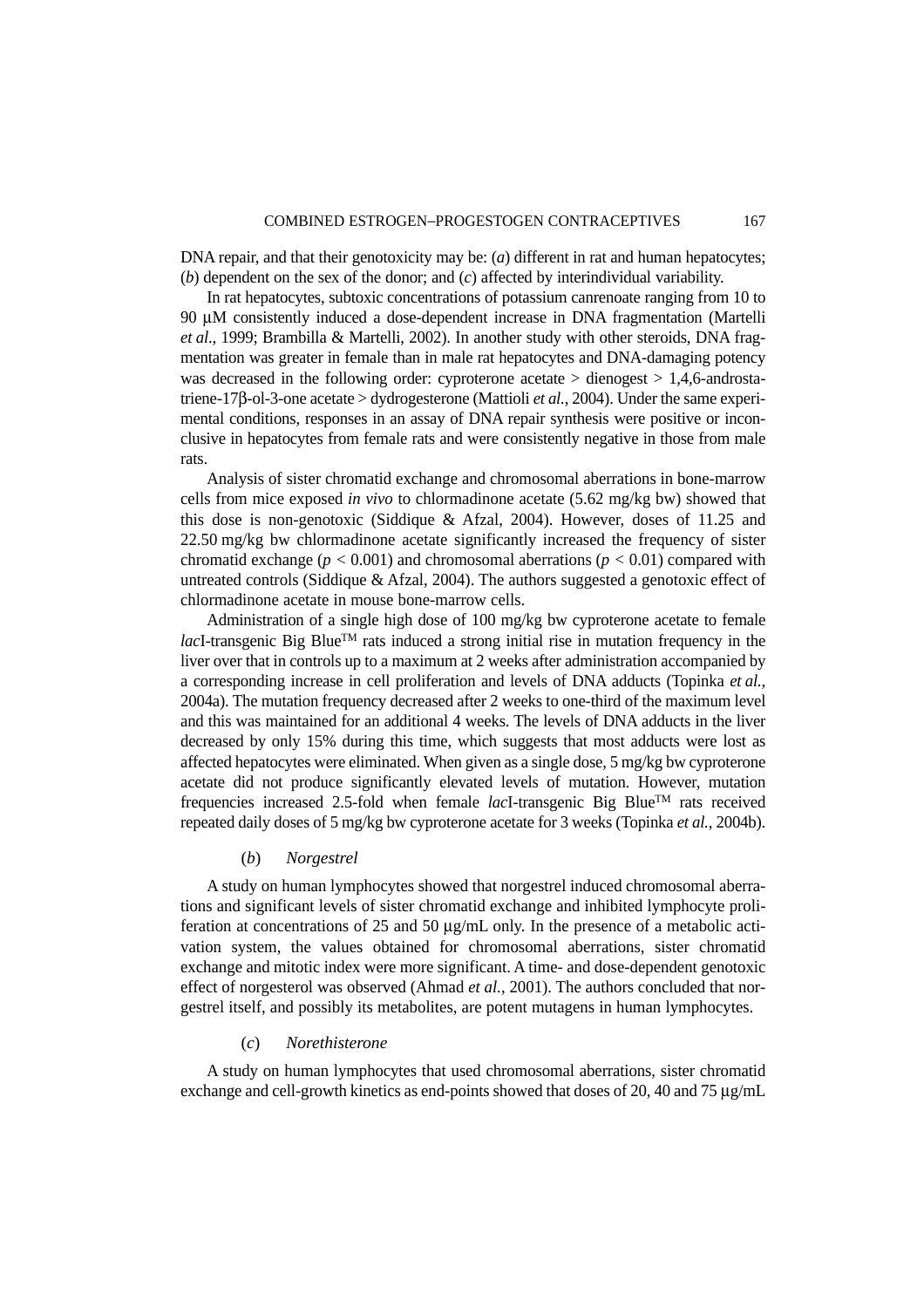norethisterone were non-genotoxic either in the presence or in the absence of a metabolic activation system (Ahmad *et al.*, 2001).

Gallmeier *et al.* (2005) applied a novel and particularly sensitive method to screen for DNA damage with special attention to double-strand breaks. They found that norethisterone is probably genotoxic and therefore potentially mutagenic. A *p53*-reporter assay served as a first, high-throughput screening method and was followed by the immunofluorescence detection of phosphorylated H2AX (a variant of histone  $H_2A$  protein) as a sensitive assay for the presence of double-strand breaks. Norethisterone at concentrations of 2–100 μg/mL activated p53 and induced phosphorylation of H2AX on Ser-139 in the vicinity of double-strand breaks. Phosphorylation of H2AX increased in a dose-dependent manner. Double-strand breaks were not detected with the neutral comet assay, a less sensitive method than H2AX phosphorylation. The authors suggested that, since norethisterone induced double-strand breaks in their experiments, this both complements and adds a new aspect to the existing literature on its genotoxic potential. However, they noted that, since the effective concentrations of norethisterone in these assays were approximately 100– 1000-fold higher than therapeutic doses, the significance of these findings with regard to human exposure has yet to be determined.

In-vitro studies that analysed gene expression of isolated normal endometrial epithelial cells treated with estradiol and norethisterone acetate showed upregulation of the *Wnt-7a* gene; with estradiol only, *Wnt-7a* was expressed at very low levels (Oehler *et al.*, 2002). *Wnt* genes are a large family of developmental genes that are associated with cellular responses such as carcinogenesis.

# **5. Summary of Data Reported and Evaluation**

## **5.1 Exposure data**

The first oral hormonal contraceptives that were found to inhibit both ovulation and implantation were developed in the 1950s and included both estrogen and progestogen. Since that time, changes in component ingredients, doses used and the temporal sequencing of exposure to hormones have occurred with emerging technologies and in an effort to reduce adverse effects. The dominant trends in recent years have been towards the use of lower doses of estrogen, the use of progestogens that are less androgenic, the multiplication of product formulations and the continuing development of novel delivery systems. In current preparations, ethinylestradiol is the most common estrogen, although a variety of other estrogens is also available. An even greater range of progestogens is used. The estrogen and progestogen components are usually given together orally in a monthly cycle, e.g. 21 days of constant or varying doses followed by 7 days without hormones. Combined hormonal contraceptives can also be administered by injection, transdermal patch and vaginal device. In addition to their regular use for contraception, other common indications for these products include emergency contraception, and the treatment of acne and menstrual dis-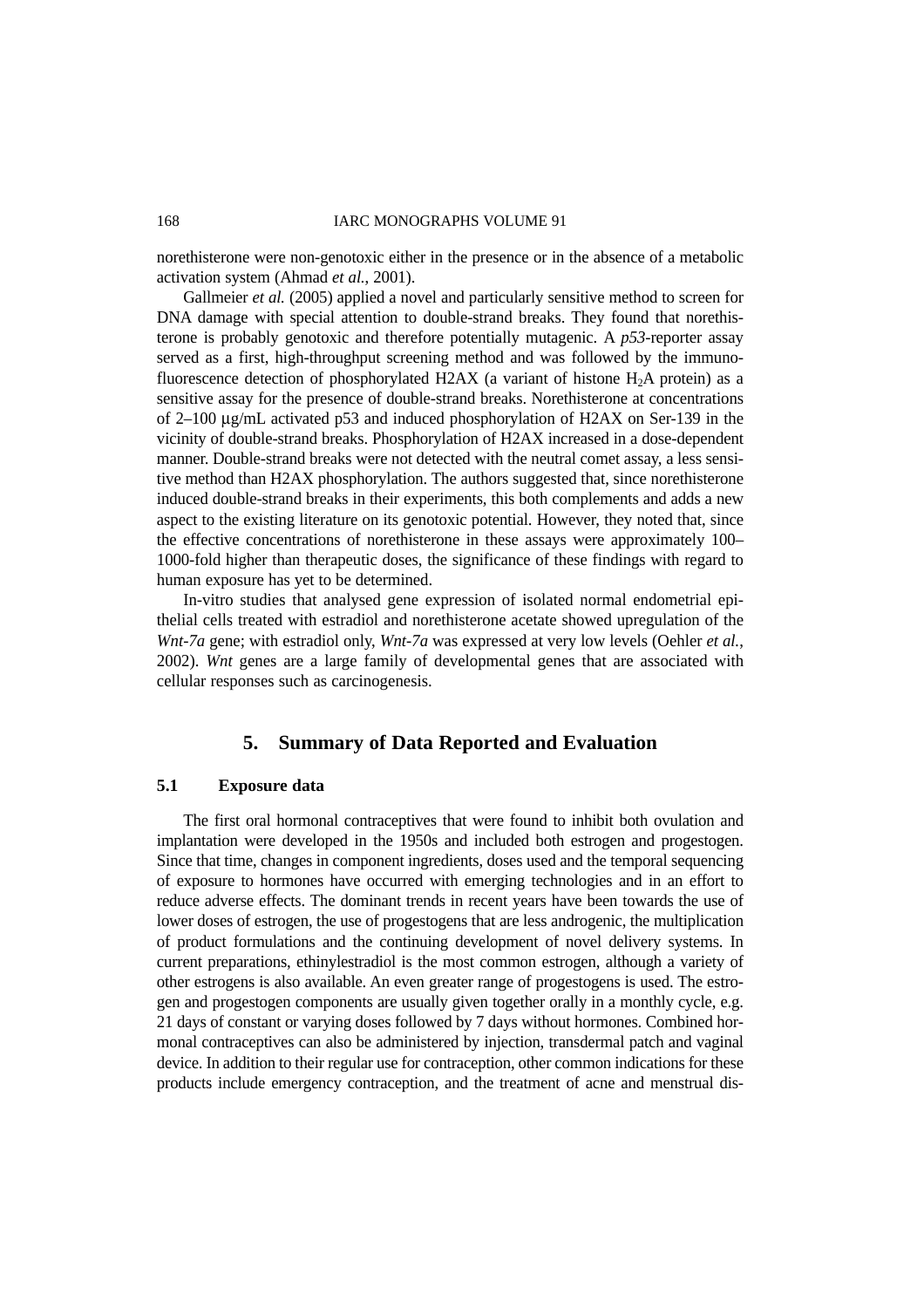orders. Some commonly used formulations, doses, routes of administration and schedules of exposure are new and their possible long-term adverse effects have not been evaluated.

Worldwide, more than 100 million women — an estimated 10% of all women of reproductive age — currently use combined hormonal contraceptives, a large majority of which are in the form of oral preparations. Current use of these drugs is greatest in developed countries (16%) and is lower in developing countries (6%). Rates of 'ever use' higher than 80% have been reported for some developed countries. In developing countries, 32% of women were estimated to have ever used hormonal contraception. Overall, the use of combined hormonal contraception is increasing, but there is extreme variability between countries. In many countries, these preparations are mainly used by women of younger age and higher level of education, and who have greater access to health care.

## **5.2 Human carcinogenicity data**

## *Breast cancer*

More than 10 cohort studies and 60 case–control studies that included over 60 000 women with breast cancer reported on the relationship between the oral use of combined hormonal contraceptives and the risk for this disease. The totality of the evidence suggested an increase in the relative risk for breast cancer among current and recent users. This effect was noted particularly among women under 35 years of age at diagnosis who had begun using contraceptives when young  $\langle \langle 20 \rangle$  years), whereas the increased risk declined sharply with older age at diagnosis. By 10 years after cessation of use, the risk in women who had used combined hormonal contraceptives appeared to be similar to that in women who had never used them. Important known risk factors did not appear to account for the association. The possibility that the association seen for current and recent users is due to detection bias was not ruled out, but it was considered to be unlikely that this would explain the association observed in young women.

#### *Endometrial cancer*

Four cohort studies and 21 case–control studies reported on the relationship between the oral use of combined hormonal contraceptives and the risk for endometrial cancer. The results of these studies consistently showed that the risk for endometrial cancer in women who had taken these medications is approximately halved. The reduction in risk was generally greater with longer duration of use of combined hormonal contraceptives and persisted for at least 15 years after cessation of use, although the extent of the protective effect may wane over time. Few data were available on the more recent, low-dose formulations.

## *Cervical cancer*

Five cohort and 16 case–control studies of the oral use of combined hormonal contraceptives and invasive cervical cancer had been reviewed previously. The Working Group at that time could not rule out biases related to sexual behaviour, screening and other factors as possible explanations for the observed association with increasing duration of use.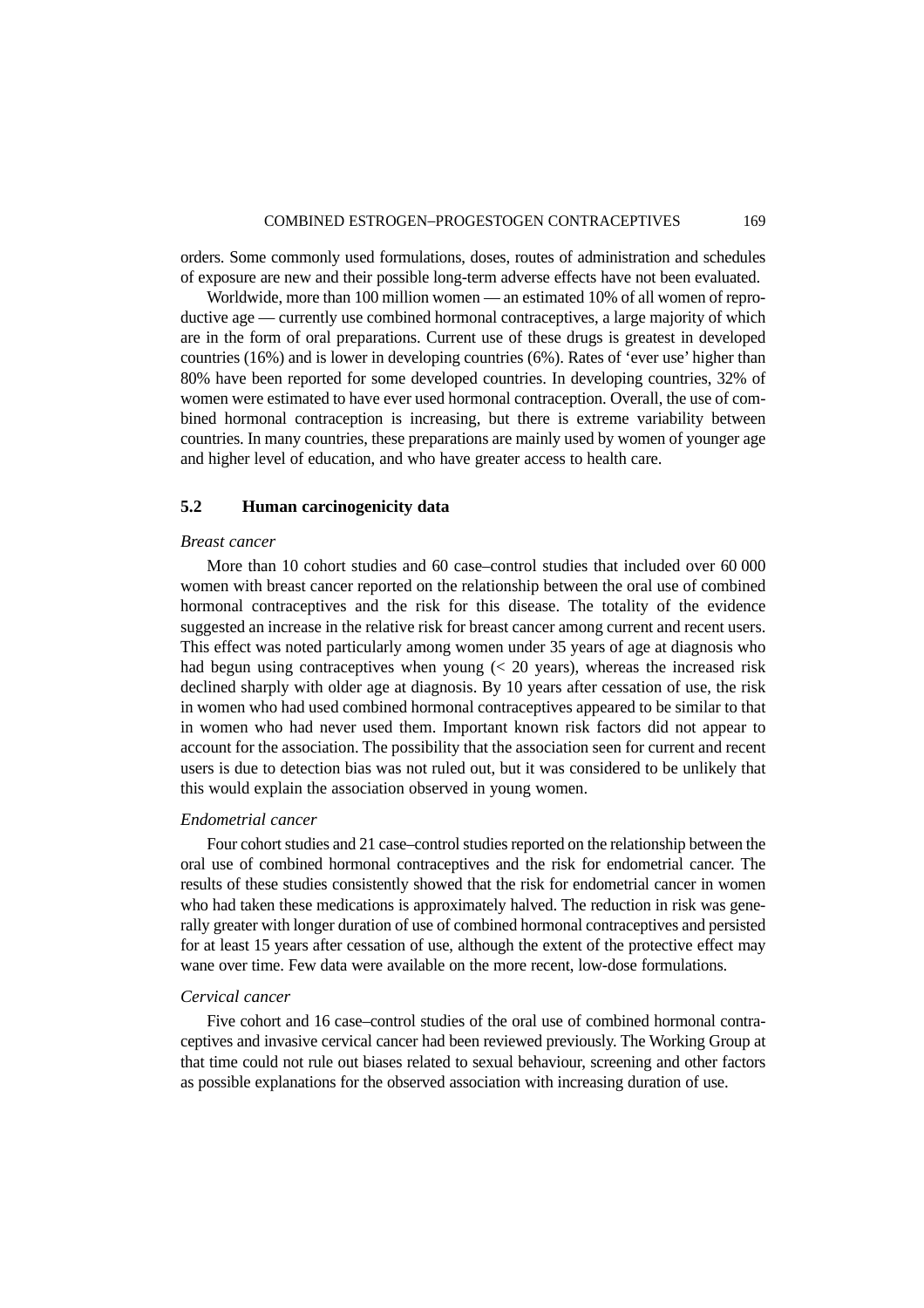Since then, two cohort and seven case–control studies have provided new information on invasive or in-situ carcinoma and oral use of combined hormonal contraceptives; all but the three most recent studies were summarized in a meta-analysis of published data. The totality of the evidence indicated that, overall, the risk for cervical cancer increased with increasing duration of use of combined hormonal contraceptives, and was somewhat greater for in-situ than for invasive cancer. The relative risk appeared to decline after cessation of use. The results were broadly similar regardless of adjustment for the number of sexual partners, cervical screening, tobacco smoking and the use of barrier contraceptives. The association was found in studies conducted in both developed and developing countries. The possibility that the observed association is due to detection bias was not ruled out, but it was considered to be unlikely that this would explain the increase in risk. Studies in which information on human papillomavirus infection — the main cause of cervical cancer — was available suggested that the prevalence of the infection was not increased among users of combined hormonal contraceptives, and the association with cervical cancer was also observed in analyses that were restricted to human papillomavirus-positive cases and controls.

#### *Ovarian cancer*

Data from an additional three cohort and 20 case–control studies that were new or had been updated since the last evaluation showed that women who had ever used combined hormonal contraceptives orally had an overall reduced risk for ovarian cancer and an inverse relationship was observed with duration of use. The reduced risk appeared to persist for at least 20 years after cessation of use. The effect of combined hormonal contraceptives on the reduction of risk for ovarian cancer is not confined to any particular type of oral formulation nor to any histological type of ovarian cancer, although it was less consistent for mucinous than for other types in several studies.

#### *Liver cancer*

Long-term oral use of combined hormonal contraceptives was associated with an increase in the risk for hepatocellular carcinoma in all nine case–control studies conducted in populations that had low prevalences of hepatitis B viral infection and chronic liver disease — which are major causes of liver cancer — and in analyses in which women with such infections were excluded. Three cohort studies showed no significant association between the oral use of combined hormonal contraceptives and the incidence of or mortality from liver cancer, but the expected number of cases was very small, which resulted in low statistical power. Few data were available for the more recent, low-dose formulations. In the three case–control studies conducted in populations that had a high prevalence of infection with hepatitis viruses, no statistically significant increase in the risk for hepatocellular carcinoma was associated with the oral use of combined hormonal contraceptives, but little information was available on long-term use.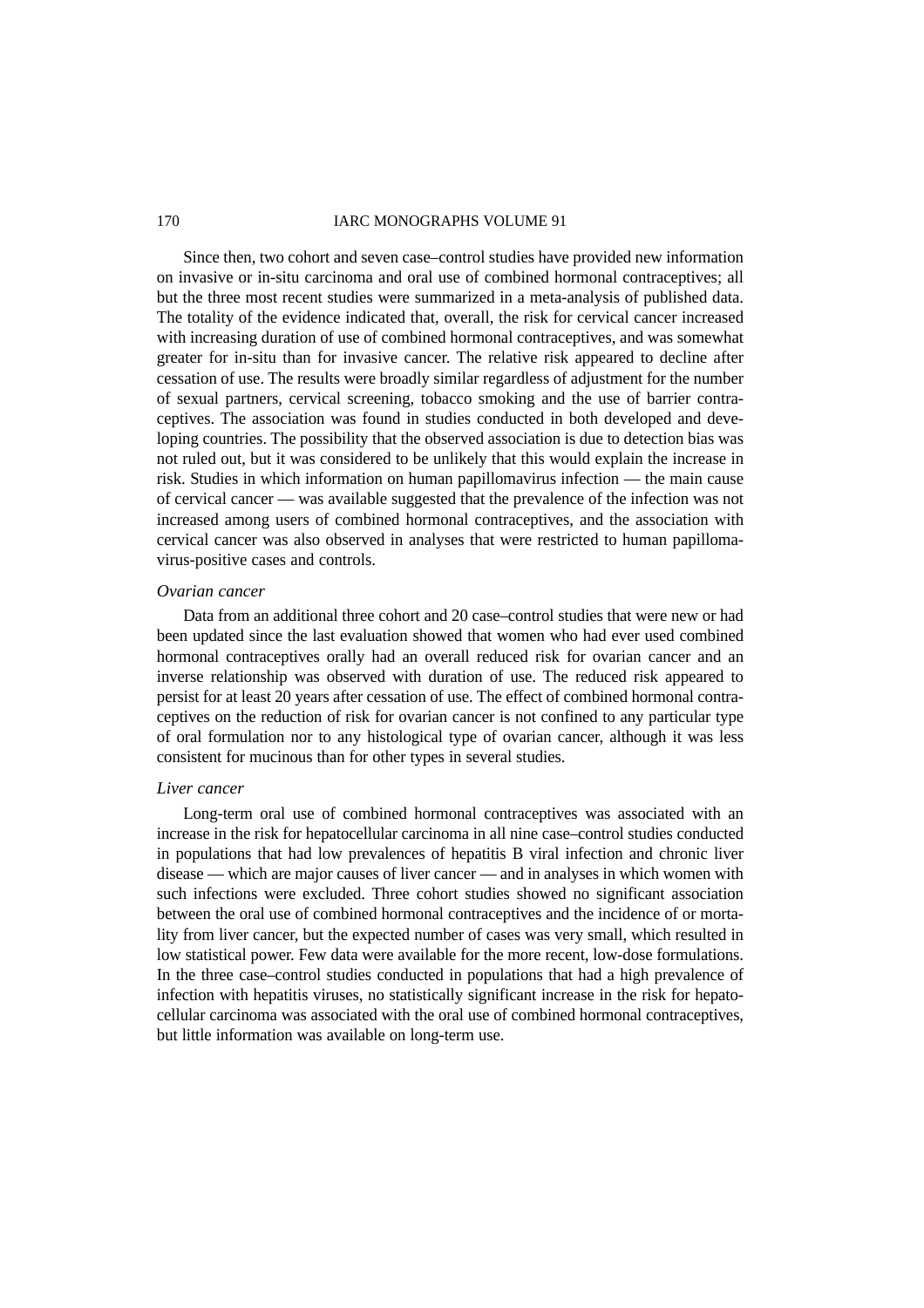#### *Cutaneous melanoma*

Four cohort and 16 case–control studies provided information on the oral use of combined hormonal contraceptives and the risk for cutaneous malignant melanoma. No consistent evidence for an association was found with respect to current use, duration of use, time since last use or age at first use. The few studies that suggested an increase in risk may reflect the possibility that women who took oral contraceptives may have had more contacts with the medical system and were thus more likely to have had pigmented lesions removed.

## *Colorectal cancer*

Seven cohort and 13 case–control studies provided information on the oral use of combined hormonal contraceptives and the risk for colorectal cancer. Most studies did not show an increase in risk in women who had ever used contraceptives or in relation to duration of use. The results were generally similar for colon and rectal cancer when examined separately, and two case–control studies showed a significant reduction in risk.

# **5.3 Animal carcinogenicity data**

The data evaluated in this section showed a consistent carcinogenic effect of several estrogen–progestogen combinations across different animal models in several organs. The evidence of carcinogenicity for one of the newer progestogens studied, dienogest, was not satisfactory for an evaluation.

#### *Estrogen–progestogen combinations*

In female and male mice, the incidence of pituitary adenoma was increased by administration of mestranol plus chlormadinone acetate, mestranol plus ethynodiol diacetate, ethinylestradiol plus ethynodiol diacetate, mestranol plus norethisterone, ethinylestradiol plus norethisterone (females only) and mestranol plus norethynodrel. The latter combination also increased the incidence of pituitary adenomas in female rats.

The incidence of malignant mammary tumours was increased in female and male mice by ethinylestradiol plus megestrol acetate, in female and male rats by ethinylestradiol plus ethynodiol diacetate and in female rats by mestranol plus norethisterone and mestranol plus norethynodrel. The incidence of benign mammary tumours was increased in male rats by ethinylestradiol plus norethisterone acetate, in intact and castrated male mice by ethinylestradiol plus chlormadinone acetate and in castrated male mice by mestranol plus norethynodrel. Ethinylestradiol plus norethisterone acetate did not cause tumour formation in any tissue in one study in female monkeys.

In female mice, the incidence of malignant non-epithelial uterine tumours was increased by ethinylestradiol plus ethynodiol diacetate and the incidence of vaginal or cervical tumours was increased by norethynodrel plus mestranol. In female mice treated with 3-methylcholanthrene to induce genital tumours, ethinylestradiol plus lynestrenol, ethinylestradiol plus norgestrel and mestranol plus norethynodrel increased the incidence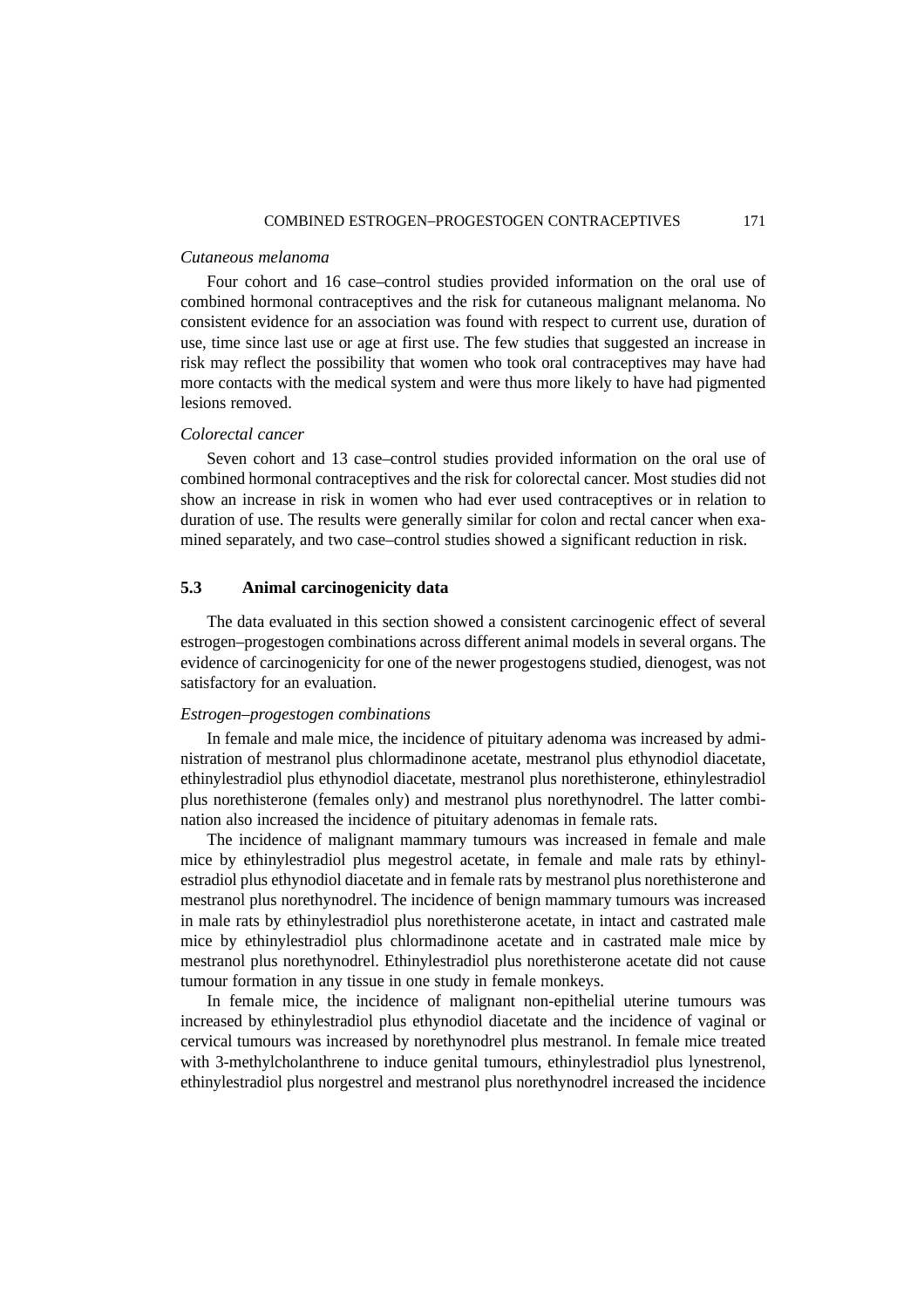of uterine tumours; however, this occurred only at the highest doses of ethinylestradiol plus lynestrenol and ethinylestradiol plus norgestrel that were tested. Lower doses inhibited tumorigenesis induced by 3-methylcholanthrene alone.

In female rats, the incidence of hepatocellular carcinomas was increased by ethinylestradiol plus norethisterone acetate; this combination and mestranol plus norethisterone also increased the incidence of liver adenomas in male rats. Liver foci, which are putative preneoplastic lesions, were induced in female rats by mestranol plus norethynodrel. In female rats initiated for hepatocarcinogenesis with *N*-nitrosodiethylamine, mestranol plus norethynodrel increased the formation of altered hepatic foci.

In one study, subcutaneous administration of levonorgestrel with ethinylestradiol or estradiol to female rabbits induced deciduosarcomas in several organs (uterus, spleen, ovary, liver and lung).

#### *Estrogens*

The incidence of pituitary adenomas was increased by ethinylestradiol and mestranol in female and male mice and by ethinylestradiol in female rats.

The incidence of malignant mammary tumours in female and male mice and female rats was increased by ethinylestradiol and mestranol; however, mestranol did not increase the incidence of mammary tumours in female dogs in a single study.

Ethinylestradiol increased the incidence of cervical tumours in female mice.

In female and male mice, ethinylestradiol increased the incidence of hepatocellular adenomas. In female rats, ethinylestradiol and mestranol increased the numbers of altered hepatic foci. In rats, ethinylestradiol increased the incidence of adenomas in females and males and that of hepatocellular carcinomas in females, whereas mestranol increased the incidence of hepatic nodules and carcinomas combined in females.

The incidence of microscopic malignant kidney tumours was increased in male hamsters exposed to ethinylestradiol.

In female mice initiated for liver carcinogenesis and exposed to unleaded gasoline, ethinylestradiol increased the number of altered hepatic foci; however, when given alone after the liver carcinogen, it reduced the number of such foci.

In female rats initiated for liver carcinogenesis, ethinylestradiol and mestranol increased the number of altered hepatic foci and the incidence of adenomas and carcinomas. Ethinylestradiol also increased the incidence of kidney adenomas, renal-cell carcinomas and liver carcinomas in male rats initiated with *N*-nitrosoethyl-*N*-hydroxyethylamine. In female hamsters initiated with *N*-nitrosobis(2-oxopropyl)amine, ethinylestradiol increased the incidence of renal tumours and the multiplicity of dysplasias.

In female rabbits, subcutaneous administration of ethinylestradiol alone was associated with the proliferation of hepatic bile duct cells.

In female mice, subcutaneous injection of ethinylestradiol alone was associated with the development of uterine adenocarcinomas. In male hamsters, subcutaneous implantation of estradiol alone was associated with the development of renal tumours of unspecified histology.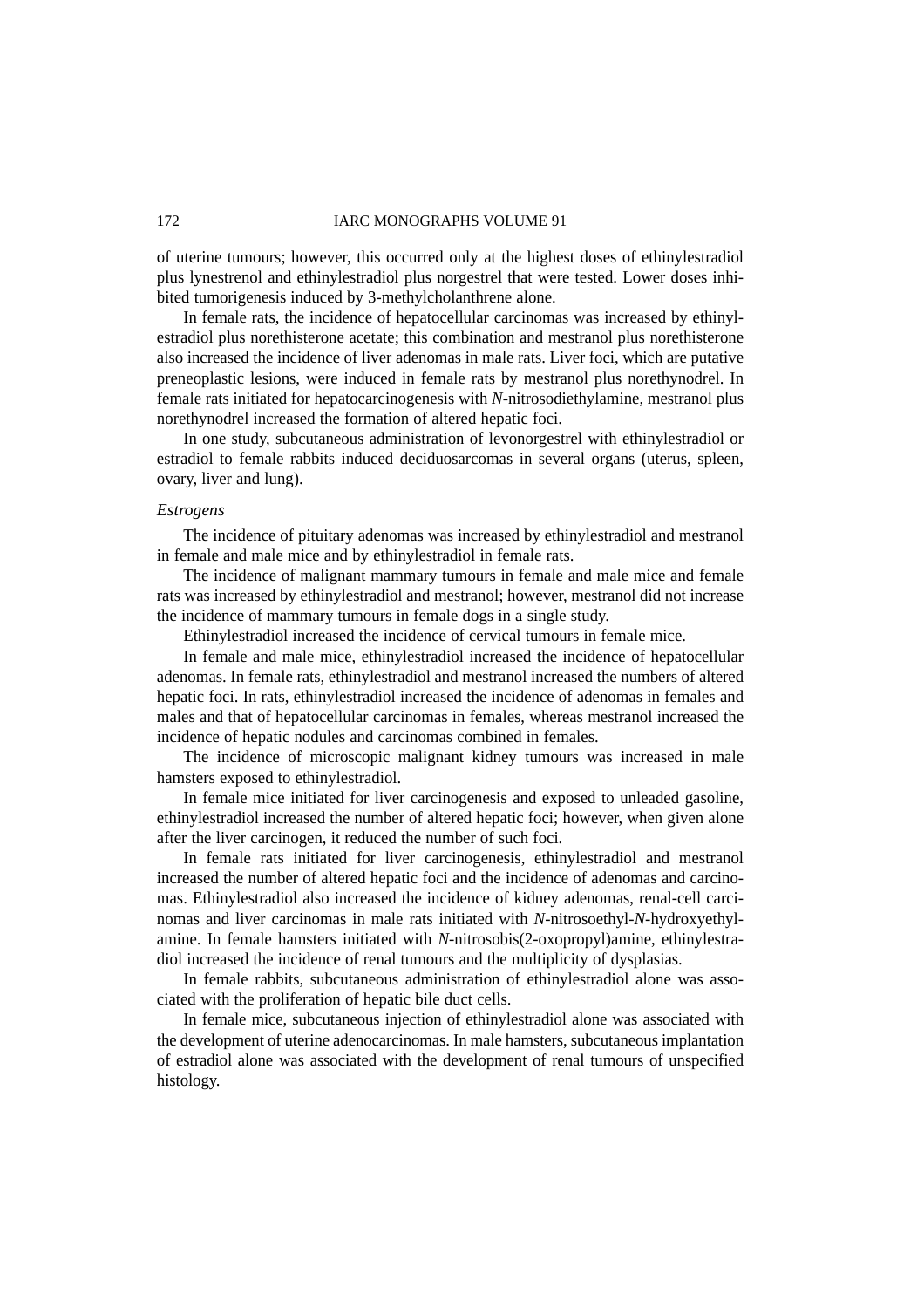Oral administration of ethinylestradiol to *p53*-deficient female mice in combination with an intraperitoneal injection of the known carcinogen *N*-ethyl-*N*-nitrosourea increased the incidence of uterine atypical hyperplasias and stromal sarcomas.

Subcutaneous injection of 2-hydroxy- and 4-hydroxyestradiol induced uterine adenocarcinomas in female mice and subcutaneous implantation of estradiol induced renal tumours in male hamsters.

In female mice initiated with *N*-ethyl-*N*′-nitro-*N*-nitrosoguanidine, subcutaneous implantation of estradiol, estrone, estriol, 16β-hydroxyestrone diacetate, 16α-hydroxyestrone and 17-epiestrol increased the incidence of endometrial adenocarcinomas.

#### *Progestogens*

The incidence of pituitary adenomas was increased by norethisterone in female mice and by norethynodrel in female and male mice and male rats.

The incidence of malignant mammary tumours was increased in female mice by lynestrenol, megestrol acetate and norethynodrel. In female rats, lynestrenol and norethisterone slightly increased the incidence of malignant mammary tumours. Norethisterone also slightly increased the incidence of malignant mammary tumours in male rats, while norethynodrel increased the incidence of both benign and malignant mammary tumours in male rats. In female dogs, chlormadinone acetate, lynestrenol and megestrol acetate increased the incidence of benign and malignant mammary tumours; however, lynestrenol had a protective effect at a low dose but enhanced tumour incidence at two higher doses. Levonorgestrel did not increase the incidence of mammary tumours in one study in dogs.

In female mice treated with 3-methylcholanthrene to induce uterine tumours, norethynodrel further increased the tumour incidence.

Megestrol acetate increased the incidence of liver adenomas in female mice. Cyproterone acetate increased the incidence of liver adenomas and hepatocellular carcinomas in female and male mice, but at levels that exceeded the maximum tolerated dose. In rats, the incidence of liver adenomas was increased by norethisterone acetate (females and males), norethisterone (males), norethynodrel and cyproterone acetate (females and males). The numbers of altered hepatic foci in female rats were also increased by norethisterone acetate and cyproterone acetate. In male mice treated with chlormadinone acetate, ethynodiol diacetate, lynestrenol, norethisterone or norethisterone acetate, the incidence of liver adenomas was increased. In female rats treated with *N*-nitrosodiethylamine to initiate hepatocarcinogenesis, norethynodrel increased the number of altered hepatic foci. Norethynodrel alone was shown to increase the incidence of hepatocarcinomas in male rats.

Levonorgestrel in combination with *N*-nitrosobis(2-oxopropyl)amine did not increase the incidence of renal dysplastic lesions or tumours in female hamsters.

Oral administration of dienogest induced mammary gland proliferation in female dogs but not in female rats or monkeys.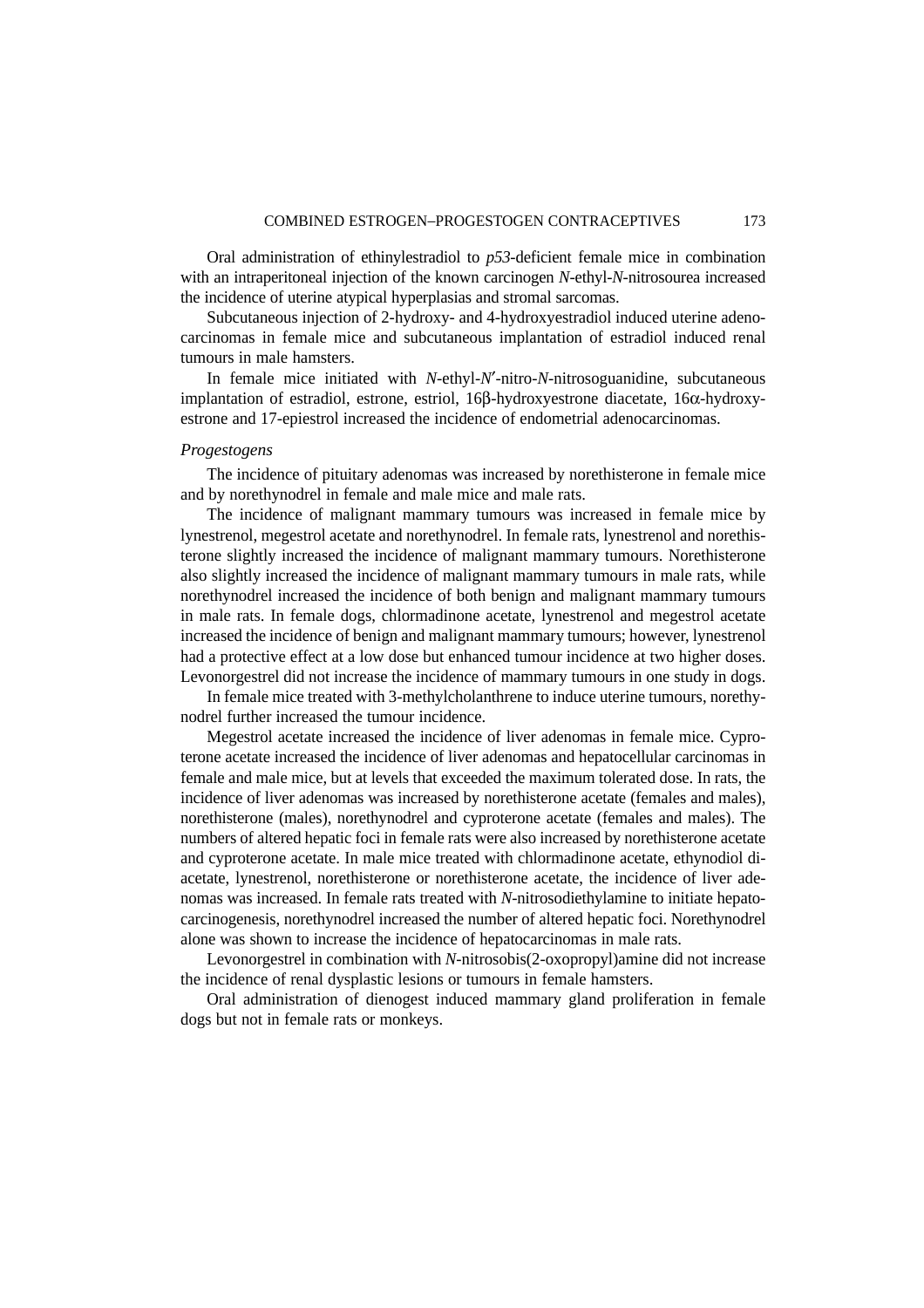## **5.4 Other relevant data**

## *Absorption, distribution, metabolism and excretion*

Estrogenic and progestogenic compounds in oral contraceptives are readily absorbed and undergo metabolism to varying extents by bacterial enzymes, enzymes in the intestinal mucosa and especially enzymes in the liver. The metabolism typically involves reduction, hydroxylation and conjugation. The so-called 'first-pass' through the liver reduces the overall bioavailability of oral contraceptives. Peak concentration levels in the systemic circulation are observed between 0.5 and 4 h after intake. Hydroxylated metabolites are usually conjugated as glucuronides or sulfates and are eliminated rapidly with half-lives of 8–24 h.

The formulations of combined hormonal contraceptives continue to evolve, especially with the introduction of new progestogens. In general, the chemical structure of a progestogen determines its relative binding affinities for progesterone and other steroid receptors, as well as sex hormone-binding globulin, which determine its biological effects. The logic involved in the development of newly synthesized progestogens, such as dienogest and drospirenone, is that they be devoid of estrogenic, androgenic and antagonist effects.

Estrogens are discussed in the monograph on Combined estrogen–progestogen menopausal therapy.

## *Receptor-mediated effects*

Exposure to combined hormonal contraceptives increases the proliferation of human breast epithelial cells, as observed in biopsies and fine-needle aspirate samples collected during small randomized studies. Combined hormonal contraceptives have atrophic and anti-proliferative effects on the endometrium that are apparently independent of the regimen and the progestogen used. Ethinylestradiol plus levonorgestrel induces ovarian epithelial cell apoptosis in intact monkeys. Estrogens or progestogens may enhance human papillomavirus gene expression in the human cervix via progesterone receptor mechanisms and hormone-response elements in the viral genome. In-vitro studies support this concept, and mechanisms other than those that are receptor-mediated may be involved. Experiments in transgenic mouse models that express human papillomavirus 16 genes in the cervix showed that estrogens can cause cervical cancer, probably via receptor-mediated processes. This effect was diminished after cessation of treatment with estrogens. Colon carcinogenesis in animal models is inhibited by estrogens and there is adequate evidence to suggest that estrogens have inhibitory effects on colon cancer cells via estrogen receptor-β. Various studies document the possibility of complex interactions of combined hormonal contraceptives with hormonal systems. No data were available to the Working Group on the effects of time since cessation of treatment or duration of treatment.

## *Genetic and related effects*

There is additional evidence to support the conjecture that certain estrogens function as directly acting genotoxins. These findings give further credence to the hypothesis that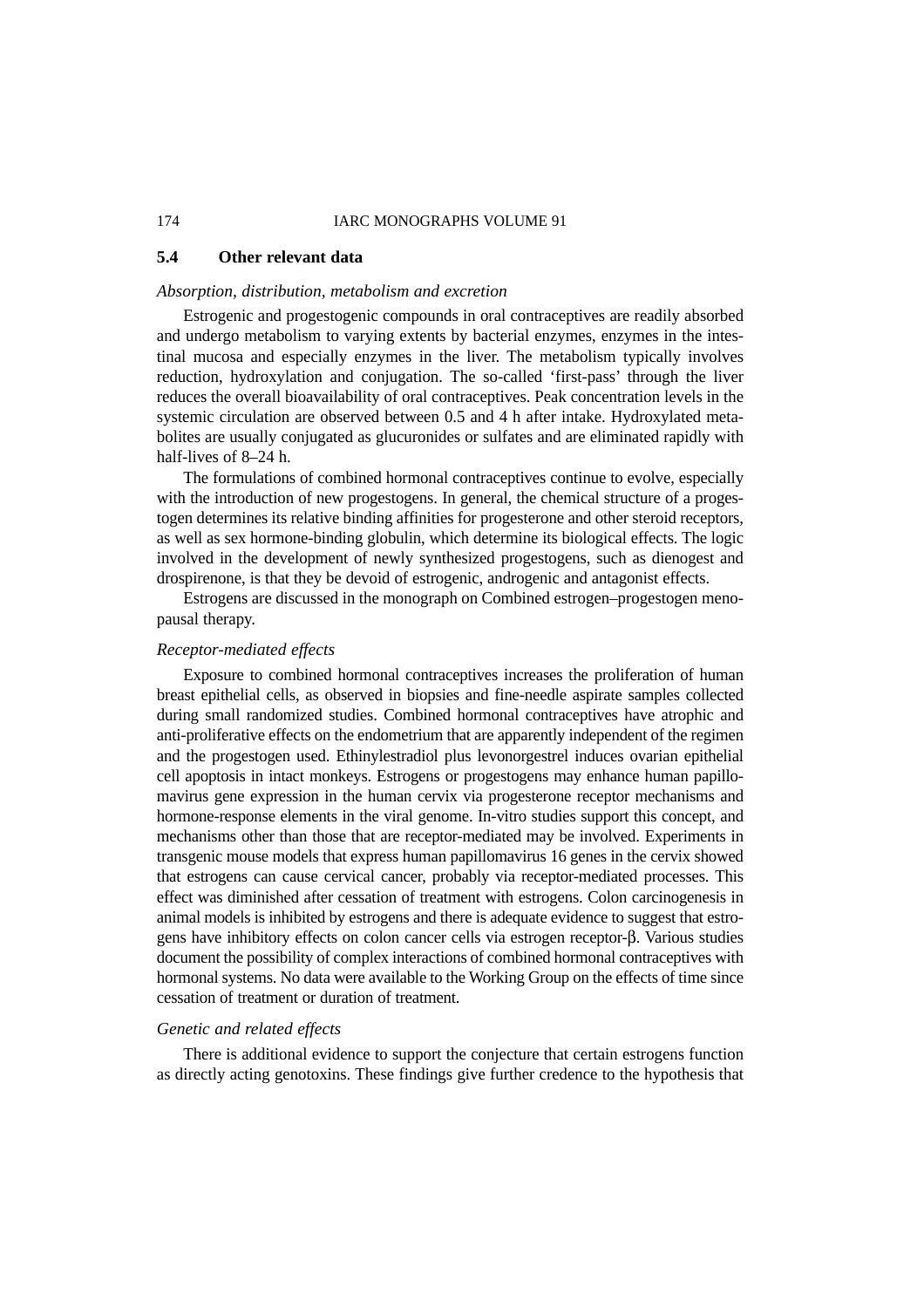certain estrogens are carcinogenic through direct genotoxic effects in addition to their presumed action via a receptor-mediated mechanism. Some of the more recent genotoxicity data suggest that some progestogens used in combined hormonal contraceptives may also act as direct genotoxins. Few data were available on the effects of combined exposures to estrogens and progestogens.

# **5.5 Evaluation**

There is *sufficient evidence* in humans for the carcinogenicity of combined oral estrogen–progestogen contraceptives. This evaluation was made on the basis of increased risks for cancer of the breast among current and recent users only, for cancer of the cervix and for cancer of the liver in populations that are at low risk for hepatitis B viral infection.

There is *evidence suggesting lack of carcinogenicity* in humans for combined oral estrogen–progestogen contraceptives in the endometrium, ovary and colorectum. There is convincing evidence in humans for their protective effect against carcinogenicity in the endometrium and ovary.

There is *sufficient evidence* in experimental animals for the carcinogenicity of the combinations of ethinylestradiol plus ethynodiol diacetate, mestranol plus norethynodrel, ethinylestradiol plus levonorgestrel and estradiol plus levonorgestrel.

There is *sufficient evidence* in experimental animals for the carcinogenicity of the estrogens ethinylestradiol and mestranol.

There is *sufficient evidence* in experimental animals for the carcinogenicity of the progestogens norethynodrel and lynestrenol.

There is *limited evidence* in experimental animals for the carcinogenicity of the combinations of ethinylestradiol plus megestrol acetate, mestranol or ethinylestradiol plus chlormadinone acetate, mestranol plus ethynodiol diacetate, mestranol plus lynestrenol, mestranol or ethinylestradiol plus norethisterone and ethinylestradiol plus norgestrel.

There is *limited evidence* in experimental animals for the carcinogenicity of the progestogens chlormadinone acetate, cyproterone acetate, ethynodiol diacetate, megestrol acetate, norethisterone acetate and norethisterone.

There is *inadequate evidence* in experimental animals for the carcinogenicity of the progestogens levonorgestrel, norgestrel and dienogest.

## **Overall evaluation**

Combined oral estrogen-progestogen contraceptives are *carcinogenic to humans (Group 1)*. There is also convincing evidence in humans that these agents confer a protective effect against cancer of the endometrium and ovary.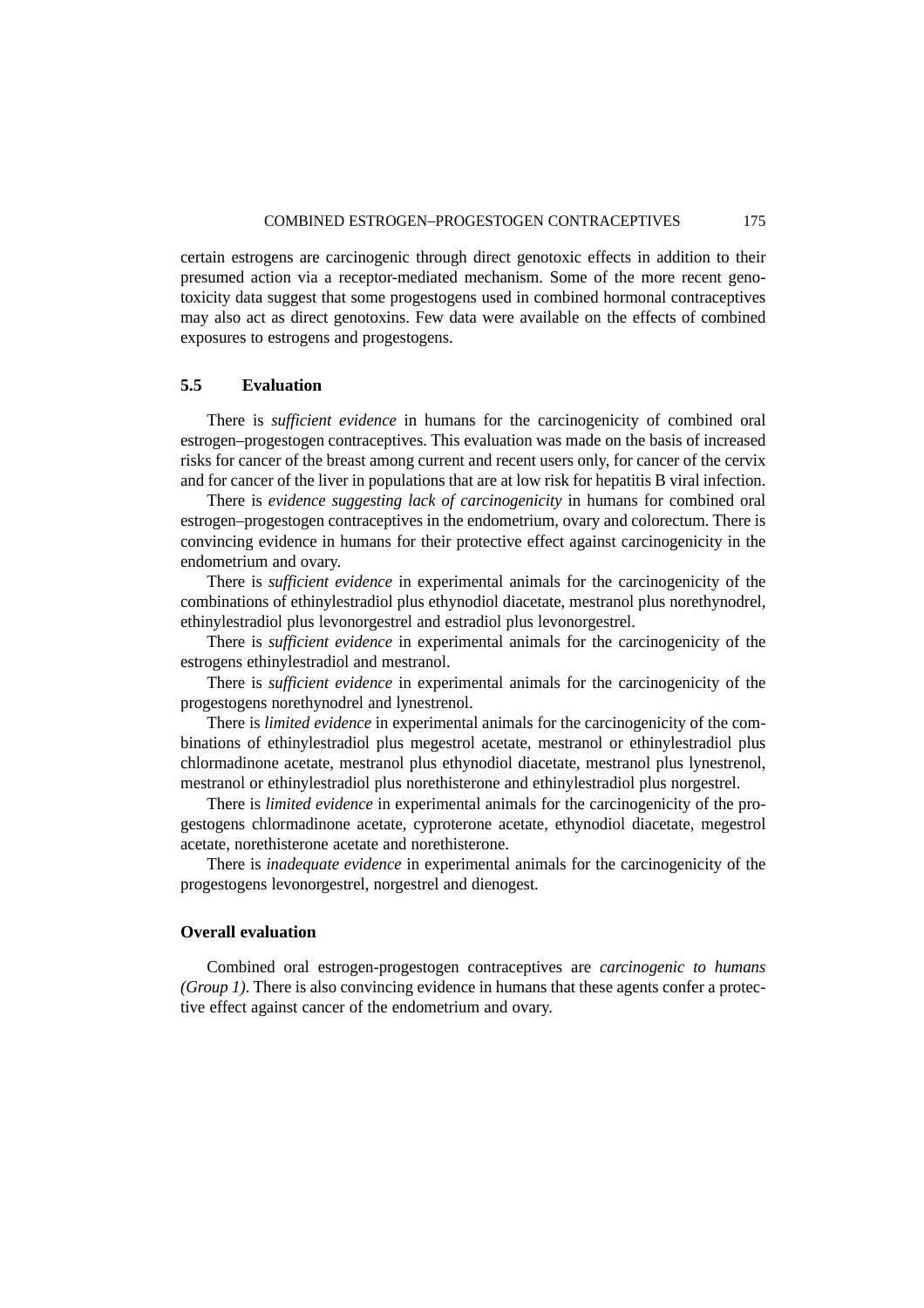# **6. References**

- Adam, S.A., Sheaves, J.K., Wright, N.H., Mosser, G., Harris, R.W. & Vessey, M.P. (1981) A case– control study of the possible association between oral contraceptives and malignant melanoma. *Br. J. Cancer*, **44**, 45–50
- Adami, H.-O., Bergström, R., Persson, I. & Sparén, P. (1990) The incidence of ovarian cancer in Sweden, 1960–1984. *Am. J. Epidemiol.*, **132**, 446–452
- Ahmad, M.E., Shadab, G.G.H.A., Azfer, M.A. & Afzal, M. (2001) Evaluation of genotoxic potential of synthetic progestins norethindrone and norgestrel in human lymphocytes in vitro. *Mutat. Res.*, **494**, 13–20
- Ali, M.M. & Cleland, J. (2005) Sexual and reproductive behaviour among single women aged 15–24 in eight Latin American countries: A comparative analysis. *Soc. Sci. Med.*, **60**, 1175–1185
- Althuis, M.D., Brogan, D.R., Coates, R.J., Daling, J.R., Gammon, M.D., Malone, K.E., Schoenberg, J.B. & Brinton, L.A. (2003) Hormonal content and potency of oral contraceptives and breast cancer risk among young women. *Br. J. Cancer*, **88**, 50–57
- Arai, N., Ström, A., Rafter, J.J. & Gustafsson, J.-A. (2000) Estrogen receptor beta mRNA in colon cancer cells: Growth effects of estrogen and genistein. *Biochem. biophys. Res. Commun.*, **270**, 425–431
- Arbeit, J.M., Münger, K., Howley, P.M. & Hanahan, D. (1994) Progressive squamous epithelial neoplasia in K14-human papillomavirus type 16 transgenic mice. *J. Virol.*, **68**, 4358–4368
- Arbeit, J.M., Howley, P.M. & Hanahan, D. (1996) Chronic estrogen-induced cervical and vaginal squamous carcinogenesis in human papillomavirus type 16 transgenic mice. *Proc. natl Acad. Sci. USA*, **93**, 2930–2935
- Archer, D.F. (1999) Endometrial histology during use of a low-dose estrogen–desogestrel oral contraceptive with a reduced hormone-free interval. *Contraception*, **60**, 151–154
- Archer, D.F., Timmer, C.J. & Lammers, P. (1994) Pharmacokinetics of a triphasic oral contraceptive containing desogestrel and ethinyl estradiol. *Fertil. Steril.*, **61**, 645–651
- Auborn, K.J., Woodworth, C., DiPaolo, J.A. & Bradlow, H.L. (1991) The interaction between HPV infection and estrogen metabolism in cervical carcinogenesis. *Int. J. Cancer*, **49**, 867–869
- Baan, R., Straif, K., Grosse, Y., Secretan, B., El Ghissassi, F., Bouvard, V., Altieri, A., Cogliano, V. & the WHO International Agency for Research on Cancer Monograph Working Group (2007) Carcinogenicity of alcoholic beverages. *Lancet Oncol.*, **8**, 292–293
- Back, D.J., Breckenridge, A.M., Crawford, F.E., McIver, M., Orme, M.L., Rowe, P.H. & Smith, E. (1978) Kinetics of norethindrone in women. II. Single-dose kinetics. *Clin. Pharmacol. Ther*., **24**, 448–53
- Back, D.J., Bates, M., Breckenridge, A.M., Hall, J.M., McIver, M., Orme, M.L., Park, B.K. & Rowe, P.H. (1981) The pharmacokinetics of levonorgestrel and ethynylestradiol in women — Studies with ovran and ovranette. *Contraception*, **23**, 229–239
- Back, D.J., Grimmer, S.F.M., Shenoy, N. & Orme, M.L'E. (1987) Plasma concentrations of 3-ketodesogestrel after oral administration of desogestrel and intravenous administration of 3-ketodesogestrel. *Contraception*, **35**, 619–626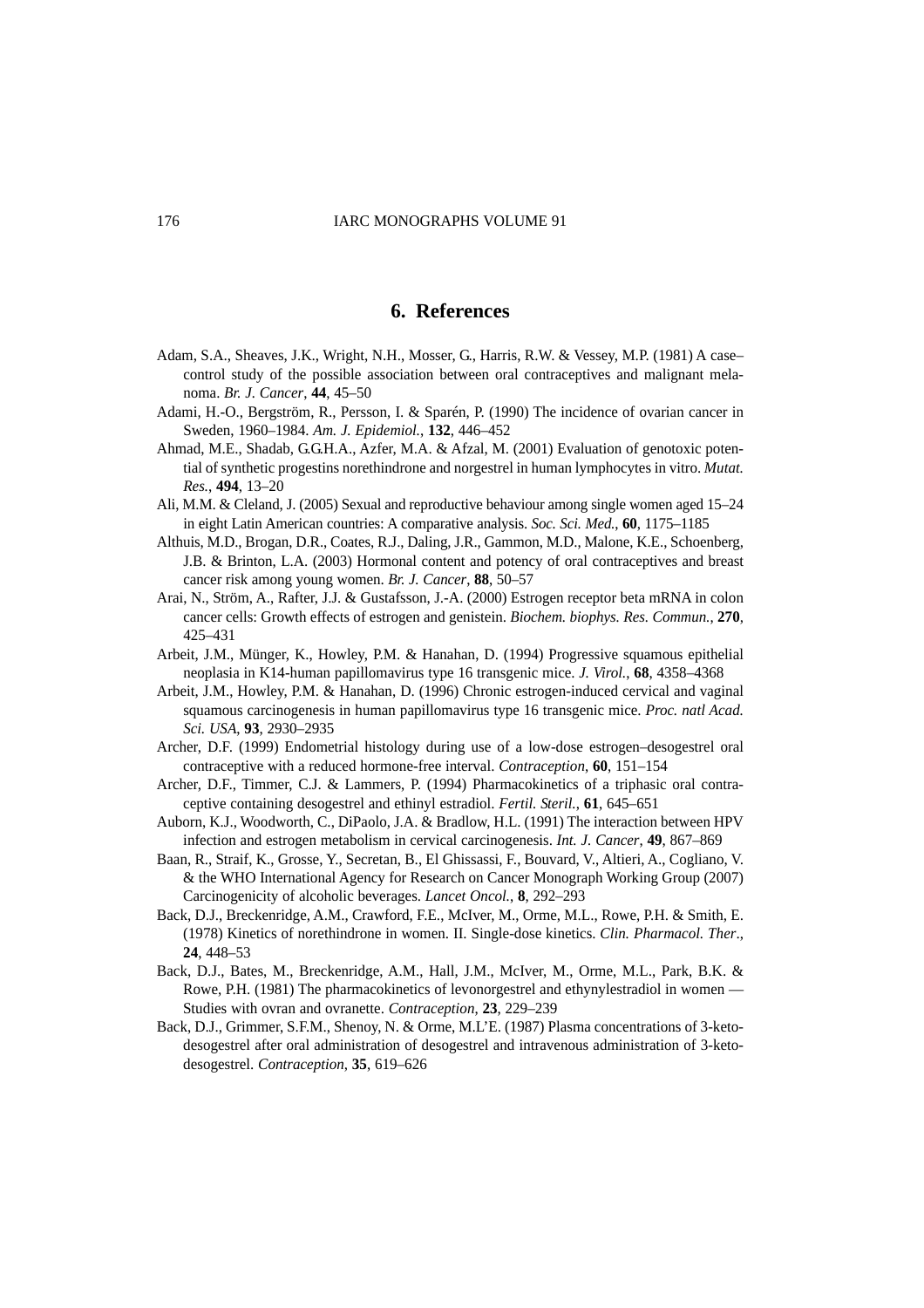- Beard, C.M., Hartmann, L.C., Atkinson, E.J., O'Brien, P.C., Malkasian, G.D., Keeney, G.L. & Melton, L.J., III. (2000) The epidemiology of ovarian cancer: A population-based study in Olmsted County, Minnesota, 1935–1991. *Ann. Epidemiol*., **10**, 14–23
- Beral, V., Ramcharan, S. & Faris, R. (1977) Malignant melanoma and oral contraceptive use among women in California. *Br. J. Cancer*, **36**, 804–809
- Beral, V., Evans, S., Shaw, H. & Milton, G. (1984) Oral contraceptive use and malignant melanoma in Australia. *Br. J. Cancer*, **50**, 681–685
- Beral, V., Hannaford, P. & Kay, C. (1988) Oral contraceptive use and malignancies of the genital tract. Results from the Royal College of General Practitioners' Oral Contraception Study. *Lancet*, **ii**, 1331–1335
- Beral, V., Hermon, C., Kay, C., Hannaford, P., Darby, S. & Reeves, G. (1999) Mortality associated with oral contraceptive use: 25 year follow up of cohort of 46 000 women from Royal College of General Practitioners' oral contraception study. *Br. med. J*., **318**, 96–100
- Bergink, W., Assendorp, R., Kloosterboer, L., van Lier, W., Voortman, G. & Qvist, I. (1990) Serum pharmacokinetics of orally administered desogestrel and binding of contraceptive progestogens to sex hormone-binding globulin. *Am. J. Obstet. Gynecol.*, **163**, 2132–2137
- Berrington, A., Jha, P., Peto, J., Green, J. & Hermon, C. for the UK National Case–Control Study of Cervical Cancer (2002) Oral contraceptives and cervical cancer (Letter to the Editor). *Lancet*, **360**, 410
- Bhat, H.K., Calaf, G., Hei, T.K., Loya, T. & Vadgama, J.V. (2003) Critical role of oxidative stress in estrogen-induced carcinogenesis. *Proc. natl Acad. Sci. USA*, **100**, 3913–3918
- Biri, A., Civelek, E., Karahalil, B. & Sardas, S. (2002) Assessment of DNA damage in women using oral contraceptives. *Mutat. Res.*, **521**, 113–119
- Blackburn, R.D., Cunkelman, J.A. & Zlidar, V.M. (2000) *Oral Contraceptives An Update* (Population Reports, Series A, No. 9), Baltimore, MD, Johns Hopkins University School of Public Health, Population Information Program
- Blode, H., Wuttke, W., Loock, W., Roll, G. & Heithecker, R. (2000) A 1-year pharmacokinetic investigation of a novel oral contraceptive containing drospirenone in healthy female volunteers. *Eur. J. Contracept. reprod. Health Care*, **5**, 256–264
- Bongaarts, J. & Johansson, E. (2000) Future trends in contraception in the developing world: Prevalence and method mix. *Stud. Fam. Plann.*, **33**
- Booth, M., Beral, V. & Smith, P. (1989) Risk factors for ovarian cancer: A case–control study. *Br. J. Cancer*, **60**, 592–598
- Bosetti, C., Negri, E., Trichopoulos, D., Franceschi, S., Beral, V., Tzonou, A., Parazzini, F., Greggi, S. & La Vecchia, C. (2002) Long-term effects of oral contraceptives on ovarian cancer risk. *Int. J. Cancer*, **102**, 262–265
- Bostick, R.M., Potter, J.D., Kushi, L.H., Sellers, T.A., Steinmetz, K.A., McKenzie, D.R., Gapstur, S.M. & Folsom, A.R. (1994) Sugar, meat, and fat intake, and non-dietary risk factors for colon cancer incidence in Iowa women (United States). *Cancer Causes Control*, **5**, 38–52
- Boyd, R.A., Zegarac, E.A., Posvar, E.L. & Flack, M.R. (2001) Minimal androgenic activity of a new oral contraceptive containing norethindrone acetate and graduated doses of ethinyl estradiol. *Contraception*, **63**, 71–76
- Brake, T. & Lambert, P.F. (2005) Estrogen contributes to the onset, persistence, and malignant progression of cervical cancer in a human papillomavirus-transgenic mouse model. *Proc. natl Acad. Sci. USA*, **102**, 2490–2495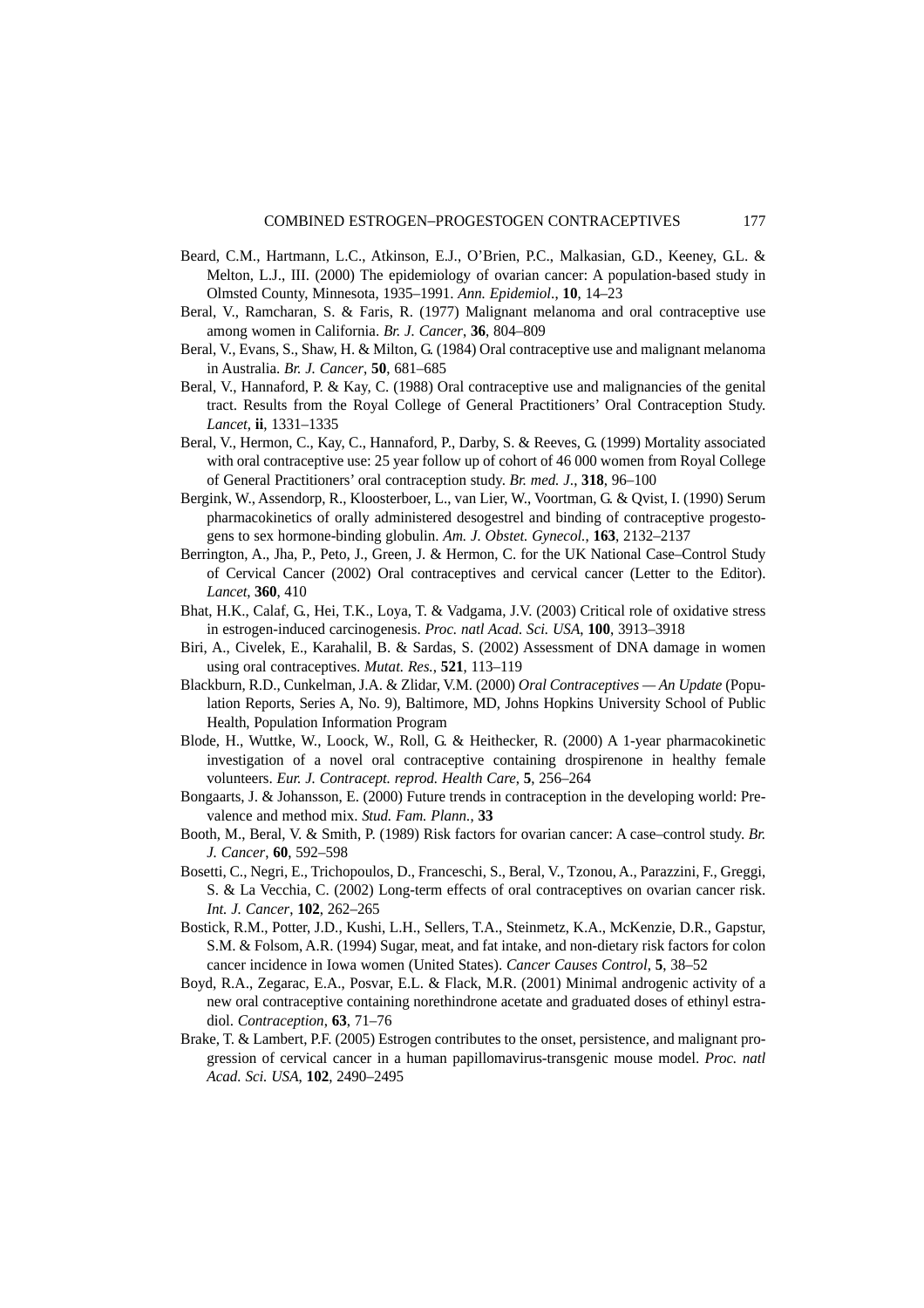- Brambilla, G. & Martelli, A. (2002) Are some progestins genotoxic liver carcinogens? *Mutat. Res.*, **512**, 155–163
- Bray, F., Loos, A.H., Tognazzo, S. & La Vecchia, C. (2005) Ovarian cancer in Europe: Crosssectional trends in incidence and mortality in 28 countries, 1953–2000. *Int. J. Cancer*, **113**, 977–990
- Brinton, L.A., Daling, J.R., Liff, J.M., Schoenberg, J.B., Malone, K.E., Stanford, J.L., Coates, R.J., Gammon, M.D., Hanson, L. & Hoover, R.N. (1995) Oral contraceptives and breast cancer risk among younger women. *J. natl Cancer Inst.*, **87**, 827–835
- Brinton, L.A., Brogan, D.R., Coates, R.J., Swanson, C.A., Potischman, N. & Stanford, J.L. (1998) Breast cancer risk among women under 55 years of age by joint effects of usage of oral contraceptives and hormone replacement therapy. *Menopause*, **5**, 145–151
- Bukvic, N., Susca, F., Bukvic, D., Fanelli, M. & Guanti, G. (2000) 17 alpha Ethinylestradiol and norgestrel in combination induce micronucleus increases and aneuploidy in human lymphocyte and fibroblast cultures. *Teratog. Carcinog. Mutag.*, **20**, 147–159
- Burkman, R., Schlesselman, J.J. & Zieman, M. (2004) Safety concerns and health benefits associated with oral contraception. *Am. J. Obstet. Gynecol.*, **190**, S5–22
- Campbell-Thompson, M., Lynch, I.J. & Bhardwaj, B. (2001) Expression of estrogen receptor (ER) subtypes and ERbeta isoforms in colon cancer. *Cancer Res.*, **61**, 632–640
- Carol, W., Klinger, G., Jager, R., Kasch, R. & Brandstadt, A. (1992) Pharmacokinetics of ethinylestradiol and levonorgestrel after administration of two oral contraceptive preparations. *Exp. clin. Endocrinol.*, **99**, 12–17
- CASH (Cancer and Steroid Hormone) (1986) Oral-contraceptive use and the risk of breast cancer. The Cancer and Steroid Hormone Study of the Centers for Disease Control and the National Institute of Child Health and Human Development. *New Engl. J. Med.*, **315**, 405–411
- CASH (Cancer and Steroid Hormone) (1987a) Combination oral contraceptive use and the risk of endometrial cancer. The Cancer and Steroid Hormone Study of the Centers for Disease Control and the National Institute of Child Health and Human Development. *J. Am. med. Assoc.*, **257**, 796–800
- CASH (Cancer and Steroid Hormone) (1987b) The reduction in risk of ovarian cancer associated with oral contraceptive use. The Cancer and Steroid Hormone Study of the Centers for Disease Control and the National Institute of Child Health and Human Development*. New Engl. J. Med.*, **316**, 650–655
- Castle, P.E., Wacholder, S., Lorincz, A.T., Scott, D.R., Sherman, M.E., Glass, A.G., Rush, B.B., Schussler, J.E. & Schiffman, M. (2002) A prospective study of high-grade cervical neoplasia risk among human papillomavirus-infected women. *J. natl Cancer Inst.*, **94**, 1406–1414
- Castoria, G., Barone, M.V., Di Domenico, M., Bilancio, A., Ametrano, D., Migliaccio, A. & Auricchio, F. (1999) Non-transcriptional action of oestradiol and progestin triggers DNA synthesis. *EMBO J.*, **18**, 2500–2510
- Cavalcanti, S.M.B., Zardo, L.G., Passos, M.R.L. & Oliveira, L.H.S. (2000) Epidemiological aspects of human papillomavirus infection and cervical cancer in Brazil. *J. Infect*., **40**, 80–87
- Chan, W.-K., Klock, G. & Bernard, H.-U. (1989) Progesterone and glucocorticoid response elements occur in the long control regions of several human papillomaviruses involved in anogenital neoplasia. *J. Virol.*, **63**, 3261–3269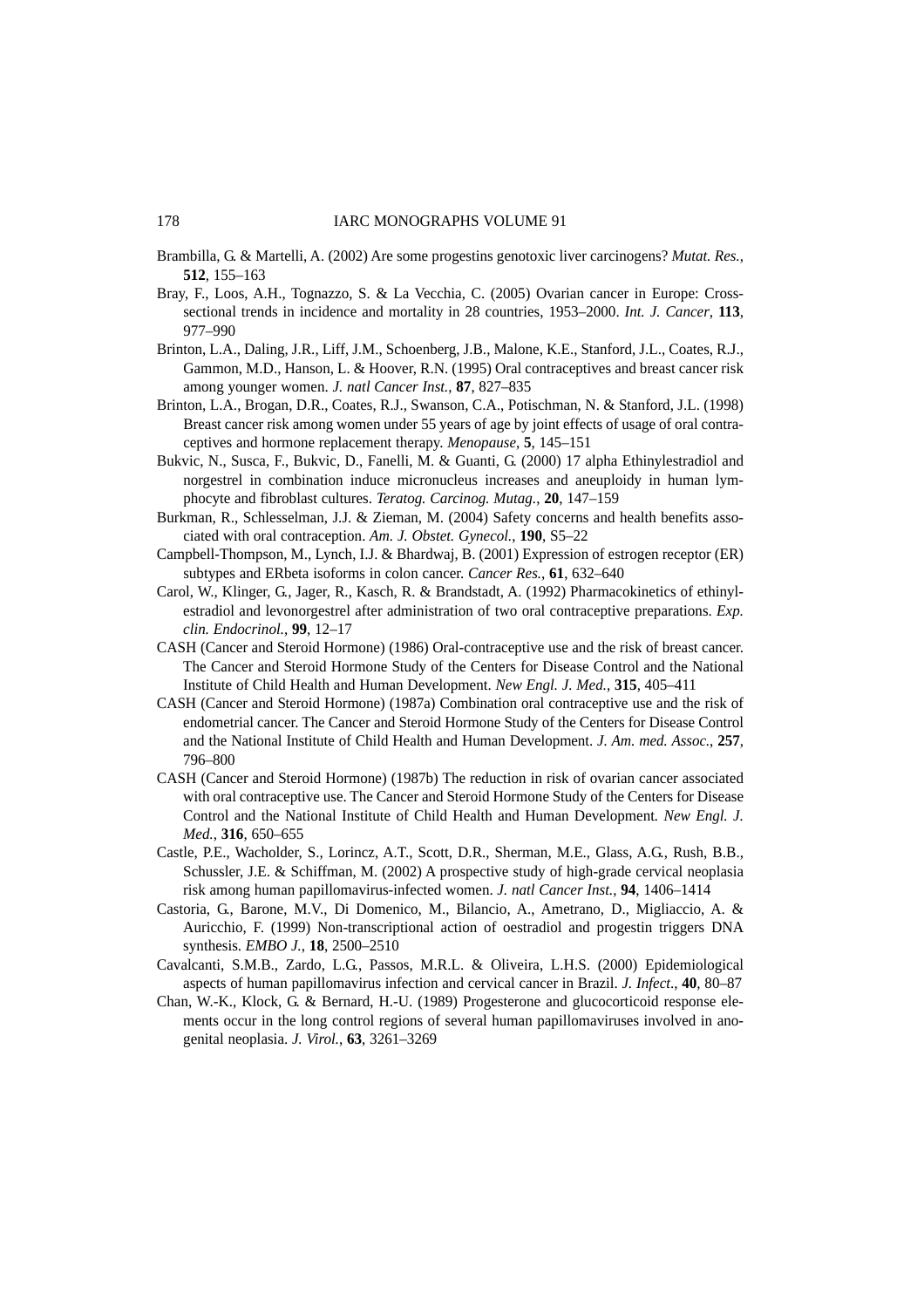- Chatterton, R.T., Jr, Geiger, A.S., Mateo, E.T., Helenowski, I.B. & Gann, P.H. (2005) Comparison of hormone levels in nipple aspirate fluid of pre- and postmenopausal women: Effect of oral contraceptives and hormone replacement. *J. clin. Endocrinol. Metabol*., **90**, 1686–1691
- Chen, Y.-H., Huang, L-H. & Chen, T.-M. (1996) Differential effects of progestins and estrogens on long control regions of human papillomavirus types 16 and 18. *Biochem. biophys.Res. Commun.*, **224**, 651–659
- Chiaffarino, F., Pelucchi, C., Parazzini, F., Negri, E., Franceschi, S., Talamini, R., Conti, E., Montella, M. & La Vecchia, C. (2001) Reproductive and hormonal factors and ovarian cancer. *Ann. Oncol.*, **12**, 337–341
- Chie, W.C., Li, C.Y., Huang, C.S., Chang, K.J., Yen, M.L. & Lin, R.S. (1998) Oral contraceptives and breast cancer risk in Taiwan, a country of low incidence of breast cancer and low use of oral contraceptives. *Int. J. Cancer*, **77**, 219–223
- Chute, C.G., Willett, W.C., Colditz, G.A., Stampfer, M.J., Rosner, B. & Speizer, F.E. (1991) A prospective study of reproductive history and exogenous estrogens on the risk of colorectal cancer in women. *Epidemiology*, **2**, 201–207
- Claus, E.B., Stowe, M. & Carter, D. (2003) Oral contraceptives and the risk of ductal breast carcinoma in situ. *Breast Cancer Res. Treat.*, **81**, 129–136
- Colditz, G.A. for the Nurses' Health Study Research Group (1994) Oral contraceptive use and mortality during 12 years of follow-up: The Nurses' Health Study. *Ann. intern. Med.*, **120**, 821–826
- Collaborative Group on Hormonal Factors in Breast Cancer (1996a) Breast cancer and hormonal contraceptives: Collaborative reanalysis of individual data on 53 297 women with breast cancer and 100 239 women without breast cancer from 54 epidemiological studies. *Lancet*, **347**, 1713–1727
- Collaborative Group on Hormonal Factors in Breast Cancer (1996b) Breast cancer and hormonal contraceptives: Further results. *Contraception*, **54** (Suppl.), 1S–106S
- Collaborative MILTS Project Team (1997) Oral contraceptives and liver cancer. *Contraception*, **56**, 275–284
- Contractor, R.G., Foran, C.M., Li, S. & Willett, K.L. (2004) Evidence of gender- and tissuespecific promoter methylation and the potential for ethinylestradiol-induced changes in Japanese Medaka (*Oryzias latipes*) estrogen receptor and aromatase genes. *J. Toxicol. environ Health*, **A67**, 1–22
- Coutinho, E.M., Athayde, C., Dantas, C., Hirsch, C. & Barbosa, I. (1999) Use of a single implant of elcometrine (ST-1435), a nonorally active progestin, as a long acting contraceptive for postpartum nursing women. *Contraception*, **59**, 115–122
- Cramer, D.W., Hutchison, G.B., Welch, W.R., Scully, R.E. & Knapp, R.C. (1982) Factors affecting the association of oral contraceptives and ovarian cancer. *New Engl. J. Med.*, **307**, 1047–1051
- Cramer, D.W., Greenberg, E.R., Titus-Ernstoff, L., Liberman, R.F., Welch, W.R., Li, E. & Ng, W.G. (2000) A case–control study of galactose consumption and metabolism in relation to ovarian cancer. *Cancer Epidemiol. Biomarkers Prev.*, **9**, 95–101
- Deacon, J.M., Evans, C.D., Yule, R., Desai, M., Binns, W., Taylor, C. & Peto, J. (2000) Sexual behaviour and smoking as determinants of cervical HPV infection and of CIN3 among those infected: A case–control study nested within the Manchester cohort. *Br. J. Cancer*, **88**, 1565–1572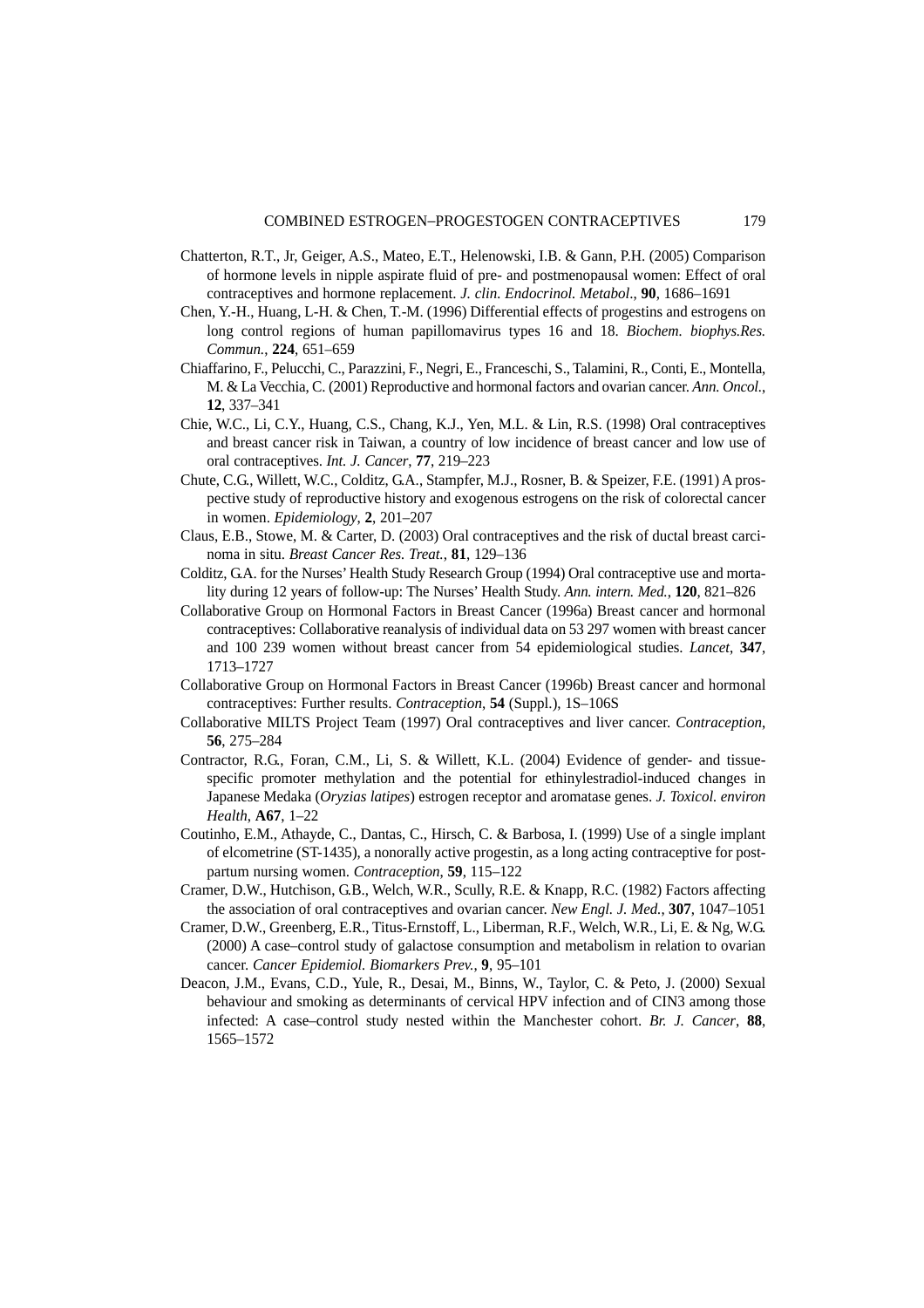- Deckers, G.H., Schoonen, W.G.E.J. & Kloosterboer, H.J. (2000) Influence of the substitution of 11methylene,  $\Delta^{15}$ , and/or 18-methyl groups in norethisterone on receptor binding, transactivation assays and biological activities in animals. *J. ster. Biochem. mol. Biol.*, **74**, 83–92
- Dezarnaulds, G. & Fraser, I.S. (2002) Vaginal ring delivery of hormone replacement therapy A review. *Expert Opin. Pharmacother.*, **4**, 201–212
- Di Domenico, M., Castoria, G., Bilancio, A., Migliaccio, A. & Auricchio, F. (1996) Estradiol activation of human colon carcinoma-derived caco-2 cell growth. *Cancer Res*., **56**, 4516–4521
- Di Leo, A., Linsalata, M., Cavallini, A., Messa, C. & Russo, F. (1992) Sex steroid hormone receptors, epidermal growth factor receptor, and polyamines in human colorectal cancer. *Dis. Colon Rectum*, **35**, 305–309
- Di Leo, A., Messa, C., Cavallini, A. & Linsalata, M. (2001) Estrogens and colorectal cancer. *Curr. Drug Targets imm. endocr. metab. Disorders*, **1**, 1–12
- Duell, E.J. & Holly, E.A. (2005) Reproductive and menstrual risk factors for pancreatic cancer: A population-based study of San Francisco Bay area women. *Am. J. Epidemiol.*, **161**, 741–747
- Dumeaux, V., Alsaker, E. & Lund, E. (2003) Breast cancer and specific types of oral contraceptives: A large Norwegian cohort study. *Int. J. Cancer*, **105**, 844–850
- Dumeaux, V., Lund, E. & Hjartaker, A. (2004) Use of oral contraceptives, alcohol, and risk for invasive breast cancer. *Cancer Epidemiol. Biomarkers Prev.*, **13**, 1302–1307
- Edmondson, H.A., Henderson, B. & Benton, B. (1976) Liver-cell adenomas associated with use of oral contraceptives. *New Engl. J. Med*., **294**, 470–472
- Elwood, J.M., Whitehead, S.M., Davison, J., Stewart, M. & Galt, M. (1990) Malignant melanoma in England: Risks associated with naevi, freckles, social class, hair colour, and sunburn. *Int. J. Epidemiol.*, **19**, 801–810
- Fanchin, R., de Ziegler, D., Bergeron, C., Righini, C., Torrisi, C. & Frydman, R. (1997) Transvaginal administration of progesterone. *Obstet. Gynecol.*, **90**, 396–401
- Fernandez, E., La Vecchia, C., Franceschi, S., Braga, C., Talamini, R., Negri, E. & Parazzini, F. (1998) Oral contraceptive use and risk of colorectal cancer. *Epidemiology*, **9**, 295–300
- Feskanich, D., Hunter, D.J., Willett, W.C., Spiegelman, D., Stampfer, M.J., Speizer, F.E. & Colditz, G.A. (1999) Oral contraceptive use and risk of melanoma in premenopausal women. *Br. J. Cancer*, **81**, 918–923
- Fiorelli, G., Picariello, L., Martineti, V., Tonelli, F. & Brandi, M.L. (1999) Functional estrogen receptor β in colon cancer cells. *Biochem. biophys. Res. Commun.*, **261**, 521–527
- Forman, D., Doll, R. & Peto, R. (1983) Trends in mortality from carcinoma of the liver and the use of oral contraceptives. *Br. J. Cancer*, **48**, 349–354
- Forman, D., Vincent, T.J. & Doll, R. (1986) Cancer of the liver and the use of oral contraceptives. *Br. med. J*., **292**, 1357–1361
- Fotherby, K. (1990) Potency and pharmacokinetics of gestagens. *Contraception*, **41**, 533–550
- Franceschi, S., La Vecchia, C., Helmrich, S.P., Mangioni, C. & Tognoni, G. (1982) Risk factors for epithelial ovarian cancer in Italy. *Am. J. Epidemiol.*, **115**, 714–719
- Franceschi, S., Parazzini, F., Negri, E., Booth, M., La Vecchia, C., Beral, V., Tzonou, A. & Trichopoulos, D. (1991a) Pooled analysis of 3 European case–control studies of epithelial ovarian cancer. III. Oral contraceptive use. *Int. J. Cancer*, **49**, 61–65
- Franceschi, S., Bidoli, E., Talamini, R., Barra, S. & La Vecchia, C. (1991b) Colorectal cancer in northeastern Italy: Reproductive, menstrual and female hormone-related factors. *Eur. J. Cancer*, **27**, 604–608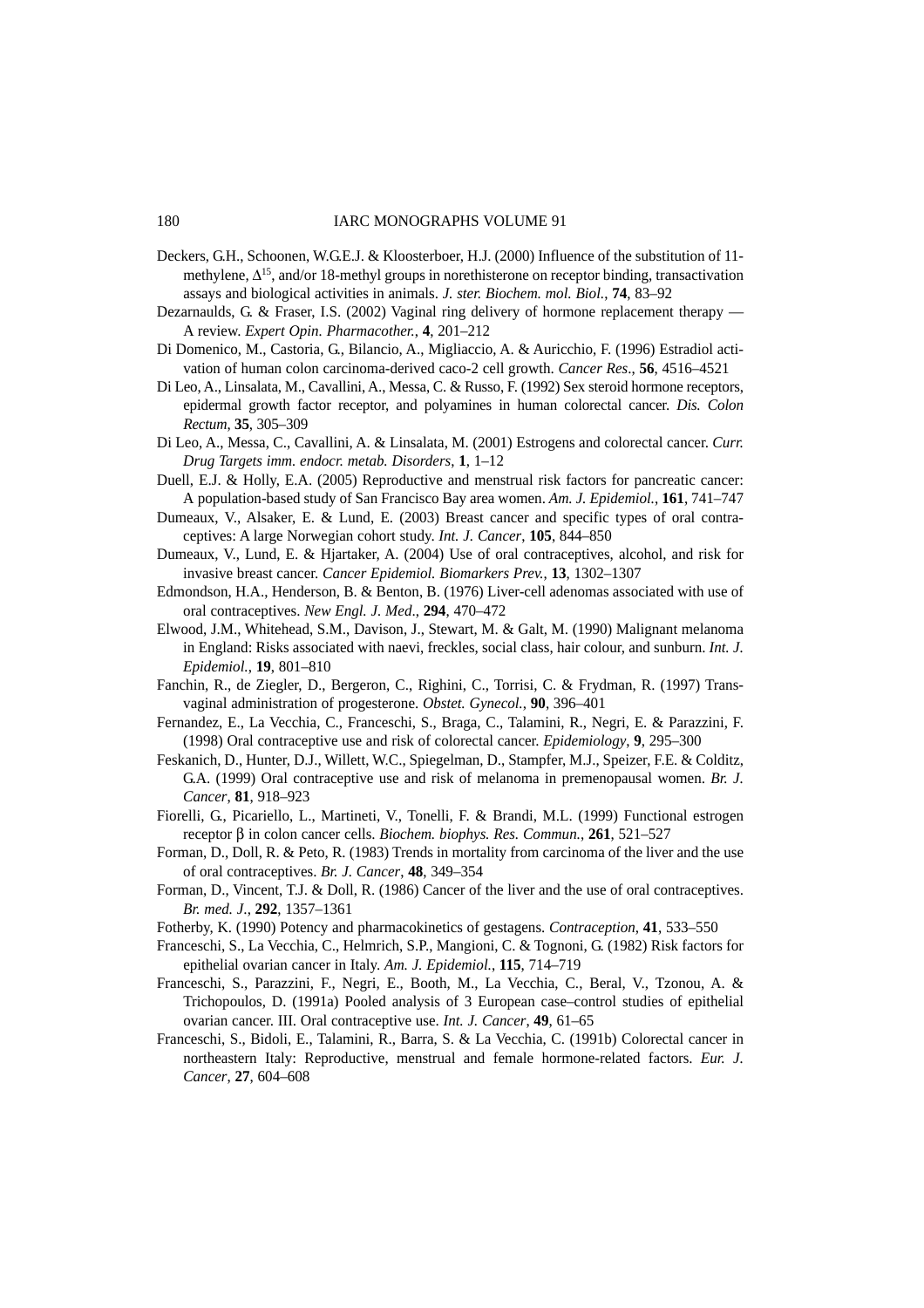- Fraser, I.S. (2000) Forty years of combined oral contraception: The evolution of a revolution. *Med. J. Austr.*, **173**, 541–544
- Fu, H., Darroch, J.E., Haas, T. & Ranjit, N. (1999) Contraceptive failure rates: New estimates from the 1995 National Survey of Family Growth. *Fam. Plann. Perspect.*, **31**, 56–63
- Furberg, H., Millikan, R.C., Geradts, J., Gammon, M.D., Dressler, L.G., Ambrosone, C.B. & Newman, B. (2003) Reproductive factors in relation to breast cancer characterized by p53 protein expression (United States). *Cancer Causes Control*, **14**, 609–618
- Furner, S.E., Davis, F.G., Nelson, R.L. & Haenszel, W. (1989) A case–control study of large bowel cancer and hormone exposure in women. *Cancer Res*., **49**, 4936–4940
- Gago-Dominguez, M., Castelao, J.E., Yuan, J.-M., Ross, R.K. & Yu, M.C. (1999) Increased risk of renal cell carcinoma subsequent to hysterectomy. *Cancer Epidemiol. Biomarkers Prev.*, **8**, 999–1003
- Gallagher, R.P., Elwood, J.M., Hill, G.B., Coldman, A.J., Threlfall, W.J. & Spinelli, J.J. (1985) Reproductive factors, oral contraceptives and risk of malignant melanoma: Western Canada Melanoma Study. *Br. J. Cancer*, **52**, 901–907
- Gallmeier, E., Winter, J.M., Cunningham, S.C., Kahn, S.R. & Kern, S.E. (2005) Novel genotoxicity assays identify norethindrone to activate p53 and phosphorylate H2AX. *Carcinogenesis*, **26**, 1811–1820
- Gallo, M.F., Nanda, K., Grimes, D.A. & Schulz, K.F. (2004) 20 mcg Versus > 20 mcg estrogen combined oral contraceptives for contraception (review). *Cochrane Database Syst. Rev.*, **4**, Art. No. CD003989
- Gallus, S., Bosetti, C., Franceschi, S., Levi, F., Simonato, L., Negri, E., & La Vecchia, C. (2001) Oesophageal cancer in women: Tobacco, alcohol, nutritional and hormonal factors. *Br. J. Cancer*, **85**, 341–345
- Garcia-Becerra, R., Cooney, A.J., Borja-Cacho, E., Lemus, A.E., Pérez-Palacios, G. & Larrea, F. (2004) Comparative evaluation of androgen and progesterone receptor transcription selectivity indices of 19-nortestosterone-derived progestins. *J. ster. Biochem. mol. Biol.*, **91**, 21–27
- Gefeller, O., Hassan, K. & Wille, L. (1998) Cutaneous malignant melanoma in women and the role of oral contraceptives. *Br. J. Dermatol.*, **138**, 122–124
- Gemer, O., Moscovici, O., Ben-Horin, C.L., Linov, L., Peled, R. & Segal S. (2004) Oral contraceptives and liver hemangioma: A case–control study. *Acta obstet. gynaecol. scand*., **83**, 1199–1201
- Glaser, S.L., Clarke, C.A., Nugent, R.A., Stearns, C.B. & Dorfman, R.F. (2003) Reproductive factors in Hodgkin's disease in women. *Am. J. Epidemiol.*, **158**, 553–563
- Gnagy, S., Ming, E.E., Devesa, S.S., Hartge, P. & Whittemore, A.S. (2000) Declining ovarian cancer rates in U.S. women in relation to parity and oral contraceptive use. *Epidemiology*, **11**, 102–105
- Godard, B., Foulkes, W.D., Provencher, D., Brunet, J.S., Tonin, P.N., Mes-Masson, A.M., Narod, S.A. & Ghadirian, P. (1998) Risk factors for familial and sporadic ovarian cancer among French Canadians: A case–control study. *Am. J. Obstet. Gynecol*., **179**, 403–410
- Goebelsmann, U., Hoffman, D., Chiang, S. & Woutersz, T. (1986) The relative bioavailability of levonorgestrel and ethinyl estradiol administered as a low-dose combination oral contraceptive. *Contraception*, **34**, 341–351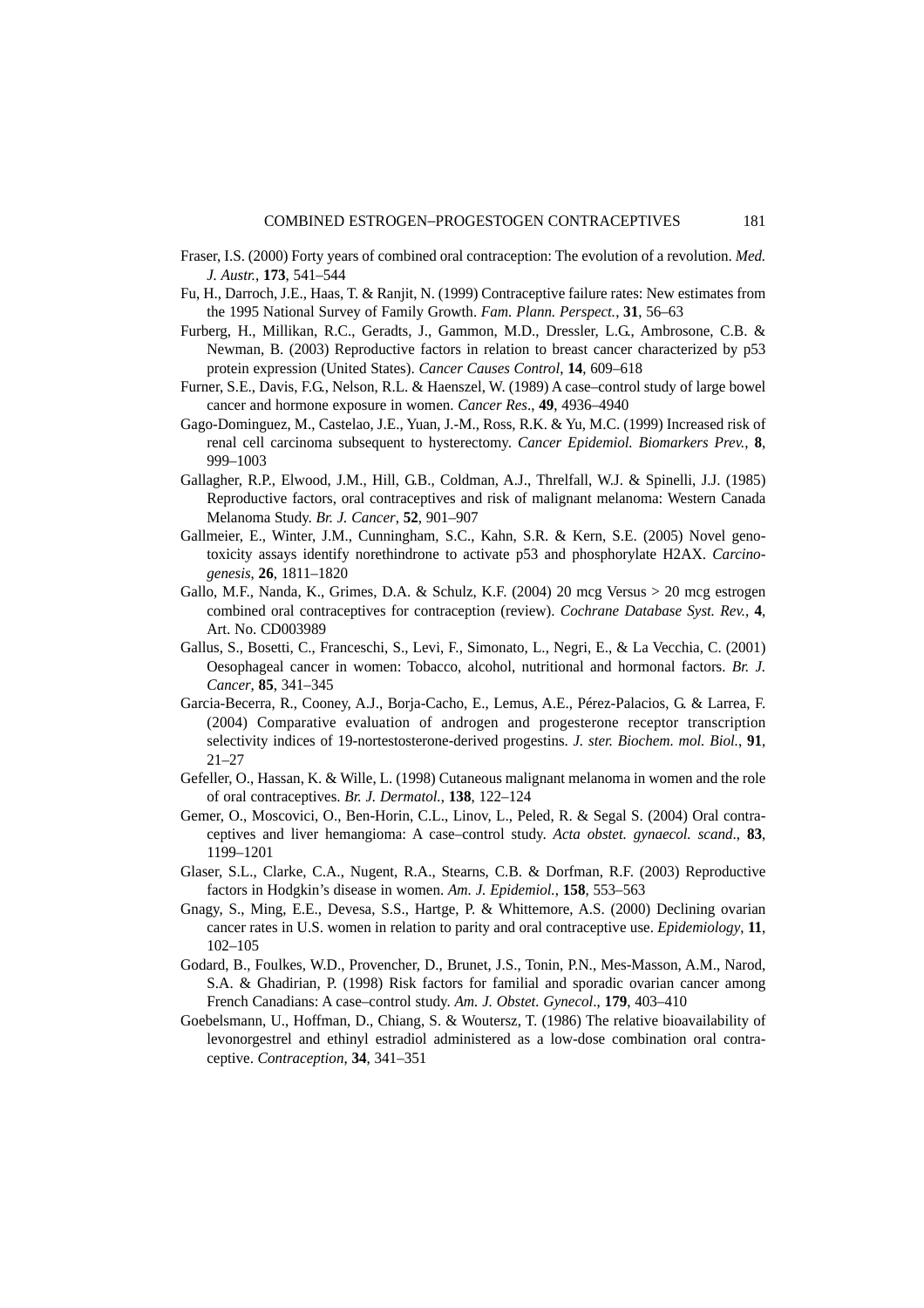- Goldzieher, J.W. & Brody, S.A. (1990) Pharmacokinetics of ethinyl estradiol and mestranol. *Am. J. Obstet. Gynecol.*, **163**, 2114–2119
- Grabrick, D.M., Hartmann, L.C., Cerhan, J.R., Vierkant, R.A., Therneau, T.M., Vachon, C.M., Olson, J.E., Couch, F.J., Anderson, K.E., Pankratz, V.S. & Sellers, T.A. (2000) Risk of breast cancer with oral contraceptive use in women with a family history of breast cancer. *J. Am. med. Assoc.*, **284**, 1791–1798
- Green, A. & Bain, C. (1985) Hormonal factors and melanoma in women. *Med. J. Austr.*, **142**, 446–448
- Green, J., Berrington de Gonzalez, A., Smith, J.S., Franceschi, S., Appleby, P., Plummer, M. & Beral, V. (2003) Human papillomavirus infection and use of oral contraceptives. *Br. J. Cancer*, **88**, 1713–1720
- Greer, J.B., Modugno, F., Allen, G.O. & Ness, R.B. (2005) Androgenic progestins in oral contraceptives and the risk of epithelial ovarian cancer. *Obstet. Gynecol.*, **105**, 731–740
- Greggi, S., Parazzini, F., Paratore, M.P., Chatenoud, L., Legge, F., Mancuso, S. & La Vecchia, C. (2000) Risk factors for ovarian cancer in central Italy. *Gynecol. Oncol*., **9**, 50–54
- Grodstein, F., Newcomb, P.A. & Stampfer, M.J. (1999) Postmenopausal hormone therapy and the risk of colorectal cancer: A review and meta-analysis. *Am. J. Med*., **106**, 574–582
- Guengerich, F.P. (1988) Oxidation of 17 alpha-ethynylestradiol by human liver cytochrome P-450. *Mol. Pharmacol.*, **33**, 500–508
- Hammond, G.L., Rabe, T. & Wagner, J.D. (2001) Preclinical profiles of progestins used in formulations of oral contraceptives and hormone replacement therapy. *Am. J. Obstet. Gynecol*., **185**, S24–S31
- Hammouda, D., Muñoz, N., Herrero, R., Arslan, A., Bouhadet, A., Oublil, M., Djedeat, B., Fontanière, B., Snijders, P., Meijer, C. & Franceschi, S. (2005) Cervical carcinoma in Algiers, Algeria: Human papillomavirus and lifestyle factors. *Int. J. Cancer*, **113**, 483–489
- Hannaford, P. & Elliot, A. (2005) Use of exogenous hormones by women and colorectal cancer: Evidence from the Royal College of General Practitioners' Oral Contraception Study. *Contraception*, **71**, 95–98
- Hannaford, P.C., Villard-Mackintosh, L., Vessey, M.P. & Kay, C.R. (1991) Oral contraceptives and malignant melanoma. *Br. J. Cancer*, **63**, 430–433
- Hannaford, P.C., Croft, P.R. & Kay, C.R. (1994) Oral contraception and stroke. Evidence from the Royal College of General Practitioners' Oral Contraception Study. *Stroke*, **25**, 935–942
- Hannaford, P.C., Kay, C.R., Vessey, M.P., Painter, R. & Mant, J. (1997) Combined oral contraceptives and liver disease. *Contraception*, **55**, 145–151
- Harlow, B.L., Weiss, N.S., Roth, G.J., Chu, J. & Daling, J.R. (1988) Case–control study of borderline ovarian tumors: Reproductive history and exposure to exogenous female hormones. *Cancer Res.*, **48**, 5849–5852
- Harris, R., Whittemore, A.S., Itnyre, J. & the Collaborative Ovarian Cancer Group (1992) Characteristics relating to ovarian cancer risk: Collaborative analysis of 12 US case–control studies. III. Epithelial tumors of low malignant potential in white women. *Am. J. Epidemiol.*, **136**, 1204–1211
- Hartge, P., Schiffman, M.H., Hoover, R., McGowan, L., Lesher, L. & Norris, H.J. (1989) A case– control study of epithelial ovarian cancer. *Am. J. Obstet. Gynecol.*, **161**, 10–16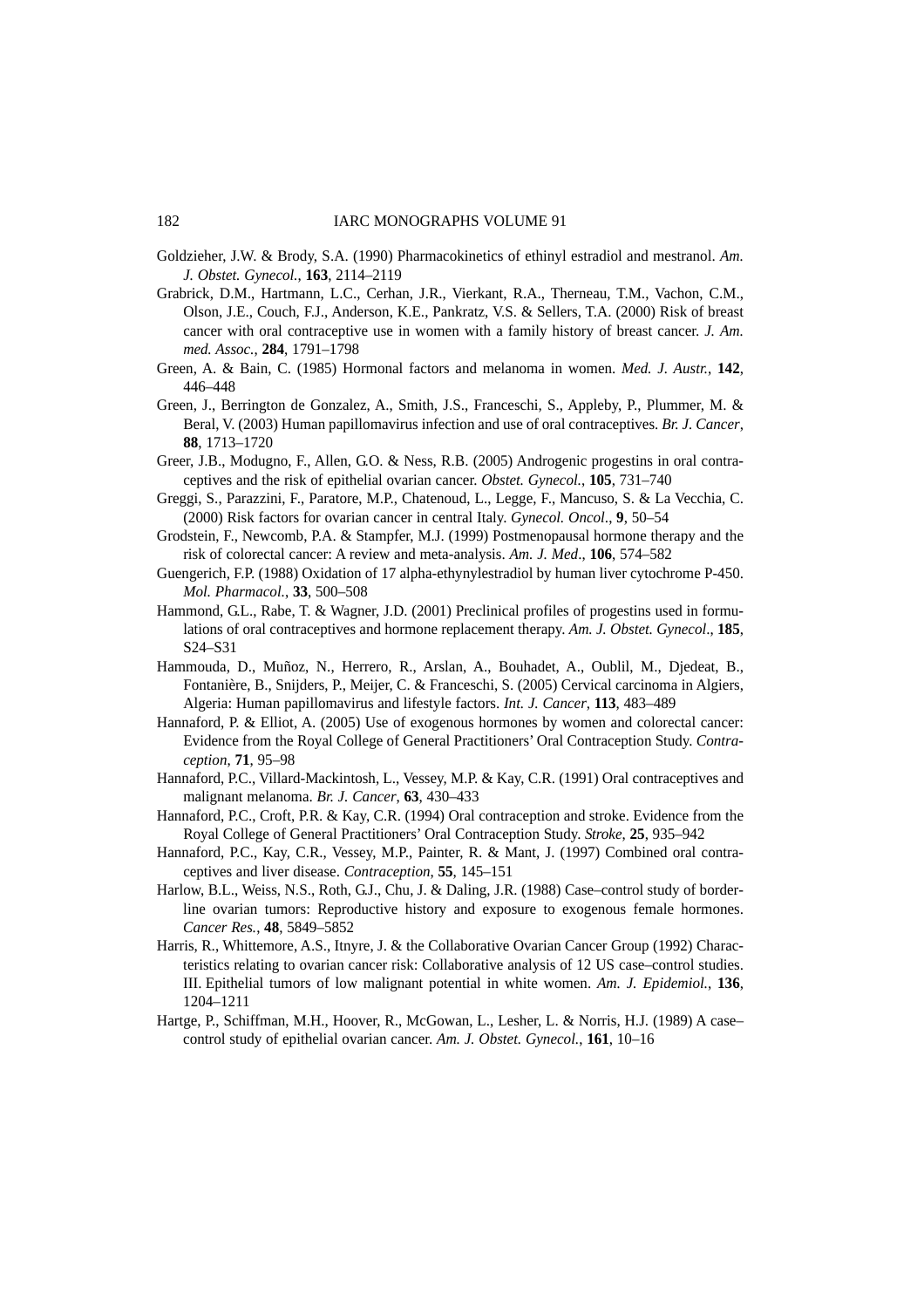- Haselkorn, T., Stewart, S.L. & Horn-Ross, P.L. (2003) Why are thyroid cancer rates so high in Southeast Asian women living in the United States? The Bay Area Thyroid Cancer Study. *Cancer Epidemiol. Biomarkers Prev.*, **12**, 144–150
- Hasenack, H.G., Bosch, A.M.G. & Käär, K. (1986) Serum levels of 3-keto-desogestrel after oral administration of desogestrel and 3-keto-desogestrel. *Contraception*, **33**, 591–596
- Heimdal, K., Skovlund, E. & Moller, P. (2002) Oral contraceptives and risk of familial breast cancer. *Cancer Detect. Prev.*, **26**, 23–27
- Helmrich, S.P., Rosenberg, L., Kaufman, D.W., Miller, D.R., Schottenfeld, D., Stolley, P.D. & Shapiro, S. (1984) Lack of an elevated risk of malignant melanoma in relation to oral contraceptive use. *J. natl Cancer Inst.*, **72**, 617–620
- Henderson, B.E., Casagrande, J.T., Pike, M.C., Mack, T., Rosario, I. & Duke, A. (1983a) The epidemiology of endometrial cancer in young women. *Br. J. Cancer*, **47**, 749–756
- Henderson, B., Preston-Martin, S., Edmonson, H.A., Peters, R.L. & Pike, M.C. (1983b) Hepatocellular carcinoma and oral contraceptives. *Br. J. Cancer*, **48**, 437–440
- Hendrickse, C.W., Jones, C.E., Donovan, I.A., Neoptolemos, J.P. & Baker, P.R. (1993) Oestrogen and progesterone receptors in colorectal cancer and human colonic cancer cell lines. *Br. J. Surg*., **80**, 636–640
- Heuner, A., Kuhnz, W., Heger-Mahn, D., Richert, K. & Humpel, M. (1995) A single-dose and 3 month clinical-pharmacokinetic study with a new combination oral contraceptive. *Adv. Contracept.*, **11**, 207–225
- Hildreth, N.G., Kelsey, J.L., LiVolsi, V.A., Fischer, D.B., Holford, T.R., Mostow, E.D., Schwartz, P.E. & White, C. (1981) An epidemiologic study of epithelial carcinoma of the ovary. *Am. J. Epidemiol.*, **114**, 398–405
- Hoffmann, H., Hillesheim, H.G., Güttner, J., Stade, K., Merbt, E.-M., & Holle, K. (1983) Long term toxicological studies on the progestin STS 557. *Exp. clin. Endocrinol*., **81**, 179–196
- Holly, E.A., Weiss, N.S. & Liff, J.M. (1983) Cutaneous melanoma in relation to exogenous hormones and reproductive factors. *J. natl Cancer Inst.*, **70**, 827–831
- Holly, E.A., Cress, R.D. & Ahn, D.K. (1995) Cutaneous melanoma in women. III. Reproductive factors and oral contraceptive use. *Am. J. Epidemiol.*, **141**, 943–950
- Holman, C.D., Armstrong, B.K. & Heenan, P.J. (1984) Cutaneous malignant melanoma in women: Exogenous sex hormones and reproductive factors. *Br. J. Cancer*, **50**, 673–680
- van Hooff, M.H.A., Hirasing, R.A., Kaptein, M.B.M., Koppenaal, C., Voorhorst, F.J. & Schoemaker, J. (1998) The use of oral contraception by adolescents for contraception, menstrual cycle problems or acne. *Acta obstet. gynaecol. scand.*, **77**, 898–904
- Hsing, A.W., Hoover, R.N., McLaughlin, J.K., Co-Chien, H.T., Wacholder, S., Blot, W.J. & Fraumeni, J.F. (1992) Oral contraceptives and primary liver cancer among young women. *Cancer Causes Control*, **3**, 43–48
- Hulka, B.S., Chambless, L.E., Kaufman, D.G., Fowler, W.C., Jr & Greenberg, B.G. (1982) Protection against endometrial carcinoma by combination-product oral contraceptives. *J. Am. med. Assoc.*, **247**, 475–477
- Humpel, M., Wendt, H., Dogs, G., Weiss, C., Rietz, S. & Speck, U. (1977) Intraindividual comparison of pharmacokinetic parameters of d-norgestrel, lynestrenol and cyproterone acetate in 6 women. *Contraception*, **16**, 199–215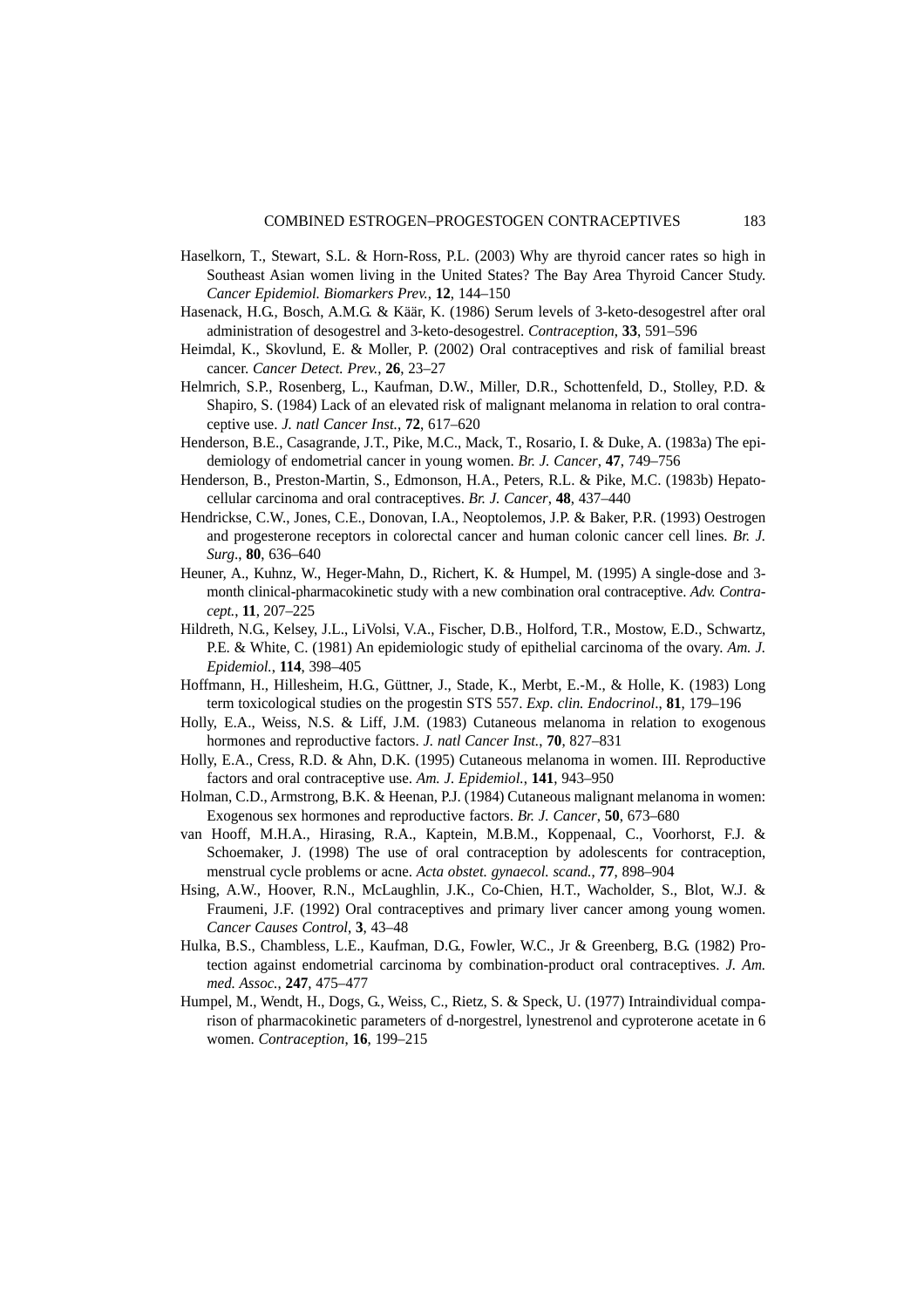- Humpel, M., Wendt, H., Pommerenke, G., Weiss, C. & Speck, U. (1978) Investigations of pharmacokinetics of levonorgestrel to specific consideration of a possible first-pass effect in women. *Contraception*, **17**, 207–220
- Hümpel, M., Täuber, U., Kuhnz, W., Pfeffer, M., Brill, K., Heithecker, R., Louton, T. & Steinberg, B. (1990) Comparison of serum ethinyl estradiol, sex-hormone-binding globulin, corticoidbinding globulin and cortisol levels in women using two low-dose combined oral contraceptives. *Horm. Res.*, **33**, 35–39
- IARC (1979) *IARC Monographs on the Evaluation of the Carcinogenic Risk of Chemicals to Humans*, Vol. 21, *Sex Hormones (II)*, Lyon
- IARC (1988) IARC Monographs on the Evaluation of Carcinogenic Risks to Humans, Vol. 44, Alcohol Drinking, Lyon
- IARC (1994) IARC Monographs on the Evaluation of Carcinogenic Risks to Humans, Vol. 59, Hepatitis Viruses, Lyon
- IARC (1999) *IARC Monographs on the Evaluation of Carcinogenic Risks to Humans*, Vol. 72, *Hormonal Contraception and Post-menopausal Hormonal Therapy*, Lyon
- IARC (2004) IARC Monographs on the Evaluation of Carcinogenic Risks to Humans, Vol. 83, Tobacco Smoke and Involuntary Smoking, Lyon
- IARC (2007) *IARC Monographs on the Evaluation of the Carcinogenic Risk of Chemicals to Humans*, Vol. 90, *Human Papillomaviruses*, Lyon
- IMS Health (2005) *IMS Health MIDAS*, June 2005
- Iribarren, C., Haselkorn, T., Tekawa, I.S. & Friedman, G.D. (2001) Cohort study of thyroid cancer in a San Francisco Bay area population. *Int. J. Cancer*, **93**, 745–750
- Isaksson, E., von Schoultz, E., Odlind, V., Soderqvist, G., Csemiczky, G., Carlstörm, K., Skoog, L. & von Schoultz, B. (2001) Effects of oral contraceptives on breast epithelial proliferation. *Breast Cancer Res. Treat*., **65**, 163–169
- Ishikawa, T., Inoue, S., Kakinuma, C., Kuwayama, C., Hamada, Y. & Shibutani, Y. (2000) Growthstimulating effect of dienogest, a synthetic steroid, on rodent, canine, and primate mammary glands. *Toxicology*, **151**, 91–101
- Jacobs, E.J., White, E. & Weiss, N.S. (1994) Exogenous hormones, reproductive history, and colon cancer (Seattle, Washington, USA). *Cancer Causes Control*, **5**, 359–366
- Jain, M.G., Rohan, T.E. & Howe, G.R. (2000) Hormone replacement therapy and endometrial cancer in Ontario, Canada. *J. clin. Epidemiol.*, **53**, 385–391
- Jänne, O.A., Zook, B.C., Didolkar, A.K., Sundaram, K. & Nash, H.A. (2001) The roles of estrogen and progestin in producing deciduosarcoma and other lesions in the rabbit. *Toxicol. Pathol.*, **29**, 417–421
- Jick, S.S., Walker, A.M. & Jick, H. (1993) Oral contraceptives and endometrial cancer. *Obstet. Gynecol.*, **82**, 931–935
- Jick, H., Jick, S.S., Gurewich, V., Myers, M.W. & Vasilakis, C. (1995) Risk of idiopathic cardiovascular death and nonfatal venous thromboembolism in women using oral contraceptives with differing progestagen components. *Lancet*, **346**, 1589–1593
- John, E.M., Whittemore, A.S., Harris, R., Itnyre, J. & Collaborative Ovarian Cancer Group (1993) Characteristics relating to ovarian cancer risk: Collaborative analysis of seven US case– control studies. Epithelial ovarian cancer in black women. *J. natl Cancer Inst*., **85**, 142–147
- Joosten, H.F.P., van Acker, F.A.A., van den Dobbelsteen, D.J., Horbach, G.J.M.J. & Krajnc, E.I. (2004) Genotoxicity of hormonal steroids. *Toxicol. Lett.*, **151**, 113–134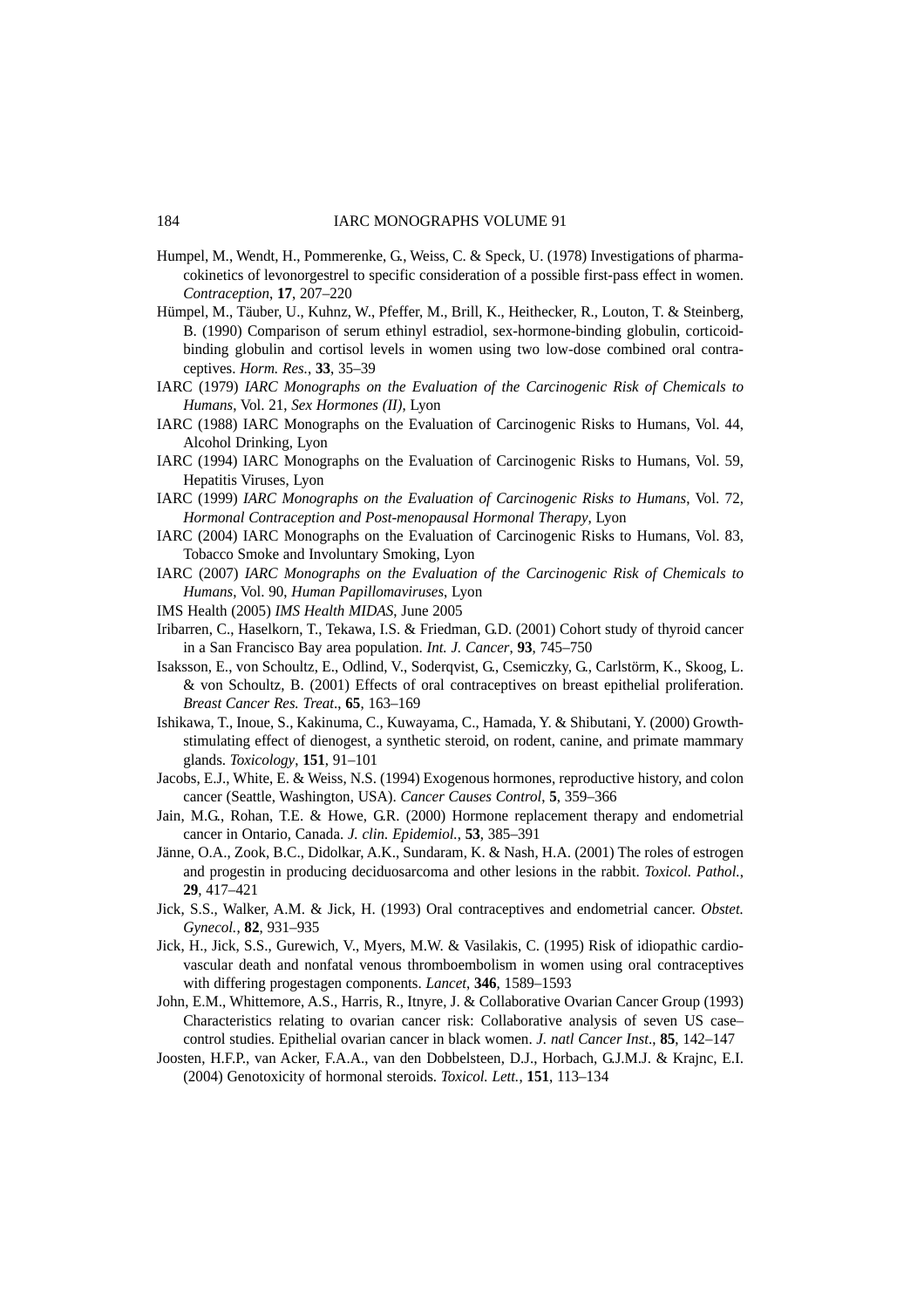- Junod, S.W. & Marks, L. (2002) Women's trials: The approval of the first oral contraceptive pill in the United States and Great Britain. *J. Hist. Med. allied Sci*., **57**, 117–160
- Kalandidi, A., Tzonou, A., Lipworth, L., Gamatsi, I., Filippa, D. & Trichopoulos, D. (1996) A case–control study of endometrial cancer in relation to reproductive, somatometric, and lifestyle variables. *Oncology*, **53**, 354–359
- Kampman, E., Bijl, A.J., Kok, C. & van't Veer, P. (1994) Reproductive and hormonal factors in male and female colon cancer. *Eur. J. Cancer Prev*., **3**, 329–336
- Kampman, E., Potter, J.D., Slattery, M.L., Caan, B.J. & Edward S. (1997) Hormone replacement therapy, reproductive history, and colon cancer: A multicenter, case–control study in the United States. *Cancer Causes Control*, **8**, 146–158
- Karagas, M.R., Stukel, T.A., Dykes, J., Miglionico, J., Greene, M.A., Carey, M., Armstrong, B., Elwood, J.M., Gallagher, R.P., Green, A., Holly, E.A., Kirkpatrick, C.S., Mack, T., Østerlind, A., Rosso, S. & Swerdlow, A.J. (2002) A pooled analysis of 10 case–control studies of melanoma and oral contraceptive use. *Br. J. Cancer*, **86**, 1085–1092
- Kasper, P. (2001) Cyproterone acetate: A genotoxic carcinogen? *Pharmacol. Toxicol.*, **88**, 223–231
- Katsuki, Y., Sasagawa, S., Takano, Y., Shibutani, Y., Aoki, D., Udagawa, Y. & Nozawa, S. (1997a) Animal studies on the endocrinological profile of dienogest, a novel synthetic steroid. *Drugs exp. clin. Res*., **23**, 45–62
- Katsuki, Y., Shibutani, Y., Aoki, D. & Nozawa, S. (1997b) Dienogest, a novel synthetic steroid, overcomes hormone-dependent cancer in a different manner than progestins. *Cancer*, **79**, 169–176
- Kaufman, D.W., Shapiro, S., Slone, D., Rosenberg, L., Miettinen, O.S., Stolley, P.D., Knapp, R.C., Leavitt, T., Jr, Watring, W.G., Rosenshein, N.B., Lewis, J.L., Jr, Schottenfeld, D. & Engle, R.L., Jr (1980) Decreased risk of endometrial cancer among oral-contraceptive users. *New Engl. J. Med.*, **303**, 1045–1047
- Kaufmann, G., Schlegel, J., Eychenne, B. & Schubert, K. (1983) Receptor binding of STS 557. *Exp. clin. Endocrinol*., **81**, 222–227
- Kay, C.R. (1981) Malignant melanoma and oral contraceptives (Letter to the Editor). *Br. J. Cancer*, **44**, 479
- Kazmi, S.M., Visconti, V., Plante, R.K., Ishaque, A. & Lau, C. (1993) Differential regulation of human progesterone receptor A and B form-mediated *trans*-activation by phosphorylation. *Endocrinology*, **133**, 1230–1238
- Keam, S.J. & Wagstaff, A.J. (2003) Ethinylestradiol/drospirenone: A review of its use as an oral contraceptive. *Treat. Endocrinol.*, **2**, 49–70
- Kelsey, J.L., Livolsi, V.A., Holford, T.R., Fischer, D.B., Mostow, E.D., Schwartz, P.E., O'Connor, T. & White, C. (1982) A case–control study of cancer of the endometrium. *Am. J. Epidemiol.*, **116**, 333–342
- Ketting, E. (1988) The relative reliability of oral contraceptives; findings of an epidemiological study. *Contraception*, **37**, 343–348
- Kew, M.C., Song, E., Mohammed, A. & Hodkinson, J. (1990) Contraceptive steroids as a risk factor for hepatocellular carcinoma: A case–control study in South African black women. *Hepatology*, **11**, 298–302
- Kirkpatrick, C.S., White, E. & Lee, J.A. (1994) Case–control study of malignant melanoma in Washington State. II. Diet, alcohol, and obesity. *Am. J. Epidemiol.*, **139**, 869–880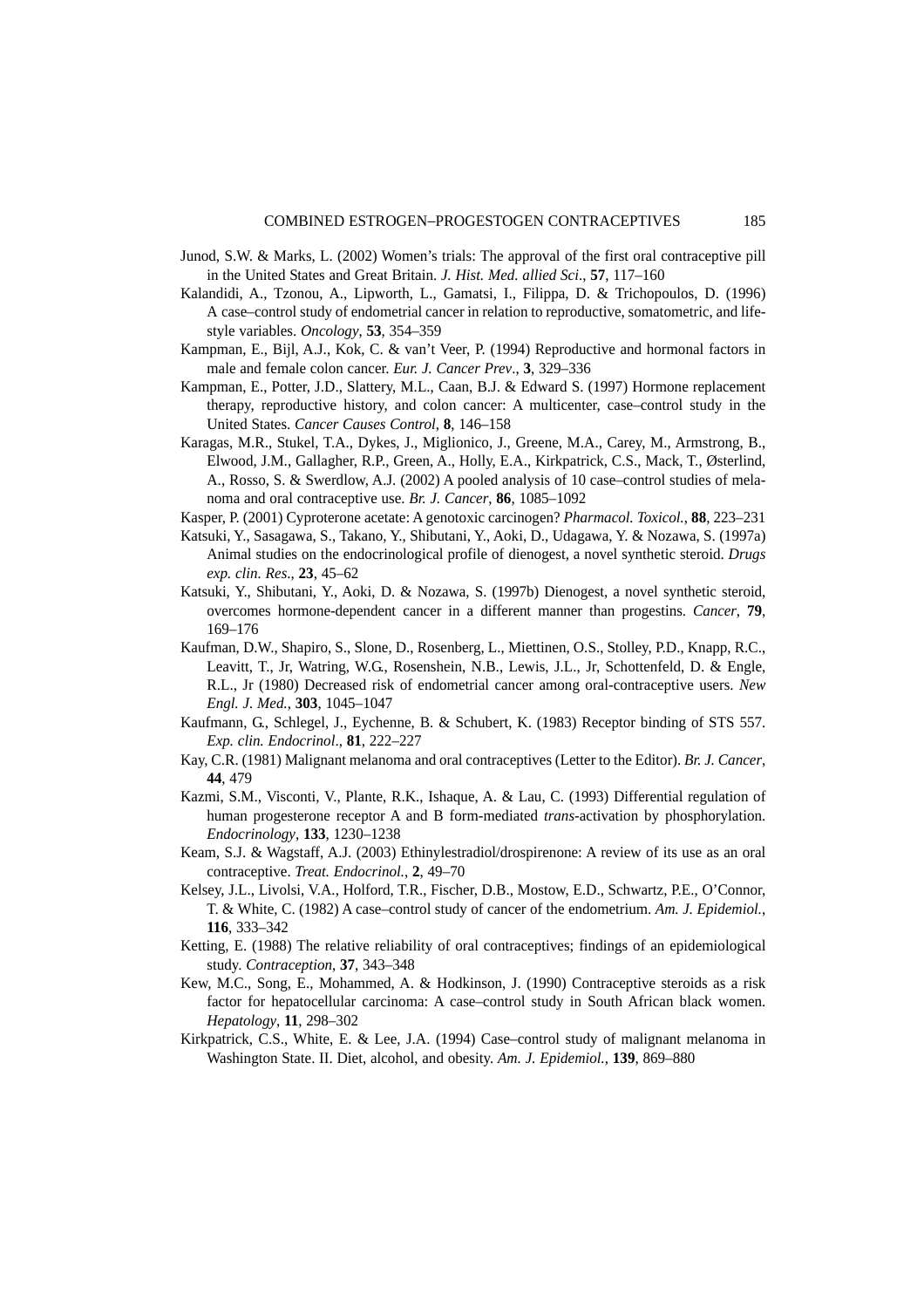- Kopera, H. (1985) [Unintended effects of oral contraceptives. II. Progesterone-induced effects, drug-drug interactions]. *Wien. med. Wochenschr.*, **135**, 415–419 (in German)
- Koumantaki, Y., Tzonou, A., Koumantakis, E., Kaklamani, E., Aravantinos, D. & Trichopoulos, D. (1989) A case–control study of cancer of endometrium in Athens. *Int. J. Cancer*, **43**, 795–799
- Krattenmacher, R. (2000) Drospirenone: Pharmacology and pharmacokinetics of a unique progestogen. *Contraception*, **62**, 29–38
- Kreiger, N., Lacroix, J. & Sloan, M. (2001) Hormonal factors and pancreatic cancer in women. *Ann. Epidemiol.*, **11**, 563–567
- Kreuzer, M., Gerken, M., Heinrich, J., Kreienbrock, L. & Wichmann, H.-E. (2003) Hormonal factors and risk of lung cancer among women? *Int. epidemiol. Assoc.*, 32, 263–271
- Kuhl, H. (1996) Comparative pharmacology of newer progestogens. *Drugs*, **51**, 188–215
- Kuhl, H., Jung-Hoffmann, C. & Heidt, F. (1988a) Serum levels of 3-keto-desogestrel and SHBG during 12 cycles of treatment with 30 μg ethinylestradiol and 150 μg desogestrel. *Contraception*, **38**, 381–390
- Kuhl, H., Jung-Hoffmann, C. & Heidt, F. (1988b) Alterations in the serum levels of gestodene and SHBG during 12 cycles of treatment with 30 micrograms ethinylestradiol and 75 micrograms gestodene. *Contraception*, **38**, 477–486
- Kuhnz, W., Humpel, M., Schutt, B., Louton, T., Steinberg, B. & Gansau, C. (1990a) Relative bioavailability of ethinyl estradiol from two different oral contraceptive formulations after single oral administration to 18 women in an intraindividual cross-over design. *Horm. Res.*, **33**, 40–44
- Kuhnz, W., Pfeffer, M. & Al Yacoub, G. (1990b) Protein binding of the contraceptive steroids gestodene, 3-keto-desogestrel and ethinylestradiol in human serum. *J. ster. Biochem.*, **35**, 313–318
- Kuhnz, W., Sostarek, D., Gansau, C., Louton, T. & Mahler, M. (1991) Single and multiple administration of a new triphasic oral contraceptive to women: Pharmacokinetics of ethinyl estradiol and free and total testosterone levels in serum. *Am. J. Obstet. Gynecol.*, **165**, 596–602
- Kuhnz, W., Al Yacoub, G. & Fuhrmeister, A. (1992) Pharmacokinetics of levonorgestrel and ethinylestradiol in 9 women who received a low-dose oral contraceptive over a treatment period of 3 months and, after a wash-out phase, a single oral administration of the same contraceptive formulation. *Contraception*, **46**, 455–469
- Kuhnz, W., Baumann, A., Staks, T., Dibbelt, L., Knuppen, R. & Jutting, G. (1993) Pharmacokinetics of gestodene and ethinylestradiol in 14 women during three months of treatment with a new tristep combination oral contraceptive: Serum protein binding of gestodene and influence of treatment on free and total testosterone levels in the serum. *Contraception*, **48**, 303–322
- Kuhnz, W., Staks, T. & Jutting, G. (1994a) Pharmacokinetics of levonorgestrel and ethinylestradiol in 14 women during three months of treatment with a tri-step combination oral contraceptive: Serum protein binding of levonorgestrel and influence of treatment on free and total testosterone levels in the serum. *Contraception*, **50**, 563–579
- Kuhnz, W., Blode, H. & Mahler, M. (1994b) Systemic availability of levonorgestrel after single oral administration of a norgestimate-containing combination oral contraceptive to 12 young women. *Contraception*, **49**, 255–263
- Kuhnz, W., Heuner, A., Humpel, M., Seifert, W. & Michaelis, K. (1997) In vivo conversion of norethisterone and norethisterone acetate to ethinyl etradiol in postmenopausal women. *Contraception*, **56**, 379–385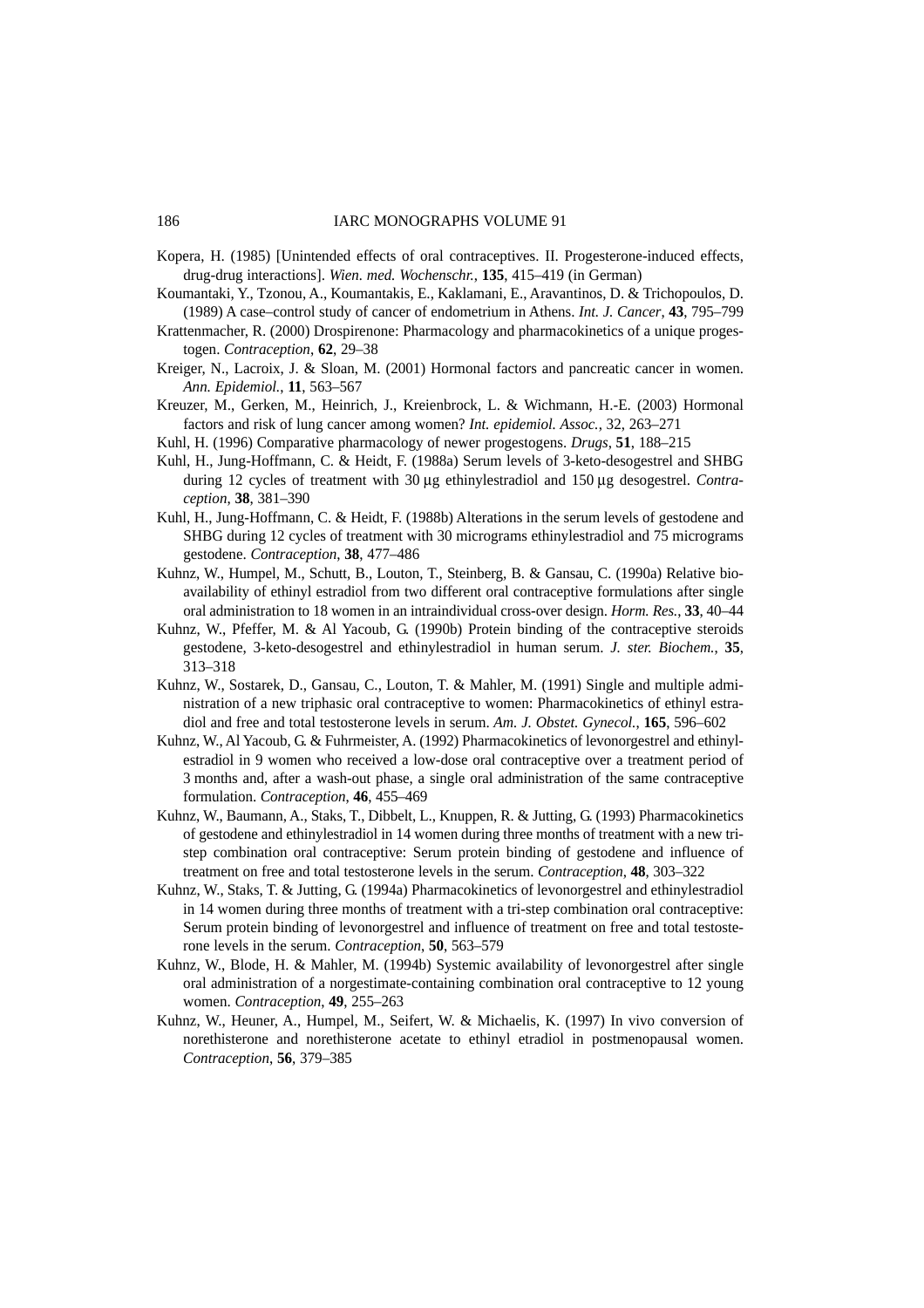- Kuiper, G.G.J.M., Enmark, E., Pelto-Huikko, M., Nilsson, S. & Gustafsson, J.A. (1996) Cloning of a novel estrogen receptor expressed in rat prostate and ovary. *Proc. natl Acad. Sci. USA*, **93**, 5925–5930
- Kuiper, G.G.J.M., Carlsson, B., Grandien, K., Enmark, E., Häggblad, J., Nilsson, S. & Gustafsson, J.-A. (1997) Comparison of the ligand binding specificity and transcript tissue distribution of estrogen receptors alpha and beta. *Endocrinology*, **138**, 863–870
- Kumar, N., Koide, S.S., Tsong, Y.-Y. & Sundaram, K. (2000) Nestorone®: A progestin with a unique pharmacological profile. *Steroids*, **65**, 629–636
- Kumle, M., Weiderpass, E., Braaten, T., Persson, I., Adami, H.-O. & Lund, E. (2002) Use of oral contraceptives and breast cancer risk: The Norwegian–Swedish Women's Lifestyle and Health Cohort Study. *Cancer Epidemiol. Biomarkers Prev.*, **11**, 1375–1381
- Kumle, M., Alsaker, E. & Lund, E. (2003) [Use of oral contraceptives and risk of cancer, a cohort study.] *Tidsskr. Nor. Laegeforen*., **123**, 1653–1656 (in Norwegian)
- Kumle, M., Weiderpass, E., Braaten, T., Adami, H.-O. & Lund, E. (2004) Risk for invasive and borderline epithelial ovarian neoplasias following use of hormonal contraceptives: The Norwegian–Swedish Women's Lifestyle and Health Cohort Study. *Br. J. Cancer*, **90**, 1386–1391
- Kune, G.A., Kune, S. & Watson, L.F. (1990) Oral contraceptive use does not protect against large bowel cancer. *Contraception*, **41**, 19–25
- Lacey, J.V., Brinton, L.A., Abbas, F.M., Barnes, W.A., Gravitt, P.E., Greenberg, M.D., Green, S.M., Hadjimichael, O.C., McGowan, L., Mortel, R., Schwartz, P.E., Silverberg, S.G. & Hildesheim, A. (1999) Oral contraceptives as risk factors for cervical adenocarcinomas and squamous cell carcinomas. *Cancer Epidemiol. Biomarkers Prev*., **8**, 1079–1085
- Langholz, B., Richardson, J., Rappaport, E., Waisman, J., Cockburn, M. & Mack, T. (2000) Skin characteristics and risk of superficial spreading and nodular melanoma (United States). *Cancer Causes Control*, **11**, 741–750
- Larrea, F., Garcia-Becerra, R., Lemus, A.E., Garcia, G.A., Pérez-Palacios, G., Jackson, K.J., Coleman, K.M., Dace, R., Smith, C.L. & Cooney, A.J. (2001) A-ring reduced metabolites of 19 nor synthetic progestins as subtype selective agonists for ER alpha. *Endocrinology*, **142**, 3791–3799
- La Vecchia, C., Decarli, A., Fasoli, M., Franceschi, S., Gentile, A., Negri, E., Parazzini, F. & Tognoni, G. (1986) Oral contraceptives and cancers of the breast and of the female genital tract. Interim results from a case–control study. *Br. J. Cancer*, **54**, 311–317
- La Vecchia, C., Negri, E., Levi, F., Decarli, A. & Boyle, P. (1998) Cancer mortality in Europe: Effects of age, cohort of birth and period of death. *Eur. J. Cancer*, **34**, 118–141
- La Vecchia, C., Ron, E., Franceschi, S., Dal Maso, L., Mark, S.D., Chatenoud, L., Braga, C., Preston-Martin, S., McTiernan, A., Kolonel, L., Mabuchi, K., Jin, F., Wingren, G., Galanti, M.R., Hallquist, A., Lund, E., Levi, F., Linos, D. & Negri, E. (1999) A pooled analysis of case– control studies of thyroid cancer. III. Oral contraceptives, menopausal replacement therapy and other female hormones. *Cancer Causes Control*, **10**, 157–166
- Lê, M.G., Cabanes, P.A., Desvignes, V., Chanteau, M.F., Mlika, N. & Avril, M.F. (1992) Oral contraceptive use and risk of cutaneous malignant melanoma in a case–control study of French women. *Cancer Causes Control*, **3**, 199–205
- Lemus, A.E., Santillán, R., Damián-Matsumura, P., Garcia, G.A., Grillasca, I. & Pérez-Palacios, G. (2001) In vitro metabolism of gestodene in target organs: Formation of A-ring reduced derivatives with oestrogenic activity. *Eur. J. Pharmacol.*, **417**, 249–256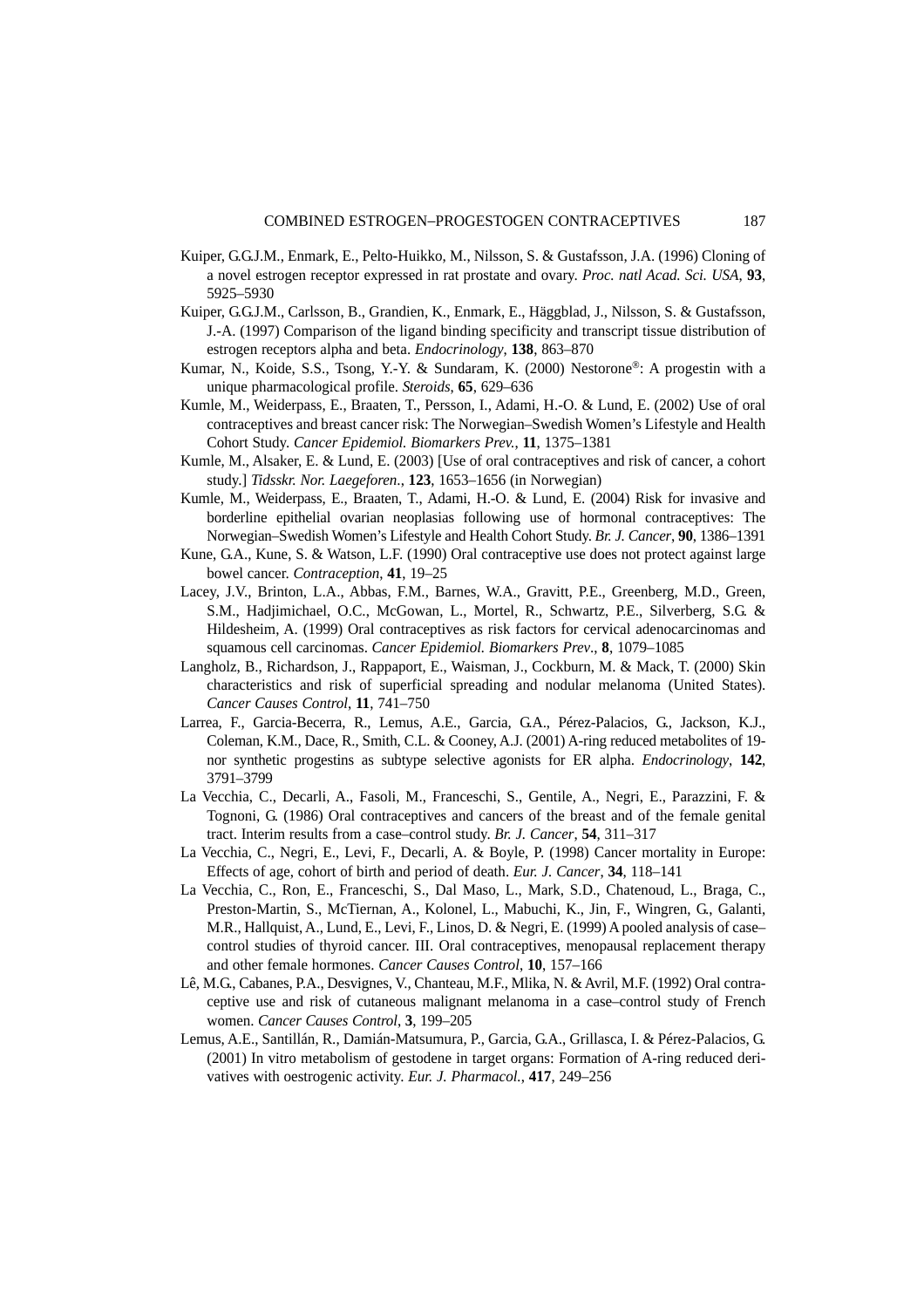- Lemus, A.E., Zaga, V., Santillán, R., Garcia, G.A., Grillasca, I., Damián-Matsumura, P., Jackson, K.J., Cooney, A.J., Larrea, F. & Pérez-Palacios, G. (2000) The oestrogenic effects of gestodene, a potent contraceptive progestin, are mediated by its A-ring reduced metabolites. *J. Endocrinol.*, **165**, 693–702
- Lepescheux, L., Secchi, J., Gaillard-Kelly, M. & Miller, P. (2001) Effects of 17 beta-estradiol and trimegestone alone, and in combination, on the bone and uterus of ovariectomized rats. *Gynecol. Endocrinol.*, **15**, 312–320
- Levi, F., La Vecchia, C., Gulie, C., Negri, E., Monnier, V., Franceschi, S., Delaloye, J.F. & De Grandi, P. (1991) Oral contraceptives and the risk of endometrial cancer. *Cancer Causes Control*, **2**, 99–103
- Levi, F., Pasche, C., Lucchini, F. & La Vecchia, C (2003) Oral contraceptives and colorectal cancer. *Dig. Liver Dis*., **35**, 85–87
- Levi, F., Lucchini, F., Negri, E., Boyle, P. & La Vecchia, C. (2004) Cancer mortality in Europe, 1995–1999, and an overview of trends since 1960. *Int. J. Cancer*, **110**, 155–169
- Lew, R.A., Sober, A.J., Cook, N., Marvell, R. & Fitzpatrick, T.B. (1983) Sun exposure habits in patients with cutaneous melanoma: A case–control study. *J. Dermatol. surg. Oncol.*, **9**, 981–986
- Loncar, D., Milosevic-Djordjevic, O., Zivanovic, A., Grujicic, D. & Arsenijevic, S. (2004) Effect of a low-dose ethinylestradiol and gestodene in combination on the frequency of micronuclei in human peripheral blood lymphocytes of healthy women in vivo. *Contraception*, **69**, 327–331
- Lubahn, D.B., Moyer, J.S., Golding, T.S., Couse, J.F., Korach, K.S. & Smithies, O. (1993) Alteration of reproductive function but not prenatal sexual development after insertional disruption of the mouse estrogen receptor gene. *Proc. natl Acad. Sci. USA*, **90**, 11162–11166
- Lüdicke, F., Johannisson, E., Helmerhorst, F.M., Campana, A., Foidart, J.-M. & Heithecker, R. (2001) Effect of a combined oral contraceptive containing 3 mg of drospirenone and 30 μg of ethinyl estradiol on the human endometrium. *Fertil. Steril.*, **76**, 102–107
- Lundberg, V., Tolonen, H., Stegmayr, B., Kuulasmaa, K. & Asplund, K. (2004) Use of oral contraceptives and hormone replacement therapy in the WHO MONICA project. *Maturitas*, **48**, 39–49
- Mack, W.J., Preston-Martin, S., Bernstein, L., Qian, D. & Xiang, M. (1999) Reproductive and hormonal risk factors for thyroid cancer in Los Angeles County females. *Cancer Epidemiol. Biomarkers Prev.*, **8**, 991–997
- Madeleine, M.M., Daling, J.R., Schwartz, S.M., Shera, K., McKnight, B., Carter, J.J., Wipf, G.C., Critchlow, C.W., McDougall, J.K., Porter, P. & Galloway, D.A. (2001) Human papillomavirus and long-term oral contraceptive use increase the risk of adenocarcinoma *in situ* of the cervix. *Cancer Epidemiol. Biomarkers Prev*., **10**, 171–177
- Magnusson, C.M., Persson, I.R., Baron, J.A., Ekbom, A., Bergstrom, R. & Adami, H.-O. (1999) The role of reproductive factors and use of oral contraceptives in the aetiology of breast cancer in women aged 50 to 74 years. *Int. J. Cancer*, **80**, 231–236
- Mant, J.W.F. & Vessey, M.P. (1995) Trends in mortality from primary liver cancer in England and Wales 1975–92: Influence of oral contraceptives. *Br. J. Cancer*, **72**, 800–803
- Marchbanks, P.A., McDonald, J.A., Wilson, H.G., Folger, S.G., Mandel, M.G., Daling, J.R., Bernstein, L., Malone, K.E., Ursin, G., Strom, B.L., Norman, S.A. & Weiss, L.K. (2002) Oral contraceptives and the risk of breast cancer. *New Engl. J. Med.*, **346**, 2025–2032
- Martelli, A., Mattioli, F., Carrozzino, R., Ferraris, E., Marchese, M., Angiola, M. & Brambilla, G. (1999) Genotoxicity testing of potassium canrenoate in cultured rat and human cells. *Mutagenesis*, **14**, 463–472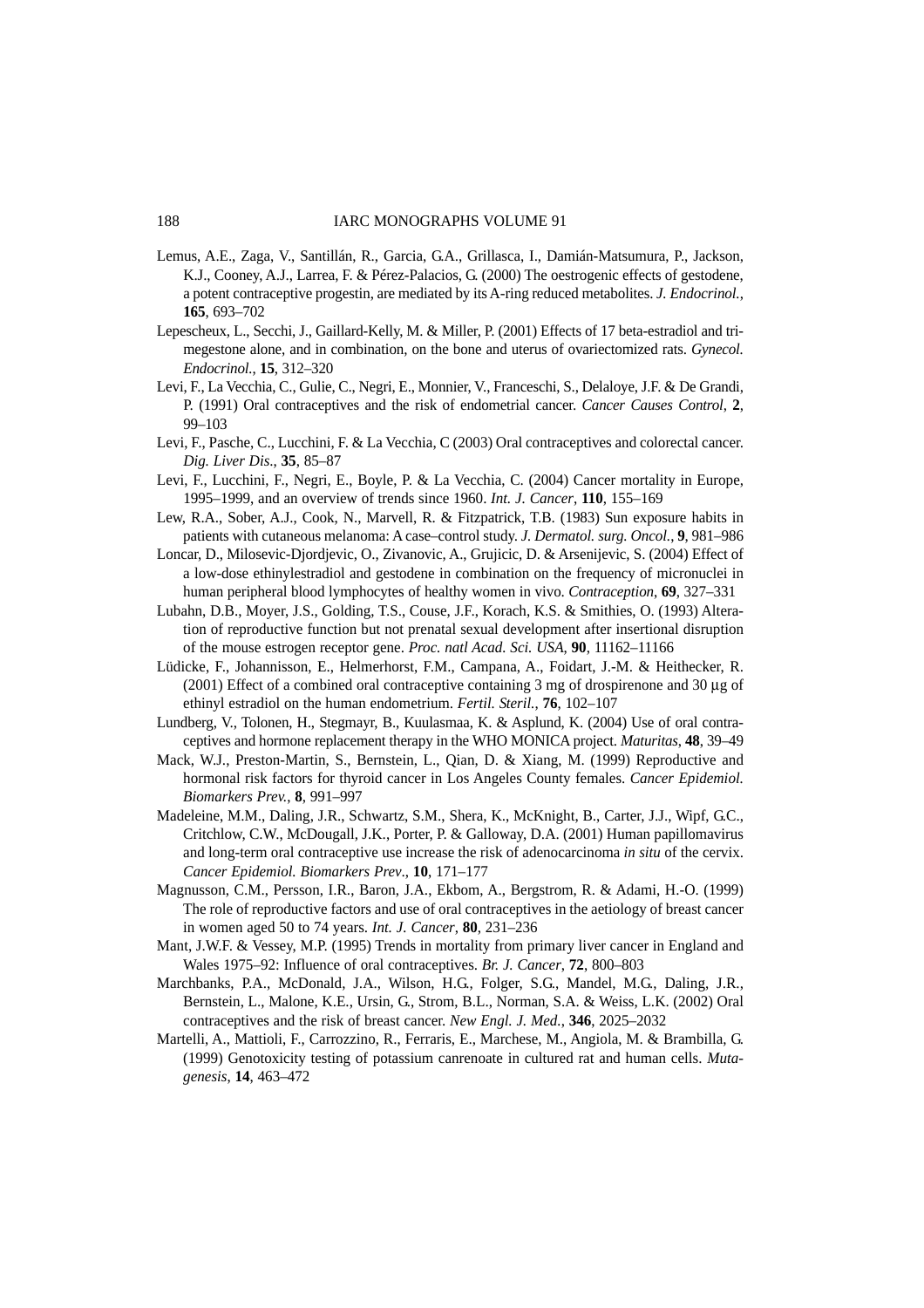- Martelli, A., Mattioli, F., Angiola, M., Reimann, R. & Brambilla, G. (2003) Species, sex and interindividual differences in DNA repair induced by nine sex steroids in primary cultures of rat and human hepatocytes. *Mutat. Res.*, **536**, 69–78
- Martinez, M.E., Grodstein, F., Giovannucci, E., Colditz, G.A., Speizer, F.E., Hennekens, C., Rosner, B., Willett, W.C. & Stampfer, M.J. (1997) A prospective study of reproductive factors, oral contraceptive use, and risk of colorectal cancer. *Cancer Epidemiol. Biomarkers Prev.*, **6**, 1–5
- Mattioli, F., Garbero, C., Gosmar, M., Manfredi, V., Carrozzino, R., Martelli, A. & Brambilla, G. (2004) DNA fragmentation, DNA repair and apoptosis induced in primary rat hepatocytes by dienogest, dydrogesterone and 1,4,6-androstatriene-17beta-ol-3-one acetate. *Mutat. Res.*, **564**, 21–29
- McGuire, J.L., Phillips, A., Hahn, D.W., Tolman, E.L., Flor, S. & Kafrissen, M.E. (1990) Pharmacologic and pharmacokinetic characteristics of norgestimate and its metabolites. *Am. J. Obstet. Gynecol.*, **163**, 2127–2131
- McGuire, V., Felberg, A., Mills, M., Ostrow, K.L., DiCioccio, R., John, E.M., West, D.W. & Whittemore, A.S. (2004) Relation of contraceptive and reproductive history to ovarian cancer risk in carriers and noncarriers of BRCA1 gene mutations. *Am. J. Epidemiol.*, **160**, 613–618
- Meirik, O., Fraser, I.S. & d'Arcangues, C. for the WHO Consultation on Implantable Contraceptives for Women (2003) Implantable contraceptives for women. *Hum. Rep. Update*, **9**, 49–59
- Milewicz, T., Kolodziejczyk, J., Krzysiek, J., Basta, A., Sztefko, K., Kurek, S., Stachura, J. & Gregoraszczuk, E.L. (2002) Cyproterone, norethindrone, medroxyprogesterone and levonorgestrel are less potent local human growth hormone and insulin-like growth factor I secretion stimulators than progesterone in human breast cancer explants expressing the estrogen receptor. *Gynecol. Endocrinol.*, **16**, 319–329
- Mills, P.K., Riordan, D.G. & Cress, R.D. (2004) Epithelial ovarian cancer risk by invasiveness and cell type in the Central Valley of California. *Gynecol. Oncol.*, **95**, 215–225
- Mitsumori, K., Shimo, T., Onodera, H., Takagi, H., Yasuhara, K., Tamura, T., Aoki, Y., Nagata, O. & Hirose, M. (2000) Modifying effects of ethinylestradiol but not methoxychlor on N-ethyl-N-nitrosourea-induced uterine carcinogenesis in heterozygous *p53*-deficient CBA mice. *Toxicol. Sci.*, **58**, 43–49
- Modan, B., Hartge, P., Hirsh-Yechezkel, G., Chetrit, A., Lubin, F., Beller, U., Ben-Baruch, G., Fishman, A., Menczer, J., Ebbers, S.M., Tucker, M.A., Wacholder, S., Struewing, J.P., Friedman, E., Piura, B. & the National Israel Ovarian Cancer Study Group (2001) Parity, oral contraceptives, and the risk of ovarian cancer among carriers and noncarriers of a BRCA1 or BRCA2 mutation. *New Engl. J. Med.*, **345**, 235–240
- Modugno, F., Ness, R.B. & Wheeler, J.E. (2001) Reproductive risk factors for epithelial ovarian cancer according to histologic type and invasiveness. *Ann. Epidemiol*., **11**, 568–574
- Modugno, F., Ness, R.B., Allen, G.O., Schildkraut, J.M., Davis, F.G. & Goodman, M.T. (2004) Oral contraceptive use, reproductive history, and risk of epithelial ovarian cancer in women with and without endometriosis. *Am. J. Obstet. Gynecol*., **191**, 733–740
- Moerman, C.J., Bueno de Mesquita, H.B. & Runia, S. (1994) Smoking, alcohol consumption and the risk of cancer of the biliary tract; a population-based case–control study in The Netherlands. *Eur. J. Cancer Prev.*, **3**, 427–436
- Molano, M., van den Brule, A., Plummer, M., Weiderpass, E., Posso, H., Arslan, A., Meijer, C.J.L.M., Muñoz, N., Franceschi, S. & the HPV Study Group (2003) Determinants of clearance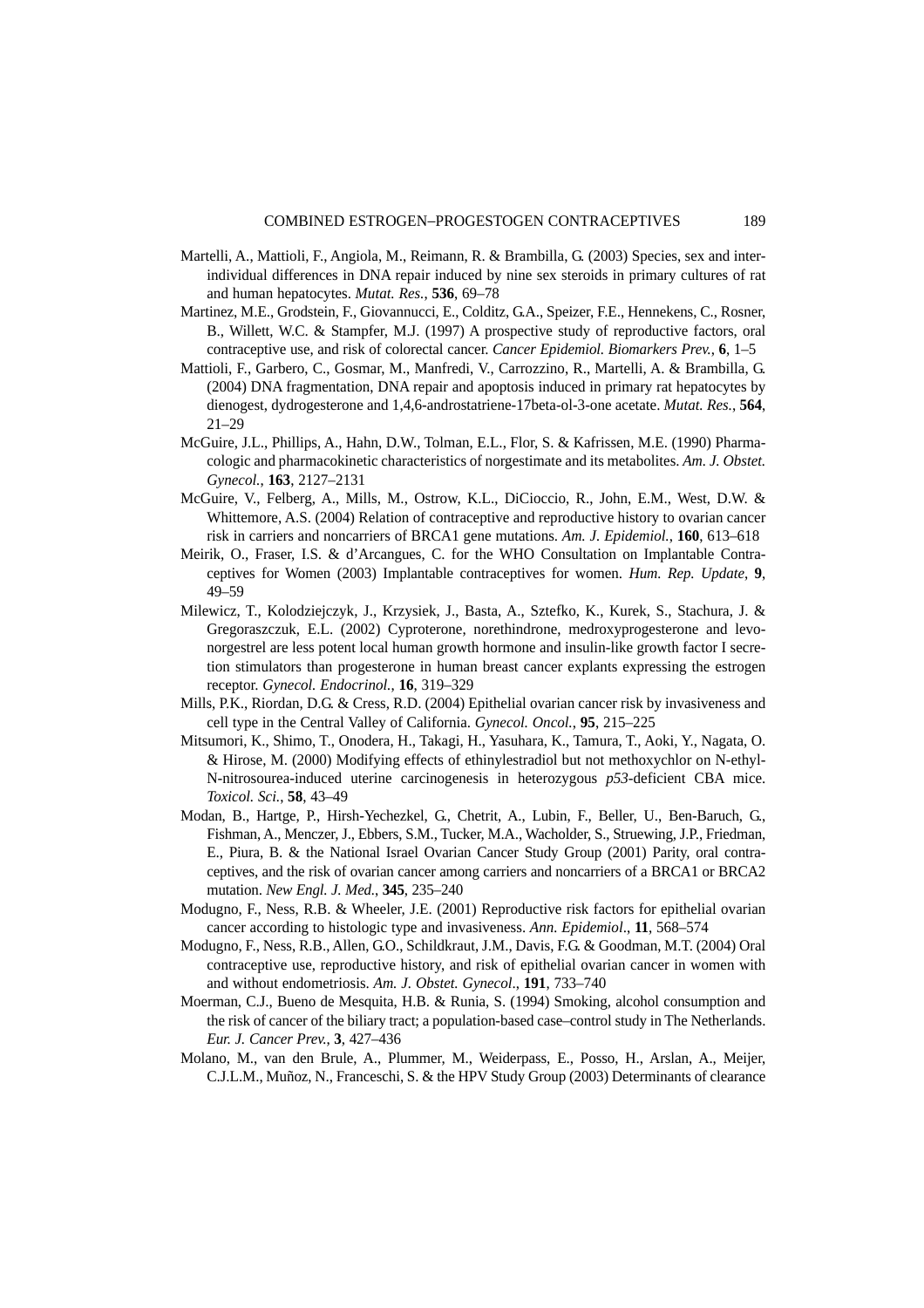of human papillomavirus infections in Colombian women with normal cytology: A populationbased, 5-year follow-up study. *Am. J. Epidemiol.*, **158**, 486–494

- Monsonego, J., Magdelenat, H., Catalan, F., Coscas, Y., Zerat, L. & Sastre, X. (1991) Estrogen and progesterone receptors in cervical human papillomavirus related lesions. *Int. J. Cancer*, **48**, 533–539
- Morales-Peza, N., Auewarakul, P., Juarez, V., Garcia-Carranca, A. & Cid-Arregui, A. (2002) *In vivo* tissue-specific regulation of the human papillomavirus type 18 early promoter by estrogen, progesterone, and their antagonists. *Virology*, **294**, 135–140
- Moreno, V., Bosch, F.X., Muñoz, N., Meijer, C.J.L.M., Shah, K.V. Walboomers, J.M.M., Herrero, R. & Franceschi, S. (2002) Effect of oral contraceptives on risk of cervical cancer in women with human papillomavirus infection: The IARC multicentric case–control study. *Lancet*, **359**, 1085–1092
- Mosselman, S., Polman, J. & Dijkema, R. (1996) ER beta: Identification and characterization of a novel human estrogen receptor. *FEBS Lett.*, **392**, 49–53
- Moyer, D.L. & Felix, J.C. (1998) The effects of progesterone and progestins on endometrial proliferation. *Contraception*, **57**, 399–403
- Muhn, P., Krattenmacher, R. Beier, S., Elger, W. & Schillinger, E. (1995) Drospirenone: A novel progestogen with antimineralocorticoid and antiandrogenic activity. Pharmacological characterization in animal models. *Contraception*, **51**, 99–110
- Nakamura, M., Katsuki, Y., Shibutani, Y. & Oikawa, T. (1999) Dienogest, a synthetic steroid, suppresses both embryonic and tumor-cell-induced angiogenesis. *Eur. J. Pharmacol*. **386**, 33–40
- Nakayama, Y., Sakamoto, H., Satoh, K. & Yamamoto, T. (2000) Tamoxifen and gonadal steroids inhibit colon cancer growth in association with inhibition of thymidylate synthase, survivin and telomerase expression through estrogen receptor beta mediated system. *Cancer Lett.*, **161**, 63–71
- Naldi, L., Altieri, A., Imberti, G.L., Giordano, L., Gallus, S. & La Vecchia, C. on behalf of the Oncology Study Group of the Italian Group for Epidemiologic Research in Dermatology (GISED) (2005) Cutaneous malignant melanoma in women. Phenotypic characteristics, sun exposure, and hormonal factors: A case–control study from Italy. *Ann. Epidemiol.*, **15**, 545–550
- Nanda, K., Bastian, L.A., Hasselblad, V. & Simel, D.L. (1999) Hormone replacement therapy and the risk of colorectal cancer: A meta-analysis. *Obstet. Gynecol*. **93**, 880–888
- Narod, S.A., Risch, H., Moslehi, R., Dorum, A., Neuhausen, S., Olsson, H., Provencher, D., Radice, P., Evans, G., Bishop, S., Brunet, J.-S. & Ponder, B.A.J. for the Hereditary Ovarian Cancer Clinical Study Group (1998) Oral contraceptives and the risk of hereditary ovarian cancer. *New Engl. J. Med*., **339**, 424–428
- Narod, S.A., Dube, M.P., Klijn, J., Lubinski, J., Lynch, H.T., Ghadirian, P., Provencher, D., Heimdal, K., Moller, P., Robson, M., Offit, K., Isaacs, C., Weber, B., Friedman, E., Gershoni-Baruch, R., Rennert, G., Pasini, B., Wagner, T., Daly, M., Garber, J.E., Neuhausen, S.L., Ainsworth, P., Olsson, H., Evans, G., Osborne, M., Couch, F., Foulkes, W.D., Warner, E., Kim-Sing, C., Olopade, O., Tung, N., Saal, H.M., Weitzel, J., Merajver, S., Gauthier-Villars, M., Jernstrom, H., Sun, P. & Brunet, J.-S. (2002) Oral contraceptives and the risk of breast cancer in BRCA1 and BRCA2 mutation carriers. *J. natl Cancer Inst.*, **94**, 1773–1779
- Nelson, R.A., Levine, A.M. & Bernstein, L. (2001) Reproductive factors and risk of intermediateor high-grade B-cell non-Hodgkin's lymphoma in women. *J. clin. Oncol.*, **19**, 1381–1387
- Ness, R.B., Grisso, J.A., Klapper, J., Schlesselman, J.J., Silberzweig, S., Vergona, R., Morgan, M., Wheeler, J.E. & the SHARE Study Group (2000) Risk of ovarian cancer in relation to estrogen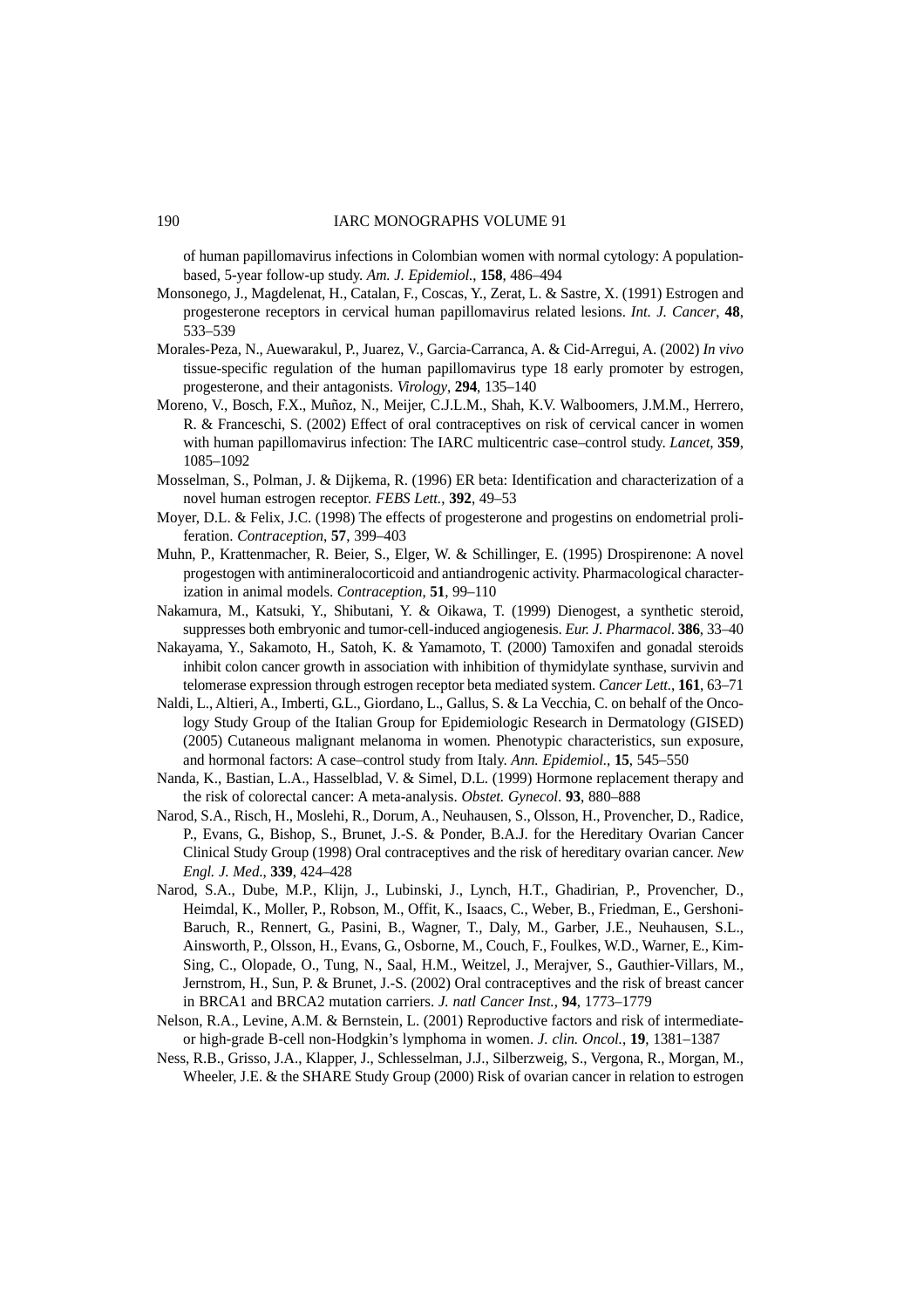and progestin dose and use characteristics of oral contraceptives. *Am. J. Epidemiol*., **152**, 233–241

- Ness, R.B., Grisso, J.A., Vergona, R., Klapper, J., Morgan, M. & Wheeler, J.E. for the Study of Health and Reproduction (SHARE) Study Group (2001) Oral contraceptives, other methods of contraception, and risk reduction for ovarian cancer. *Epidemiology*, **12**, 307–312
- Neuberger, J., Forman, D., Doll, R. & Williams, R. (1986) Oral contraceptives and hepatocellular carcinoma. *Br. med. J.*, **292**, 1355
- Newbold, R.R. & Liehr, J.G. (2000) Induction of uterine adenocarcinoma in CD-1 mice by catechol estrogens. *Cancer Res.*, **60**, 235–237
- Newbold, R.R., Bullock, B.C. & McLachlan, J.A. (1990) Uterine adenocarcinoma in mice following developmental treatment with estrogens: A model for hormonal carcinogenesis. *Cancer Res.*, **50**, 7677–7681
- Newcomb, P.A. & Trentham-Dietz, A. (2003) Patterns of postmenopausal progestin use with estrogen in relation to endometrial cancer (United States). *Cancer Causes Control*, **14**, 195–201
- Newcomer, L.M., Newcomb, P.A., Trentham-Dietz, A., Longnecker, M.P. & Greenberg, E.R. (2003) Oral contraceptive use and risk of breast cancer by histologic type. *Int. J. Cancer*, **106**, 961–964
- Newfield, L., Bradlow, H.L., Sepkovic, D.W. & Auborn, K. (1998) Estrogen metabolism and the malignant potential of human papillomavirus immortalized keratinocytes. *Proc. Soc. exp. Biol. Med.*, **217**, 322–326
- Nichols, H.B., Trentham-Dietz, A., Hampton, J.M. & Newcomb, P.A. (2005) Oral contraceptive use, reproductive factors, and colorectal cancer risk: Findings from Wisconsin. *Cancer Epidemiol. Biomarkers Prev.*, **14**, 1212–1218
- Nonogaki, H., Fujii, S., Konishi, I., Nanbu, Y., Ozaki, S., Ishikawa, Y. & Mori, T. (1990) Estrogen receptor localization in normal and neoplastic epithelium of the uterine cervix. *Cancer*, **66**, 2620–2627
- Norman, S.A., Berlin, J.A., Weber, A.L., Strom, B.L., Daling, J.R., Weiss, L.K., Marchbanks, P.A., Bernstein, L., Voigt, L.F., McDonald, J.A., Ursin, G., Liff, J.M., Burkman, R.T., Malone, K.E., Simon, M.S., Folger, S.G., Deapen, D., Wingo, P.A. & Spirtas, R. (2003) Combined effect of oral contraceptive use and hormone replacement therapy on breast cancer risk in postmenopausal women. *Cancer Causes Control*, **14**, 933–943
- Odlind, V., Weiner, E., Victor, A. & Johansson, E.D.B. (1979) Plasma levels of norethindrone after single oral dose administration of norethindrone and lynestrenol. *Clin. Endocrinol.*, **10**, 29–38
- Oehler, M.K., MacKenzie, I.Z., Wallwiener, D., Bicknell, R. & Rees, M.C.P. (2002) Wnt-7a is upregulated by norethisterone in human endometrial epithelial cells: A possible mechanism by which progestogens reduce the risk of estrogen-induced endometrial neoplasia. *Cancer Lett.*, **186**, 75–81
- Oelkers, W. (2004) Drospirenone, a progestogen with antimineralocorticoid properties: A short review. *Mol. cell. Endocrinol.*, **217**, 255–261
- Oettel, M., Bervoas-Martin, E.W., Golbs, S., Hobe, G., Kaufmann, G., Mathieu, M., Moore, C., Puri, C., Ritter, P., Reddersen, G., Schön, R., Strauch, G. & Zimmermann, H. (1995) A 19-norprogestin without a 17α-ethinyl group. I. Dienogest from a pharmacokinetic point of view. *Drugs Today*, **31**, 499–516
- Olshan, A.F., Smith, J., Cook, M.N., Grufferman, S., Pollock, B.H., Stram, D.O., Seeger, R.C., Look, A.T., Cohn, S.L., Castleberry, R.P. & Bondy, M.L. (1999) Hormone and fertility drug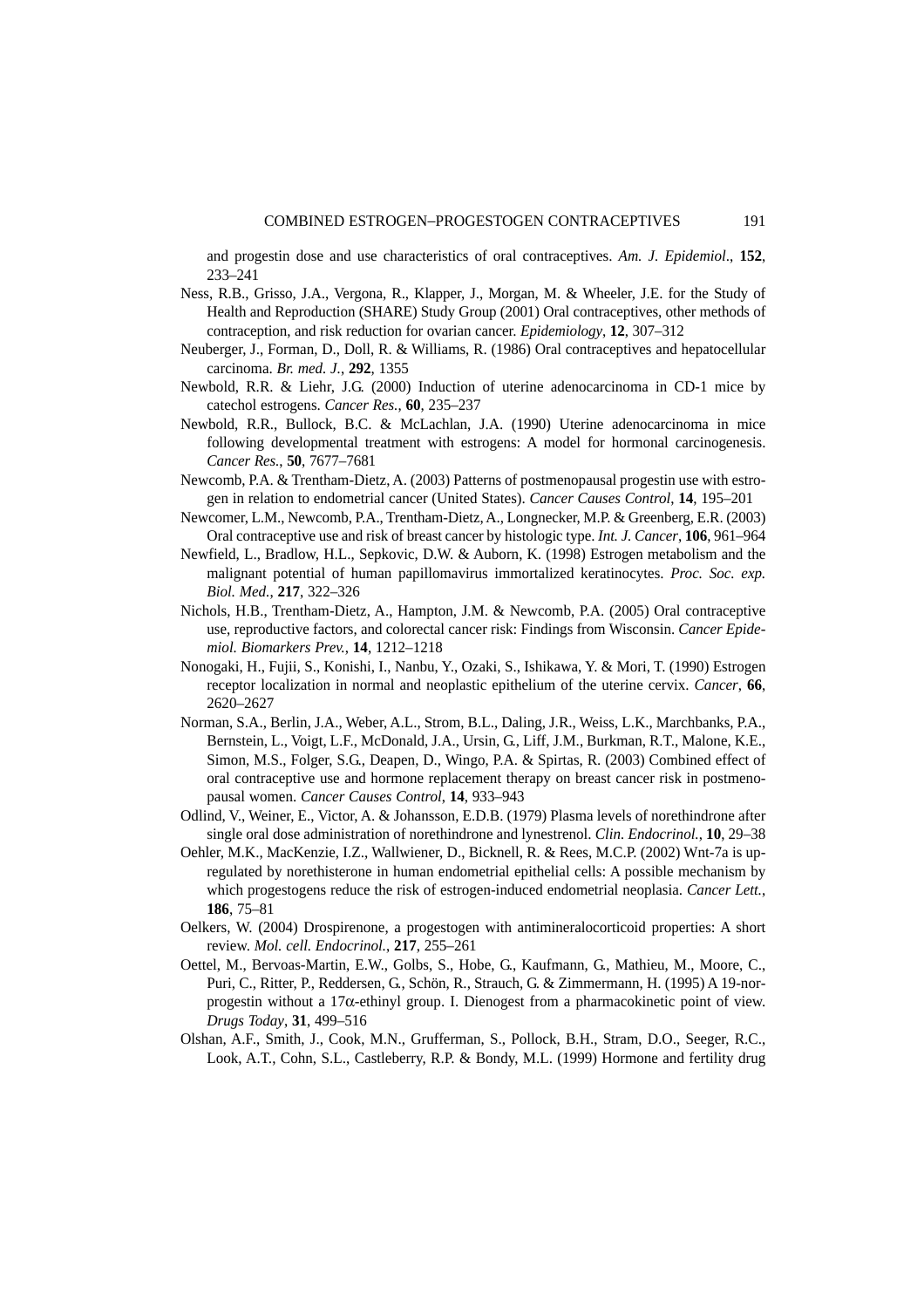use and the risk of neuroblastoma: A report from the Children's Cancer Group and the Pediatric Oncology Group. *Am. J. Epidemiol.*, **150**, 930–938

- Oosterbaan, H.P. (1999) An open-label study of the effects of a 24-day regimen of gestodene 60 μg/ ethinylestradiol 15 μg on endometrial histological findings in healthy women. *Eur. J. Contracept. reprod. Health Care*, **4**, 3–8
- Orme, M., Back, D.J., Ward, S. & Green, S. (1991) The pharmacokinetics of ethynylestradiol in the presence and absence of gestodene and desogestrel. *Contraception*, **43**, 305–316
- Østerlind, A., Tucker, M.A., Stone, B.J. & Jensen, O.M. (1988) The Danish case–control study of cutaneous malignant melanoma. III. Hormonal and reproductive factors in women. *Int. J. Cancer*, **42**, 821–824
- Pakarinen, P., Lahteenmaki, P. & Rutanen, E.-M. (1999) The effect of intrauterine and oral levonorgestrel administration on serum concentrations of sex hormone-binding globulin, insulin and insulin-like growth factor binding protein-1. *Acta obstet. gynaecol. scand.*, **78**, 423–428
- Palmer, J.R., Rosenberg, L., Kaufman, D.W., Warshauer, M.E., Stolley, P. & Shapiro, S. (1989) Oral contraceptive use and liver cancer. *Am. J. Epidemiol*., **130**, 878–882
- Palmer, J.R., Rosenberg, L., Strom, B.L., Harlap, S., Zauber, A.G., Warshauer, E.M. & Shapiro, S. (1992) Oral contraceptive use and risk of cutaneous malignant melanoma. *Cancer Causes Control*, **3**, 547–554
- Palmer, J.R., Driscoll, S.G., Rosenberg, L., Berkowitz, R.S., Lurain, J.R., Soper, J., Twiggs, L.B., Gershenson, D.M., Kohorn, E.I., Berman, M., Shapiro, S. & Rao, R.S. (1999) Oral contraceptive use and risk of gestational trophoblastic tumors. *J. natl Cancer Inst.*, **91**, 635–640
- Parazzini, F., La Vecchia, C., Negri, E., Bocciolone, L., Fedele, L. & Franceschi, S. (1991a) Oral contraceptives use and the risk of ovarian cancer: An Italian case–control study. *Eur. J. Cancer*, **27**, 594–598
- Parazzini, F., Restelli, C., La Vecchia, C., Negri, E., Chiari, S., Maggi, R. & Mangioni, C. (1991b) Risk factors for epithelial ovarian tumours of borderline malignancy. *Int. J. Epidemiol.*, **20**, 871–877
- Parazzini, F., La Vecchia, C., Negri, E. & Villa, A. (1994) Estrogen replacement therapy and ovarian cancer risk. *Int. J. Cancer*, **57**, 135–136
- Parazzini, F., Cipriani, S., Mangili, G., Garavaglia, E., Guarnerio, P., Ricci, E., Benzi, G., Salerio, B., Polverino, G. & La Vecchia, C. (2002) Oral contraceptives and risk of gestational trophoblastic disease. *Contraception*, **65**, 425–427
- Parazzini, F., Chiaffarino, F., Negri, E., Surace, M., Benzi, G., Franceschi, S., Fedele, L. & La Vecchia, C. (2004) Risk factors for different histological types of ovarian cancer. *Int. J. Gynecol. Cancer*, **14**, 431–436
- Parkin, D.M., Srivatanakul, P., Khlat, M., Chenvidhya, D., Chotiwan, P., Insiripong, S., L'Abbé, K.A. & Wild, C.P. (1991) Liver cancer in Thailand. I. A case–control study of cholangiocarcinoma. *Int. J. Cancer*, **48**, 323–328
- Parslov, M., Lidegaard, O., Klintorp, S., Pedersen, B., Jonsson, L., Eriksen, P.S. & Ottesen, B. (2000) Risk factors among young women with endometrial cancer: A Danish case–control study. *Am. J. Obstet. Gynecol.*, **182**, 23–29
- Persson, I., Schmidt, M., Adami, H.-O., Bergstrom, R., Pettersson, B. & Sparen, P. (1990) Trends in endometrial cancer incidence and mortality in Sweden, 1960–84. *Cancer Causes Control*, **1**, 201–208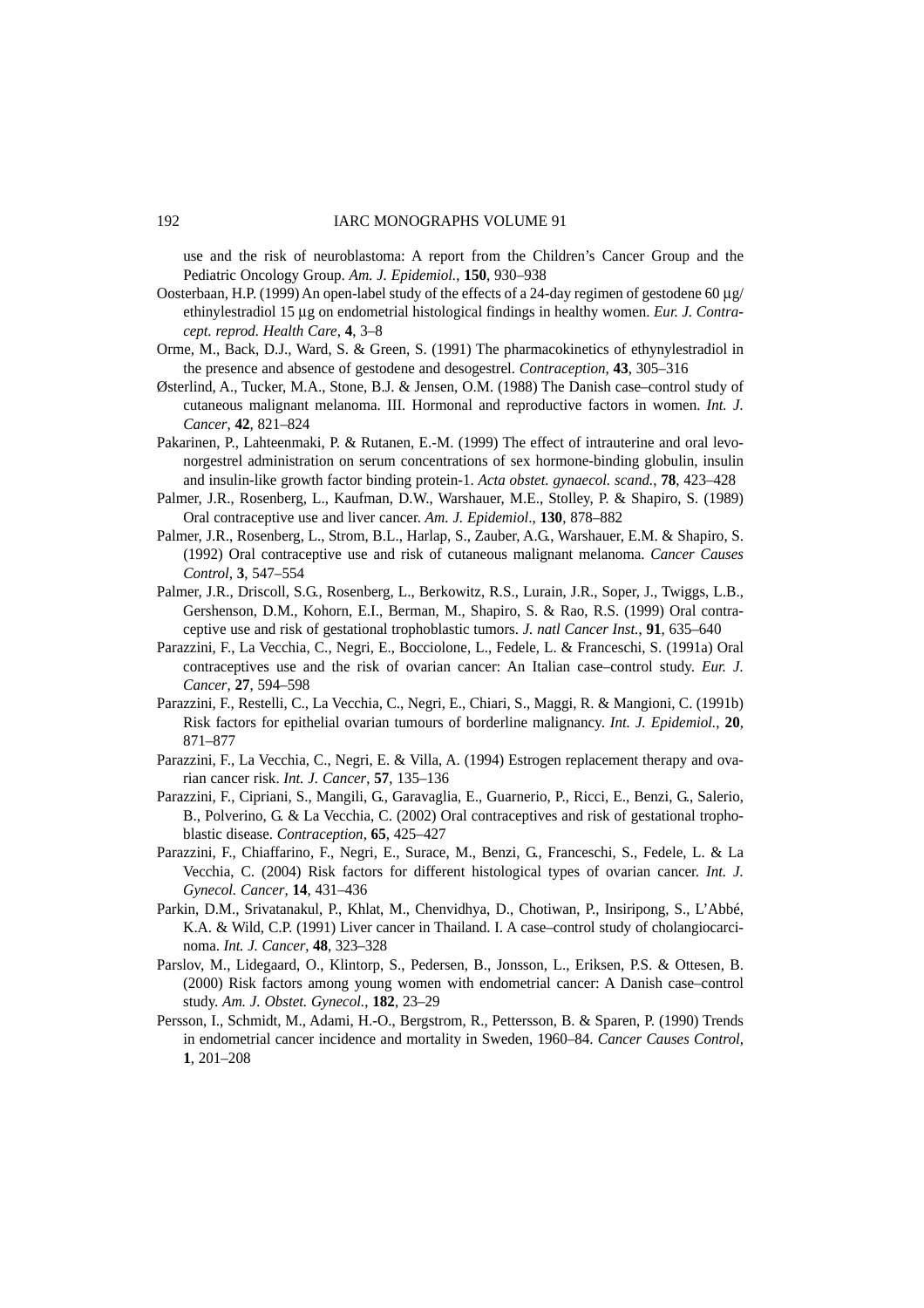- Peters, R.K., Pike, M.C., Chang, W.W.L. & Mack, T.M. (1990) Reproductive factors and colon cancers. *Br. J. Cancer*, **61**, 741–748
- Pettersson, B., Adami, H.-O., Bergström, R. & Johansson, E.D.B. (1986) Menstruation span A time-limited risk factor for endometrial carcinoma. *Acta Obstet. Gynecol. Scand.*, **65**, 247–255
- Piccinino, L.J. & Mosher, W.D. (1998) Trends in contraceptive use in the United States: 1982–1995. *Fam. Plann. Perspect.*, **30**, 4–10
- Piérard-Franchimont, C., Gaspard, U., Lacante, P., Rhoa, M., Slachmuylders, P. & Piérard, G.E. (2000) A quantitative biometrological assessment of acne and hormonal evaluation in young women using a triphasic low-dose oral contraceptive containing gestodene. *Eur. J. Contracept. reprod. Health Care*, **5**, 275–286
- Pietras, R.J., Nemere, I. & Szego, C.M. (2001) Steroid hormone receptors in target cell membranes. *Endocrine*, **14**, 417–427
- Pihan, G.A., Purohit, A., Wallace, J., Knecht, H., Woda, B., Quesenberry, P. & Doxsey, S.J. (1998) Centrosome defects and genetic instability in malignant tumors. *Cancer Res*., **58**, 3974–3985
- Pike, M.C., Pearce, C.L., Peters, R., Cozen, W., Wan, P. & Wu, A.H. (2004) Hormonal factors and the risk of invasive ovarian cancer: A population-based case–control study. *Fertil. Steril*., **82**, 186–195
- Pollow, K., Juchem, M., Elger, W., Jacobi, N., Hoffmann, G. & Mobus, V. (1992) Dihydrospirorenone (ZK30595): A novel synthetic progestagen — characterization of binding to different receptor proteins. *Contraception*, **46**, 561–574
- Polychronopoulou, A., Tzonou, A., Hsieh, C., Kaprinis, G., Rebelakos, A., Toupadaki, N. & Trichopoulos, D. (1993) Reproductive variables, tobacco, ethanol, coffee and somatometry as risk factors for ovarian cancer. *Int. J. Cancer*, **55**, 402–407
- Potter, J.D. & McMichael, A.J. (1983) Large bowel cancer in women in relation to reproductive and hormonal factors: A case–control study. *J. natl Cancer Inst*., **71**, 703–709
- Purdie, D., Green, A., Bain, C., Siskind, V., Ward, B., Hacker, N., Quinn, M., Wright, G., Russell, P. & Susil, B. for the Survey of Women's Health Group (1995) Reproductive and other factors and risk of epithelial ovarian cancer: An Australian case–control study. *Int. J. Cancer*, **62**, 678–684
- Purdie, D.M., Siskind, V., Bain, C.J., Webb, P.M. & Green, A.C. (2001) Reproduction-related risk factors for mucinous and nonmucinous epithelial ovarian cancer. *Am. J. Epidemiol*., **153**, 860–864
- Rabe, T., Bohlmann, M.K., Rehberger-Schneider, S. & Prifti, S. (2000) Induction of estrogen receptor-alpha and -beta activities by synthetic progestins. *Gynecol. Endocrinol.*, **14**, 118–126
- Ramcharan S., Pellegrin, F.A., Ray, R. & Hsu, J.P. (1981) *The Walnut Creek Contraceptive Study. A Prospective Study of the Side Effects of Oral Contraceptives*, Vol. III (NIH Publ. No. 81- 564), Bethesda, MD, National Institutes of Health
- Razandi, M., Pedram, A., Park, S.T. & Levin, E.R. (2003) Proximal events in signaling by plasma membrane estrogen receptors. *J. biol. Chem.*, **278**, 2701–2712
- Richardson, H., Abrahamowicz, M., Tellier, P.-P., Kelsall, G., du Berger, R., Ferenczy, A., Coutlée, F. & Franco, E.L. (2005) Modifiable risk factors associated with clearance of type-specific cervical human papillomavirus infections in a cohort of university students. *Cancer Epidemiol. Biomarkers*, **14**, 1149–1156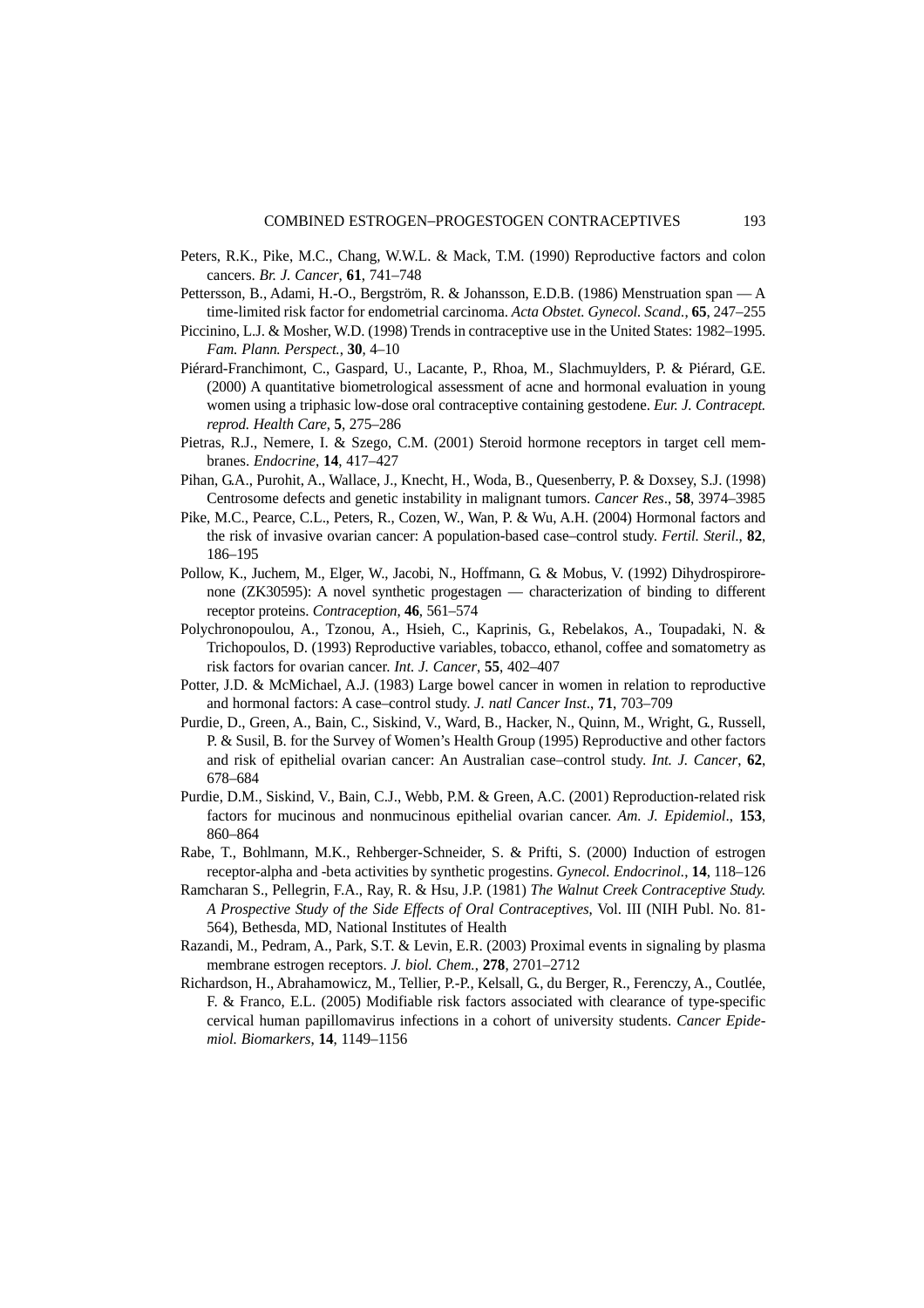- Riley, R.R., Duensing, S., Brake, T., Munger, K., Lambert, P.F. & Arbeit, J.M. (2003) Dissection of human papillomavirus E6 and E7 function in transgenic mouse models of cervical carcinogenesis. *Cancer Res.*, **63**, 4862–4871
- Riman, T., Dickman, P.W., Nilsson, S., Correia, N., Nordlinder, H., Magnusson, C.M. & Persson, I.R. (2001) Risk factors for epithelial borderline ovarian tumors: Results of a Swedish case– control study. *Gynecol. Oncol*., **83**, 575–585
- Riman, T., Dickman, P.W., Nilsson, S., Correia, N., Nordlinder, H., Magnusson, C.M. & Persson, I.R. (2002) Risk factors for invasive epithelial ovarian cancer: Results from a Swedish case– control study. *Am. J. Epidemiol*., **156**, 363–373
- Risch, H.A., Weiss, N.S., Lyon, J.L., Daling, J.R. & Liff, J.M. (1983) Events of reproductive life and the incidence of epithelial ovarian cancer. *Am. J. Epidemiol.*, **117**, 128–139
- Risch, H.A., Marrett, L.D. & Howe, G.R. (1994) Parity, contraception, infertility, and the risk of epithelial ovarian cancer. *Am. J. Epidemiol.*, **140**, 585–597
- Risch, H.A., Marrett, L.D., Jain, M. & Howe, G.R. (1996) Differences in risk factors for epithelial ovarian cancer by histologic type. Results of a case–control study. *Am. J. Epidemiol.*, **144**, 363–372
- Rodriguez, G.C., Walmer, D.K., Cline, M., Krigman, H., Lessey, B.A., Whitaker, R.S., Dodge, R. & Hughes, C.L. (1998) Effect of progestin on the ovarian epithelium of macaques: Cancer prevention through apoptosis? *J. Soc. gynecol. Invest*., **5**, 271–276
- Rodriguez, G.C., Nagarsheth, N.P., Lee, K.L., Bentley, R.C., Walmer, D.K., Cline, M., Whitaker, R.S., Isner, P., Berchuck, A., Dodge, R.K. & Hughes, C.L. (2002) Progestin-induced apoptosis in the Macaque ovarian epithelium: Differential regulation of transforming growth factor-beta. *J. natl Cancer. Inst*., **94**, 50–60
- Rooks, J.B., Ory, H.W., Ishak, K.G., Strauss, L.T., Greenspan, J.R., Hill, A.P. & Tyler, C.W. (1979) Epidemiology of hepatocellular adenoma. The role of oral contraceptive use. *J. Am. med. Assoc*., **242**, 644–648
- Rosenberg, L., Shapiro, S., Slone, D., Kaufman, D.W., Helmrich, S.P., Miettinen, P.S., Stolley, P.D., Rosenshein, N.B., Schottenfeld, D. & Engle, R.L., Jr (1982) Epithelial ovarian cancer and combination oral contraceptives. *J. Am. med. Assoc.*, **247**, 3210–3212
- Rosenberg, L., Palmer, J.R., Zauber, A.G., Warshauer, M.E., Lewis, J.L., Jr, Strom, B.L., Harlap, S. & Shapiro, S. (1994) A case–control study of oral contraceptive use and invasive epithelial ovarian cancer. *Am. J. Epidemiol.*, **139**, 654–661
- Rosenblatt, K.A., Thomas, D.B. & The WHO Collaborative Study of Neoplasia and Steroid Contraceptives (1991) Hormonal content of combined oral contraceptives in relation to the reduced risk of endometrial carcinoma. *Int. J. Cancer*, **49**, 870–874
- Rosenblatt, K.A., Carter, J.J., Iwasaki, L.M., Galloway, D.A. & Stanford, J.L. (2004) Contraceptive methods and induced abortions and their association with the risk of colon cancer in Shanghai, China. *Eur. J. Cancer*, **40**, 590–593
- Ross, J., Hardee, K., Mumford, E. & Eid, S. (2002) Contraceptive method choice in developing countries. *Int. Fam. Plann. Perspect.*, **28**, 32–40
- Rossing, M.A., Voigt, L.F., Wicklund, K.G., Williams, M. & Daling, J.R. (1998) Use of exogenous hormones and risk of papillary thyroid cancer (Washington, United States). *Cancer Causes Control*, **9**, 341–349
- Royar, J., Becher, H. & Chang-Claude, J. (2001) Low-dose oral contraceptives: Protective effect on ovarian cancer risk. *Int. J. Cancer*, **95**, 370–374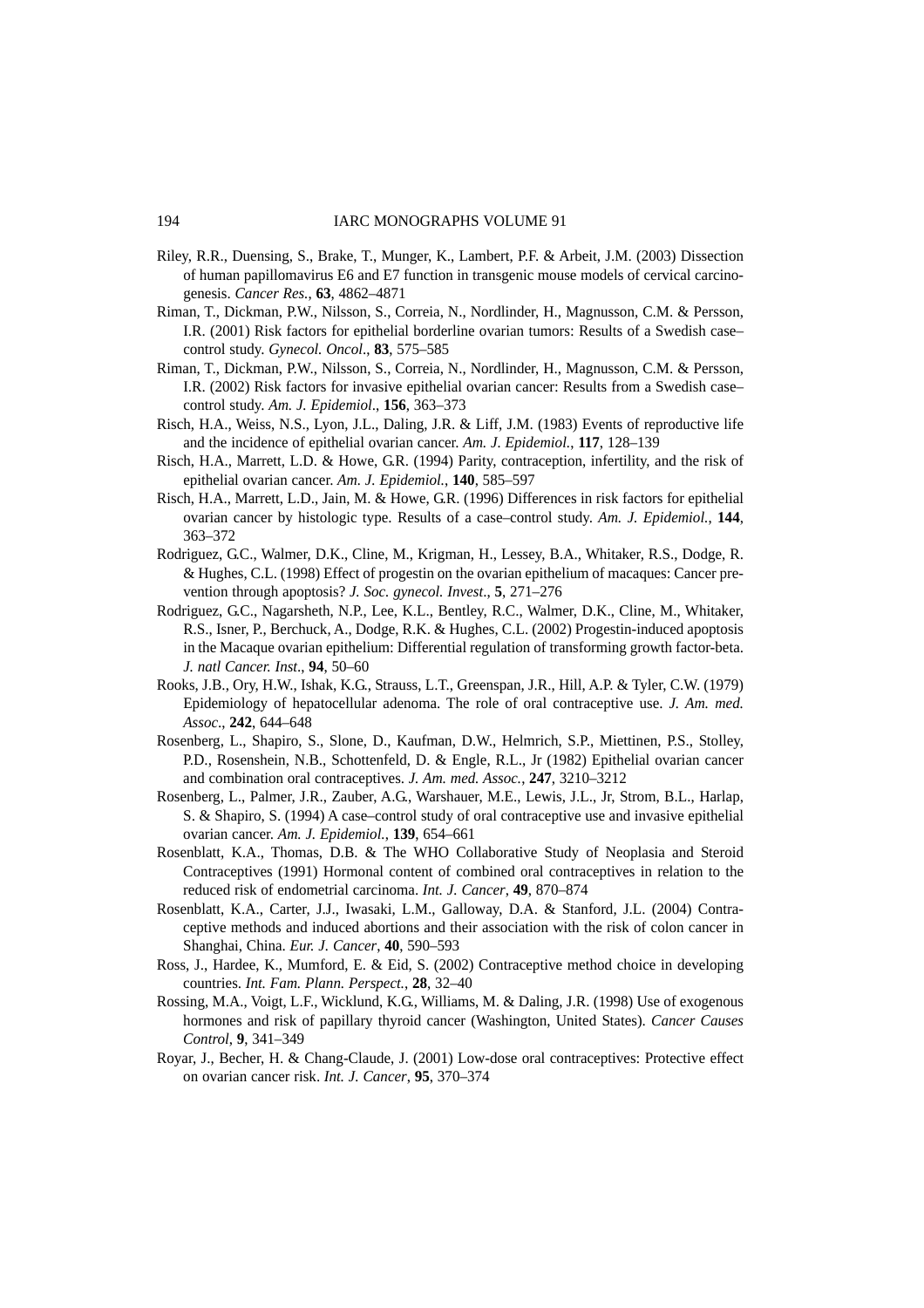- Rübig, A. (2003) Drospirenone: A new cardiovascular-active progestin with antialdosterone and antiandrogenic properties. *Climacteric*, **6** (Suppl. 3), 49–54
- Russo, I.H. & Russo, J. (1996) Mammary gland neoplasia in long-term rodent studies. *Environ. Health Perspect.*, **104**, 938–967
- Sager, G., Orbo, A., Jaeger, R. & Engström, C. (2003) Non-genomic effects of progestins Inhibition of cell growth and increased intracellular levels of cyclic nucleotides. *J. ster. Biochem. mol. Biol.*, **84**, 1–8
- Sakoda, L.C. & Horn-Ross, P.L. (2002) Reproductive and menstrual history and papillary thyroid cancer risk: The San Francisco Bay Area Thyroid Cancer Study. *Cancer Epidemiol. Biomarkers Prev.*, **11**, 51–57
- Salazar, E.L., Mercado, E., Sojo, I. & Salcedo, M. (2001) Relationship between estradiol 16 alphahydroxylation and human papillomavirus infection in cervical cell transformation. *Gynecol. Endocrinol.*, **15**, 335–340
- Salazar-Martinez, E., Lazcano-Ponce, E.C., Gonzalez Lira-Lira, G., Escudero-De Los, R.P., Salmeron-Castro, J. & Hernandez-Avila, M. (1999) Reproductive factors of ovarian and endometrial cancer risk in a high fertility population in Mexico. *Cancer Res.*, **59**, 3658–3662
- Salmen, T., Heikkinen, A.-M., Mahonen, A., Kroger, H., Komulainen, M., Pallonen, H., Saarikoski, S., Honkanen, R. & Maenpää, P.H. (2003) Relation of aromatase gene polymorphism and hormone replacement therapy to serum estradiol levels, bone mineral density, and fracture risk in early postmenopausal women. *Ann. Med.*, **35**, 282–288
- Santillán, R., Pérez-Palacios, G., Reyes, M., Damian-Matsumura, P., Garcia, G.A., Grillasca, I. & Lemus, A.E. (2001) Assessment of the oestrogenic activity of the contraceptive progestin levonorgestrel and its non-phenolic metabolites. *Eur. J. Pharmacol.*, **427**, 167–174
- dos Santos Silva, I. & Swerdlow, A.J. (1995) Recent trends in incidence of and mortality from breast, ovarian and endometrial cancers in England and Wales and their relation to changing fertility and oral contraceptive use. *Br. J. Cancer*, **72**, 485–492
- Sarkar, N.N. (2003) Steroidal contraceptive vaginal rings. *Int. J. clin. Pract.*, **57**, 392–395
- Schiff, D., Suman, V.J., Yang, P., Rocca, W.A. & O'Neill, B.P. (1998) Risk factors for primary central nervous system lymphoma. *Cancer*, **82**, 975–982
- Schildkraut, J.M., Calingaert, B., Marchbanks, P.A., Moorman, P.G. & Rodriguez, G.C. (2002) Impact of progestin and estrogen potency in oral contraceptives on ovarian cancer risk. *J. natl Cancer Inst*., **94**, 32–38
- Schindler, A.E., Campagnoli, C., Druckmann, R., Huber, J., Pasqualini, J.R., Schweppe, K.W. & Thijssen, J.H.H. (2003) Classification and pharmacology of progestins. *Maturitas*, **46** (Suppl. 1), 7–16
- Schlesselman, J.J., Stadel, B.V., Korper, M., Yu, W. & Wingo, P.A. (1992) Breast cancer detection in relation to oral contraception. *J. clin. Epidemiol.*, **45**, 449–459
- Schoonen, W.G.E.J., Dijkema, R., de Ries, R.J.H., Wagenaars, J.L., Joosten, J.W.H., de Gooyer, M.E., Deckers, G.H. & Kloosterboer, H.J. (1998) Human progesterone receptor A and B isoforms in CHO cells. II. Comparison of binding, transactivation and  $ED_{50}$  values of several synthetic (anti)progestagens *in vitro* in CHO and MCF-7 cells and *in vivo* in rabbits and rats. *J. Ster. Biochem. mol. Biol.*, **64**, 157–170
- Schoonen, W.G.E.J., Deckers, G., de Gooijer, M.E., de Ries, R., Mathijssen-Mommers, G., Hamersma, H. & Kloosterboer, H.J. (2000) Contraceptive progestins. Various 11-substituents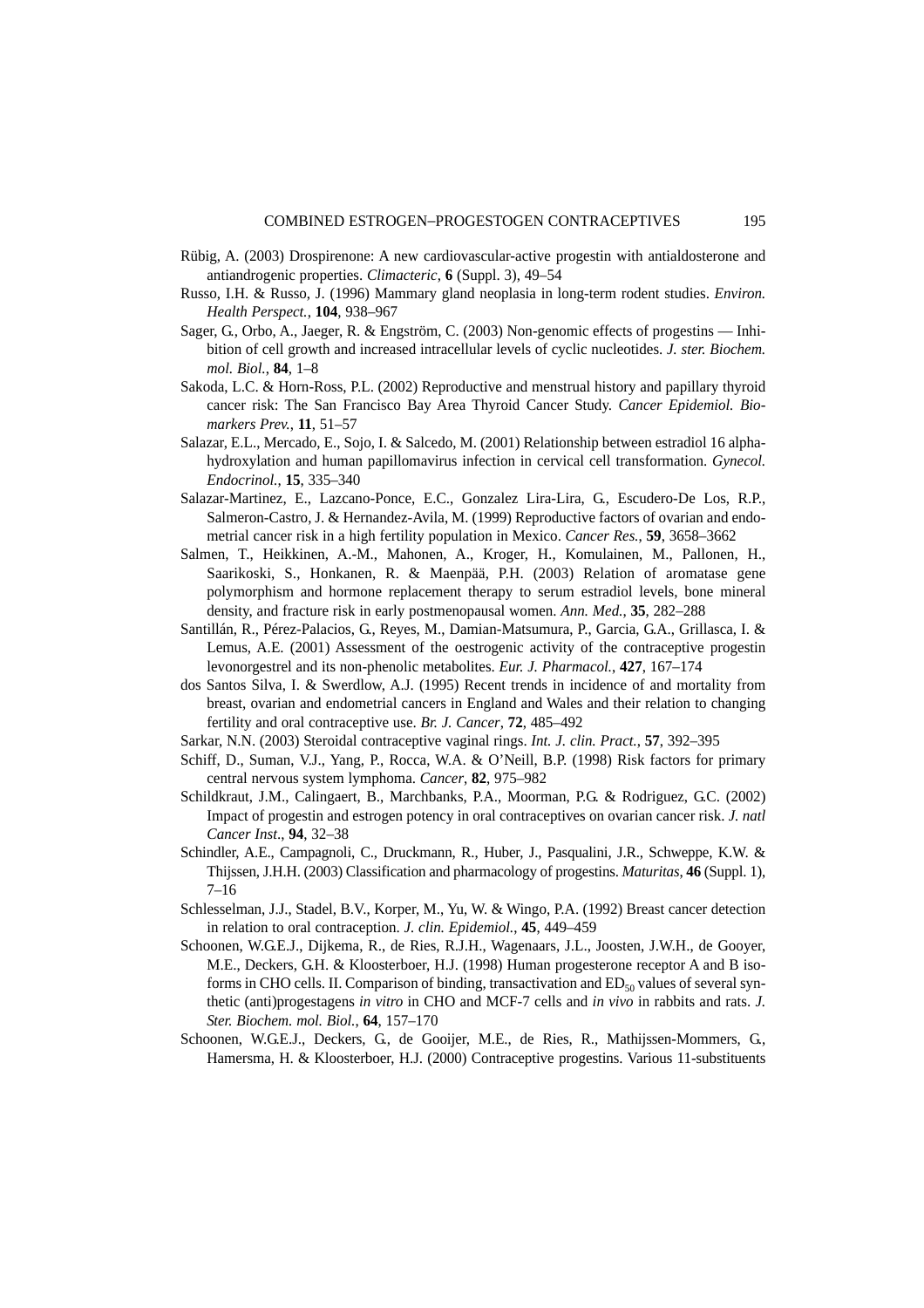combined with four 17-substituents: 17alpha-Ethynyl, five- and six-membered spiromethylene ethers or six-membered spiromethylene lactones. *J. ster. Biochem. mol. Biol.*, **74**, 109–123

- Schüz, J., Kaletsch, U., Meinert, R., Kaatsch, P., Spix, C. & Michaelis, J. (2001) Risk factors for neuroblastoma at different stages of disease. Results from a population-based case–control study in Germany. *J. clin. Epidemiol.*, **54**, 702–709
- Seeger, H., Wallwiener, D. & Mueck, A.O. (2003) The effect of progesterone and synthetic progestins on serum- and estradiol-stimulated proliferation of human breast cancer cells. *Horm. Metab. Res.*, **35**, 76–80
- Shampo, M.A. & Kyle, R.A. (2004) John Rock: Pioneer in the development of oral contraceptives. *Mayo Clin. Proc.*, **79**, 844
- Shapiro, S., Rosenberg, L., Hoffman, M., Truter, H., Cooper, D., Rao, S., Dent, D., Gudgeon, A., van Zyl, J., Katzenellenbogen, J. & Baillie, R. (2000) Risk of breast cancer in relation to the use of injectable progestogen contraceptives and combined estrogen/progestogen contraceptives. *Am. J. Epidemiol.*, **151**, 396–403
- Shapiro, S., Rosenberg, L., Hoffman, M., Kelly, J.P., Cooper, D.D., Carrara, H., Denny, L.E., du Toit, G., Allan, B.R., Stander, J.A. & Williamson, A.L. (2003) Risk of invasive cancer of the cervix in relation to the use of injectable progestogen contraceptives and combined estrogen/ progestogen oral contraceptives (South Africa). *Cancer Causes Control*, **14**, 485–495
- Shenfield, G.M. (1993) Oral contraceptives. Are drug interactions of clinical significance? *Drug Saf.*, **9**, 21–37
- Shields, T.S., Brinton, L.A., Burk, R.D., Wang, S.S., Weinstein, S.J., Ziegler, R.G., Studentsov, Y.Y., McAdams, M. & Schiffman, M. (2004) A case–control study of risk factors for invasive cervical cancer among US women exposed to oncogenic types of human papillomavirus. *Cancer Epidemiol. Biomarkers Prev*., **13**, 1574–1582
- Shields-Botella, J., Duc, I., Duranti, E., Puccio, F., Bonnet, P., Delansorne, R. & Paris, J. (2003) An overview of nomegestrol acetate selective receptor binding and lack of estrogenic action on hormone-dependent cancer cells. *J. ster. Biochem. mol. Biol.*, **87**, 111–122
- Shu, X.O., Brinton, L.A., Gao, Y.T. & Yuan, J.M. (1989) Population-based case–control study of ovarian cancer in Shanghai. *Cancer Res.*, **49**, 3670–3674
- Shu, X.O., Brinton, L.A., Zheng, W., Gao, Y.T., Fan, J. & Fraumeni, J.F., Jr (1991) A populationbased case–control study of endometrial cancer in Shanghai, China. *Int. J. Cancer*, **49**, 38–43
- Siddique, Y.H. & Afzal, M. (2004) Evaluation of genotoxic potential of synthetic progestin chlormadinone acetate. *Toxicol. Lett.*, **153**, 221–225
- Siddique, Y.H., Beg, T. & Afzal, M. (2005) Genotoxic potential of ethinylestradiol in cultured mammalian cells. *Chem.-biol. Interact.*, **151**, 133–141
- Silins, I., Wang, X., Tadesse, A., Jansen, K.U., Schiller, J.T., Avall-Lundqvis, E., Frankendal, B. & Dillner, J. (2004) A population-based study of cervical carcinoma and HPV infection in Latvia. *Gynecol. Oncol*., **93**, 484–492
- Singh, S., Poulsom, R., Hanby, M.A., Rogers, L.A., Wright, N.A., Sheppard, M.C. & Langman, M.J.S. (1998) Expression of oestrogen receptor and oestrogen-inducible genes pS2 and ERD5 in large bowel mucosa and cancer. *J. Pathol*., **184**, 153–160
- Sisenwine, S.F., Kimmel, H.B., Liu, A.L. & Ruelius, H.W. (1975a) Excretion and stereoselective biotransformations of *dl*-, *d*- and *l*-norgestrel in women. *Drug Metab. Dispos.*, **3**, 180–188
- Sisenwine, S.F., Kimmel, H.B., Liu, A.L. & Ruelius, H.W. (1975b) The presence of *dl*-, *d* and *l*norgestrel and their metabolites in the plasma of women. *Contraception*, **12**, 339–353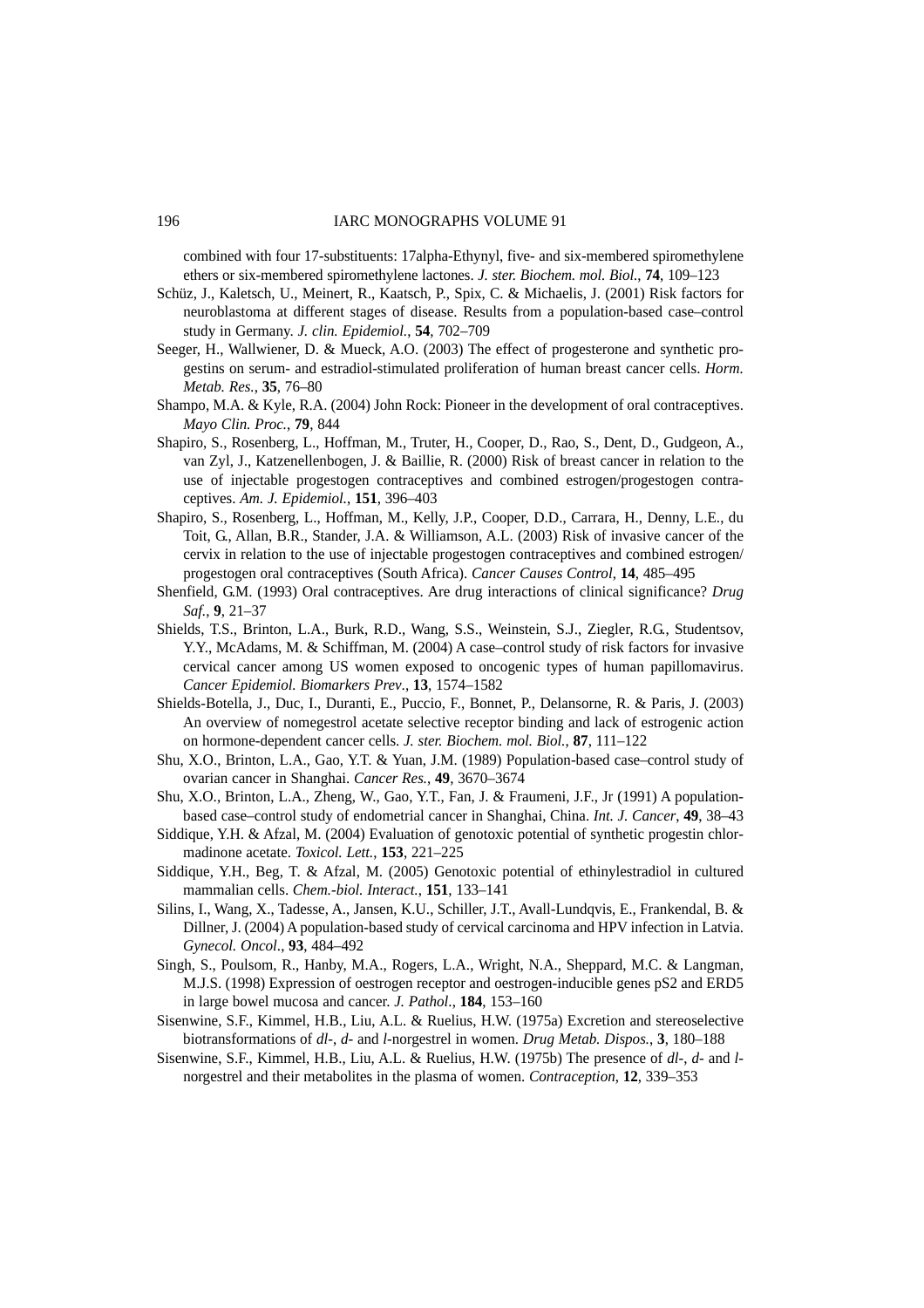- Siskind, V., Green, A., Bain, C. & Purdie, D. (2000) Beyond ovulation: Oral contraceptives and epithelial ovarian cancer. *Epidemiology*, **11**, 106–110
- Sitruk-Ware, R. (2002) Progestogens in hormonal replacement therapy: New molecules, risks, and benefits. *Menopause*, **9**, 6–15
- Sitruk-Ware, R. (2004a) New progestogens: A review of their effects in perimenopausal and postmenopausal women. *Drugs Aging*, **21**, 865–883
- Sitruk-Ware, R. (2004b) Pharmacological profile of progestins. *Maturitas*, **47**, 277–283
- Skinner, H.G., Michaud, D.S., Colditz, G.A., Giovannucci, E.L., Stampfer, M.J., Willett, W.C. & Fuchs, C.S. (2003) Parity, reproductive factors, and the risk of pancreatic cancer in women. *Cancer Epidemiol. Biomarkers Prev.*, **12**, 433–438
- Slattery, M.L., Samowitz, W.S. & Holden, J.A. (2000) Estrogen and progesterone receptors in colon tumors. *Am. J. clin. Pathol*., **113**, 364–368
- Smirnoff, P., Liel, Y., Gnainsky, J., Shany, S. & Schwartz, B. (1999) The protective effect of estrogen against chemically induced murine colon carcinogenesis is associated with decreased CpG island methylation and increased mRNA and protein expression of the colonic vitamin D receptor. *Oncol. Res.*, **11**, 255–264
- Smith, M.A., Fine, J.A., Barnhill, R.L. & Berwick, M. (1998) Hormonal and reproductive influences and risk of melanoma in women. *Int. epidemiol. Assoc.*, **27**, 751–757
- Smith, J.S., Green, J., Berrington de Gonzalez, A., Appleby, P., Peto, J., Plummer, M., Franceschi, S. & Beral, V. (2003) Cervical cancer and use of hormonal contraceptives: A systematic review. *Lancet*, **361**, 1159–1167
- Song, R.X., Santen, R.J., Kumar, R., Adam, L., Jeng, M.-H., Masamura, S. & Yue, W. (2002) Adaptive mechanisms induced by long-term estrogen deprivation in breast cancer cells. *Mol. cell. Endocrinol.*, **193**, 29–42
- Song, R.X., Barnes, C.J., Zhang, Z., Bao, Y., Kumar, R. & Santen, R.J. (2004) The role of Shc and insulin-like growth factor 1 receptor in mediating the translocation of estrogen receptor ? to the plasma membrane. *Proc. natl Acad. Sci. USA*, **101**, 2076–2081
- Stanczyk, F.Z. (2003) All progestins are not created equal. *Steroids*, **68**, 879–890
- Stanczyk, F.Z. & Roy, S. (1990) Metabolism of levonorgestrel, norethindrone, and structurally related contraceptive steroids. *Contraception*, **42**, 67–96
- Stanczyk, F.Z., Mroszczak, E.J., Ling, T., Runkel, R., Henzl, M., Miyakawa, I. & Goebelsmann, U. (1983) Plasma levels and pharmacokinetics of norethindrone and ethinylestradiol administered in solution and as tablets to women. *Contraception*, **28**, 241–251
- Stanczyk, F.Z., Lobo, R.A., Chiang, S.T. & Woutersz, T.B. (1990) Pharmacokinetic comparison of two triphasic oral contraceptive formulations containing levonorgestrel and ethinylestradiol. *Contraception*, **41**, 39–53
- Stanford, J.L., Brinton, L.A., Berman, M.L., Mortel, R., Twiggs, L.B., Barrett, R.J., Wilbanks, G.D. & Hoover, R.N. (1993) Oral contraceptives and endometrial cancer: Do other risk factors modify the association? *Int. J. Cancer*, **54**, 243–248
- Sturdee, D.W., Rantala, M.L., Colau, J.C., Zahradnik, H.P., Riphagen, F.E. & Multicenter MLS Investigators (2004) The acceptability of small intrauterine progestogen-releasing system for continuous combined hormone therapy in early postmenopausal women. *Climacteric*, **7**, 404–411
- Sulak, P.J. (2004) Contraceptive redesign: New progestins/new regimens. *J. Fam. Pract.*, **Suppl.**, S3–S8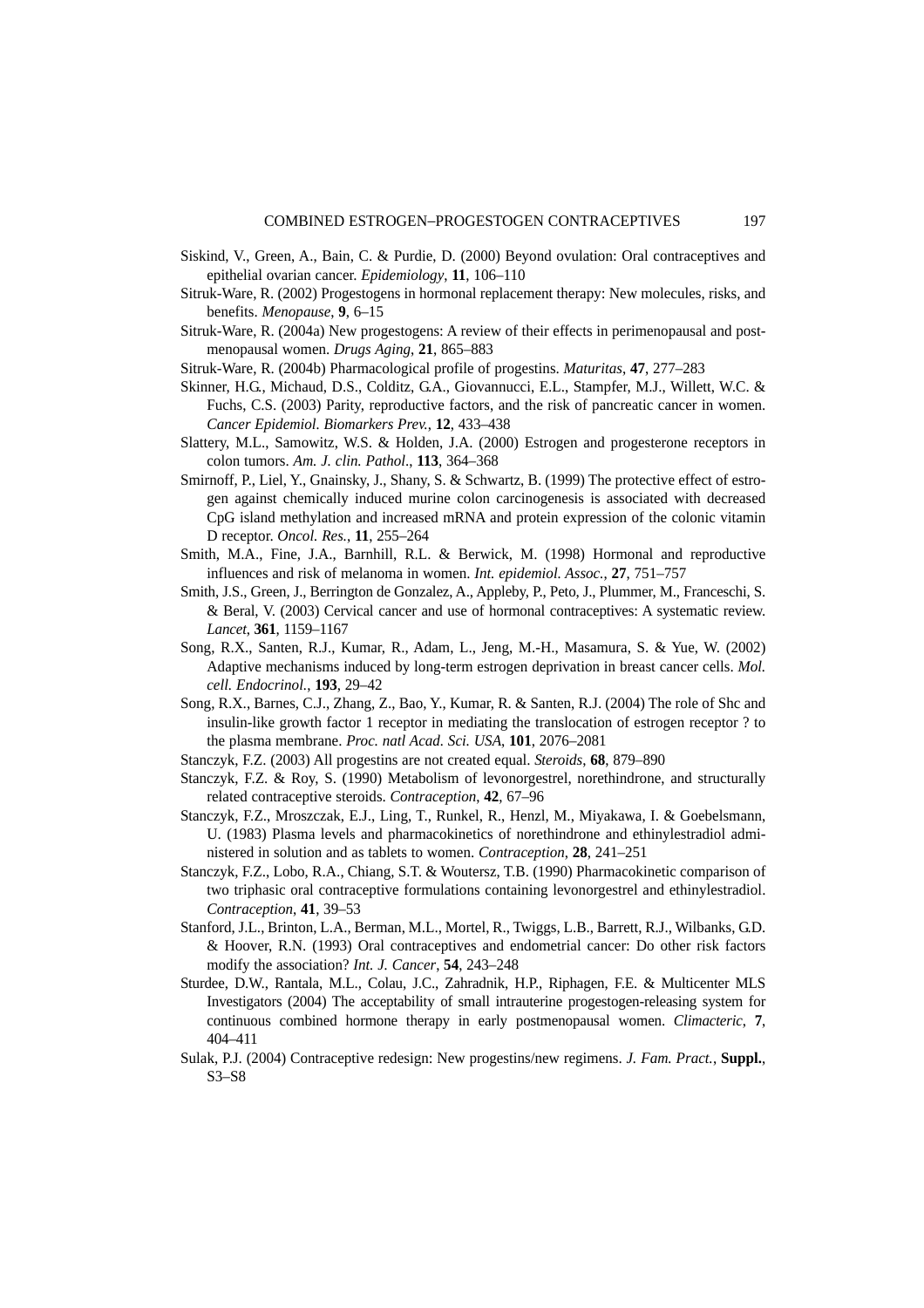- Sutter-Dub, M.-T. (2002) Rapid non-genomic and genomic responses to progestogens, estrogens, and glucocorticoids in the endocrine pancreatic B cell, the adipocyte and other cell types. *Steroids*, **67**, 77–93
- Swerdlow, A.J., English, J., MacKie, R.M., O'Doherty, C.J., Hunter, J.A.A., Clark, J. & Hole, D.J. (1986) Benign melanocytic naevi as a risk factor for malignant melanoma. *Br. med. J.*, **292**, 1555–1559
- Taioli, E. & Wynder, E.L. (1994) Re: Endocrine factors and adenocarcinoma of the lung in women. *J. natl Cancer Inst.*, **86**, 869–870
- Takahashi, M., Shimomoto, T., Miyajima, T.K., Yoshida, M., Katashima S., Uematsu, F., Maekawa, A. & Nakae, D. (2004) Effects of estrogens and metabolites on endometrial carcinogenesis in young adult mice initiated with *N*-ethyl-*N*′-nitro-*N*-nitrosoguanidine. *Cancer Lett.*, **211**, 1–9
- Tarone, R.E. & Chu, K.C. (2000) Age-period-cohort analyses of breast-, ovarian-, endometrial- and cervical-cancer mortality rates for Caucasian women in the USA*. J. Epidemiol. Biostat.*, **5**, 221–231
- Tauber, U., Tack, J.W. & Matthes, H. (1989) Single dose pharmacokinetics of gestodene in women after intravenous and oral administration. *Contraception*, **40**, 461–479
- Tavani, A., Negri, E., Parazzini, F., Franceschi, S. & La Vecchia, C. (1993) Female hormone utilisation and risk of hepatocellular carcinoma. *Br. J. Cancer*, **67**, 635–637
- Tavani, A., Ricci, E., La Vecchia, C., Surace, M., Benzi, G., Parazzini, F. & Franceschi, S. (2000) Influence of menstrual and reproductive factors on ovarian cancer risk in women with and without family history of breast or ovarian cancer. *Int. J. Epidemiol*., **29**, 799–802
- Tavani, A., Bosetti, C., Dal Maso, L., Giordano, L., Franceschi, S. & La Vecchia, C. (2004) Influence of selected hormonal and lifestyle factors on familial propensity to ovarian cancer. *Gynecol. Oncol*., **92**, 922–926
- Teichmann, A. (2003) Pharmacology of estradiol valerate/dienogest. *Climacteric*, **6** (Suppl. 2), 17–23
- Terry, M.B., Gammon, M.D., Schoenberg, J.B., Brinton, L.A., Arber, N. & Hibshoosh, H. (2002) Oral contraceptive use and cyclin D1 overexpression in breast cancer among young women. *Cancer Epidemiol. Biomarkers Prev.*, **11**, 1100–1103
- Tessaro, S., Beria, J.U., Tomasi, E. & Barros, A.J. (2001) [Oral contraceptive and breast cancer: A case–control study]. *Rev. Saude publica*, **35**, 32–38 (in Spanish)
- Thomas, D.B., Ray, R.M., Koetsawang, A., Kiviat, N., Kuypers, J., Qin, Q., Ashley, R.L. & Koetsawang, S. (2001a) Human papillomaviruses and cervical cancer in Bangkok. I. Risk factors for invasive cervical carcinomas with human papillomavirus types 16 and 18 DNA. *Am. J. Epidemiol*., **153**, 723–731
- Thomas, D.B., Qin, Q., Kuypers, J., Kiviat, N., Ashley, R.I., Koetsawang, A., Ray, R.M. & Koetsawang, S. (2001b) Human papillomaviruses and cervical cancer in Bangkok. II. Risk factors for *in situ* and invasive squamous cell cervical carcinomas. *Am. J. Epidemiol*., **153**, 732–739
- Thomas, D.B., Ray, R.M., Qin, Q. & the WHO Collaborative Study of Neoplasia and Steroid Contraceptives (2002) Risk factors for progression of squamous cell cervical carcinoma *in situ* to invasive cervical cancer: Results of a multinational study. *Cancer Causes Control*, **13**, 683–690
- Tofteng, C.L., Kindmark, A., Brandstrom, H., Abrahamsen, B., Petersen, S., Stiger, F., Stilgren, L.S., Jensen, J.E.B., Vestergaard, P., Langdahl, B.L. & Mosekilde, L. (2004) Polymorphisms in the *CYP19* and *AR* genes — Relation to bone mass and longitudinal bone changes in post-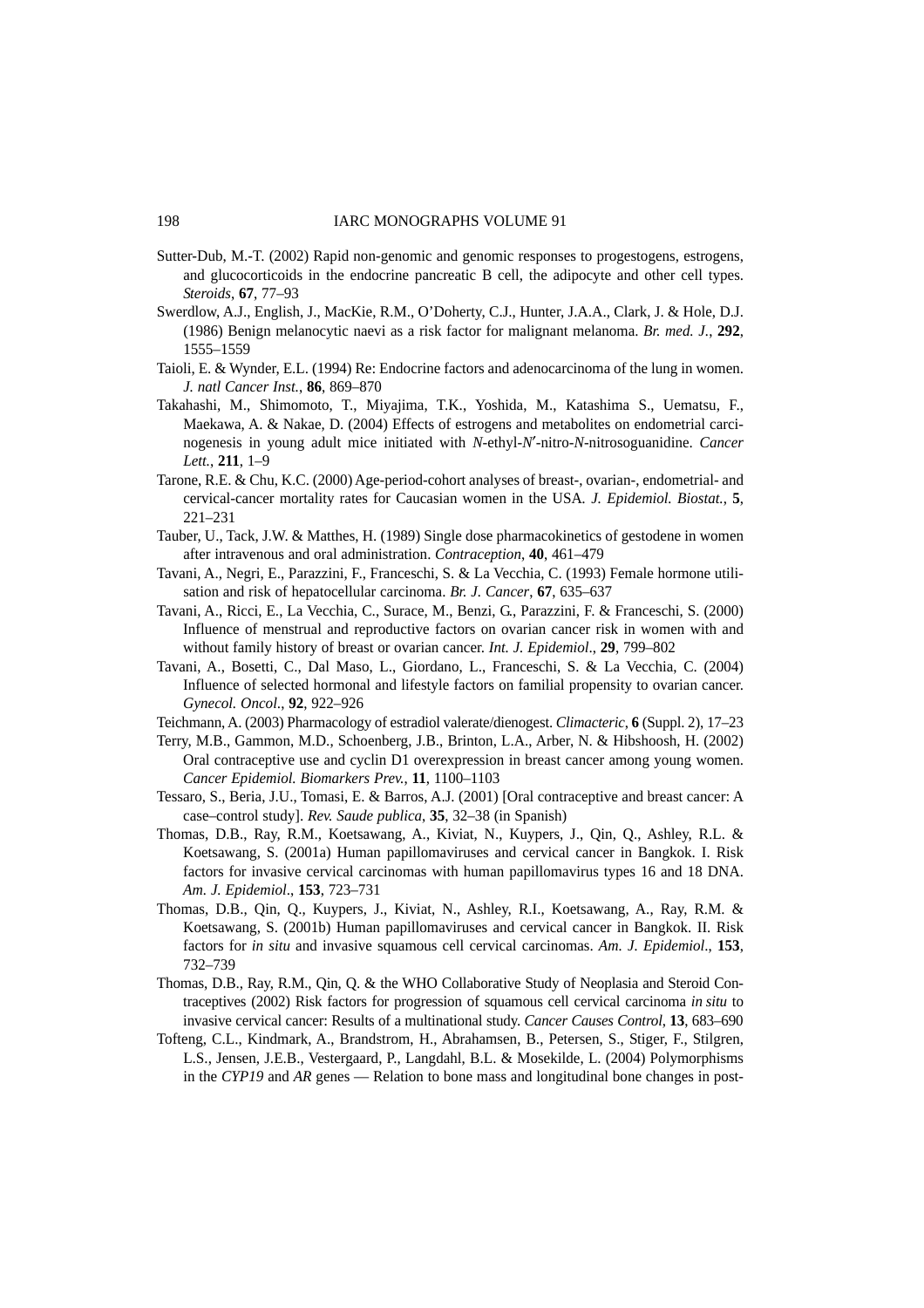menopausal women with or without hormone replacement therapy: The Danish Osteoporosis Prevention Study. *Calcif. Tissue int.*, **74**, 25–34

- Topinka, J., Oesterle, D., Reimann, R. & Wolff, T. (2004a) No-effect level in the mutagenic activity of the drug cyproterone acetate in rat liver. Part I. Single dose treatment. *Mutat. Res.*, **550**, 89–99
- Topinka, J., Oesterle, D., Reimann, R. & Wolff, T. (2004b) No-effect level in the mutagenic activity of the drug cyproterone acetate in rat liver. Part II. Multiple dose treatment. *Mutat. Res.*, **550**, 101–108
- Trapido, E.J. (1983) A prospective cohort study of oral contraceptives and cancer of the endometrium. *Int. J. Epidemiol.*, **12**, 297–300
- Troisi, R., Schairer, C., Chow, W.-H., Schatzkin, A., Brinton, L.A. & Fraumeni, J.F., Jr (1997) A prospective study of menopausal hormones and risk of colorectal cancer (United States). *Cancer Causes Control*, **8**, 130–138
- Tsukada, T., Tomooka, Y., Takai, S., Ueda, Y., Nishikawa, S., Yagi, T., Tokunaga, T., Takeda, N., Suda, Y., Abe, S., Matsuo, I., Ikawa, Y. & Aizawa, S. (1993) Enhanced proliferative potential in culture of cells from p53-deficient mice. *Oncogene*, **8**, 3313–3322
- Tuba, Z., Bardin, C.W., Dancsi, A., Francsics-Czinege, E., Molnar, C., Csorgei, J., Falkay, G., Koide, S.S., Kumar, N., Sundaram, K., Dukat-Abrok, V. &. Balogh, G. (2000) Synthesis and biological activity of a new progestogen, 16-methylene-17alpha-hydroxy-18-methyl-19 norpregn-4-ene-3,20-dione acetate. *Steroids*, **65**, 266–274
- Tung, K.H., Goodman, M.T., Wu, A.H., McDuffie, K., Wilkens, L.R., Kolonel, L.N., Nomura, A.M., Terada, K.Y., Carney, M.E. & Sobin, L.H. (2003) Reproductive factors and epithelial ovarian cancer risk by histologic type: A multiethnic case–control study. *Am. J. Epidemiol*., **158**, 629–638
- Tzonou, A., Day, N.E., Trichopoulos, D., Walker, A., Saliaraki, M., Papapostolou, M. & Polychronopoulou, A. (1984) The epidemiology of ovarian cancer in Greece: A case–control study. *Eur. J. Cancer clin. Oncol.*, **20**, 1045–1052
- United Nations (2004a) *World Population Monitoring 2002, Reproductive Rights and Reproductive Health* (ST/ESA/SER.A/215), New York, Department of Economic and Social Affairs, Population Division
- United Nations (2004b) *Press Release: Majority of World's Couples of Reproductive Age are Using Contraception* (DEV/2469; POP/902), New York, Department of Public Information [http:// www.un.org/esa/population/publications/contraceptive2003/WallChart\_CP2003\_pressrelease. htm]
- United Nations (2004c) *World Contraceptive Use 2003* (United Nations Publication, Sales No. E. Ø4.XIII.2), New York, Department of Economic and Social Affairs, Population Division
- Ursin, G., Ross, R.K., Sullivan-Halley, J., Hanisch, R., Henderson, B. & Bernstein, L. (1998) Use of oral contraceptives and risk of breast cancer in young women. *Breast Cancer Res. Treat.*, **50**, 175–184
- Ursin, G., Wu, A.H., Hoover, R.N., West, D.W., Nomura, A.M., Kolonel, L.N., Pike, M.C. & Ziegler, R.G. (1999) Breast cancer and oral contraceptive use in Asian–American women. *Am. J. Epidemiol.*, **150**, 561–567
- Vall Mayans, M., Calvet, X., Bruix, J., Bruguera, M., Costa, J., Estève, J., Bosch, F.X., Bru, C. & Rodés, J. (1990) Risk factors for hepatocellular carcinoma in Catalonia, Spain. *Int. J. Cancer*, **46**, 378–381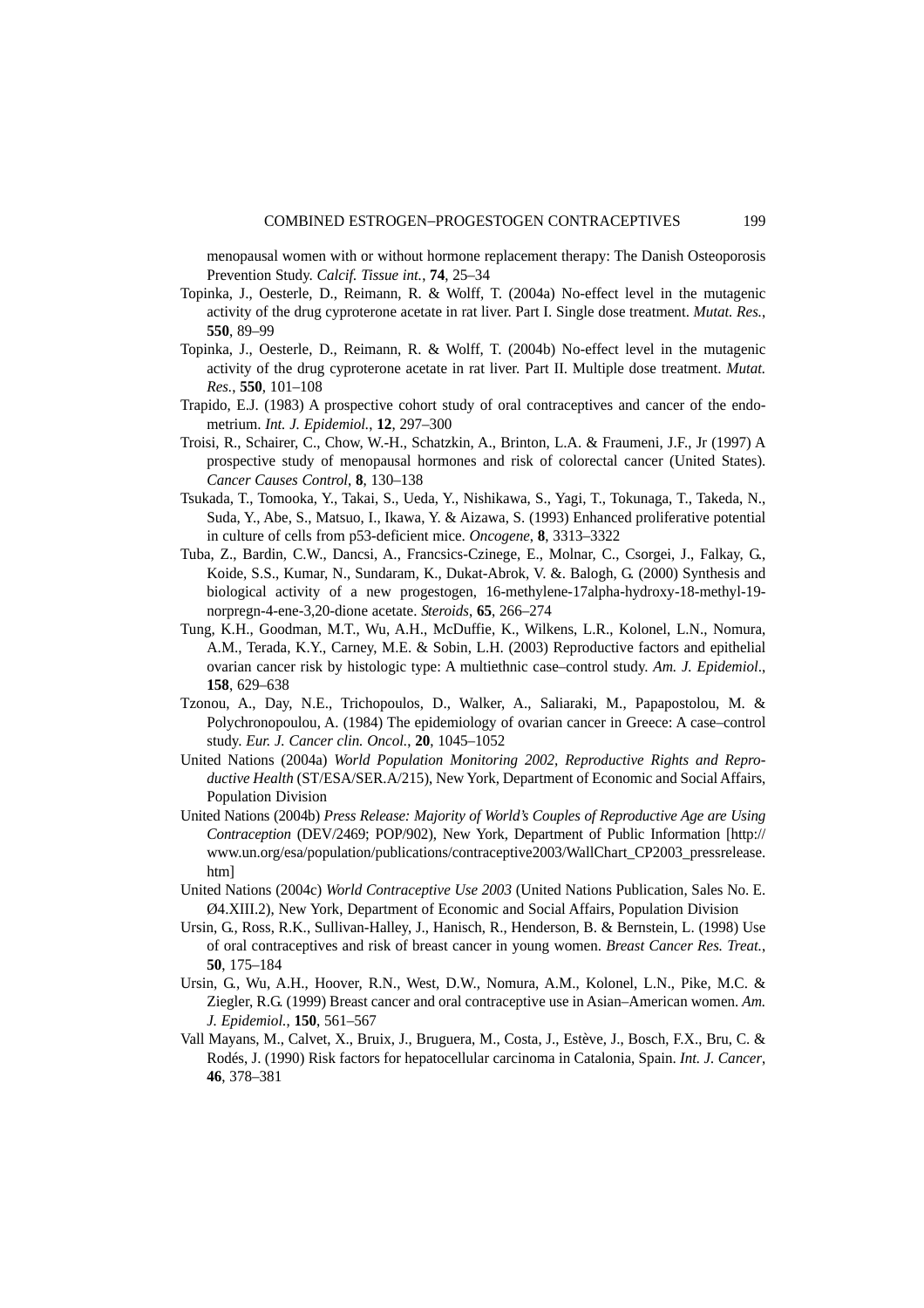- Van Hoften, C., Burger, H., Peeters, P.H., Grobbee, D.E., Van Noord, P.A. & Leufkens, H.G. (2000) Long-term oral contraceptive use increases breast cancer risk in women over 55 years of age: The DOM cohort. *Int. J. Cancer*, **87**, 591–594
- Van Vliet, H.A.A.M., Grimes, D.A., Helmerhorst, F.M. & Schulz, K.F. (2006a) Biphasic versus monophasic oral contraceptives for contraception (Review). *Cochrane Database Syst. Rev.*, **3**, Art. No. CD002032
- Van Vliet, H.A.A.M., Grimes, D.A., Lopez, L.M., Schulz, K.F. & Helmerhorst, F.M. (2006b) Triphasic versus monophasic oral contraceptives for contraception. *Cochrane Database Syst. Rev.*, **3**, Art. No. CD003553
- Van Vliet, H.A.A.M., Grimes, D.A., Helmerhorst, F.M. & Schulz, K.F. (2006c) Biphasic versus triphasic oral contraceptives for contraception (review). *Cochrane Database Syst. Rev.*, **3**, Art. No. CD003283
- Vegeto, E., Shahbaz, M.M., Wen, D.X., Goldman, M.E., O'Malley, B.W. & McDonnell, D.P. (1993) Human progesterone receptor A form is a cell- and promoter-specific repressor of human progesterone receptor B function. *Mol. Endocrinol.*, **7**, 1244–1255
- Vessey, M.P. & Painter, R. (1995) Endometrial and ovarian cancer and oral contraceptives Findings in a large cohort study. *Br. J. Cancer*, **71**, 1340–1342
- Vessey, M.P., Villard Mackintosh, L., McPherson, K. & Yeates, D. (1989) Mortality among oral contraceptive users: 20 year follow up of women in a cohort study. *Br. med. J.*, **299**, 1487–1491
- Vessey, M., Painter, R. & Yeates, D. (2003) Mortality in relation to oral contraceptive use and cigarette smoking. *Lancet*, **362**, 185–191
- de Villiers, E.-M. (2003) Relationship between steroid hormone contraceptives and HPV, cervical intraepithelial neoplasia and cervical carcinoma. *Int. J. Cancer*, **103**, 705–708
- Voigt, L.F., Deng, Q. & Weiss, N.S. (1994) Recency, duration, and progestin content of oral contraceptives in relation to the incidence of endometrial cancer (Washington, USA). *Cancer Causes Control*, **5**, 227–233
- Waetjen, L.E. & Grimes, D.A. (1996) Oral contraceptives and primary liver cancer: Temporal trends in three countries. *Obstet. Gynecol*., **88**, 945–949
- Waliszewski, P., Blaszczyk, M., Wolinska-Witort, E., Drews, M., Snochowski, M. & Hurst, R.E. (1997) Molecular study of sex steroid receptor gene expression in human colon and in colorectal carcinomas. *J. surg. Oncol.*, **64**, 3–11
- Walker, G.R., Schlesselman, J.J. & Ness, R.B. (2002) Family history of cancer, oral contraceptive use, and ovarian cancer risk. *Am. J. Obstet. Gynecol*., **186**, 8–14
- van Wayenburg, C.A.M., van der Schouw, Y.T., van Noord, P.A.H. & Peeters, P.H.M. (2000) Age at menopause, body mass index, and the risk of colorectal cancer mortality in the Dutch Diagnostisch Onderzoek Mammacarcinoom (DOM) cohort. *Epidemiology*, **11**, 304–308
- Weiderpass, E., Adami, H.-O., Baron, J.A., Magnusson, C., Lindgren, A. & Persson, I. (1999) Use of oral contraceptives and endometrial cancer risk (Sweden). *Cancer Causes Control*, **10**, 277–284
- Weiss, N.S. & Sayvetz, T.A. (1980) Incidence of endometrial cancer in relation to the use of oral contraceptives. *New Engl. J. Med.*, **302**, 551–554
- Weiss, N.S., Lyon, J.L., Liff, J.M., Vollmer, W.M. & Daling, J.R. (1981a) Incidence of ovarian cancer in relation to the use of oral contraceptives. *Int. J. Cancer*, **28**, 669–671
- Weiss, N.S., Daling, J.R. & Chow, W.H. (1981b) Incidence of cancer of the large bowel in women in relation to reproductive and hormonal factors. *J. natl Cancer Inst*., **67**, 57–60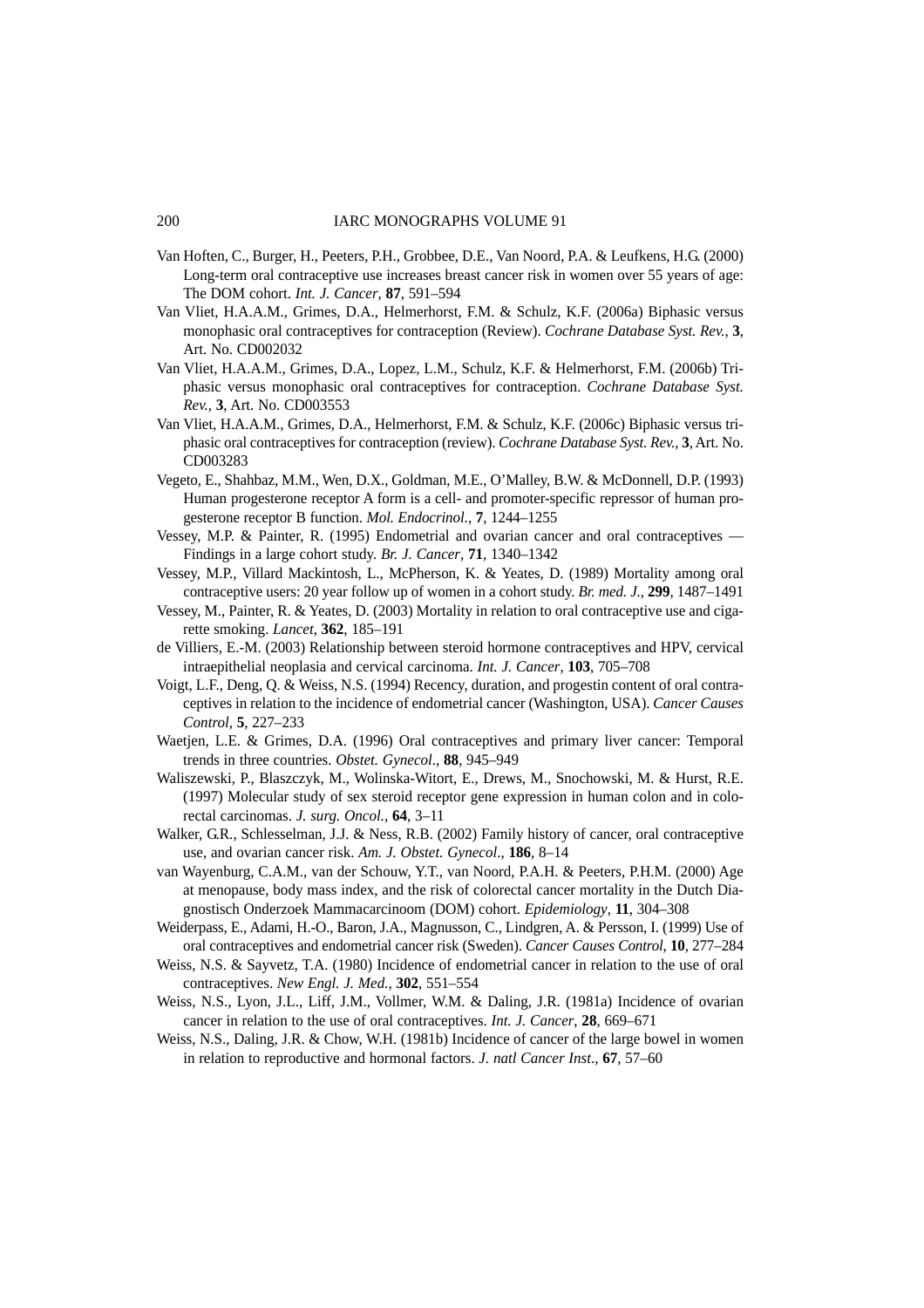- Wellejus, A. & Loft, S. (2002) Receptor-mediated ethinylestradiol-induced oxidative DNA damage in rat testicular cells. *FASEB J.*, **16**, 195–201
- Wellejus, A., Bornholdt, J., Vogel, U.B., Risom, L., Wiger, R. & Loft, S. (2004) Cell-specific oxidative DNA damage induced by estrogen in rat testicular cells in vitro. *Toxicol. Lett.*, **150**, 317–323
- Werner, S., Kunz, S., Wolff, T. & Schwarz, L.R. (1996) Steroidal drug cyproterone acetate is activated to DNA-binding metabolites by sulfonation. *Cancer Res*., **56**, 4391–4397
- Werner, S., Kunz, S., Beckurts, T., Heidecke, C.-D., Wolff, T. & Schwarz, L.R. (1997) Formation of DNA adducts by cyproterone acetate and some structural analogues in primary cultures of human hepatocytes. *Mutat. Res*., **395**, 179–187
- Westerdahl, J., Olsson, H., Måsbäck, A., Ingvar, C. & Jonsson, N. (1996) Risk of malignant melanoma in relation to drug intake, alcohol, smoking and hormonal factors. *Br. J. Cancer*, **73**, 1126–1131
- White, E., Malone, K.E., Weiss, N.S. & Daling, J.R. (1994) Breast cancer among young U.S. women in relation to oral contraceptive use. *J. natl Cancer Inst.*, **86**, 505–514
- Whittemore, A.S., Balise, R.R., Pharoah, P.D., Dicioccio, R.A., Oakley-Girvan, I., Ramus, S.J., Daly, M., Usinowicz, M.B., Garlinghouse-Jones, K., Ponder, B.A., Buys, S., Senie, R., Andrulis, I., John, E., Hopper, J.L. & Piver, M.S. (2004) Oral contraceptive use and ovarian cancer risk among carriers of BRCA1 or BRCA2 mutations. *Br. J. Cancer*, **91**, 1911–1915
- Whittemore, A.S., Harris, R., Itnyre, J. & the Collaborative Ovarian Cancer Group (1992) Characteristics relating to ovarian cancer risk: Collaborative analysis of 12 US case–control studies. II. Invasive epithelial ovarian cancers in white women. *Am. J. Epidemiol.*, **136**, 1184–1203
- WHO (1995) Venous thromboembolic disease and combined oral contraceptives: Results of international multicentre case–control study. World Health Organization Collaborative Study of Cardiovascular Disease and Steroid Hormone Contraception. *Lancet*, **346**, 1575–1582
- WHO Collaborative Study of Neoplasia and Steroid Contraceptives (1988) Endometrial cancer and combined oral contraceptives. *Int. J. Epidemiol.*, **17**, 263–269
- WHO Collaborative Study of Neoplasia and Steroid Contraceptives (1989a) Epithelial ovarian cancer and combined oral contraceptives. *Int. J. Epidemiol.*, **18**, 538–545
- WHO Collaborative Study of Neoplasia and Steroid Contraceptives (1989b) Combined oral contraceptives and liver cancer. *Int. J. Cancer*, **43**, 254–259
- WHO Collaborative Study of Neoplasia and Steroid Contraceptives (1989c) Combined oral contraceptives and gallbladder cancer. *Int. J. Epidemiol.*, **18**, 309–314
- Wiegratz, I. & Kuhl, H. (2004) Progestogen therapies: Differences in clinical effects? *Trends Endocrinol. Metab*., **15**, 277–285
- Wiegratz, I., Kutschera, E., Lee, J.H., Moore, C., Mellinger, U., Winkler, U.H. & Kuhl, H. (2003) Effect of four different oral contraceptives on various sex hormones and serum-binding globulins. *Contraception*, **67**, 25–32
- Wildemeersch, D., Batar, I., Affandi, B., Andrade, A., Shangchun, W., Jing, H. & Xiaoming, C. (2003) The 'frameless' intrauterine system for long-term reversible contraception: A review of 15 years of clinical experience. *J. obstet. gynaecol. Res*.*,* **29**, 164–173
- Willett, W.C., Bain, C., Hennekens, C.H., Rosner, B. & Speizer, F.E. (1981) Oral contraceptives and risk of ovarian cancer. *Cancer*, **48**, 1684–1687
- Winter, D.C., Taylor, C., O'Sullivan, G.C. & Harvey, B.J. (2000) Mitogenic effects of oestrogen mediated by a non-genomic receptor in human colon. *Br. J. Surg.*, **87**, 1684–1689